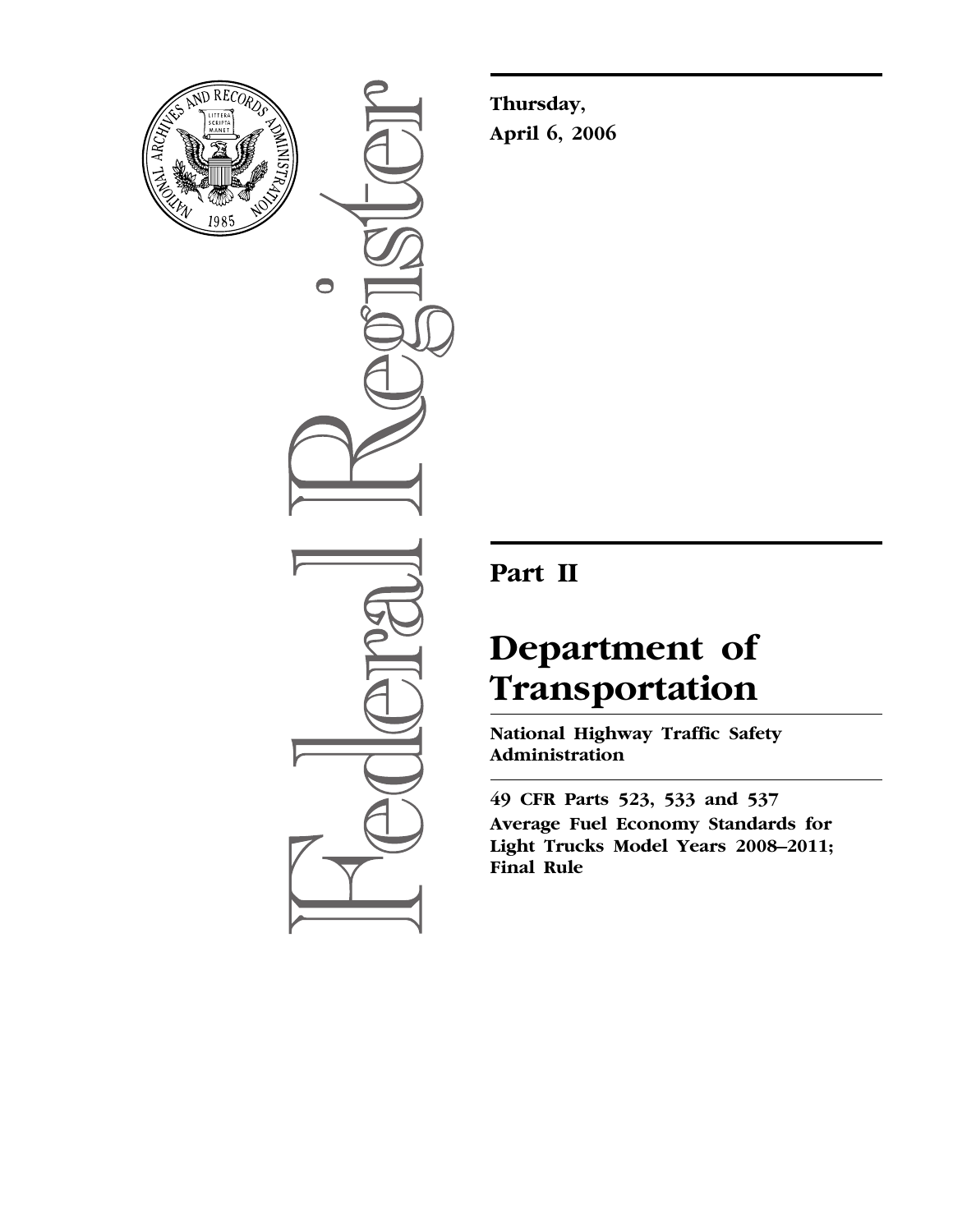## **DEPARTMENT OF TRANSPORTATION**

**National Highway Traffic Safety Administration** 

**49 CFR Parts 523, 533 and 537** 

**[Docket No. NHTSA 2006–24306]** 

## **RIN 2127–AJ61**

## **Average Fuel Economy Standards for Light Trucks Model Years 2008–2011**

**AGENCY:** National Highway Traffic Safety Administration (NHTSA), Department of Transportation. **ACTION:** Final rule.

**SUMMARY:** This final rule reforms the structure of the corporate average fuel economy (CAFE) program for light trucks and establishes higher CAFE standards for model year (MY) 2008– 2011 light trucks. Reforming the CAFE program will enable it to achieve larger fuel savings, while enhancing safety and preventing adverse economic consequences.

During a transition period of MYs 2008–2010, manufacturers may comply with CAFE standards established under the reformed structure (Reformed CAFE) or with standards established in the traditional way (Unreformed CAFE). This will permit manufacturers and the agency to gain experience with implementing the Reformed CAFE standards. In MY 2011, all manufacturers will be required to comply with a Reformed CAFE standard.

Under Reformed CAFE, fuel economy standards are restructured so that they are based on a measure of vehicle size called ''footprint,'' the product of multiplying a vehicle's wheelbase by its track width. A target level of fuel economy is established for each increment in footprint. Smaller footprint light trucks have higher targets and larger ones, lower targets. A particular manufacturer's compliance obligation for a model year will be calculated as the harmonic average of the fuel economy targets for the manufacturer's vehicles, weighted by the distribution of manufacturer's production volumes among the footprint increments. Thus, each manufacturer will be required to comply with a single overall average fuel economy level for each model year of production.

The Unreformed CAFE standards are: 22.5 miles per gallon (mpg) for MY 2008, 23.1 mpg for MY 2009, and 23.5 mpg for MY 2010. To aid the transition to Reformed CAFE, the Reformed CAFE standards for those years are set at levels intended to ensure that the industrywide costs of the Reformed standards are roughly equivalent to the industrywide costs of the Unreformed CAFE standards in those model years. For MY 2011, the Reformed CAFE standard is set at the level that maximizes net benefits. Net benefits includes the increase in light truck prices due to technology improvements, the decrease in fuel consumption, and a number of other factors viewed from a societal perspective. All of the standards have been set at the maximum feasible level, while accounting for technological feasibility, economic practicability and other relevant factors.

Since a manufacturer's compliance obligation for a model year under Reformed CAFE depends in part on its actual production in that model year, its obligation cannot be calculated with absolute precision until the final production figures for that model year become known. However, a manufacturer can calculate its obligation with a reasonably high degree of accuracy in advance of that model year, based on its product plans for the year. Prior to and during the model year, the manufacturer will be able to track all of the key variables in the formula used for calculating its obligation (*e.g.*, distribution of production and the fuel economy of each of its models). This final rule announces estimates of the compliance obligations, by manufacturer, for MYs 2008–2011 under Reformed CAFE, using the fuel economy targets established by NHTSA and the product plans submitted to NHTSA by the manufacturers in response to an August 2005 request for updated product plans.

This rulemaking is mandated by the Energy Policy and Conservation Act (EPCA), which was enacted in the aftermath of the energy crisis created by the oil embargo of 1973–74. The concerns about reliance on petroleum imports, energy security, and the effects of energy prices and supply on national economic well-being that led to the enactment of EPCA remain very much alive today. America is still overly dependent on petroleum. Sustained growth in the demand for oil worldwide, coupled with tight crude oil supplies, are the driving forces behind the sharp price increases seen over the past several years and are expected to remain significant factors in the years ahead. Increasingly, the oil consumed in the U.S. originates in countries with political and economic situations that raise concerns about future oil supply and prices. In the long run, technological innovation will play an increasingly larger role in reducing our dependence on petroleum.

We recognize that financial difficulties currently exist in the motor vehicle industry and that a substantial number of job reductions have been announced recently by large full-line manufacturers. Accordingly, we have carefully balanced the costs of the rule with the benefits of conservation. Compared to Unreformed CAFE, Reformed CAFE enhances overall fuel savings while providing vehicle manufacturers with the flexibility they need to respond to changing market conditions. Reformed CAFE will also provide a more equitable regulatory framework by creating a level-playing field for manufacturers, regardless of whether they are full-line or limited-line manufacturers. We are particularly encouraged that Reformed CAFE will reduce the adverse safety risks generated by the Unreformed CAFE program. The transition from the Unreformed CAFE to the Reformed CAFE system will begin soon, but ample lead time is provided before Reformed CAFE takes full effect in MY 2011.

**DATES:** Today's final rule is effective August 4, 2006. Petitions for reconsideration must be received by May 22, 2006.

**ADDRESSES:** Petitions for reconsideration must be submitted to: Administrator, National Highway Traffic Safety Administration, 400 Seventh Street, SW., Nassif Building, Washington, DC 20590–001.

**FOR FURTHER INFORMATION CONTACT:** For technical issues, call Ken Katz, Lead Engineer, Fuel Economy Division, Office of International Vehicle, Fuel Economy, and Consumer Standards, at (202) 366–0846, facsimile (202) 493– 2290, electronic mail *[kkatz@nhtsa.dot.gov.](mailto:kkatz@nhtsa.dot.gov)* For legal issues, call Stephen Wood or Christopher Calamita of the Office of the Chief Counsel, at (202) 366–2992, or e-mail them at *[swood@nhtsa.dot.gov](mailto:swood@nhtsa.dot.gov)* or *[ccalamita@nhtsa.dot.gov.](mailto:ccalamita@nhtsa.dot.gov)* 

## **SUPPLEMENTARY INFORMATION:**

## **Table of Contents**

I. Executive summary

- A. Events leading to today's final rule
- B. Today's final rule
- C. Energy demand and supply and the value of conservation

## II. Background

- A. 1974 DOT/EPA report to Congress on potential for motor vehicle fuel economy improvements
- B. Energy Policy and Conservation Act of 1975
- C. 1979–2002 light truck standards
- D. 2001 National Energy Policy
- E. 2002 NAS study of CAFE reform
- F. 2003 final rule establishing MY 2005– 2007 light truck standards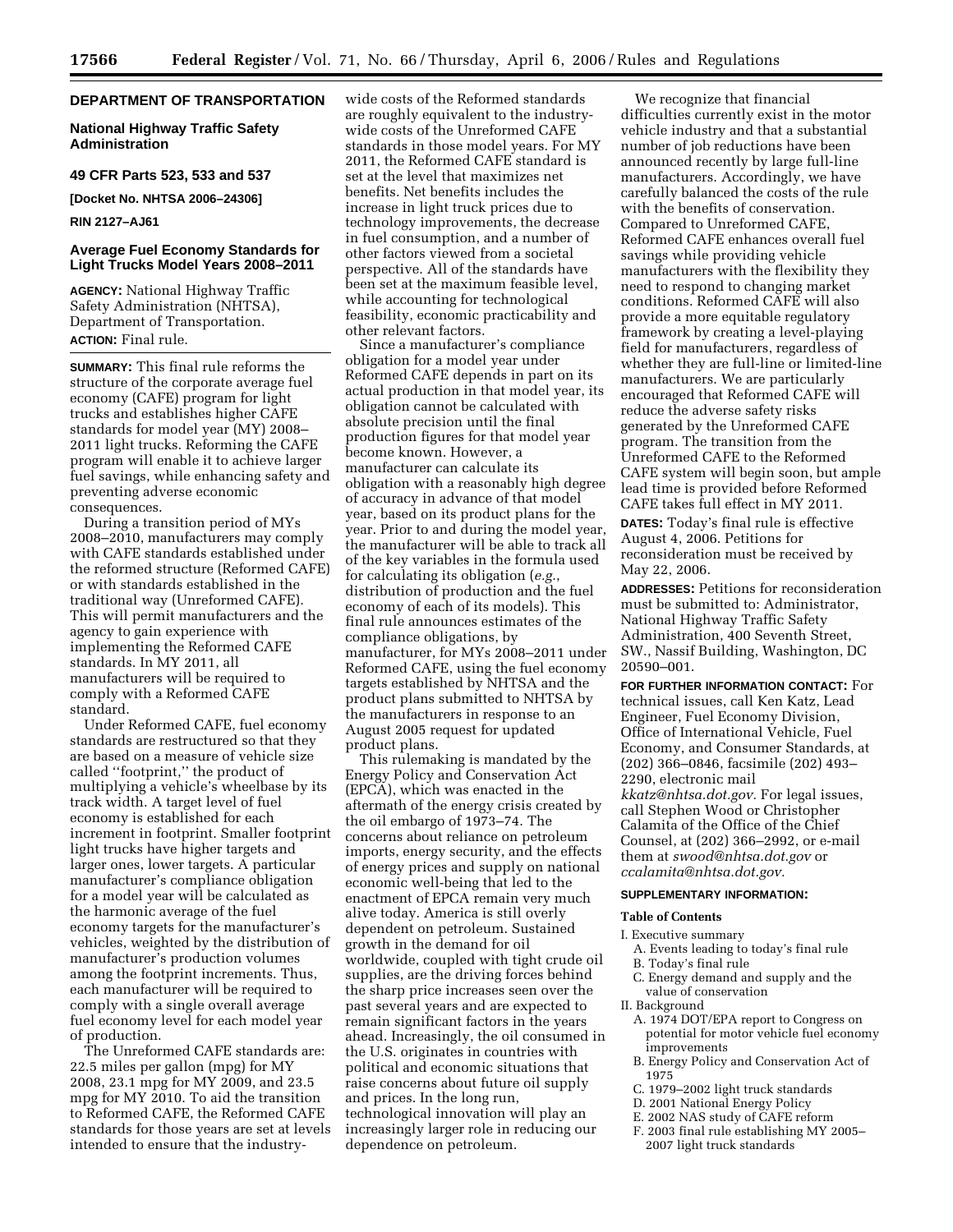- G. 2003 comprehensive plans for addressing vehicle rollover and compatibility
- H. 2003 ANPRM
- 1. Need for reform
- 2. Reform options
- I. Recent Developments
- 1. Factors underscoring need for reform
- 2. Revised Product Plans
- III. Summary of the NPRM
- IV. Summary of public comments
- V. The Unreformed CAFE standards for MYs 2008–2010
	- A. Legal authority and requirements under **EPCA**
	- B. Establishing Unreformed standards according to EPCA—process for determining maximum feasible levels
	- C. Baseline for determining manufacturer capabilities in MYs 2008–2010
	- D. Technologically feasible additions to product plans
	- E. Improved product plans
	- F. Economic practicability and other economic issues
	- 1. Costs
	- 2. Benefits
	- 3. Comparison of estimated costs to
	- estimated benefits
	- 4. Uncertainty
	- G. Unreformed standards for MYs 2008–
	- 2010
- VI. The Reformed CAFE standards for MYs 2008–2011
	- A. Overview of Reformed CAFE
	- B. Authority for Reformed CAFE
	- C. Legal issues related to Reformed CAFE
	- 1. Maximum feasible
	- 2. Backstop
	- 3. Transition period
	- D. Structure of Reformed CAFE
	- 1. Footprint based function
	- 2. Continuous function
	- a. Overview of establishing the continuous function standard
	- b. Industry-wide considerations in defining the stringency of the standard
	- c. Improving the light truck fleet
	- d. Defining the function and the preliminary shape of the curve
	- e. Final level of the curve (and the targets)
	- 3. Application of the continuous function
	- based standard 4. Why this approach to reform and not
	- another?
	- a. Continuous function vs. the proposed step-function (categories)
	- b. Continuous function and targets vs. classes and standards
	- c. Consideration of additional attributes
	- d. Backstop and ''fuel saving'' mechanisms
	- 5. Benefits of reform
	- a. Increased energy savings
	- b. Reduced incentive to respond to the CAFE program in ways harmful to safety
	- i. Reduces incentive to reduce vehicle size and to offer smaller vehicles
	- ii. Reduces the difference between car and light truck CAFE standards
	- c. More equitable regulatory framework
	- d. More responsive to market changes
	- E. Comparison of estimated costs to
	- estimated benefits
	- 1. Costs
	- 2. Benefits 3. Uncertainty
- F. MY 2008–2011 Reformed CAFE standards
- VII. Technology issues
- A. Reliance on the NAS report
- B. Technologies included in the manufacturers' product plans
- C. Lead Time
- D. Technology effectiveness and practical limitations
- E. Technology incompatibility
- F. Weight reduction
- VIII. Economic assumptions
- A. Costs of technology
- B. Fuel prices
- C. Consumer valuation of fuel economy and payback period
- D. Opportunity costs
- E. Rebound effect
- F. Discount rate
- G. Import externalities (monopsony, oil disruption effects, and costs of maintaining U.S. presence and strategic petroleum reserve)
- H. Uncertainty analysis
- I. The 15 percent gap
- J. Pollution and greenhouse gas valuation
- K. Increased driving range and vehicle miles traveled
- L. Added costs from congestion, crashes, and noise
- M. Employment impacts
- IX. MY 2008–2010 Transition period A. Choosing the Reformed or Unreformed
	- CAFE system B. Application of credits between compliance options
- X. Impact of other Federal motor vehicle standards
	- A. Federal motor vehicle safety standards 1. FMVSS 138, Tire Pressure Monitoring
	- System 2 FMVSS 202, Head Restraints 3. FMVSS 208, Occupant Crash Protection
	- (Rear Center Seat Lap/Shoulder Belts)
	- 4. FMVSS 208, Occupant Crash Protection (35 mph Frontal Impact Testing)
	- 5. FMVSS 301, Fuel System Integrity
	- B. Potential future safety standards and voluntary safety improvements
	- 1. Anti-lock Brakes and Electronic Stability Control (ESC)
	- 2. Roof Crush, FMVSS 216
	- 3. Side Impact and Ejection Mitigation Air
	- Bags (Thorax and Head Air Bags) 4. Offset Frontal Crash Testing
	- C. Cumulative weight impacts of the safety standards and voluntary improvements
	- D. Federal Motor Vehicle Emissions Standards
	- 1. Tier 2 requirements
	- 2. Onboard vapor recovery
- 3. California Air Resources Board—Clean Air Act Section 209 standards

C. Revisions to the Reformed CAFE system

E. Evaluating the adopted Reformed CAFE XIII. Applicability of the CAFE standards A. Inclusion of MDPVs in MY 2011

A. Limited-line manufacturer standard

 $^{\rm 1}\hspace{1pt}$  As proposed, the structure of Reformed CAFE for each model year would have three basic

In addition, the agency invited public comment on a number of additional changes to the CAFE program. One was whether to base the Reformed CAFE on a continuous function instead of a step function. A second was whether to include large sport utility vehicles (SUVs) in the CAFE standards. A third was whether to revise the ''flat floor'' criterion for classifying vehicles as light trucks so that minivans and passenger vans would be treated as light trucks. In response to the NPRM and request for new product plans, the agency

(3)—a Reformed CAFE standard based on the harmonic production-weighted average of the fuel

(1)—six footprint categories of vehicles. (2)—a target level of average fuel economy for each footprint category, as expressed by a step

function (see figure 1 below).

economy targets for each category.

C. Reporting requirements

XV. Rulemaking analyses and notices A. Executive Order 12866 and DOT Regulatory Policies and Procedures B. National Environmental Policy Act C. Regulatory Flexibility Act D. Executive Order 13132 Federalism E. Executive Order 12988 (Civil Justice

F. Unfunded Mandates Reform Act G. Paperwork Reduction Act H. Regulation Identifier Number (RIN)

J. National Technology Transfer and

*A. Events Leading to Today's Final Rule*  In the notice of proposed rulemaking (NPRM) that the agency published on August 30, 2005, the agency proposed to reform the light truck CAFE program. The Reformed CAFE standard was to be based on a step function.<sup>1</sup> To aid the transition to the Reformed CAFE system, we proposed to provide manufacturers with two alternative compliance options (Unreformed and Reformed) for manufacturers in MYs 2008–2010. The agency proposed requiring compliance with the Reformed CAFE system, beginning in MY 2011. The agency noted in the NPRM that it was publishing a separate notice inviting the manufacturers to submit more updated product plans and stated that it recognized that the new plans might differ enough from the previously submitted plans to necessitate changes in the shape of the step function as well as in the levels of stringency of the

I. Executive Order 13045

Advancement Act K. Executive Order 13211 L. Department of Energy review

M. Privacy Act XVI. Regulatory Text **I. Executive Summary** 

D. Preemption

Reform)

elements—

standards.

- XI. Need of the Nation to Conserve Energy XII. Comparison of the final and proposed standards
	- A. Changes in the Volpe model
	- B. Higher fuel price forecasts

D. Updated product plans

B. ''Flat-floor'' provision XIV. Additional issues

B. Credit trading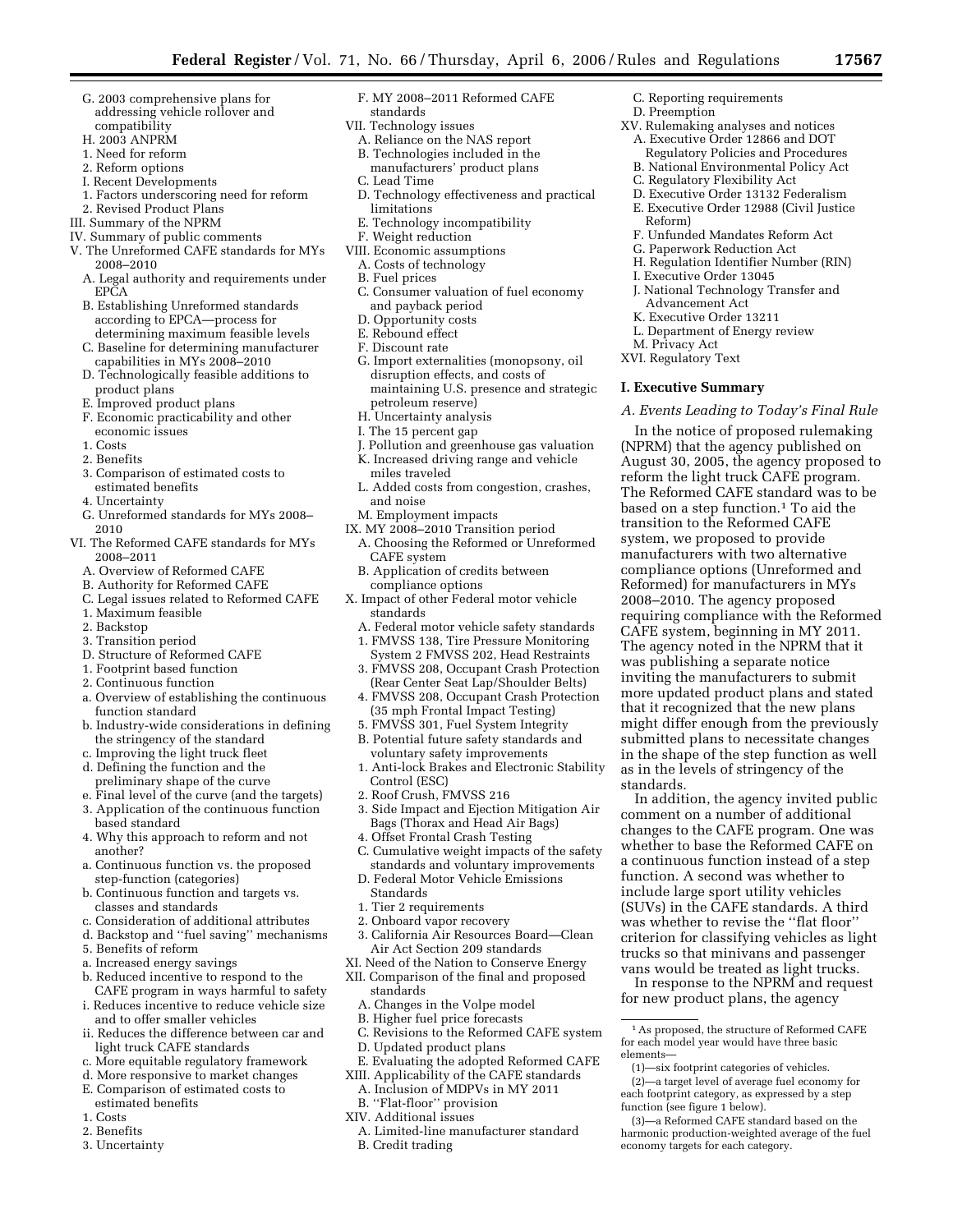obtained a great deal of new information. Compared to the plans that the manufacturers submitted to the agency in early 2004, the new plans submitted in November 2005 contained a significant increase in the variety and amount of efforts to improve fuel economy. The agency also received critiques of the analyses it performed to determine the fuel economy capabilities of the manufacturers in MYs 2008–2011.

In response to the public comments, the agency revised its analyses and assumptions including those related to the rate at which increased amounts of fuel saving technologies can be added to a manufacturer's fleet. The new assumptions are closer to the assumptions made by the National Academies of Science in a 2002 study of the CAFE program, and provide increased assurance that the standards adopted today will be economically practicable.

NHTSA also made other changes. It decided to base Reformed CAFE on a continuous function instead of a step function in order to reduce the incentive under Reformed CAFE for manufacturers to downsize (thus reducing safety) or upsize (thus reducing fuel economy) vehicles. It also decided to add the larger SUVs and passenger vans to the mandatory Reformed CAFE program in MY 2011 and beyond to increase long-term energy savings.

## *B. Today's Final Rule*

The final rule adopted today reforms the structure of the CAFE regulatory program so that it achieves higher fuel savings while enhancing safety and preventing adverse economic consequences. We have previously set forth our concerns about the way in which the current CAFE program operates and sought comment on approaches to reforming the CAFE program. We have also previously increased light truck CAFE standards, from the ''frozen'' level of 20.7 mpg applicable from MY 1996 through MY 2004, to a level of 22.2 mpg applicable to MY 2007. In adopting those increased standards, we noted that we were limited in our ability to make further increases without reforming the program.

The Reformed CAFE structure established and institutionalized in this document minimizes those limitations by establishing a system based on light truck size, which allows us to establish higher CAFE standards for MY 2008– 2011 light trucks and achieve greater fuel savings across the industry. In addition to the improved energy savings, this CAFE program enhances

safety by eliminating the previous regulatory incentive to downsize vehicles and by raising the light truck standards so that there is no regulatory incentive from the CAFE program to design small vehicles as light trucks instead of passenger cars. It prevents adverse economic consequences by incorporating greater consideration of economic practicability issues into the projections of the timing and rate at which manufacturers can introduce fuel economy improving technologies into their fleets, and by setting the Reformed CAFE standards, beginning in MY 2011, at the level at which marginal benefits equal marginal costs.

During a transition period of MYs 2008–2010, manufacturers may comply with CAFE standards established under the reformed structure (Reformed CAFE) or with standards established in the traditional way (Unreformed CAFE). This will permit manufacturers to gain experience with the Reformed CAFE standards. The Reformed CAFE standards for those model years are set at levels intended to ensure that the industry-wide costs of those standards are roughly equivalent to the industrywide costs of the Unreformed CAFE standards for those model years. The additional lead time provided by the transition period will aid, for example, those manufacturers that, for the first time, face a binding CAFE standard (*i.e.*, one set above their planned level of CAFE) and will be required to make fuel economy improvements to achieve compliance. In MY 2011, all manufacturers are required to comply with a Reformed CAFE standard. The Reformed CAFE standard for that model year is set at the level that maximizes net benefits by setting the fuel economy targets at the point at which marginal benefits of the last added increment of fuel savings equal the marginal costs of the added technology that produced those savings.

As in prior CAFE rulemakings establishing Unreformed standards, this final rule sets the Unreformed standards for MYs 2008–2010 with particular regard to the capabilities of and impacts on the ''least capable'' full line manufacturer (*i.e.*, a full line manufacturer is one that produces a wide variety of types and sizes of vehicles) with a significant share of the market. A single CAFE level, applicable to each manufacturer, is established for each model year.

The Unreformed CAFE standards for MYs 2008–2010 are:

MY 2008: 22.5 mpg MY 2009: 23.1 mpg MY 2010: 23.5 mpg

We estimate that compliance with these standards will save 4.4 billion gallons of fuel over the lifetime of the vehicles sold during those model years, compared to the savings that would occur if the standards remained at the MY 2007 level of 22.2 mpg.

Under Reformed CAFE, each manufacturer's required level of CAFE is based on target levels set according to vehicle size. The targets are assigned according to a vehicle's ''footprint''—the product of the average track width (the distance between the centerline of the tires) and wheelbase (basically, the distance between the centers of the axles). Each vehicle footprint value is assigned a target specific to that footprint value. This differs from what we proposed. The proposed reform was based on a discontinuous (or ''step'') function. The proposal segmented the light truck fleet into six discrete categories based on ranges of footprint and assigned a target fuel economy value for each category. The reform adopted in today's final rule is based on a continuous function. Under it, targets are assigned along the continuum of footprint values in the light truck fleet. Each footprint value has a different target. The target values reflect the technological and economic capabilities of the industry. The target for a given footprint value is the same for all manufacturers, regardless of differences in their overall fleet mixes. Compliance is determined by comparing a manufacturer's harmonically averaged fleet fuel economy in a model year with a required fuel economy level calculated using the manufacturer's actual production levels and the category targets.

The Reformed CAFE standards adopted today are more stringent than those proposed in the NPRM. Under the Reformed CAFE system in the NPRM, we estimated that the average CAFE level required of light truck manufacturers would be 23.9 mpg. It is important to note that the MY 2011 standard as adopted in this rule applies to a larger population of vehicles than that in the NPRM. Today's final rule includes medium duty passenger vehicles (MDPVs) (*i.e.*, larger passenger vans and SUVs) as part of the MY 2011 regulated fleet. We estimate that the average CAFE level required of manufacturers under this rule in MY 2011 will be 24.0 mpg. Thus, the MY 2011 standard is more stringent than that proposed while regulating more vehicles, *i.e.*, larger vehicles with typically low fuel economy performance.

As stated above, manufacturers provided updated product plans that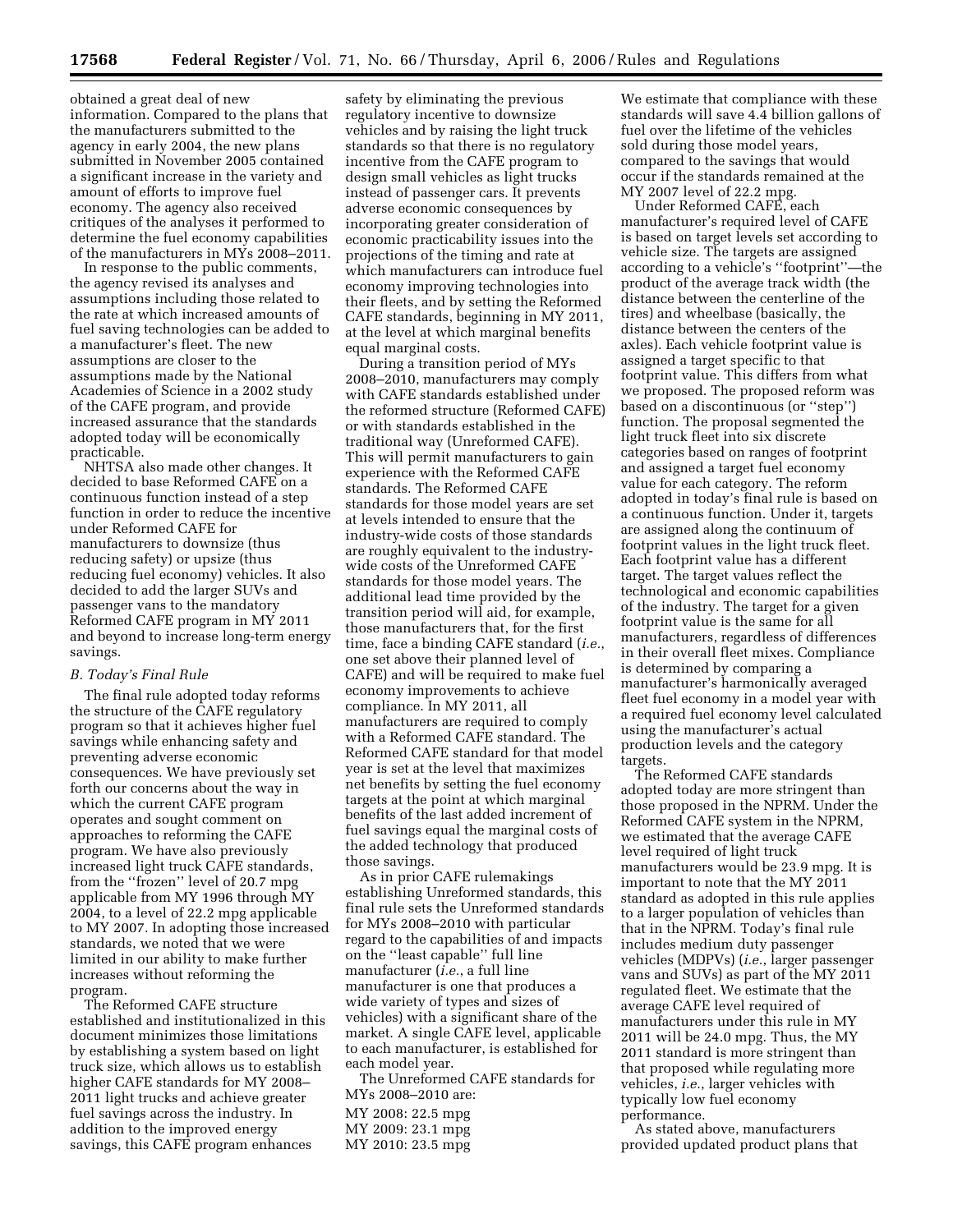reflect changes made to the evaluated light truck fleet used in the NPRM, partly in response to changes in fuel prices. Changing market conditions, a regulatory landscape revised by our proposal, and the more stringent fuel efficiency levels required under Reform CAFE will result in the production of MY 2008–2011 light truck fleets that will consume approximately 11 billion fewer gallons of fuel over their lifetimes than the fleets that were originally planned in 2004.

Apart from the updated product plans, the agency has revised some of the assumptions inputted into the Reformed CAFE analysis. In response to comments and consistent with the findings of the National Academy of Sciences, we revised the phase-in rates to provide for additional lead-time when projecting technology applications. The agency also revised fuel prices and the vehicle miles traveled schedule, which is used to calculate fuel savings, in response to higher fuel price forecasts.

Given the revised product plans, the revisions to the model assumptions, and the more stringent standards adopted in this rule, the Reformed standards will save approximately 7.8 billion additional gallons of fuel over the lifetime of the vehicles sold during those four model years. The Reformed standards for MYs 2008–2010 will save approximately 500 million more gallons of fuel than the Unreformed standards for those model years. As noted above, the Reformed standard for MY 2011 is the first Reformed standard set through a process the explicitly maximizes net benefits. It will save more than 2.8 billion gallons of fuel over the lifetime of vehicle sold in that model year.

In order to provide a comparison of the fuel savings of the final rule versus the proposed rule, we recalculated the fuel savings from the proposed Reformed CAFE standards using the updated product plans and the final rule assumptions. Under this analysis, we calculated that the proposed Reformed standards would save 5.4 billion gallons under these more current assumptions. This compares to the 7.8 billion gallons of fuel saved under the more stringent Reformed CAFE standards adopted today.

If all manufacturers comply with the Reformed CAFE standards, the total costs would be approximately \$6.7 billion for MYs 2008–2011, compared to the costs they would incur if the standards remained at the MY 2007 level of 22.2 mpg. The resulting vehicle price increases to buyers of MY 2008

light trucks would be paid back 2 in additional fuel savings in an average of 2.9 years and to buyers of MY 2011 light trucks in an average of 4,4 years, assuming fuel prices ranging from \$1.96 to \$2.39 per gallon (in 2003 dollars).3 We estimate that the total benefits under the Unreformed CAFE standards for MYs 2008–2010 plus the Reformed CAFE standard for MY 2011 are approximately \$7.6 billion (2003 dollars, discounted at 7%), and under the Reformed CAFE standards for MYs 2008–2011 are approximately \$8.1 billion (2003 dollars, discounted at 7%).

We have determined that the standards under both Unreformed CAFE and Reformed CAFE represent the maximum feasible fuel economy level for each system. In reaching this conclusion, we have balanced the express statutory factors and other relevant considerations, such as safety concerns, effects on employment and the need for flexibility to transition to a Reformed CAFE program that can achieve greater fuel savings in a more economically efficient way.

The Reformed CAFE approach incorporates several important elements of reform suggested by the National Academy of Sciences in its 2002 report (Effectiveness and Impact of Corporate

The length of this payback period depends on the initial increase in a vehicle's purchase price, the improvement in its fuel economy, the number of miles it is driven each year, and the retail price of fuel. We calculated payback periods using the fuel economy improvement and average price increase for each manufacturer's vehicles estimated to result from the proposed standard, the U.S. Energy Information Administration's forecast of future retail gasoline prices, and estimates of the number of miles light trucks are driven each year as they age developed from U.S. Department of Transportation data. Energy Information Administration, Annual Energy Outlook 2005 (AEO 2005), Table 100, *[http://www.eia.doe.gov/oiaf/aeo/](http://www.eia.doe.gov/oiaf/aeo/supplement/index.html)  supplement/index.html;* and U.S. Department of Transportation, 2001 National Household Travel Survey, *<http://nhts.ornl.gov/2001/index.shtml>*. Under these assumptions, payback periods for the final rule alternatives (*i.e.*, Unreformed and Reformed CAFE) range from 2.9 to 4.9 years. .

<sup>3</sup>The fuel prices used to calculate the length of the payback periods are those expected over the life of the MY 2008–2011 light trucks, not the current fuel prices. Those future fuel prices were obtained from the AEO 2006 (Early Report).

Average Fuel Economy (CAFE) Standards). The agency believes that these reforms give the Reformed CAFE approach four basic advantages over the Unreformed CAFE approach.

First, Reformed CAFE increases energy savings. The energy-saving potential of Unreformed CAFE is limited because only a few full-line manufacturers are required to make improvements. In effect, the capabilities of these full-line manufacturers, whose offerings include larger and heavier light trucks, constrain the stringency of the uniform, industry-wide standard. As a result, the Unreformed CAFE standard is generally set below the capabilities of limited-line manufacturers, who sell predominantly lighter and smaller light trucks. Under Reformed CAFE, which accounts for size differences in product mix, virtually all light-truck manufacturers will be required to use advanced fuel-saving technologies to achieve the requisite fuel economy for their vehicles. Thus, Reformed CAFE will continue to require full-line manufacturers to improve the overall fuel economy of their fleets, while also requiring limited-line manufacturers to enhance the fuel economy of the vehicles they sell.

Second, Reformed CAFE offers enhanced safety. Due to the structure of Unreformed CAFE standards, vehicle manufacturers that need to supplement their product plans in order to comply with the standards can increase their likelihood of compliance by pursuing a variety of compliance strategies that entail safety risks: Downsizing of vehicles, design of some vehicles to permit classification as ''light trucks'' for CAFE purposes, and offering smaller and lighter vehicles to offset sales of larger and heavier vehicles. The adverse safety effects of downsizing and downweighting have already been documented for passenger cars in the CAFE program. For example, when a manufacturer designs a vehicle to permit its classification as a light truck, it may increase the vehicle's propensity to roll over.

Reformed CAFE is designed to lessen each of these safety risks. Downsizing of vehicles is discouraged under Reformed CAFE since as vehicles become smaller, the applicable fuel economy target becomes more stringent. Moreover, Reformed CAFE lessens the incentive to design smaller vehicles to achieve a ''light truck'' classification, since many small light trucks are subject to targets that have at least the same degree of stringency as passenger car standards, if not higher stringency.

Third, Reformed CAFE provides a more equitable regulatory framework for

<sup>2</sup>The payback period represents the length of time required for a vehicle buyer to recoup the higher cost of purchasing a more fuel-efficient vehicle through savings in fuel use. When a more stringent CAFE standard requires a manufacturer to improve the fuel economy of some of its vehicle models, the manufacturer's added costs for doing so are reflected in higher prices for these models. While buyers of these models pay higher prices to purchase these vehicles, their improved fuel economy lowers their owners' costs for purchasing fuel to operate them. Over time, buyers thus recoup the higher purchase prices they pay for these vehicles in the form of savings in outlays for fuel. The length of time required to repay the higher cost of buying a more fuel-efficient vehicle is referred to as the buyer's ''payback period.''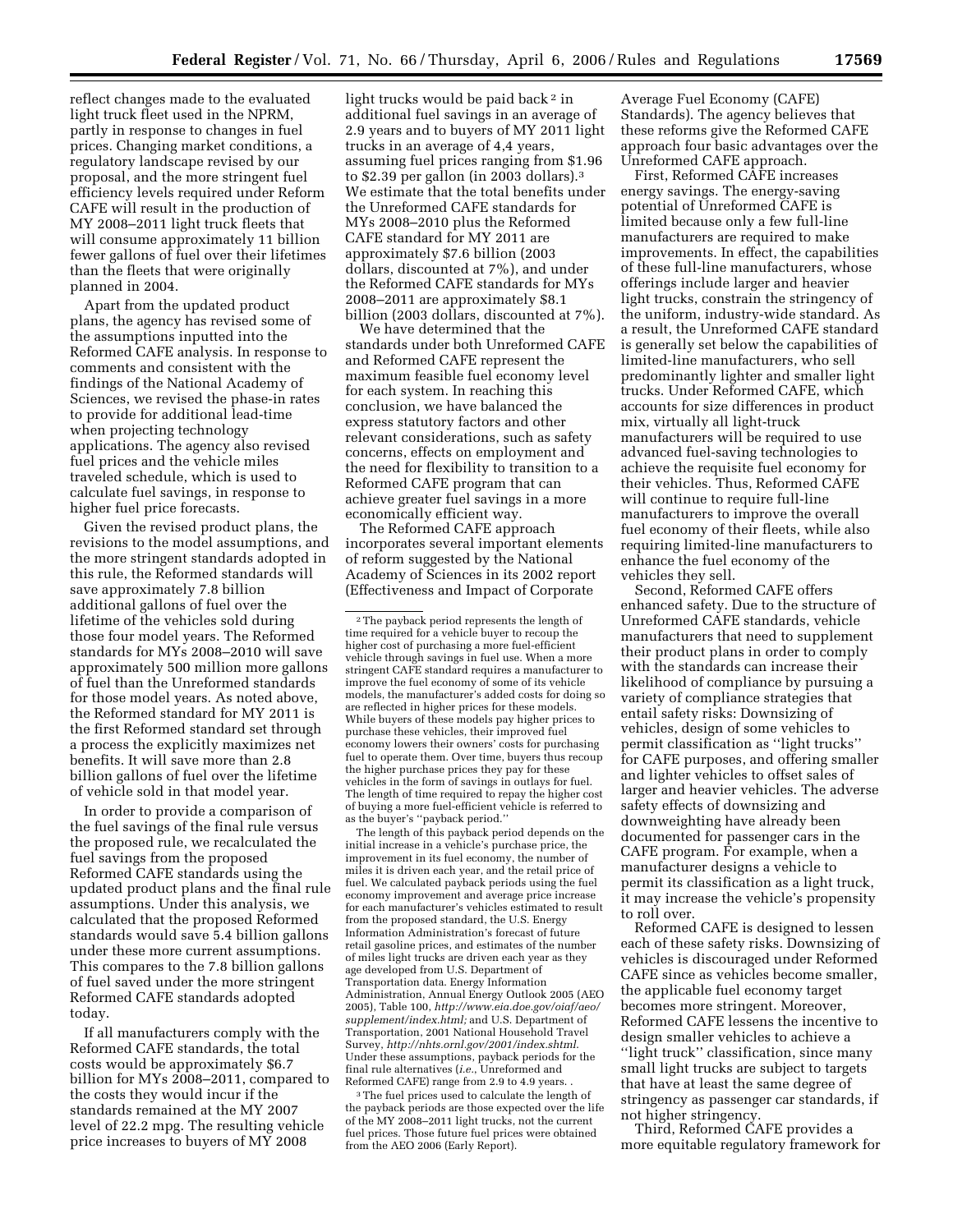different vehicle manufacturers. Under Unreformed CAFE, the cost burdens and compliance difficulties have been imposed nearly exclusively on the fullline manufacturers. Reformed CAFE spreads the regulatory cost burden for fuel economy more broadly across the industry.

Fourth, Reformed CAFE is more market-oriented because it more fully respects economic conditions and consumer choice. Reformed CAFE does not force vehicle manufacturers to adjust fleet mix toward smaller vehicles unless that is what consumers are demanding. Instead, it allows the manufacturers to adjust the mix of their product offerings in response to the market place. As a result, as the industry's sales volume and mix changes in response to economic conditions (e.g., gasoline prices and household income) and consumer preferences (e.g., desire for seating capacity or hauling capability), the level of CAFE required of manufacturers under Reformed CAFE will, at least partially, adjust automatically to these changes. Accordingly, Reformed CAFE reduces the need that the agency might otherwise have to revisit previously established standards in light of changed market conditions, a difficult process that undermines regulatory certainty for the industry. In the mid-1980's, for example, the agency relaxed several Unreformed CAFE standards because fuel prices fell more than had been expected when those standards were established and, as a result, consumer demand for small vehicles with high fuel economy did not materialize as expected.

In addition to reforming the structure of the light truck CAFE program, we are also expanding its applicability. Starting in MY 2011, the CAFE program will include MPDVs, light trucks that have a gross vehicle weight rating (GVWR) less than 10,000 lbs., a GVWR greater than 8,500 lbs. or a curb weight greater than 6,000 lbs., and that primarily transport passengers. We estimate this will bring an additional 240,000 vehicles into the CAFE program in that model year.

## *C. Energy Demand and Supply and the Value of Conservation*

As we noted in the notice of proposed rulemaking (NPRM),4 many of the concerns about energy security and the effects of energy prices and supply on national economic well-being that led to the enactment of EPCA in 1975 persist

today.5 The demand for oil is steadily growing in the U.S. and around the world. By 2030, U.S. demand for petroleum products is expected to increase 33 percent compared to 2004.6 World oil demand is expected to increase by nearly 44 percent between 2004 and 2025.7 Most of these increases would occur in the transportation sector. To meet this projected increase in world demand, worldwide productive capacity would have to increase by more than 36 million barrels per day over current levels. OPEC producers are expected to supply nearly 40 percent of the increased production. By 2025, 60 percent of the oil consumed in the U.S. would be imported oil. Strong growth in the demand for oil worldwide, coupled with tight crude oil supplies, is the driving force behind the sharp price increases seen over the past four years. Increasingly, the oil consumed in the U.S. originates in countries with political and economic situations that raise concerns about future oil supply and prices.

Energy is an essential input to the U.S. economy and having a strong economy is essential to maintaining and strengthening our national security. Conserving energy, especially reducing the nation's dependence on petroleum, benefits the U.S. in several ways. Reducing total petroleum use decreases our economy's vulnerability to oil price shocks. Reducing dependence on oil imports from regions with uncertain conditions enhances our energy security. Reducing the growth rate of oil use will help relieve pressures on already strained domestic refinery capacity, decreasing the likelihood of future product price volatility.

Today's final rule is one piece of President Bush's strategy to move the nation beyond a petroleum-based economy. Aside from the fuel savings that will be realized by today's final rule, the Administration is focusing research on bio-based transportation fuels, improved batteries for hybrid vehicles, and the on-going hydrogen fuel initiative. The President's Advanced Energy Initiative and today's final rule will build on the progress made by the Administration's 2001 National Energy Policy and the increased CAFE standards for MY 2005– 2007 light trucks.

## **II. Background**

In proposing the CAFE standards for MYs 2008–2011, the agency provided a detailed summary of the history of fuel economy standards, and in particular, fuel economy standards for light trucks. Below we have provided a summary of that discussion. For more background on the light truck CAFE program, refer to the NPRM.

## *A. 1974 DOT/EPA Report to Congress on Potential for Motor Vehicle Fuel Economy Improvements*

In 1974, the Department of Transportation (DOT) and Environmental Protection Agency (EPA) submitted to Congress a report entitled ''Potential for Motor Vehicle Fuel Economy Improvement (1974 Report).8 This report was prepared in compliance with Section 10 of the Energy Supply and Environmental Coordination Act of 1974, Public Law 93–319 (the Act). In the 1974 Report, DOT/EPA said that performance standards regulating fuel economy could take either of two modes: a production-weighted average standard for each manufacturer's entire fleet of vehicles or a fuel economy standard tailored to individual classes of vehicles. Included as a possible form for a production-weighted standard was a variable standard based on the costs or potential to improve for each manufacturer (1974 Report, p. 77).

DOT/EPA concluded in the 1974 Report that a production-weighted standard establishing one uniform specific fuel economy average for all manufacturers would, if sufficiently stringent to have the needed effect, impact most heavily on manufacturers who have lower fuel economy, while not requiring manufacturers of current vehicles with better fuel economy to maintain or improve their performance. (1974 Report, p. 12) Productionweighted standards specifically tailored to each manufacturer would eliminate some inequities, but were considered to be difficult to administer fairly. (Ibid.)

## *B. Energy Policy and Conservation Act of 1975*

Congress enacted the Energy Policy and Conservation Act (EPCA Pub. L. 94– 163) during the aftermath of the energy crisis created by the oil embargo of 1973–74. The Act established an automobile fuel economy regulatory program by adding Title V, ''Improving Automotive Efficiency,'' to the Motor Vehicle Information and Cost Savings Act. Title V has been amended from time to time and codified without

<sup>4</sup> 70 FR 51414, August 30, 2005.

<sup>5</sup>The sources of the figures in this section can be found below in section VIII, ''Need for Nation to conserve energy.''

<sup>6</sup>Annual Energy Outlook 2006 with projections to 2030 (Early Release), *[http://www.eia.doe.gov/oiaf/](http://www.eia.doe.gov/oiaf/aeo/supplement/index.html)  aeo/index.html*. 7 Id.

<sup>8</sup>The 1974 report is available in the docket for this rulemaking.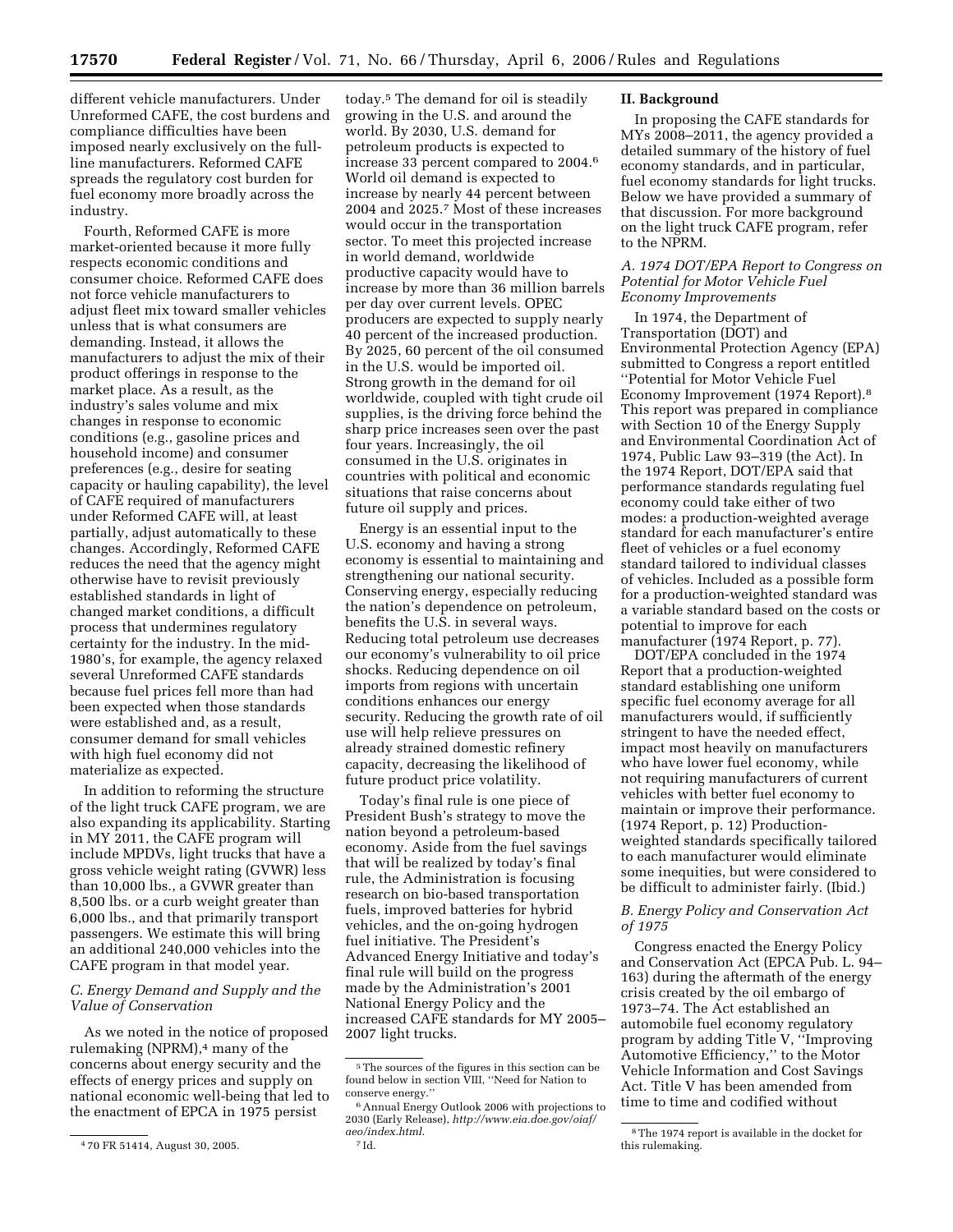substantive change as Chapter 329 of title 49, United States Code. Chapter 329 provides for the issuance of average fuel economy standards for passenger automobiles and separate standards for automobiles that are not passenger automobiles (light trucks).

For the purposes of the CAFE statute, ''automobiles'' include any ''4-wheeled vehicle that is propelled by fuel (or by alternative fuel) manufactured primarily for use on public streets, roads, and highways (except a vehicle operated only on a rail line), and rated at not more than 6,000 pounds gross vehicle weight.'' They also include any such vehicle rated at between 6,000 and 10,000 pounds gross vehicle weight (GVWR) if the Secretary decides by regulation that an average fuel economy standard for the vehicle is feasible, and that either such a standard will result in significant energy conservation or the vehicle is substantially used for the same purposes as a vehicle rated at not more than 6,000 pounds GVWR.<sup>9</sup>

The CAFE standards set a minimum performance requirement in terms of an average number of miles a vehicle travels per gallon of gasoline or diesel fuel. Individual vehicles and models are not required to meet the mileage standard. Instead, each manufacturer must achieve a harmonically averaged level of fuel economy for all specified vehicles manufactured by a manufacturer in a given MY. The statute distinguishes between ''passenger automobiles'' and ''non-passenger automobiles.'' We generally refer to nonpassenger automobiles as light trucks.

In enacting EPCA and after considering the variety of approaches presented in the 1974 Report, Congress made a clear and specific choice about the structure of the average fuel economy standard for passenger cars. Congress established a common statutory CAFE standard applicable to each manufacturer's fleet of passenger automobiles.

Congress was considerably less decided and prescriptive with respect to what sort of standards and procedures should be established for light trucks. It neither made a clear choice among the approaches (or among the forms of those approaches) identified in the 1974 Report nor precluded the selection of any of those approaches or forms. Further, it did not establish by statute a CAFE standard for light trucks. Instead, Congress provided the Secretary with a

choice of establishing a form of a production-weighted average standard for each manufacturer's entire fleet of light trucks, as suggested in the 1974 Report, or a form of productionweighted standards for classes of light trucks. Congress directed the Secretary to establish maximum feasible CAFE standards applicable to each manufacturer's light truck fleet, or alternatively, to classes of light trucks, and to establish them at least 18 months prior to the start of each model year. When determining a ''maximum feasible level of fuel economy,'' the Secretary is directed to balance factors including the nation's need to conserve energy, technological feasibility, economic practicability and the impact of other motor vehicle standards on fuel economy.

## *C. 1979–2002 Light Truck Standards*

NHTSA established the first light truck CAFE standards for MY 1979 and applied them to light trucks with a GVWR up to 6,000 pounds (March 14, 1977; 42 FR 13807). Beginning with MY 1980, NHTSA raised this GVWR ceiling to 8,500 pounds. For MYs 1979–1981, the agency established separate standards for two-wheel drive (2WD) and four-wheel drive (4WD) light trucks without a ''combined'' standard reflecting the combined capabilities of 2WD and 4WD light trucks. Manufacturers that produced both 2WD vehicles and 4WD vehicles could, however, decide to treat them as a single fleet and comply with the 2WD standard.

Beginning with MY 1982, NHTSA established a combined standard reflecting the combined capabilities of 2WD and 4WD light trucks, plus optional 2WD and 4WD standards. Manufacturers had the option of complying under the combined fleet standard, or under the separate 2WD and 4WD standards. Although the combined standard reflected the combined capabilities of 2WD and 4WD light trucks, it did not necessarily reflect the combined capabilities of the 2WD and 4WD fleets of an individual manufacturer (e.g., a manufacturer may have found it easier to comply with the combined standard than the 2WD and 4WD standards separately, or vice versa). After MY 1991, NHTSA dropped the optional 2WD and 4WD standards.

As explained in the NPRM, NHTSA twice found it necessary to reduce a light truck standard when it received new information relating to the agency's past projections. In 1979, the agency reduced the MY 1981 2WD standard after Chrysler demonstrated that there were smaller than expected fuel

economy benefits from various technological improvements and larger than expected adverse impacts from other federal vehicle standards and test procedures (December 31, 1979; 44 FR 77199).

In 1984, the agency reduced the MY 1985 light truck standards after we concluded that market demand for light truck performance, as reflected in engine mix and axle ratio usage, had not materialized as anticipated when the agency initially established the MY 1985 standards. The agency said that this resulted from lower than anticipated fuel prices. The agency concluded that the only actions then available to manufacturers to improve their fuel economy levels for MY 1986 would have involved product restrictions likely resulting in significant adverse economic impacts. The reduction of the MY 1985 standard was upheld by the U.S. Circuit Court of Appeals for the District of Columbia. *Center for Auto Safety* v. *NHTSA*, 793 F.2d 1322 (D.C. Cir. 1986) (rejecting the contention that the agency gave impermissible weight to the effects of shifts in consumer demand toward larger, less fuel-efficient trucks on the fuel economy levels manufacturers could achieve).10

On November 15, 1995, the Department of Transportation and Related Agencies Appropriations Act for FY 1996 was enacted, which limited the ability of the agency to establish CAFE standards for light trucks (Section 330, Pub. L. 104–50). Pursuant to that Act, we then issued a final rule limited to MY 1998, setting the light truck CAFE standard for that year at 20.7 mpg, the same level as the standard we had set for MY 1997 (61 FR 14680; April 3, 1996). The same limitation on the setting of CAFE standards was included in the Appropriations Acts for each of FYs 1997–2001. The agency followed the same process as for MY 1998, established the light truck CAFE standard at 20.7 mpg, for MYs 1999– 2002.

<sup>9</sup> In 1978, we extended the CAFE program to include vehicles rated between 6,000 and 8,500 pounds GVWR (March 23, 1978; 43 FR 11995, at 11997). Vehicles rated at between 6,000 and 8,500 pounds GVWR first became subject to the CAFE standards in MY 1980.

<sup>10</sup>NHTSA similarly found it necessary on occasion to reduce the passenger car CAFE standards in response to new information. The agency reduced the MY 1986 passenger car standard because a continuing decline in gasoline prices prevented a projected shift in consumer demand toward smaller cars and smaller engines and because the only actions available to manufacturers to improve their fuel economy levels for MY 1986 would have involved product restrictions likely resulting in significant adverse economic impacts. (October 4, 1985; 40 FR 40528) This action was upheld in *Public Citizen* v. *NHTSA*, 848 F.2d 256 (D.C. Cir. 1988). NHTSA also reduced the MY 1987–88 passenger car standards (October 6, 1986; 51 FR 35594) and MY 1989 passenger car standard (October 6, 1988; 53 FR 39275) for similar reasons.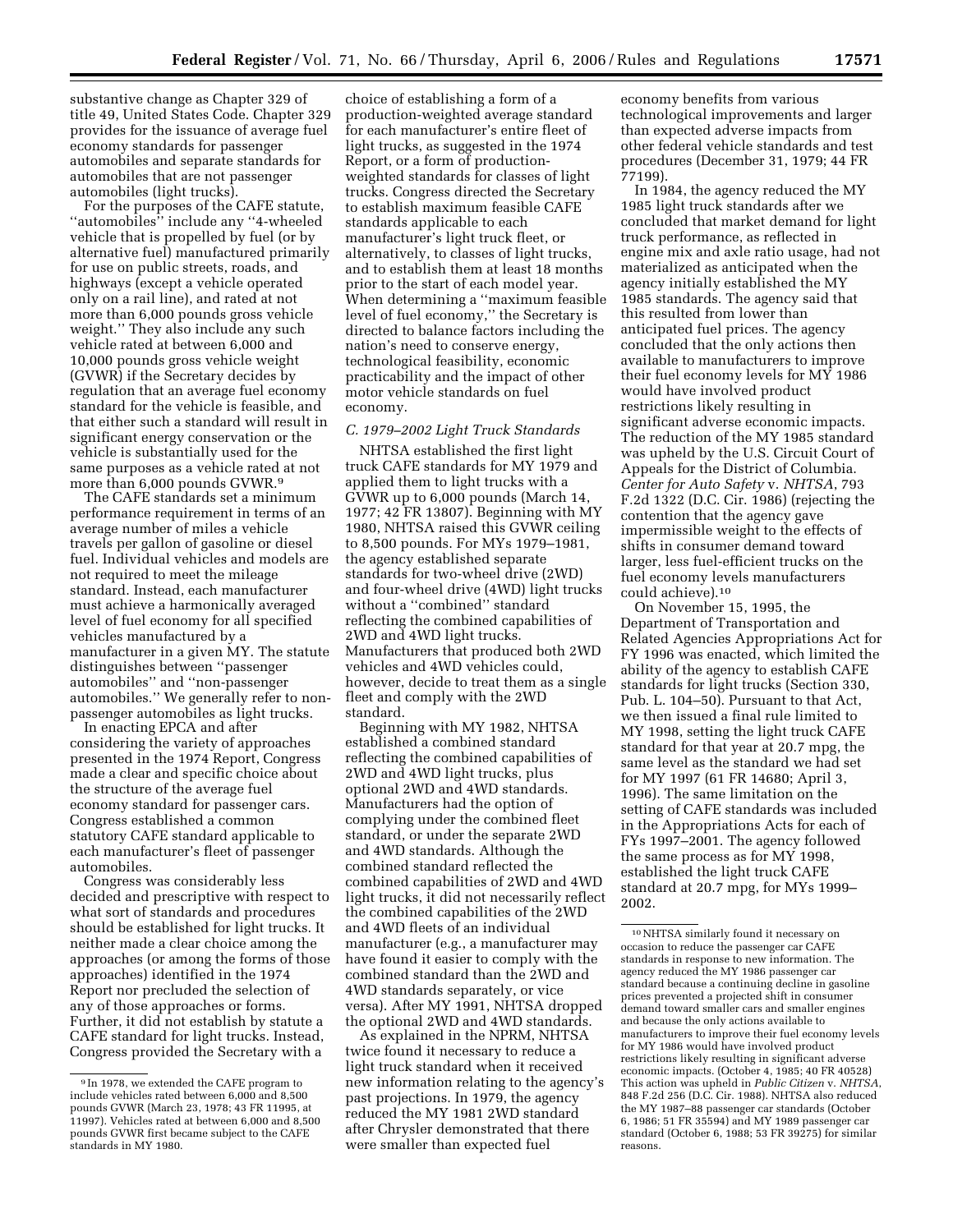While the Department of Transportation and Related Agencies Appropriations Act for FY 2001 (Pub. L. 106–346) contained a restriction on CAFE rulemaking identical to that contained in prior appropriation acts, the conference committee report for that Act directed NHTSA to fund a study by the NAS to evaluate the effectiveness and impacts of CAFE standards (H. Rep. No. 106–940, at p. 117–118).

In a letter dated July 10, 2001, following the release of the President's National Energy Policy, Secretary of Transportation Mineta asked the House and Senate Appropriations Committees to lift the restriction on the agency spending funds for the purposes of improving CAFE standards. The Department of Transportation and Related Agencies Appropriations Act for FY 2002 (Pub. L. 107–87), which was enacted on December 18, 2001, did not contain a provision restricting the Secretary's authority to prescribe fuel economy standards.

#### *D. 2001 National Energy Policy*

The National Energy Policy,<sup>11</sup> released in May 2001, stated that ''(a) fundamental imbalance between supply and demand defines our nation's energy crisis'' and that ''(t)his imbalance, if allowed to continue, will inevitably undermine our economy, our standard of living, and our national security.'' The National Energy Policy was designed to promote dependable, affordable and environmentally sound energy for the future. The Policy envisions a comprehensive long-term strategy that uses leading edge technology to produce an integrated energy, environmental and economic policy. It set forth five specific national goals: ''modernize conservation, modernize our energy infrastructure, increase energy supplies, accelerate the protection and improvement of the environment, and increase our nation's energy security.''

The National Energy Policy included recommendations regarding the path that the Administration's energy policy should take and included specific recommendations regarding vehicle fuel economy and CAFE. It recommended that the President direct the Secretary of Transportation to—

—Review and provide recommendations on establishing CAFE standards with due consideration of the National Academy of Sciences study released (in prepublication form) in July 2001. Responsibly crafted CAFE standards

should increase efficiency without negatively impacting the U.S. automotive industry. The determination of future fuel economy standards must therefore be addressed analytically and based on sound science.

- —Consider passenger safety, economic concerns, and disparate impact on the U.S. versus foreign fleet of automobiles.
- —Look at other market-based approaches to increasing the national average fuel economy of new motor vehicles.

## *E. 2002 NAS Study of CAFE Reform*

In response to direction from Congress, NAS published a lengthy report in 2002 entitled ''Effectiveness and Impact of Corporate Average Fuel Economy (CAFE) Standards.'' 12

The report concludes that the CAFE program has clearly contributed to increased fuel economy and that it was appropriate to consider further increases in CAFE standards. (NAS, p. 3 (Finding 1)) It cited not only the value of fuel savings, but also adverse consequences (i.e., externalities) associated with high levels of petroleum importation and use that are not reflected in the price of petroleum (e.g., the adverse impact on energy security). The report further concluded that technologies exist that could significantly reduce fuel consumption by passenger cars and light trucks within 15 years, while maintaining vehicle size, weight, utility and performance. (NAS, p. 3 (Finding 5)) Light duty trucks were said to offer the greatest potential for reducing fuel consumption. (NAS, p. 4 (Finding 5)) The report also noted that vehicle development cycles—as well as future economic, regulatory, safety and consumer preferences—would influence the extent to which these technologies could lead to increased fuel economy in the U.S. market. The report noted that the widespread penetration of even existing technologies will probably require 4–8 years. To assess the economic trade-offs associated with the introduction of existing and emerging technologies to improve fuel economy, the NAS conducted what it called a ''cost-efficient analysis''—''that is, the committee [that authored the report] identified packages of existing and emerging technologies that could be introduced over the next 10 to 15 years that would improve fuel economy up to the point where further increases in fuel

economy would not be reimbursed by fuel savings.'' (NAS, p. 4 (Finding 6))

Recognizing the many trade-offs that must be considered in setting fuel economy standards, the report took no position on what CAFE standards would be appropriate for future years. It noted, ''(s)election of fuel economy targets will require uncertain and difficult trade-offs among environmental benefits, vehicle safety, cost, oil import dependence, and consumer preferences.''

The report found that, to minimize financial impacts on manufacturers, and on their suppliers, employees, and consumers, sufficient lead-time (consistent with normal product life cycles) should be given when considering increases in CAFE standards. The report stated that there are advanced technologies that could be employed, without negatively affecting the automobile industry, if sufficient lead-time were provided to the manufacturers.

The report expressed concerns about increasing the standards under the CAFE program as currently structured. While raising CAFE standards under the existing structure would reduce fuel consumption, doing so under alternative structures ''could accomplish the same end at lower cost, provide more flexibility to manufacturers, or address inequities arising from the present'' structure. (NAS, pp. 4-5 (Finding  $10$ ))<sup>13</sup> Further, the committee said, ''to the extent that the size and weight of the fleet have been constrained by CAFE requirements \* \* \* those requirements have caused more injuries and fatalities on the road than would otherwise have occurred.'' (NAS, p. 29) Specifically, they noted: ''the downweighting and downsizing that occurred in the late 1970s and early 1980s, some of which was due to CAFE standards, probably resulted in an additional 1300 to 2600 traffic fatalities in 1993.'' (NAS, p. 3 (Finding 2)).

To address those structural problems, the report suggested various possible

The issue of equity or inequity is subjective. However, one concept of equity among manufacturers requires equal treatment of equivalent vehicles made by different manufacturers. The current CAFE standards fail this test. If one manufacturer was positioned in the market selling many large passenger cars and thereby was just meeting the CAFE standard, adding a 22-mpg car (below the 27.5-mpg standard) would result in a financial penalty or would require significant improvements in fuel economy for the remainder of the passenger cars. But, if another manufacturer was selling many small cars and was significantly exceeding the CAFE standard, adding a 22-mpg vehicle would have no negative consequences.

<sup>11</sup>*[http://www.whitehouse.gov/energy/National-](http://www.whitehouse.gov/energy/National-Energy-Policy.pdf)[Energy-Policy.pdf.](http://www.whitehouse.gov/energy/National-Energy-Policy.pdf)* 

<sup>12</sup>The NAS submitted its preliminary report to the Department of Transportation in July 2001 and released its final report in January 2002.

 $^{\rm 13}\rm{The}$  report noted the following about the concept of equity:

Potential Inequities

<sup>(</sup>NAS, p. 102).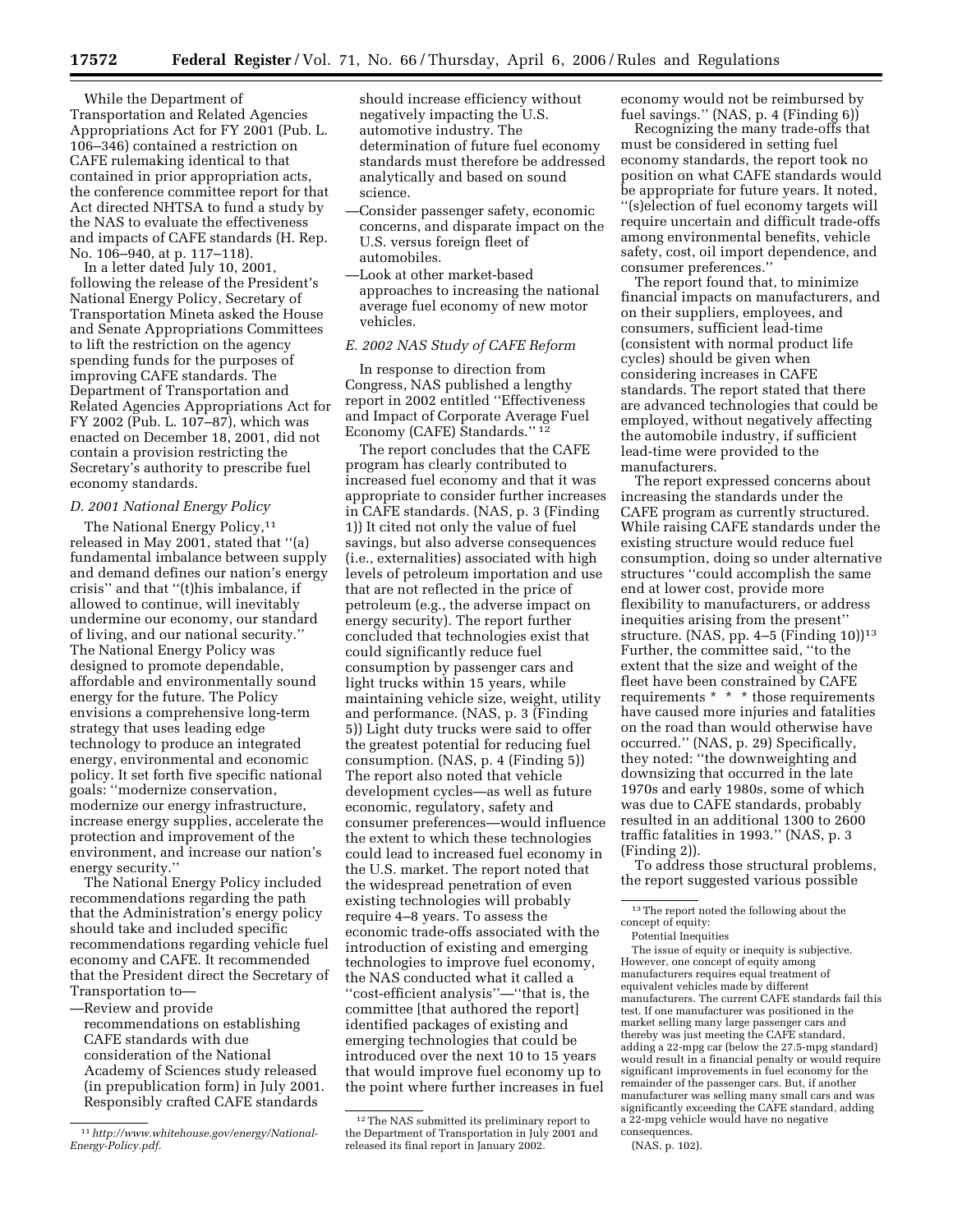reforms.14 The report found that the ''CAFE program might be improved significantly by converting it to a system in which fuel targets depend on vehicle attributes.'' (NAS, p. 5 (Finding 12)). The report noted that a system in which fuel economy targets were dependent on vehicle weight, with lower fuel consumption targets set for lighter vehicles and higher targets for heavier vehicles, up to some maximum weight, would create incentives to reduce the variance in vehicle weights between large and small vehicles, thus providing for overall vehicle safety. (NAS, p. 5

(Finding 12)). The report stated that such a system has the potential to increase fuel economy with fewer negative effects on both safety and consumer choice.

The report noted further that under an attribute-based approach, the required CAFE levels could vary among the manufacturers based on the distribution of their product mix. NAS stated that targets could vary among passenger cars and among trucks, based on some attribute of these vehicles such as weight, size, or load-carrying capacity. The report explained that a particular manufacturer's average target for passenger cars or for trucks would depend upon the fractions of vehicles it sold with particular levels of these attributes (NAS, p. 87). For example, if weight were the criterion, a manufacturer that sells mostly light vehicles would have to achieve higher average fuel economy than would a manufacturer that sells mostly heavy vehicles.

The report illustrated an example of an attribute-based system using a continuous function (NAS, p. 109). Essentially, as illustrated, the continuous function was represented as a line, which graphed ''gallons per mile'' versus ''curb weight.'' Under the continuous function example, a vehicle's target fuel economy would be determined by locating the vehicle's curb weight along the line and identifying the corresponding gallons per mile value.

- —Mobility
- —Environment
- —Potential inequities, and Administrative feasibility.

(NAS, p. 94).

In February 2002, Secretary Mineta asked Congress ''to provide the Department of Transportation with the necessary authority to reform the CAFE program, guided by the NAS report's suggestions.''

## *F. 2003 Final Rule Establishing MY 2005–2007 Light Truck Standards*

On April 7, 2003, the agency published a final rule establishing light truck CAFE standards for MYs 2005– 2007: 21.0 mpg for MY 2005, 21.6 mpg for MY 2006, and 22.2 mpg for MY 2007 (68 FR 16868; Docket No. 2002–11419; Notice 3). The agency determined that these levels are the maximum feasible CAFE levels for light trucks for those model years, balancing the express statutory factors and other included or relevant considerations such as the impact of the standard on motor vehicle safety and employment. NHTSA estimated that the fuel economy increases required by the standards for MYs 2005–2007 would generate approximately 3.6 billion gallons of gasoline savings over the 25-year lifetime of the affected vehicles.

We recognized in the final rule that the standard established for MY 2007 could be a challenge for General Motors. We recognized further that, between the issuance of the final rule and the last (MY 2007) of the model years for which standards were being established, there was more time than in previous light truck CAFE rulemakings for significant changes to occur in external factors capable of affecting the achievable levels of CAFE. These external factors include fuel prices and the demand for vehicles with advanced fuel saving technologies, such as hybrid electric and advanced diesel vehicles. We said that changes in these factors could lead to higher or lower levels of CAFE, particularly in MY 2007. Recognizing that it may be appropriate to re-examine the MY 2007 standard in light of any significant changes in those factors, the agency reaffirms its plans to monitor the compliance efforts of the manufacturers.

## *G. 2003 Comprehensive Plans for Addressing Vehicle Rollover and Compatibility*

In September 2002, NHTSA completed a thorough examination of the opportunities for significantly improving vehicle and highway safety and announced the establishment of interdisciplinary teams to formulate comprehensive plans for addressing the four most promising problem areas.15 Based on the work of the teams, the

agency issued detailed reports analyzing each of the problem areas and recommending coordinated strategies that, if implemented effectively, will lead to significant improvements in safety.

Two of the problems areas are vehicle rollover and vehicle compatibility. The reports on those areas identify a series of vehicle, roadway and behavioral strategies for addressing the problems.16 Among the vehicle strategies, both reports identified reform of the CAFE program as one of the steps that needed to be taken to reduce those problems:

The current structure of the CAFE system can provide an incentive to manufacturers to downweight vehicles, increase production of vehicle classes that are more susceptible to rollover crashes, and produce a less homogenous fleet mix. As a result, CAFE is critical to the vehicle compatibility and rollover problems.

Recognizing the role of CAFE, we stated:

It is NHTSA's goal to identify and implement reforms to the CAFE system that will facilitate improvements in fuel economy without compromising motor vehicle safety or American jobs. \* \* \*

\* \* \* NHTSA intends to examine the safety impacts, both positive and negative, that may result from any modifications to CAFE as it now exists. Regardless of the root causes, it is clear that the downsizing of vehicles that occurred during the first decade of the CAFE program had serious safety consequences. Changes to the existing system are likely to have equally significant impacts. NHTSA is determined to ensure that these impacts are positive.

## *H. 2003 ANPRM*

On December 29, 2003, the agency published an ANPRM seeking comment on various issues relating to reforming the CAFE program (68 FR 74908; Docket No. 2003–16128).17 The agency sought comment on possible enhancements to the program that would assist in further fuel conservation, while protecting motor vehicle safety and the economic vitality of the automobile industry. The agency indicated that it was particularly interested in structural reform. That document, while not espousing any particular form of reform, sought specific input on various options aimed

<sup>14</sup> In assessing and comparing possible reforms, the report urged consideration of the following factors:

Fuel use responses encouraged by the policy, Effectiveness in reducing fuel use,

Minimizing costs of fuel use reduction,

Other potential consequences —Distributional impacts

<sup>—</sup>Safety

<sup>—</sup>Consumer satisfaction

<sup>15</sup>A fifth problem area was announced in 2004, improving traffic safety data.

<sup>16</sup>See *[http://www-nrd.nhtsa.dot.gov/vrtc/ca/](http://www-nrd.nhtsa.dot.gov/vrtc/ca)  capubs/IPTRolloverMitigationReport/; http://www[nrd.nhtsa.dot.gov/departments/nrd-11/aggressivity/](http://www-nrd.nhtsa.dot.gov/vrtc/ca/capubs/IPTRolloverMitigationReport/)  IPTVehicleCompatibilityReport/*.

<sup>17</sup>On the same date, we also published a request for comments seeking manufacturer product plan information for MYs 2008–2012 to assist the agency in analyzing possible reforms to the CAFE program which are discussed in a companion notice published today. (68 FR 74931) The agency sought information that would help it assess the effect of these possible reforms on fuel economy, manufacturers, consumers, the economy, motor vehicle safety and American jobs.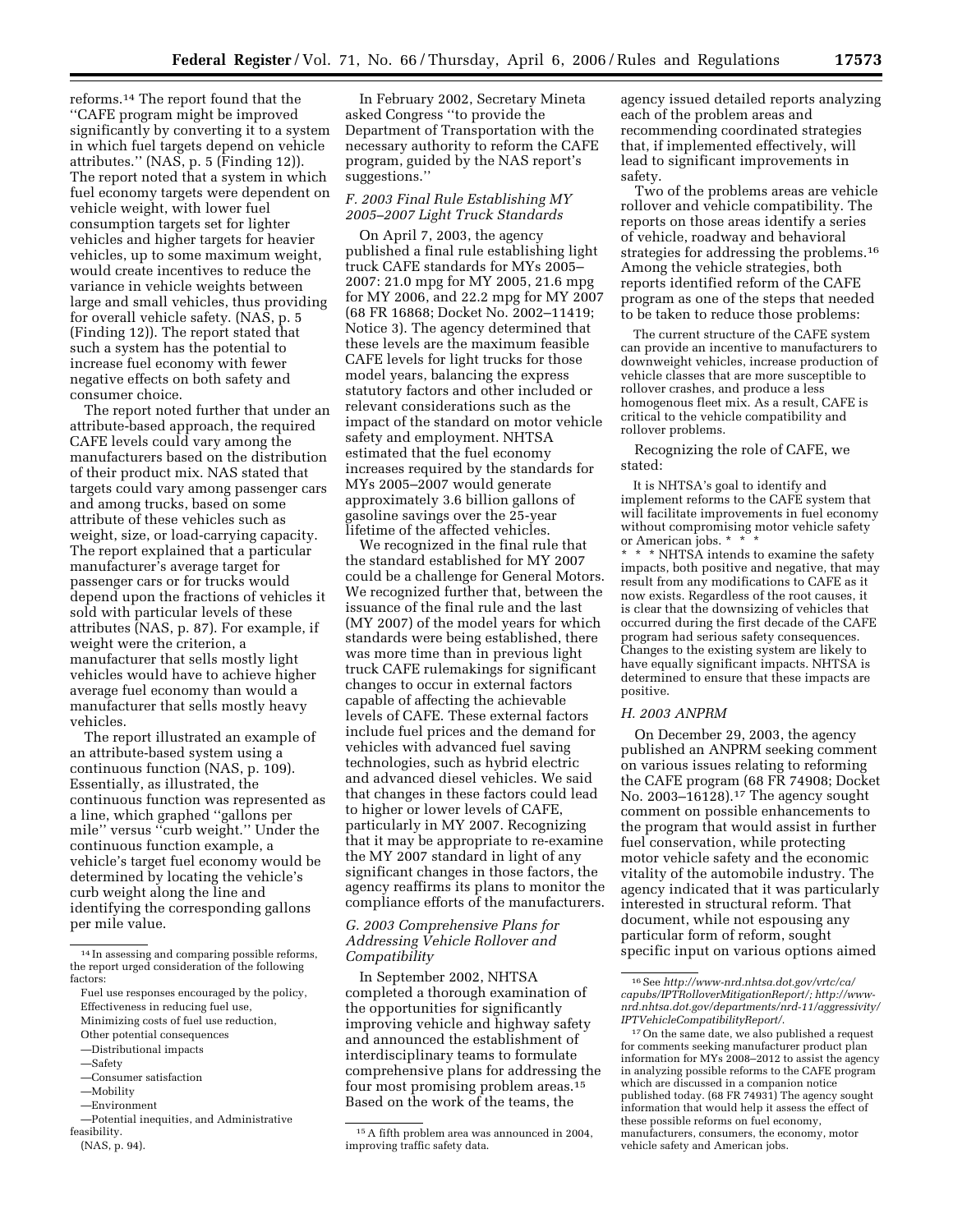at adapting the CAFE program to today's vehicle fleet and needs.

## 1. Need for Reform

The 2003 ANPRM discussed the principal criticisms of the current CAFE program that led the agency to explore light truck CAFE reform (68 FR 74908, at 74910–13). First, the energy-saving potential of the CAFE program is hampered by the current regulatory structure. The Unreformed approach to CAFE does not distinguish between the various market segments of light trucks, and therefore does not recognize that some vehicles designed for classification purposes as light trucks may achieve fuel economy similar to that of passenger cars. The Unreformed CAFE approach instead applies a single standard to the light truck fleet as a whole, encouraging manufacturers to offer small light trucks that will offset the larger vehicles that get lower fuel economy. A CAFE system that more closely links fuel economy standards to the various market segments reduces the incentive to design vehicles that are functionally similar to passenger cars but classified as light trucks.

Second, because weight strongly affects fuel economy, the current light truck CAFE program encourages vehicle manufacturers to reduce weight in their light truck offerings to achieve greater fuel economy.18 As the NAS report and a more recent NHTSA study have found, downweighting of the light truck fleet, especially those trucks in the low and medium weight ranges, creates more safety risk for occupants of light trucks and all motorists combined.19

Third, the agency noted the adverse economic impacts that might result from steady future increases in the stringency of CAFE standards under the current regulatory structure. Rapid increases in the light truck CAFE standard could have serious adverse economic consequences. The vulnerability of fullline manufacturers to tighter CAFE standards does not arise primarily from poor fuel economy ratings within weight classes, *i.e.*, from less extensive use of fuel economy improving technologies. As explained in the 2003 ANPRM, their overall CAFE averages

are low compared to manufacturers that produce more relatively light vehicles because their sales mixes service a market demand for bigger and heavier vehicles capable of more demanding utilitarian functions. An attribute-based (weight and/or size) system could avoid disparate impacts on full-line manufacturers that could result from a sustained increase in CAFE standards.

## 2. Reform Options

In discussing potential changes, the agency focused primarily on structural improvements to the current CAFE program authorized under the current statutory authority, and secondarily on definitional changes to the current vehicle classification system and whether to include vehicles between 8,500 to 10,000 lbs. GVWR. The NPRM explored the various reform options raised in the ANPRM. It is worth noting again several of those options.

Included in the reform discussion was an attribute-based ''continuousfunction'' system, such as that discussed in the NAS report. We chose various measures of vehicle weight and/or size to illustrate the possible design of an attribute-based system. However, we also sought comment as to the merits of using other vehicle attributes as the basis of an attribute-based system.

The 2003 ANPRM also presented potential reform options under which vehicles with a GVWR of up to 10,000 lbs. could be included under the CAFE program. One presented option would be to include vehicles defined by EPA as medium duty passenger vehicles 20 for use in the CAFE program. This definition would essentially make SUVs and passenger vans between 8,500 and 10,000 lbs. GVWR subject to CAFE, while continuing to exclude most medium- and heavy-duty pickups and most medium- and heavy-duty cargo vans that are primarily used for agricultural and commercial purposes.

Through the 2003 ANPRM, the agency intended to begin a public discussion on potential ways, within current statutory authority, to improve the CAFE program to better achieve our public policy objectives. The agency set forth a number of possible concepts and measures, and invited the public to present additional concepts. The agency expressed interest in any suggestions toward revamping the CAFE program in such a way as to enhance overall fuel economy while protecting occupant safety and the economic vitality of the auto market.

## *I. Recent developments*

## 1. Factors underscoring need for reform

In the NPRM, we recognized two important complicating factors that underscore the need for CAFE reform. One factor is the fiscal problems reported by General Motors and Ford, while the other is the recent surge in gasoline prices, a development that may be exacerbating the financial challenges faced by both companies.

Two of the larger, full-line light-truck manufacturers, General Motors and Ford, have reported serious financial difficulties. The investment community has downgraded the bonds of both companies. Further, both companies have announced significant layoffs and other actions to improve their financial condition. While these financial problems did not give rise to the Administration's CAFE reform initiative, the financial risks now faced by these companies, including their workers and suppliers, underscore the importance to full-line vehicle manufacturers of establishing an equitable CAFE regulatory framework.

There has also been a sharp and sustained surge in gasoline prices since our last light truck final rule in April 2003 and the December 2003 ANPRM on CAFE reform. According to the Energy Information Administration (EIA), the retail price for gasoline in April 2003 was \$1.59 per gallon and in December 2003 was \$1.48 per gallon.21 When the NPRM was published the weekly U.S. retail price was \$2.55 per gallon.22 While the retail price of gasoline has declined since publication of the NPRM it is still \$2.34, which is \$.75 per gallon higher than when the 2003 final rule was published.23

We noted in the NPRM that it is important to recognize that CAFE standards for MYs 2008–2011 should not be based on current gasoline prices. They should be based on our best forecast of what average real gasoline prices will be in the U.S. during the years that these vehicles will be used by consumers: The 36-year period beginning in 2008 and extending to 2034.24 Since miles of travel tend to be

<sup>18</sup>Manufacturers can reduce weight without changing the fundamental structure of the vehicle by using lighter materials or eliminating available equipment or options. In contrast, reducing vehicle size, and particularly footprint, generally entails an alteration of the basic architecture of the vehicle.

<sup>19</sup>However, both studies also suggest that if downweighting is concentrated on the heaviest light trucks in the fleet there would be no net safety impact, and there might even be a small fleet-wide safety benefit. There is substantial uncertainty about the curb weight cut-off above which this would occur.

<sup>20</sup>The EPA's discussion of the MDPV definition is at 65 FR 6698, 6749–50, 6851–6852.

<sup>21</sup>See *[http://tonto.eia.doe.gov/oog/info/gdu/](http://tonto.eia.doe.gov/oog/info/gdu/gaspump.html)  gaspump.html.* 

<sup>22</sup>See *http://www.eia.doe.gov/oil*\_*gas/petroleum/ data*\_*[publications/wrgp/mogas](http://www.eia.doe.gov/oiaf/aeo/oil_gas/petroleum/data_publications/wrgp/mogas_home_page.html)*\_*home*\_*page.html*  and *[http://tonto.eia.doe.gov/oog/info/gdu/](http://tonto.eia.doe.gov/oog/info/gdu/gasdiesel.asp)  gasdiesel.asp.* 

 $^{\rm 23}$  See id.

<sup>24</sup>To calculate the fuel savings for the light trucks manufactured in a model year, we consider the savings over a 26-year period. The number of light trucks manufactured during each model year that remains in service during each subsequent calendar year is estimated by applying estimates of the proportion of light trucks surviving to each age up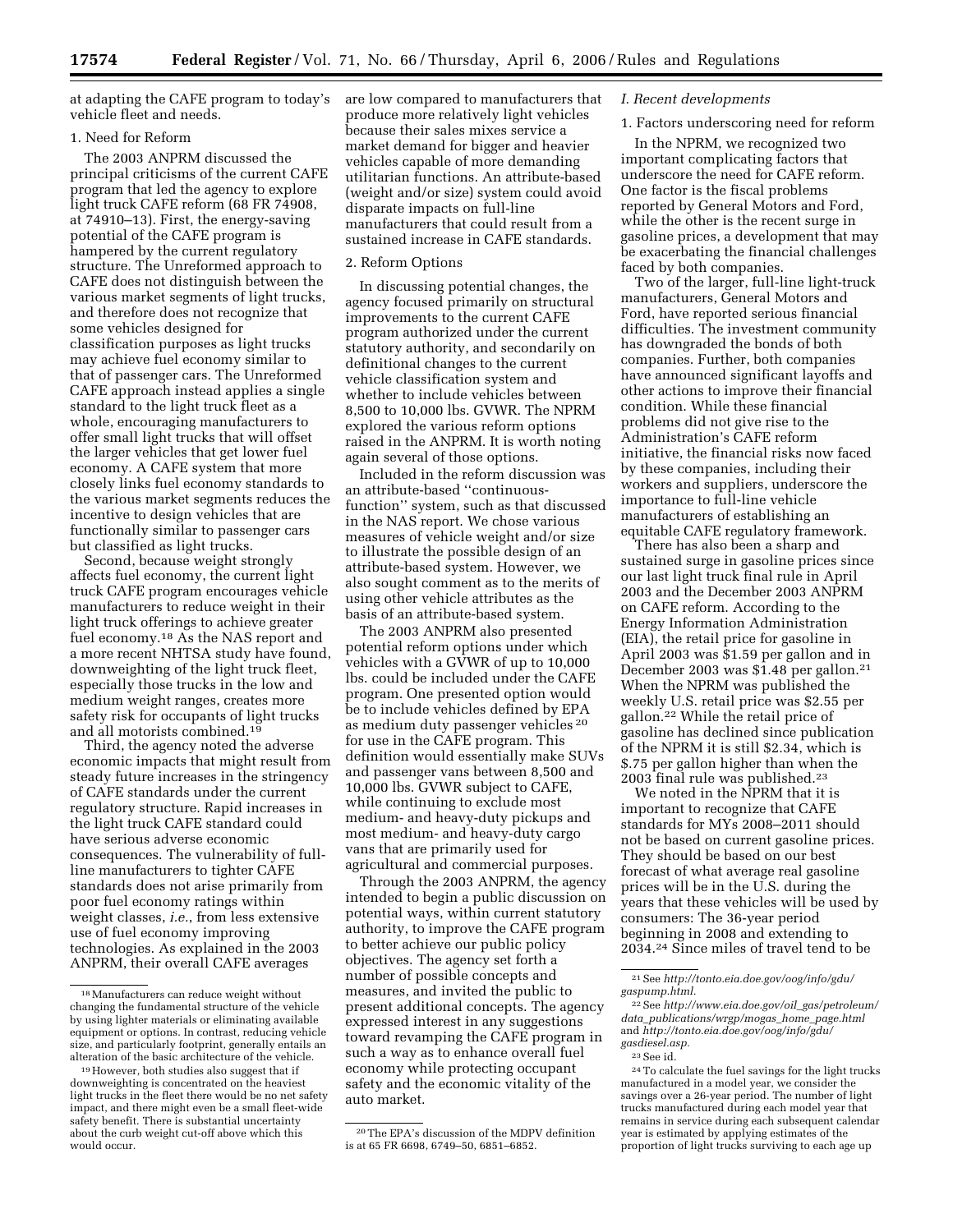concentrated in the early years of a vehicle's lifetime, the projected gasoline price in the 2008–2020 period is particularly relevant for this rulemaking.

The Preliminary Regulatory Impact Analysis (PRIA) for the NPRM was based on projected gasoline prices from the then most recent Annual Energy Outlook 2005 (AEO2005) (published in 2004 before the recent price rises), which projected gasoline prices ranging from \$1.51 to \$1.58 per gallon.25 The Final Regulatory Impact Analysis (FRIA) for today's rule is based on the revised forecast EIA published in the AEO2006 (Early outlook) (see FRIA p. XIII–26). The current forecasted price for gasoline ranges from \$1.96 to \$2.39 per gallon.26

## 2. Revised product plans

In response to a request for comment (RFC) 27 published in conjunction with the NRPM, the agency has received updated product plans from the vehicle manufacturers. While the NPRM was based on product plans received in response to the 2003 ANPRM, the final rule relied on product plans received in response to the August 2005 RFC.

## **III. Summary of the NPRM**

On August 30, 2005, the agency published a notice of proposed rulemaking (NPRM) to establish CAFE

standards for model years (MYs) 2008 through 2011, and more importantly to reform the CAFE program (70 FR 51414). The NPRM was one piece of the Department of Transportation's continuing effort to achieve higher fuel savings while enhancing safety and preventing adverse economic consequences. We noted that the previous rulemaking efforts increased the light truck CAFE standards, from the ''frozen'' level of 20.7 mpg applicable from MY 1996 through MY 2004, to a level of 22.2 mpg applicable to MY 2007. However, in order to continue moving forward with improved fuel savings while enhancing safety and preventing adverse economic consequences the agency proposed to reform the light truck CAFE system.

In the NPRM, we proposed fuel economy standards for light trucks in MYs 2008–2010, established under the traditional CAFE system (Unreformed CAFE system). We also proposed standards for MYs 2008–2010 established under a proposed reformed CAFE system (Reformed CAFE). During MYs 2008–2010, manufacturers would have an option of complying with standards established under the Unreformed or the Reformed CAFE system. We proposed that this period would serve as a transition period to provide manufacturers an opportunity to adjust to changes in the CAFE system and to provide this agency and the manufacturers' opportunity to gain experience with the new system. For MY 2011, we proposed standards established under Reformed CAFE only.

The Unreformed standards for MYs 2008–2010 were proposed with particular regard to the capabilities of and impacts on the ''least capable'' fullline manufacturer (a full-line manufacturer is one that produces a wide variety of types and sizes of vehicles) with a significant share of the market. A single CAFE level, applicable to each manufacturer, was proposed each model year as follows:

MY 2008: 22.5 mpg MY 2009: 23.1 mpg MY 2010: 23.5 mpg

We estimated that these standards could save 4.4 billion gallons of fuel over the lifetime of the vehicles sold during those model years, compared to the savings that would occur if the standards remained at the MY 2007 level of 22.2 mpg.

The proposed Reformed CAFE system relied on a category and target system in which the light truck fleet was segmented according to size and a manufacturer's required fuel economy level would be based on its actual fleet distribution across the categories as compared to applicable fuel economy targets. As proposed, the structure of Reformed CAFE for each model year would have three basic elements—

(1)—six footprint 28 categories of vehicles.

(2)—a target level of average fuel economy for each footprint category, as expressed by a step function (The step or ''staircase'' nature of the function can be seen in Figure 1 below.).

(3)—a Reformed CAFE standard based on the harmonic production-weighted average of the fuel economy targets for each category.

to 26 years (see Table VIII–2 in the PRIA). At the end of 26 years, the proportion of light trucks

<sup>&</sup>lt;sup>25</sup> http://www.eia.doe.gov/oiaf/aeo/index.html. 26The EIA gasoline prices are provided in 2003 dollars. In terms of 2006 dollars (based on the 2003 GDP deflator; see, *http://www.gpoaccess.gov/ [usbudget/fy05/sheets/hist10z1.xls](http://www.gpoaccess.gov/usbudget/fy05/sheets/hist10z1.xls)*) the forecasted

range of fuel prices would be \$2.04 to 2.49. 27 70 FR 51466; August 30, 2005; Docket No. NHTSA–2005–22144–03.

<sup>28</sup>Footprint is an aspect of vehicle size—the product of multiplying a vehicle's wheelbase by its average track width.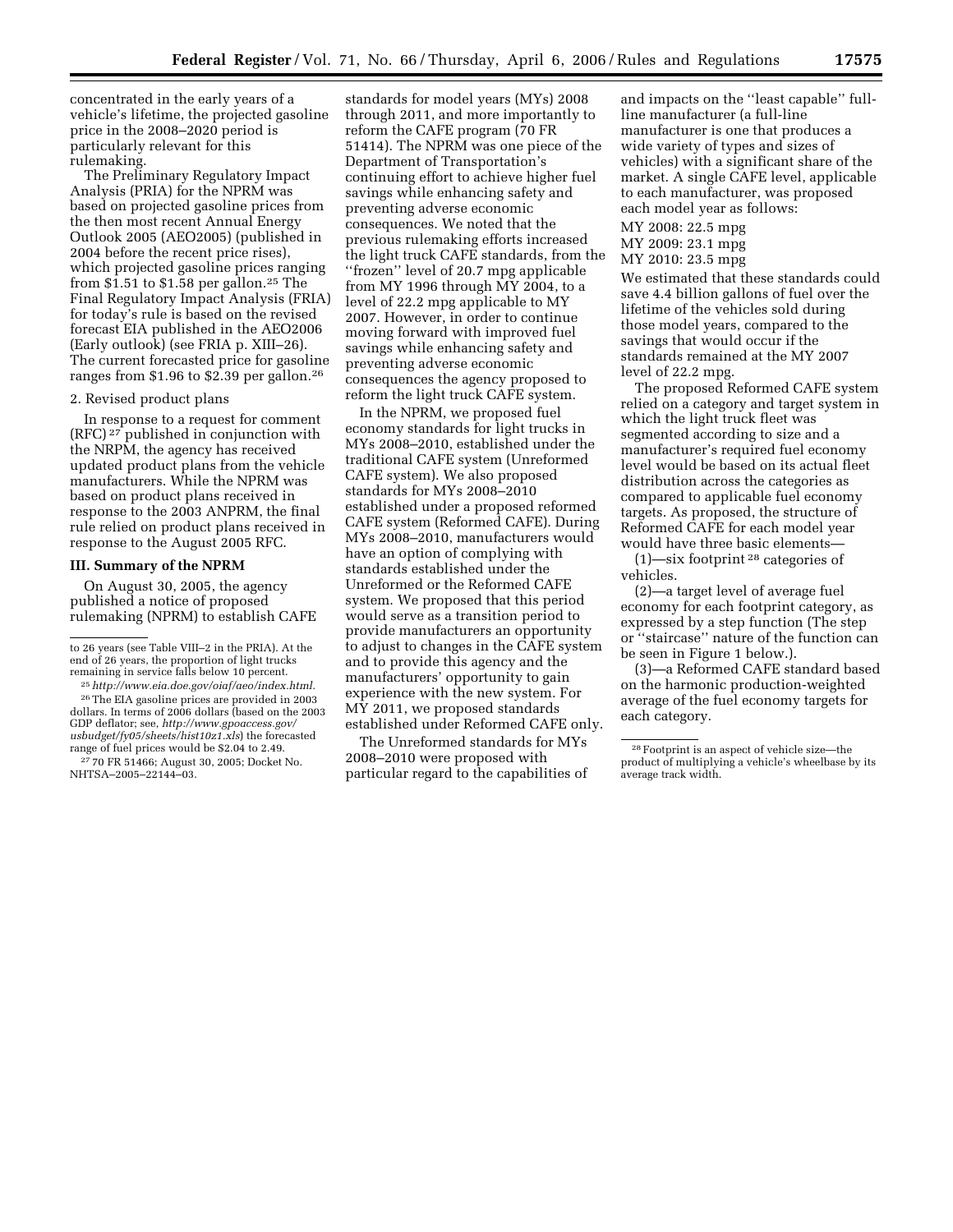

Figure 1—Illustration of the "shape" of the step function

To define the proposed category boundaries (step boundaries), we first plotted the light truck production volumes by footprint. We then sought to designate the category boundaries at points where there was low volume footprint immediately adjacent to and to left of a high volume footprint. Our intent in doing this was to reduce any incentive for manufacturers to increase footprint in order to move a model into a category with a lower fuel economy target. We sought to create a reasonable number of categories that would also combine, to the extent practicable, similar vehicle types into the same category. Each category was then assigned a fuel economy target.

The proposed fuel economy targets were determined by a three-step

process. First, the agency applied feasible technology to each of the seven largest light truck manufacturers' fleets 29 individually until the marginal cost of the added technology equaled the marginal benefit of the additional technology. Next, initial targets were determined by placing all of the improved vehicles into the six categories and calculating a productionweighted fuel economy average within each category. Finally, the initial targets were adjusted by equal increments of fuel savings to a level at which marginal cost equaled marginal benefit for industry as a whole. This final level provided the targets as proposed, which would be used to determine a manufacturer's required fuel economy level.

Under the proposed reform, the required level of CAFE for a particular manufacturer for a model year would be calculated after inserting the following data into the standard for that model year: that manufacturer's actual total production and its production in each footprint category for that model year.30 The calculation of the required level would be made by dividing the manufacturer's total production for the model year by the sum of the six fractions (one for each category) obtained by dividing the manufacturer's production in a category by the category's target.

As proposed, a manufacturer's required fuel economy was represented as the following formula:

|                       | Manufacturer X's Total Production of Light Trucks         | $= X$ 's required level of CAFE |
|-----------------------|-----------------------------------------------------------|---------------------------------|
|                       | X's production in category 1 X's production in category 2 | $= +$ etc                       |
| Target for category 1 | Target for category 2                                     |                                 |

During the MY 2008–2010 transition period, we proposed that manufacturers may comply with CAFE standards established under Reformed CAFE or with standards established under

Unreformed CAFE. To further ease the transition, and to ensure that the Reformed standards were economically practical, the proposed Reformed CAFE standards were set at levels at which the

industry-wide cost of those standards were roughly equivalent to the industrywide cost of the Unreformed CAFE standards for those model years.

<sup>29</sup>The seven largest light truck manufacturers are General Motors, Ford, DaimlerChrysler, Toyota, Honda, Hyundai, and Nissan.

<sup>30</sup>Since the calculation of a manufacturer's required level of average fuel economy for a particular model year would require knowing the final production figures for that model year, the final formal claculation of that level would not

occur until after those figures are submitted by the manufacturer to EPA. That submission would not, of course, be made until after the end of that model year.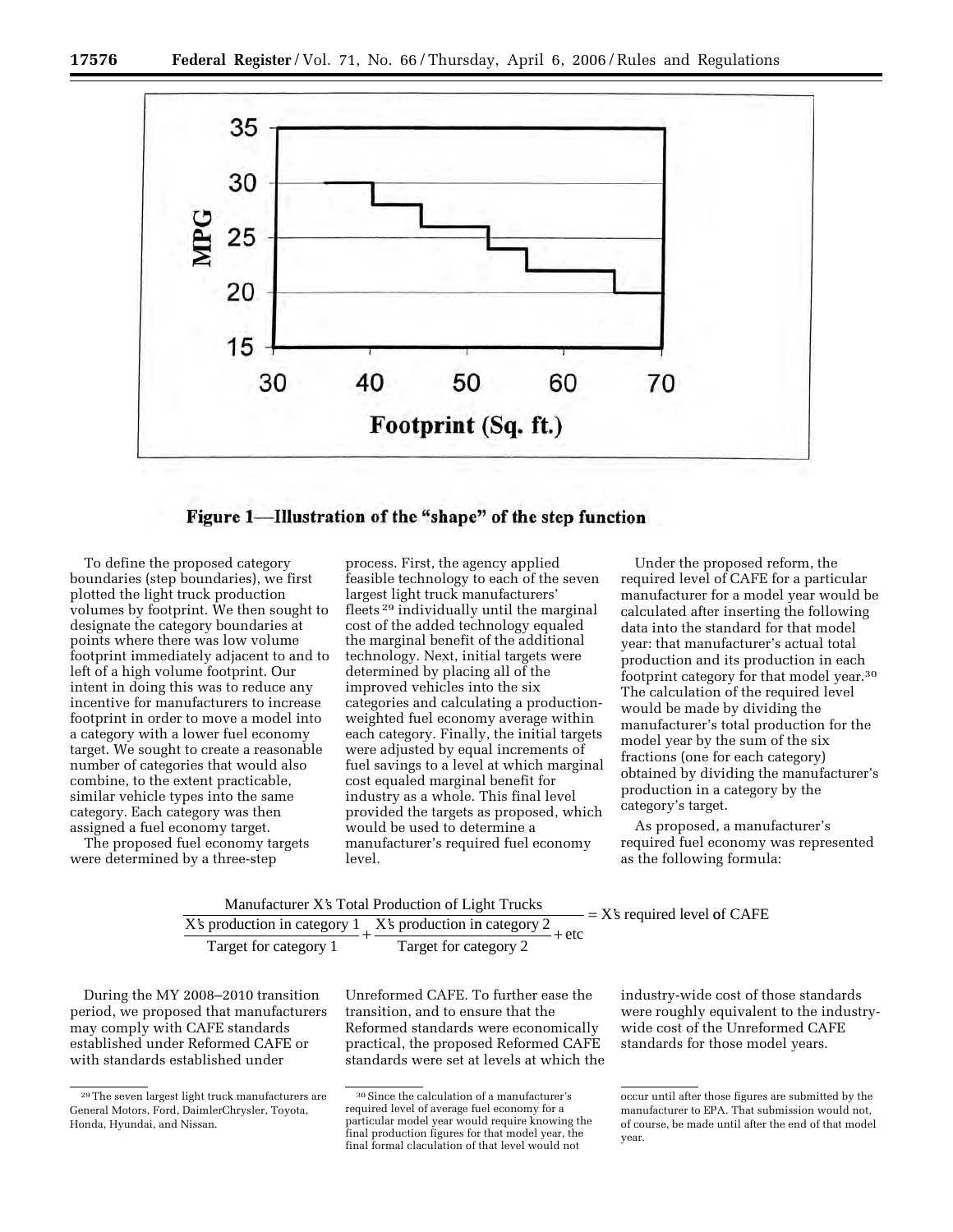As proposed, all manufacturers would be required to comply with a Reformed CAFE standard in MY 2011. The proposed Reformed CAFE standard for that model year was set at the level that maximized net benefits.

Under the NPRM, the range of targets for each model year was as follows:

- MY 2008: From 26.8 mpg for the smallest vehicles to 20.4 mpg for the largest;
- MY 2009: From 27.4 mpg for the smallest vehicles to 21.0 mpg for the largest;
- MY 2010: From 27.8 mpg for the smallest vehicles to 20.8 mpg for the largest;
- MY 2011: From 28.4 mpg for the smallest vehicles to 21.3 mpg for the largest

We estimated that the standards based on these targets would save approximately 10.0 billion gallons of fuel over the lifetime of the vehicles sold during those four model years, compared to the savings that would occur if the standards remained at the MY 2007 level of 22.2 mpg. The Reformed standards for MYs 2008–2010 were estimated to save 525 million more gallons of fuel than the Unreformed standards for those years. We estimated the proposed MY 2011 standard to save an additional 2.8 billion gallons of fuel.

We tentatively determined that the proposed standards under both Unreformed CAFE and Reformed CAFE represent the maximum feasible fuel economy level for each system. In reaching this conclusion, we balanced the express statutory factors and other relevant considerations, such as safety concerns, effects on employment and the need for flexibility to transition to a Reformed CAFE program that can achieve greater fuel savings in a more economically efficient way.

The proposed Reformed CAFE approach incorporated several important elements of reform suggested by the National Academy of Sciences in its 2002 report (Effectiveness and Impact of Corporate Average Fuel Economy (CAFE) Standards; NAS report). The agency outlined four basic advantages that the proposed Reformed CAFE approach has over the Unreformed CAFE approach: enlarged energy savings, enhanced safety, a more equitable regulatory framework for different vehicle manufacturers, and a more market oriented approach that more fully respects economic conditions and consumer choice. Reformed CAFE forces vehicle manufacturers to ensure that they are incorporating available technologies to enhance fuel efficiency in all the vehicles they produce.

In addition to the proposed step function approach, the agency also discussed a continuous function approach. We explained that under a continuous function approach there would be no categories, but instead each footprint value would be assigned a fuel economy target. We provided an example of a continuous function standard and requested comment on such an approach.

Aside from proposing structural changes to the CAFE program, the agency also discussed the potential of expanding the applicability of the program to include heavier and heavier rated light trucks in MY 2011. The agency requested comment on the inclusion of vehicles classified by the Environmental Protection Agency (EPA) as medium duty passenger vehicles (MDPVs) 31 in the light truck CAFE program.

Along with soliciting comment on the CAFE proposal, the agency also requested updated product plan information and other data to assist in developing a final rule. We noted that based on public comments and other information, new data and analysis, and updated product plans, the standards adopted in the final rule could well be different then those proposed.

## **IV. Summary of Public Comments**

NHTSA received over 45,000 individual submissions to the rulemaking docket prior to the close of the comment period, including ones from vehicle manufacturers and associations, environmental and consumer advocacy groups, members of Congress, and private individuals. The vast majority of the submissions were letters or e-mails prepared by various organizations and submitted by private individuals to the docket.

Light truck manufacturers and their trade associations that commented on the proposal included General Motors Corporation (Docket No. 2005–22223– 1493), Ford Motor Company (Docket No. NHTSA–2005–22223–1570),

DaimlerChrysler (Docket No. 20005– 22223–1573), Toyota (Docket No. NHTSA–2005–22223–1724), Honda (Docket No. NHTSA–2005–22223– 1649), Nissan (Docket No. NHTSA– 2005–22223–2058), Mitsubishi Motor Company (Docket No. NHTSA–2005– 22223–1819), Hyundai (Docket No. NHTSA–2005–22223–2035), Porsche (Docket No. NHTSA–2005–22223– 1688), BMW of North America (Docket No. NHTSA–2005–22223–1616), Volkswagen of North America (Docket No. NHTSA–2005–22223–1674), the Alliance of Automobile Manufacturers (Alliance; Docket No. NHTSA–2005– 22223–1642), and the Association of International Automobile Manufacturers (Docket No. NHTSA–2005–22223– 1645).

Manufacturers generally agreed that distinguishing vehicles within the light truck fleet according to a size metric, i.e., footprint, adequately recognized differences in manufacturers' compliance efforts due to differences in fleet mix. They stated that step-function standard based on footprint would provide manufacturers greater flexibility in complying with the CAFE requirements while at the same time, address safety concerns associated with the program. Contrary to their general support for the proposed step function standard, manufacturers expressed reservations with a continuous function standard as discussed in the NPRM. Manufacturers stated that a continuous function standard would be overly complex to administer and with which to comply.

While manufacturers expressed general support for the structure of the proposed Reformed CAFE, manufacturers generally expressed concern with the process, as well as the assumptions relied upon in that process, used to define the Reformed CAFE standards. Manufacturers argued that the agency's reliance on a cost-benefit analysis to determine the stringency of the light truck CAFE standards did not adequately account for the capabilities of the industry, and in some instances would not satisfy the ''economic practicability'' consideration required under EPCA. Additionally, manufacturers took issue with the economic and technological assumptions employed in the Reformed CAFE analysis, as well as in the Unreformed CAFE analysis. Manufacturers asserted that the agency did not properly account for technological and market risks that have the potential to render the standards infeasible.

With regard to the applicability of the light truck CAFE program, the vehicle

<sup>31</sup> In 40 CFR 86–1803–01, EPA defines ''MPDV'' as a light truck rated at more than 8,500 lbs GVWR, or that has a vehicle curb weight of more than 6,000 pounds, or that has a basic vehicle frontal area in excess of 45 square feet. ''MDPV'' does not include a vehicle that:

Is an ''incomplete truck'' as defined in this subpart; or

Has a seating capacity of more than 12 persons; or

Is designed for more than 9 persons in seating rearward of the driver's seat; or

Is equipped with an open cargo area (for example, a pick-up truck box or bed) of 72.0 inches in interior length or more. A covered box not readily accessible from the passenger compartment will be considered an open cargo area for purposes of this definition.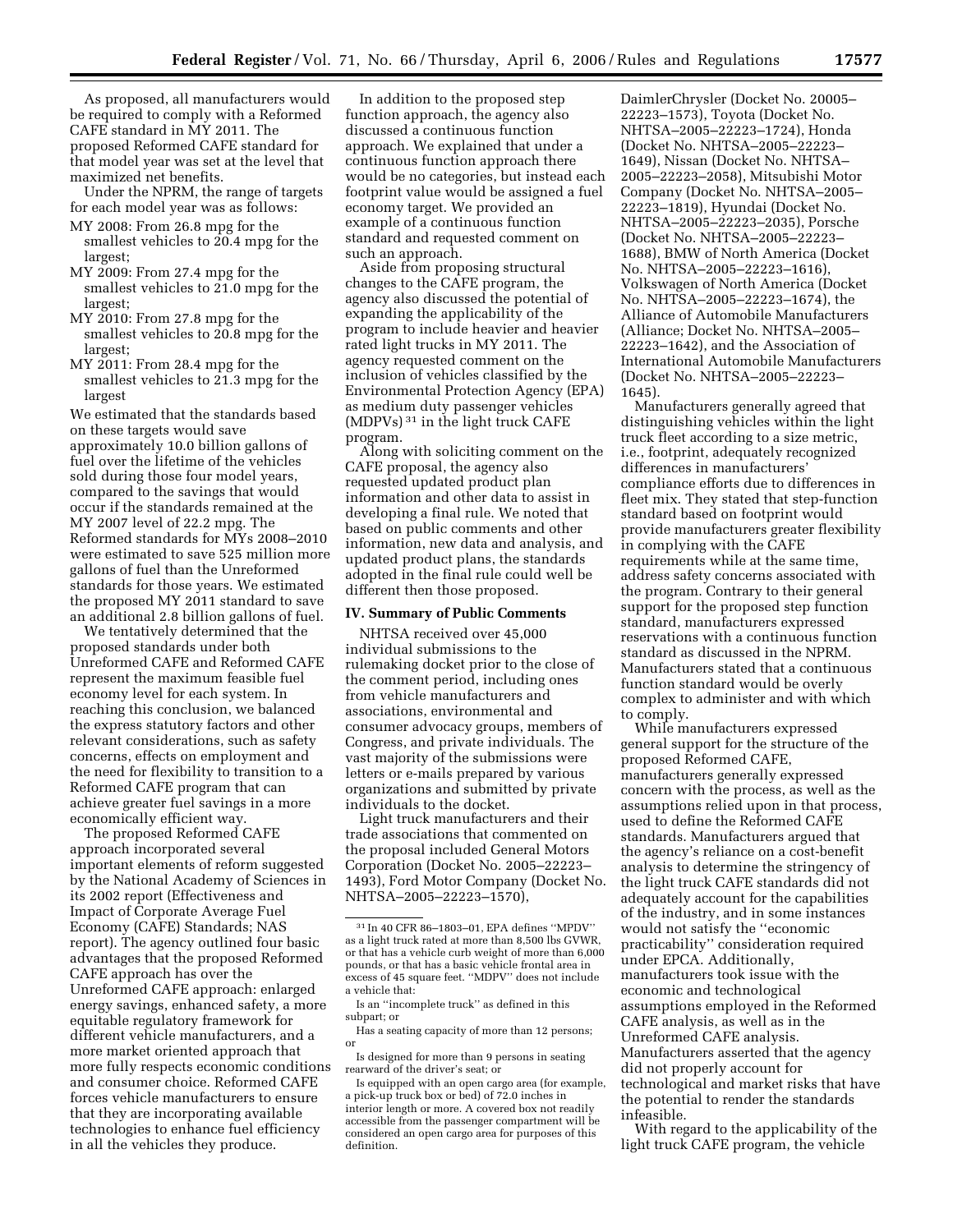manufacturers generally opposed including vehicles with a GVWR greater than 8,500 lbs in the light truck program. Manufacturers asserted that standards were not practical for these vehicles; these vehicles are used in a substantially different manner than lighter vehicles, making the CAFE standards inappropriate; and that regulation of these vehicles would not result in significant fuel savings.

Environmental, consumer and safety advocacy groups commenting on the proposal included Environmental Defense (Docket No. NHTSA–2005– 22223–1491, 1698–1703, 1805), Natural Resource Defense Council (NRDC; Docket No. NHTSA–2005–22223–1705 through 1710), the Union of Concerned Scientists (Docket No. NHTSA–2005– 22223–1977, 1978), the Insurance Institute for Highway Safety (IIHS; Docket No. NHTSA–2005–22223–2082), Center for Biological Diversity (Docket No. NHTSA–2005–22223–1638 through 1641), National Environmental Trust (Docket No. NHTSA–2005–22223–1483, 1484), Sierra Club (Docket No. NHTSA– 2005–22223–1623), U.S. PIRG (Docket No. NHTSA–2005–22223-1623), Alliance to Save Energy—American Council for an Energy-Efficient Economy (ACEEE; (Docket No. NHTSA– 2005–22223–1711), the American Jewish Committee (Docket No. NHTSA– 2005–22223–1420), Alliance for Affordable Energy *et al.* (Docket No. NHTSA-2005-22223-1726),<sup>32</sup> AAA (Docket No. NHTSA–2005–22223– 1804), and Public Citizen (Docket No. NHTSA–2005–22223–2188, 2189).

In general, the environmental and consumer groups stated that the increased fuel prices, the need of the nation to conserve energy and the availability of ''effective technologies'' necessitate more stringent standards. Several of these commenters stated that the light truck standard should approach that for passenger cars or higher. These groups generally asserted that any reform proposal must include a mechanism to guarantee the fuel savings projected by the agency under the new standards. Many of these groups expressed concern that the proposed structure and reliance on vehicle footprint in the Reformed CAFE system would permit manufacturers to

''upsize'' their fleets, which would result in reduced fuel savings. Several commenters stated that the statutory requirement to set ''maximum feasible'' standards makes it impermissible for the agency to limit the level of the new standards based on the concepts of ''optimal economic efficiency'' or ''least capable manufacturer.'' They argued that setting the Reformed CAFE standards during the transition period at levels that impose the same costs as the Unreformed standards was inconsistent with the ''maximum feasible'' requirement. Additionally, some of these groups disagreed with the agency's statement regarding the preemption of State regulation of greenhouse gas emissions from motor vehicles. The Center for Biological Diversity asserted that the accompanying draft Environmental Assessment was inadequate.

IIHS expressed concern that the category system as proposed would provide an incentive for unsafe compliance strategies. IIHS stated that the category system still provided an incentive to downsize a vehicle within a category in order to improve its fuel economy. IIHS stated that downsizing, particularly among the smaller vehicles, can have a negative impact on safety. To address this issue, IIHS recommended that the agency adopt a continuous function approach as discussed in the NPRM.

A number of comments representing the interests of States were received. These comments generally voiced opposition to various parts of the NPRM. The New York State Department of Environmental Conservation (NY DEC; Docket No. NHTSA–22223–1646), the State of New Jersey Department of Environmental Protection (Docket No. NHTSA–22223–1651), NESCAUM 33 (Docket No. NHTSA–22223–1625), the Pennsylvania Department of Environmental Protection (PA DEP; Docket No. NHTSA–22223–1807), the California Air Resources Board (Docket No. NHTSA–22144–31), STAPPA/ ALAPCO 34 (Docket No. NHTSA– 22223–1494), and the Connecticut Department of Environmental Protection (Docket No. NHTSA–22223–1624) disagreed with the statement in the NPRM preamble about preemption of State greenhouse gas regulations for motor vehicles and requested that not

include any such statement in the final rule. These commenters generally also requested that the agency increase the stringency of the final fuel economy requirements as well as regulate the fuel economy of light trucks with a GVWR up to 10,000 lbs. The Attorneys General for California, Massachusetts, New York, Connecticut, New Jersey, Maine, Oregon, Vermont, and the New York City Corporation Counsel (Attorneys General; Docket No. NHTSA–22223– 2223) also objected to the preemption language, and further stated that the agency is obligated to perform an environmental impact statement under the National Environmental Policy Act. The California Energy Commission expressed support for the Reformed CAFE structure, but stated that, because of uncertainty in the economic assumptions relied upon by the agency, standards should be established at this time for model year 2008 only (Docket No. NHTSA–22144–19).

Members of Congress also submitted comment, expressing concern over the proposal. A letter signed by Representatives Tammy Baldwin, Jim McDermott, Susan Davis, Raul Grijalva, Barbara Lee, Michael Michaud, Ed Case, Robert Wexler, Pete Stark, Dennis Cardoza, Allyson Y. Schwartz, and Jim Moran stated that the proposal contains a number of positive aspects, particularly the use of footprint instead of weight as the basis for Reformed CAFE (Docket No. NHTSA–22223– 1334). However, Representative Baldwin et. al asked that the agency establish more stringent standards and establish standards for vehicles with a GVWR between 8,500 and 10,000 lbs, stating that such revisions are necessary to reduce the nation's demand for foreign oil and to lower gasoline costs for consumers.

Comments were also received from a variety of additional organizations and interests. The Competitive Enterprise Institute (Docket No. NHTSA–22223– 1682) commented that the proposal would provide more flexibility to manufacturers and be more accommodating to consumer preference, but argued that increased CAFE standards have the potential to affect motor vehicle safety adversely. The Mercatus Center (Docket No. NHTSA– 22223–1632) and Criterion Economics (Docket No. NHTSA–22223–1976) raised concerns relating to many of the analytic assumptions used in the preliminary regulatory impact analysis. The Sport Utility Vehicle Owners of America (Docket No. NHTSA–22223– 1599) and Marine Retailers Association of America (Docket No. NHTSA–22223– 84) argued that there was a need to

<sup>&</sup>lt;sup>32</sup> Signatories to the Alliance for Affordable Energy *et al.*, included representatives from Environmental and Energy Study Group, Environmental Energy Solutions, Global Possibilities, Institute for Environmental Research Education, Mainstay Energy, National Environmental Trust, North Carolina Solar Center, Oregon Environmental Council, Redwood Alliance, The Stella Group, Ltd., SUN DAY Campaign, SustainableBusiness.com, Triangle Clean Cities Coalition, and Vermont Energy Investment Corp.

<sup>33</sup>NESCAUM (Northeast States for Coordinated Air Use Management) is an interstate association of air quality control divisions representing the six New England States, as well as New York and New Jersey.

<sup>&</sup>lt;sup>34</sup> State and Territorial Air Pollution Program Administrators and the Association of Local Air Pollution Control Officials.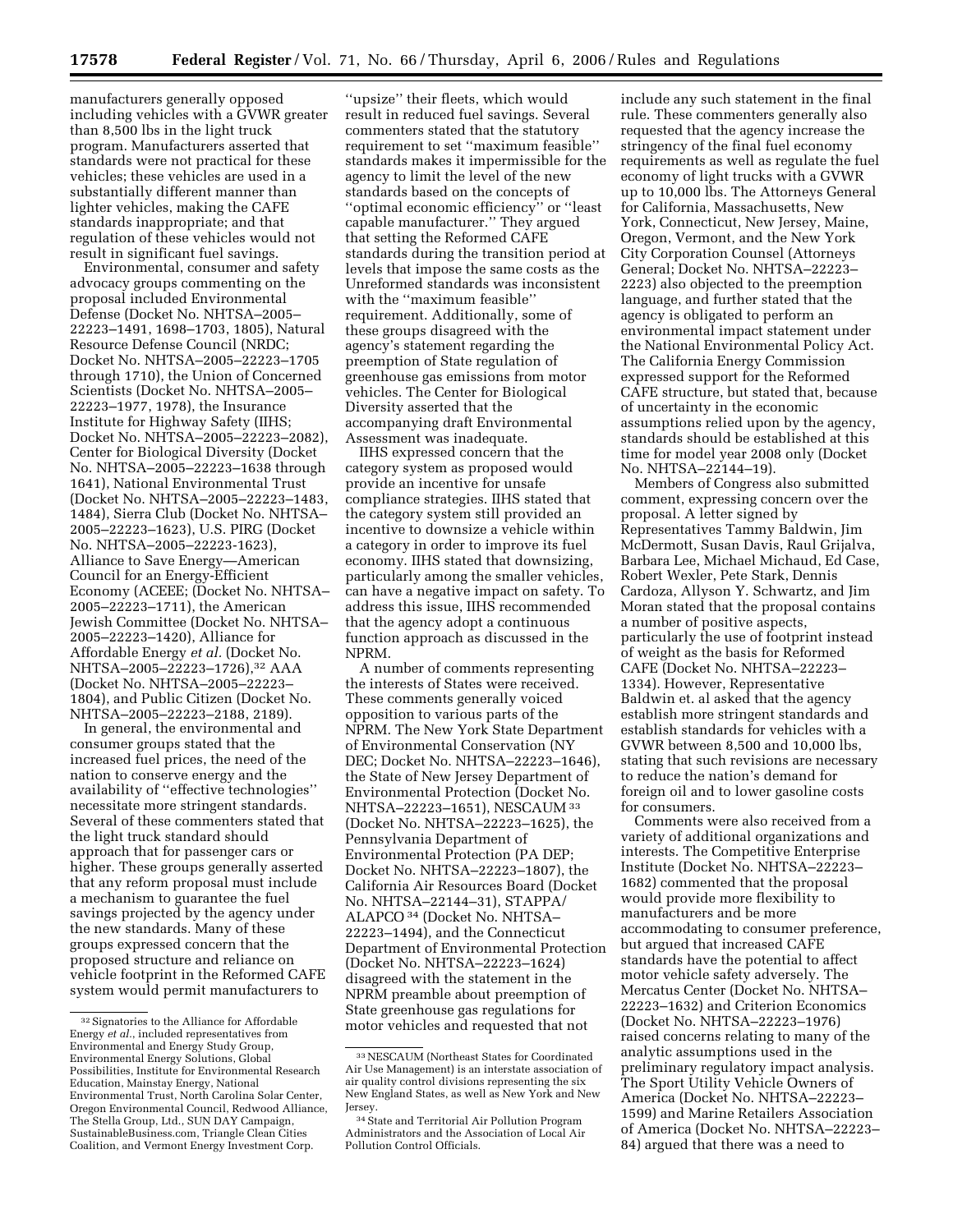consider the utility of light trucks, particularly towing capacity.

As stated above, the vast majority of comments received were submitted by individual citizens. Private individuals expressed concern that the proposed standards would not be sufficient to meet the nation's need to conserve energy, would not protect the nation from future spikes in fuel prices, would negatively impact the environment, and would encourage manufacturers to build larger vehicles with lower fuel economy.

NRDC provided citizens with a letter requesting that the agency increase the light truck standard by 1 mpg a year over five years. These letters raised concern that the fuel economy standards as proposed would not adequately address the nation's need to conserve fuel.

The Union of Concerned Scientists also provided citizens with form letters that requested the agency to regulate vehicles with a GVWR greater than 8,500 lbs, to consider ''cost-efficient technologies'' for ''mid-size SUVs,'' and to provide a mechanism to ensure that manufacturers do not ''up-size'' vehicles. Other similar documents were also submitted to the docket.

Some expressed belief that sufficient technology is available that would enable the manufacturers to exceed the proposed CAFE standards.

While the above discussion very briefly describes the comments submitted by the various interested parties, more detailed discussions of the comments and the agency's responses are embedded in the analysis and discussion which follow.

## **V. The Unreformed CAFE Standards for MYs 2008–2010**

The agency is establishing Unreformed CAFE standards of 22.5 miles per gallon (mpg) for model year (MY) 2008, 23.1 mpg for MY 2009, and 23.5 mpg for MY 2010. We estimate that these standards will save 4.4 billion gallons of fuel over the lifetime of vehicles sold during those model years, compared to the savings that would occur if the standards remained at the MY 2007 level of 22.2 mpg. We have determined that these requirements represent the maximum feasible fuel economy levels achievable by industry in those model years.

Consistent with the NPRM, the Unreformed CAFE standards in MYs 2008–2010 are one option for compliance during a transition period in which manufacturers may comply with either the Reformed or Unreformed CAFE systems. During the transition period, the requirements under the

Reformed CAFE systems are linked to those of the Unreformed system, in the sense that the Reformed CAFE standards for MYs 2008–2010 are set at levels intended to ensure that the industrywide cost of the Reformed standards are roughly equivalent to the industry-wide cost of the Unreformed CAFE standards in those model years.

As stated in the NPRM, this transition approach has several important advantages. We have determined the Unreformed standards to be economically practicable. The Reformed standards spread the cost burden across the industry to a greater extent. As such, equalizing the cost between the Unreformed and the Reformed CAFE systems ensures that the costs associated with the transition period do not result in economically severe compliance requirements. Further, this approach promotes an orderly and effective transition to the Reformed CAFE system since experience will be gained prior to MY 2011. In this section, we describe how we developed the Unreformed CAFE standards.

In arriving at the Unreformed CAFE standards, we used the same type of analyses as in the NPRM and as we employed in establishing light truck CAFE standards for MYs 2005–2007. First, we analyzed the confidential product planning data submitted by the manufacturers to ascertain the ''baseline'' capabilities and fuel economy of each manufacturer that has a significant share of the light truck market. Second, we conducted a threestage manual engineering analysis (the Stage Analysis), in conjunction with a computer-based engineering analysis (the Volpe Analysis), to determine what technologies each company with a significant share of the market could use to enhance its overall fleet fuel economy average. In order to perform the two analyses, the agency relied on the National Academy of Sciences (NAS) report entitled, ''Effectiveness and Impact of Corporate Average Fuel Economy (CAFE) Standards,'' which contains costs and effectiveness estimates for various technologies that could be used to enhance vehicle fuel economy.

As explained in the August 2005 NPRM,35 the Stage Analysis involves application of the agency's engineering expertise and judgment about possible adjustments to the detailed product plans submitted by individual manufacturers. More specifically, Stage I analysis involves the application of technologies which are deemed to be available for use by MY 2008 and which

would not require significant changes to the vehicle's driveline components (*i.e.*, the engine and transmission). Stage II analysis involves the application of more advanced transmission upgrades and engine improvements that are readily available in the marketplace. Stage III analysis involves the application of diesel and hybrid powertrains to select products.

The Volpe Analysis was described in detail in the NPRM and Final Rule establishing light truck CAFE standards for MYs 2005–2007.36 The Volpe analysis uses a technology application algorithm to systematically apply consistent cost and performance assumptions to the entire industry, as well as consistent assumptions regarding economic decision-making by manufacturers. The resultant computer model (the CAFE Compliance and Effects Model), developed by technical staff of the DOT Volpe National Transportation Systems Center in consultation with NHTSA staff, is used to help estimate the overall economic impact of the Unreformed CAFE standards. The Volpe analysis shows the economic impact of the standards in terms of increases in new vehicle prices on a manufacturer-wide, industry-wide, and average per-vehicle basis. Based on these estimates and corresponding estimates of net economic and other benefits, the agency is able to set the standards that are economically practicable and technologically feasible. The Stage Analysis and the Volpe Analysis rely on the same product plan information from manufacturers, consider many of the same technologies (the Stage Analysis considers some manufacturer-specific technologies not represented in the Volpe Analysis), and apply similar conditions regarding the applicability of those technologies.

We note that the Volpe model has been updated and refined with respect to its representation of some fuel-saving technologies, but remains fundamentally the same. The updated model has also been peer reviewed.37 The model documentation, including a description of the input assumptions and process, as well as peer review reports and the agency's response to reviewers, were made available in the rulemaking docket for the August 2005 NPRM.38

We received a significant number of comments in response to the proposed

<sup>35</sup> 70 FR 51414 (August 30, 2005).

<sup>36</sup>See 67 FR 77015 (December 16, 2002) and 68 FR 16868 at 16871 (April 7, 2003). Docket Nos. NHTSA–2002–11419–55 and NHTSA–2002–11419– 18361.

<sup>37</sup>The agency's response to the peer review is provided in the docket at NHTSA–2005–22223–52. 38See Docket Nos. NHTSA–20005–22223–3, 4, 5.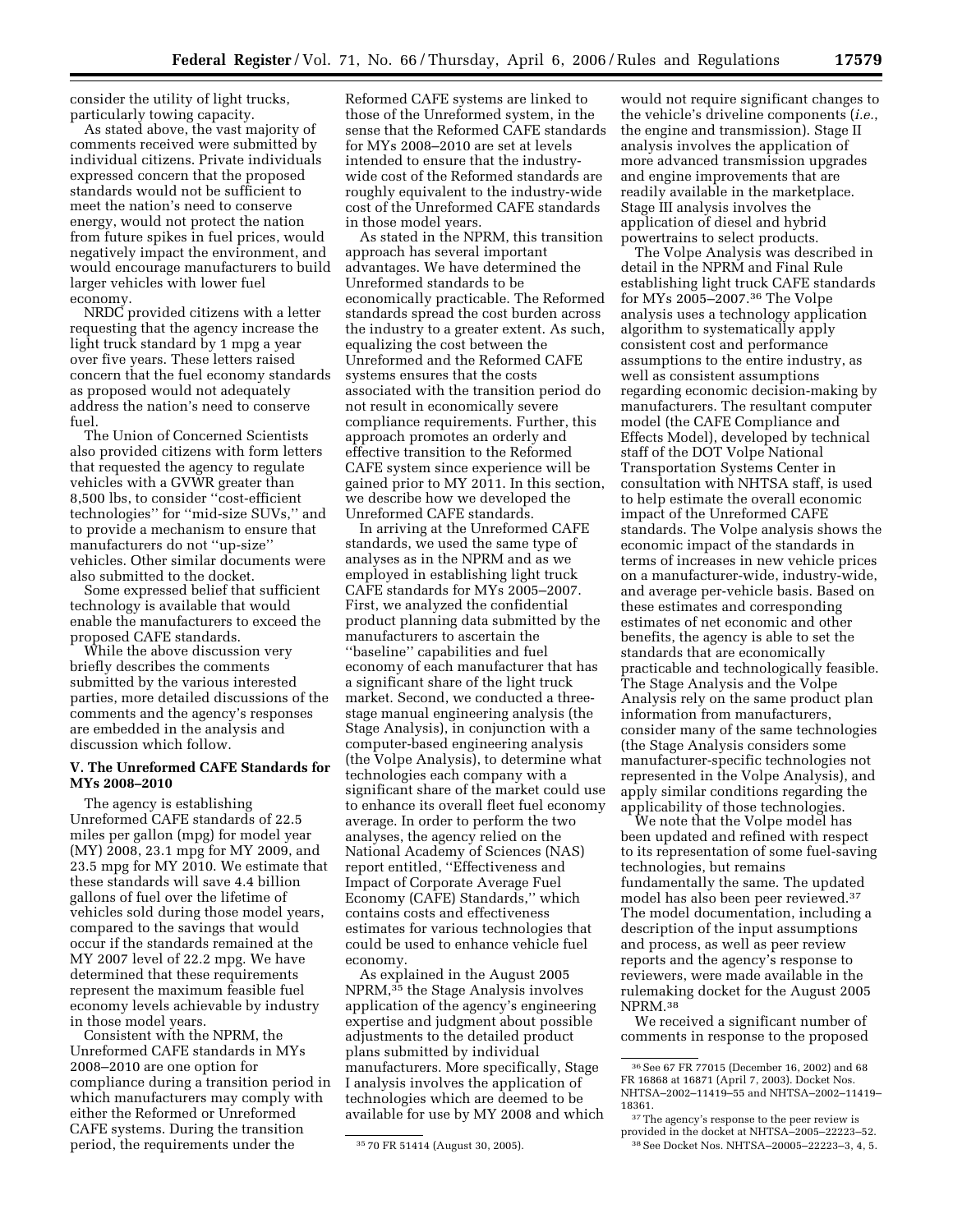Unreformed CAFE standards, expressing a wide range of views. While some of those commenting argued that technology is available to set the standards higher, others argued that insufficient lead time, as well as technological and monetary constraints, make it unlikely that the proposed standards would be attainable. We have reviewed these comments and adjusted many aspects of the analyses used to determine the Unreformed CAFE standards in order to account for issues brought to our attention. Responses to comments that raised specific technology and economic assumptions issues are discussed in detail below in sections VIII. Technology issues, and IX.

## **Economic Assumptions**

In the balance of this section, we describe in further detail how we developed the Unreformed CAFE standards. After considering the foregoing and taking into consideration the statutory criteria specified in 49 U.S.C. 32092(f) 39, we are adopting the Unreformed CAFE standards specified above, having concluded that they constitute the maximum feasible standards for MYs 2008–2010.

## *A. Legal Authority and Requirements Under EPCA*

As previously stated, EPCA requires that the CAFE standards set a minimum performance standard at a level determined by the Secretary of Transportation to be the ''maximum feasible'' average fuel economy achievable by manufacturers in a given model year (49 U.S.C. 32902). To guide determinations of the maximum feasible fuel economy level, Congress specified four statutory criteria that must be considered: technological feasibility, economic practicability, the effect of other Federal motor vehicle standards on fuel economy, and the need of the United States to conserve energy. The agency is permitted to consider additional societal considerations and historically has considered the potential for adverse safety consequences when deciding upon a maximum feasible level.40 The overarching principle that

emerges from the enumerated factors and the court-sanctioned practice of considering safety and links them together is that CAFE standards should be set at a level that will achieve the greatest amount of fuel savings without leading to significant adverse societal consequences.

We have set the Unreformed standards with particular regard to the ''least capable manufacturer with a significant share of the market,'' in response to the direction in the conference report on the CAFE statute language to consider industry-wide considerations, but not necessarily base the standards on the manufacturer with the greatest compliance difficulties.41 This approach is consistent with the Conference Report on the legislation enacting the CAFE statute:

Such determination [of maximum feasible average fuel economy level] should take industry-wide considerations into account. For example, a determination of maximum feasible average fuel economy should not be keyed to the single manufacturer that might have the most difficulty achieving a given level of average fuel economy. Rather, the Secretary must weigh the benefits to the nation of a higher average fuel economy standard against the difficulties of individual manufacturers. Such difficulties, however, should be given appropriate weight in setting the standard in light of the small number of domestic manufacturers that currently exist and the possible implications for the national economy and for reduced competition association [sic] with a severe strain on any manufacturer.

S. Rep. No. 94–516, 94th Congress, 1st Sess. 154–155 (1975). The agency must consider the industry's ability to improve fuel economy, but with appropriate consideration given to the difficulties of individual manufacturers.

In response to this congressional direction, we have traditionally given particular regard to the ''least capable manufacturer with a substantial share of the market.'' The agency must take particular care in considering the statutory factors with regard to these manufacturers— weighing their asserted capabilities, product plans and economic conditions against agency projections of their capabilities, the

need for the nation to conserve energy and the effect of other regulations (including motor vehicle safety and emissions regulations) and other public policy objectives.

The agency has historically assessed whether a potential CAFE standard is economically practicable in terms of whether the standard is one ''within the financial capability of the industry, but not so stringent as to threaten substantial economic hardship for the industry.'' 42 See, e.g., *Public Citizen*, 848 F.2d at 264. In essence, in determining the maximum feasible level of CAFE, the agency assesses what is technologically feasible for manufacturers to achieve without leading to significant adverse economic consequences, such as a significant loss of jobs or the unreasonable elimination of consumer choice.

At the same time, the law does not preclude a CAFE standard that poses considerable challenges to any individual manufacturer. The Conference Report makes clear, and the case law affirms: ''(A) determination of maximum feasible average fuel economy should not be keyed to the single manufacturer which might have the most difficulty achieving a given level of average fuel economy.'' *CAS*, 793 F.2d at 1338–39. Instead, the agency is compelled ''to weigh the benefits to the nation of a higher fuel economy standard against the difficulties of individual automobile manufacturers.'' Id. The statute permits the imposition of reasonable, ''technology forcing'' challenges on any individual manufacturer, but does not contemplate standards that will result in ''severe'' economic hardship by forcing reductions in employment affecting the overall motor vehicle industry.43

43 In the past, the agency has set CAFE standards above its estimate of the capabilities of a manufacturer with less than a substantial, but more than a de minimis, share of the market. See, e.g., *CAS*, 793 F.2d at 1326 (noting that the agency set the MY 1982 light truck standard at a level that might be above the capabilities of Chrysler, based on the conclusion that the energy benefits associated with the higher standard would outweigh the harm to Chrysler, and further noting that Chrysler had 10–15 percent market share while Ford had 35 percent market share). On other occasions, the agency reduced an established CAFE

<sup>39</sup>The statutory criteria, which are addressed elsewhere in this document, are: (1) The nation's need to conserve energy; (2) technological feasibility; (3) economic practicability (including employment consequences); and the impact of other regulations on fuel economy.

<sup>40</sup>See, e.g., *Center for Auto Safety* v. *NHTSA (CAS)*, 793 F. 2d 1322 (D.C. Cir. 1986) (Administrator's consideration of market demand as component of economic practicability found to be reasonable); *Public Citizen* 848 F.2d 256 (Congress established broad guidelines in the fuel economy statute; agency's decision to set lower standard was a reasonable accommodation of conflicting

policies). As the United States Court of Appeals pointed out in upholding NHTSA's exercise of judgment in setting the 1987–1989 passenger car standards, ''NHTSA has always examined the safety consequences of the CAFE standards in its overall consideration of relevant factors since its earliest rulemaking under the CAFE program.'' *Competitive Enterprise Institute* v. *NHTSA (CEI I)*, 901 F.2d 107, 120 at n.11 (D.C. Cir. 1990).

<sup>41</sup> ''Least capable manufacturer'' is something of a misnomer as a major manufacturer could install substantial amounts of fuel saving technologies and still be the major manufacturer with lowest projected CAFE due to its mix of vehicles.

<sup>42</sup> In adopting this interpretation in the final rule establishing the MY 1981–1984 fuel economy standards for passenger cars (June 30, 1977; 42 FR 33534, at 33536–7), the Department rejected several more restrictive interpretations. One was that the phrase means that the standards are statutorily required to be set at levels solely on a cost-benefit basis. The Department pointed out that Congress had rejected a manufacturer-sponsored amendment to the Act that would have required standards to be set at a level at which benefits were commensurate with costs. It also dismissed the idea that economic practicability should limit standards to free market levels that would be achieved with no regulation.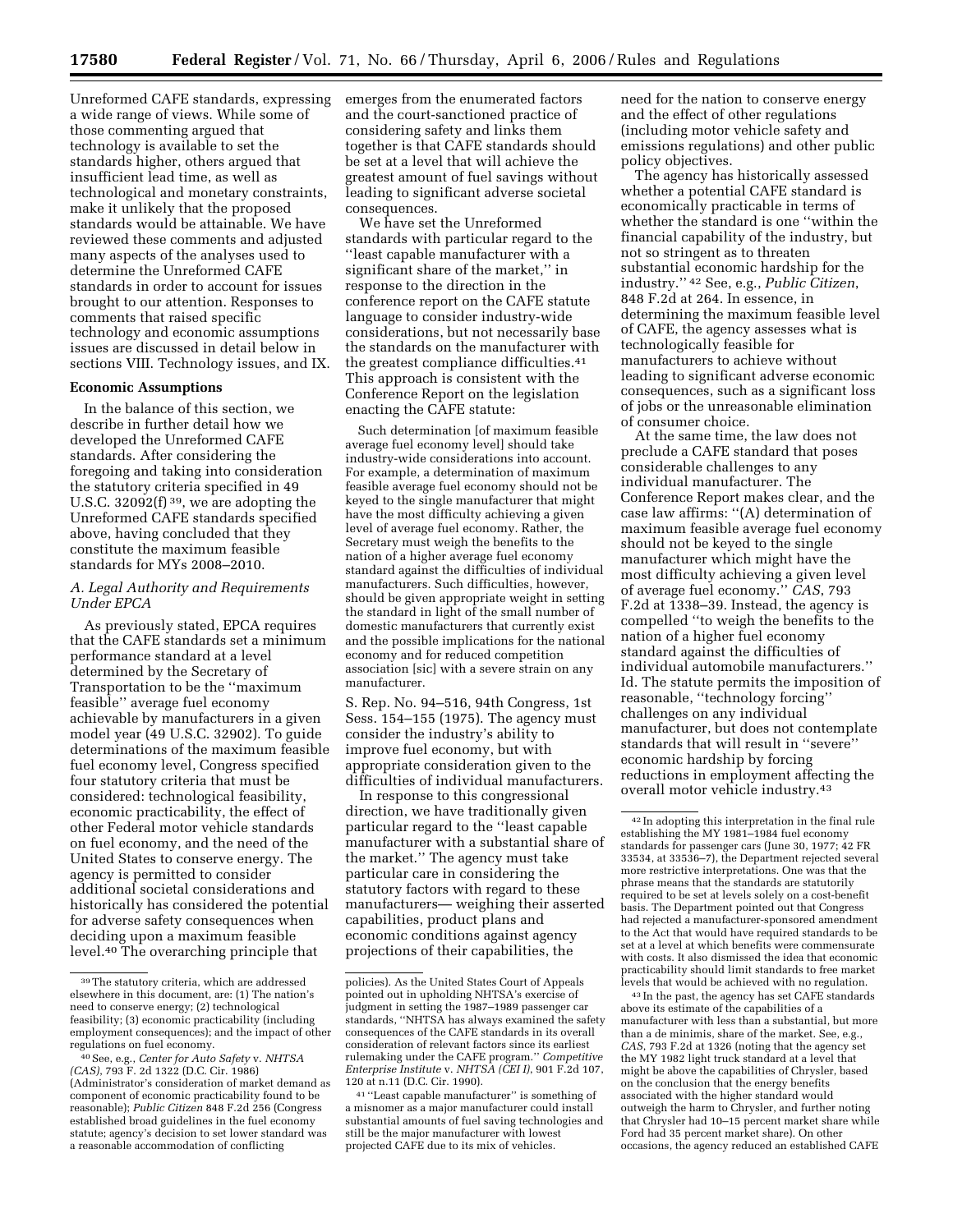By focusing primarily on the least capable manufacturer with a significant share of the market, this approach has ensured that the standards are technologically feasible and economically practicable for manufacturers with a significant share of the market. If a standard is technologically feasible and economically practicable for the ''least capable'' manufacturer, it can be presumed to be so for the ''more capable'' manufacturers. Together, the manufacturers with a significant share of the market represented a very substantial majority of the light trucks manufactured and thus were deemed to represent ''industry-wide considerations.''

## *B. Establishing Unreformed Standards According to EPCA—Process for Determining Maximum Feasible Levels*

In establishing the Unreformed standards for MYs 2008–2010, the agency relied upon its historical standard setting process, which includes consideration of the ''least capable manufacturer with a significant share of the market.''

NRDC, Environmental Defense and the Union of Concerned Scientists stated that the ''least capable manufacturer'' approach applied by the agency in setting standards under the Unreformed CAFE standards violates EPCA and Congress' expressed intent. NRDC argued that ''while the agency is permitted to consider the single, least capable manufacturer in assessing economic practicability, it simply may not allow that manufacturer's capabilities to drive the standard setting process,'' and referred to *CAS.* 

In *CAS*, the petitioners alleged that the agency had given ''impermissible weight to shifts in consumer demand toward larger, less fuel-efficient trucks''44 in reducing the MY 1985 standard for light trucks and in establishing the MY 1986 standard for light trucks. In reducing the MY 1985 standard as well as in establishing the

MY 1986 one, NHTSA considered the impacts of different levels of standards on the least capable manufacturer. The Court noted the conference report for EPCA ''states that the fuel economy standards delegated to NHTSA are to be the product of balancing the benefits of higher fuel economy levels against the difficulties individual manufacturers would face in achieving those levels,''45 Then it quoted language to that effect from the conference report. In the end, the Court upheld the standards established through consideration of the least capable manufacturer with a significant share of the market, stating that ''a standard with harsh economic consequences for the auto[mobile] industry \* \* \* would represent an unreasonable balancing of EPCA's policies.''46

As a first step toward ensuring that the CAFE levels selected as the maximum feasible levels under Unreformed CAFE will not lead to significant adverse consequences, we reviewed in detail the confidential product plans provided by the manufacturers with a substantial share of the light truck market (General Motors, Ford and DaimlerChrysler) and all other manufacturers that submitted confidential product plan data and assessed their technological capabilities to go beyond those plans. By doing so, we are able to determine the extent to which each can enhance their fuel economy performance using technology.

## *C. Baseline for Determining Manufacturer Capabilities in MYs 2008– 2010*

In order to determine the maximum feasible fuel economy levels for MYs 2008–2010 under the Unreformed CAFE system, we first determined each manufacturer's fuel economy baselines for MYs 2008–2010. That is, we determined the fuel economy levels that manufacturers were planning to achieve in those years.

The manufacturer baselines relied upon for the proposed Unreformed

CAFE standards were based upon information submitted by manufacturers in response to the December 29, 2003 request for product plans 47, and any additional manufacturer updates. In conjunction with the August 2005 NPRM, we issued a RFC seeking updated product plans to enable NHTSA to use the most accurate and up-to-date product plan information in establishing the Reformed and Unreformed CAFE standards.48

In response to the RFC, we received product plans from DaimlerChrysler, Ford, General Motors, Honda, Hyundai, Mitsubishi, Nissan, Subaru and Toyota. To supplement the data provided in response to the RFC, we also relied on product data available from public sources. Taken together, it was this updated information that the agency used in development of the standards for today's final rule.

We note that BMW, Porsche, and Volkswagen previously paid fines in lieu of complying with the MY 2002 and 2003 light truck CAFE standards. The agency assumes that because of that past history and their low light truck production volumes Porsche and Volkswagen will continue to pay fines instead of bringing their fleets into compliance. For purpose of the NPRM, we also assumed that BMW would continue to pay fines. However, BMW has indicated that it does not intend to pay fines in the model years subject to this rulemaking. We have adjusted our analysis accordingly.

Finally, in response to a comment from DaimlerChrysler, we removed Mitsubishi's information from DaimlerChrysler's product plans due to DaimlerChrysler's recent sale of its entire share of Mitsubishi stock and adjusted DaimlerChrysler's baseline capabilities accordingly.

Based on the updated manufacturer's responses and the available public data, we determined the baseline capabilities as follows:

## TABLE 1.—ESTIMATED MARKET SHARES AND PLANNED CAFE LEVELS (WITHOUT CREDITS)

| Manufacturer | Market<br>share <sup>*</sup> | MY 2008<br>(mpg) | MY 2009<br>(mpg) | MY 2010<br>(mpg) |
|--------------|------------------------------|------------------|------------------|------------------|
|              | 25.8                         | 21.36            | 21.43            | 21.59            |
|              | 19.4                         | 21.53            | 21.79            | 22.65            |
|              | 23.0                         | 21.96            | 22.01            | 22.42            |
| Toyota       | 11.6                         | 22.51            | 22.44            | 22.65            |
| Honda,       | 6.5                          | 24.56            | 24.56            | 24.56            |
| Nissan       |                              | 21.01            | 20.70            | 21.13            |

standard to address unanticipated market conditions that rendered the standard unreasonable and likely to lead to severe economic consequences.

49 FR 41250, 50 FR 40528, 53 FR 39275; see *Public Citizen*, 848 F.2d at 264. 44 Id. at 1323–4.

46 Id. at 1340.

47*See* 68 FR 74931; see also Docket No. NHTSA– 2003–16709–1.

48*See* Docket No. NHTSA–2005–22144.

<sup>45</sup> Id. at 1338.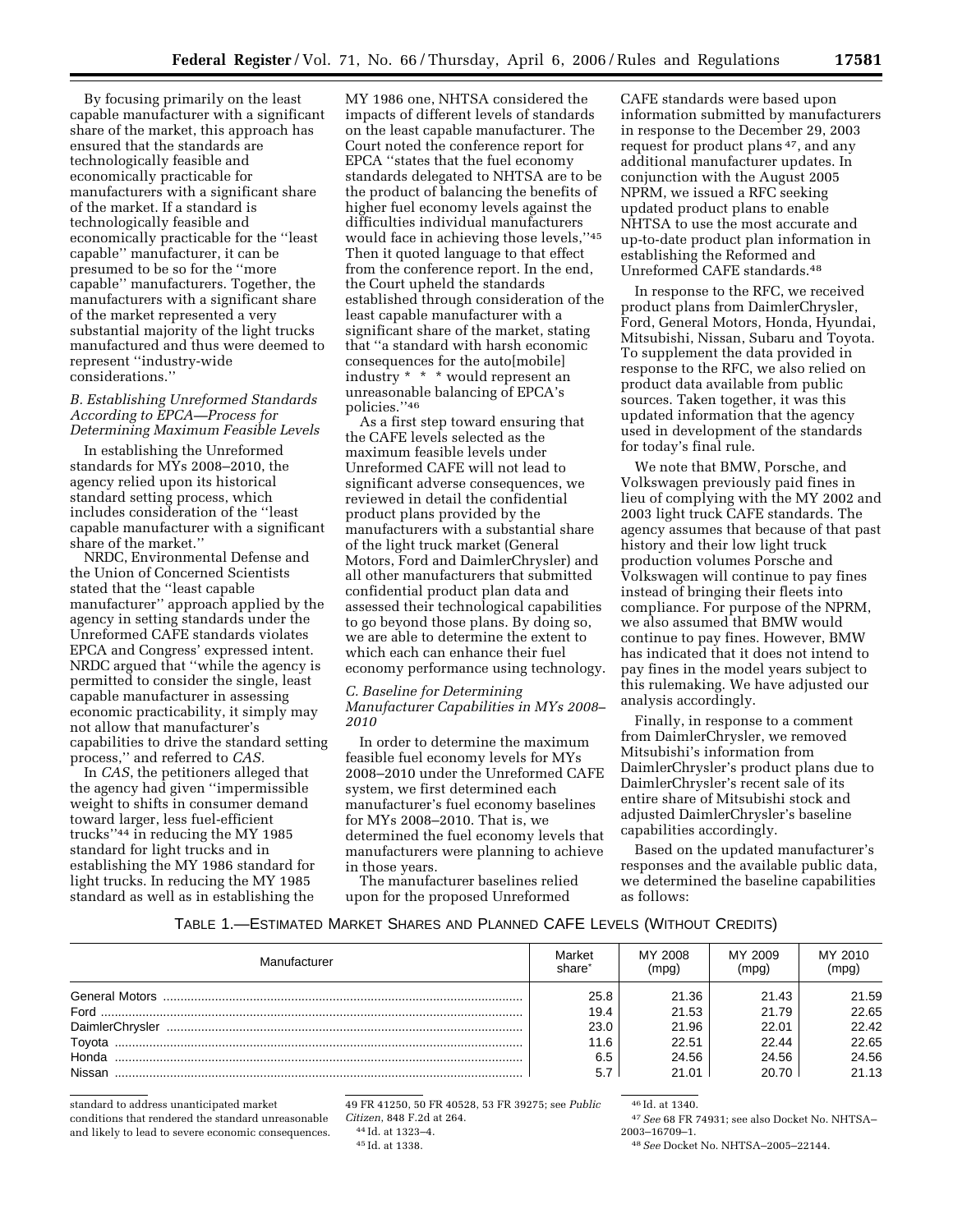| Manufacturer                                                     | Market<br>share                               | MY 2008                                                     | MY 2009<br>mpg                                              | MY 2010<br>mpq                                              |
|------------------------------------------------------------------|-----------------------------------------------|-------------------------------------------------------------|-------------------------------------------------------------|-------------------------------------------------------------|
| Subaru<br><b>BMW</b><br>Porsche<br>Isuzu<br>Suzuki<br>Volkswagen | 3.6<br>. .<br>0.8<br>0.2<br>0.4<br>0.3<br>0.3 | 23.22<br>25.87<br>21.29<br>16.80<br>20.38<br>21.93<br>18.78 | 23.49<br>27.15<br>21.29<br>16.80<br>20.24<br>21.93<br>18.78 | 23.36<br>27.05<br>21.29<br>16.80<br>20.14<br>21.93<br>18.78 |
| Mitsubishi                                                       |                                               | 24.33                                                       | 24.41                                                       | 24.70                                                       |

## TABLE 1.—ESTIMATED MARKET SHARES AND PLANNED CAFE LEVELS (WITHOUT CREDITS)—Continued

\*Based on 2005 production data.

After ascertaining the baseline capabilities of individual manufacturers, the agency applied the Stage analysis to analyze the potential technological improvements to the product offerings for each manufacturer with a substantial share of the light truck market, as well as for the remaining light truck manufacturers.49

The Alliance and Ford argued that in establishing manufacturer baselines for our analysis, the agency erroneously assumed that each manufacturer's fleet average would be at 22.2 mpg for Model Year 2007. These commenters stated that this assumption is incorrect, because some manufacturers did not submit product plan information to support this assumption and other manufacturers achieve compliance with the CAFE requirements through the use of credits and payment of fines. The Alliance and Ford also stated that some manufacturers (in anticipation of future CAFE increases) might have taken steps in support of higher fleet averages and might have already incorporated fuel saving technologies.

In response, we note that the agency did not assume that each manufacturer's fleet average would be 22.2 mpg for MY 2007. We used the manufacturer's plans to determine the fleet average. When a manufacturer's plans were below 22.2 mpg, we estimated the technologies and costs necessary to bring their fleet average up to a 22.2 mpg baseline. These costs were assigned to the MY 2007 standards, and such costs were not included in the costs for MY 2008.

With respect to alternative fuel vehicles, we note that manufacturers may improve their calculated fuel

economy performance by placing these vehicles into the market through MY 2012.50 However, 49 U.S.C. 32902(h) prohibits us from taking such benefits into consideration in determining the maximum feasible fuel economy standard. Accordingly, the baseline projections cannot reflect those credits.51

## *D. Technologically Feasible Additions to Product Plans*

As explained in the August 2005 NPRM, we performed a Stage analysis to determine what fuel-saving technologies could be applied to a manufacturer's baseline. At each of the three stages, we add technologies based on our engineering judgment and expertise about possible adjustments to the detailed product plans submitted by the manufacturers. Our decision on whether and when to add a technology reflects our consideration of the practicability of applying a specific technology and the necessity for sufficient lead-time in its application. In addition to considering lead time and practicability, the agency adds technologies in a cost-minimizing fashion. That is, we add technologies in order of lower to higher costs as explained in the FRIA (see FRIA p. VI– 13).

While technologies are applied in order of ''effective cost,'' the level of technology added to a manufacturer's fleet is based on the agency's engineering expertise. Technologies are not added until net benefits are maximized as under the Reformed CAFE system. Instead, the agency uses engineering expertise to apply technology. We impose phase-in caps for applications of technology over time and do not make significant changes

until a vehicle is refreshed or redesigned to account for product cycles. As such, the price of fuel does not directly factor into the application of technology under the Unreformed CAFE system to the degree that it does under the Reformed CAFE system.

New product plan data in response to the NPRM indicated that manufacturers had shifted the fleet mix and improved the fuel economy of some vehicles. These changes reduced the amount of technology available to be applied. For this reason, more costly technologies (diesel and hybrids) were projected onto the fleet. The agency feels justified in doing so because higher gasoline prices will increase the demand for these types of technologies.

In evaluating which technologies to apply, and the sequence in which to apply them, we follow closely the NAS report. The NAS report estimated the incremental benefits and the incremental costs of technologies that may be applicable to actual vehicles of different classes and intended uses.<sup>52</sup> The NAS report also identified what it called ''cost-efficient technology packages'' (i.e., combinations of technologies that would result in fuel economy improvements sufficient to cover the purchase price increases that such technologies would require).<sup>53</sup>

The Stage I analysis includes technologies that are available for use by MY 2008, but that some manufacturers are not currently choosing to use in their product plans or are using in a limited manner. However, many of these technologies are currently being used in today's light truck fleet. They include non-powertrain applications such as low-rolling-resistance tires, lowfriction lubricants, aerodynamic drag reduction, and electric-power steering pumps.

<sup>49</sup>A more detailed discussion of these issues is contained in the Chapter VI of the FRIA, which has been placed in the docket for this notice. Some of the information included in the FRIA, including the details of manufacturers' future product plans, has been determined by the Agency to be confidential business information, the release of which could cause competitive harm. The public version of the FRIA omits the confidential information. The FRIA also discusses in detail the fuel-economy-enhancing technologies expected to be available during the MY 2008–2011 time period.

 $^{\rm 50}\!$  The applicability of the alternative fuel provision in § 32905 was extended in the Energy Policy Act of 2005 (Pub. L. 109–58).

<sup>51</sup>Sec. 32902(h) states that when establishing fuel economy standards, the agency:

<sup>(1)</sup> May not consider the fuel economy of dedicated automobiles; and

<sup>(2)</sup> Shall consider dual fueled automobiles to be operated only on gasoline or diesel fuel.

<sup>52</sup>See NAS Report at p. 40. See also Docket No. 2005–22223–10, ''Fuel Economy Potential of 2010 Light Duty Trucks.'' This document was prepared under the auspices of the U.S. Department of Energy for NHTSA, in order to update the estimates provided by the 2001 NAS Report.

<sup>53</sup>See NAS Report at p. 64.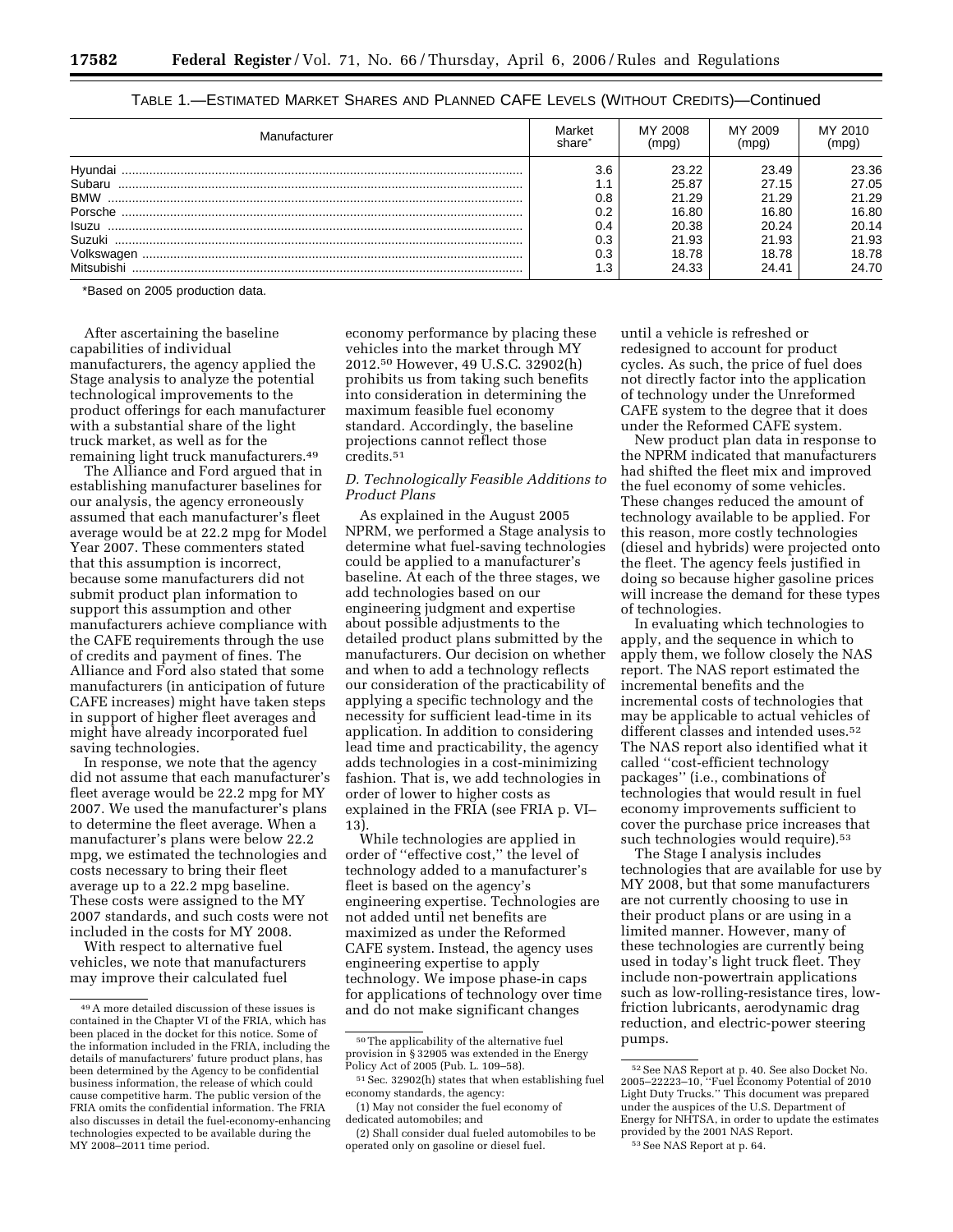The Stage II analysis includes two major categories of technological improvements to the manufacturers' fleets. The first category is transmission improvements, which includes the introduction and expanded use of 5 speed and 6-speed transmissions and continuously variable transmissions (CVTs). The second category is engine improvements, which includes gradually upgrading light truck engines to include multi-valve overhead camshafts; introducing engines with more than 2 valves per cylinder; applying variable valve timing or variable valve lift and timing to multivalve overhead camshaft engines; and applying cylinder deactivation to 6- and 8-cylinder engines.

The Stage III analysis includes projections of the potential CAFE increase that could result from the application of diesel engines and hybrid powertrains to select products. Both diesel engines and hybrid powertrains appear in several manufacturers plans within the MY 2008–2010 timeframe, and other manufacturers have publicly indicated that they are looking seriously into both technologies.

The Stage analysis also includes the possibility that manufacturers could utilize some vehicle weight reduction as a fuel economy improvement technology on light trucks with curb weights over 5,000 pounds.<sup>54</sup> However, the weight reduction was only applied in conjunction with a planned vehicle redesign, and sometimes in concert with a reduction in aerodynamic drag.

The agency again relied on the NAS report, which contains costs and effectiveness estimates for various technologies that could be used to enhance a vehicle's fuel economy. In most instances, NHTSA used the NAS report's mid-range estimate of the potential fuel economy benefits of specific technologies. However, if NHTSA projected the use of a technology specific to a manufacturer, NHTSA relied on effectiveness estimates provided by that manufacturer when applying that technology to that manufacturer and if appropriate, to other manufacturers.

In arriving at the Unreformed CAFE standard, the agency took into account the concerns raised by the manufacturers in response to the August

2005 NPRM. Specifically, the agency is aware that vehicle manufacturers require sufficient lead time to incorporate changes and new features into their vehicles. The agency is also aware that the vehicle manufacturers are unable to deploy new technologies throughout their entire light truck fleet in one model year. Similarly, NHTSA also recognizes that vehicle manufacturers follow design cycles when introducing or significantly modifying a product. In revising and applying the Stage Analysis, NHTSA took these concerns into consideration.

For each of the largest manufacturers that provided product plans with baselines below our proposed levels for at least one model year, the agency projected the use of several Stage I technologies, beginning with MY 2008, and several more technologies, beginning with MY 2009. We note that in performing the Stage Analysis, the agency relied on product plans submitted by the manufacturers as well as comments received in response to the August 2005 NPRM. The agency removed incompatible technologies and technologies already incorporated into manufacturers' product plans from the Stage Analysis. More importantly, the agency delayed and ''staggered'' applications of technologies such that they are not implemented across the entire fleet in one model year. Most new technologies were added in conjunction with model changes or vehicle introductions. That is, instead of adding technologies to existing vehicles in the middle of their product cycle, we added technologies to vehicles at the time the vehicles were undergoing major engineering changes or when they were introduced.

Aside from reliance on the NAS report, we also relied to a limited extent on technologies present in the manufacturers' confidential product plans. If a technology was present in a manufacturer's product plans, we evaluated the opportunity for additional application of the technology within that manufacturer's fleet, and if appropriate, other manufacturers' fleets. The following are examples of nonconfidential technologies used in the Stage Analysis.

## *Stage 1*

Electrical power steering—We first applied this technology to lighter vehicles that do not require a conversion to a 42-volt electrical system. The agency avoided using this technology for heavier vehicles in the near term. The power demands for lighter vehicles do not require a 42-volt system for operation of electric power

steering. However, for larger vehicles it appears that a 42-volt system is required to accommodate electric power steering, and adding a 42-volt system was deemed a technology that can be only introduced in conjunction with model changes or product introductions.

In all cases, electric power steering was added to the Stage Analysis to coincide with model changes. By MY 2008, electrical power steering was included on some of the lighter vehicles undergoing model changes. By MYs 2009 and 2010, this technology was gradually added to heavier vehicles at the beginning of their respective product cycles. That way, installation of electrical power steering can coincide with the necessary conversion of these heavier vehicles to a 42-volt electrical system.

Low-friction lubricants—This technology does not require engineering changes to vehicle engines. Therefore, it was implemented in MYs 2008 and 2009 on a large percentage of the eligible fleet without ''staggering'' the implementation. That is, the agency believes that this technology can be implemented within a relatively short lead time. The agency did not apply low-friction lubricants to vehicles with engines that require higher-friction lubricants.

Aerodynamic drag reduction—This technology was applied to certain vehicles to coincide with a major vehicle redesign or a vehicle introduction. Because aerodynamic drag reduction typically involves actual vehicle body changes, we were especially careful not to attribute any aerodynamic drag reduction, except at the beginning of a new product cycle.

Low-rolling-resistance tires—This technology was added to lighter, passenger-car-based (unibody construction) light trucks that were deemed compatible with passenger-carlike tires. Due to compatibility concerns expressed by several manufacturers, these tires were not applied to light trucks intended for significant off-road duty or pickup trucks with substantial cargo carrying capabilities. Because this technology does not require vehicle engineering resources, we implemented this technology such that it does not necessarily coincide with a planned vehicle introduction or redesign. We believe that in this case, the lead time is sufficient for the manufacturers to make arrangements to purchase sufficient quantities.

Engine accessory improvement—The agency projected the use of this technology for several manufacturers. This technology category encompasses a variety of engine accessory

<sup>54</sup>Based on the results of Dr. Kahane's revised weight and safety analysis, the net weight-safety effect of removing 100 lbs. from a light truck—if footprint is held constant—is zero for all light trucks with curb weights above 3,900 lbs. However, the Stage analysis only considered weight reduction for vehicles with a curb weight in excess of 5,000 lbs. given the statistical uncertainty with the 3,900 lbs. figure. Further discussion of the application of weight reduction is provided below.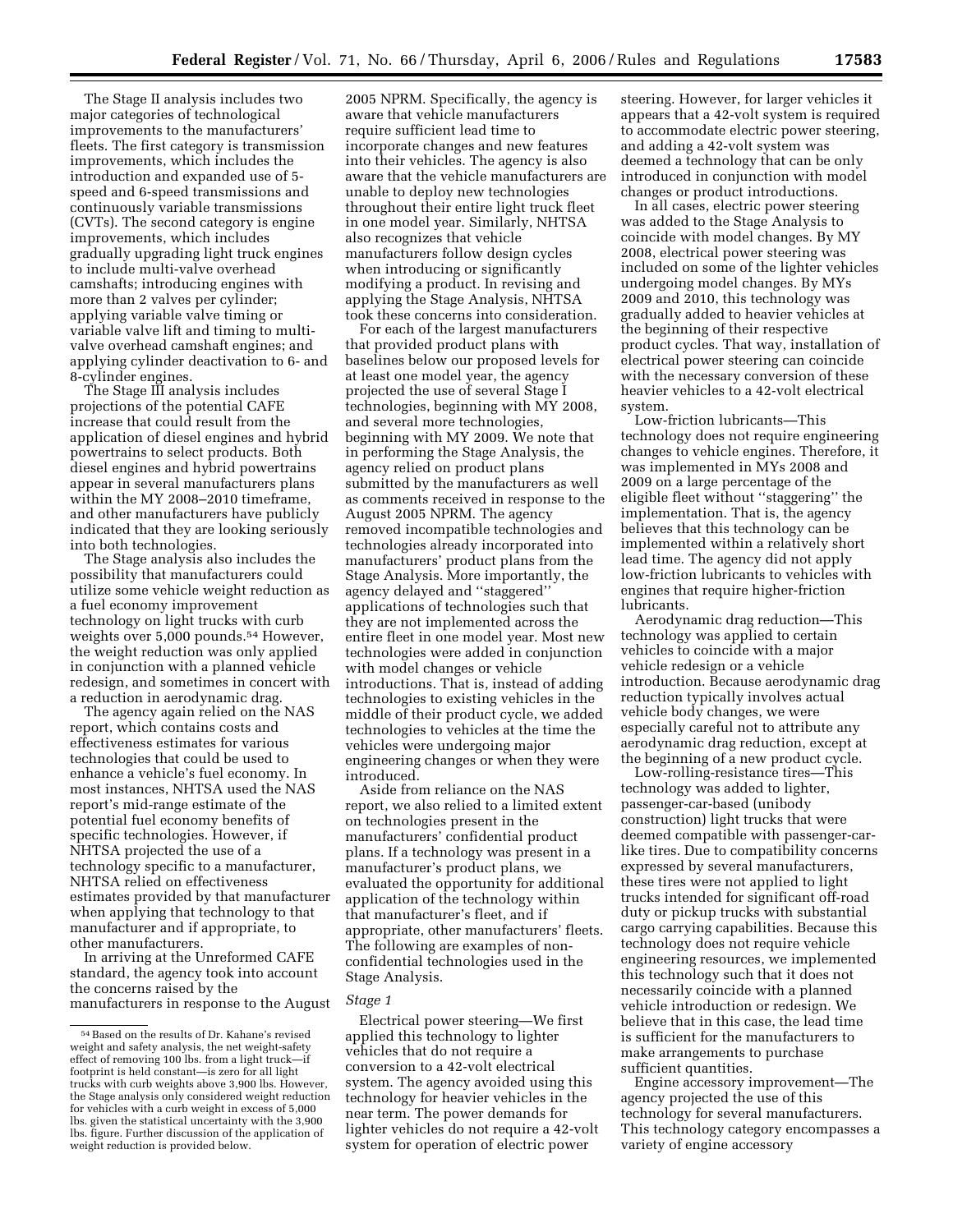improvement technologies that several manufacturers are currently incorporating, such as improved fuel and oil pumps. If a manufacturer provided NHTSA with descriptions for these specific technologies, they were applied to that manufacturer's vehicles where appropriate. If manufacturers provided no information regarding their incorporation of engine accessory improvement technologies, NHTSA applied a potential engine accessory improvement to vehicles that had an engine and engine technologies that would benefit from and be compatible with specific engine accessory improvements. The agency believes that this technology is cost-effective. This technology generally affects the operation of the engine, thus this technology was added in conjunction with a planned introduction of new models.

Stoichiometric Spark Ignition Direct Injection—This technology was added to select vehicles, i.e., those vehicles produced by manufacturers that have product plans which reflect a familiarity with the technology. This technology was applied in conjunction with a planned vehicle redesign. Implementation of this technology was delayed in response to comments and in recognition of cost issues associated with insufficient lead time.

Weight reduction—As explained below, this fuel economy improvement method was used sparingly on vehicles with a curb weights in excess of 5,000 pounds and was applied in conjunction with a planned vehicle redesign.

#### *Stage 2*

5-speed and 6-speed automatic transmissions—These technologies were added to some vehicles that, based on the manufacturers' product plans, were projected to continue using 4-speed automatic transmissions. As with Stage I technologies, when a transmission upgrade is used in the Stage Analysis, it is timed to coincide with model changes. Further, we first implemented

this technology in vehicles that share major mechanical components with vehicles already equipped with 5- or 6 speed transmissions. For example, we project this technology on certain pickup trucks that share their platforms and engines with multipurpose passenger motor vehicles already equipped with 6-speed transmissions, knowing that these transmissions were readily available to the manufacturer and were compatible with the basic vehicle architecture.

Cylinder deactivation—In response to comments, the agency did not apply this technology to vehicles with incompatible existing engine architecture. The agency applied this technology to select vehicles. In doing so, the agency took into account whether this technology was already available to the manufacturers. In some instances, this technology was already utilized by vehicle manufacturers on some of their light trucks, and the agency believes that adopting this technology to other light trucks would save costs, especially if the technology is implemented at the time of vehicle redesign.

Dual overhead cam (DOHC)—The agency did not use, or delayed the implementation of this technology in vehicles where the comments indicated that the change from single overhead cam (SOHC) would be too complicated and would not produce significant fuel economy improvements because of incompatibility with the existing engine architecture. In other vehicles, implementation of DOHC was timed to coincide with a planned vehicle or engine redesign. In applying this technology, the agency examined the manufacturers' current vehicles. In some instances the manufacturers carry both DOHC engines and SOHC engines of the same displacement and basic architecture. In these instances, the agency projected a gradual switch to only the DOHC engines.

Continuous Variable Transmission (CVT)—CVT technology was relied

upon in the analysis for the NPRM. The agency did not apply CVTs in the final rule. The updated product plans reflected that manufacturers had applied CVTs or 6-speeds instead to all of those vehicles to which the agency's analysis applied CVTs in the NPRM.

Front Axle Disconnect—Where this technology was implemented, it was timed to coincide with planned vehicle redesign. In addition, in response to comments regarding the general effectiveness of this technology vis-á-vis its effectiveness in specific vehicle applications, we revised downward the projected fuel economy benefits attributed to this technology.

Variable Valve Lift and Timing— Based on comments, this technology was not used on certain vehicles because the basic engine architecture was incompatible. According to commenters, this technology is incompatible with overhead valve engines. Instead, this technology was applied to certain vehicles already equipped with overhead cam engines featuring variable valve timing.

#### *Stage III*

Stage III technologies were not included in the Stage Analysis for all manufacturers because some manufacturers can meet the Unreformed CAFE standards without the need to use any diesel or hybrid technology. For some vehicle manufacturers, we estimated higher sales of light trucks equipped with hybrid engines compared to the manufacturer's product plans. This revised estimate is based on continuing strong demand and increased popularity of hybrid vehicles. For other manufacturers, we projected the use of direct-injection diesel engines in place of large displacement gasoline V8 engines.

## *E. Improved Product Plans*

The agency's revised Stage Analysis produced the following individual projections:

## TABLE 2.—MANUFACTURERS' FUEL ECONOMY CAPABILITIES AS PROJECTED UNDER THE STAGE ANALYSIS

| Manufacturer    | Model vear<br>2008 | Model vear<br>2009 | Model vear<br>2010 |
|-----------------|--------------------|--------------------|--------------------|
| DaimlerChrysler | $*22.475$          | 23.059             | 23.599             |
| Ford            | 22.455             | 23.060             | 23.935             |
|                 | 22.506             | 23.060             | 23.450             |
| Nissan          | 22.452             | 23.091             | 23.470             |
| Tovota          | 22.506             | 23.054             | 24.044             |

\*While compliance is calculated with the standard is in tenths of a mile per gallon, our initial analysis projects fuel economy capabilities to thousandths of mpg.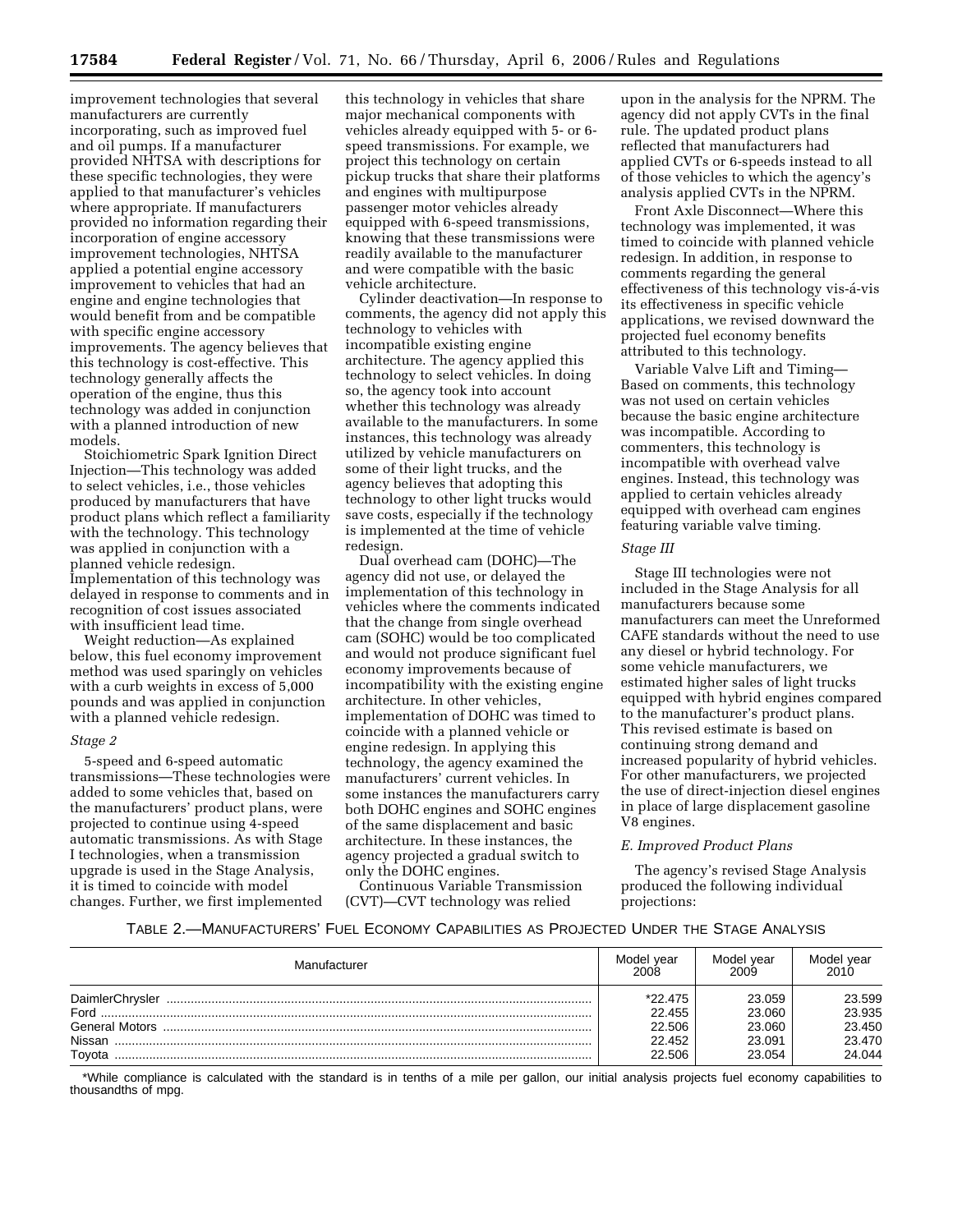The technologically-feasible fuel economy levels determined under the Stage Analysis provide the basis for the Unreformed CAFE standards. The Volpe model is then used to estimate benefits and costs of these standards. The Volpe model analyzes what technologies can be added to meet the standard determined by the Stage Analysis. More specifically, the Volpe model uses a technology application algorithm developed by Volpe Center staff in consultation with NHTSA staff to apply technologies to manufacturers' baselines in order to achieve the fuel economy levels produced under the Stage Analysis. This algorithm systematically applies consistent cost and performance assumptions to the entire industry, as well as consistent assumptions regarding economic decision-making by manufacturers. Technologies are selected and applied in order of "effective cost," (total cost  $-$  fine reduction  $-$  fuel savings value) ÷ (number of affected vehicles).55 This formula is a private cost concept (i.e., it looks at costs to the manufacturer). It is used to predict how a manufacturer would sequence the addition of technologies to meet a given standard.

Although similar, the two analyses do not apply exactly the same technologies. Both are merely technologically feasible ways of achieving the given standard, not predictions of how manufacturers will actually meet it. As discussed below, additional analysis was performed to ensure that the Unreformed CAFE standards are economically practicable for the industry.

We note that the standards adopted today are the same as those proposed in the NPRM, even though the agency

performed the Stage analysis on updated product plans as provided by the manufacturers. This result is largely due to the fact that there is a limited pool of technology that can be applied to the manufacturers' fleets in the time period subject to this rulemaking.

The updated product plans reflected that some technologies previously applied by the agency in the Stage analysis were now applied by the manufacturers in their product plans, which meant that these technologies were no longer available for the Stage analysis. Because the pool of feasible technologies that can be applied in the lead time provided is limited, the agency projected fewer additional technologies for the updated product plans beyond the improvements made by the manufacturers.

As a result of having limited technologies and practical constraints on how and when those technologies can be applied, the difference between the NPRM improved fleet and the final rule improved fleet is largely a matter of the level of technology voluntarily added by manufacturers in their revised product plans submitted in response to the NPRM. Consequently, the two improved fleets provide similar fuel economies.

## *F. Economic Practicability and Other Economic Issues*

As explained above, the agency has historically viewed the question of whether a CAFE standard is economically practicable in terms of whether the standard is ''within the financial capability of the industry, but not so stringent as to threaten substantial economic hardship for the industry.'' See, e.g., *Public Citizen*, 848 F.2d at 264. In the Stage analysis, technologies are applied to project fuel economy levels that would be technologically feasible for a manufacturer. When considering economic practicability, the agency assesses whether technologicallyfeasible levels may lead to adverse economic consequences, such as a significant loss of sales or the unreasonable elimination of consumer choice. The agency must ''weigh the benefits to the nation of a higher fuel economy standard against the difficulties of individual automobile manufacturers.'' *CAS*, 793 F.2d at 1332.

The agency has estimated not only the anticipated costs that would be borne by General Motors, Ford, DaimlerChrysler, Nissan and Toyota to comply with the standards under the Unreformed CAFE system, but also the significance of the societal benefits anticipated to be achieved through fuel savings and other

economic benefits from reduced petroleum use. The baselines provided by Honda and Hyundai for MYs 2008– 2010 exceeded the standards in each of those model years. In regard to economic impacts on manufacturers and societal benefits, we have relied on the Volpe model to determine a probable range of costs and benefits.

The Volpe model is used to evaluate the standards initially produced under the Stage Analysis in order to estimate their overall economic impact as measured in terms of increases in new vehicle prices on a manufacturer-wide, industry-wide, and average per-vehicle basis. Like the Stage Analysis, the Volpe model relies on the detailed product plans submitted by manufacturers, as well as available data relating to manufacturers that had not submitted detailed information. The Volpe model is used to trace the incremental steps (and their associated costs) that a manufacturer would take toward achieving the standards initially suggested by the Stage Analysis. In applying technologies, the Volpe model is programmed to be as consistent as practical with the technology application method and constraints of the Stage analysis.

Based on the Stage and Volpe analyses, we have concluded that these standards would not significantly affect employment or competition, and that while challenging—they are achievable and that they will benefit society considerably. For this analysis, we have, where possible, translated the benefits into dollar values and compared those values to our estimated costs for this proposed rule.

In estimating the costs and benefits of this rulemaking, the agency employed a variety of cost estimates (*e.g.*, the cost of technology, lead-time) and economic assumptions (*e.g.*, price of fuel, rebound effect). As the cost estimates and economic assumptions apply, in many cases, equally to the Unreformed and Reformed CAFE system analyses, we have addressed these comments below in Section VIII. Technology issues, and Section IX. Economic assumptions. The discussion that follows provides our estimates for the costs and benefits of the Unreformed CAFE standards adopted today.

## 1. Costs

In terms of vehicle costs for complying with the Unreformed CAFE standards, we estimate the average incremental cost per vehicle to be \$64 for MY 2008, \$185 for MY 2009, and \$195 for MY 2010. The total incremental costs (the cost necessary to bring the corporate average fuel economy for light

<sup>55</sup> In the current model year, the system begins by carrying over any technologies applied in the preceding model year, based on commonality of engines and transmissions, as well as any identified predecessor/successor relationships among vehicle models. At each subsequent step toward compliance by a given manufacturer in the current model year, the system considers all engines, transmissions, and vehicles produced by the manufacturer and all technologies that may be applied to those engines, transmissions, and vehicles, where the applicability of technologies is governed by a number of constraints related to engineering and product planning. The system selects the specific application of a technology (i.e., the application of a given technology to a given engine, transmission, vehicle model, or group of vehicle models) that yields the lowest ''effective cost'', which the system calculates by taking (1) the cost (retail price equivalent) to apply the technology times the number of affected vehicles, and subtracting (2) the reduction of civil penalties achieved by applying the technology, and subtracting (3) the estimated value to vehicle buyers of the reduction in fuel outlays achieved by applying the technology, and dividing the sum of these components by the number of affected vehicles.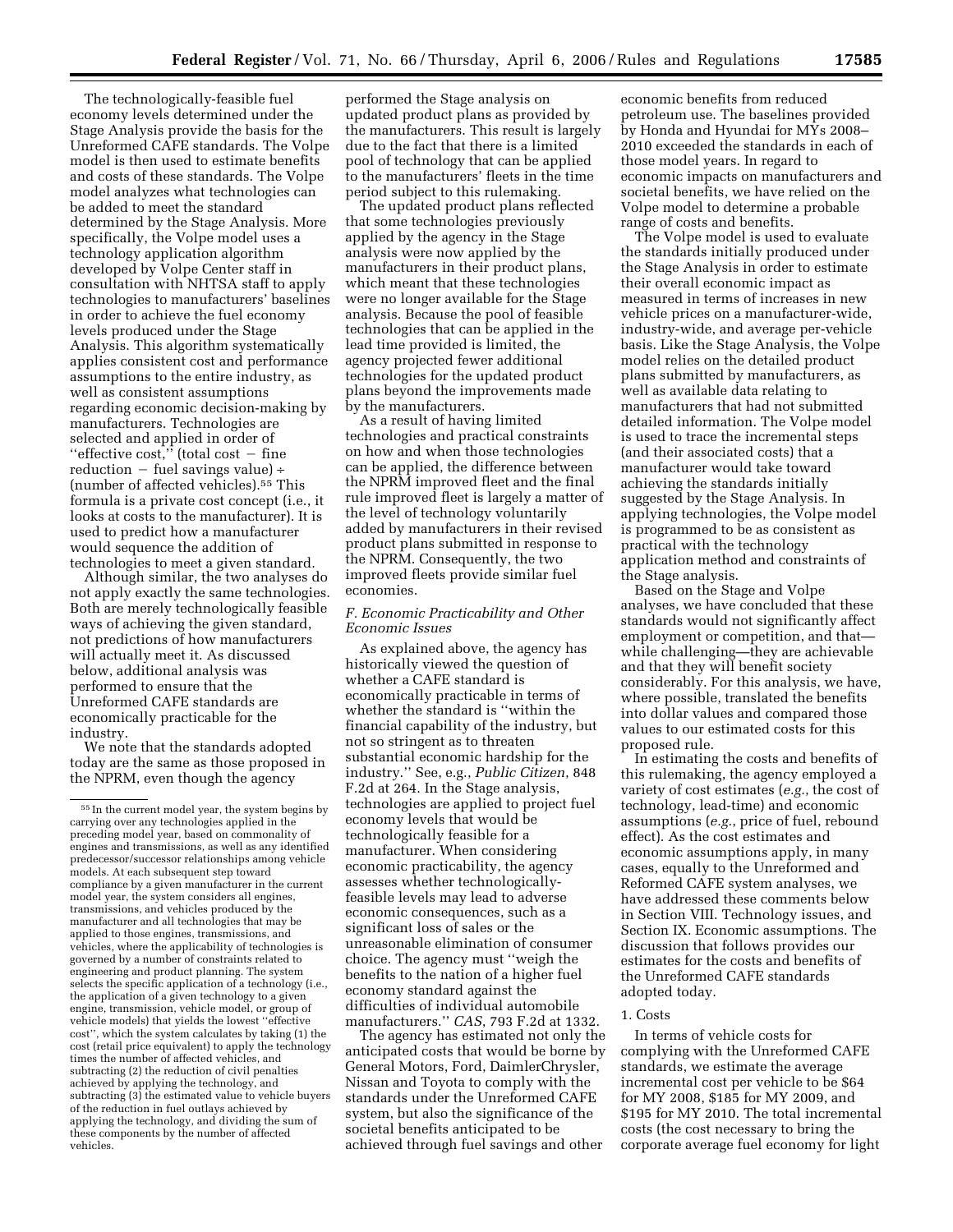trucks from 22.2 mpg (the standard for MY 2007) to the final rule levels are estimated to be \$536 million for MY 2008, \$1,621 million for MY 2009, and \$1,752 million for MY 2010.

Our cost estimates for the Unreformed CAFE system are based on the application of technologies and the resulting costs to individual manufacturers. We assumed that manufacturers would apply technologies on a cost-effectiveness basis (as described above). More specifically, within the range of values anticipated for each technology, as estimated by the NAS study, we selected the mid-point for cost and fuel consumption impacts during the model years under consideration.

Using the estimated costs and fuel savings for the different technologies, the agency then examined the projections provided by different manufacturers for their light truck fleet fuel economy for MYs 2008–2010. Although the details of the projections by individual manufacturers are confidential, we generally observed that present fuel economy performance indicates that some manufacturers will, if their planned fleets remain unchanged, be able to meet the proposed standards without significant expenditures. In contrast, other manufacturers will need to expend significantly more effort than they were planning to meet the final Unreformed CAFE standards.

Some manufacturers might achieve more fuel savings than others using similar technologies on a vehicle-byvehicle basis due to differences in vehicle weight and other technologies present. However, this analysis assumes an equal impact from specific technologies for all manufacturers and vehicles. The technologies were ranked based on the cost per percentage point improvement in fuel consumption and applied where available and appropriate to each manufacturer's fleet in their order of rank. The complete list of the technologies and the agency's estimates of cost and associated fuel savings can be found in Table VI–4 of the FRIA.

#### 2. Benefits

In Chapter VIII of the FRIA, the agency analyzes the economic and environmental benefits of the Unreformed CAFE standards by estimating fuel savings over the lifetime of each model year (approximately 36 years). Benefit estimates include both the benefits to consumers in terms of reduced fuel usage and other savings, such as the reduced externalities generated by the importing, refining, and consuming of petroleum products.

The total benefits of the increases in the levels of the Unreformed CAFE standards are estimated to be \$577 million for MY 2008, \$1,876 million for MY 2009 and \$2,109 million for MY 2010, based on fuel prices ranging from \$1.96 to \$2.39 in 2003 dollars per gallon and a discount rate of seven percent.

3. Comparison of Estimated Costs to Estimated Benefits

Table 3 compares the incremental costs and benefits for the Unreformed CAFE standards.

TABLE 3.—COMPARISON OF INCREMENTAL COSTS AND BENEFITS FOR THE UNREFORMED CAFE STANDARDS

<sup>[</sup>In millions]

|                                                         | MY.<br>2008 ً | MY 2009             | MY 2010              |
|---------------------------------------------------------|---------------|---------------------|----------------------|
| Total Incremental Costs*<br>Total Incremental Benefits* | \$536<br>577  | 1,621<br>Œ.<br>.876 | .752<br>\$1<br>2,109 |

\* Relative to the 22.2 mpg standard for MY 2007.

These estimates are provided as present values determined by applying a 7 percent discount rate to the future impacts.56 The discount rate is intended to measure the reduction in the value to society of benefits when they are deferred until some future date rather than received immediately. The benefits are discounted to provide an appropriate comparison of costs to the value of future benefits. To the extent possible, we translated impacts other than direct fuel savings into dollar values and then factored them into our cumulative estimates. We obtained forecasts of light truck sales for future years from AEO 2005.57 Based on these forecasts, NHTSA estimated that

approximately 8.6 million light trucks affected by this final rule would be sold in MY 2008. For MYs 2009 and 2010, we estimated 8.9 million and 9.0 million light truck sales, respectively.

We calculated the reduced fuel consumption of MY 2008–2010 light trucks by comparing their consumption under the final rule for those years to either the manufacturers' plans if they were above 22.2 mpg, or the consumption they would have if the MY 2007 CAFE standard of 22.2 mpg remained in effect during those years. First, the estimated fuel consumption of MY 2008–2010 light trucks was determined by dividing the total number of miles driven during the vehicles' remaining lifetime by the fuel economy level they were projected to achieve under the 22.2 mpg standard.

Then, we assumed that if these same light trucks were produced to comply with higher CAFE standards for those years, their total fuel consumption during each future calendar year would equal the total number of miles driven (including the increased number of miles driven because of the ''rebound effect,'' the tendency of drivers to

respond to increases in fuel economy in the same manner as they respond to decreases in fuel prices, *i.e.*, by driving more),58 divided by the higher fuel economy they would achieve as a result of that standard. The fuel savings during each future year that will result from the higher CAFE standard is the difference between each model year's fuel use and the fuel use that would occur under either the manufacturer's plans or if the MY 2007 standard remained in effect. This analysis results in estimated lifetime fuel savings of 555 million, 1,813 million, and 2,023 million gallons for MYs 2008, 2009, and 2010, respectively.

A more detailed explanation of our analysis is provided in Chapter VIII of the FRIA and the final EA (see EA p. 26).

<sup>56</sup> In the FRIA, we also evaluated the final rule using a 3 percent discount rate for discounting benefits.

<sup>57</sup>The agency relied on AEO 2005 projections for the total sales figures. The manufacturers provided us with projected sales for passenger cars and light trucks. However, taken together, the sales projections provided by the individual companies to NHTSA yielded unrealistically high industrywide sales volumes. Percentage of total sales per manufacturer was based on past sales data. A complete discussion of light truck sales projections is provided in the FRIA (FRIA p. VIII–8).

<sup>58</sup>As described in detail in the FRIA, we use a 20 percent rebound effect based on a thorough review of the literature (FRIA p. VIII–45). We are nonetheless aware that there is ongoing research in this area, and will continue to assess this assumption in future rulemakings in light of new evidence.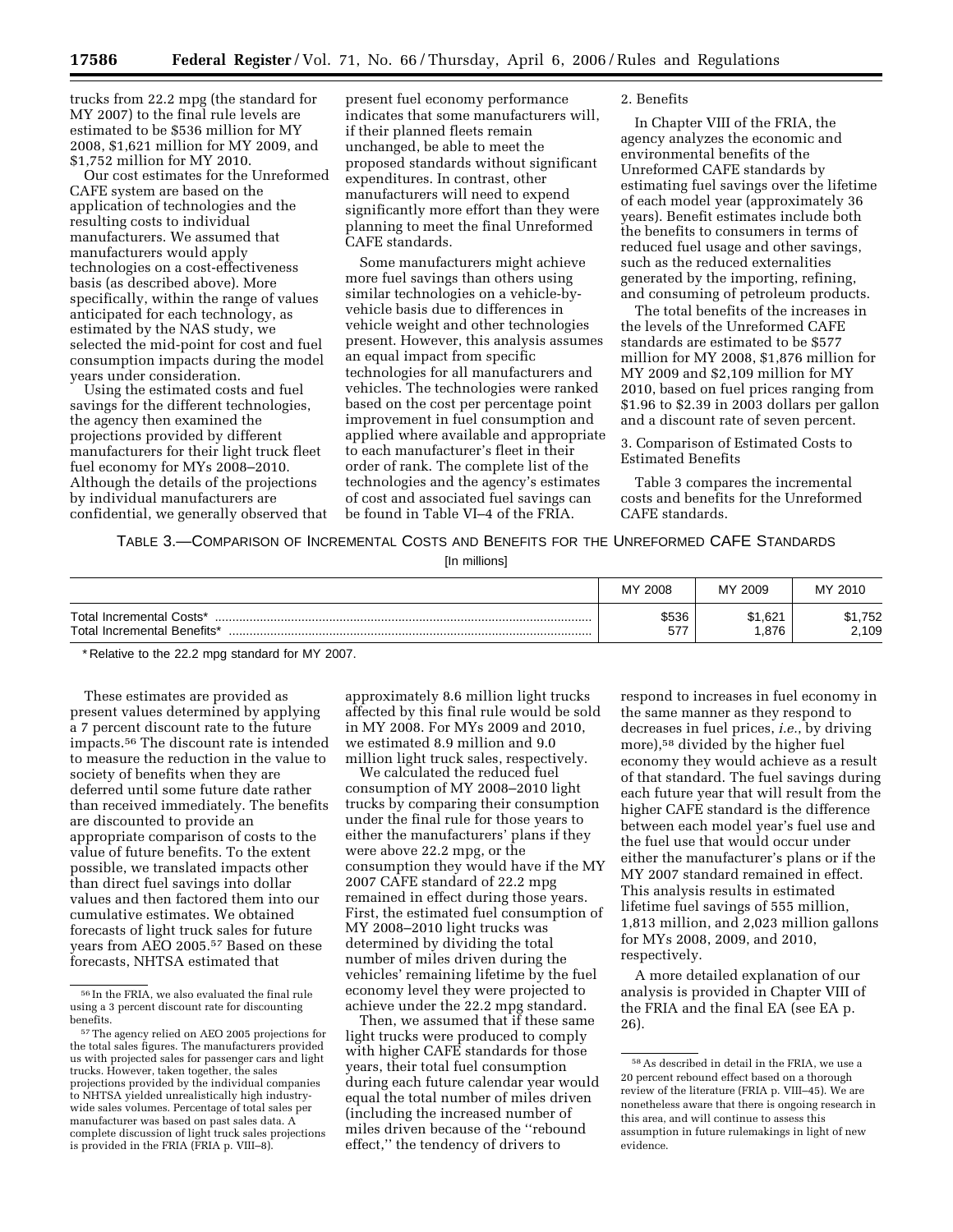## 4. Uncertainty

The agency recognizes that the data and assumptions relied upon in our analysis have inherent limitations that do not permit precise estimates of benefits and costs. NHTSA performed a probabilistic uncertainty analysis to examine the degree of uncertainty in its costs and benefits estimates. Factors examined included technology costs, technology effectiveness in improving fuel economy, fuel prices, the value of oil import externalities, and the rebound effect. This analysis employed Monte Carlo simulation techniques to examine the range of possible variation in these factors. As a result of this analysis, the agency thinks it very likely that the benefits of the Unreformed CAFE standards will exceed their costs for all three model years. A detailed discussion of the uncertainty analysis is provided in Chapter X of the FRIA.

## *G. Unreformed Standards for MYs 2008–2010*

We believe the standards established today are challenging enough to encourage the further development and implementation of fuel-efficient technologies and are achievable within the applicable timeframe. Accordingly, we have concluded that the standards for the Unreformed CAFE system are technologically feasible and economically practicable for those manufacturers with a substantial share of the light truck market (General Motors, Ford, and DaimlerChrysler), and are capable of being met without substantial product restrictions, and will enhance the ability of the nation to conserve fuel and reduce its dependence on foreign oil. As noted above, we have concluded that the standards set through this final rule represent the best overall balance of the statutory factors, and in addition, are consistent with the protection of motor vehicle safety and American jobs.

The Unreformed CAFE light truck standards for MYs 2008–2010 are as follows:

## MY 2008: 22.5 mpg

MY 2009: 23.1 mpg

## MY 2010: 23.5 mpg

## **VI. The Reformed CAFE Standards for MYs 2008–2011**

*A. Overview of Reformed CAFE* 

The structure of Reformed CAFE for each model year, as adopted in today's final rule, has two basic elements—

(1) a function that sets the target fuel economy levels for each value of vehicle footprint; 59 and

(2) a Reformed CAFE standard based on each manufacturer's productionweighted harmonic average of the fuel economy targets for footprint value. Unlike the proposed Reformed CAFE system, which relied on a step function and associated categories, the final Reformed CAFE system relies on a continuous mathematical function relating fuel economy targets to vehicle footprint.

The required level of CAFE for a particular manufacturer for a given model year is calculated using the target-setting function for that model year in conjunction with that manufacturer's actual total production and its production at each footprint value for that model year.<sup>60</sup> The manufacturer's required CAFE level is calculated by dividing its total production for the model year by the sum of the values obtained by dividing the manufacturer's production of each vehicle model included in its fleet by the fuel economy target for that model.

## *B. Authority for Reformed CAFE*

In the same manner as we explained the step function proposal to be consistent with  $\bar{EPCA}, ^{61}$  the continuous function Reformed CAFE standard similarly conforms to the mandate to establish maximum feasible fuel economy standards. The continuous function standard is applicable on a fleet average basis and reflects the agency's balancing of the nation's need to conserve energy, the effect of other standards on fuel economy, technological feasibility, economic practicability and other public policy considerations. Further, like the proposed step function standard, the continuous function achieves the congressional policy objectives embedded in EPCA.

The continuous function standard retains the fleetwide compliance aspect mandated by the CAFE statute. By maintaining reliance on harmonic averaging, the continuous function standard promotes the CAFE statute's overriding goal of conserving energy in

a manner that preserves manufacturer flexibility and consumer choice. (H. Rpt. 94–340, p. 87; S. Rpt. 94–179, p. 6.)

The discretion provided to the agency by Congress to determine whether to establish a single fuel economy level applicable to all manufacturers or to set a series of fuel economy levels applicable to individual manufacturers equally supports using a step function or a continuous function to establish fuel economy targets for vehicles of different sizes.62 Under either type of function, a manufacturer's required fuel economy level is dependent on the manufacturer's fleet mix. Moreover, just as the category targets described in the NPRM are equally applicable to all manufacturers, the fuel economy targets defined by a continuous function are equally applicable to all manufacturers for a given model year.

A continuous function standard is based on similar technological and economic considerations employed in establishing the proposed step function standard, and which we believe ensure the technological feasibility and economic practicability of the proposed MY 2011 standard. Moreover, a continuous function is defined based on the modeled capabilities of the same percentage of the fleet as in the step function proposal (*i.e.*, 97 percent of the light truck fleet). Reliance on 97 percent of the fleet better reflects industry-wide considerations than the primary focus on the ''least capable manufacturer with a substantial share of the market'' in the Unreformed CAFE structure.

In the NPRM we recognized the financial challenges facing the motor vehicle industry and that a substantial number of job losses had been announced by large full-line manufacturers. Since publication of the NPRM, two manufacturers of light trucks, each with a significant share of the market, have continued to report financial difficulties. The financial risks faced by these companies, including their workers and suppliers, underscored the importance to full-line vehicle manufacturers of establishing an equitable CAFE regulatory framework. Compared to Unreformed CAFE, the Reformed CAFE will enhance overall fuel savings while providing manufacturers the flexibility they need to respond to changing market conditions. The reforms adopted today will provide a more equitable regulatory framework by creating a level playing field for manufacturers, regardless of

<sup>59</sup>Footprint is an aspect of vehicle size—the product of multiplying a vehicle's wheelbase by its average track width

<sup>60</sup>Since the calculation of a manufacturer's required level of average fuel economy for a particular model year would require knowing the final production figures for that model year, the final formal calculation of that level would not occur until after those figures are submitted by the manufacturer to EPA. That submission would not, of course, be made until after the end of that model year.

<sup>61</sup>See 70 FR 51415, 51445.

<sup>63</sup>For a discussion of the technology costs and determination of the social benefits of improved fuel economy, refer to the FRIA.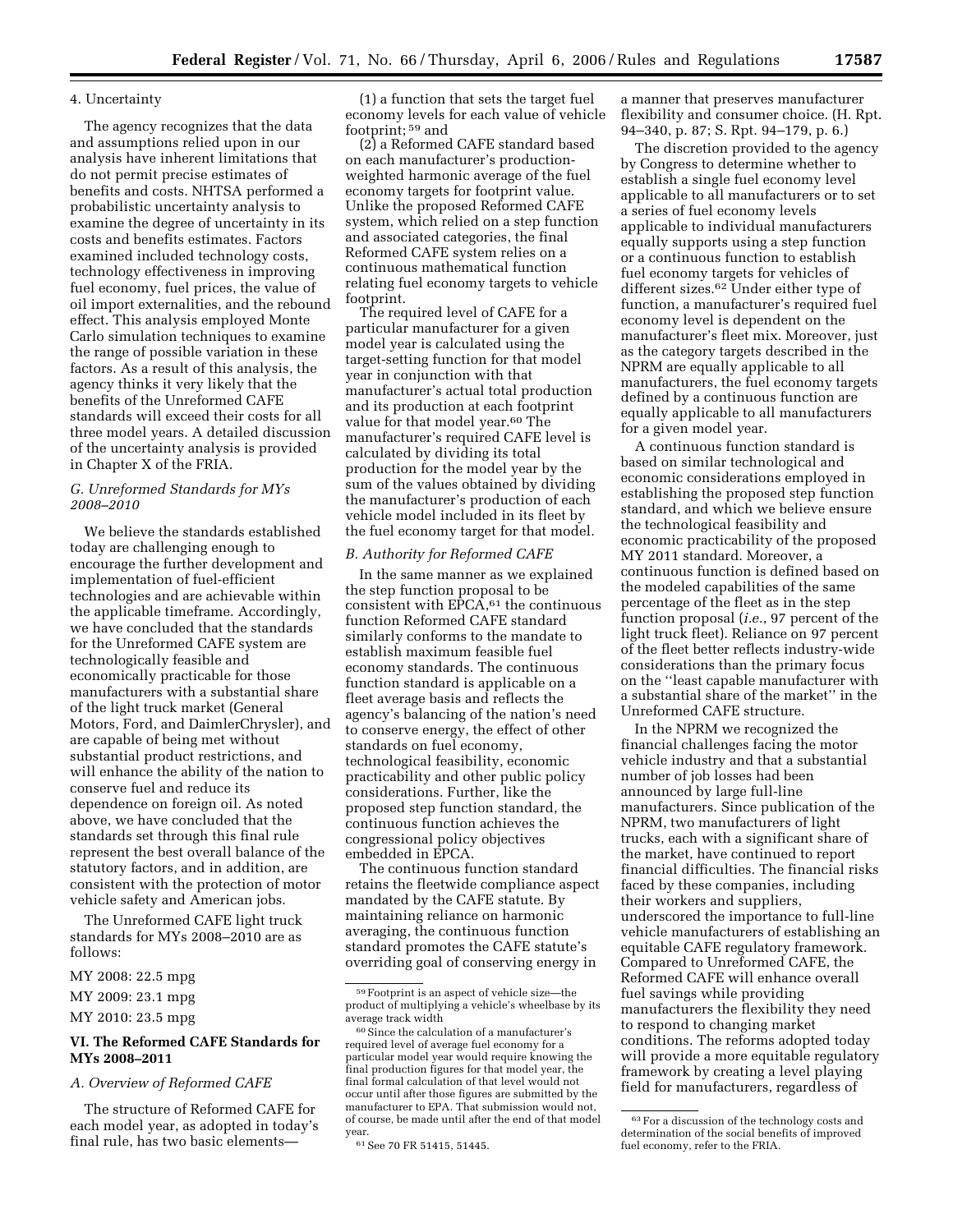whether they are full-line or limited-line manufacturers.

## *C. Legal Issues Related to Reformed CAFE*

## 1. Maximum feasible

EPCA requires that the light truck CAFE levels be established at the ''maximum feasible average fuel economy level'' achievable by the manufacturers in that model year (49 U.S.C. 32902(a)). When deciding on the maximum feasible level, the agency must consider technological feasibility, economic practicability, the effect of other motor vehicle standards of the Federal government on fuel economy, and the need of the nation to conserve energy (49 U.S.C. 32902(f)). The agency must balance these considerations, along with other factors such as safety, when determining the level of CAFE standards.

As indicated above, and described in greater detail below, the Reformed CAFE system uses incremental costbenefit analysis (as implemented within the Volpe model) to establish standards. The technology cost and benefit assumptions employed by the model are based on those presented in the NAS report. However, consideration is given to manufacturers' critiques of the technology assumptions employed by NAS. The agency also relies on the product plans provided by manufacturers when projecting potential technology applications. The standard arrived at through this process is then evaluated to determine potential sales and employment impacts. As explained in the following discussion, the totality of this analysis results in a standard that is both technologically feasible and economically practicable. As discussed elsewhere in this notice, the standard reflects consideration of the impact of other Federal motor vehicle standards on fuel economy, and as evidenced by our estimates that the resulting standard for MY 2011 will save approximately 2.8 billion gallons of fuel, also addresses the nation's need to conserve energy.

Vehicle manufacturers and the Alliance expressed concern that the agency's new methodology for setting CAFE standards (*i.e.*, using cost-benefit analysis to identify the pattern and stringency of fuel economy targets) risked losing the key economic practicability check that was previously provided by assessing a proposed standard's effect on the least capable manufacturer, an approach that had proven reasonable and workable in many prior CAFE rulemakings. In general, these commenters argued that

the agency must continue to consider the ''least capable manufacturer'' to ensure that standards set under the Reformed CAFE system do not result in adverse economic impacts on any individual manufacturer. General Motors and Ford argued that NHTSA's proposed methodology does not sufficiently consider the capabilities of the ''least capable manufacturer,'' and thus violates its statutory duty to set standards that are ''economically practicable.''

We noted in the NPRM that the term ''least capable'' manufacturer is something of a misnomer under the Reformed system, since each manufacturer's projected level of CAFE is determined by two factors: (1) The extent to which small or large vehicles predominate in its planned production mix, and (2) the type and amount of fuel-saving technologies the manufacturer is deemed capable of applying. Two manufacturers may apply the same type and amount of fuel-saving technologies to their fleets, yet have differing CAFE levels, if their fleet mixes are not identical. Thus, a full-line manufacturer could have a lower overall CAFE than a manufacturer concentrating its production in the smaller footprint range, even though the former manufacturer has applied as much (or more) technology to the models it produces as has the latter manufacturer. The manufacturer concentrating its production in smaller vehicles would have a higher CAFE level due to the higher fuel economies of smaller vehicles. Thus, ''large manufacturer with the lowest fuel economy average'' might better describe the former than ''least capable manufacturer.''

The Reformed CAFE system establishes standards with regard to the capabilities of a wider range of manufacturers than just the ''least capable manufacturer.'' The fuel economy capabilities of an individual manufacturer are projected based on each of the seven largest manufacturers' specific product plans. Consideration of what specific technologies each manufacturer can apply and at what rate each technology can be applied is also made at the individual manufacturer level. Further, a manufacturer's required fuel economy level reflects that manufacturer's actual fleet mix.

Instead of requiring a uniform level of CAFE—which is inherently more challenging for manufacturers whose fleets have high percentages of larger vehicles to meet than for those whose product lines emphasize smaller models—the Reformed system specifies fuel economy targets that vary according

to vehicle footprint; these targets are higher for smaller light trucks and lower for large ones. It uses these targets to determine a required CAFE level for each manufacturer that reflects the size distribution and production volumes of its light truck models. By setting each manufacturer's required fleet-wide CAFE level to reflect its size mix, the Reformed system requires some effort by each manufacturer to improve the fuel efficiency of its individual models, regardless of their size distribution.

As stated above, the Volpe model applies technologies to a manufacturer's fleet until the cost of an additional technology application equals the benefits of the resulting improvement in fuel economy. Because these benefits include the value of reducing economic and environmental externalities from producing fuel, this process results in a ''socially optimal'' level of fuel economy. Before we arrive at the level of optimal economic efficiency, it is important to understand the assumptions relied on by the model when applying technology.

As with the Stage analysis, the Volpe model's assumptions about technology cost and effectiveness are based on estimates provided in the NAS report, and incorporate information provided by manufacturers. The agency continues to rely on the NAS report to determine technology costs and effectiveness because the estimates developed in the NAS study were developed by recognized experts in vehicle technology, and were widely peer reviewed. This study is the most up to date peer reviewed study available. While the agency is working to update the NAS data, in a study conducted through an interagency agreement with the Department of Energy, this update requires additional work. To that end, the agency continues to rely on the NAS report.

Because the alternative estimates submitted by vehicle manufacturers and others as part of their comments on the NPRM have not been subjected to the same review process, the agency continues to view those reported in the NAS study as the most reliable estimates available. Further, because the Volpe model applies these technologies to individual vehicle models described in the product plans provided by manufacturers, this ensures that technologies are not added to vehicles already employing them, and that the model reliably projects potential fuel economy improvements for actual vehicle models that manufacturers plan to produce during each future model year. As such, the standard is based on actual characteristics of specific vehicle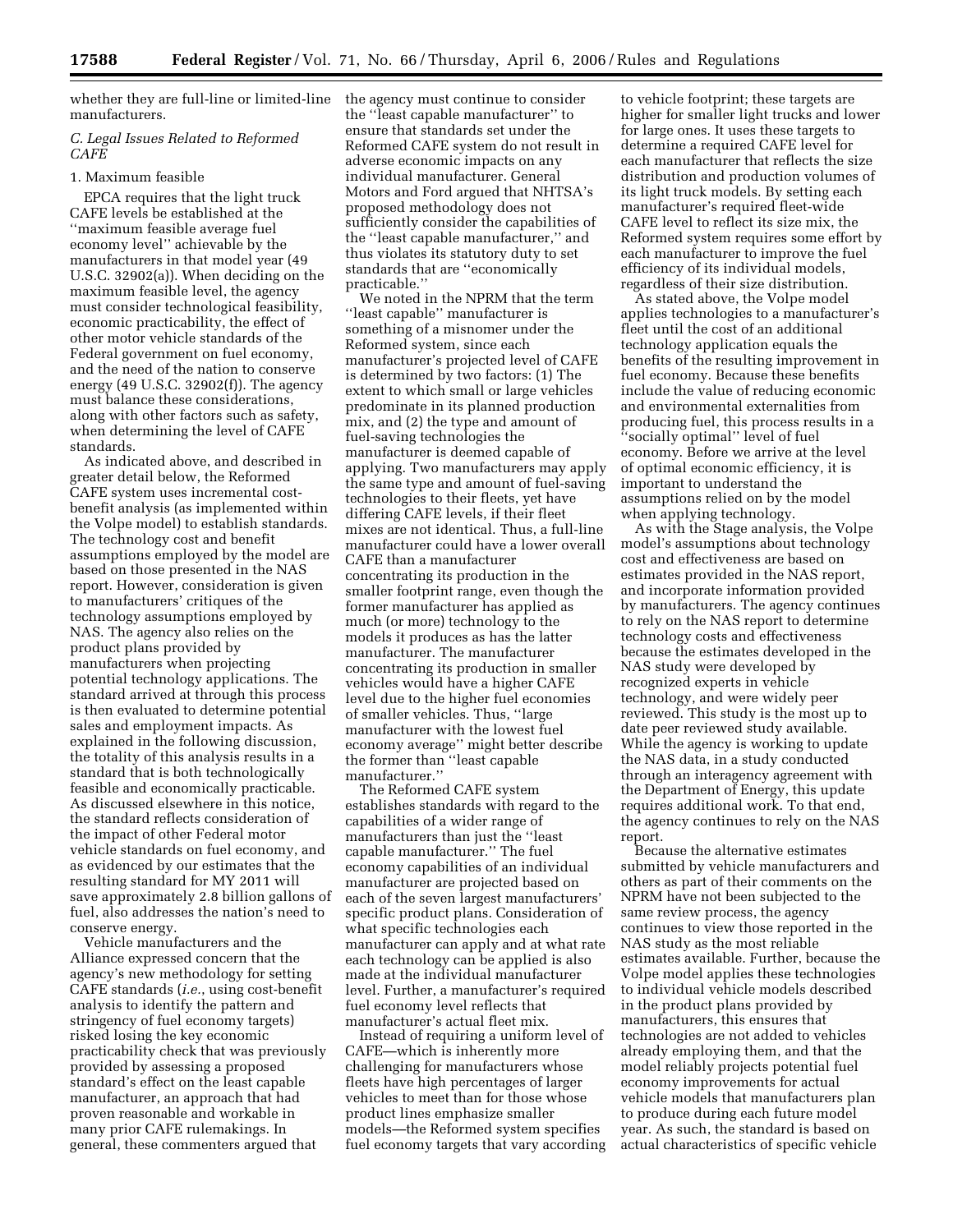models and fleet mixes from manufacturers' product plans.

The agency has also responded to information provided by manufacturers concerning the practicability of applying various technologies. As explained in greater detail below in Section XIII. Comparison of the final and proposed standards, the revised assumptions and constraints include: extending lead times provided for implementing certain technologies, reducing annual phase-in percentages for certain technologies, and reducing instances of mid-product cycle technology applications. The model then relies on these revised assumptions in conjunction with the NAS study's original estimates of technology costs and effectiveness, to determine the ''socially optimal'' fuel economy level.

Ford stated that by focusing on ''optimal economic efficiency,'' NHTSA has adopted a surrogate measure of economic practicability that (as contrasted with its traditional assessment whose starting point is the ''least capable manufacturer'') does not consider many of the effects that the higher standards would have on individual manufacturers. DaimlerChrysler noted that Congress specifically directed NHTSA to consider industry-wide capabilities in setting CAFE standards, not just costeffectiveness for consumers. As such, DaimlerChrysler argued that retaining a ''least capable manufacturer'' analysis would help ensure that the standard continues to be within the industry's ability to afford in terms of capital costs and annual expenditures.

In response to these comments, the agency notes that determining the socially optimal level of fuel economy targets under the assumptions inputted into the Volpe model provides a benchmark for assessing the economic practicability of the resulting standard. Because these socially optimal targets are determined by equalizing the monetized social benefits of improved fuel economy further to the costs of the technologies that would produce such benefits,63 this process avoids the application of technologies whose benefits are insufficient to justify their costs when the agency determines a manufacturer's capability. In other words, this approach ensures that each identified private technology investment projected by the model produces marginal benefits at least equal to marginal cost.

The agency did identify and consider a variety of benefits and costs that either could not be monetized or could not be quantified. On the benefit side, for example, there is a significant reduction in carbon dioxide emissions, which can not be monetized. There is no agreement in the literature on values or range of values for monetizing such a benefit to the United States. On the cost side, for example, there is a risk of adverse safety impacts from downweighting, which cannot be quantified. This is because the agency is unable to predict to what extent manufacturers may rely on downweighting, and therefore cannot quantify the number of additional deaths and injuries that may occur as a result. Overall, the agency determined that there is no compelling evidence that these unmonetized benefits and costs would, taken together, alter its assessment of the level of the standard for MY 2011 that would maximize net benefits. Thus, the agency determined the stringency of that standard on the basis of monetized net benefits.

Standards set at a level more stringent than those set at the socially optimal level would not be economically efficient for society. Standards more stringent than those established under the Reformed CAFE system adopted in this document would require the industry to continue applying technology past the point at which doing so increases net social benefits.

Standards set at a level less stringent than those set at the socially optimal level would result in a lost opportunity for applying cost-beneficial technologies. Under less stringent standards, technologies that provide benefits at least equal to their costs would not be projected onto manufacturers' product plans. As such, the standards would not capture fuel savings that are cost-effective to achieve.

In considering manufacturers' costs for applying technology, the agency's analysis accounts for the opportunity costs associated with investing in that technology. When a manufacturer invests its capital in additional technology, those resources are unavailable for other investment opportunities, and the returns the manufacturer could have earned on alternative investments or other uses of its capital resources (such as application to safety or performance attributes of a vehicle, or retiring existing debt) represent an additional cost of improving fuel economy. To ensure that this additional cost of using capital resources is reflected in its assessment of the economic practicability of improving fuel economy, the agency discounts the future fuel savings and

other benefits that result from higher fuel economy using a 7 percent discount rate.

The agency is relying on a 7 percent discount rate partly because this rate reflects the economy-wide opportunity cost of capital. The agency believes that a substantial portion of the cost of this regulation may come at the expense of other investments the auto manufacturers might otherwise make. Several large manufacturers are resource-constrained with respect to their engineering and productdevelopment capabilities. As a result, other uses of these resources will be foregone while they are required to be applied to technologies that improve fuel economy.

If a manufacturer were able to capture all of the benefits to both vehicle buyers and society as a whole that result from improved fuel savings, it would apply technology to the level where the present value of increased future benefits when discounted at 7 percent just equaled the costs of applying additional technology.64 Applying technology to improve fuel economy beyond this level would entail costs including the opportunity cost of the additional capital resources devoted to improving fuel economy—that would exceed the resulting benefits. Failing to improve fuel economy to this level would leave opportunities to obtain fuel savings and related benefits that exceeded the associated costs of the technologies necessary to obtain them.

In commenting on the Reformed CAFE system, the Alliance stated that standards should not be set so high as the cost of the added technology outweighs the societal benefits of the improved fuel economy. Because the social optimal level of fuel economy ensures that the marginal benefit (either to the consumer or to society) of an increase in fuel economy is equal to cost of the technology producing the additional benefit, the social optimum level is economically practicable for society.

Ford suggested NHTSA's cost-benefit analysis has not properly considered costs to manufacturers for making

<sup>63</sup>For a discussion of the technology costs and determination of the social benefits of improved fuel economy, refer to the FRIA.

 $\rm ^{64}$  The main benefit of improving fuel economy is the savings in fuel costs experienced by vehicle buyers, since as a light truck's fuel economy increases, the amount and cost of the fuel required to operate it decreases. At the same time, reducing the amount of fuel light trucks consume also generates benefits to society and the economy as a whole, including reduced emissions of some criteria pollutants that occur during fuel refining and reduced economic costs from importing and consuming petroleum. Because these benefits accrue to individuals and firms other than those who purchase new vehicles, they are referred to as external benefits.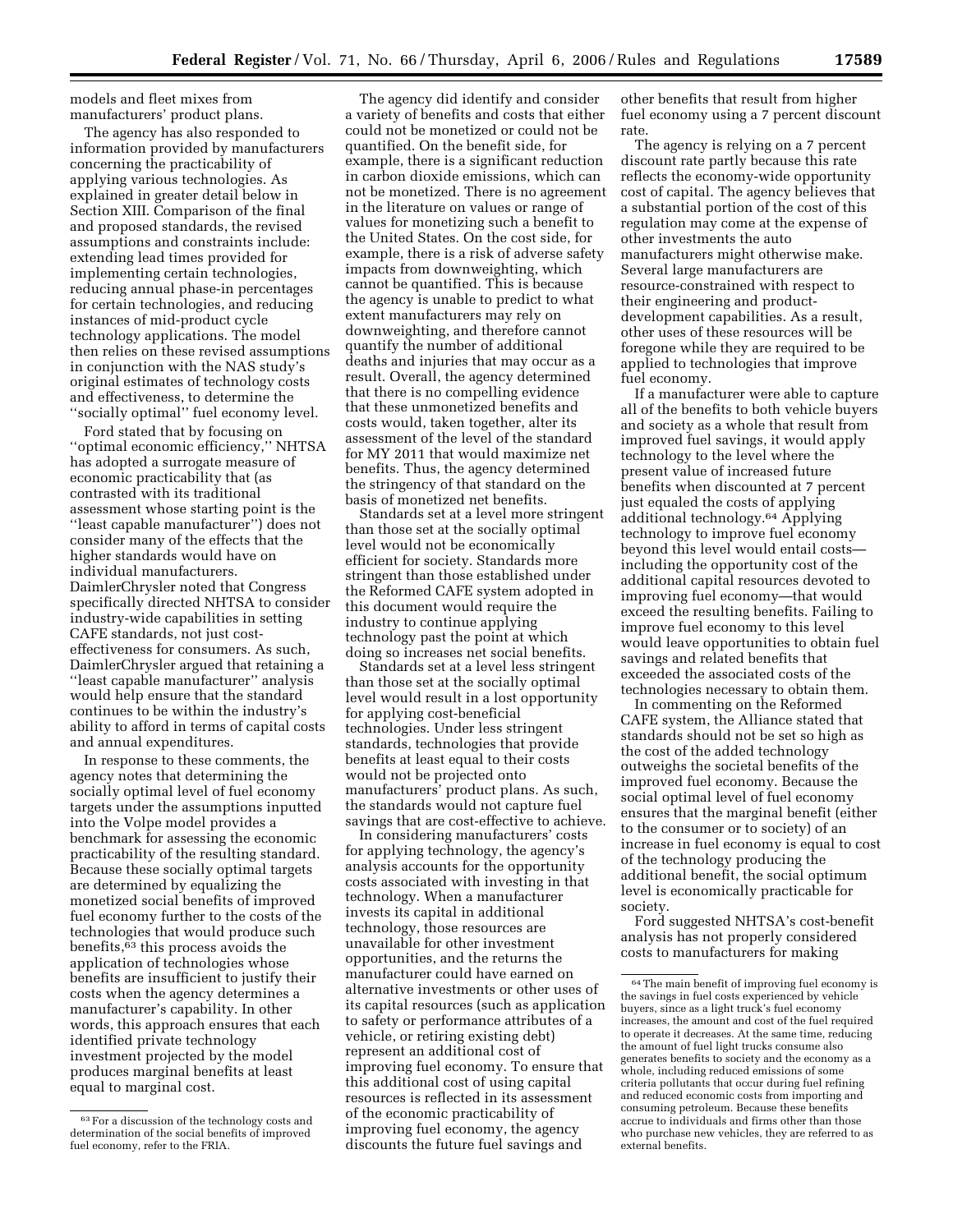necessary investments and for increasing employment levels, or competitive forces that may cause domestic manufacturers to absorb CAFE-related costs rather than passing them on to buyers. Ford argued that the potential inability of producers to recoup such costs from buyers (in the form of higher prices) must be taken into account explicitly, not solely through its effect on sales. DaimlerChrysler also argued that not all of the costs associated with improved fuel economy can be passed on to consumers in the form of higher vehicle prices.

As stated above, a cost-benefit analysis is not the sole factor in the agency's consideration of economic practicability. The agency also performs a sales impact analysis. In determining the sales impact of higher prices from improved fuel economy, the agency assumes that consumers will value improved fuel economy. However, the analysis does not rely on the value of fuel savings realized over the life of the vehicle. Our analysis considers the value of fuel savings realized in the first 4.5 years of the vehicle's life. The 4.5 year period is the average ownership period for new cars. We determined that the fuel savings during this period will be recognized and valued by light truck purchasers. Based on our analysis, which assumes that consumers value fuel savings over 4.5 years, there are net benefits for the average light truck purchasers. Thus, the average consumer will be willing to pay higher prices for improved fuel economy, and manufacturers will be able to raise prices to recoup their investments.

DaimlerChrysler further argued that the agency must explain how it will decide whether a standard set at a ''maximum net benefits'' level would exceed the level that is economically practicable if it does not take into account the capabilities of the ''least capable manufacturer'' with a substantial market share. DaimlerChrysler argued that the agency has not provided sufficient detail as to its methodology, as would permit informed public comment. This commenter stated that in certain situations, economic practicability might require the agency to set a lower standard than the maximum net benefits methodology might otherwise dictate. For example, DaimlerChrysler, along with the Alliance and Ford, stated that if gas prices were to rise high enough, every technology would theoretically be ''cost-beneficial.''

Gas prices are but one factor relied on in the agency's analysis for setting fuel economy targets. As stated, the Volpe

model also takes into account other factors closely associated with economic practicability, such as lead time and phase-in rates. While higher fuel prices increase the benefits associated with improved fuel economy, the marginal cost-benefit analysis is still bounded by the technological and economic assumptions employed by the model. The agency has relied on technologies determined by the NAS report to be ''currently in the production, product planning, or continued development stage, or are planned for introduction. \* \* \* The feasibility of production is therefore well known, as are the estimated production costs'' (NAS p. 40).65

Additionally, the model relies on assumptions that reflect manufacturers' comments regarding the applicability of technology. Manufacturers provided detailed critiques of the agency's application of technology in the NPRM, most of which were provided confidentially. Manufacturers provided alternative assumptions that they deemed more reasonable. Presumably, in providing comment on what were reasonable assumptions for the agency to apply, the manufacturers' recommendations inherently accounted for their capabilities, both technological and economic.

Many of these assumptions are closely tied to the economic capabilities of the manufacturers. For example, in response to commenters, the agency employed longer lead time and longer phase-ins for various technologies. These adjustments reduce the economic impact of applying technology by providing greater flexibility as to when fuel economy improvements are expected. Additionally, we limited the number of mid-product cycle applications. Mid-product cycle changes typically are more costly than changes at the beginning of a product cycle, as mid-product cycle changes may necessitate changes to an established manufacturing line. By limiting the availability of technologies using these assumptions, the cost-benefit does not assume that manufacturers will make improvements that would be unjustifiably costly.

The socially optimum level of fuel economy, as determined under the Volpe analysis, is thus indicative of the fuel economy level that is economically practical for both individual manufacturers and the light truck industry as a whole, and provides a process for careful balancing of the ''competing factors of EPCA'' (*CEI* v.

65Complete documentation of the Volpe fuel economy model is available in the CAFE docket.

*NHTSA*, 901 F.2d 107, 121 (DC Cir. 1990)). Further, the agency conducts an analysis of the estimated sales and employment impacts on individual manufacturers from a standard set at the level derived from the analysis applied through the Volpe model to ensure the economic practicability of that standard.

We recognize the financial difficulties facing several light truck manufacturers. It has been widely reported that General Motors and Ford are facing financial difficulties. In 2005, gasoline prices rapidly increased, causing a shift in consumer demand away from larger, more profitable SUVs and toward smaller, more fuel-efficient cars and light trucks, a segment of the market long dominated by Asian automobile manufacturers. Sales of sport utility vehicles have fallen slightly in each of the last few years, with the trend accelerated by a jump in gas prices late in 2005. The increase in gasoline prices particularly curbed sales of the biggest SUVs. In response, U.S. automakers increased sales during the 2005 summer with discounts that let consumers pay what was called the ''employee'' price. While this marketing led to near-record sales, sales again dropped off in October when the incentives ended. By December of 2005, General Motors and Ford sales were down 10.2 percent and 8.7 percent respectively.

Aside from the recent sales losses, General Motors and Ford have experienced erosion in their respective market shares. General Motors, and to a lesser extent Ford, have seen their market share fall drastically over the last several years in the last year, which has resulted in operating losses. General Motors' market share dropped from 28.1 percent in 2003 to 26.9 in 2004, and to 24.7 percent in 2005. This is compared to General Motors' market share of 35 percent in the early 1990's. Ford has experienced a drop from 19.3 percent in 2003 to 17.8 in 2005.66

These losses in market share have coupled with operating losses. General Motors had an operating loss of \$11.5 billion for its North American operations in calendar year 2005, with automotive cash flows related to operations at a negative \$7.9 billion.67 During that same year, Ford Motor Company experienced an operating loss of \$1.5 billion, with negative cash flows

<sup>66</sup>The market share values are from wardssuto.com. The 2005 values are estimates.

<sup>67</sup>Source: SEC FORM 8–K submitted to the SEC on January 26, 2006, and General Motors' March 16, 2006 press release as reported by Automotive Business Review (*[http://www.automotive-business](http://www.automotive-business-review.com/article_news.asp?guid=FE50808D-4915-4A6F-949F-7532C6F5CE75)review.com/article*\_*news.asp?guid=FE50808D– 4915-4A6F-949F-7532C6F5CE75*).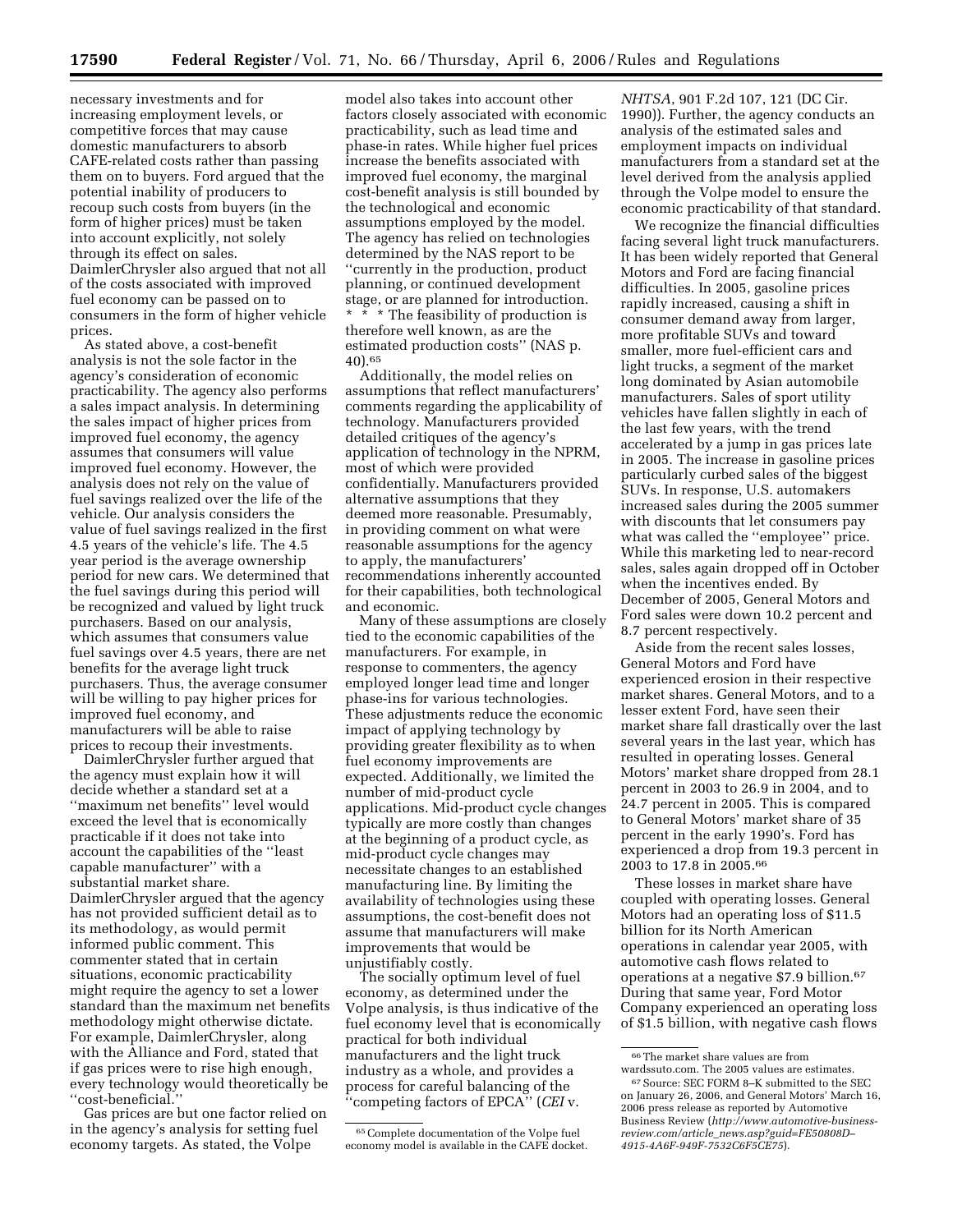from operations at \$4.1 billion.68 In November 2005, General Motors announced that it would cut 30,000 jobs and close 12 manufacturing facilities by 2008. In January 2006, Ford announced that it would cut up to 30,000 jobs by closing 14 manufacturing facilities over the next six years. The financial difficulties facing these manufacturers was given due consideration.

In their comments to the NPRM, several commenters, including General Motors and Ford, expressed concern that the marginal cost-benefit analysis would not appropriately consider the capabilities of individual manufacturers and may result in standards that impose harsh economic impacts on an individual manufacturer. Ford specifically noted that if standards increased further then the costs may be too high and unrecoverable, further compounding the current economic hardship facing the industry. According to Ford, when determining the economic practicability of its CAFE standards, the agency must determine whether technologically-feasible levels would lead to adverse economic consequences, such as a significant loss of sales or the unreasonable elimination of consumer choice, a determination that Ford claimed the agency has not made in selecting its proposed Reformed CAFE targets.

The agency recognizes that we must consider the potential economic and financial impacts of the CAFE standards on individual manufacturers. Aside from incorporating manufacturers' comments regarding the feasibility of technology applications, the agency has also performed a sales and employment impact analysis. The sales analysis looks at a purchasing decision from the eyes of a knowledgeable and rational consumer, comparing the estimated cost increases versus the payback in fuel savings over 4.5 years (the average new vehicle loan) for each manufacturer. This relationship depends on the cost effectiveness of technologies available to each manufacturer. Some manufacturers are estimated to increase sales and others to lose sales. Overall, based on a 7 percent discount rate for future fuel savings, the maximum sales loss is less than 11,000 vehicles per year for the industry. We believe this will have a minor impact on employment.

Further, we note that the regulatory philosophy set forth in Executive Order 12866, ''Regulatory Planning and Review,'' is that a rulemaking agency should set its regulatory requirements at the level that maximizes net benefits

unless its statute prohibits doing so. EPCA neither requires nor prohibits the consideration of the fuel economy level at which net benefits are maximized. Additionally, EPCA does not require the agency to rely on the ''least capable manufacturer'' analysis as we have traditionally used. Reliance on the ''least capable'' manufacturer analysis was in response to the direction in the conference report on the CAFE statute language to consider industry-wide considerations, but not necessarily base the standards on the manufacturer with the greatest compliance difficulties.

Moreover, the very structure of Reformed CAFE standards makes it unnecessary to continue to use the ''least capable manufacturer'' approach in order to be responsive to guidance contained in the EPCA conference report. Instead of specifying a common level of CAFE, a Reformed CAFE standard specifies a variable level of CAFE that varies based on the production mix of each manufacturer. By basing the level required for an individual manufacturer on that manufacturer's own mix, a Reformed CAFE standard in effect recognizes and accommodates differences in production mix between full- and partline manufacturers, and between manufacturers that concentrate on small vehicles and those that concentrate on large ones. A Reformed standard is also responsive to changes in fleet-mix that result from changes in the market.

In contrast to comments from the manufacturers, environmental commenters argued that the marginal cost-benefit analysis is contrary to EPCA because it results in a standard that is lower than what they deemed to be ''maximum feasible.'' The Union of Concerned Scientists stated that the social optimum level is below ''maximum feasible'' because of the uncertainty surrounding many of the assumptions relied on in the model. The Union of Concerned Scientists stated that the model undervalues the benefits because not all externalities are monetized ( $e.g.,$  reduction in  $CO<sub>2</sub>$ emissions). The Union of Concerned Scientists recommends the agency rely on a break-even approach, *i.e.*, set fuel economy levels at the point at which total costs equal total benefits. This commenter stated that the break-even approach would result in targets an average of 6 mpg higher than those in the proposed rule.

SEC January 23, 2006. 69 49 U.S.C. 32902. feasible requirement. The Volpe model The agency considered an approach under which technology was applied to the point of total cost equaling total benefit, but determined that such a standard would violate the maximum

was unable to achieve a level of total cost equaling total benefit before running out of technologies to apply. While the Union of Concerned Scientists stated that it performed a ''break-even'' analysis, it did not explain the technologies it relied upon in its analysis. In any event, the ''break even'' approach necessitates adding technologies that cost more than the benefit they provide.

ACEEE commented that NHTSA's approach of setting CAFE standards that maximize net benefits is flawed because it is inconsistent with the requirements of EPCA. ACEEE stated that under the statute, NHTSA must set ''maximum feasible'' fuel economy standards after considering the ''technological feasibility, economic practicability, the effect of other motor vehicle standards of the Government on fuel economy, and the need of the United States to conserve energy.'' 69 According to ACEEE, there is a range of fuel economy values that are technologically feasible and another range of values that are economically practicable, and the statute requires NHTSA to set the CAFE standard at the highest value within the intersection of those ranges. ACEEE stated that NHTSA's proposed maximum benefits approach would not yield the same level of fuel economy, so the agency's current methodology is therefore impermissible. Accordingly, ACEEE urged NHTSA to adopt an approach whereby CAFE standards would be set at the maximum technically-feasible level that has positive net total economic benefits, rather than a level at which the added benefits from improving fuel economy further are offset by the costs for doing so.

NRDC similarly stated that the agency's methodology ''falls short of statutory compliance'' and argued that a cost-benefit analysis is inappropriate because key benefits of the fuel economy standards are ''impossible to reduce to monetized quantities,'' such as ''the national security benefits of reduced oil dependence and environmental and societal benefits of reducing the severity of global warming.'' NRDC stated that the agency's rationale for relying on a costbenefit methodology was ''arbitrary and insupportable,'' in part because EPCA provides for NHTSA to engage in ''technology-forcing.'' The Union of Concerned Scientists argued that to account for undervaluing of societal benefits, fuel economy targets should be established at the level where total benefits exceed total costs.

 $^{68}$  Source: Ford's SEC Form 8–K submitted to the SEC January 23, 2006.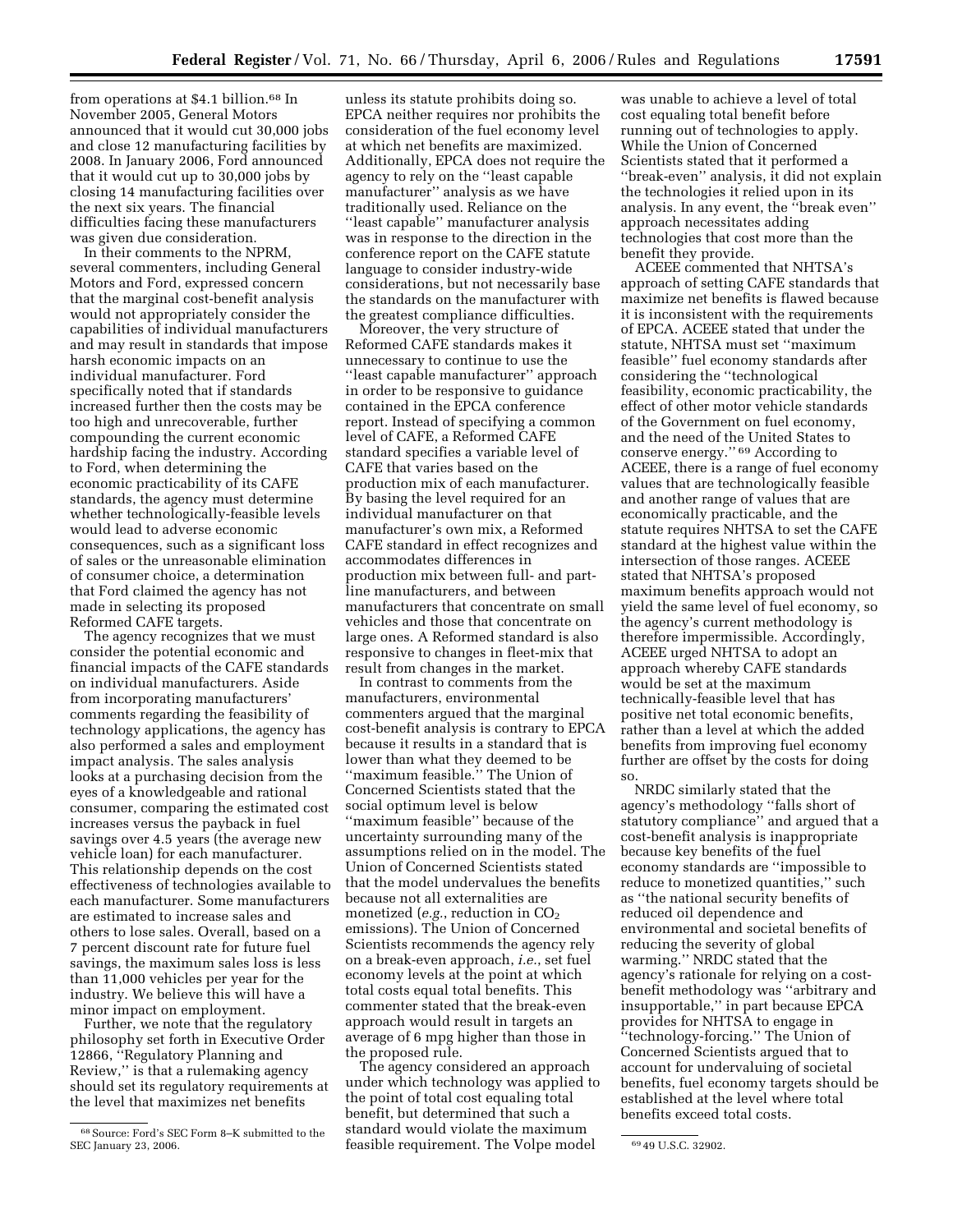As suggested by ACEEE, the agency establishes the standard at the maximum feasible fuel economy level that is economically practicable. The agency is not permitted to establish higher standards simply because they might be technologically feasible. When such standards would impose cost burdens on certain manufacturers that are not economically practicable, such standards would violate EPCA. Conversely, our statutory responsibility does not allow us to set lower standards than those it has established using this process, because the standards adopted today are demonstrably technologically feasible, and more lenient standards would not represent the maximum feasible levels that could be attained while remaining economically practicable.

NRDC commented that the marginal cost-benefit analysis is inconsistent with a ''technology forcing standard'' 70 and, further that it is inappropriate for the purposes of CAFE because the benefits are ''impossible to reduce to monetized quantities.'' NRDC stated that the enhancement of national security and the reduction of potential effects from reduced  $CO<sub>2</sub>$  emissions may not fully be quantifiable and monetizable.

We disagree with NRDC with regard to the degree of technology forcing permitted under EPCA. The statute permits the imposition of reasonable, ''technology forcing'' challenges on any individual manufacturer, but does not contemplate standards that will result in severe economic hardship by forcing reductions in employment affecting the overall motor vehicle industry.71 A fuel economy standard ''with harsh economic consequences for the auto industry \* \* \* would represent an unreasonable balancing of EPCA's policies'' (CAS, 793 F.2d at 1340). In response to arguments by the Union of Concerned Scientists and

ACEEE, NHTSA does not agree that the EPCA requires it to set CAFE standards at the highest technically feasible level that would result in positive net economic benefits. Although EPCA does not specify a method for identifying standards that are economically practicable, Executive Order No. 12866 establishes an overall goal of achieving the highest net benefits, which occurs at the point where the additional benefits from further increasing the standards (marginal benefits) just equal the increase in costs for complying with a stricter standard (marginal costs).72

NRDC also stated that the agency should use its authority to set standards to be ''technology forcing.'' While NRDC did not define ''technology forcing'' we took their comment to mean that the agency should establish standards that require investment in developing new technologies. However, the agency would not be able to ensure that standards set at such a level would be technologically feasible, as these levels would require the use of technologies not yet proven.

The standards that result from the continuous function CAFE system are technology-forcing in that the standards require manufacturers to employ technologies beyond those in their product plans, to the extent practicable within the lead time available. This is evidenced by the fact that both the Stage and benefit-cost analyses for determining the level of standards envision extensive application of fuel economy technologies that are currently in their early stages of deployment, but are not already included in manufacturers' product plans for the model years to which the adopted standards apply.

Moreover, our cost-benefit analysis carefully considers and weighs all of the benefits of improved fuel savings. The main source of benefits from the standards is the fuel savings experienced by consumers. With regard to the value of increased energy security, the agency has estimated a monetized value of this security associated with improved fuel savings. We have also determined that there is no compelling evidence that the unmonetized benefits would alter our assessment of the level of the standard for MY 2011. A discussion of the benefit assumptions is provided in Chapter VIII of the FRIA. Further, the marginal costbenefit analysis ensures that we do not set standards beyond what is economically optimal for society.

72White House Office of Management and Budget, Circular A–4, September 17, 2003, p. 10.

## 2. Backstop

Consistent with our proposal, the Reformed CAFE system adopted today does not include a backstop or similar such mechanism. Several commenters, ACEE, NRDC, the Union of Concerned Scientists, and Environmental Defense, argued that EPCA requires the agency to incorporate such measures under the Reformed CAFE system. However, a backstop or similar mechanism as recommended by commenters would not be consistent with the objectives of EPCA, and in some instances could violate the statute.

''Backstop'' refers to a required fuel economy level that would be applicable to an individual manufacturer (or to the industry) if the required fuel economy level calculated under the Reformed CAFE system for a manufacturer (or industry) was below a predetermined minimum. The concept of a backstop is to prevent or minimize the loss of fuel savings from one model year to the next. Such a requirement would essentially be the same as an Unreformed CAFE standard. Stated another way, the Reformed CAFE standard with a backstop would require compliance with the greater of the following fleetwide requirements: (1) An average fuel economy level calculated under the Reformed CAFE standard, or (2) an equal-cost fuel economy level calculated under the Unreformed CAFE standard.

Under the Reformed CAFE system a manufacturer's required fuel economy is reflective of that manufacturer's product mix. Fuel economy targets are based on vehicle footprint; vehicles with a larger footprint are compared to less stringent targets than vehicles with a smaller footprint. As such, commenters stated that upsizing 73 of manufacturers' fleets through increased sales of larger vehicles would reduce required fuel levels and fuel savings would decrease. It is this potential for reduced fuel savings that these commenters assert necessitates a backstop or fuel economy ratcheting mechanism.74

As previously explained, EPCA requires the agency to establish fuel economy standards with consideration given to four statutory criteria, one of which is the Nation's need to conserve

<sup>70</sup>We assume NRDC is using the phrase ''technology forcing'' to indicate a level of a standard that would require manufacturers to apply technologies beyond that assumed technologically feasible under the Volpe model.

<sup>71</sup> In the past, the agency has set CAFE standards above its estimate of the capabilities of a manufacturer with less than a substantial, but more than a de minimus, share of the market. See, e.g., *CAS*, 793 F.2d at 1326 (noting that the agency set the MY 1982 light truck standard at a level that might be above the capabilities of Chrysler, based on the conclusion that the energy benefits associated with the higher standard would outweigh the harm to Chrysler, and further noting that Chrysler had 10–15 percent market share while Ford had 35 percent market share). On other occasions, the agency reduced an established CAFE standard to address unanticipated market conditions that rendered the standard unreasonable and likely to lead to severe economic consequences. 49 FR 41250, 50 FR 40528, 53 FR 39275; see *Public Citizen*, 848 F.2d at 264.

 $^{73\;\cdot\cdot}$  Upsizing" of a fleet refers to the increase in average footprint that occurs through either an increase to the footprint value of individual vehicles, an increase in the production of vehicles with larger footprint values, or a combination of both.

<sup>74</sup>As described by commenters, a ''ratcheting mechanism'' is a regulatory mechanism that would automatically increase the stringency of the required fuel economy level for a manufacturer or the industry if fuel savings dropped below a predetermined level.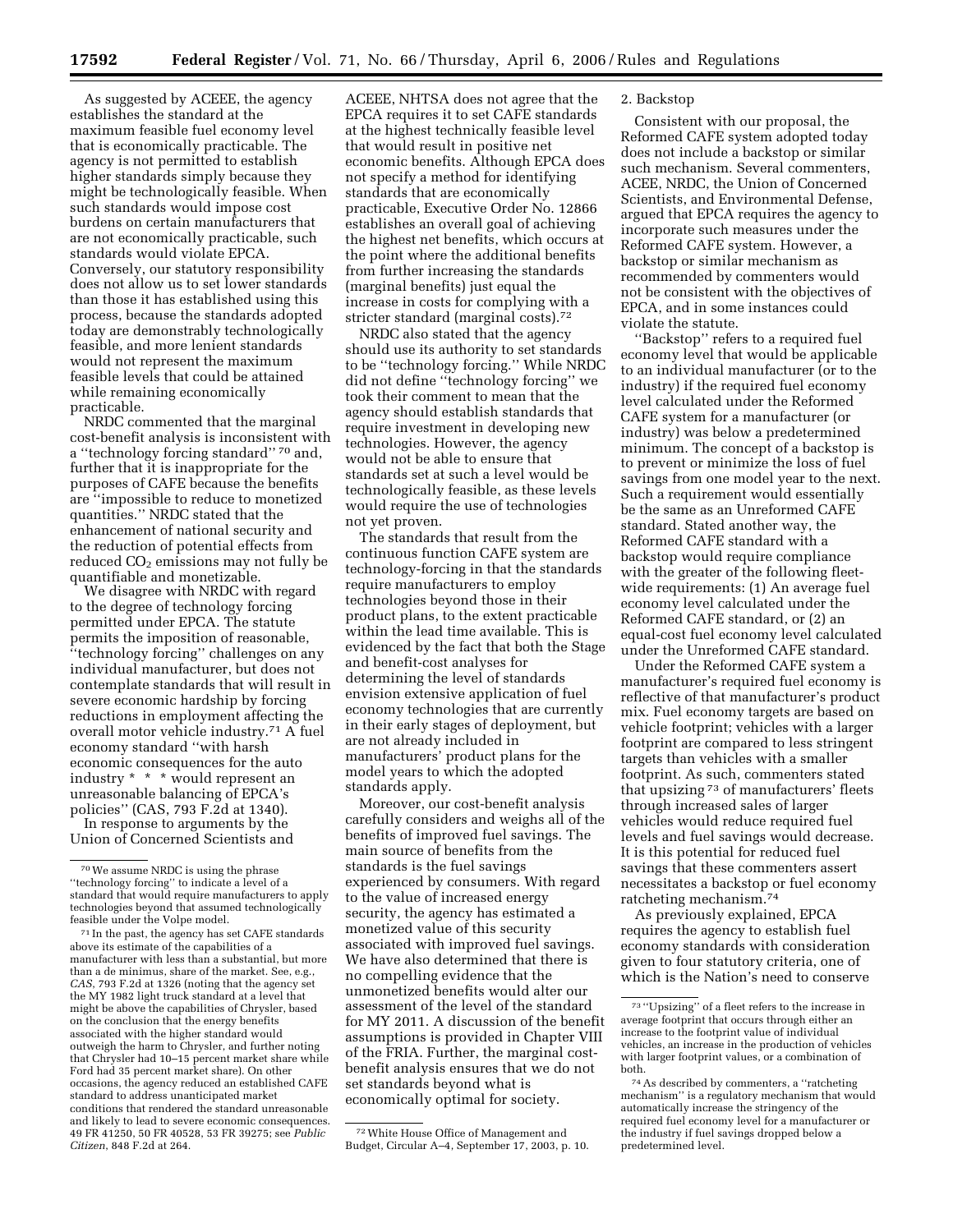energy. However, the agency has in the past reduced established fuel economy standards because the previous balance of the four criteria no longer gave sufficient consideration to the criteria of economic practicability. This course of action was upheld by the U.S. Circuit Court of Appeals for the District of Columbia, once with respect to light trucks, and the other time with respect to passenger cars. See, *CAS*, 793 F.2d 1322; *Public Citizen*, 848 F.2d 256. With regard to the reduction of the light truck standard, the agency determined that manufacturers had made reasonable efforts to comply with the standard, but it was a shift in market demand that was hindering compliance. Consumers were demanding larger vehicles with lower fuel economy performance than manufacturers or the agency had projected. The Court in *CAS* specifically held that EPCA permits the agency to consider consumer demand and the resulting market shifts in setting fuel economy standards. See, CAS at 1323. This precedent is contrary to the commenters' assertion that a backstop or ratcheting mechanism is statutorily required. The Courts have said that none of the four criteria are preeminent. Instead the agency must balance the four criteria in establishing fuel economy standards.

NRDC and the Union of Concerned Scientists stated that historic rates of vehicle upsizing and the potential for fleet upsizing through shifts in production towards vehicles with larger footprints necessitate a backstop or ratcheting mechanism. These commenters stated that historic increases in light truck foot print and a shift in production of nameplates offered with longer wheelbases could result in a 30 percent and one percent reduction in the projected fuel savings, respectively. As such, commenters suggested that the agency adopt a backstop or ratcheting mechanism that would apply if the light truck fleet increased in size beyond some threshold, but did not identify what such a threshold should be.

The regulatory mechanisms suggested by commenters would essentially limit the ability of manufacturers to respond to market shifts arising from changes in consumer demand. If consumer demand shifted towards larger vehicles, a manufacturer potentially could be faced with a situation in which it must choose between limiting its production of the demanded vehicles, and failing to comply with the CAFE light truck standard. Forcing such a choice would be contrary to the congressional intent for establishing EPCA.

Congress directed that:

[A]ny regulatory program must be carefully drafted so as to require of the industry what is attainable without either imposing impossible burdens on it or unduly limiting consumer choice as to the capacity and performance of motor vehicles.

H. Rep. 94–340 (p. 87). The Court's determination in *CAS* reflects this congressional directive. These comments, on the other hand, seem unaware of it. Consideration of consumer demand is a permissible one under EPCA.

A backstop could also have the unintended consequence of resulting in downsizing by manufacturers, which could have negative safety implications. A manufacturer facing the potential of failing to comply with a backstop might shift its production to smaller, lighter vehicles.

Furthermore, a ratcheting mechanism could result in a manufacturer required to comply with a fuel economy level that violates EPCA. Under the Reformed CAFE system, a manufacturer's required fuel economy level is based on targets that represent the fuel savings capabilities of vehicles with a given footprint value. Targets are set with consideration of the technological feasibility of improving the fuel economy of vehicles given their footprint. As such, the Reformed CAFE system encourages manufacturers to undertake reasonable efforts to improve the fuel economy of all its light trucks. If the stringency of targets were automatically increased due to a predetermined trigger, the resulting changes to required fuel economy levels would be beyond what was established after careful consideration of the statutory criteria, including the technological and economic capabilities of the industry. This result would violate EPCA.

Commenters also presented additional scenarios (i.e., upsizing at category boundaries and upweighting to remove vehicles from the light truck CAFE program) that they argued would likely result in some loss of fuel savings. These additional scenarios are addressed below. As discussed further below, concerns raised by these additional scenarios are addressed through the Reformed CAFE system adopted today.

## 3. Transition Period

The agency is providing a transition period during MYs 2008–2010, during which manufacturers may choose to comply with the Unreformed CAFE standard or the Reformed CAFE standard. This transition period will minimize the potential for unintended compliance burdens that may be

experienced by a manufacturer as the result of shifting to a new regulatory structure. The transition period is critical given that this is the first comprehensive reform of the light truck CAFE program since its inception.

The transition period is consistent with the recommendation of the NAS report. The NAS report stated that a restructuring of the CAFE system should include a phase-in period in order to provide manufacturers an opportunity to analyze the implications of the new standards and to redo their product plans (see NAS Report at 108). The Reformed CAFE standard will require certain manufacturers to improve their fleets, when in the past these manufacturers did not need to be concerned with the light truck CAFE program. These manufacturers are those that produce fleets predominately comprised of small light trucks, which by virtue of their small size have high fuel economies. These manufacturers traditionally had high fleet wide fuel economies that were above the standard. However, the Reformed CAFE system, by comparing vehicles to footprint specific targets will require more manufacturers to improve their fleets' fuel economy performance beyond the baseline of the manufacturers' product plans.

Furthermore, the structure of the Reformed CAFE might require some manufacturers to revise their compliance strategies. For example and as explained below, the Reformed CAFE system minimizes the ability of manufacturers to offset the low fuel economy performance of larger vehicles by increasing the production of smaller vehicles with higher fuel economies. Manufacturers that relied on such a compliance strategy in the past might need to revise their product plans in order to comply with the Reformed CAFE standard. The transition period is an opportunity for manufacturers to gain experience with how the Reformed CAFE system impact their fleets and compliance strategies, while still providing manufacturers the option to comply under the more familiar Unreformed CAFE system.

Several commenters questioned whether the agency had authority to establish a transition period during which manufacturers could choose to comply with one of two standards. The Union of Concerned Scientists stated that the transition period would lead to a ''worst of both worlds'' scenario; each manufacturer would comply with the CAFE system that provided the lower of the two required fuel economy levels. The Union of Concerned Scientists estimated that under this scenario, the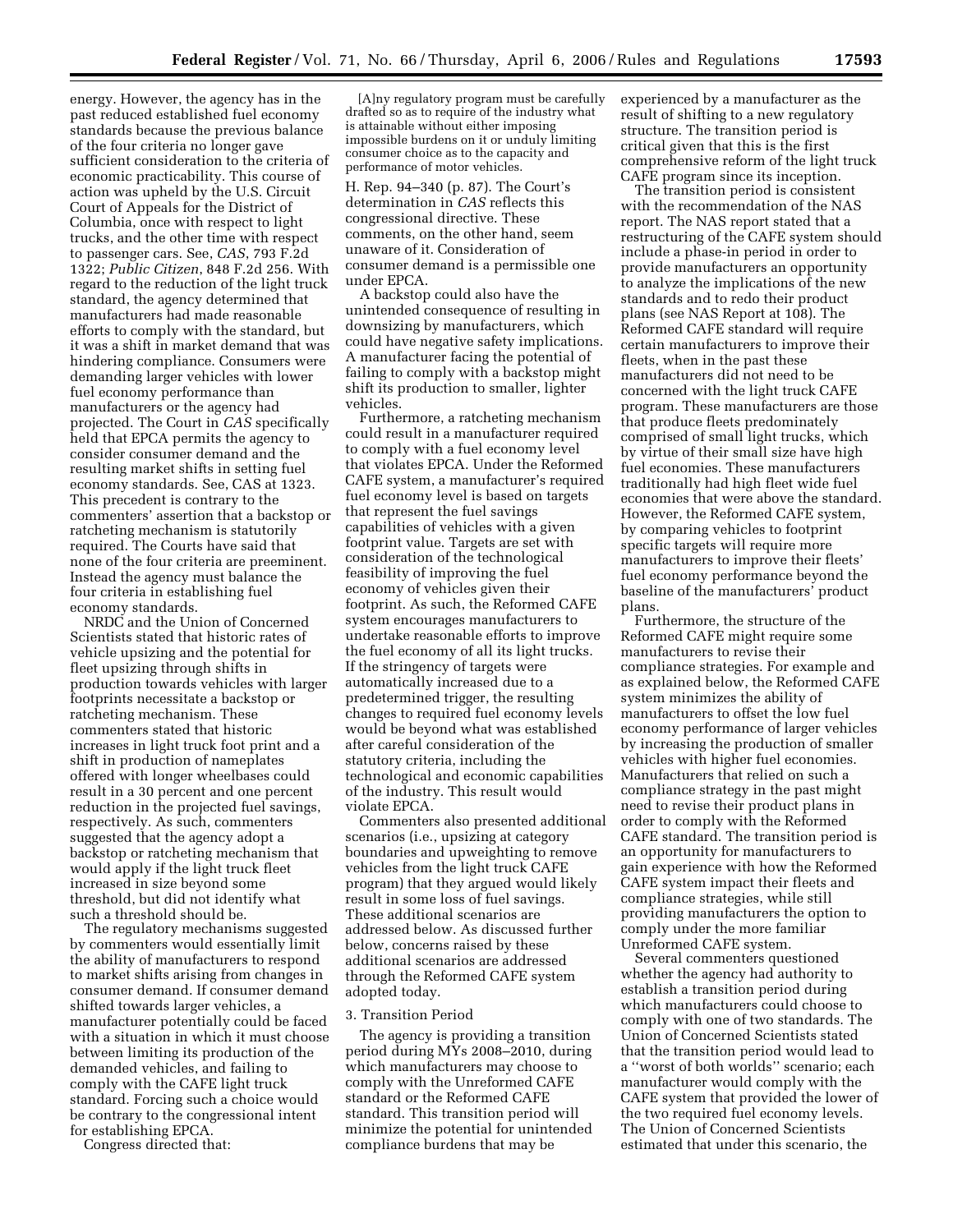actual light truck fuel economy in the transition years would be as much as 0.4 mpg lower than it would be under either the Reformed CAFE system or the Unreformed CAFE system.

First, we are unable to predict how manufacturers will choose to comply during the transition period. Some manufacturers might choose to continue to comply under the Unreformed CAFE system, given that it is a regulatory structure with which they are familiar. Some manufacturers might plan to comply with the Unreformed CAFE program, but determine that they comply with the Reformed CAFE, and therefore to gain experience with the new system switch to the Reformed system. Other manufacturers may choose to gain early experience with the Reformed CAFE system and choose to comply with the Reformed CAFE system for all 3 years of the transition. We have concluded that it is prudent to provide manufacturers this flexibility in order to provide for a more orderly transition to Reformed CAFE.

Second, this is not the first time that the CAFE program provided manufacturers a choice of standards under which to comply. In 1979, manufacturers were given the option of complying with the 4x4 and 4x2 standards separately or combining all their trucks into one fleet and complying with the 4x2 numerical level. In 1983–1991, manufacturers were provided the option of complying with standards applicable to their 4x4 light truck fleet and 4x2 light truck fleet separately, or complying with a single combined standard applicable to their entire fleet. In establishing the later option, we stated that it provides manufacturers additional flexibility in complying (45 FR 81593, 81594 (December 11, 1980)). We also noted that such a compliance mechanism provides a degree of stability in the standard setting structure of CAFE (*see,*  id.). Although the substance of the compliance options adopted in this document differs from those that gave rise to compliance options in previous model years, the rationale is the same.

Manufacturers commented that the flexibility of a transition period is necessary for manufacturers to understand the new system and avoid unintended consequences when revising compliance strategies and product plans. Toyota noted that the current system has been in place for over 25 years, and therefore, a 3-year transition is appropriate for manufacturers to better understand how to plan for and implement the Reformed CAFE system. The Alliance, General Motors, and Mitsubishi stated that 3

years of lead-time is the minimum necessary to comply with the required fuel economy levels under the Reformed CAFE structure. Nissan stated that the stringency of the required fuel economy levels that results from the Reformed CAFE system will be extremely challenging, given the significant changes to the CAFE system that must be incorporated into a manufacturer's product planning process. Nissan suggested that because the proposed regulatory changes are so much more extensive than merely setting new CAFE levels, which Nissan claims the agency has stated requires at least 30–36 months lead time, an even longer phasein may be appropriate.

General Motors stated that the availability of the traditional standards during MY 2008–2010 would provide a safety net against unintended consequences from the reform process. However, General Motors stated that the agency need not establish the MY 2011 Reformed CAFE standards in the current rulemaking. Instead, General Motors urged, NHTSA should await the experience and data that the transition period will produce. General Motors expressed concern that if the Reformed CAFE targets begin to increase significantly because of new analytical methodologies, time to fully address all of the relevant issues may not be available due to statutory deadlines. In such an instance, General Motors commented that a standard grounded in the ''least capable manufacturer'' might be preferable.

Manufacturers develop product plans for their fleets at least 5 years in advance, plans which incorporate consideration of CAFE compliance. As such, manufacturers have already begun investing in their fleets for some of the model years that are subject to today's final rule. Some manufacturers may determine that it will be necessary to adjust their product plans based on the new CAFE structure. Given the uncertainty associated with how a manufacturer will perform under Reformed CAFE, we are providing a transition period.

In addition to providing manufacturers the option of complying under either CAFE system during the transition period, we adjusted the Reformed CAFE standard such that the industry wide compliance costs are approximately equal between the two systems. Cost equalization has an important advantage. Since the Unreformed CAFE standards were judged to be economically practicable and since the Reformed CAFE standards spread the cost burden across the industry to a greater extent, equalizing

the costs between the two systems provides the agency with confidence that the Reformed CAFE standards are also economically practicable.75 Further, this approach promotes an orderly and effective transition to the Reformed CAFE system since experience with the new system will be gained prior to full implementation in MY 2011.

Several commenters questioned whether the agency had the authority to equalize compliance costs during the transition period. The Union of Concerned Scientists and ACEEE stated that equalizing costs during the transition years and not setting them at a level at which marginal costs equaled marginal benefits, resulted in Reformed CAFE standards are not set at the ''maximum feasible'' level. Therefore, these commenters concluded that the Reformed CAFE standards during the transition period would not comply with EPCA.76

With regard to the agency's authority for establishing standards under EPCA, the agency is not limited to the considerations provided for in the statute when determining what fuel economy levels will be maximum feasible. For example, the agency also considers the effect that the CAFE standards will have on safety.77 Just as safety is an appropriate consideration in determining maximum feasible fuel economy levels, so is the need for an orderly transition to a CAFE system that provides greater fuel savings than the current system.

Because we equalized aggregate industry costs between Reformed and Unreformed CAFE, the costs are not borne by manufacturers in the same way and costs for individual manufacturers may differ between the two systems. Therefore, some manufacturers may have a cost incentive to comply under the Reformed CAFE system beginning in MY 2008. This will provide both the industry and the agency with

76Additionally, the ACEEE recommended that the transition period be structured so that all manufacturers pay compliance costs equal to the least capable manufacturer, but did not provide details as to how the standards would be set, or whether such standards would be technologically feasible.

77The United States Court of Appeals pointed out in upholding NHTSA's exercise of judgment in setting the 1987–1989 passenger car standards, ''NHTSA has always examined the safety consequences of the CAFE standards in its overall consideration of relevant factors since its earliest rulemaking under the CAFE program.'' *Competitive Enterprise Institute* v. *NHTSA (CEI I*), 901 F.2d 107, 120 at n.11 (D.C. Cir. 1990).

<sup>75</sup>We equalized aggregate industry costs between Reformed and Unreformed CAFE. The costs are not borne by manufacturers in the same way and costs for individual manufacturers may differ between the two systems.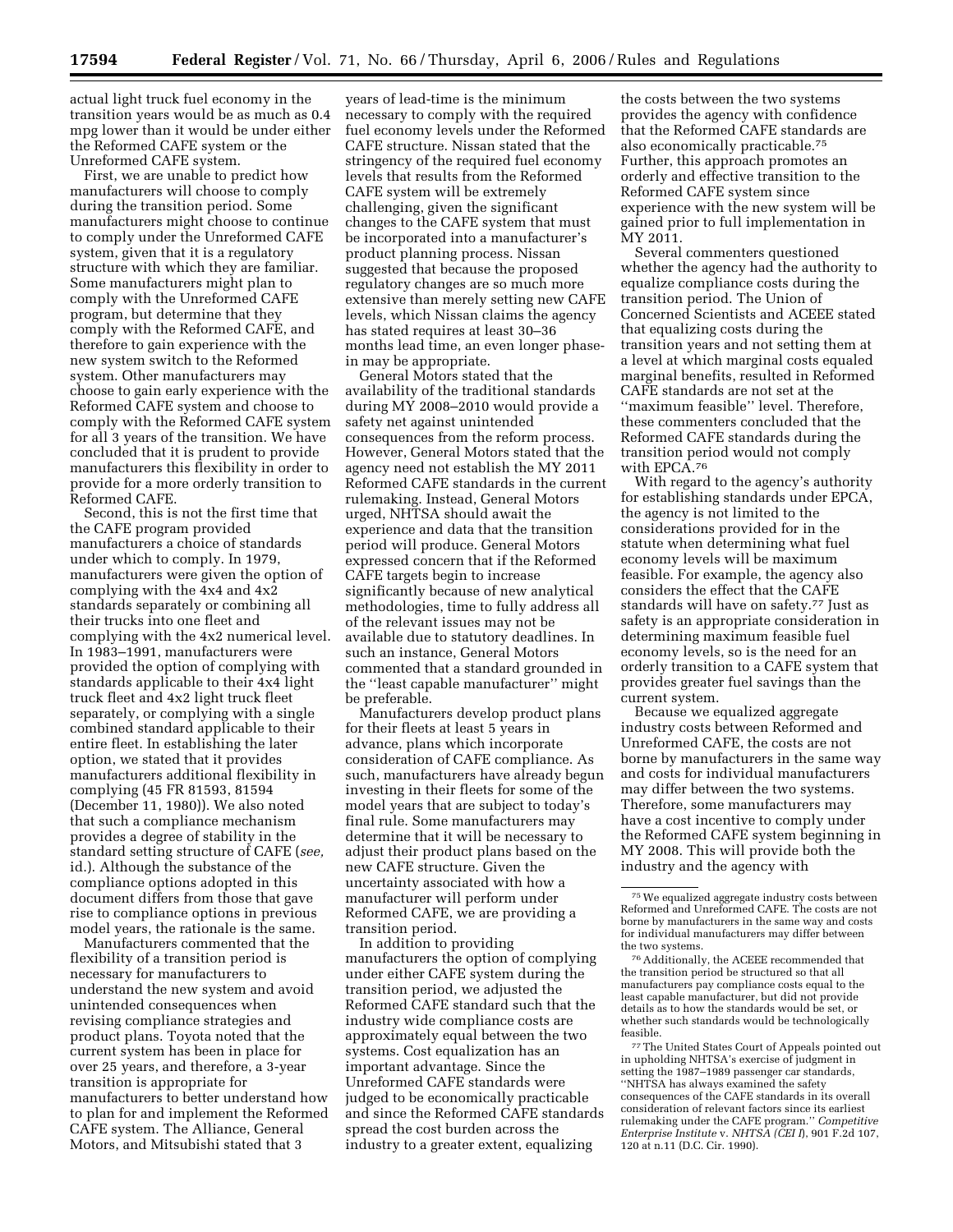experience in compliance with and the administration of the new system. Further, some manufacturers may chose to comply under the Reformed CAFE in order to gain a familiarity with the new system. As such, the cost equalization will promote an orderly and effective transition to the Reformed system.

The equalization of costs provides the industry greater flexibility in adjusting to the Reformed CAFE system. The three-year transition period as adopted encourages experimentation by manufacturers, which we conclude will effect a quicker transition than would result by either implementing an abrupt change after providing appropriate lead time or maintaining the status quo. The Reformed CAFE program provides for greater fuel savings. By effecting a quicker transition period, greater fuel savings will be realized over time, thereby furthering EPCA's goal of improving fuel savings.

## *D. Structure of Reformed CAFE*

## 1. Footprint Based Function

The proposed Reformed CAFE system was premised on using vehicle footprint to establish fuel economy targets for light trucks of different sizes. We noted that vehicle weight and shadow 78 were discussed in the ANPRM, but along with commenters to the ANPRM, we had concerns that weight and shadow could more easily be tailored for the sole purpose of subjecting a vehicle to a less stringent target (70 FR 51440). As a result, both of those attributes, if used as the foundation of our program, could fail to achieve our goal of enhancing fuel economy with a Reformed CAFE program, and use of weight could fail to achieve our goal of improving the safety of the program.

Vehicle footprint is more integral to a vehicle's design than either vehicle weight or shadow and cannot easily be altered between model years in order to move a vehicle into a different category with a lower fuel economy target. Footprint is dictated by the vehicle platform, which is typically used for a multi-year model lifecycle. Short-term changes to a vehicle's platform would be expensive and difficult to accomplish without disrupting multi-year product planning. In some cases, several models share a common platform, thus adding to the cost, difficulty, and, therefore, unlikelihood of short-term changes.

Vehicle footprint is the area defined by vehicle wheelbase multiplied by vehicle track width. The proposal defined wheelbase as the longitudinal distance between front- and rear-wheel

centerlines. The proposed track width definition was based on the Society of Automotive Engineers (SAE) definition in W101 of SAE J1100, Surface Vehicle Recommended Practice, revised July 2002, which reads as follows:

The lateral distance between the centerlines of the base tires at ground, including the camber angle.79 However, the agency was concerned that a vehicle's track width could be increased by off-setting its wheels,<sup>80</sup> at minimal expense, and thus subjecting the vehicle to a less stringent target. Therefore, the agency modified the W101 definition for the proposal to read as follows:

[T]rack width is the lateral distance between the centerlines of the tires at ground when the tires are mounted on rims with zero offset.

Commenters generally supported the use of footprint as a metric to categorize light trucks. However, manufacturers raised a variety of concerns with the proposed definition of track width. The Alliance disagreed with the agency's concern regarding the potential for changes made to wheel offset. The Alliance stated that manufacturers determine wheel offsets based on suspension geometry, ride, and handling characteristics, weight and vehicle drivability. As such, the Alliance asserted that it would be unlikely for a manufacturer would alter a vehicle's wheel offset in response to the light truck CAFE program.

The Alliance, Ford, General Motors, and BMW suggested that the agency should define track width in accordance with W113 in SAE J1100, which defines track width as:

[T]he lateral distance between the wheel mounting faces, $81$  measured along the spindle axis.82

Conversely, Honda opposed use of W113, stating that W113 and wheel offset are related to packaging issues

80Wheel offset is the distance from where a wheel is mounted to an axis to the centerline of the wheel. The offset can be one of three types.

*Zero Offset*—The hub mounting surface is even with the centerline of the wheel.

*Positive*—The hub mounting surface is toward the front or wheel side of the wheel. Positive offset wheels are generally found on front wheel drive cars and newer rear drive cars.

*Negative*—The hub mounting surface is toward the back or brake side of the wheels centerline. ''Deep dish'' wheels are typically a negative offset.

81A spindle axis is the rotating arm, or axis, unto which the wheels are attached.

inside the wheel area, but not relevant to issues such as wear and dynamic performance. Honda stated that the W113 measurement could be increased without any change to vehicle size or dynamic performance by using wheels with a larger positive offset.

Nissan recommended using SAE J1100 W101, which is based on the centerline of a vehicle's tires at the ground. Nissan stated that it relies on the W101 measurement for handling performance design considerations as well as safety performance design. Nissan stated that there is little incentive to manipulate the W101 measurement because even minor adjustments affect handling. Honda added that use of the tire centerline has more relevance to rollover risk.

The definition of footprint adopted in today's final rule incorporates the definition of track width as defined in W101. The agency has reviewed the three different definitions of track width and has determined that there is the potential to affect the measurements under each definition. The definition proposed by the agency can be affected through changes to a wheel's camber angle and the thickness of the wheel mounting face (*e.g.*, through the addition of washers). The measurement under W113 could be affected by the thickness of the wheel mounting face. The measurement under W101 can be affected by changes to wheel offset (positive or negative offset), camber angle, and the thickness of the wheel mounting face.

However, W101 is most directly linked to safety in terms of rollover risk, as stated by Honda. The W101 measurement is taken where a vehicle's tires touch the ground and is used by NHTSA in calculating a vehicle's Static Stability Factor. If a manufacturer were to increase a vehicle's footprint through increasing its track width, there likely would be a positive safety effect.

We also believe that use of the vehicle footprint attribute helps us achieve greater fuel economy without having a potential negative impact on safety. While past analytic work <sup>83</sup> focused on the relationship between vehicle weight and safety, weight was understood to encompass a constellation of sizerelated factors, not just weight. More recent studies 84 have begun to consider

<sup>78</sup> ''Shadow'' is the area defined as the vehicle's length multiplied by the vehicle's width.

<sup>79</sup>Camber angle is the angle between the vertical axis of the wheel of an automobile and the vertical axis of the vehicle when viewed from the front or rear. It is used in the design of steering and suspension.

<sup>82</sup>W113 was added to SAE J1100 in September of 2005, after the agency published the NPRM. (A spindle axis is the rotating arm, or axis, unto which the wheels are attached.)

<sup>83</sup>See, Kahane (2003) and Van Auken, R.M. and J.W. Zellner, An Assessment of the Effects of Vehicle Weight on Fatality Risk in Model Year 1985–98 Passenger Cars and 1985–97 Light Trucks, Dynamic Research, Inc. February 2002. Docket No. NHTSA 2003–16318–2.

<sup>84</sup>See, Van Auken, R.M. and J.W. Zellner, *Supplemental Results on the Independent Effects of*  Continued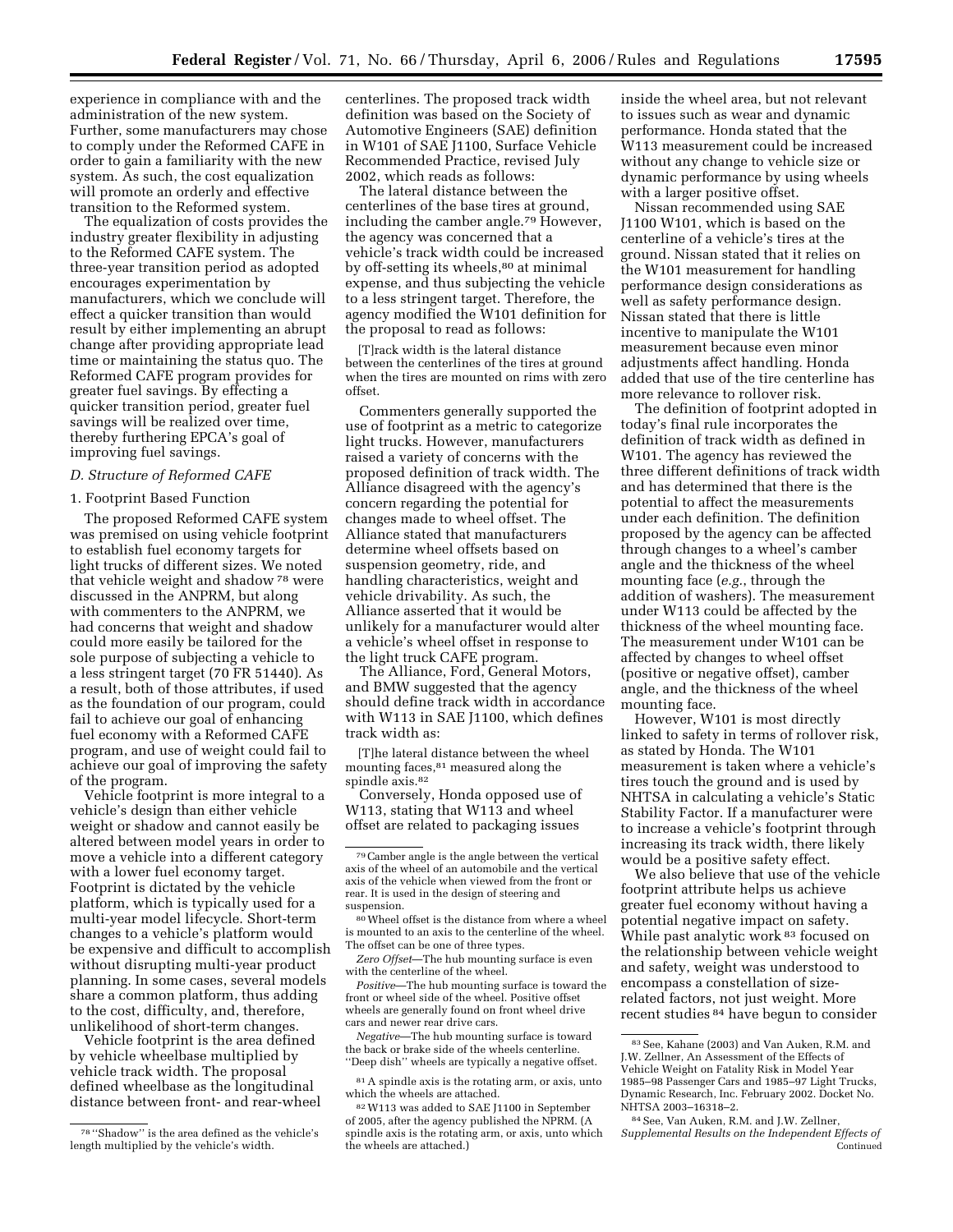whether the relationship between vehicle size and safety differs. To the extent that mass reduction has historically been associated with reductions in many other size attributes and given the construct of the current fleet, we believe that the relationship between size or weight (on the one hand) and safety (on the other) has been similar, except for rollover risks.

Developing CAFE standards based on vehicle footprint encourages compliance strategies that decrease rollover risk. Manufacturers are encouraged to maintain track width because reducing it would subject the vehicle to a more stringent fuel economy target. Maintaining track width potentially would allow some degree of weight reduction without a decrease in overall safety. Moreover, by setting fuel economy targets for light trucks with the smallest footprints that approach (or exceed) 27.5 mpg, the agency is providing little incentive, or even a disincentive, to design vehicles to be classified as light trucks in order to comply or offset the fuel economy of larger light trucks.

The influence of Reformed CAFE on track width is reinforced by our New Car Assessment Program (NCAP) rollover ratings. As stated above, track width as defined by SAE J100 W101 is one of the elements of our Static Stability Factor, which constitutes a significant part of our NCAP rollover ratings and which correlates closely with real world rollover risk. The rollover NCAP program (as well as real world rollover risk) reinforces Reformed CAFE by a separate disincentive to decrease track width.

Overall, use of vehicle footprint is ''weight-neutral'' and thus does not exacerbate the vehicle compatibility problem. A footprint-based system does not encourage manufacturers to add weight to move vehicles to a higher footprint category. Nor would the system penalize manufacturers for making limited weight reductions. By using vehicle footprint in lieu of a weight-based metric, we are facilitating the use of promising lightweight materials that, although perhaps not cost-effective in mass production today, may ultimately achieve wider use in the fleet, become less expensive, and enhance both vehicle safety and fuel economy.85 In Reformed CAFE,

lightweight materials can be incorporated into vehicle design without moving a vehicle into a footprint category with a more stringent average fuel economy target.

## 2. Continuous Function

In the NPRM, we proposed a Reformed CAFE structure utilizing a step function that established fuel economy targets for vehicles within specified ranges of footprint values. We also discussed and sought comments on an alternative structure that would use a continuous function to establish a different fuel economy target for each discrete footprint value. In today's final rule, we are adopting a Reformed CAFE structure that employs such a continuous function.

The process for establishing a continuous function is similar to that for establishing a step function, which was described in detail in the NPRM. Moreover, a CAFE system based on a continuous function will provide fuelsaving benefits equivalent to those of the proposed step function. By varying a vehicle's fuel economy target continuously but gradually as its footprint changes, a continuous function will reduce the incentive created by a step function to upsize a vehicle whose footprint is near a category boundary. By comparison, the proposed step function would have relaxed fuel economy targets significantly for any vehicle that could be upsized so that it moves from one category up to the next. At the same time, the continuous function will also minimize the incentive to downsize a vehicle to improve its fuel economy since, unlike under the proposed category system, any reduction of footprint will raise a vehicle's fuel economy target. A continuous function also provides manufacturers with greater regulatory certainty because there are no category boundaries that could be redefined in future rulemaking. These points are discussed in greater detail below.

a. Overview of Establishing the Continuous Function Standard

The continuous function standard is developed using a three-phrase process substantially similar to that used to develop the step function standard described in the NPRM. In ''phase one,'' the agency adds fuel saving technologies to each manufacturer's fleet until the incremental cost of improving its fuel

economy further just equals the incremental value of fuel savings and other benefits from doing so. This is done for each of the seven largest manufacturers. Data points representing each vehicle's size and ''optimized'' fuel economy from the light truck fleets of those manufacturers are then plotted on a graph.

In ''phase two,'' a preliminary continuous function is statistically fitted through these data points, subject to constraints at the upper and lower ends of the footprint range. This contrasts with the proposed step function standard, in which the vehicle models of the improved fleets were placed in the pre-defined footprint categories and the harmonic average fuel economy of the models assigned to each category was used to determine the preliminary target for that category. With a continuous function, the agency sets different fuel economy targets for each increment or value of vehicle footprint, rather than setting targets, that would each apply to a range of footprint values.

However, establishing fuel economy targets that vary gradually by vehicle footprint does not differ fundamentally from the proposal to set different targets for specific footprint ranges. If the number of footprint categories in a step function were steadily increased, the relationship of fuel economy targets to vehicle footprint would increasingly resemble that under a continuous function. In fact, as the number of footprint categories in a step function increased, the fuel economy targets it established would apply to progressively smaller footprint ranges, until each category consisted of a single value of footprint just as under the continuous function.

Once a preliminary continuous function has been statistically fitted to the data for a model year, the level of the function is then adjusted just as the step function is adjusted in ''phase three'' of the proposed rule. That is, the preliminary continuous function is then raised or lowered until industry-wide net benefits are maximized. Maximization occurs when the incremental change in industry-wide compliance costs from adjusting it further would be exactly offset by the resulting incremental change in benefits.

Under a continuous function, the level of CAFE required for each manufacturer (and its compliance with that level) is determined in exactly the same fashion as under the proposed step function. Each manufacturer's required CAFE level is the sales-weighted harmonic average of the fuel economy

*Curb Weight, Wheelbase, and Track on Fatality Risk in 1985–1997 Model Year LTVs,* Dynamic Research, Inc. May 2005. Docket No. NHTSA 2003–16318–17.

<sup>85</sup>The Aluminum Association commented that using aluminum to decrease a vehicle's weight by 10 percent could improve its fuel economy by 5– 8 percent. The commenter noted that the Honda Insight, an all aluminum vehicle, is 40 percent

lighter than a comparable steel vehicle. It also provided data to demonstrate that all aluminum vehicles have comparable performance in frontal barrier crash tests as comparable steel vehicles. See comments provided by the Aluminum Association, Inc. (Docket No. 2003–16128–1120, pp. 5 and 12).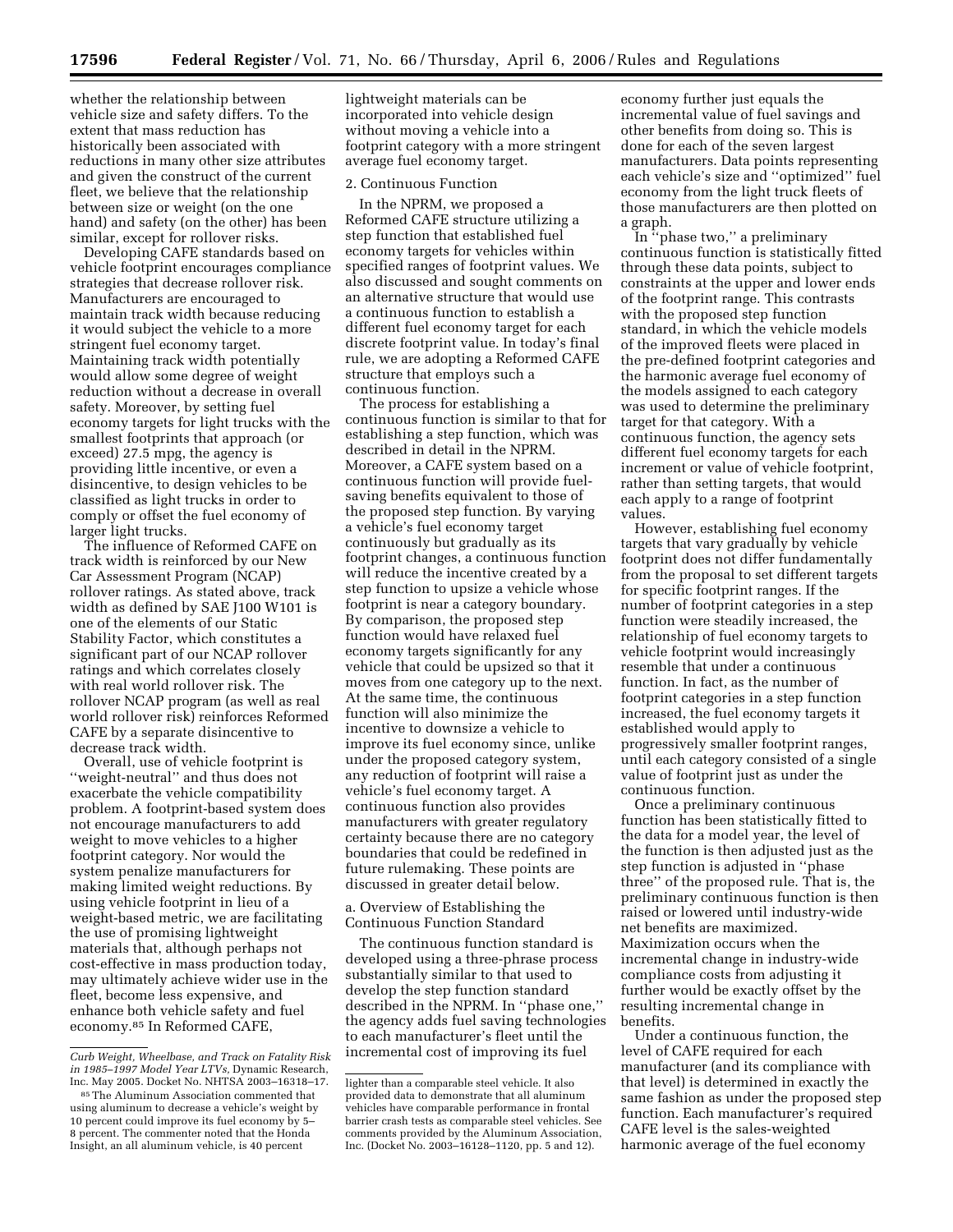targets corresponding to the footprint of each of its light truck models. Its compliance with that CAFE level is assessed by comparing the salesweighted harmonic average of each of its model's actual fuel economy to this required level. The key difference is that under the continuous function, any change in a vehicle's footprint subjects it to a slightly different fuel economy target, thus changing a manufacturer's required CAFE level slightly. Conversely, under the step function, changing a vehicle's footprint would subject it to a new target—and thus change a manufacturer's required CAFE level—only if that change moved it to a smaller or larger footprint category.

B. Industry-Wide Considerations in Defining the Stringency of the Standard

In setting standards under the proposed Reformed CAFE system, we focused on the seven largest manufacturers of light trucks in selecting the targets. This differs from the traditional focus on the manufacturer with the lowest projected level of CAFE that also has a significant share of the market (*i.e.*, the ''least capable'' manufacturer). We have traditionally set the Unreformed CAFE standards with particular regard to the ''least capable'' manufacturer with a significant market share in response to language in the conference report on the CAFE statute directing the agency to consider industry-wide factors, but not necessarily to base the standards on the manufacturer with the greatest compliance difficulties. As the NPRM indicated, this ''least capable'' manufacturer approach was simply a way of implementing the guidance in the conference report in the specific context of Unreformed CAFE. While this approach has ensured that the standards are technologically feasible and economically practicable for all manufacturers with significant market shares, it limits the amount of fuel saving possible under Unreformed CAFE.

As previously explained, by basing a manufacturer's required fuel economy level on that manufacturer's individual product mix, the Reformed CAFE system provides for a more individualized assessment of the capabilities of each of the manufacturers. Thus, Reformed CAFE permits the agency to carefully assess the capabilities of the ''least capable manufacturer,'' as well as the capabilities of the other manufacturers that comprise nearly all of the light truck market. Instead of requiring a uniform level of CAFE—which is inherently more challenging for

manufacturers whose fleets have relatively high percentages of larger vehicles to meet than for those whose product lines emphasize smaller models—the Reformed system specifies fuel economy targets that vary according to vehicle footprint. These targets are higher for smaller light trucks and lower for large ones. By setting each manufacturer's required fleet-wide CAFE level to reflect its size mix, the Reformed system requires each manufacturer to ensure the fuel efficiency of its individual models, regardless of their size distribution.

Porsche expressed disagreement with NHTSA's decision to consider only the performance and capabilities of the seven largest manufacturers, while not considering the other four manufacturers of light trucks (Volkswagen, BMW, Porsche, and Subaru). Porsche stated that the Reformed CAFE standards do not truly represent industry-wide considerations if they do not consider this remaining several percent of the light truck market, particularly where many of these manufacturers serve niche markets not served by the seven largest manufacturers.

With regard to Porsche's suggestion that the agency consider all manufacturers in setting the targets, we previously have addressed the degree to which we consider manufacturers with small shares of the light truck market. In our 1996 rulemaking setting light truck CAFE standard for MY 1998, NHTSA faced a substantially similar argument from Mercedes-Benz asserting that there is a need to set the CAFE standards at a level achievable by all light truck manufacturers (*i.e.*, even those manufacturers with a very small market share). In rejecting that suggestion, we cited the language from the Conference Report accompanying EPCA that directs us to consider industry-wide considerations and to not base the standards on the manufacturer with the greatest difficulties. Even under Reformed CAFE, this aspect of CAFE standard-setting has not changed since that time.

The target setting process in this rulemaking focuses on roughly 97 percent of the light truck market, a figure that reflects industry-wide considerations. Inclusion of all manufacturers, even those with a very small market share, has the potential to skew the resulting CAFE targets so as to decrease the overall stringency of the standards. Such an approach would depress the CAFE levels below the maximum feasible capability of the rest of the industry and reduce overall fuel savings. We recognize that under the

Reformed CAFE system, the degree to which the standard would be depressed by including the remaining very small manufacturers likely would not be more than 0.1 mpg on any given target. However, this reduction would result in a reduction in fuel savings. Balancing the need of the Nation to conserve energy, we have concluded to rely on the largest seven manufacturers as discussed.

## c. Improving the Light Truck Fleet

The first phase in determining the footprint targets was to determine separately for *each* of the seven largest manufacturers the overall level of CAFE that would maximize the net benefits for that manufacturer's vehicles.

To find the socially optimal point for each of these seven manufacturers (*i.e.*, the point at which the incremental or marginal change in costs equals the incremental or marginal change in benefits for that manufacturer), we used the Volpe model to compute the total costs and total benefits of exceeding the baseline 86 CAFE by progressively larger increments. We began by exceeding the baseline by 0.1 mpg. We then used the model to calculate the total costs and total benefits of exceeding the baseline by 0.2 mpg. The marginal costs and benefits were then computed as the difference between the total costs and total benefits resulting from exceeding the baseline by 0.1 mpg and the total costs and benefits resulting from exceeding the baseline by 0.2 mpg. We then used the Volpe model to calculate the total costs and total benefits of exceeding the baseline by 0.3 mpg and computed the difference between the total costs and benefits between 0.2 mpg and 0.3 mpg to determine the marginal costs and benefits.

We continued making similar iterations until marginal costs equaled marginal benefits for that manufacturer. Performing this iterative process individually for each manufacturer pushed each of the seven largest

<sup>86</sup>An important distinction needs to be made between the baseline and the manufacturer's product plan mpg. As discussed earlier, ''baseline'' is defined as the fuel economy that would exist absent of the rulemaking (*i.e.*, the model year 2007 standard of 22.2 mpg). The 22.2 mpg baseline differs from the mpg level reported in a manufacturer's product plan. Some manufacturers report fuel economy levels that are below 22.2 mpg. In that case, the cost and benefits of going from the product plan mpg to the baseline (22.2) mpg are not counted as costs and benefits of the rulemaking, as they were already counted in the MY 2005–2007 final rule. Only costs and benefits associated with going from baseline mpg to a higher standard are counted. It is important to note that since technology is applied on a cost effective basis, the most cost effective technologies will be used to get a manufacturer from the product plan mpg to the baseline mpg.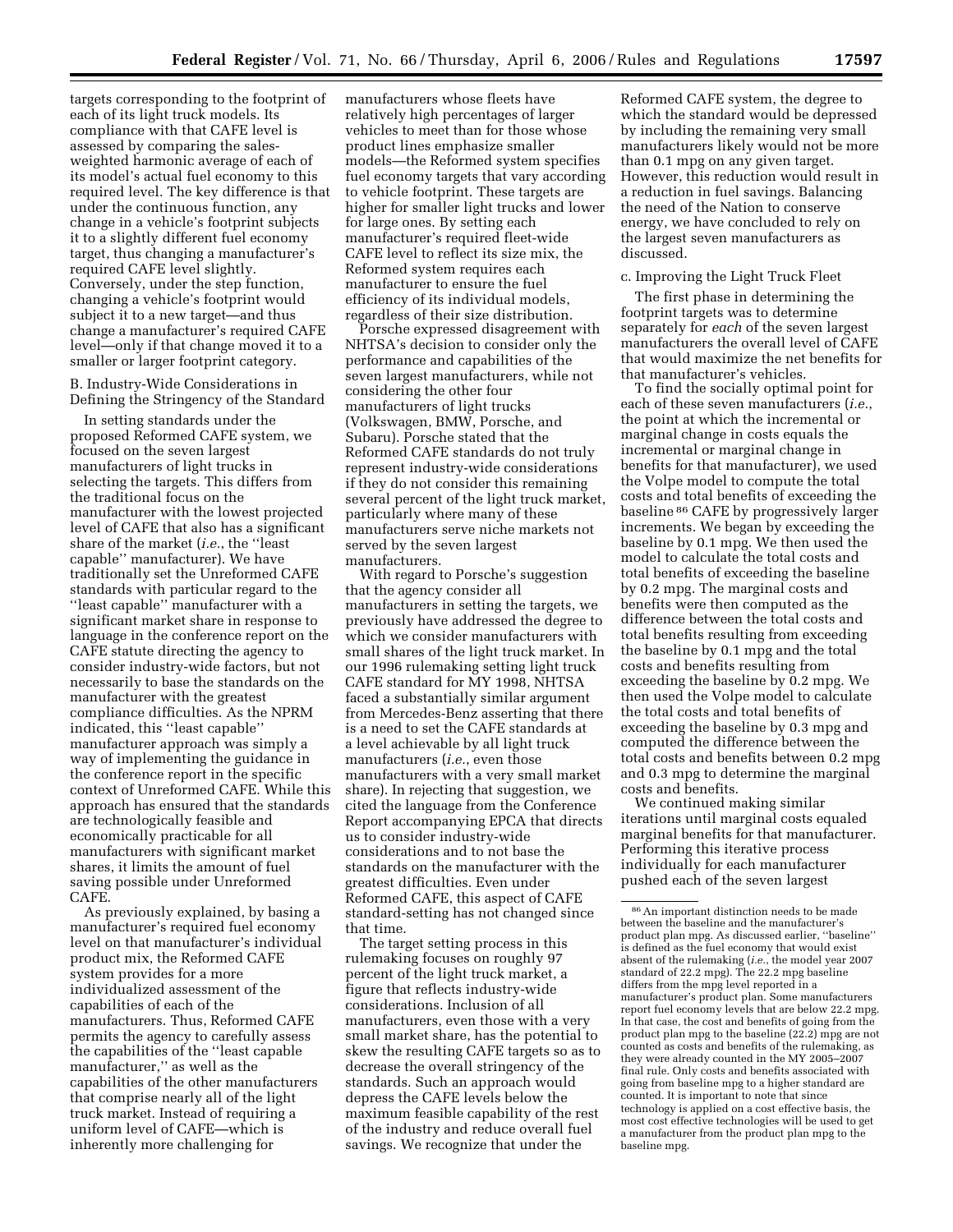manufacturers to a point at which net benefits are maximized for each manufacturer's vehicles.

As a general concept, Toyota expressed support for the agency's use of cost-benefit analysis in establishing proposed CAFE standards, although it asserted that NHTSA may have underestimated costs and overestimated potential benefits in developing its proposal. Toyota also suggested that the agency had relied too heavily on its approach of using cost-benefit analysis to determine a maximum feasible standard, and in doing so had not considered other relevant factors. Thus, Toyota recommended that NHTSA carefully review the assumptions in its model in order to ensure that the economically efficient fuel economy targets it identifies nevertheless fall within the practical constraints and limitations of technology deployment. Finally, Toyota also urged caution in assessing any potential changes to the CAFE targets resulting from increased fuel prices.

As discussed previously, DaimlerChrysler argued that in order to ensure the economic practicability of CAFE standards, NHTSA's procedure of establishing standards that maximize net benefits must always be tempered by considering the industry's ability to afford the required technologies. DaimlerChrysler also argued that the agency's methodology for determining ''maximum feasible'' fuel economy levels overestimates the potential of technology to improve fuel economy, while underestimating its costs. The commenter suggested that setting standards based upon ''maximum feasible'' and ''maximum net benefits'' approaches will not necessarily yield identical results in all cases.

As discussed above, the marginal cost-benefit analysis is part of the agency's consideration of economic practicability. Our analysis also considered the financial condition of the industry in determining technology applications. The marginal cost-benefit analysis, taken in conjunction with these technology considerations, provided fuel economy requirements that were then subject to a sales and job impact analysis. The totality of this process, in conjunction with consideration of the nation's need to conserve energy, the impacts of other Federal standards, and societal impacts such as safety, provides us with a determination of ''maximum feasible.''

The Alliance cautioned that while it is probably permissible for NHTSA to use cost-benefit analysis in setting CAFE standards, the agency should not rely solely on this tool in determining their

economic practicability. However, the Alliance provided no ''tool'' to determine economic practicability or an individual manufacturer's capability. The Alliance argued that the proposed CAFE standards pose significant technical challenges and may be beyond manufacturers' capabilities, and thus that NHTSA should not finalize standards any higher than those proposed in the NPRM, because higher targets would be unlikely to comply with the statutory criteria of technological feasibility and economic practicability.87 The Alliance also noted that the fuel economy improvements required by the proposed standard would come at a time when vehicles are already significantly more fuel-efficient than in recent years, thereby making such fuel economy improvement much more difficult and costly to achieve. Finally, the Alliance also commented that use of cost-benefit analysis makes the agency's estimates of the costs, benefits, and applicability of certain technologies more important than in setting previous rules, and these assumptions should therefore be fully explained and documented.

Similarly, NADA commented that the success of NHTSA's CAFE reform hinges upon the application of appropriate information and assumptions. For example, NADA stated that because the cost-benefit analysis is so critical to the establishment of CAFE targets under the agency's proposal, there must be an accurate assessment of real costs and real benefits. NADA argued that applying cost-benefit analysis to determine the level of CAFE standards should be only one step in a rigorous examination of their economic practicability.

Honda requested confirmation that once CAFE standards are set using NHTSA's proposed benefit-cost approach, they will not be revised simply because updated information affecting the benefit or cost estimates becomes available (*e.g.*, new fuel prices estimates), unless overwhelming need can be demonstrated. According to Honda, such changes would be extremely disruptive to manufacturers' product planning. Thus, Honda argued that updated data should be considered only for setting CAFE requirements that would apply to model years beyond those covered by the current rule.

Environmental Defense raised specific objections to some of the assumptions relied upon in the agency's analysis, but stated that the Reformed CAFE standard-setting methodology itself is reasonable. Environmental Defense stated that the Reformed CAFE approach provides greater transparency than the Stage analysis relied upon in the Unreformed CAFE system.

In response to the manufacturers' reservations about equating ''maximum feasible'' fuel economy standards with those that produce maximum net benefits, the agency is aware of its continuing statutory responsibility to establish maximum feasible fuel economy standards at levels that simultaneously reflect consideration of technological feasibility, economic practicability, the effects of other Federal vehicle standards, and the need of the nation to conserve energy. The approach for determining the continuous function sets the fuel economy targets just below the level where the increased cost of technologies that could be adopted by manufacturers to improve fuel economy would first outweigh the added benefits that would result from such technology.

These targets translate into required levels of average fuel economy that are technologically feasible because manufacturers can achieve them using available technologies. Those levels also reflect the need of the nation to conserve energy because they reflect the economic value of the savings in resources, as well as of the reductions in economic and environmental externalities that result from producing and using less fuel. We note that our assumptions for each technology, its cost, and its effectiveness are in the FRIA (see FRIA Table VI–4). (However, the application to each manufacturer is confidential and therefore not included in the docketed FRIA.)

In answer to comments from various commenters that NHTSA's process for establishing fuel economy targets overstates the fuel economy improvements likely to result from specific technologies and underestimates manufacturers' costs for adopting those fuel economy technologies, the agency again notes that we have relied on the technology cost and effectiveness estimates from the NAS report. The estimates of fuel economy technology effectiveness and costs developed by NAS represent the most reliable estimates that are available. The alternative estimates of technology costs and effectiveness recommended by some commenters

<sup>87</sup>According to the Alliance, once finalized, the CAFE rule would mark seven consecutive years of light truck fuel economy increases. The Alliance argued that combined with previous increases for MY 2005–2007, the current proposal would match the highest seven-year rate of increase (2.2 percent per year, the average from 1982–1989) in the history of the light truck CAFE program, and it would be more than 1.5 times the historical trend of fuel efficiency improvements.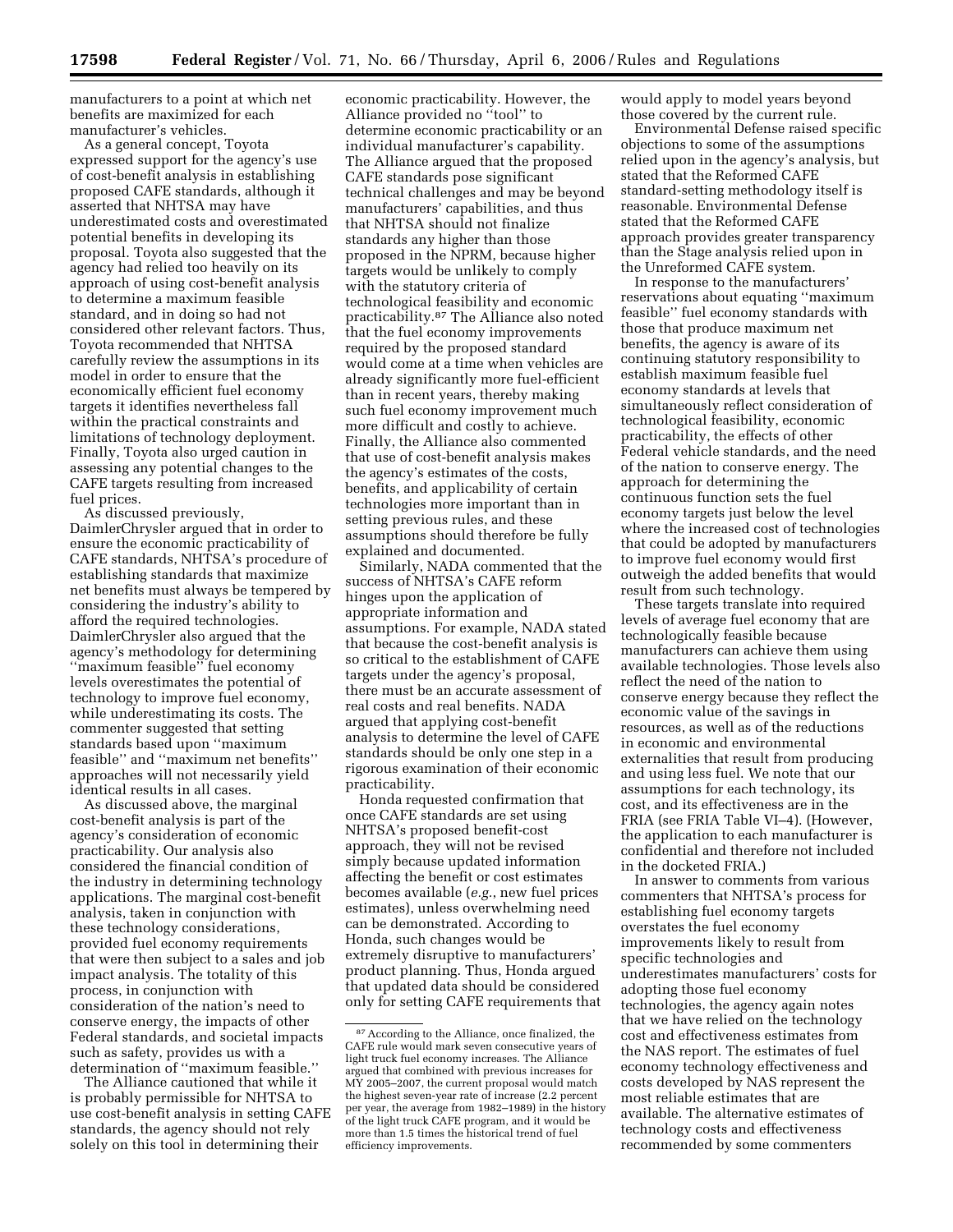have not been subjected to the same level of expert review and public scrutiny as those developed by NAS, and are thus not suitable for use by NHTSA in establishing fuel economy standards.

In response to Honda's request for clarification regarding our position on updating the standards when new data become available, new data will be relied upon for consideration of standards beyond MY 2011. If the agency were to consider increasing the established standards for MY 2008- 2011, we would need to be mindful of lead time constraints and the need for regulatory certainty (i.e., the need for manufacturers to be able to rely on today's final rule to adjust their product plans).

d. Defining the Function and the Preliminary Shape of the Curve

In the second phase, we plotted the results of phase one (i.e., the light truck fleets of the seven largest manufacturers, each separately ''socially optimized''). Then, we calculated a statistical relationship through the plotted data points (using production-weighted nonlinear least squares regression). This relationship defines a preliminary continuous function (a ''curve'') that, upon being adjusted, determines the fuel economy targets for light trucks based on vehicle footprint. Although adjusted, the shape of the curve remains unchanged throughout the equalincrement adjustments in phase three below, because the absolute differences

(on a gallon-per-mile basis) between the targets are unaffected by those adjustments.

In its report, NAS illustrated a function that set fuel economy targets for vehicle based on weight. See Figure 2 below. Under the NAS function, fuel consumption increased in a linear manner as vehicle weight increased up to  $4,000$  lbs. At  $4,000$  lbs, the function leveled-off. The leveling of the function at 4,000 lbs represented a ''safety threshold,'' i.e., the NAS report determined that there was a safety benefit in minimizing the incentive to up-weight vehicles beyond 4,000 lbs. Under the NAS function, increasing a vehicles weight beyond 4,000 lbs did not subject a vehicle to a less stringent fuel consumption value.



## Figure 2: Illustration of the fuel economy function under the NAS alternative attribute system example (NAS report, p. 109).

The agency considered relying on a function as illustrated by NAS, but determined that the NAS function presented several problems. First, the flattening of the function would be expected to produce a milder form of the ''edge effects'' that are of concern under the step function. At the ''safety threshold'' there would be an abrupt change in the rate at which size increases are rewarded. This abrupt change could distort the production of vehicles located near the threshold and encourage manufacturers to potentially downsize some vehicles to the threshold point. Second, it is not clear whether and, if so, where, in terms of footprint, a true ''safety threshold'' occurs. Without a ''safety threshold'' the NAS function would be a simple linear function, which as discussed below introduces several potential problems. Finally, there is a possibility that a function based on the NAS illustration

could extrapolate to unreasonably high levels for small vehicles.

As discussed below, the agency has decided to use a constrained logistic function to set the targets. We have determined that a constrained logistic function provides a good fit to the optimized light truck fleet data, while not resulting in potentially impracticable high targets for very small vehicles, or unreasonably low targets for very large vehicles.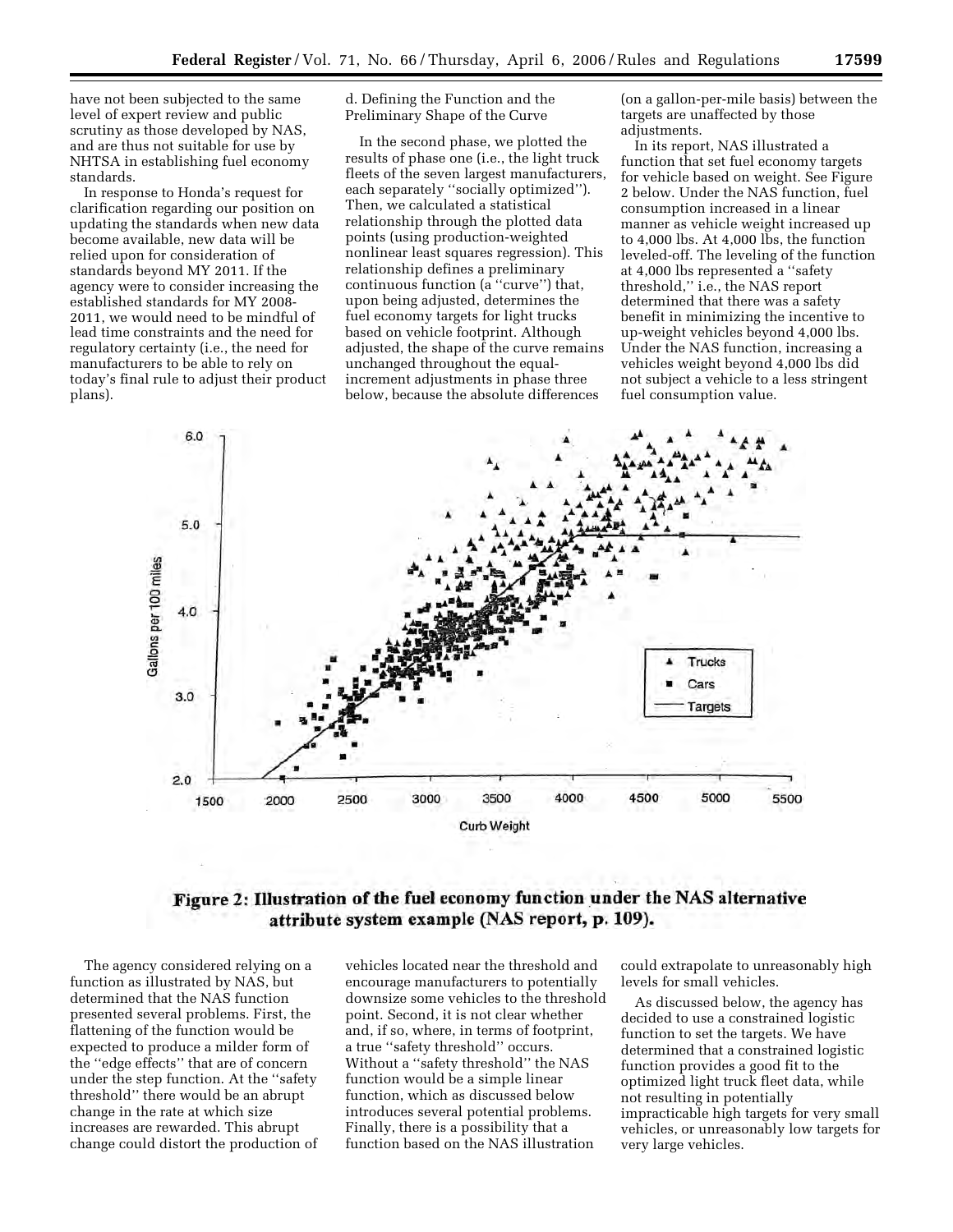The agency evaluated a variety of mathematical forms to estimate the relationship between vehicle footprint and fuel economy. The agency considered a simple linear function, a quadratic function, an exponential function, and an unconstrained logistic function. Each of these relationships was estimated in gallons per mile (gpm) rather than miles per gallon (mpg). As explained in the NPRM, the relationship between fuel economy measured in mpg and fuel savings is not linear. An increase in one mpg in a vehicle with low fuel economy (e.g., 20 mpg to 21

mpg) results in higher fuel savings than if the change occurs in a vehicle with high fuel economy (e.g., 30 mpg to 31 mpg). Increasing fuel economy by equal increments of gallons per mile provides equal fuel savings regardless of the fuel economy of a vehicle. Increasing the fuel economy of a vehicle from 0.06 gpm to 0.05 gpm saves exactly the same amount of fuel as increasing the fuel economy of a vehicle from 0.03 gpm to 0.02 gpm.88

Given that the agency is concerned with fuel savings, gpm is a more appropriate metric for evaluating the

functions. Therefore, we plotted the ''socially optimized'' fleets in terms of footprint versus gpm. Once a shape of a function was determined in terms of "gallons per mile," the agency then converted the function to mpg for the purpose of evaluating the potential target values. Figures 3A through 6B below illustrate each of the functions as sales weighted estimates of the relationship between fuel economy of the ''socially optimized'' fleets and foot print, which were considered by the agency. **BILLING CODE 4910–59–U** 

0.070 Sales <=  $16,467$ 0.065  $16,467 < Sales < 38,797$ Sales >=  $38,797$  $\circ$ 0.060 Linear (gpm) 0.055 0.050 **Fuel Consumption (gpm)** 0.045 0.040 0.035 0.030 (+ 0.025 0.020 0.015 0.010 0.005 50 55 60 65 70 75 80 30 35 40 45 85 90 Footprint (sf)

Figure 3A: Linear function fit through sales weighted "socially optimized" light truck fleet (gpm as a function of footprint)

<sup>88</sup>Lower fuel consumption represents a more stringent value (i.e., a low gpm value equates to a high mpg value)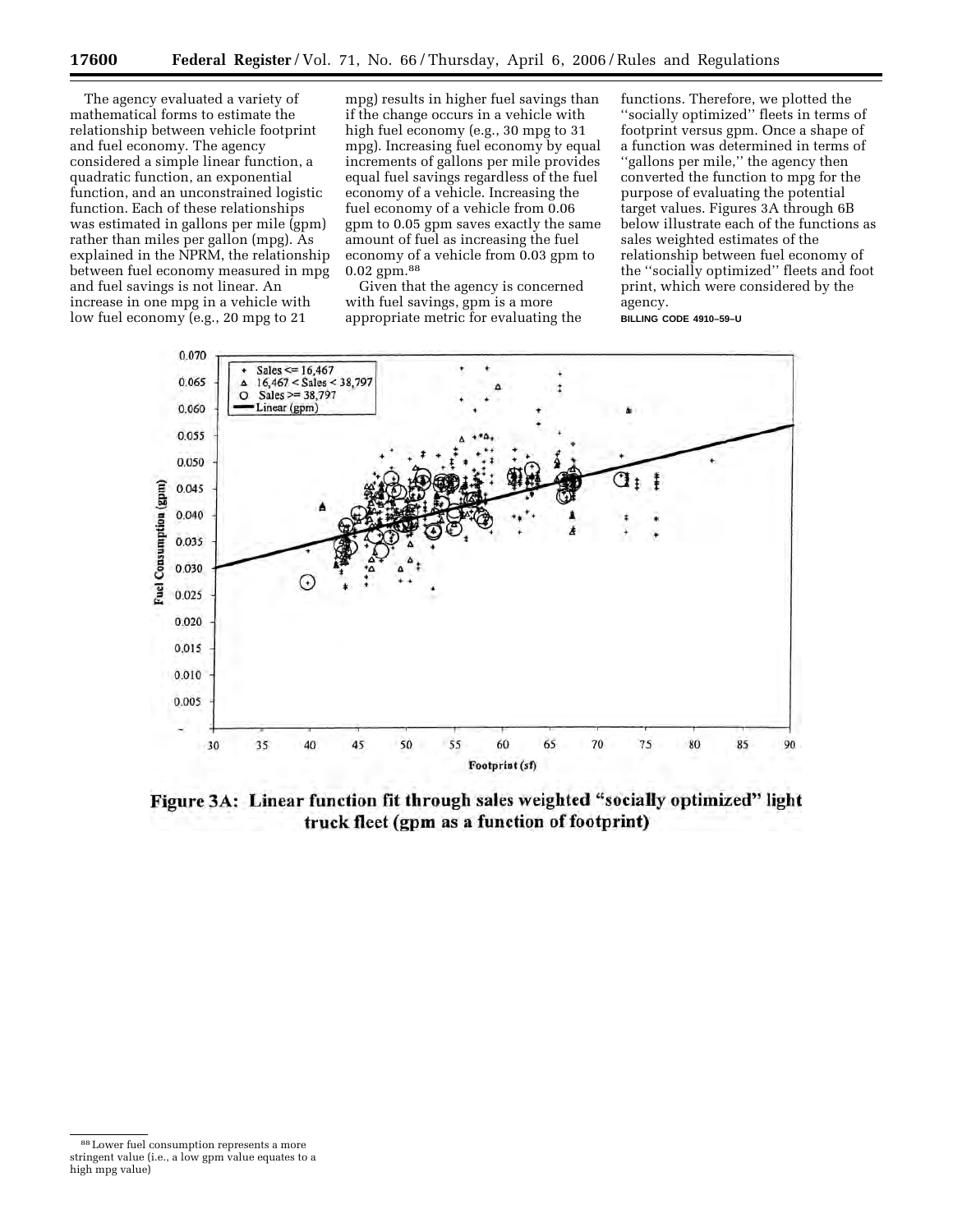

Figure 3B: Linear function fit through sales weighted "socially optimized" light truck fleet (mpg as a function of footprint)



Figure 4A: Quadratic function fit through sales weighted "socially optimized" light truck fleet (gpm as a function of footprint)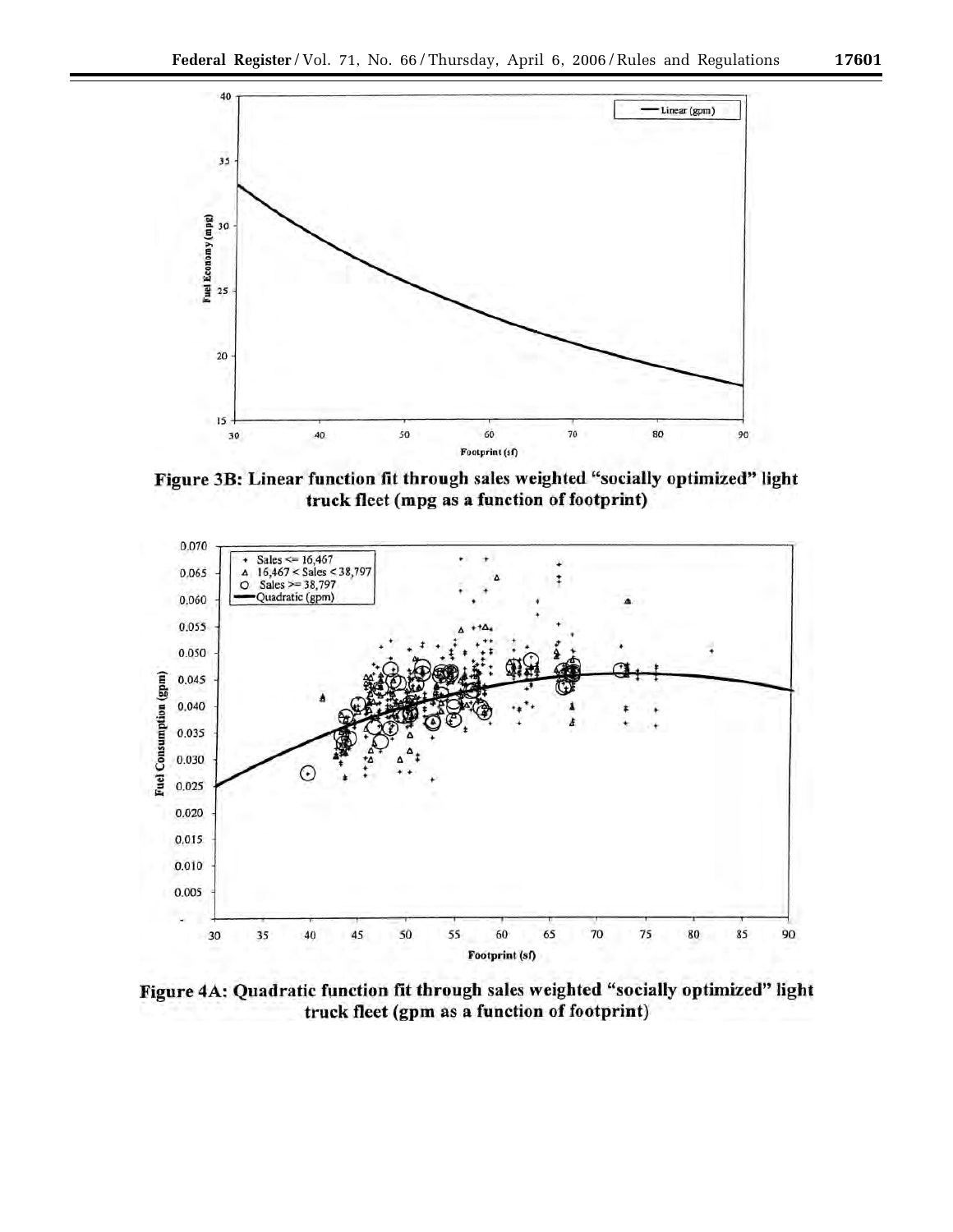

Figure 4B: Quadratic function fit through sales weighted "socially optimized" light truck fleet (mpg as a function of footprint)



Figure 5A: Exponential function fit through sales weighted "socially optimized" light truck fleet (gpm as a function of footprint)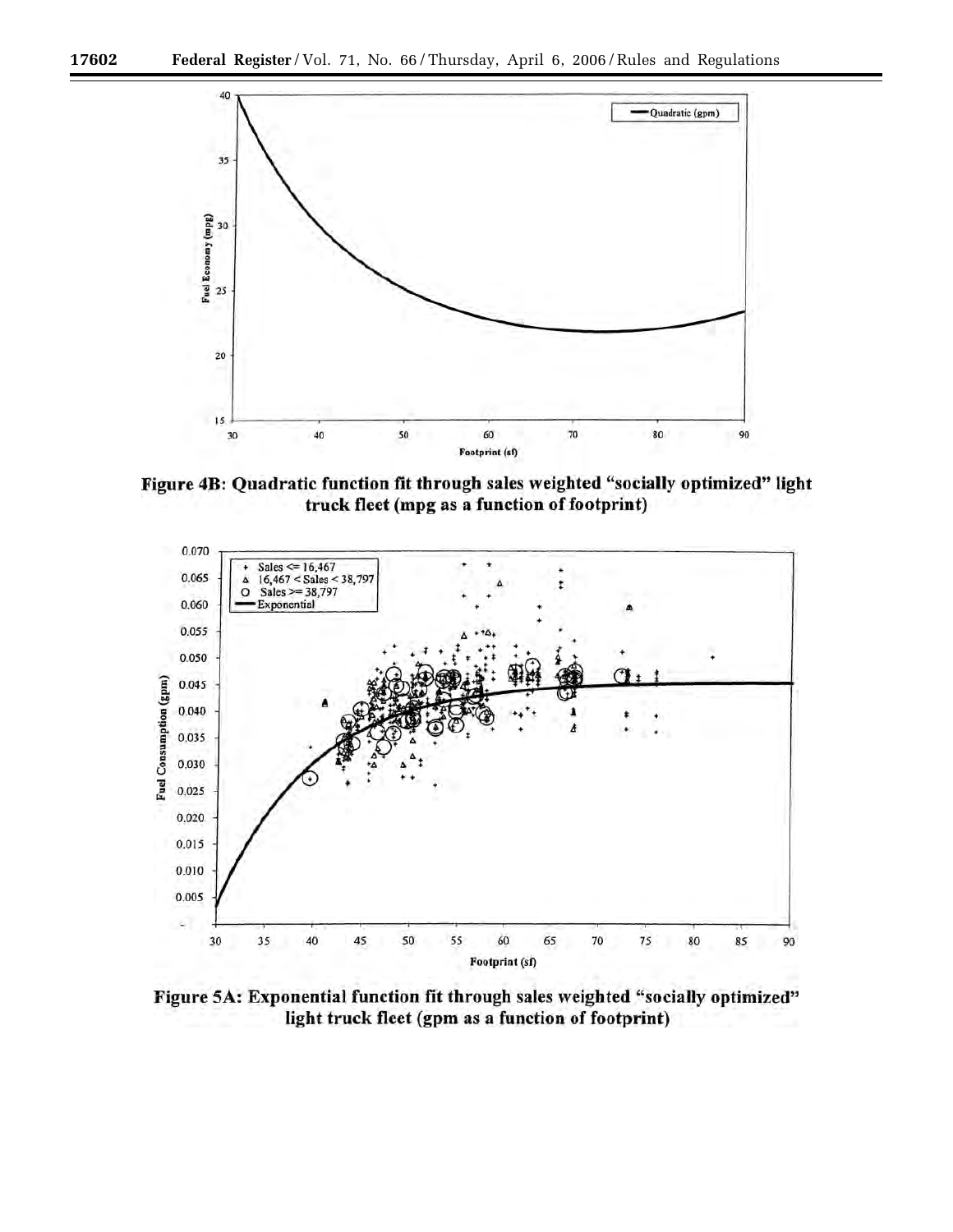

Figure 5B: Exponential function fit through sales weighted "socially optimized" light truck fleet (mpg as a function of footprint)



Figure 6A: Logistic function fit through sales weighted "socially optimized" light truck fleet (gpm as a function of footprint)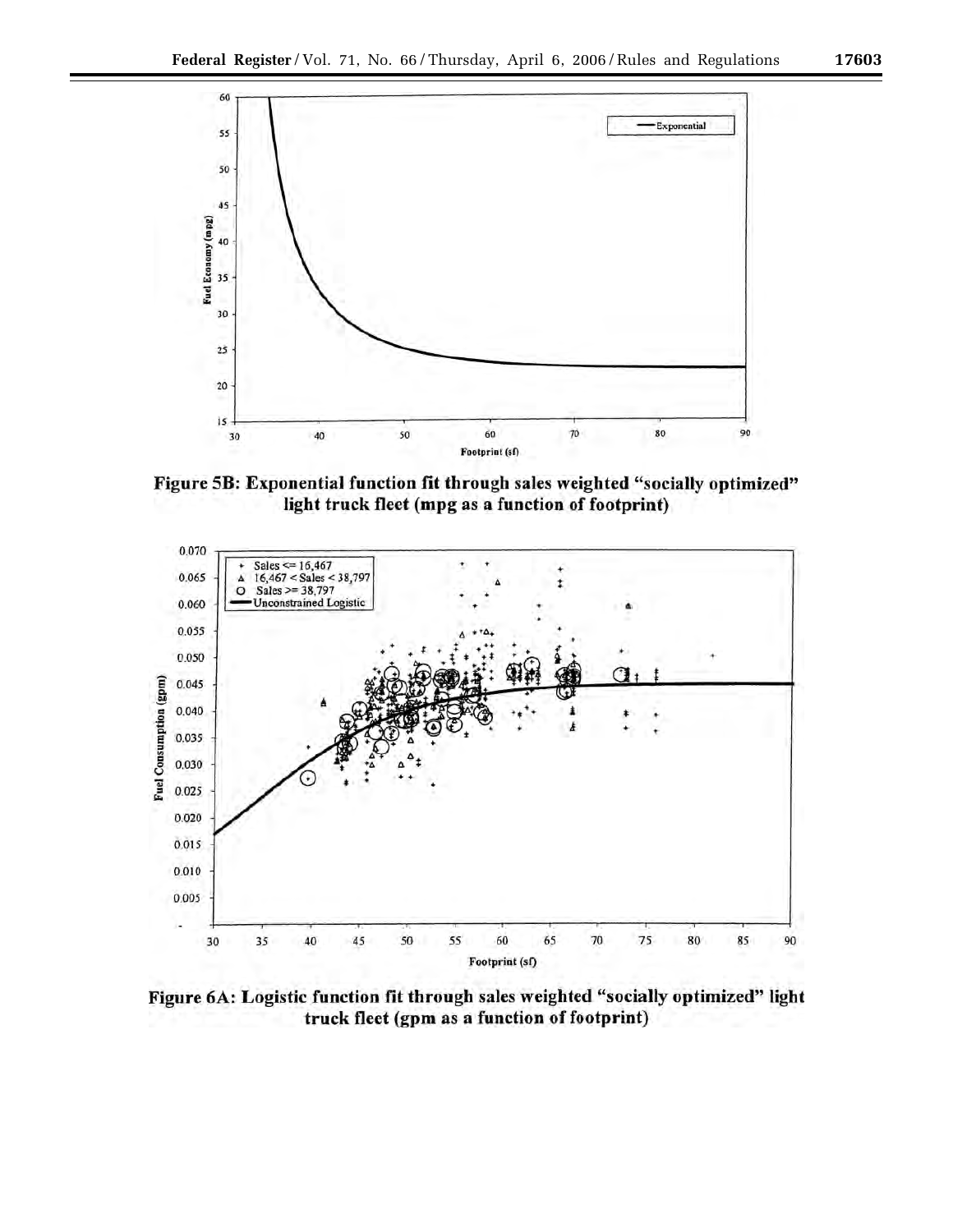

Figure 6B: Logistic function fit through sales weighted "socially optimized" light truck fleet (mpg as a function of footprint)

#### **BILLING CODE 4910–59–C**

After evaluating the functions above, we determined that none of the functions as presented would be appropriate for the CAFE program. Each of the four forms fit the data relatively well within the footprint range observed in the manufacturers' product plans (from about 40 square feet to about 85 square feet). However, at slightly beyond the endpoints of the observed range, the functional forms tended towards excessively high stringency levels at the smaller end of the footprint range, excessively low stringency levels at the higher end of the footprint end, or both. Excessively high stringency levels at the smaller end of the footprint range potentially could result in target values beyond the technological capabilities of manufacturers. Excessively low stringency levels at the higher end of the footprint range standards would reduce fuel savings below that of the socially optimized fleet.

As Figure 3A shows, a simple linear functional form provides a reasonably good fit for small vehicles, but results in very low stringency for vehicles above 80 square feet would correspond to fuel consumption values for very large vehicles greater than the fuel consumption for those vehicles under the optimized fleet. Reliance on a linear function would result in targets for large light trucks that are well below the optimized fuel economy, in terms of

mpg, for those vehicles. These low target values would reduce fuel savings and provide a fuel economy incentive for upsizing. Additionally, depending on the distribution of the fleet, a simple linear relationship could also produce targets for very small vehicles well above the corresponding data points.

Polynomial relationships between footprint and fuel economy, such as a quadratic function, result in fuel consumption values that deviate substantially from the data points at either end of the footprint range. Further, because of their inherent curvature, polynomial functions often result in less stringent mpg targets for the smallest models than for slightly larger vehicles, or mpg targets for the largest models that are more stringent than those for slightly smaller models. As illustrated in Figure 4B, the convex curvature of the function results in increases in stringency for vehicles with a footprint larger than about 70 square feet. This increase is contrary to the data points of the socially optimized fleet.

Under an exponential relationship, the fuel economy targets tend towards very high levels of stringency as footprint declines below 40 square feet (see Figure 5B). Under the exponential function for footprint values smaller than the smallest vehicle in the planned fleet are more a characteristic of the function, as opposed to representing the technological capabilities of such vehicles. A similar increase in targets

occurs under a logistic function, although not to the extent as with an exponential function (see Figure 6B).

Under either an unconstrained exponential or an unconstrained logistic function, if a manufacturer were to introduce a vehicle with a footprint smaller than that considered in the optimized fleet, that vehicle would be compared to a fuel economy target potentially beyond the level that would be achieved had the agency ''optimized'' that vehicle. Such a target likely would be difficult to achieve using available technology. If a market demand were to develop for light trucks smaller than the smallest light truck currently planned by manufacturers, targets based on an exponential relationship or a logistic relationship could be technologically infeasible and limit consumer choice.

To address this issue the agency determined that it is necessary to constrain the chosen function at the end points of the footprint range. However, imposing a constraint on an exponential function prevents the curve from closely fitting the actual relationship between vehicle footprint and fuel economy across much of the size spectrum. In addition, exponential functions constrained to reach a maximum mpg value tended to have inconsistent shapes when fitted to light truck data for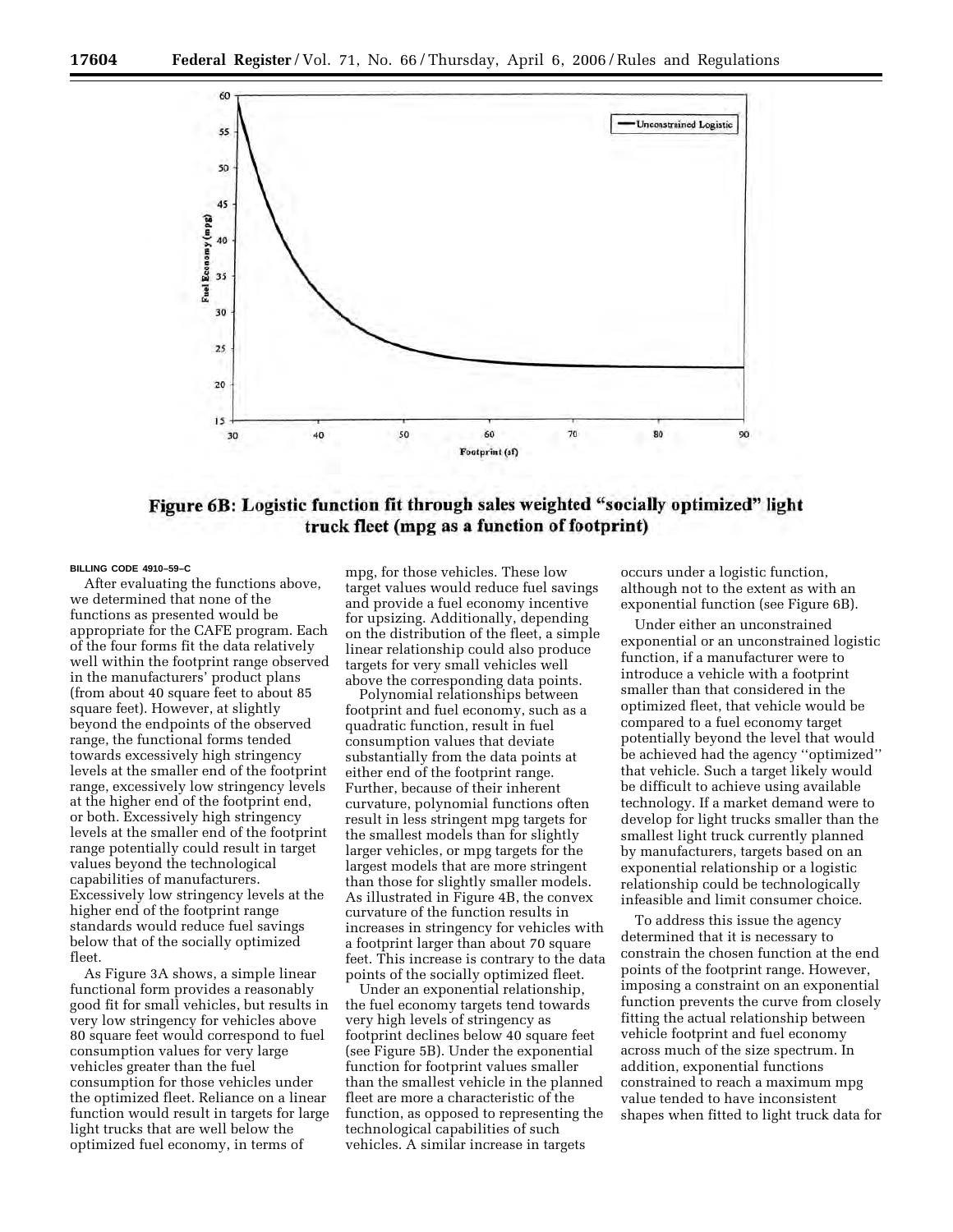different model years.<sup>89</sup> Therefore, the agency decided to use a constrained logistic function to fit the target curve to the data points. The constrained logistic function is illustrated below in gallons gallon:

per mile and inverted in miles per



Figure 7: Constrained logistic function fit through sales weighted "socially optimized" light truck fleet (gpm as a function of footprint)

<sup>89</sup>That is, the targets they established for models for some footprint values declined rather than increased between successive model years.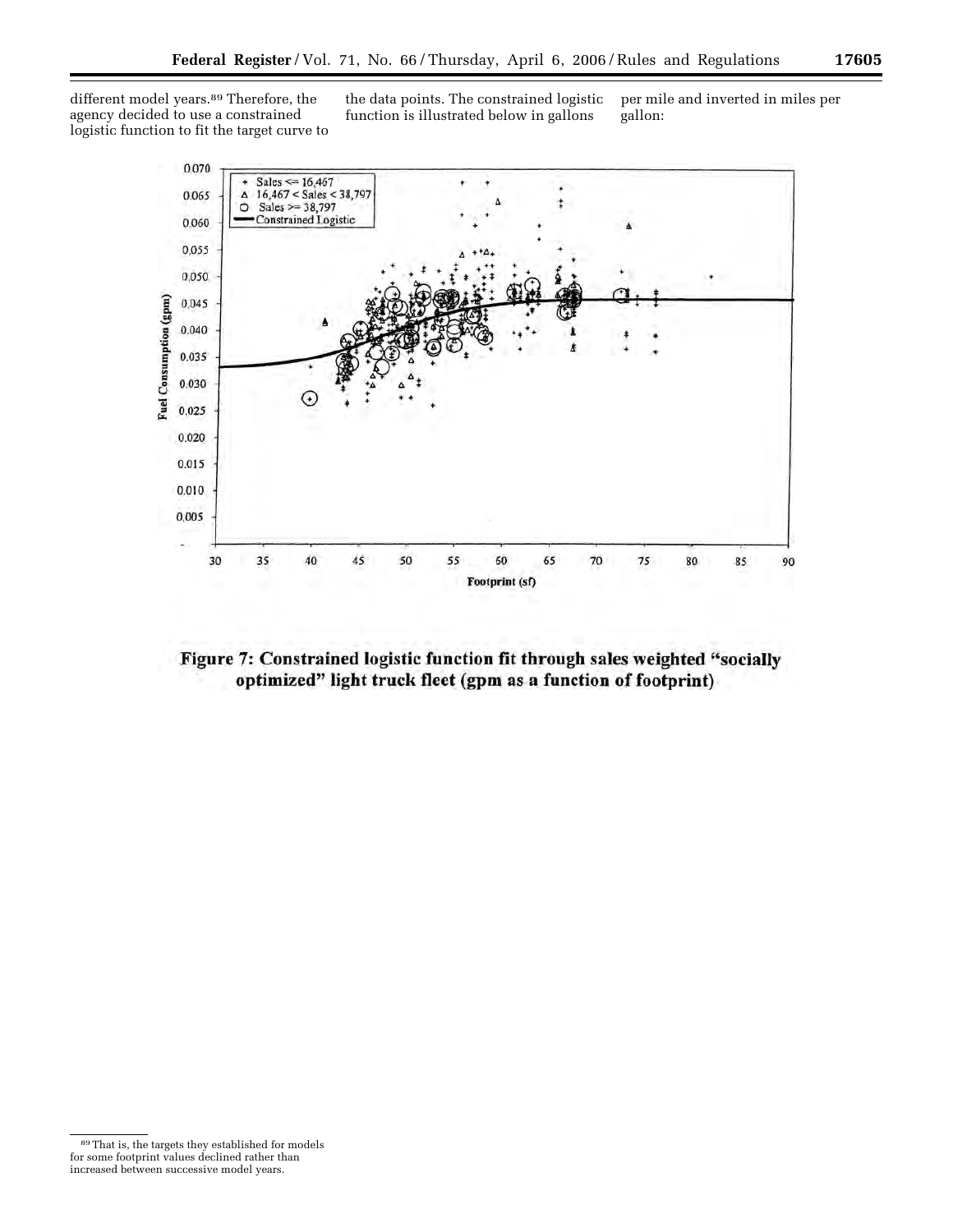

**Figure 8: Constrained logistic function** 

The constrained logistic function provides a relatively good fit to the data points without creating excessively high targets for small vehicles, excessively low targets for large vehicles, or regions in which targets for large vehicles exceed those for small vehicles. The constrained logistic function also produces a curve that provides an acceptable fit to the light truck data across all four model years.

Further, by constraining the function at the ends of the footprint range, we limit the potential for the curve to be disproportionately influenced by a single vehicle model located at either end of the range. The vehicle population decreases as the curve moves away from the middle of the footprint range. The low vehicle population levels provide for a single vehicle model located at either end of the range to have a greater influence on its target, than a vehicle with comparable production numbers located in the middle of the range. This greater influence translates to greater influence on the shape of the curve. As demonstrated in the unconstrained logistic function, at a footprint value of 40 square feet a single model produced in larger numbers than other vehicles at

or near this footprint value causes associated fuel consumption values to sharply decrease. This translates to rapidly increasing targets as footprint decreases below 40 square feet. Constraining the function also minimizes the potential for a disproportionate influence from a single vehicle model on the curve, the agency has constrained the target values at the ends of the range.

Constraining the upper and lower bounds in this manner has the additional benefit of generating a curve that closely tracks the shape of the proposed step-function. We have constrained this function so that the smallest/largest vehicles face similar stringency that was found in the smallest/largest categories in the step function.

The constrained logistic function selected by the agency is defined by four parameters. Two parameters establish the function's upper and lower bounds (i.e., asymptotes), respectively. A third parameter specifies the footprint at which the function is halfway between the upper and lower bounds. The last parameter establishes the rate or ''steepness'' of the function's transition

between the upper (at low footprint) and lower (at high footprint) boundaries.

The agency determined the values of the parameters establishing the function's upper and lower bounds by calculating the sales-weighted harmonic average values of optimized fuel economy levels for light trucks with footprints below 43 square feet and above 65 square feet, respectively. Because these ranges respectively include the smallest and largest models represented in the current light truck fleet, the agency determined that these two segments of the light truck fleet are appropriate for establishing the upper and lower fuel economy bounds of a continuous function.

The remaining two parameters (i.e., the ''midpoint'' and ''curvature'' parameters) were estimated using production-weighted nonlinear leastsquares regression to achieve the closest fit to data on footprint and optimized fuel economy for all light truck models expected to be produced during each of model years 2008–2011.90 Described mathematically, the logistic function is as follows:

<sup>90</sup>More precisely, these two parameters determine the range between the vehicle footprints

where the upper and lower limits of fuel economy are reached, and the value of footprint for which

the value of fuel economy is midway between its upper and lower bounds.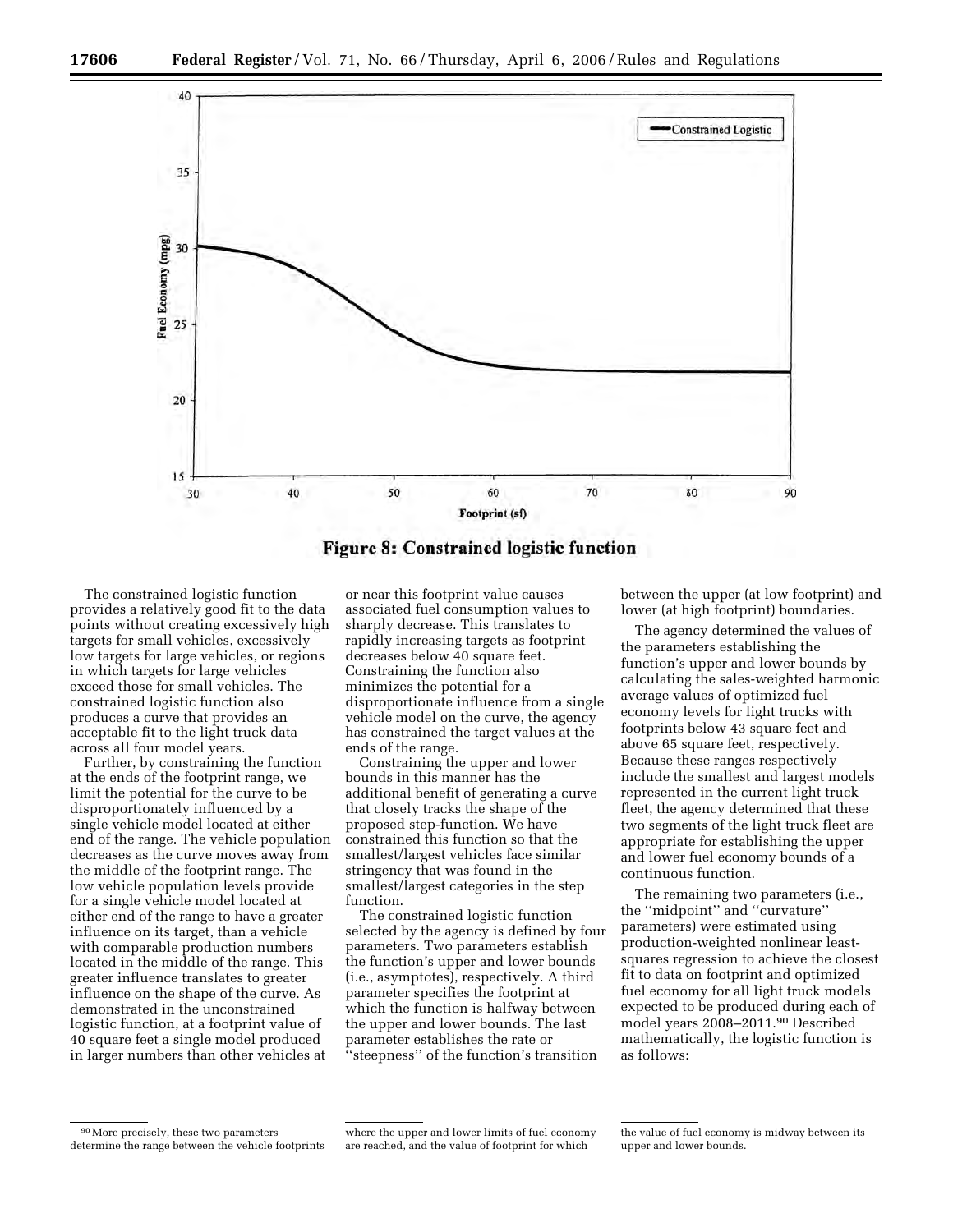

Where,

- $T =$  the fuel economy target (in mpg)
- a = the maximum fuel economy target (in mpg)
- b = the minimum fuel economy target (in mpg)
- c = the footprint value (in square feet) at which the fuel economy target is midway between a and b
- d = the parameter (in square feet) defining the rate at which the value of targets decline from the largest to smallest values

 $e = 2.71891$ 

x = footprint (in square feet, rounded to the nearest tenth) of the vehicle model

The resulting curve is an elongated ''S'' shape, with fuel economy targets decreasing as footprint increases.

e. Final Level of the Curve (and Targets)

The final step in the target setting process is to adjust the level of the preliminary curve defined in step two to a level ''optimized'' for the entire fleet produced by the seven largest manufacturers. The preliminary curve is gradually adjusted, by changing the values of parameters (a) and (b) by equal increments of fuel savings 92 until the incremental change in total costs incurred by all manufacturers for

complying with their respective CAFE requirements (the sales-weighted harmonic averages of the mpg targets for their individual models specified by the function) from a further adjustment equals (within precision limits of the analysis) the incremental change in the benefits. Each light truck model's final fuel economy target can be determined by entering its footprint (in square feet) into the function with these revised parameter values appropriate for its model year, and calculating the resulting value of fuel economy in miles per gallon.

Once targets are calculated for each vehicle in a manufacturer's fleet under the continuous function, the corporate average fuel economy level required of the manufacturer is calculated using a harmonic average, as under the proposed step function. A manufacturer's actual fuel economy is calculated according to the procedure used in the current CAFE system, and compared to its required CAFE level in order to assess whether it has complied with the standard. Penalties and credits are also determined and applied as under the current and proposed CAFE systems.

MYs 2008–2010. In each of the transition years, we did not adjust the

curve to the optimal level. Instead, we adjusted the curve until the total industry costs under the Reformed CAFE program approximately equaled the total industry costs under the Unreformed CAFE program. Cost equalization has several important advantages, as explained above in the discussion of the transition period. Since the Unreformed CAFE standards were judged to be economically practicable and since the Reformed CAFE standards spread the cost burden across the industry to a greater extent, equalizing the costs between the two systems ensures that the Reformed CAFE standards are within the realm of economic practicability.93 Also, cost equalization promotes an orderly and effective transition to the Reformed CAFE system by minimizing the cost differences between the two choices.

MY 2011. The Reformed CAFE standard for MY 2011 is set at the social optimal level as described above, and is not constrained by the costs of an Unreformed standard. As previously stated, all manufacturers are required to comply with the Reformed CAFE standard in MY 2011.

The parameter values for MYs 2008– 2011 are as follows:

| TABLE 4.-PARAMETER VALUES FOR LOGISTIC FUNCTION |
|-------------------------------------------------|
|-------------------------------------------------|

|                   |                                 | Model year                      |                                 |                                 |
|-------------------|---------------------------------|---------------------------------|---------------------------------|---------------------------------|
| Parameter         | 2008                            | 2009                            | 2010                            | 2011                            |
| a<br>b<br>C.<br>d | 28.56<br>19.99<br>49.30<br>5.58 | 30.07<br>20.87<br>48.00<br>5.81 | 29.96<br>21.20<br>48.49<br>5.50 | 30.42<br>21.79<br>47.74<br>4.65 |

3. Application of the Continuous Function Based Standard

The Reformed CAFE standard establishes a relationship between vehicle footprint and the fuel economy target for light trucks with different footprint values. In effect, today's final rule establishes a category system like

that proposed in the NPRM, in which each footprint value is its own category, and has an associated fuel economy target.

The required level of CAFE for each manufacturer during a model year is the production-weighted harmonic average of the fuel economy targets for each model in its product line for that model

year. While individual manufacturers may face different requirements for their overall CAFE levels depending on the distribution of footprint values for the models making up their respective product lines, each manufacturer is subject to identical fuel economy target for light truck models with the same footprint value. Moreover, the same

 $\ensuremath{^{91}\mathrm{For}}$  the purpose of the Reformed CAFE standard, we are carrying e out to only three decimal places.

<sup>92</sup>Equal increments of mpg have differing energy values. A 0.1 mpg increment added to a vehicle

with a higher mpg performance will have a lower fuel savings value than an equal mpg increment added to a vehicle with a lower mpg performance. As such, we adjust the curve by equal increments of fuel savings as opposed to mpg.

<sup>93</sup>We equalized aggregate industry costs between Reformed and Unreformed CAFE. The costs are not borne by manufacturers in the same way and costs for individual manufacturers may differ between the two systems.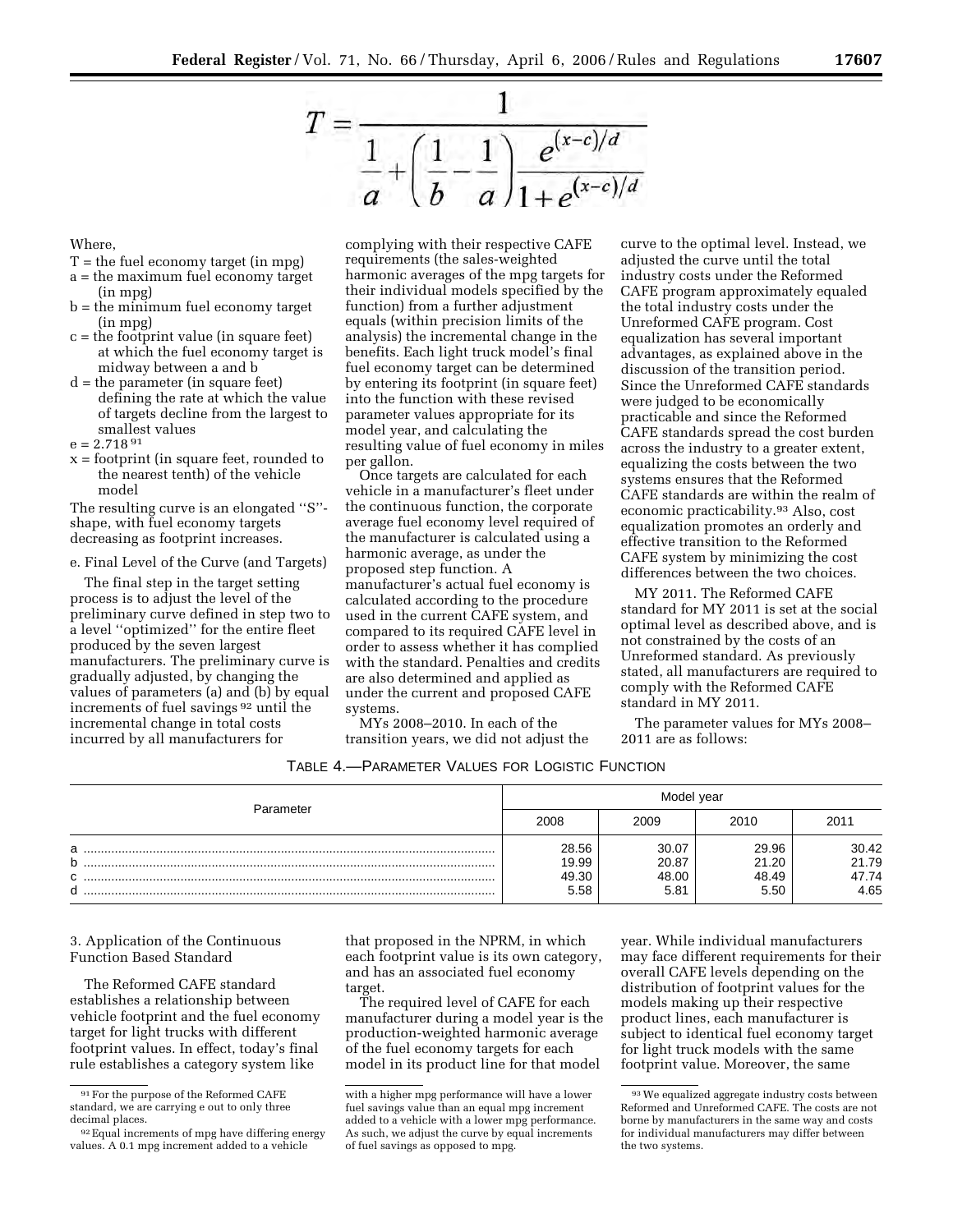formula is used to determine each manufacturer's required level of CAFE using the fuel economy targets for different footprint values, footprint values for its individual models, and the production levels of each of its models. Individual manufacturers face different required CAFE levels only to the extent that they produce different size mixes of vehicle models.

To determine whether it has achieved its required overall CAFE level, each manufacturer's production-weighted

harmonic average of the actual fuel economy levels for each model in its entire product line is compared to this required CAFE level. If the weighted average of its models' actual fuel economy levels is at least equal to the manufacturer's required level of average fuel economy, then it has complied with the Reformed CAFE standard. If its actual fleet-wide average fuel economy level is greater than its required CAFE level, the manufacturer earns credits equal to that difference that can be used

in any of the three preceding or following model years.

More specifically, the manner in which a manufacturer's required overall CAFE for a model year under the Reformed system is computed is similar to the way in which its actual CAFE for a model year has always been calculated. Its required CAFE level is computed on the basis of the production and the footprint target as follows:

Manufacturer X's Total Production of Light Trucks X's production at footprint m Target for footprint m <sup>X</sup>'s production <sup>+</sup> at footprint n Target for footprint n etc X's required le + = vel of CAFE

This formula can be restated as follows:

Required \_ Fuel \_ Economy \_ Level =  $\frac{N}{\sum_{i} N_i}$ 

### Where:

- N is the total number (sum) of light trucks produced by a manufacturer,
- $N_i$  is the number (sum) of the  $i<sup>th</sup>$  model light truck produced by the manufacturer, and
- $T_i$  is fuel economy target of the  $i<sup>th</sup>$  model light truck.

The required level is then compared to the CAFE that the manufacturer actually achieves in the model year in question:

$$
CAFE = \frac{N}{\sum_{i} \frac{N_i}{mpg_i}}
$$

Where,

- N is the total number (sum) of light trucks produced by the manufacturer,
- $N_i$  is the number (sum) of the i<sup>th</sup> model light trucks produced by the manufacturer,

mpg<sub>i</sub> is the fuel economy of the i<sup>th</sup> model light truck.

A manufacturer is in compliance if the actual CAFE meets or exceeds the required CAFE.

The method of assessing compliance under Reformed CAFE can be further explained using an illustrative example of a manufacturer that produces four models in two footprint categories with fuel economy targets assumed for the purposes of the example shown in Table 3:

TABLE 5.—ILLUSTRATIVE EXAMPLE OF METHOD OF ASSESSING COMPLIANCE UNDER A CONTINUOUS FUNCTION APPROACH

| Model                 | Fuel economy                 | Production                               | Footprint                        | Footprint                    |
|-----------------------|------------------------------|------------------------------------------|----------------------------------|------------------------------|
|                       | (mpg)                        | (units                                   | (sa. ft.                         | (mpg)                        |
| А<br>B<br>⌒<br>ັ<br>n | 27.0<br>24.0<br>22.0<br>19.0 | 100.000<br>100.000<br>100.000<br>100.000 | 43.00<br>42.00<br>52.00<br>54.00 | 27.5<br>27.8<br>23.7<br>23.2 |

Under Reformed CAFE, the manufacturer would be required to

achieve an average fuel economy level of: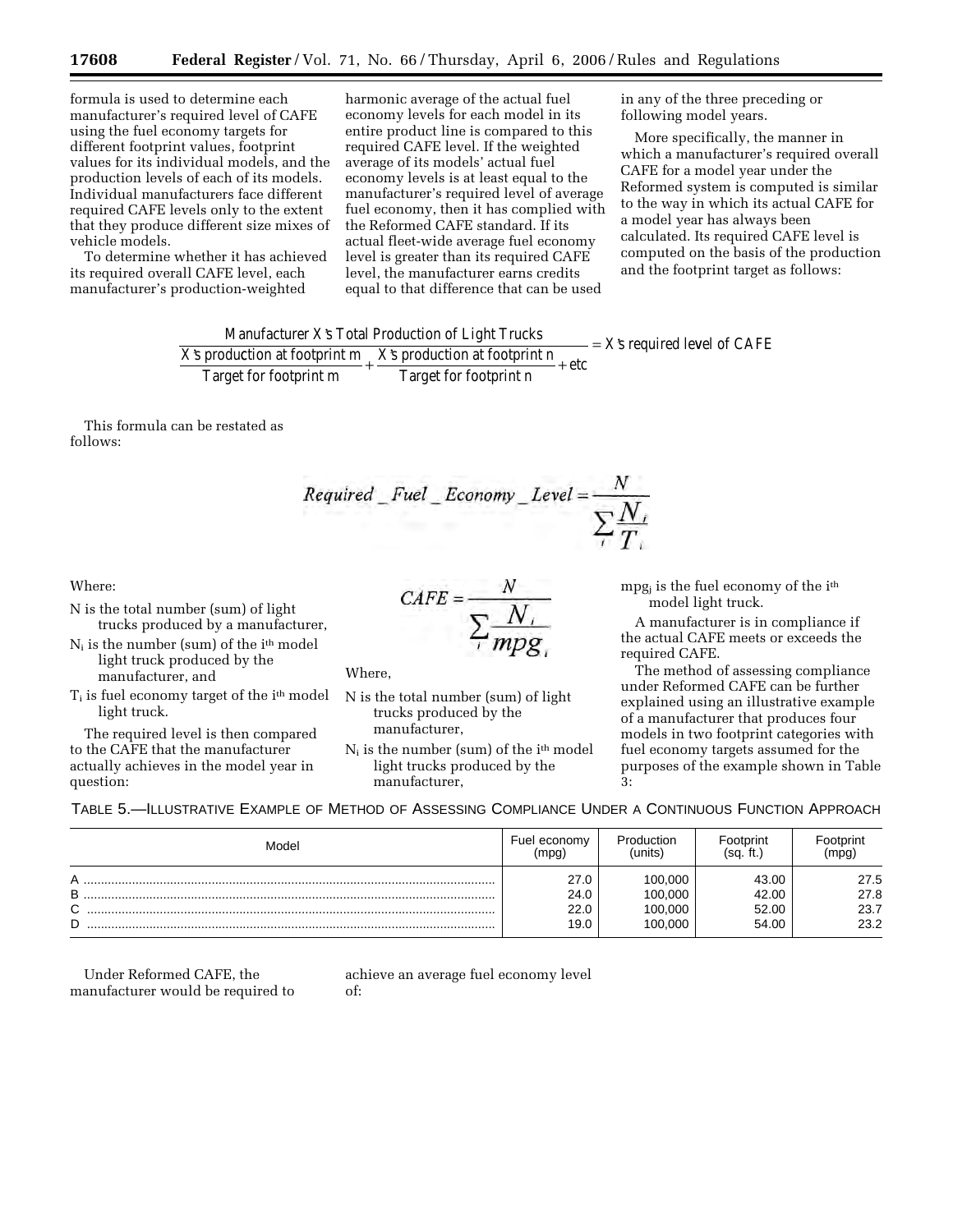

This fuel economy figure would be compared with the manufacturer's

actual CAFE for its entire fleet (*i.e.*, the production-weighted harmonic mean

fuel economy level for four models in its fleet):

|                 |         | 400,000                         |         |              |
|-----------------|---------|---------------------------------|---------|--------------|
| Actual CAFE $=$ | 100,000 | 100,000 100,000                 | 100,000 | $= 22.6$ mpg |
|                 |         | 27.0mpg 24.0mpg 22.0mpg 19.0mpg |         |              |

In the illustrative example, the manufacturer's actual CAFE (22.6 mpg) is less than the required level (25.4 mpg), indicating that the manufacturer is not in compliance.

4. Why This Approach To Reform and Not Another?

a. Continuous Function vs. the Proposed Step-Function (Categories)

The NPRM proposed a Reformed CAFE system that would establish a system of six size categories based on vehicle footprint, and specify a target fuel economy level for the vehicles in each category. The categories and their respective targets were incorporated into a step function (see Figure 1, above). The CAFE level required of each manufacturer then would be determined by computing the sales-weighted harmonic average of the fuel economy targets for each light truck category in which it produces light trucks.

The NPRM also discussed and sought comment upon the alternative of incorporating the fuel economy targets into a continuous function based on vehicle footprint, which could have

some important advantages over a stepwise function. However, we did not propose a specific mathematical form for a continuous function.

As explained above, the agency has elected to adopt a Reformed CAFE system that employs a continuous function to set fuel economy targets. Use of a continuous function addresses three major concerns raised by commenters with regard to the proposed Reformed CAFE structure. Reliance on a continuous function (1) eliminates potential problems associated with the need to redefine category boundaries in future rulemakings; (2) substantially reduces the incentive for manufacturers to ''upsize'' vehicles; and (3) substantially reduces the incentive for manufacturers to respond to the CAFE requirements through downsizing, a compliance option that can reduce a vehicle's safety. The following explains these three benefits in detail.

First, reliance on a continuous function eliminates the footprint based categories. By eliminating categories, we eliminate the need to redefine categories as the light truck distribution changes.

In the NPRM, we prescribed a method for determining category boundaries. The method was intended to reduce the potential for ''edge effects.'' We noted that when the distribution of light trucks was graphed such that footprint increased from left to right, vehicles just to the left of a boundary faced the greatest incentive for upsizing. These vehicles could be moved into a less stringent category with relatively minor increases in size.

In order to minimize this potential, we defined the proposed boundaries generally at points on the graph where there was relatively low vehicle volume immediately to the left and high vehicle volume immediately to the right. Identification of points between low and high volume was based on the distribution of vehicles from the product plans provided to the agency in response to the 2003 ANPRM. Based on this distribution, the agency was able to readily identify appropriate boundary locations, as illustrated in Figure 9 below.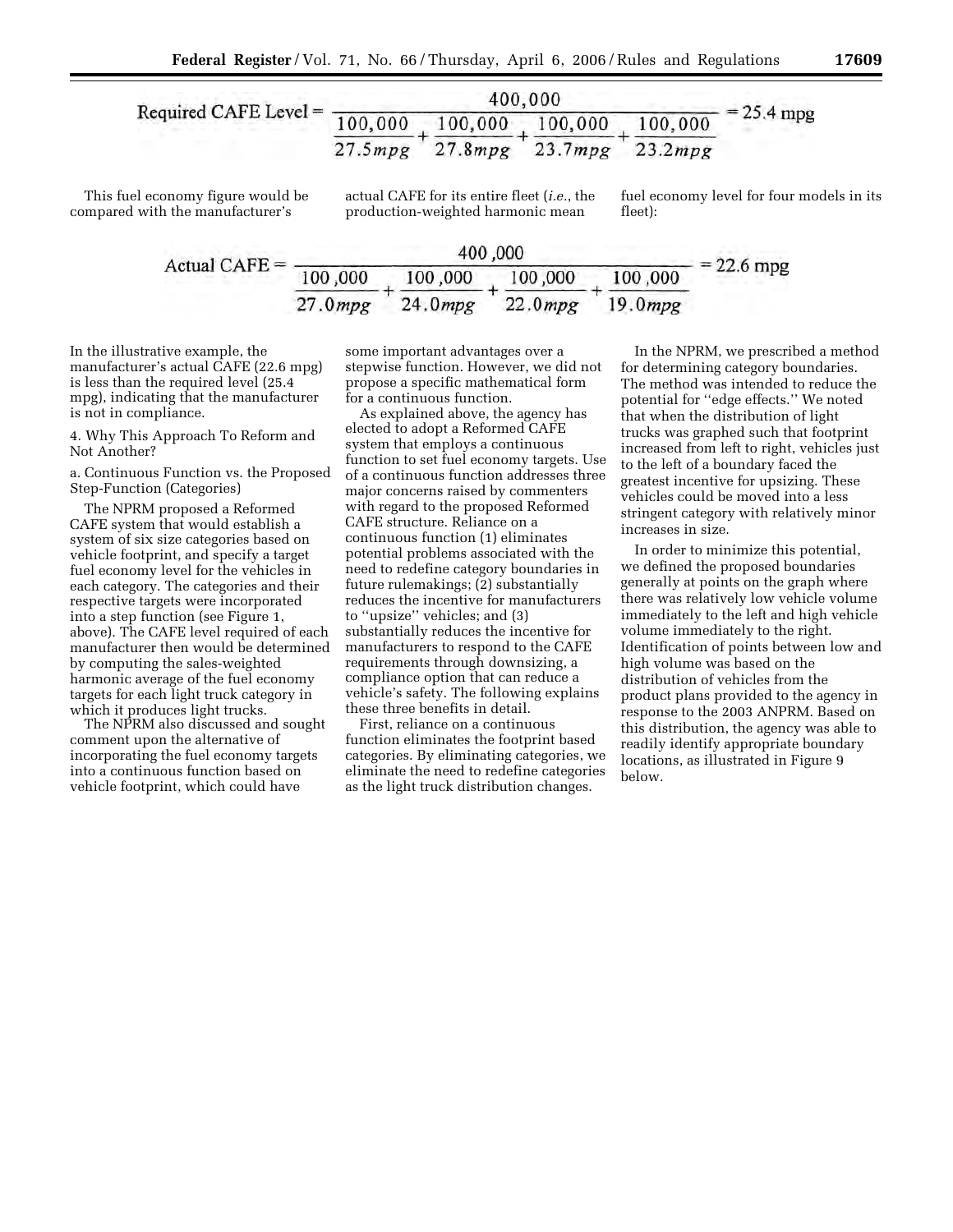

Figure 9: MY 2011 Sales distribution of light truck fleet by footprint used in the NPRM

A variety of commenters also recognized the potential for ''edge effects.'' The Alliance asserted that the agency's selection of boundaries under the step function effectively addressed this potential problem, noting that it ''agrees with the agency's assessment

that both the number and the location of the boundaries for the footprint categories would likely minimize any such edge effects.''

As previously indicated, manufacturers provided updated product plans in response to the NPRM and RFC. The new product plans reflected a new distribution of vehicles. When the proposed boundaries were applied to the updated manufacturer plans, the boundaries did not align with low and high volume points, as in the NPRM.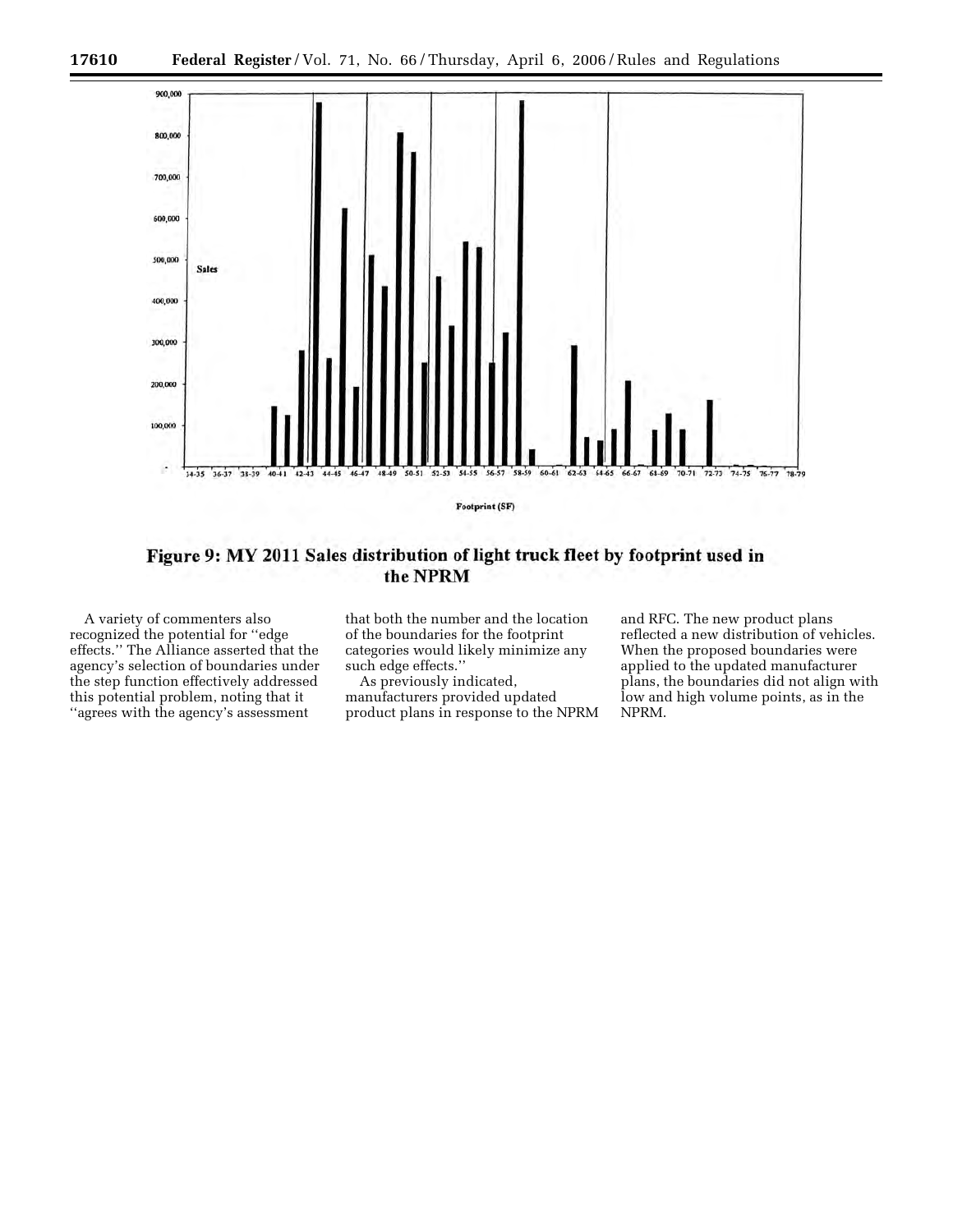

# Figure 10: Proposed category boundaries and updated MY 2011 light truck fleet distribution

As illustrated in Figure 10 above, the distribution of the updated light truck fleet does not provide clear points of low volume adjacent to high volume as was the case with the older fleet that was the basis for the NPRM. Because the

updated fleet has a more uniform distribution of vehicles across the footprint range, there are multiple potential boundary assignments that would segment the light truck fleet into six categories, and there is less

opportunity to find boundaries that would minimize ''edge effects'' to the same extent as in the NPRM. Figures 11 and 12 illustrate potential ways by which the agency might have attempted to redefine the boundaries.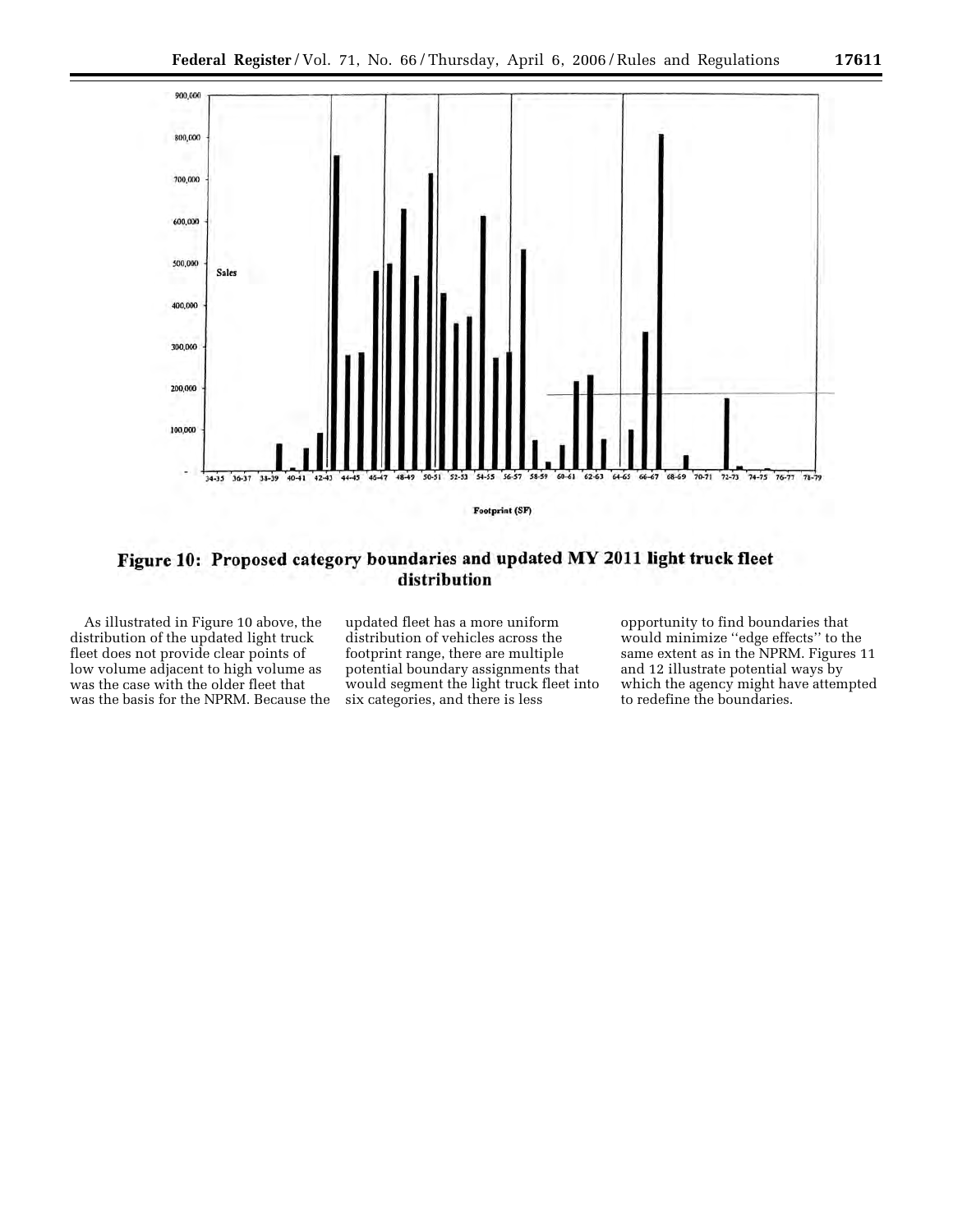







However, it was clear that because of the distribution of the light truck fleet in the revised product plans, there was

not the opportunity to provide category divisions that similarly minimize ''edge effects'' to the same degree as in the

NPRM. Moreover, Toyota was concerned that changes to boundaries could significantly alter a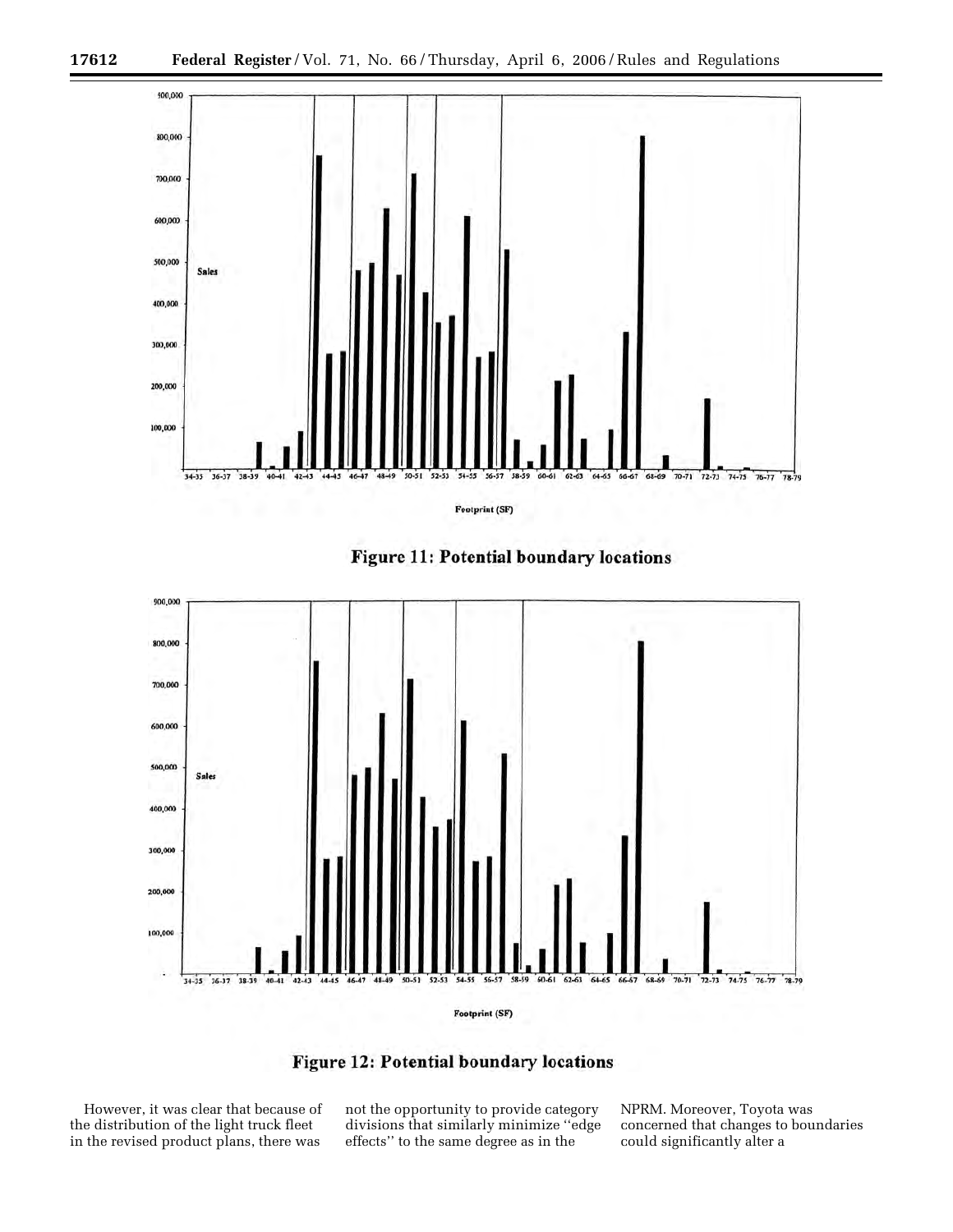manufacturer's compliance responsibility, and urged the agency to rely on the proposed boundaries for the final rule.

As recognized by Toyota, the required fuel economy level of individual manufacturers is highly influenced by boundary location. Table 6 below

illustrates the required fuel economy for a sampling of manufacturers if boundaries were set according to the figures above.

| TABLE 6.—REQUIRED FUEL ECONOMY LEVELS UNDER VARIOUS BOUNDARY LOCATIONS |  |
|------------------------------------------------------------------------|--|
|------------------------------------------------------------------------|--|

| Manufacturer                              | Required fuel econ-<br>(mpg)—bound-<br>omv<br>aries set according<br>to figure 11 | Required fuel econ-<br>omy (mpg)—bound-<br>aries set according<br>to figure 12 |
|-------------------------------------------|-----------------------------------------------------------------------------------|--------------------------------------------------------------------------------|
| <b>General Motors</b><br>Toyota<br>Nissan | 23.3<br>23.8<br>24.2                                                              | 23.2<br>23.8<br>23.7                                                           |

The potential need to redefine category boundaries from one model year to the next and one rulemaking to the next would create uncertainty for manufacturers. Manufacturers would face not only the potential of a vehicle facing a higher target resulting from shifts in the function, but would also face the potential of a vehicle being compared to a much more stringent target as the result of a boundary shift. By utilizing a continuous function, the agency eliminates boundaries and thus the potential difficulties associated with defining and redefining category boundaries.

Second, reliance on a continuous function substantially reduces the incentive for manufacturers to respond to Reformed CAFE by ''upsizing'' vehicles. IIHS said that although the boundaries in the proposed categorical system were carefully chosen to minimize the number of models that were just below them, the differences between fuel economy targets for some adjacent categories were nevertheless large enough to make upsizing an important potential concern. For vehicles just below boundaries, small increases in footprint could produce a significant reduction in fuel economy target. As an example, IIHS stated that based on the proposed categories, General Motors could reduce the fuel economy target applicable to the 2005 Chevrolet Trailblazer EXT by 1.5 mpg by increasing that model's track width by 1.5 inches. The Mercatus Center echoed this concern, citing calculations showing that 14 of 55 light truck models could be moved to the next larger footprint category with an increase in footprint of less than 2 percent.

Conversely, under a continuous function, significant reductions in fuel economy targets cannot be achieved through small increases in footprint. Fuel economy targets decrease gradually as vehicle size increases, as compared to the punctuated changes under a stepfunction. Again, using the Chevrolet

Trailblazer as an example, IIHS noted that in order to gain a 1.5 mpg difference in its fuel economy target, ''the Trailblazer's footprint would have to change by about the entire range of one of the proposed footprint categories.'' Natural Resources Canada stated that although any erosion of fuel savings resulting from upsizing is unlikely to be significant under a stepwise function, ''it is our opinion that setting fuel economy targets using a continuous function, based on footprint, would eliminate any concern in this regard.''

In contrast to IIHS's assertions, Toyota argued that because a continuous function relaxes a vehicle's fuel economy target for any increase in size, a continuous function provides a greater incentive for vehicle ''upsizing.'' Toyota stated that under a continuous function, manufacturers have a small incentive to increase the size of every vehicle model they produce, instead of a stronger incentive to upsize only a few models.

The agency disagrees with Toyota. While the agency acknowledges Toyota's argument that a continuous function reduces a model's fuel economy target in response to any increase in its size, this feature need not provide an incentive for manufacturers to upsize their vehicles if the form of the function reflects the underlying engineering relationship between size and fuel economy.

Under the continuous function, as a vehicle's footprint increases, its applicable target decreases. However, the rate at which target levels decrease is gradual. Further, an increase in a vehicle's footprint is not without cost. Generally, as vehicle size increases, its fuel economy performance decreases. The decrease in fuel economy performance can result from additional weight added to achieve increased size or result from design implications of upsizing the vehicle (*e.g.*, an increase drag resistance from increased frontal area). As such, increasing footprint can decrease a vehicle's fuel economy, further reducing the incentive to upsize.

Under the step function approach, some vehicles were located near the upper boundaries of the categories despite agency efforts to minimize the number. Under the step function approach, a small change to the footprint of these vehicles would result in a substantial decrease in their targets, as much as 1.2 mpg. The continuous function approach does not provide an opportunity for substantial decreases in a vehicle's target based on slight increases to footprint.

This point can be illustrated by comparing the proposed boundaries and the adopted continuous function. When the agency plotted the revised product plans against the proposed boundaries, we found that there were approximately 1.25 million vehicles that could move to a less stringent category with changes in footprint of less than one square foot. These minor changes would reduce applicable target values by 1.0–3.3 mpg. Under a continuous function, footprint increases of similar magnitude would reduce applicable targets by no more than 0.2 mpg.

Third, reliance on a continuous function substantially reduces an incentive present in the proposed stepfunction standard for manufacturers to ''downsize'' vehicles. IIHS raised concern that under the proposed step function system, manufacturers might reduce the sizes of models within the limits of the footprint range for a category to make it easier to comply with their required fuel economy levels. The IIHS commented that there ''is room within NHTSA's proposed system of footprint categories to retain the same fuel economy target but reduce size \* \* \*" and that "the safety of the resulting vehicle would be compromised.'' General Motors also acknowledged this possibility, stating that the category structure of the Reformed CAFE system: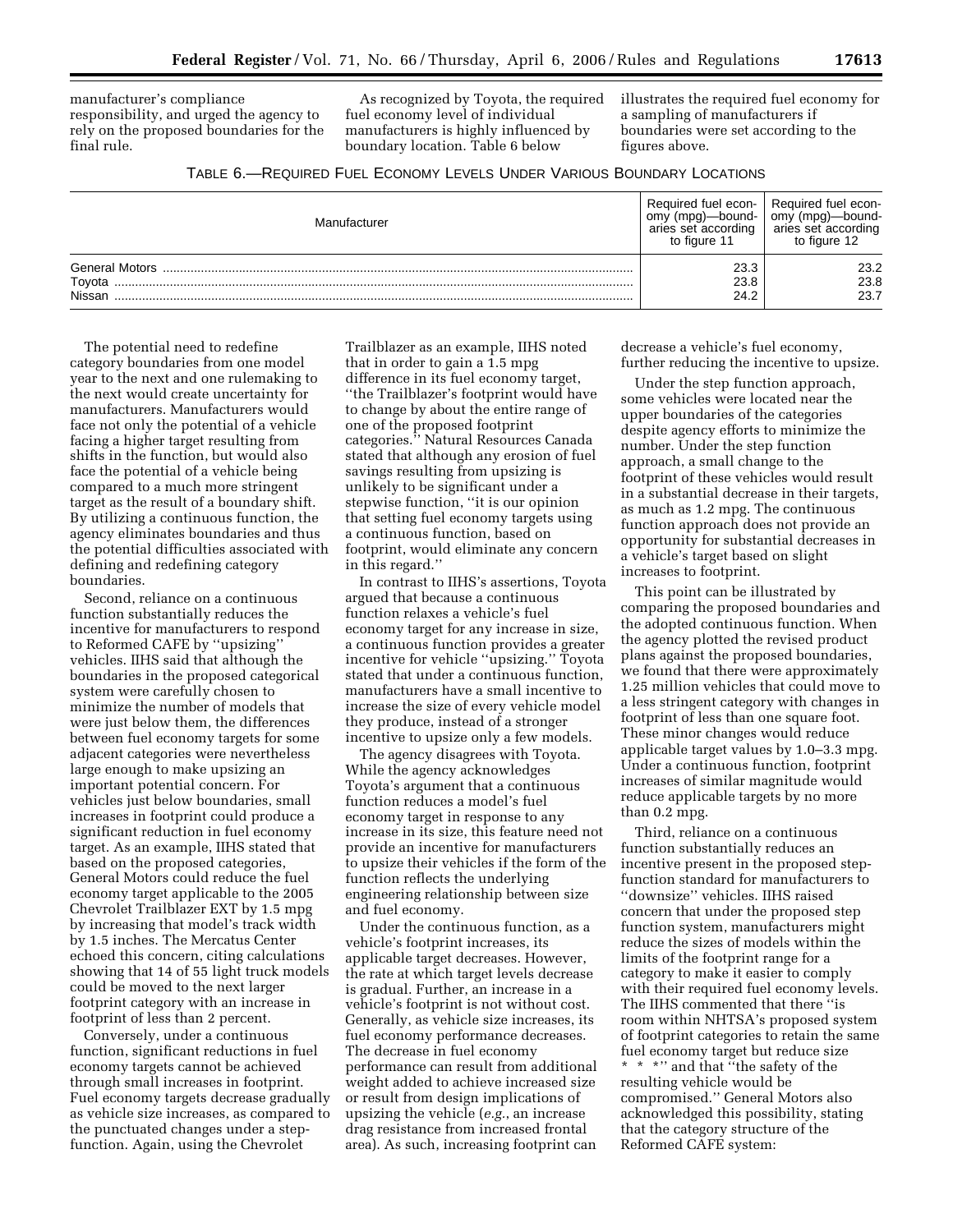[S]till may incentivize manufacturers to use reductions in track width and/or wheelbase (to create a smaller and/or lighter vehicle) to meet CAFE targets within a category or overall. While changes in vehicle dimensions may not be the first choice for manufacturers, they remain an option-one that can adversely affect safety.

In contrast, IIHS stated that any downsizing under a continuous function would subject a vehicle to a more stringent target. As such, IIHS stated that a continuous function would better minimize the potential for manufacturers to respond to the CAFE program through unsafe downsizing.

With respect to minimizing the incentive to downsize, the agency agrees with IIHS. We concur with IIHS's concern over the potential to downsize within a step function category, particularly within the smallest size categories, where reducing vehicles' size or weight likely would have the largest impact on occupant safety.

Commenters raised a variety of other procedural and administrative concerns that the agency should take into account in choosing between stepwise and continuous functions. General Motors and Nissan expressed concern that setting fuel economy targets using a continuous function could present an even greater challenge to public understanding of the Reformed CAFE program than relying on a category system to set vehicles' fuel economy targets. Neither commenter explained why they believed a stepwise function would be more readily understood. Honda commented that it would be easier for manufacturers of high fuel economy vehicles to demonstrate the ''superiority of their products'' to potential buyers under a stepwise function than under a continuous function.

We do not believe that a standard based on a continuous function is harder to understand than one based on a step function. The main difference is that instead of identifying an appropriate category to determine a vehicle's target, a target under a continuous function standard is located along a curve. Calculating a manufacturer's required fuel economy is done in a similar manner under both systems and calculating a

manufacturer's compliance is performed in exactly the same manner.

While manufacturers may not be able to advertise ''best in CAFE category'' under a continuous function, the Reformed CAFE does not prevent such comparisons from being made under non-CAFE classifications. Manufacturers currently promote ''best in class'' claims based on industry and marketing classifications. For example, Honda advertises that its Ridgeline is the ''only 4-door pickup to achieve the highest government crash test rating (5 stars) for both frontal and side-impact tests.''94 Under the current CAFE program, light trucks are all within a single fleet, yet manufacturers still advertise ''best in class.'' Presumably, such claims could continue to be made under Reformed CAFE.

Nissan asserted that compliance calculations would be ''unduly cumbersome'' under a continuous function. Nissan also stated that the agency's administration and enforcement process would be more burdensome under a continuous function than under a stepwise function because NHTSA would need to review complex compliance calculations submitted by each manufacturer.

In the NPRM, we proposed requiring manufacturers to submit a vehicle's footprint along with the CAFE data currently collected. Manufacturers and the agency would rely on this data to determine required fuel economy levels and compliance. An additional calculation would be required to determine a vehicle's target, as opposed to determining the appropriate category and corresponding target. However, we do not believe that the additional calculation—one easily performed using a programmable hand calculator or spreadsheet program—will be overly cumbersome.

Ford indicated that the use of a harmonic average to calculate a manufacturer's compliance obligation, combined with the use of categories, would provide manufacturers the greater flexibility to make improvements in an appropriate manner as opposed to

use of a harmonic average with a continuous function.

The standard adopted in this document retains the flexibility provided by use of a harmonic average to determine a manufacturer's compliance requirement and a manufacturer's actual fuel economy level. Additional flexibility is provided by the fact that fuel economy targets are more specific to a vehicle. As opposed to being compared to a target representative of the capabilities of vehicles within a range of footprint values, the final rule compares a vehicle to the potential fuel economy achievable by vehicles of equal size. A manufacturer still has the ability to compensate for a vehicle that performs below its set fuel economy target by exceeding the target for one or more of its other models.

Toyota argued that because the NPRM did not propose a specific continuous function for review, ''additional notice and comment would be necessary should NHTSA wish to pursue a continuous line function in place of size-based targets, since it is simply not possible for manufacturers or the public to determine the implications of such a system in the context of new standards for model years 2008 through 2011.'' In contrast, Nissan asserted that switching to a continuous function would ''result in little to no difference in fuel economy compliance levels,'' suggesting that the NPRM's discussion of a continuous function was sufficiently detailed to allow a manufacturer to assess the costs and other challenges of complying with a Reformed CAFE standard that uses a continuous function.

Although the agency is not adopting the category system as proposed, the targets under today's final rule are consistent with the category targets proposed in the NPRM. Figure 13 below shows the resulting relationship between vehicle footprint and target fuel economy level for 2011 described by the logistic function with parameter values statistically calibrated for that model year and subsequently optimized. The figure also compares its curved shape to that stair step shape of the fuel economy targets established in the previously proposed category system for that model year.

<sup>94</sup>*[http://automobiles.honda.com/models/](http://automobiles.honda.com/models/model_overview.asp?ModelName=Ridgeline)  model*\_*overview.asp?ModelName=Ridgeline* (last visited January 15, 2006).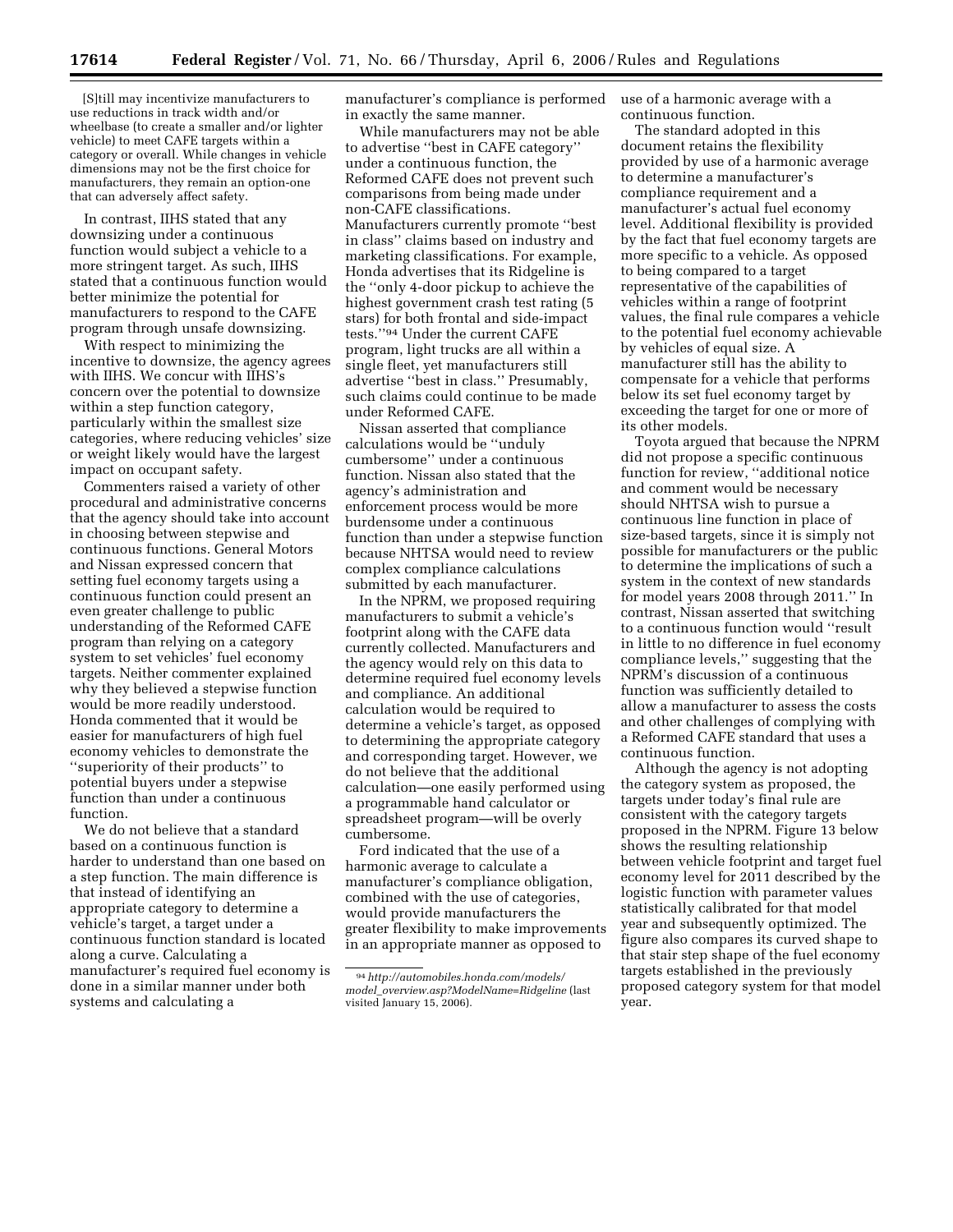

Figure 13: Final "optimized" curve compared to the proposed step function

RMI favored a step-function, because its ''size neutrality'' provides a better foundation for replacing fuel economy standards with a ''feebate'' system. In context of fuel economy, ''feebate'' refers to a transportation initiative in which consumers of low-fuel economy vehicles would pay into a fund from which payments would be made to purchasers of high-fuel economy vehicles. In response to RMI's comment, we note that EPCA does not provide for a feebate system, but instead requires the agency to establish average fuel economy standards. However, as discussed above, the continuous function adopted today provides greater ''size neutrality'' than a step function (i.e., a continuous function reduces incentives to downsize or upsize a vehicle).

Although the continuous function standard adopted in today's final rule eliminates the abrupt changes in fuel economy targets present in a stepfunction standard, it is important to recognize that the function does not ''smooth'' the targets as requested by some commenters. Toyota, Porsche, BMW, and the Alliance questioned why the stringency in Category 3 increased at a higher rate than the stringency levels of other categories. Toyota stated that vehicles in this size category tend to be

fairly fuel-efficient unibody SUVs and minivans. Toyota also noted that the proposed Category 3 target experienced a 5.4 percent increase between 2008 and 2009, while the target for Category 6 actually went down from 2009 to 2010. Toyota suggested that the agency consider ''smoothing'' the target levels for the interim model years by linearly increasing the target levels between 2008 and 2011. Similarly, Honda questioned the increases in stringency proposed for the smaller footprint vehicles. Honda stated that, at least in theory, the agency's methodology (i.e., adding technology to each vehicle until the marginal cost exceeds the marginal benefits) should result in more stringent standards for larger vehicles, since the higher baseline fuel consumption would justify the addition of more technology. Honda observed that under the proposed step function light trucks in the smallest footprint category were projected to achieve an increase in fuel economy of 22 percent, while the increase for light trucks in the largest footprint category was only 16 percent. Honda questioned whether technologies have been applied uniformly and fairly to all vehicles.

As explained above, the stringency of the targets is based on the opportunity to apply fuel savings technology to

vehicles within the light truck fleet. Differences in increases in stringency between vehicles of different sizes reflect differences in the potential improvements for those vehicles, and the costs and benefits of those improvements. While larger vehicles typically have low fuel economy performance, that does not mean that such vehicles are not equipped with fuel saving technologies. Conversely, the higher fuel economy performance of smaller vehicles is not necessarily reflective of fuel savings technologies, but may be more indicative of the vehicles small size. The reformed CAFE system recognizes variations in the baseline fuel economy levels between vehicles, in the costs of improving fuel economy, and in the resulting fuel savings and related benefits. Manufacturers' efforts to improve fuel economy are reflected in the degree of projected improvement across the range of footprint values. Increases in stringency above a manufacturer's baseline are consequences of the agency's improving the overall fuel efficiency of the light truck fleet to a maximum feasible level.95

<sup>95</sup>Additionally with regard to Honda's comment, it is also important to distinguish between improvements in fuel economy (which is measured Continued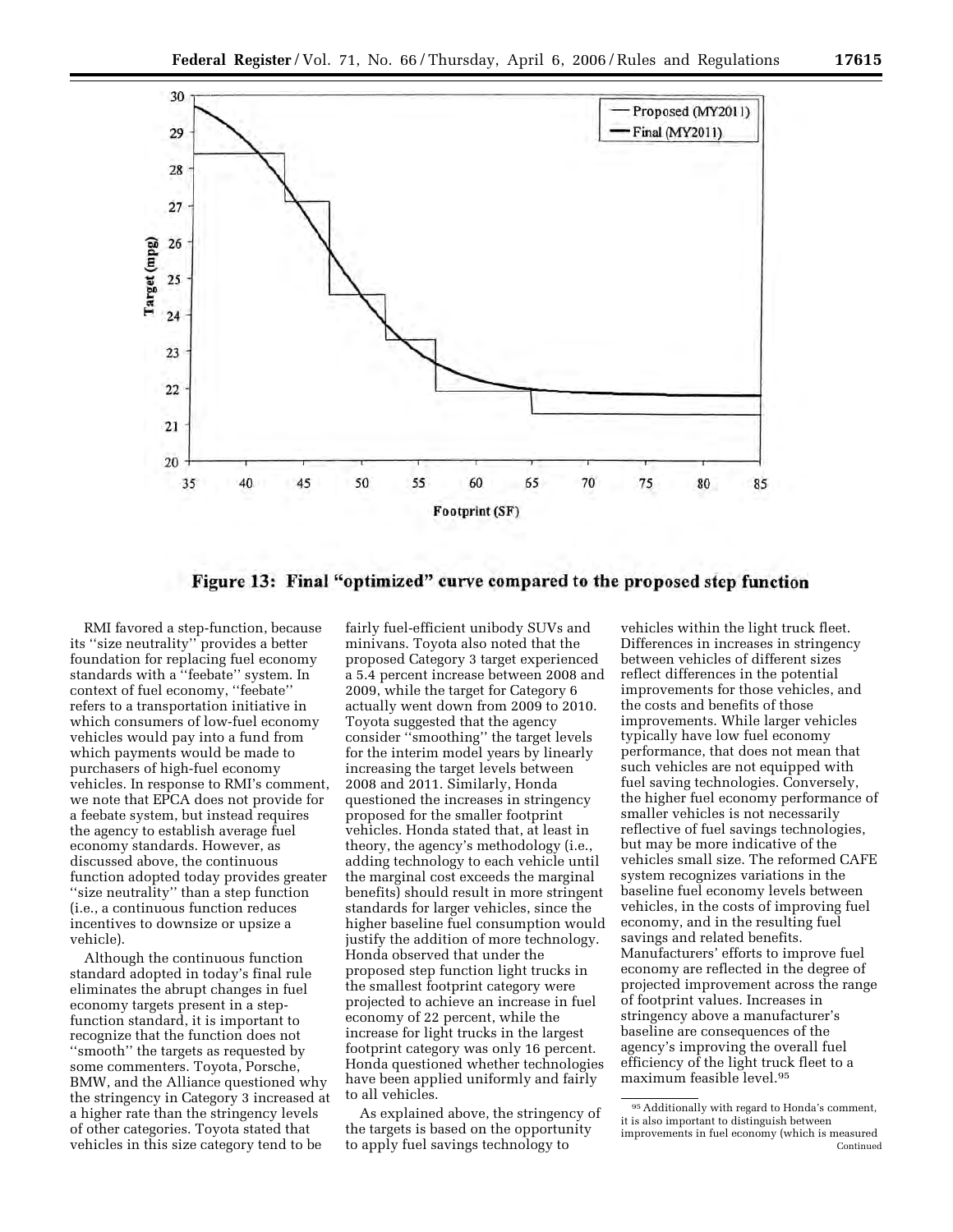b. Continuous Function and Targets vs. Classes and Standards

As explained in the NPRM, we considered an approach under which we would establish separate classes based on footprint and establish a standard for each class. However, there were two primary shortcomings that led us to evaluate other approaches for our Reformed CAFE. Nothing provided by the commenters caused us to re-evaluate our decision not to establish a multiclass system based on footprint.

First, transfers of credits earned in a footprint class in a model year to a different footprint class in a different model year would have required a complicated process of adjustments to ensure that fuel savings are maintained.96 This is because credits (denominated in mpg) earned under the multiple classes and standards approach would have differing energy value. Credits earned for exceeding the higher fuel economy standard for the smaller footprint vehicles would have less energy value than exceeding the lower fuel economy standard for the larger footprint vehicles by an equal increment. In fact, if credits were generated in a class with relatively high CAFE standards and transferred to another class with relatively low CAFE standards, total fuel use by all vehicles in the two classes might increase. That result would undermine the entire reform effort by producing lessened energy security.

One can calculate the appropriate adjustments for such a credit transfer system to ensure no loss of fuel savings. This would ensure equivalent energy savings. However, instituting a complicated new process of credit adjustments would detract from the benefits of reforming the CAFE program by making it more difficult to plan for and determine compliance. Further, taking this step would not cure another problem associated with credits. Credits earned by exceeding a standard in a model year may be used in any of the three model years preceding that model year and, to the extent not so used, in

any of the three model years following that model year (49 U.S.C. 32903(a)). They may not, however, be used within the model year in which they were earned (Id.).

Second, establishing separate standards for each class would needlessly restrict manufacturer flexibility in complying with the CAFE program. A requirement for manufacturers to comply with separate standards, combined with the inability either to apply credits within the same model year or to average performance across the classes during a model year, could increase costs without saving fuel. This would happen by forcing the use of technologies that might not be costeffective. Further, Congressional dialogue when considering the enactment of the EPCA and amendments to it has repeatedly expressed the view that manufacturers should have flexibility in complying with a CAFE program so that they can ensure fuel savings, while still responding to other external factors.

Reliance on a continuous function avoids these shortcomings just as the proposed step function would have avoided these shortcomings. Instead of establishing distinct standards for multiple classes, our proposal establishes targets across the range of footprint values and applies them through a harmonically weighted formula to derive regulatory obligations. Credits are earned and applied under today's final rule in the same way as they are earned and applied under Unreformed CAFE and in a manner fully consistent with the statute. Thus, no complicated new provisions for credits are needed. Further, the use of targets instead of standards allows us to retain the benefits of a harmonically weighted fleet average for compliance. This ensures that manufacturers must provide the requisite fuel economy in their light truck fleet, while giving the manufacturers the ability to average performance across their entire fleet and thus the flexibility to provide that level of fuel economy in the most appropriate manner.

#### c. Consideration of Additional Attributes

In the NPRM, the agency sought comment on whether Reformed CAFE should be based on vehicle size (footprint) alone, or whether other attributes, such as towing capability and/or cargo-hauling capability, should be considered. The comments received in response to our request were either strongly supportive or strongly opposed to including additional attributes. Commenters supporting consideration

of additional attributes (General Motors, Nissan, DaimlerChrysler, Ford, Alliance, Sierra Research, NADA, and SUVOA) stated that such consideration is necessary to account for the varying degrees of utility among vehicles with similar footprint values. Commenters opposed to including additional attributes (NRDC, Environmental Defense, ACEEE, NESCAUM, and Rocky Mountain Institute) stressed the potential of using these attributes to manipulate vehicles into categories with less stringent targets.

The most frequently mentioned attribute was towing capability. However, Nissan stated that NHTSA should incorporate a mechanism providing fuel economy credits for all optional safety and utility features. The Alliance suggested 4WD/AWD capability in addition to towing.

Among the commenters supporting a modification for towing ability, the criteria for that classification differed. General Motors defined ''heavy-tow capable'' vehicles as a vehicle with a maximum towing capacity that is equal to or greater than 8,000 pounds. The Alliance suggested that the definition should be based on towing capacity equal to or greater than a set percentage of the vehicle's curb weight. That association argued that extra towing capacity means different things for different size vehicles.

Among those supporting consideration of additional attributes, the means suggested for providing credit for those attributes also differed. Nissan presented a method for calculating credits based on weight differences between a vehicle's base model and versions with optional safety and utility enhancing equipment, such that each additional 3 pounds of weight would provide a 0.01 mpg credit. Some commenters suggested a set percentage reduction; 5 percent with respect to towing capacity or 10 percent for 4WD/ AWD. DaimlerChrysler suggested a provision which essentially created a second category for any MY 2005 product that is at least 25 percent below the 2008 MY target for its size class, rather than considering specific attributes. Under DaimlerChrysler's provision, the fuel economy target for such a vehicle would be set at its 2005 level plus 5 percent and would then increase 1.5 percent per year.

NRDC, Environmental Defense, ACEEE, NESCAUM, and Rocky Mountain Institute opposed consideration of additional attributes in determining a vehicle's target fuel economy. These commenters, along with Honda and Toyota, were concerned with the potential for

in miles per gallon) and reductions in fuel consumption (which is measured in gallons per mile). Because of differences between their initial fuel economy levels, the improvements in fuel economy that would be required by the proposed targets for the smallest and largest categories of light trucks cited by Honda (22 and 16 percent, respectively) actually correspond to reductions in fuel consumption of 18% and 14% percent, respectively.

<sup>96</sup>The 2003 ANPRM on reforming CAFE noted that the agency had previously concluded that the credits earned in one class could not be transferred to another class, but re-examined the legislative history of the CAFE statute and called that interpretation into question.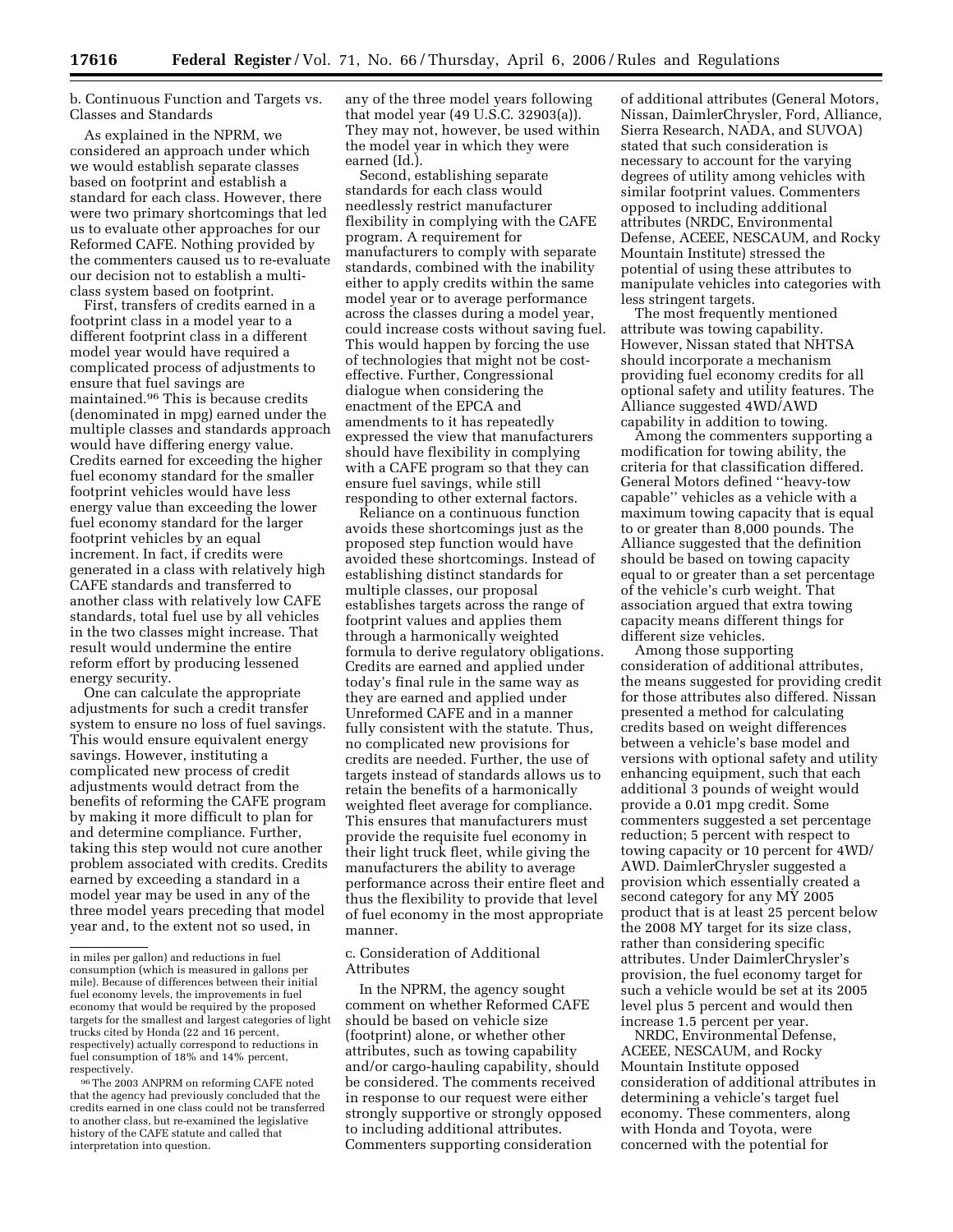manufacturers to ''game'' such considerations. These commenters argued that manufacturers might find it more cost-effective to include whatever attribute was relied upon for adjustment, even if not requested or required by customers, rather than redesigning the vehicle for increase fuel efficiency.

Toyota raised specific concern with the attribute of tow rating, stating that there is not an objective method for quantifying this metric. Toyota also opposed adjustments for attributes, arguing that the targets already reflect the presence of such designs in the vehicles. Toyota stated that if these vehicles were permitted adjustments, the agency would essentially be ''double counting'' the effect of the attribute considered. Toyota further stated that depending on the attribute relied upon for adjustment, some manufacturers might be provided a competitive advantage based on their current fleet mix.

After reviewing these comments, NHTSA has decided not to consider any additional attributes for MYs 2008– 2011. First, NHTSA notes that even some manufacturers noted the potential for abuse of a system that provided credits or lower targets for vehicles with certain attributes. Second, NHTSA believes the ''list of eligible features'' suggested by Nissan would be very confusing for both manufacturers and the agency.

With regard to the suggestion that the agency consider 4WD/AWD capability, the agency notes that it discontinued the option of a separate standard for 2WD vs. 4WD light trucks beginning with the standard for the 1992 model year.97 The agency noted that separate standards were originally intended to provide an alternative means of compliance for manufacturers that manufactured primarily 4WD vehicles, and that these intended beneficiaries had disappeared. The agency noted that most manufacturers were choosing to comply with the combined standard. The agency also expressed concerns that separate standards could decrease fuel economy by encouraging the production of less fuel-efficient 4WD vehicles. Since there are no specialized manufacturers that need relief to comply with the standard, NHTSA is not reversing this decision.

With regard to towing capacity, in addition to the above concerns the agency notes that manufacturers suggested different approaches on how to define vehicles which would qualify for consideration. The agency is aware

that the SAE is working on a uniform metric to rate towing capacity, and this may provide at least some of the information NHTSA would need to reconsider this issue with regard to towing capacity in the future.

#### d. Backstop and ''Fuel Saving'' Mechanisms

The agency is not establishing a backstop or fuel economy ''ratcheting'' mechanism under the Reformed CAFE system. As explained above, incorporating a backstop or fuel economy ratcheting system would be contrary to the intent of EPCA. The intent of the CAFE program is not to preclude future mix shifts and design changes in response to consumer demand. A backstop would likely have this influence. As discussed, a backstop or a ratcheting mechanism would limit the ability of a manufacturer to respond to market shifts arising from changes consumer demand. Such a system would be in opposition to congressional intent to establish a regulatory system that does not unduly limit consumer choice.

Additionally, supplementing the Reformed CAFE standards with a backstop would negate the value of establishing the attribute-based standards for some manufacturers and perpetuate the shortcomings of Unreformed CAFE. A backstop would essentially be a required fuel economy level akin to the Unreformed CAFE standard that would apply to a manufacturer if the required fuel economy for that manufacturer as determined under the Reformed CAFE system was below some determined threshold. For example, if consumer demand shifted to larger light trucks such that a manufacturer's required fuel economy level under the Reformed CAFE system was below the backstop fuel economy level, that manufacturer would be required to comply with the backstop. By requiring such a manufacturer to comply with the backstop, there would be a risk that the backstop would not be economically practicable given the change in the market, as occurred under the Unreformed CAFE standards in the mid-1980s. With regard to a ''ratcheting'' mechanism, an ''automatic'' increase in the stringency of targets or requirements could potentially subject manufacturers to required levels of average fuel economy level that are not technologically feasible.

Furthermore, the structure of the Reformed CAFE system addresses concerns commenters cited as the rationale for establishing a backstop, *i.e.*, concerns with manufacturers'

upsizing vehicles and their fleets for the sole purpose of reducing the stringency of their light truck CAFE requirement.

First, the structure of the Reformed CAFE system minimizes the incentive for manufacturers to upsize vehicles, more so under the continuous function approach. Second, manufacturers are limited in their ability to increase the size of their vehicles beyond that extent demanded by consumers. Finally, making vehicles larger for CAFE compliance purposes is not cost-free. Market forces or fuel price increases will restrain consumer demand for large light trucks with low fuel economy. These reasons lead us to the conclusion, more so given the structure of the adopted reform, not to establish a backstop. These points apply equally to determination not to adopt a fuel economy ''ratcheting'' mechanism as recommended by several commenters.

With regard to the first point, reliance on a continuous function minimizes the incentive for manufacturers to increase vehicle size solely for the purpose of subjecting that vehicle to a less stringent target. As explained in the discussion of continuous function versus step function above, we explained that increases in vehicle size will more likely be accompanied by a decrease in fuel economy performance that offsets the reduction in target stringency. This is a result of targets decreasing gradually as vehicle size increases across the footprint continuum. This offset reduces the incentive for manufacturers to increase vehicle size solely in response to the CAFE program. The decrease in a vehicle's fuel economy performance from increasing its footprint will offset, to a degree, the advantage of the lower target.

With regard to the second point, manufacturers are limited in what changes they can make based on what will be accepted by the market. Changes in footprint result in perceptible changes in performance and design (*e.g.*, a longer and/or wider vehicle). As noted above, the track-width component of footprint, as defined in today's final rule, directly affects vehicle handling and stability. The connection between footprint and vehicle performance limits the ability of manufacturers to increase footprint in a manner not perceptible to the consumer. As stated by IIHS, under a continuous based function, customers would be more likely to notice any design changes that achieved a substantial CAFE benefit, as opposed to small changes that would move a vehicle into a less stringent category under the step-function approach.

Finally, making vehicles larger for CAFE compliance purposes is not cost-

<sup>97</sup> 55 FR 12487, April 4, 1990.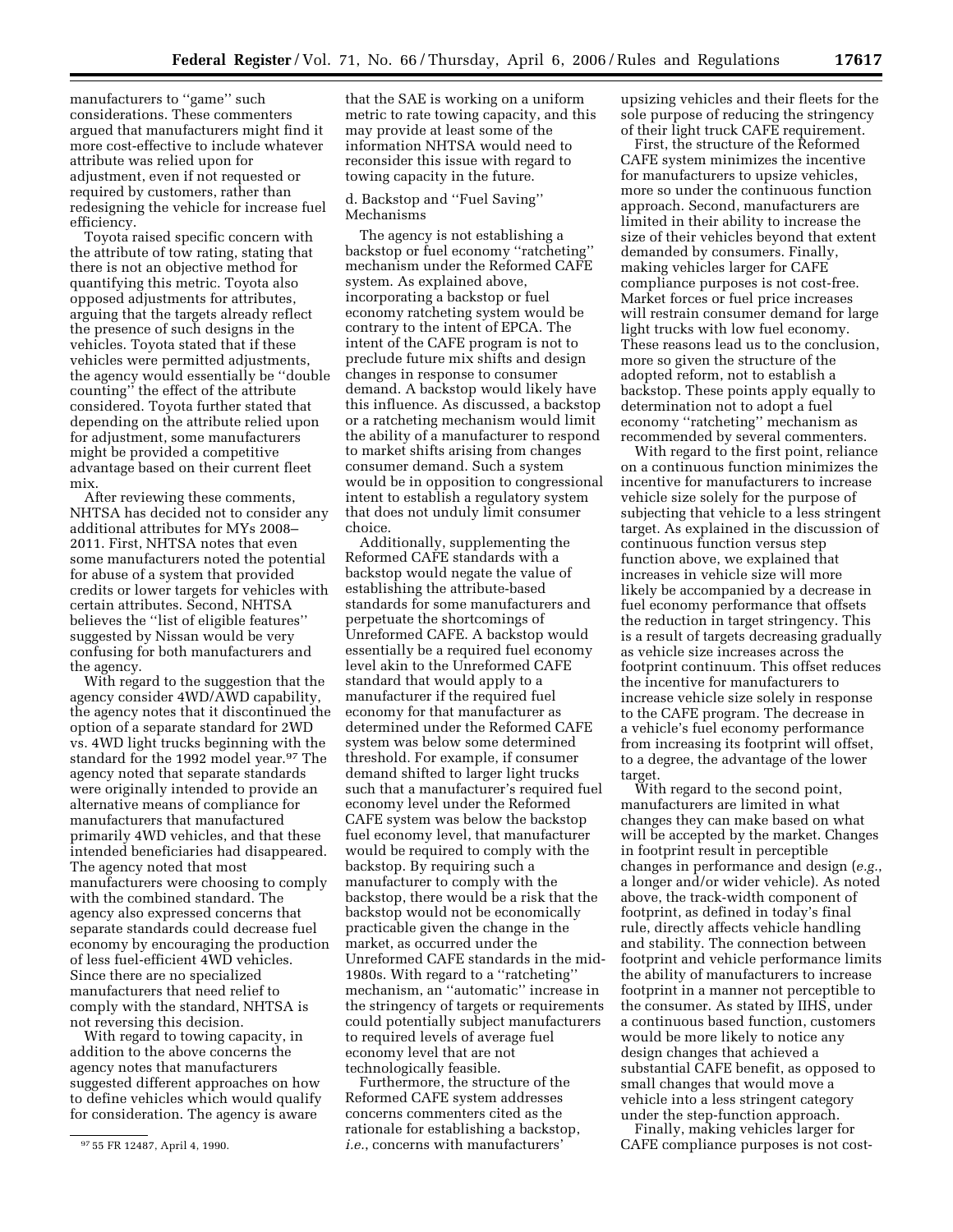free. All else being equal, larger vehicles are more costly to build and operate. Market forces or fuel price increases will restrain consumer demand for large light trucks with low fuel economy, unless the need for utility justifies the expense to the manufacturers of producing and to the consumers of operating large trucks.

The agency did a preliminary evaluation of the cost associated with increasing a vehicle's footprint. We relied on the databases provided by manufacturers in which the manufacturers included a vehicle's manufacturer's suggested retail price (MSRP). We identified 22 nameplate vehicles that had data indicating more than one footprint value, either from a manufacturer offering different configurations of a nameplate or as a result of changes between model years.

We then separated out the 22 nameplates into 44 pairs and compared MSRP. Some of the price differences within the pairs appeared to represent differences in levels of options as well as footprint. The costs per square foot for these changes were in excess of \$1000. These data point pairs were excluded.

The remaining pairs were evaluated. The average cost per square foot increase of the remaining 25 pairs was \$119; the median cost was \$46. Deleting the 5 percent highest and lowest costs resulted in a mean cost per square foot increase of \$85. We note that this is a preliminary evaluation and that these costs represent those associated with increases in footprint that occur as part of a planned model redesign. We expect that the costs associated outside a planned redesign would be substantially higher.

We believe that the costs associated with increasing a vehicle's wheelbase would be even greater than those associated with an increase in track width. Based on a review of confidential information provided by a manufacturer, we estimate that the cost of redesigning a vehicle mid-product cycle such that the vehicle has a longer wheelbase would be at least equal to 50 percent of the costs associated with introducing the original vehicle design. Given this high estimate, it would be unlikely that a manufacturer would extend a vehicle's wheelbase solely in response to the CAFE program. The agency intends to further explore the costs associated with changes in footprint.

Comments from the environmental organizations raised a number of

concerns, which they stated necessitated a back stop or ratcheting mechanism. These concerns can be categorized into three areas: (1) Increases in fleet size based on historic trends and potential market shift, (2) increases in a vehicle's footprint to take advantage of a less stringent category, and (3) upweighting of a vehicle to remove it form the light truck CAFE program.

With regard to the environmental organizations' first concern, we explained above that the light truck CAFE program is not intended to constrain consumer choice. Any historic upsizing of manufacturers' fleets occurred under Unreformed CAFE in response to market demands, and market demands will continue to influence the size of the light truck fleet. Moreover, the agency established the MYs 2008–2011 standards after evaluating the product plans provided by manufacturers. Planned shifts in fleet mix have been taken into consideration in establishing the final rule. Future standards will also rely, in part, on product plans provided by manufacturers. As such, projected trends in fleet mix and fleet size will continue to be a consideration in establishing future CAFE standards.

With regard to the second concern, both NRDC and Union of Concerned Scientists stated that a number of vehicles would need only changes ranging from one-tenth of an inch to 1.5 inches in wheelbase and track width to become subject to a less stringent category. The Union of Concerned Scientists stated that an increase in vehicle size of 1–10 percent would be equivalent to a 0.05 to 1.18 mpg decrease in the fleet wide average fuel economy, respectively. This concern was also echoed by IIHS.

Again, as explained above, the agency is adopting a standard based on a continuous function as opposed to the step function. Under the continuous function small changes in vehicle footprint are not rewarded with large decreases in target values. Target values decrease gradually, as opposed the larger decreases that occur as a vehicle moves between categories under the proposed system. As such, the incentive for upsizing has been further minimized by adopting a continuous function approach.

Environmental groups' third major concern was that of uprating, *i.e.*, manufacturers increasing the GVWR of vehicles beyond the 8,500 lbs GVWR boundary for the light truck CAFE

program. As explained in greater detail below, the agency is extending the definition of light truck to MDPVs. By including MDPVs, we are capturing essentially all SUVs with a GVWR less than 10,000 lbs.98

Aside from our concerns with the legality of a backstop, the agency has concluded that the potential for fuel loss from manufacturers increasing the footprint values of vehicles or through shifting their fleet mix has been substantially reduced by the structure of the final rule. By gradually decreasing the value of targets as footprint increase, minor increases to footprint do not result in significant decreases in applicable target values. Further, increases to footprint come at a cost in terms of fuel economy performance, vehicle handling, and consumer acceptance.

#### 5. Benefits of reform

#### a. Increased Energy Savings

The Reformed CAFE system increases the energy savings of the CAFE program over the longer term because fuel saving technologies will be required to be applied to light trucks throughout the entire industry, not just by a limited number of manufacturers. The energysaving potential of Unreformed CAFE is limited because it requires only a few full-line manufacturers to make improvements. In effect, the capabilities of these full-line manufacturers, whose offerings include larger and heavier light trucks, constrain the stringency of the uniform, industry-wide standard. The Unreformed CAFE standard is generally set below the capabilities of limited-line manufacturers, who sell predominantly lighter and smaller light trucks. Under Reformed CAFE, which accounts for fuel economy potential of the fleets of individual manufacturers, virtually all light-truck manufacturers will be required to improve the fuel economy of their vehicles. Thus, Reformed CAFE continues to require full-line manufacturers to improve the overall fuel economy of their fleets, while also requiring limited-line manufacturers to enhance the fuel economy of the vehicles they sell.

Our estimates indicate that the Reformed CAFE system will result in greater fuel savings than the Unreformed CAFE system during the transition period, even though the industry-wide compliance costs were equalized for those model years:

<sup>98</sup>With MDPVs included in the definition of light truck, only approximately 50,000 vehicles could be

removed from the light truck CAFE program with an uprating of 1,000 lbs or less.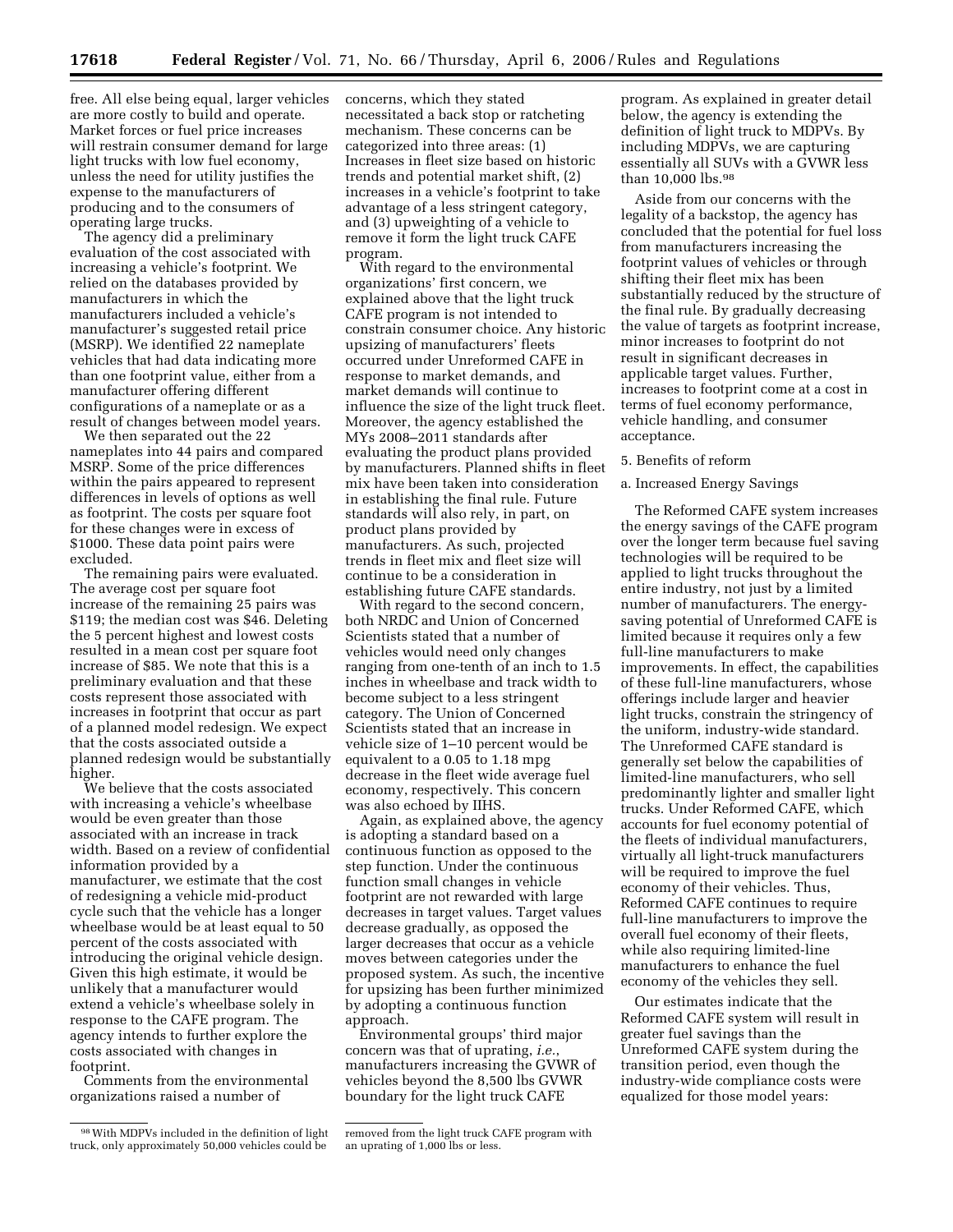# TABLE 7.—ESTIMATED FUEL SAVINGS FROM REFORMED AND UNREFORMED CAFE SYSTEMS FOR MYS 2008–2010 [in billions of gallons]

| MY.<br>′ 2008 | MY 2009 | MY 2010       |
|---------------|---------|---------------|
| ◡.            | . ب     | <u>.</u>      |
| 0.6           | . ب     | $\sim$ $\sim$ |

The improvement in fuel savings made possible by the switch to the Reformed CAFE system will be even greater beginning MY 2011. By requiring improvements across the entire industry, the Reformed CAFE system produces greater fuel savings at levels that remain economically practicable. For comparison, the agency performed a cursory Stage analysis for MY 2011. On the basis of that cursory analysis, the agency determined that, under the Unreformed CAFE system, the fleet wide (including MDPVs) fuel economy standard would be 23.3 mpg. We note that the Stage Analysis for MY 2011 results in a lower Unreformed standard for that year than the Unreformed standard for MY 2010. This is due to the inclusion of MDPVs in MY 2011. MDPVs, which have low fuel economies, are produced primarily by General Motors. Under the Unreformed CAFE system, General Motors would be the least capable manufacturer. Because of this, and because including the MDPVs lowers the CAFE level projected for General Motors, the inclusion of MDPVs would depress the Unreformed CAFE standard. Table 8 below illustrates the difference in fuel savings between the Unreformed CAFE system and the fully implemented Reformed CAFE system in MY 2011.

TABLE 8.—COMPARISON OF THE ESTI-MATED FUEL SAVINGS FROM RE-FORMED IN MY 2011 AND AN UNREFORMED STANDARD OF 23.3 MPG IN MY 2011

[in billions of gallons]

|                        | MY<br>2011 |
|------------------------|------------|
| Reformed CAFE system   | 2.8        |
| Unreformed CAFE system | 21         |

As illustrated above, the Reformed CAFE system saves an additional 700 million gallons of fuel over the Unreformed CAFE system over the lifetime of the vehicles in the MY 2011 fleet. Further, we estimate that the fuel savings under a 23.3 mpg Unreformed standard in MY 2011 would have come at a cost of approximately \$ 1.9 billion. While the cost of the Reformed fuel savings in MY 2011 is approximately

\$2.5 billion, this cost is distributed across a greater number of manufacturers. Additional discussion of the Reformed CAFE costs is provided below.

b. Reduced Incentive To Respond to the CAFE Program in Ways Harmful to Safety

In the NPRM, we noted the key trends in the light vehicle population and in the crashes that produce serious and fatal injuries to highlight the safety impacts of reforming CAFE. Specifically, we identified rollovers and crash compatibility. Both are related to reforming CAFE.

Pickups and SUVs have a higher center of gravity than passenger cars and thus are more susceptible to rolling over, if all other variables are identical. Their rate of involvement in fatal rollovers is higher than that for passenger cars—the rate of fatal rollovers for pickups and SUVs is twice that for passenger cars. Rollovers are a particularly dangerous type of crash. Overall, rollover affects about three percent of light vehicles involved in crashes, but accounts for 33 percent of light vehicle occupant fatalities. Single vehicle rollover crashes account for nearly 8,500 fatalities annually. Rollover crashes involving more than one vehicle account for another 1,900 fatalities, bringing the total annual rollover fatality count to more than 10,000.

Crash compatibility is the other prominent issue. Light trucks are involved in about half of all fatal twovehicle crashes involving passenger cars. In the crashes between light trucks and passenger cars, over 80 percent of the fatally injured people are occupants of the passenger cars.

In regard to reducing regulatory incentives for design changes adversely affecting safety, commenters generally supported the proposed reliance on footprint, recognizing the safety concerns that led the agency to base the Reformed CAFE system on a size metric. Both General Motors and Nissan stated that weight provides the best correlation to fuel economy, but given the safety concerns about downsizing and the concerns about creating a potential for upsizing, these commenters support the use of footprint. RVIA stated that vehicle weight does have a direct

impact on overall fuel economy, but the proposed reliance on footprint is reasonable.

The Alliance also supported the sizesafety correlation and stated that use of footprint and the structure of Reformed CAFE would reduce the incentive to produce small vehicles in order to offset larger light trucks. However, the Alliance stated that the agency did not acknowledge improvements made by manufacturers in the static stability factor and industry's commitment to address the compatibility issue.

The Rocky Mountain Institute supported the use of footprint, stating that the proposal would create an incentive for decoupling size from weight by adopting lighter-but-stronger materials and would encourage manufacturers to make vehicles that are ''big, hence protective and comfortable, without also making them heavy, hence hostile and inefficient.'' The Aluminum Association stated that use of footprint would provide opportunities to increase safety while saving fuel by substituting aluminum for steel.

The agency continues to believe that the manner in which fuel economy is regulated can have substantial effects on vehicle design and the composition of the light vehicle fleet. Reforming CAFE is important for vehicle safety because the current structure of the CAFE system provides an incentive to manufacturers to reduce the weight and size of vehicles, and to increase the production of vehicle types (particularly pickup trucks and SUVs) that are more susceptible to rollover crashes and are less compatible with other light vehicles. For these reasons, reforming CAFE is a critical part of the agency's effort to address the vehicle rollover and compatibility problems.

The final rule based on footprint substantially reduces the incentive to introduce smaller vehicles or to reduce vehicle size to offset the lower fuel economy of larger vehicles. Adding the continuous function concept to footprint eliminates the opportunity that existed under the proposal to downweight by reducing vehicle size to the lower edge of a category (which would have increased vehicle fuel economy without subjecting the vehicle to a higher target). It does this by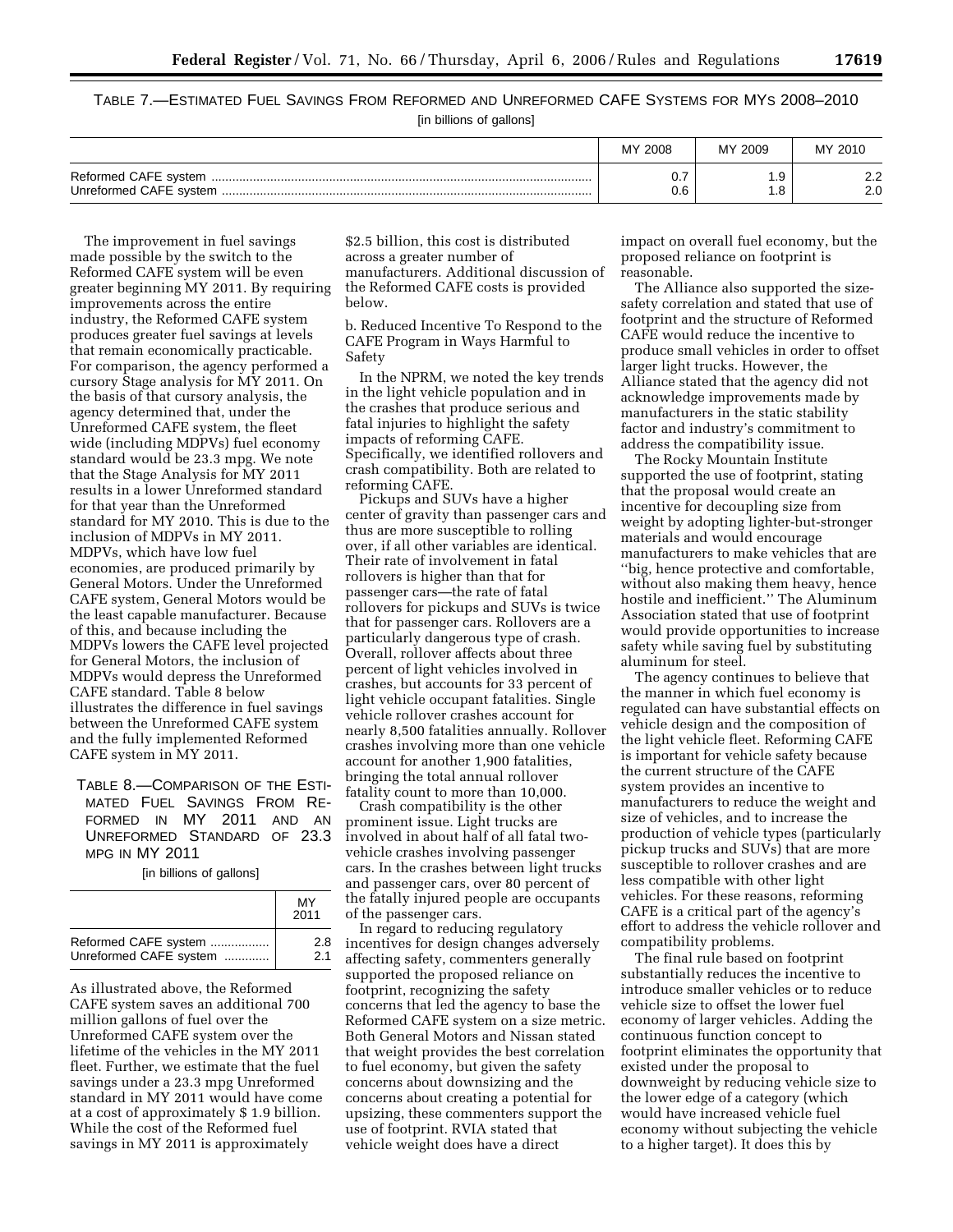eliminating the categories that covered a range of footprint sizes. Thus, under the final rule, each change in footprint results in a different target.

i. Reduces Incentive To Reduce Vehicle Size and To Offer Smaller Vehicles

Without CAFE reform, significant increases in Unreformed light truck CAFE standards, especially if accompanied by high fuel prices, would likely induce a wave of shifting production mix toward smaller light trucks and reducing the size and/or weight of light trucks. Such a shift occurred in the 1970's and early 1980's when fuel price increases and competitive pressures induced vehicle manufacturers to shift their production mix toward their smaller and lighter vehicles to offset the lower fuel economy of larger and heavier vehicles and to redesign their vehicles by reducing their size and/or weight.99 The need for manufacturers to make rapid and substantial increases in passenger car and light truck CAFE in response to the CAFE standards in late 1970's and early 1980's provided an added incentive for them to take those actions.

The shift in production mix and reduction in vehicle size/weight that occurred in the 1970's and early 1980's contributed to many additional deaths and injuries.100 While the adoption of additional safety performance requirements for those vehicles has saved lives, even more lives would have been saved if the shifting of production mix toward smaller vehicles and the reduction in size and/or weight had not occurred.

By relying on vehicle size to determine required fuel economy levels, the agency will minimize the incentive for manufacturers to comply through downsizing vehicles or by increasing the production of smaller vehicles solely to offset the sales of larger vehicles. These compliance strategies reduce safety by reducing the crashworthiness of individual vehicles, and compound the problem of fleet compatibility.

Reforming CAFE such that required fuel levels are determined through the use of footprint-based fuel economy targets discourages reductions in vehicle size. As a vehicle decreases in size, the fuel economy target against which that vehicle is compared increases.

Several commenters raised concern that the structure as proposed (i.e., a category-based system) would still reward downsizing. IIHS stated that a manufacturer could rely on limited reduction in size as a method to reduce weight, without moving a vehicle into a different category.

The agency recognizes the potential for limited downsizing being rewarded in a category based system. However, this potential reward is substantially reduced and possibly eliminated under the continuous function adopted today. Under the continuous function, any reduction in size will result in a vehicle becoming subject to higher target. Where a step-function would permit limited reduction in footprint within a category, under a continuous function any reduction in footprint will subject a vehicle to a more stringent target.

IIHS further stated that even if a manufacturer maintained a vehicle's size, the manufacturer still could reduce a vehicle's weight in order to improve the vehicle's fuel economy. IIHS cautioned that such weight reduction would likely reduce a vehicle's crashworthiness because decreased size and weight have separate effects on a vehicle's ability to protect its occupants. IIHS, citing the NAS report and Kahane study, stated that although the potential safety cost is greater when both decrease, a decrease in mass alone will, on average, reduce the crashworthiness of the light truck fleet.

The potential for downweighting through limited reductions in footprint is minimized under the Reformed CAFE structure adopted in this document. Reliance on a continuous function further discourages footprint reduction because as a vehicle model's footprint is reduced, the vehicle is subject to a higher target. Reformed CAFE, as adopted today, links the level of the average fuel economy targets to the size of footprint so that there is an incentive to reduce weight only to the extent one can do so while also preserving size. Thus, we have minimized the incentive for a compliance strategy that could increase rollover propensity and cause further divergence in the size of the light truck fleet.

By basing Reformed CAFE on a measure of vehicle size (footprint) instead of weight, the agency is aware that the CAFE program will continue to permit and to some extent reward weight reduction as a compliance strategy. The safety ramifications of downweighting—especially downweighting that is not achieved through downsizing—will need to be examined on a case-by-case basis in future rulemakings. Historically, the

size and weight of light-duty vehicles have been so highly correlated that it has not been technically feasible to fully disentangle their independent effects on safety.<sup>101</sup> The agency remains concerned about compliance strategies that might have adverse safety consequences.

As explained in more detail below in Section VIII, Technology issues, in determining the fuel saving potential of a manufacturer's fleet, the agency employed weight reduction as a compliance strategy only in limited instances. The agency only considered weight reduction for vehicles with a curb weight greater than 5,000 lbs. This limitation was based on the Kahane study, which indicated that weight reduction of the heaviest vehicles would not negatively impact safety. If downweighting were concentrated among the heaviest of the light trucks, any extra risk to the occupants of those vehicles might be more than offset by lessened risk in multi-vehicle crashes to occupants of smaller light trucks and cars. IIHS agreed with the agency that downweighting of the heaviest vehicles would likely not harm safety.

Additionally, it is possible that some of the lightweight materials used in a downweighting strategy may have the strength and flexibility to retain or even improve the crashworthiness of vehicles and the safety of occupants. General Motors expressed some concern with the practicality of using lightweight materials, stating that it does not intentionally reduce mass by replacing it with advanced materials. However, General Motors did state that it seeks to use advanced materials and technologies in new generation vehicles. As stated above, the agency used limited weight reduction in our modeling;

<sup>99</sup>Shifting production mix down toward smaller vehicles involves decreasing the production volumes of vehicles that are heavier or larger and thus have relatively low fuel economy and increasing the production volumes of lighter or smaller vehicles.

<sup>100</sup>NAS Report, p. 3.

<sup>101</sup> Kahane, C.J., Response to Docket Comments on NHTSA Technical Report, Vehicle Weight, Fatality Risk and Crash Compatibility of Model Year 1991–99 Passenger Cars and Light Trucks, Docket No. NHTSA–2003–16318–16, 2004 discusses the historic correlation and difficulty of disaggregating weight and ''size.'' Except for a strong correlation of track width with rollover risk, it shows weak and inconsistent relationships between fatality risk and two specific ''size'' measures, track width and wheelbase, when these are included with weight in the analyses. See also Kahane, C.J., Vehicle Weight, Fatality Risk and Crash Compatibility of Model Year 1991–99 Passenger Cars and Light Trucks, NHTSA Technical Report No. DOT HS 809 662, Washington, 2003, pp. 2–6. Evans, L. and Frick, M.C., Car Size or Car Mass—Which Has Greater Influence on Fatality Risk? American Journal of Public Health 82:1009– 1112, 1992, discusses the intense historical correlation of mass and wheelbase and finds that relative mass, not relative wheelbase is the principal determinant of relative fatality risk in two-car collisions. See also, Evans, L. ''Causal Influence of Car Mass and Size on Driver Fatality Risk,'' American Journal of Public Health, 91:1076– 81, 2001.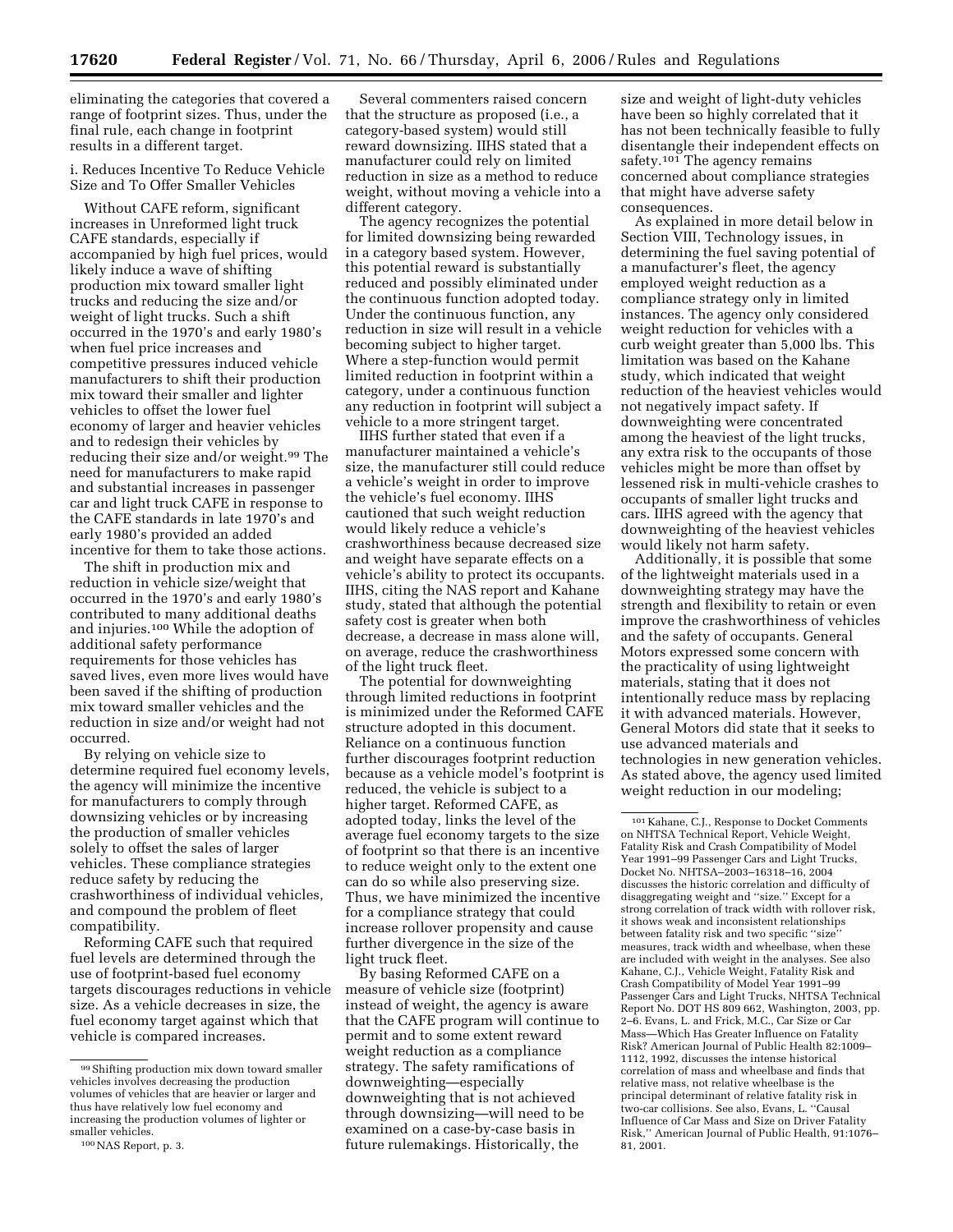however, we cannot dictate which technologies a manufacturer must employ in order to comply with the standards. The stringency of today's standards should not make it necessary for any manufacturers to rely on unsafe or unproven compliance strategies.

Reformed CAFE also reduces the incentive for manufacturers to comply through increasing the number of smaller vehicles, with higher fuel economies, to offset larger vehicles, with lower fuel economies. The way in which Reformed CAFE dilutes the effect of this action as compliance strategy can be seen by looking at a Reformed CAFE standard. The fuel economy targets, as determined by the continuous function, are constants. Regardless of what compliance strategy is chosen by a manufacturer, nothing that the manufacturer does will change those values.

The distribution of vehicle models along the continuous function and the production volume of each model, however, are variables under the control of the manufacturers. Further, they are variables not only in the formula for calculating a manufacturer's actual level of CAFE for a model year, but also in the formula for calculating a manufacturer's required level of CAFE for that model year.

Thus, by changing the distribution of its production across the footprint based-function, a manufacturer will change not only its actual level of CAFE, but also its required level of CAFE. For example, all other things being equal, if a manufacturer were to increase the production of one of its higher fuel economy models and decrease the production of one of its lower fuel economy models, both its actual level of CAFE and its required level of CAFE would increase.

Likewise, again all other things being equal, if a manufacturer were to redesign a model so as to decrease its footprint (thereby presumably also decreasing its weight), the model will become subject to a higher target. Again, as a result, both the manufacturer's actual CAFE and required CAFE would increase. Thus, we have substantially reduced the incentive for a compliance strategy that could cause further divergence in the size of the light truck fleet and increase rollover propensity.

The reduced effectiveness of those actions as compliance strategies under Reformed CAFE increase the likelihood that manufacturers will choose two other actions as the primary means of closing the gap between those two levels: (1) Reducing vehicle weight while keeping footprint constant, and (2) adding fuel-saving technologies.

Both of those actions would increase a manufacturer's actual CAFE without changing its required CAFE. Nevertheless, since a change in a vehicle's footprint will result in a change in both actual and required CAFE, manufacturers will have more flexibility to respond to consumer demand for vehicles with different footprint values without harming their ability to comply with CAFE standards or adversely affecting safety.

ii. Reduces the Difference Between Car and Light Truck CAFE Standards

In discussing the proposed stepfunction CAFE standard, we stated that the Reformed CAFE system would reduce the disparity between car and light truck standards—the so called ''SUV loophole''—which in turn would promote increased safety because the disparity has created an incentive (beyond that provided by the market by itself) to design vehicles to be classified as light trucks instead of cars.102 The continuous function standard adopted today will operate in the same manner. The fuel economy targets along the continuous function for the smaller footprint categories of light trucks would, by MY 2011, be at or near (and for the smallest light trucks above) the level of the current 27.5 mpg CAFE standard for cars.

One way to design vehicles so that they are classified as light trucks instead of passenger cars is to design them so that they have higher ground clearance and higher approach angles.103 Designing vehicles so that they have higher ground clearance results in their also having a higher center of gravity. Generally speaking, light trucks have a higher center of gravity than cars, and thus are more likely than cars to rollover. Moreover, in order to create a higher approach angle, it is necessary to raise or minimize the front structure below the front bumper, which increases the likelihood that a light truck will override a car's body in a front or rear end crash. It also increases the likelihood that when a light truck crashes into the side of a car, its front end will pass over the car's door sill and intrude farther into the car's occupant compartment. In addition to not being structurally aligned with cars, light

trucks are generally heavier than passenger cars, which add to their compatibility problems with cars.

Both NRDC and the Union of Concerned Scientists questioned the effectiveness of the proposed Reformed CAFE system in limiting the incentive to produce light trucks as opposed to passenger cars. The Union of Concerned Scientists stated that not all passenger car-like light trucks would be in the first two of the proposed categories. The Union of Concerned Scientists listed the Ford Freestyle and the Dodge Magnum as examples of passenger car-like light trucks that have footprint values larger than proposed categories one and two, and thus would be subject to fuel economy targets lower that the passenger car standard. NRDC cited a forecast from The Planning Edge forecast which suggested that 27 new models of small and crossover vehicles would be added to the light truck fleet between MY 2005 and MY 2010, some of which would not be in the first category of the proposed CAFE structure. NRDC stated that the Reformed CAFE structure would still provide an incentive for automakers to classify vehicles as light trucks.

As stated above, the Reformed CAFE system will compare smaller light trucks to fuel economy levels more comparable to the passenger car standard. A vehicle such as the Ford Escape, with a footprint of 43.5 square feet, will be compared to a fuel economy target of 27.3 mpg in MY 2011. This significantly minimizes the incentive to manufacturer a vehicle as a light truck as opposed to a passenger car, solely for CAFE purposes.

c. More Equitable Regulatory Framework

The Reformed CAFE system adopted today provides a more equitable regulatory framework for full-line vehicle manufacturers and creates a level playing field for all manufacturers.

The Unreformed CAFE system cannot match the Reformed CAFE system in terms of providing an equitable regulatory framework for different vehicle manufacturers. Under Unreformed CAFE, all vehicle manufacturers are required to comply with the same fleet-wide average CAFE requirement, regardless of their product mix. For full-line manufacturers, this creates an especially burdensome task. We note that these manufacturers often offer vehicles that have high fuel economy performance relative to others in the same size class, yet because they sell many vehicles in the larger end of the light truck market, their overall CAFE is low relative to those

<sup>102</sup>NAS Report (p. 88) noted that that gap created an incentive to design vehicles as light trucks instead of cars.

<sup>103</sup>The term ''approach angle'' is defined by NHTSA in 49 CFR 523.2 as meaning ''the smallest angle, in a plane side view of an automobile, formed by the level surface on which the automobile is standing and a line tangent to the front tire static loaded radius arc and touching the underside of the automobile forward of the front tire.'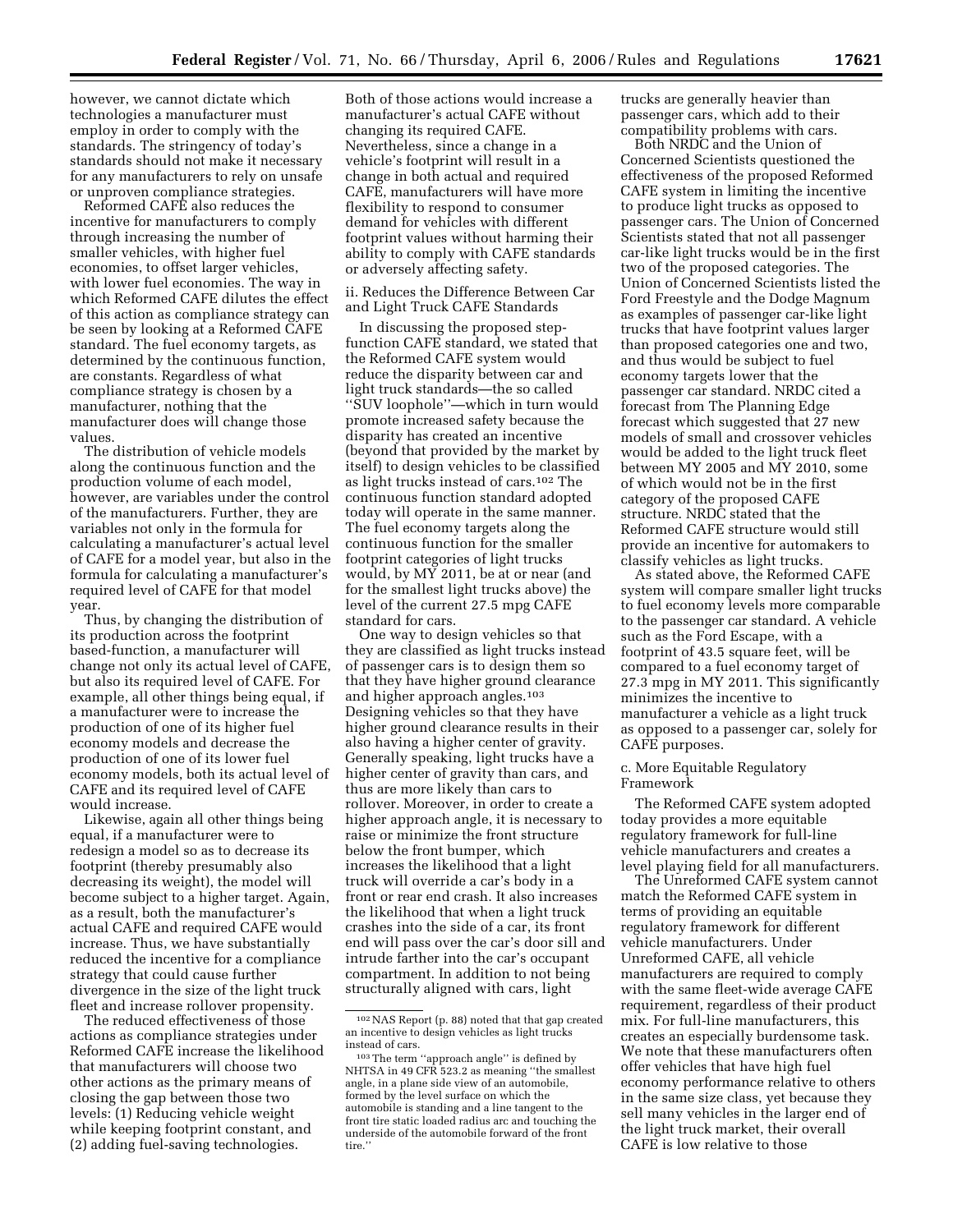manufacturers that concentrate in offering smaller light trucks. As a result, Unreformed CAFE is binding for such full-line manufacturers, but not for limited-line manufacturers who sell predominantly smaller light trucks. The full-line vehicle manufacturers have expressed a legitimate competitive concern that the part-line vehicle manufacturers are entering the larger end of the light-truck market with an accumulation of CAFE credits. While this concern has merit, it is also the case that some part-line manufacturers (e.g., Toyota and Honda) have been industry innovators in certain technological aspects of fuel-economy improvement.

As with the proposed step-function, the Reformed CAFE program adopted today requires manufacturers to comply with a fuel economy level that is representative of that manufacturer's actual production mix. Under both functions, vehicles are compared to fuel economy targets more representative of a vehicle's fuel saving capabilities than comparison to a single flat standard. In fact, a required fuel economy level under the continuous function is more representative of a manufacturer's capabilities, because a target is established for each specific vehicle footprint, as opposed to the proposed step function for which a target would have been established for a range of footprint values.

# d. More Responsive to Market Changes

Reformed CAFE is more marketoriented because it respects economic conditions and consumer choice. Reformed CAFE does not force vehicle manufacturers to adjust fleet mix toward smaller vehicles unless that is what consumers are demanding. As the industry's sales volume and product mix changes in response to economic conditions (e.g., gasoline prices and household income) and consumer preferences (e.g., desire for seating capacity or hauling capability), the expectations of manufacturers under Reformed CAFE will, at least partially, adjust automatically to these changes. Accordingly, Reformed CAFE may reduce the need for the agency to revisit previously established standards in light of changed market conditions, a difficult process that undermines regulatory certainty for the industry. In the mid-1980's, for example, the agency relaxed several Unreformed CAFE standards because fuel prices fell more than expected when those standards were established and, as a result, consumer demand for small vehicles with high fuel economy did not materialize as expected. By moving to a marketoriented system, the agency may also be able to pursue more multi-year rulemakings that span larger time frames than the agency has attempted in the past.

### *E. Comparison of Estimated Costs To Estimated Benefits*

#### 1. Costs

In order to comply with the Reformed CAFE standards, we estimate the average incremental cost per vehicle to be \$66 for MY 2008, \$201 for MY 2009, \$213 for MY 2010, and \$271 for MY 2011. Under the Reformed CAFE system, a greater number of manufacturers will be required to improve their fleets and make additional expenditures than under the Unreformed CAFE system. The level of additional expenditure that would be necessary beyond already planned investment varies for each individual manufacturer. These individual expenditures are discussed in more detail in Chapter VII of the FRIA. As stated above, these costs are distributed across a greater share of the industry.

The total incremental costs (the costs necessary to bring industry from 22.2 mpg, the level required by the standard for MY 2007, to the final rule levels) are estimated to be \$553 million for MY 2008, \$1,724 million for MY 2009, \$1,903 million for MY 2010, and \$2,531 million for MY 2011. A comparison between the Reformed and Unreformed CAFE system costs is shown in Table 9. By policy design, the mpg levels under Reformed CAFE were set so that the industry-wide costs of Reformed CAFE are roughly equal to the industry-wide costs of Unreformed CAFE for MY 2008–2010.

TABLE 9.—ESTIMATED COST FROM REFORMED AND UNREFORMED CAFE SYSTEMS FOR MYS 2008–2010

[in millions of year 2003 dollars]

| МY<br>2008 | MY 2009 | MY 2010 |
|------------|---------|---------|
| 553        | 724     | .903    |
| 536        | .621    | 752     |

#### 2. Benefits

The benefits analysis applied to the final standards under the Unreformed CAFE system was also applied to the standards under the final Reformed CAFE system. Benefit estimates include both the benefits from fuel savings and other economic benefits from reduced petroleum use. A more detailed discussion of the application of this analysis to the required fuel economy levels under the Reformed CAFE system can be located in Chapter VIII of the FRIA.

Adding benefits from fuel savings to other economic benefits from reduced petroleum use as a result of the Reformed CAFE standards produced an estimated incremental benefit to society. The total value of these benefits is estimated to be \$782 million for MY 2008, \$2,015 million for MY 2009, \$2,336 million for MY 2010, and \$2,992 million for MY 2011, based on fuel prices ranging from \$1.96 to \$2.39 per gallon. These estimates are provided as present values determined by applying a 7 percent discount rate to the future impacts. We translated impacts other than fuel savings into dollar values, where possible, and then factored them into our total benefit estimates. The benefits analysis for Reformed CAFE is based on the same assumptions as the benefits analysis for Unreformed CAFE.

Based on the forecasted light truck sales from AEO 2005 and an assumed baseline fuel economy (i.e., the industry

wide fuel economy level if the MY 2007 standard were to remain in effect), we estimated the fuel savings from the Reformed CAFE program. This analysis resulted in estimated lifetime fuel savings of 746 million, 1,940 million, 2,230 million, and 2,834 million gallons under the Reformed CAFE standards for MY 2008, 2009, 2010, and 2011 respectively.

NHTSA estimates that the direct fuelsavings to consumers account for the majority of the total benefits, and by themselves exceed the estimated costs of adopting more fuel-efficient technologies. In sum, the total incremental costs by model year compared to the incremental societal benefits by model year are as follows: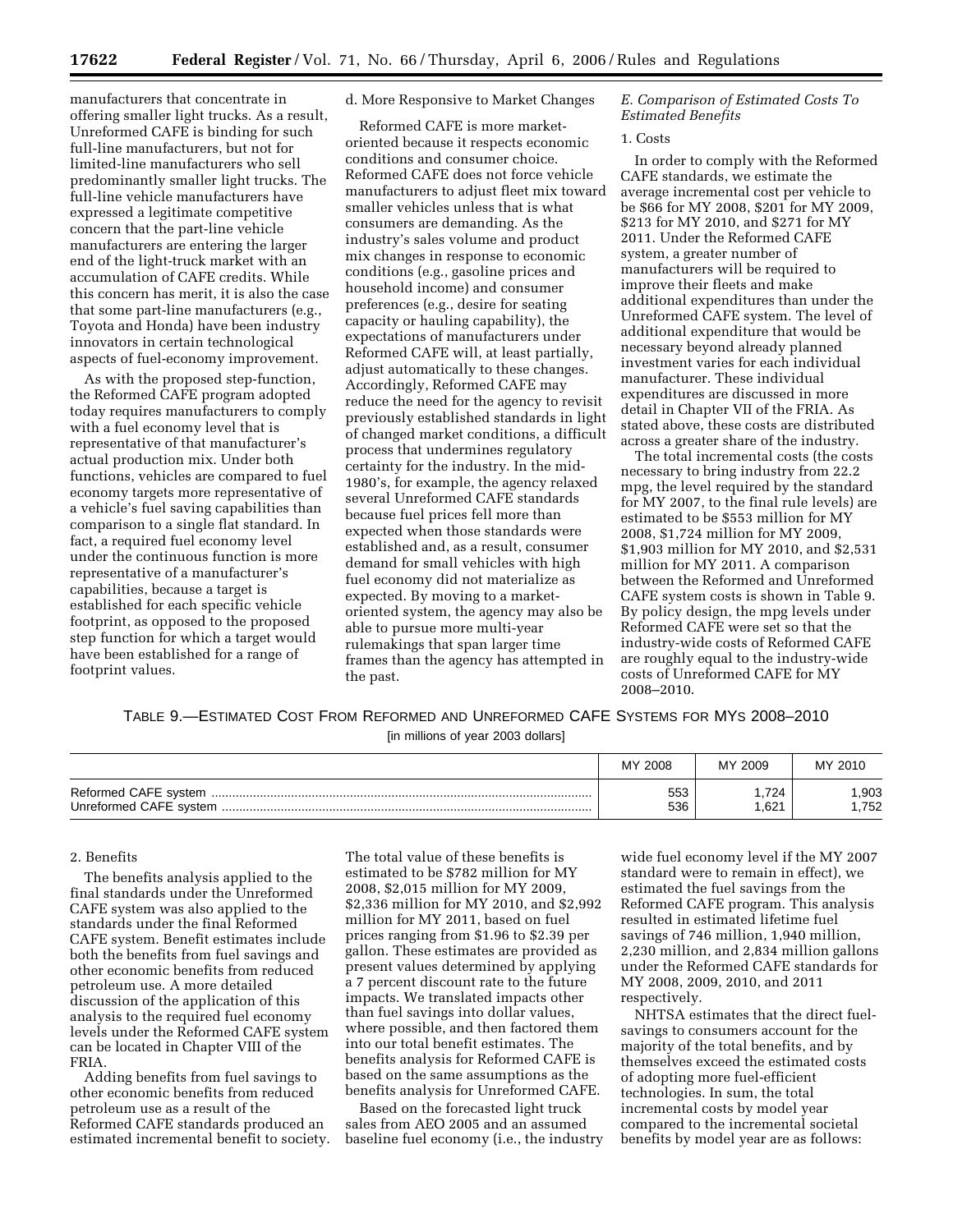TABLE 10.—COMPARISON OF INCREMENTAL COSTS AND BENEFITS FOR THE REFORMED CAFE STANDARDS

[In millions]

|                                                         | MY 2008      | MY 2009         | MY 2010          | MY 2011          |
|---------------------------------------------------------|--------------|-----------------|------------------|------------------|
| Total Incremental Costs*<br>Total Incremental Benefits* | \$553<br>782 | 1.724ه<br>2.015 | \$1,903<br>2,336 | \$2,531<br>2,992 |

\* Relative to the 22.2 mpg standard for MY 2007

These estimates are provided as present values determined by applying a 7 percent discount rate to the future impacts.

In light of these figures, we have concluded that the standards established under the Reformed CAFE system serve the overall interests of the American people and are consistent with the balancing that Congress has directed us to do when establishing CAFE standards. For all the reasons stated above, we believe the Reformed CAFE standards represent fuel economy levels that are economically practicable and, independently, that are a cost beneficial advancement for American society. A more detailed explanation of our analysis is provided in Chapter IX of the FRIA.

3. Uncertainty

As with the Unreformed CAFE standards, the agency recognizes that the data and assumptions relied upon in our analysis have inherent limitations that do not permit precise estimates of benefits and costs. NHTSA performed a probabilistic uncertainty analysis on the Reformed CAFE standards to examine the degree of uncertainty in its costs and benefits estimates. Factors examined included technology costs, technology effectiveness in improving fuel economy, fuel prices, the value of oil import externalities, and the rebound effect. This analysis employed Monte Carlo simulation techniques to examine the range of possible variation in these factors. As a result of this analysis, the

$$
Required\_Full\_Economy\_Level = \frac{N}{\sum_{i} \frac{N_i}{T_i}}
$$

Where:

N is the total number (sum) of light trucks produced by a manufacturer,

Ni is the number (sum) of the ith model light truck produced by the manufacturer, and  $T_i$  is fuel economy target of the ith model light truck, which is

determined according to the following formula, rounded to the nearest hundredth: where,

agency thinks it very likely that the benefits of the Reformed CAFE

*F. MY 2008–2011 Reformed CAFE* 

manufacturer's required overall CAFE for a model year under the Reformed system is computed is similar to the way in which its actual CAFE for a model year has always been calculated. Its required CAFE level is computed on the basis of the production and the

in Chapter X of the FRIA.

The manner in which a

footprint target as follows.

*standards* 

standards will exceed their costs for all four model years. A detailed discussion of the uncertainty analysis is provided



a = the maximum fuel economy target (in mpg) b = the minimum fuel economy target

(in mpg)

- c = the footprint value (in square feet) at which the fuel economy target is midway between a and b
- d = the parameter (in square feet) defining the rate at which the value

of targets decline from the largest to smallest values

- $e = 2.718$
- x = footprint (in square feet, rounded to the nearest tenth) of the vehicle model

| TABLE 11.-CALIBRATED PARAMETER VALUES FOR TARGET |
|--------------------------------------------------|
|--------------------------------------------------|

| Parameter |                | Model year     |                |                |
|-----------|----------------|----------------|----------------|----------------|
|           | 2008           | 2009           | 2010           | 2011           |
| a<br>b    | 28.56<br>19.99 | 30.07<br>20.87 | 29.96<br>21.20 | 30.42<br>21.79 |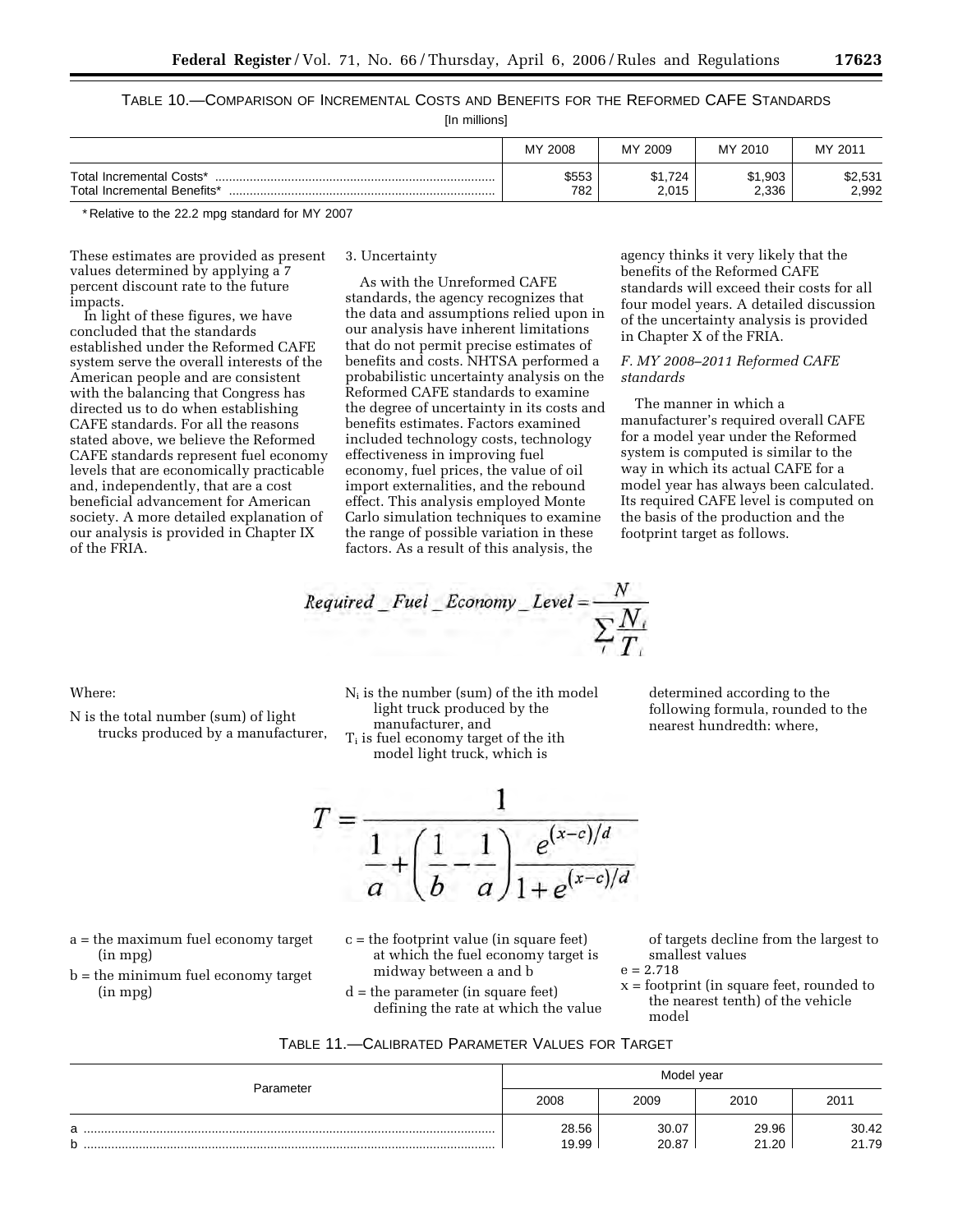| Parameter        | Model year    |               |               |               |
|------------------|---------------|---------------|---------------|---------------|
|                  | 2008          | 2009          | 2010          | 2011          |
| $\sim$<br>N<br>u | 49.30<br>5.58 | 48.00<br>5.81 | 48.49<br>5.50 | 47.74<br>4.65 |

# TABLE 11.—CALIBRATED PARAMETER VALUES FOR TARGET—Continued

The following is a representative sample of footprint values for MY 2005 light trucks and their associated targets for MY 2011:

# TABLE 12.—REPRESENTATIVE VEHICLES AND THEIR APPLICABLE FUEL ECONOMY TARGETS FOR MY 2011

| Representative vehicle(s) |      |       |
|---------------------------|------|-------|
|                           | 75.8 | 21.81 |
|                           | 65.3 | 21.93 |
|                           | 55.4 | 22.84 |
| Honda Odvssev             | 54   | 22.98 |
| Hummer H3                 | 50   | 24.16 |
| <b>GM Equinox</b>         | 48.2 | 25.19 |
| Saturn Vue                | 45 2 | 26.56 |
| Ford Escape               | 43.5 | 27.32 |

Based on the product plans provided by the manufacturers, we project that

manufacturers will be required to comply with fuel economy levels in MYs 2008–2011 under the Reformed CAFE system as follows:

# TABLE 13.—PROJECTED REQUIRED FUEL ECONOMY LEVELS BY MANUFACTURER

| Manufacturer | MY 2008<br>(mpg) | MY 2009 | MY 2010<br>(mpg) | MY 2011 |
|--------------|------------------|---------|------------------|---------|
|              | 21.9             | 22.6    | 22.9             | 23.2    |
| Ford         | 22.7             | 23.2    | 23.8             | 23.9    |
|              | 23.2             | 23.7    | 24.1             | 24.3    |
|              | 22.3             | 23.3    | 23.7             | 23.9    |
| Mitsubishi   | 25.1             | 25.8    | 26.3             | 27.0    |
| Subaru       | 25.4             | 26.4    | 26.3             | 26.8    |
| Toyota       | 22.6             | 23.0    | 23.2             | 23.8    |
|              | 23.9             | 25.0    | 25.0             | 25.4    |
| <b>BMW</b>   | 24.5             | 25.1    | 25.5             | 25.8    |
|              | 23.0             | 23.7    | 24.0             | 24.2    |
| VW           | 23.1             | 23.7    | 24.1             | 24.2    |
| Isuzu        | 22.2             | 22.9    | 23.2             | 23.4    |
| Honda        | 23.3             | 24.0    | 24.4             | 24.6    |
| Suzuki       | 25.5             | 26.3    | 26.6             | 27.1    |

The projected required industry wide fleet fuel economy levels for MY 2008– 2010 are 22.7 mpg, 23.4 mpg, and 23.7 mpg, respectively. These levels are more stringent than those in the NPRM. The projected required fleet wide required fuel economy levels in the NPRM for MYs 2008–2010 were 22.6 mpg, 23.1 mpg, and 23.4 mpg, respectively. The increase in stringency is a result of higher compliance costs associated with the Unreformed CAFE standards. Even though the Unreformed CAFE standards are the same as those proposed in the NPRM, the associated compliance costs have increased because the updated product plans reflect the fact that manufacturers have already planned to apply several of the lower cost fuel

improvement technologies. As a result, the Stage analysis applies technologies with higher costs in order to achieve the same fuel economy level under the proposed Unreformed CAFE system. Because the Reformed CAFE system is constrained by costs of the Unreformed CAFE system in the transition period, the Volpe model has more to ''spend'' (and spend more efficiently than under an Unreformed standard) when applying technologies in the Reformed CAFE system. The result is Reformed CAFE standards with higher stringency than in the NPRM.

We estimate that the industry wide fleet fuel economy average in MY 2011 will be 24.0 mpg. Based on the product plans submitted in response to the

ANPRM, we estimated that manufacturers intended to achieve an industry wide fuel economy level of approximately 22.0 mpg. In the NPRM the proposed Reformed standard for MY 2011 would have been 23.9 mpg, with MDPVs remaining unregulated. As a result of today's final rule, we project a required industry wide fuel economy of 24.0 in MY 2011, with MDPVs included in the light truck fleet.

While the reformed standards adopted today are more stringent than those proposed, and we are regulating a larger fleet in MY 2011, we have determined that the Reformed CAFE system and associated target levels for MYs 2008– 2011 will result in required fuel economy levels that are both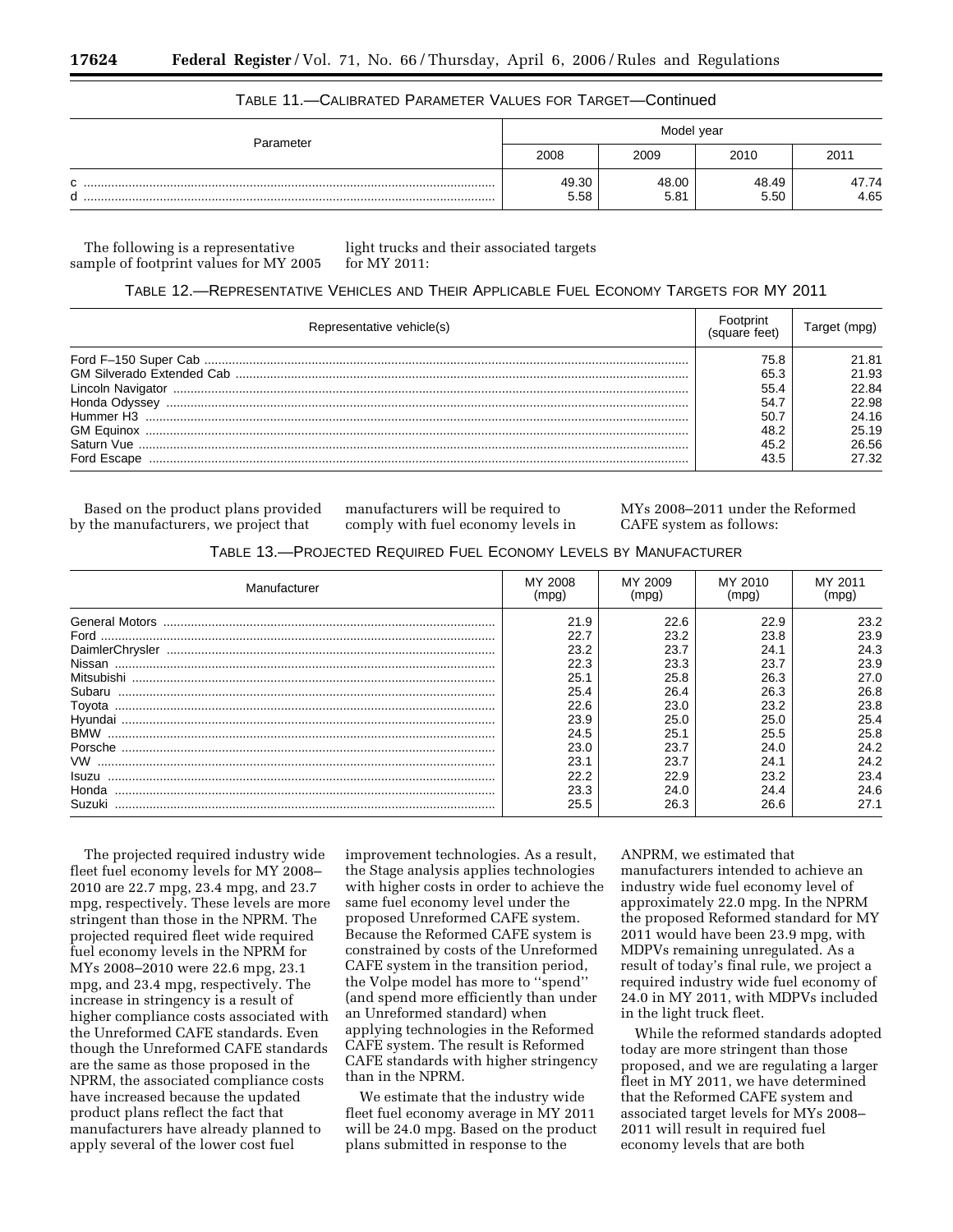technologically feasible and economically practicable for manufacturers.

# **VII. Technology issues**

## *A. Reliance on the NAS Report*

The agency affirms our reliance on the cost and fuel saving estimates provided in the NAS report for the technologies relied upon in our analysis. The NAS cost and effectiveness numbers are the best available estimates at this time. They were determined by a panel of experts formed by the National Academy of Sciences. The report has been reviewed by individuals chosen for their diverse perspectives and technical expertise, in accordance with procedures approved by the Report Review Committee of the National Research Council. The purpose of the independent review was to provide candid and critical comments that assisted the authors and the NAS in making the published report as sound as possible and to ensure that the report met institutional standards for objectivity, evidence and responsiveness to the study charge. The agency has reviewed other studies of technologies available to improve fuel economy and have concluded that the estimates of fuel economy technology effectiveness and costs developed by the NAS are the most reliable available. Alternative estimates recommended by some commenters have not been subject to the same level of expert and public review, and thus are not suitable for use by NHTSA in establishing fuel economy standards.

# *B. Technologies Included in the Manufacturers' Product Plans*

The Alliance, DaimlerChrysler, Ford, General Motors, Nissan, Toyota, and Sierra Research argued that the agency's analyses incorrectly projected the use of certain technologies that were either already featured on vehicles or were included in the manufacturer's product plans. Because the benefits of these technologies are already incorporated into the manufacturer's baseline capabilities, any further projected fuel economy improvements were incorrectly attributed. The commenters urged the agency to revise our analyses to account for technologies that were already on vehicles or in the product plans submitted to the agency.

In performing the Stage Analysis and the Reformed CAFE analysis to determine the final CAFE standards, the agency relied on manufacturers' comments and confidential product plan information to adjust our calculations. Accordingly, the

technologies that were already featured on certain vehicles or already incorporated into the manufacturers' baseline product plans were removed from the Stage Analysis. We note that the detailed description of the adjustments made to the Stage Analysis contains confidential information and is discussed in general terms in the FRIA. However, this final rule provides a description of the steps taken in order to address comments and discrepancies between the product plan information available to NHTSA in preparing the August 2005 NPRM and this final rule.

# *C. Lead Time*

In developing the proposal, the agency relied on lead time assumptions for the introduction of technologies based on technology availability and its fuel saving benefits. The Alliance, Sierra Research, and most vehicle manufacturers argued that our application rates and timing did not adequately consider technology readiness and the typical automotive product lifecycle in proposing the Unreformed CAFE standards. Honda and Toyota cited the NAS report, which stated that ''the widespread penetration of even existing technologies will probably require 4 to 8 years.'' 104 Honda and Toyota supported the NAS findings with regard to lead time assumptions.

Underscoring the importance of lead time, Toyota asked NHTSA to propose CAFE standards for model years beyond 2011 as soon as possible in order to afford the manufacturers an opportunity for timely product development and planning. Toyota argued that in Japan and Europe, fuel economy targets for the 2008 to 2010 model years have been in place since 1999 and 2000 respectively.

Manufacturers offered the following specific arguments in favor of reduced phase-in rates and extending lead time.

Product cycles and finite engineering resources. The commenters argued that technologies cannot be incorporated in every vehicle at the same time due to capital costs, differing vehicle and powertrain planning cycles, and engineering resource constraints, both at the manufacturer level as well as at the supplier level. As DaimlerChrysler explained, resource constraints dictate that a new technology is first integrated into a single product and later deployed fleet-wide. Similarly, Ford argued that there are not enough resources available to develop and implement multiple technologies simultaneously across the entire product lineup within a short

period of time. Toyota stressed that the lead time is not how long it takes to develop a given technology, but how long it takes to incorporate this technology into different vehicle configurations. The manufacturers stated that product cycles are typically staggered so that not all light trucks undergo changes in the same timeframe. These commenters argued that in order to realistically reflect the manufacturers' capabilities, the Stage Analysis should stagger technology application and avoid projecting fleet-wide application of any one technology within a single model year.

With respect to the actual duration of product cycles, different manufacturers argued that for light trucks, they last from at least 5 to more that 8 years. Further, they argued that the product and technology plans for each model are usually finalized several years prior to their introduction. Manufacturers stated that after design decisions affecting the powertrain are ''frozen,'' it is nearly impossible to implement any major changes to address fuel economy.

Incorporating ''off-the-shelf'' technologies. The Alliance and vehicle manufacturers argued that even readily available ''off-the-shelf'' technology cannot be simply bolted onto an existing vehicle because integrating any technology into the vehicle is a complex task requiring advance preparations, not just with respect to vehicle integration, but also with respect to the automated assembly lines. They also argued that the manufacturers need time to ensure that the new technology is optimized not just for vehicle integration and assembly, but also for serviceability and customer satisfaction in-use. The manufacturers also argued that NHTSA should not assume that manufacturers can readily adopt ''off-the-shelf'' technologies from one vehicle application to another.

Customer acceptance. The Alliance and vehicle manufacturers argued that incorporation of specific technologies is also dependent upon customer acceptance. For example, DaimlerChrysler argued that a premature fleet-wide application of new technology could result in widespread customer rejection, which can be avoided if a given technology is slowly phased in and allowed to mature. Many commenters also argued that simultaneous fleet-wide incorporation of new technology raises product quality and durability concerns that could affect customer acceptance. For example, Honda argued that new technologies need to be ''piloted'' on a limited number of vehicles, to ensure

<sup>104</sup>Honda comment p. 6, and Toyota comment p. 3, quoting the NAS report.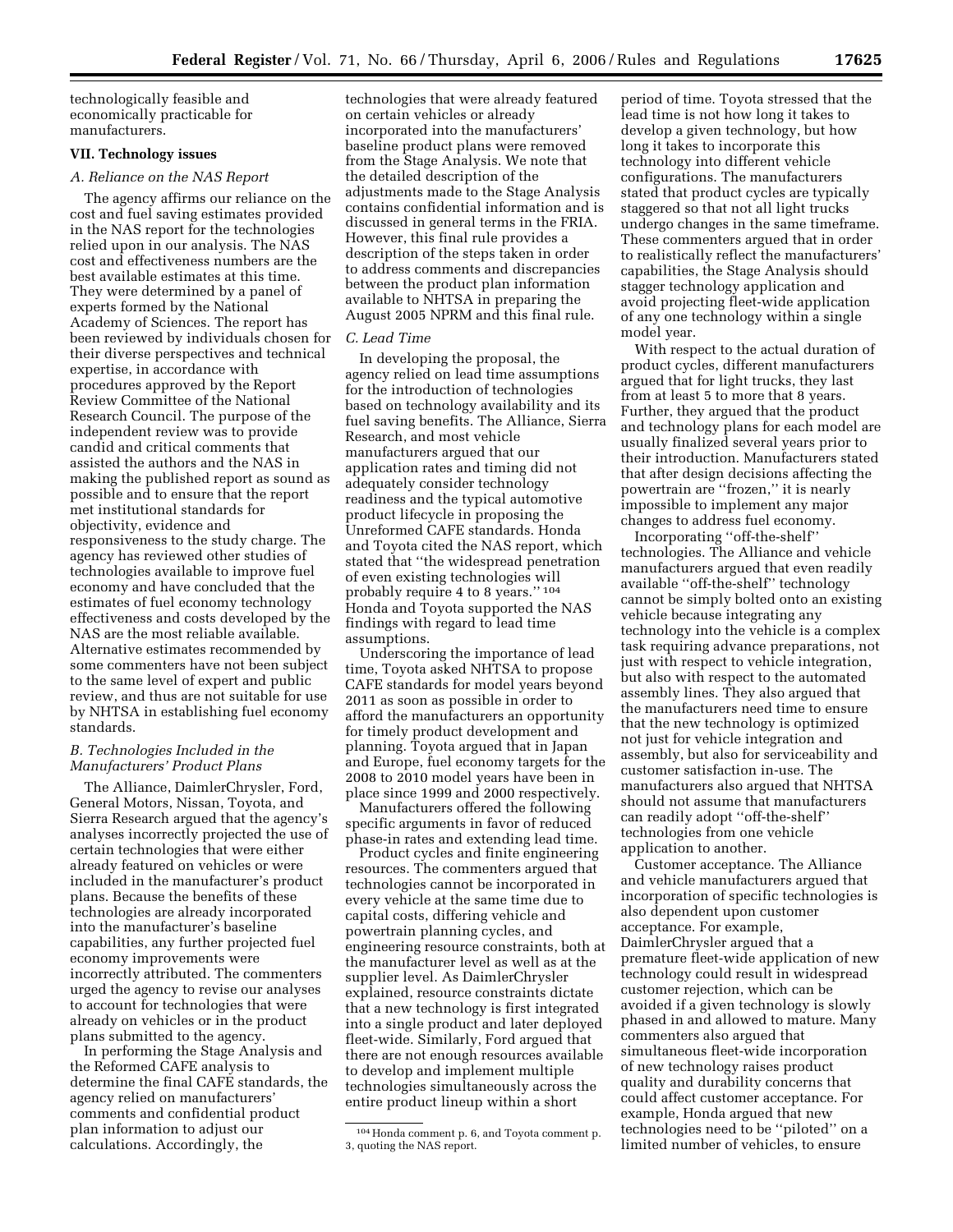adequate quality before being spread to a wider number of sales.

The agency recognizes that vehicle manufacturers must have sufficient lead time to incorporate changes and new features into their vehicles. In making its lead time determinations, the agency considered the fact that vehicle manufacturers follow design cycles when introducing or significantly modifying a product. For the final rule, the agency based our lead time assumptions more closely on the findings of the NAS report, typically relying on the mid-point of the NAS range for full market penetration, *i.e.*, 6 years or approximately a 17 percent phase-in rate. As illustrated in Appendix B of this document, and as discussed further below, the agency made numerous adjustments to timing when applying technologies in order to address lead time concerns.

## *D. Technology Effectiveness and Practical Limitations*

The Alliance, General Motors, DaimlerChrysler, Ford, Toyota, and Sierra Research argued that the agency overstated potential fuel economy benefits of certain technologies in its analyses. The manufacturers argued that benefits assigned to a given technology are not the same for every vehicle. Instead, these commenters asserted, actual fuel economy benefits depend on vehicle characteristics. Additionally, the Alliance, Toyota, DaimlerChrysler, Ford, and General Motors argued that the agency's analyses incorporate a number of technologies that have not yet been fully developed or have implementation issues that limit their wide-spread availability. Manufacturers provided the following examples of instances in which they believe the agency overestimated fuel saving potentials or applied technologies in an overly aggressive manner:

• Aerodynamic Drag Reduction— Manufacturers stated that some aerodynamic changes could impact vehicle compatibility and result in styling constraints that could affect consumer demand;

• Improved Rolling Resistance— These commenters stated that recently improved Federal tire safety standards are so stringent they limit the availability of low rolling resistance tires. Further, these commenters stated that consumers demand all-season tires that perform well in winter weather conditions but sacrifice rolling resistance.

• Variable Valve Lift and Timing— Manufacturers stated that benefits of this technology must be offset by friction due to the increased number of

sliding components required for a 2-step lift system, and by increased oil pump losses due to the need for more oil pump capacity. Further, these commenters stated that application of this technology to a multi-valve base engine will not result in sufficient incremental performance improvement to allow downsizing the engine;

• Hybrids and Diesels— Manufacturers asserted that the fuel economy benefit of hybrids varies depending on the type of hybrid, the application, and the driving cycle. With respect to diesels, manufacturers stated that widespread customer acceptance is still to be determined due to higher costs, past experience with older diesel technology, and challenges faced by manufacturers regarding Tier 2 and LEV II emissions compliance.

The manufacturers also argued that some estimates did not account for synergy or ''system effects.'' That is, when multiple technologies that address the same opportunity for improvement (*e.g.*, pumping losses) are combined, their effectiveness is diminished because they address the same type of loss. Thus, the manufacturers argued that the lack of a full examination of ''system effects'' has resulted in a set of projected fuel economy improvements that overestimate the technologies' combined capabilities. With respect to hybrid engines, several manufacturers argued that the fuel economy benefit of hybrid vehicles varies depending on the type of hybrid, the application, and the driving cycle.

In contrast, environmental organizations generally stated that the agency underestimated the availability of fuel saving technologies. These commenters generally held that existing technologies could be applied to manufacturers' fleets and result in fuel economy performances in excess of 26 mpg. The Union of Concerned Scientists stated that the agency underestimated the availability of hybrids, and noted that Toyota has stated that it plans for hybrids to account for 25 percent of its sales by early next decade. The Union of Concerned Scientists also cited Ford's goal of having the capacity to produce 250,000 hybrids by 2010. The comment provided by Sierra Club, U.S. PIRG, and NET described a study in which ''existing fuel saving and safety technology'' applied to a Ford Explorer would result in a 71 percent improvement in fuel economy.105

We note that the hybrid numbers cited by the Union of Concerned Scientists refer to Ford's goal for introducing hybrids in both its light truck fleet and its passenger car fleet. With respect to the study cited by Sierra Club *et al.*, the technology applications applied to the Ford Explorer have not all been proven to be feasible through application in a production vehicle.

With respect to ''systems effects,'' NHTSA's analysis used fuel economy benefit values that account for the diminished effectiveness that one technology may have when used in concert with other similar technologies. For instance, a number of technologies reduce an engine's pumping losses. For these technologies, NAS offers two fuel economy benefit values—a higher value for a ''baseline'' engine, with no such technologies applied, and a lower value for a ''reference'' engine with pumping loss partially reduced. The difference between the ''reference'' and ''baseline'' values is an estimate of the synergistic effect that results from applying similar technologies to the same vehicle. Whenever an additional technology is selected for a vehicle that already has one or more similar technologies, NHTSA always chooses the lower value to account for these synergies.

## *E. Technology Incompatibility*

The Alliance, DaimlerChrysler, Ford, General Motors, Nissan, and Toyota argued that certain technologies projected in the agency analyses are incompatible with their vehicle or engine architecture. While their specific comments regarding NHTSA's technology projections are confidential, we are able to provide some generic examples.

Manufacturers argued that not all engines are readily compatible with cylinder deactivation. For some, incorporation of this technology would require substantial investment and engineering resources. Similarly, manufacturers argued that switching from a single overhead cam design to a dual overhead cam design would, in some instances, require a complete engine redesign. Manufacturers also argued that because of greater torque, CVTs are not compatible with heavier vehicles equipped with large V8 engines. Instead, they work best on lighter light trucks based on passenger car platforms. Similarly, manufacturers argued that electrical power steering is compatible with only smaller light trucks, unless the heavier vehicles were also switched to 42-volt electrical systems. At least one manufacturer asserted that low friction oil might be incompatible with some engine designs

<sup>105</sup>Friedman *et al.*, Building a Better SUV: A Blueprint for Saving Lives, Money and Gasoline. Union of Concerned Scientists and the Center for Auto Safety. September 2003.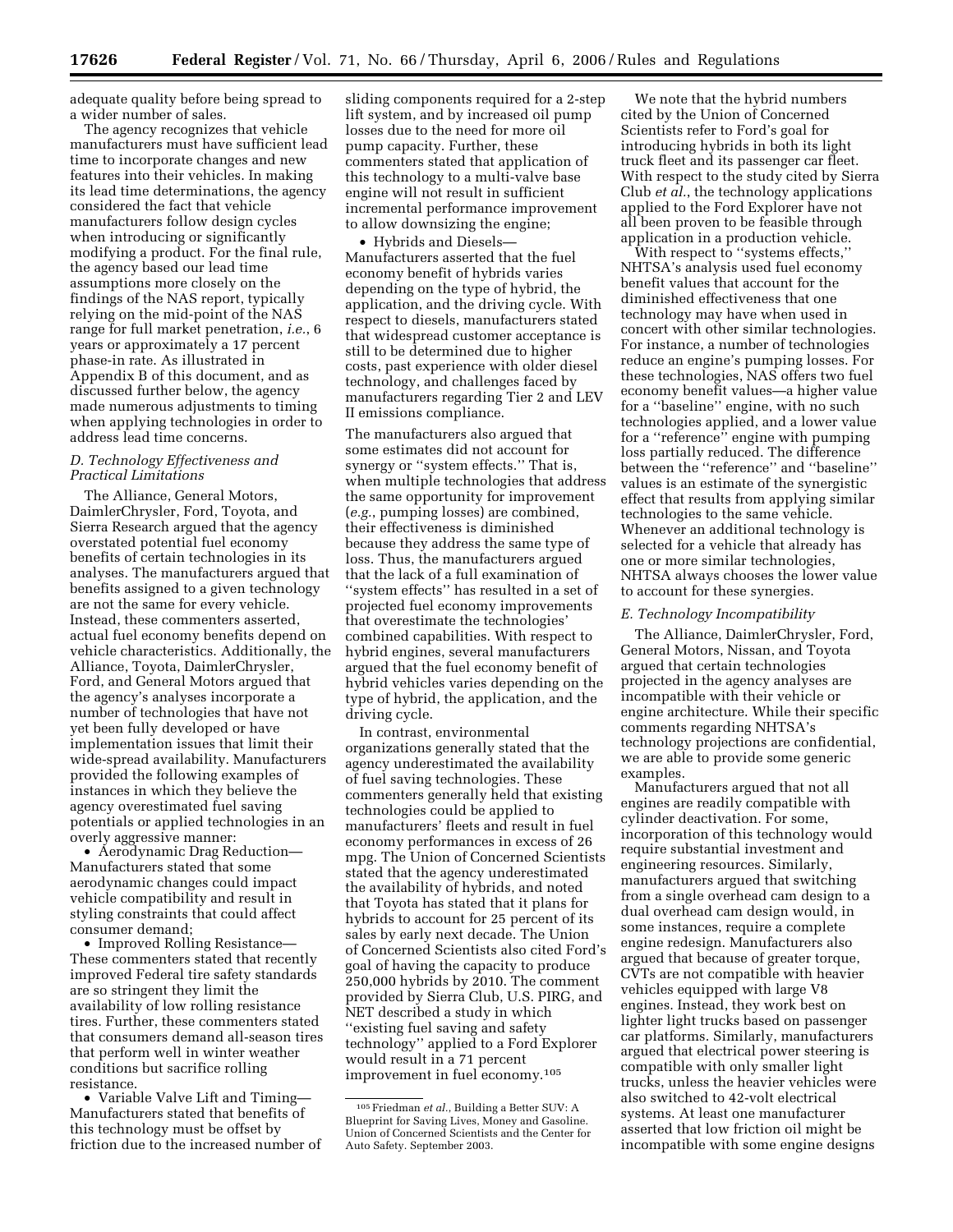and expressed concerns about the availability of low friction oil in some markets. Finally, the manufacturers argued that because of the consumer demand and expectations for off-road capabilities, all-season traction, and greater stopping performance, low rolling resistance tires are incompatible with some light truck models.

In applying technology in the Stage Analysis and the Reformed CAFE analysis to determine the final standards, the agency carefully considered the manufacturers' comments and confidential product plan information to adjust our calculations. In some instances, the manufacturers' comments reflected strategies already employed in the agency's analysis. For example, the NPRM analysis did not apply CVTs to larger light trucks equipped with V8 engines. Further, the technologies that turned out to be incompatible with certain vehicles were removed from the Stage Analysis. When it was practicable to do so, the agency substituted different technology applications that were compatible with those vehicles. As explained above, the detailed description of the adjustments made to the Stage Analysis contains confidential information and is not publicly available. However, Appendix A of this document and the FRIA provide a description of the steps taken in order to address the issue of incompatible technologies (see FRIA p. VI–10).

## *F. Weight Reduction*

In the analyses for the NPRM, we included the possibility of limited vehicle weight reduction for vehicles over 5,000 lbs. curb weight where we determined that weight reduction would not reduce overall safety and would be a cost effective choice.106 Use of the 5,000 lbs cut-off point was based on analysis in the Kahane study. The Kahane study found that the net safety effect of removing 100 pounds from a light truck is zero for light trucks with a curb weight greater than 3,900 lbs.107 However, given the significant statistical uncertainty around that figure, we assumed a confidence bound of approximately 1,000 lbs. and used 5,000

lbs. as the threshold for considering weight reduction.108

Several commenters supported our assumption that manufacturers could respond to the CAFE standards with limited weight reductions that would not reduce safety. Conversely, several commenters stated that any weight reduction will lead to a reduction in safety. These comments are discussed below.

Before discussing the comments, we would like to clarify that our analysis does not mandate weight reduction, or any specific technology application for that matter. We performed the analysis for the NPRM and the final rule on the assumption that manufacturers would find it cost-effective to cut some weight out of light trucks that have a curb weight greater than 5,000 lbs. Our analysis relied exclusively on other fuelsaving technologies for lighter light trucks to demonstrate that manufacturers can comply with the required fuel economy levels established today without the need for unsafe compliance measures.

Honda cited several reports, which it asserted demonstrated that limited weight reductions would not reduce safety and could possibly decrease overall fatalities. Honda stated that the 2003 study by DRI found that reducing weight without reducing size slightly decreased fatalities, and that this was confirmed in a 2004 study by DRI that assessed new data and methodology changes in the 2003 Kahane Safety Study. Honda asserted that the DRI results tend to confirm ''that curb weight reduction would be expected to decrease the overall number of fatalities.''

DRI submitted an additional study, *Supplemental Results on the Independent Effects of Curb Weight, Wheelbase, and Track Width on Fatality Risk in 1985–1998 Model Year Passenger Cars and 1985–1997 Model Year LTVs,* Van Auken, R.M. and J. W. Zellner, May 20, 2005. This DRI study concluded that reductions in footprint are harmful to safety, whereas reductions in mass while holding footprint constant would benefit safety. The DRI study disagreed with NHTSA's finding that mass had greater influence than track width or wheelbase on the fatality risk of passenger cars in nonrollover crashes.

The Union of Concerned Scientists stated that recent studies indicate that increases in weight have very little impact. However, the Union of

Concerned Scientists did not cite any specific study. Further, Environmental Defense stated that the Kahane study on which the agency relied for determining the weight reduction limitations was flawed. Environmental Defense stated that the Kahane study 109 does not adequately distinguish between the effects of size and weight on motor vehicle accident mortality, despite the large body of evidence suggesting that other factors besides vehicle weight, such as vehicle size and design, have critical implications for vehicle safety.

While NHTSA agrees that limited weight reduction to heavier vehicles will not reduce safety, we continue to disagree with DRI's overall conclusion, cited by Honda, that weight reductions while holding footprint constant would significantly benefit safety in lighter vehicles. NHTSA's analyses of the relationships between fatality risk, mass, track width and wheelbase in 4 door 1991–1999 passenger cars (Docket No. 2003–16318–16) found a strong relationship between track width and the rollover fatality rate, but only a modest (although significant) relationship between track width and fatality rate in non-rollover crashes. Even controlling for track width and wheelbase—*e.g.*, by holding footprint constant—weight reduction in the lighter cars is strongly, significantly associated with higher non-rollover fatality rates in the NHTSA analysis. By contrast, the DRI study of May 20, 2005 analyzed 4-door cars and found a strong relationship between track width and fatality risk, and non-significant associations of mass and wheelbase with fatality risk (Docket No. 2005– 22223–78, p. 31). In other words, when DRI analyzed the same group of vehicles as NHTSA, they did not get the same results. This difference indicates that DRI's analytical method and/or database are not the same as NHTSA's.

The agency continues to stand by our analytical method and database and we continue to believe that weight reduction in lighter vehicles would reduce safety. We also continue to believe that weight reductions in the heavier light trucks, while holding footprint constant, will not likely result in net reduction in safety.

IIHS expressed similar concern with weight reduction as the agency, stating that the safety cost of reduced mass would be most apparent if the weight reductions were to occur among the smallest and lightest vehicles. Referencing the 2003 Kahane report, IIHS indicated that decreases in mass among vehicles weighing more than

<sup>106</sup>The amount of projected weight reduction was two percent for light trucks with a curb weight between 5,000 and 6,000 lbs and up to four percent for light trucks with a curb weight over 6,000 lbs.

<sup>107</sup> Kahane, Charles J., PhD, Vehicle Weight, Fatality Risk and Crash Compatibility of Model Year 1991–99 Passenger Cars and Light Trucks, October 2003. DOT HS 809 662. Page 161. Docket No. NHTSA–2003–16318 (*[http://](http://www.nhtsa.dot.gov/cars/rules/regrev/evaluate/pdf/809662.pdf) [www.nhtsa.dot.gov/cars/rules/regrev/evaluate/pdf/](http://www.nhtsa.dot.gov/cars/rules/regrev/evaluate/pdf/809662.pdf)* 

*[<sup>809662.</sup>pdf](http://www.nhtsa.dot.gov/cars/rules/regrev/evaluate/pdf/809662.pdf)*)

<sup>108</sup>See the discussion of ''Effect of Weight and Performance Reductions on Light Truck Fuel Economy" in Chapter V of the PRIA. 109 See footnote 90.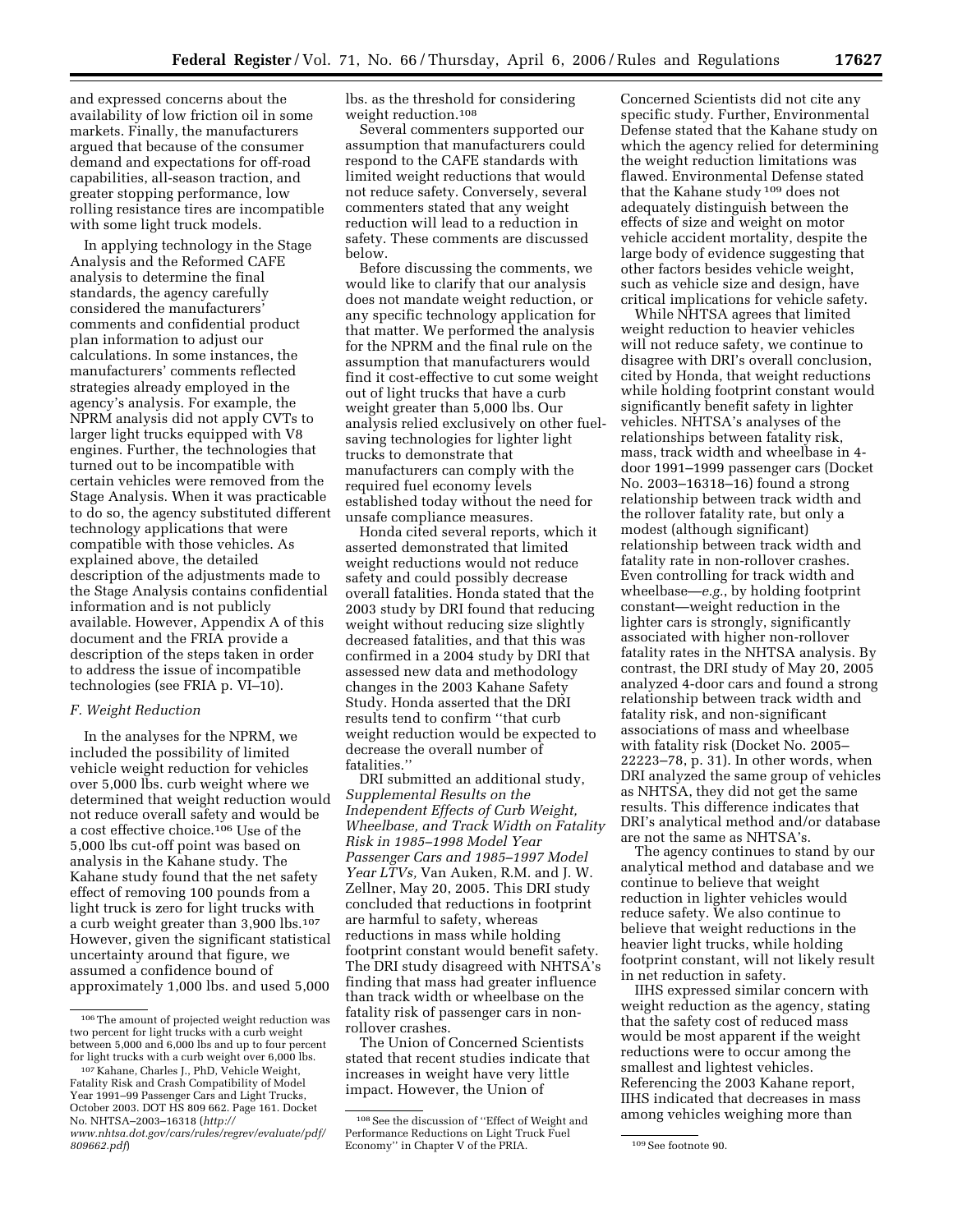5,000 pounds could result in a net safety benefit. However, IIHS continued to caution that reducing mass reduces, on average, a vehicle's ability to protect its occupants, noting that the effects of mass on vehicle crashworthiness have been observed and documented (Kahane, 1997; Partyka, 1996; O'Neill *et al.*, 1974).

General Motors and the Alliance were more explicit in their concerns over the safety impact associated with weight reduction. The Alliance stated that the fundamental laws of physics dictate that smaller and/or lighter vehicles are less safe than larger/heavier counterparts with equivalent safety designs and equipment.

General Motors agreed that improvements in material strength, flexibility, and vehicle design have helped improve overall vehicle and highway safety. But, General Motors added, for a given vehicle, reducing mass generally reduces net safety. Further, General Motors stated that it does not intentionally reduce mass by replacing it with advanced materials, presuming that such action alone will result in improved protection for the occupants in a lighter vehicle: vehicles with larger mass will provide better protection to occupants involved in a crash than a vehicle of the same design with less mass, given equivalent crashes.

General Motors also questioned the agency's reliance on a 5,000 lbs. minimum vehicle weight for considering weight reduction, which was based on the finding of the 2003 Kahane report that reducing curb weight negatively impacts safety only at curb weights under 3,900 pounds. General Motors stated that the agency's conclusion is inconsistent with the sensitivity analysis performed by William E. Wecker Associates, Inc. and submitted to the ANPRM docket. General Motors stated that the inflection point on the Wecker report's graph for General Motors light trucks in both the periods of MYs 1991–1995 and MYs 1996–1999 is higher than 5,000 pounds.

Additionally, General Motors stated that the NPRM did not acknowledge or rationally respond to the main point of the Wecker report, which was that Dr. Kahane's ''analysis alone does not support the proposition that a crossover weight at or near 5,085 pounds is a robust, accurate description of the field performance of the [light truck] fleet[.]''

We believe that General Motors is confusing the 5,085 lbs. crossover weight (where the safety effect of mass reduction in a vehicle weighing exactly 5,085 lbs., is zero) with the breakeven point described in the NPRM, which is

the point where the total effect of reducing all vehicles heavier than the breakeven weight by an equal amount is zero. NHTSA estimated that the breakeven point as described in the NPRM is 3,900 lbs., if footprint is held constant.

If the 3,900 lbs. estimate were perfectly accurate, we would be confident that weight reductions in vehicles down to 3,900 pounds would not result in net harm to safety. However, we agree with commenters that there is considerable uncertainty about the crossover weight and also the breakeven point. Therefore, in our analysis, we limited weight reduction to vehicles with a curb weight greater than 5,000 pounds. We believe that the 5,000 lbs. limit is sufficient so that we can be confident that such weight reductions will not have net harm on safety.

SUVOA encouraged NHTSA to emphasize the importance of making sure that CAFE requirements do not encourage vehicle downsizing ''or any other action that might have an adverse effect on safety.'' SUVOA cited several reports in support of its assertion that downsizing harms safety.110. As explained above, the agency has applied weight reduction only to those vehicles for which we are confident that such reduction will not negatively impact safety.

The Competitive Enterprise Institute stated that the agency's own rulemaking demonstrates the safety of weight, specifically the FMVSS No. 216, *Roof crush,* rulemaking. The Competitive Enterprise Institute noted that in that rulemaking, NHTSA determined that the proposed requirement of more protective roofs would ''add both cost and weight'' to the vehicles. This commenter also stated that NHTSA found that the stronger the roof crush standard, the more added weight it would entail. The Competitive Enterprise Institute also cited the IIHS, March 19, 2005 Status Report on fatality risks in different vehicles, which the

• A Harvard School of Public Health-Brookings Institution study in the 1990s found that vehicle downsizing due to federal fuel economy mandates increased occupant deaths by 14 to 27 percent.

• An in-depth analysis by USA Today in 1999, using NHTSA and automobile insurance industry data, found that since 1975, 7,700 additional deaths occurred for every mile per gallon gained. By 1999, vehicle downsizing had killed more than 46,000 Americans. Factoring in the ensuing six years through 2005, the total conservatively eclipses 55,000 deaths.

commenter stated concluded that in each vehicle group, ''the heavier vehicles, like bigger ones, generally had lower death rates.''

The weight safety analysis performed by the agency for this rulemaking accounted for not only the occupant safety (crashworthiness) of the vehicle, but also the rollover propensity of the vehicle, and the safety of the occupants of other vehicles it strikes. While in some instances, the crashworthiness of a vehicle can be improved through design changes that add weight to a vehicle, design changes can also reduce a vehicle's weight without reducing crashworthiness, and may in some instances improve the safety of a vehicle (*e.g.*, reduce rollover propensity).

Environmental Defense commented that by limiting the use of weight reduction to heavier vehicles, the agency disregarded the likelihood that manufacturers would rely on weight reduction in smaller, lighter vehicles. Environmental Defense suggested that the improved baselines should reflect this weight reduction strategy.

Environmental Defense asserted that weight reduction is among the most common and cost-effective options available to manufacturers for improving vehicle fuel economy across the light truck fleet. However, Environmental Defense referenced estimates presented in DeCicco (2005) that suggest that the cost per pound of weight reduced through use of highstrength steel and advanced engineering techniques has been as low as, or lower than, 31 cents per pound reduced.

Moreover, Environmental Defense stated, the exclusion of mass reduction in NHTSA's analysis bears no relation to what will actually happen in the marketplace when standards are implemented. Environmental Defense argued that absent safety regulations prohibiting the use of mass reductions, manufacturers are likely to choose this compliance alternative in vehicles of all weights as a cost effective way to comply with CAFE. Environmental Defense stated that NHTSA should include mass reduction among its compliance alternatives for all light trucks.

As stated above, the agency does not dictate which fuel savings technologies must be applied to vehicles. Mass reduction is a compliance alternative for all light trucks. However, one of the considerations in setting fuel economy standards is to set standards that will not lead to a reduction in the safety of the light truck fleet. The standards established by the agency are those capable of being achieved by the manufacturers without the need to

<sup>110</sup>SUVOA provided the following cites in support of its assertion:

<sup>•</sup> 2001, the National Academy of Sciences affirmed that earlier downsizing of vehicles following the imposition of CAFE regulations resulted in an additional 1,300 to 2,600 deaths and an additional 20,000 serious injuries per year.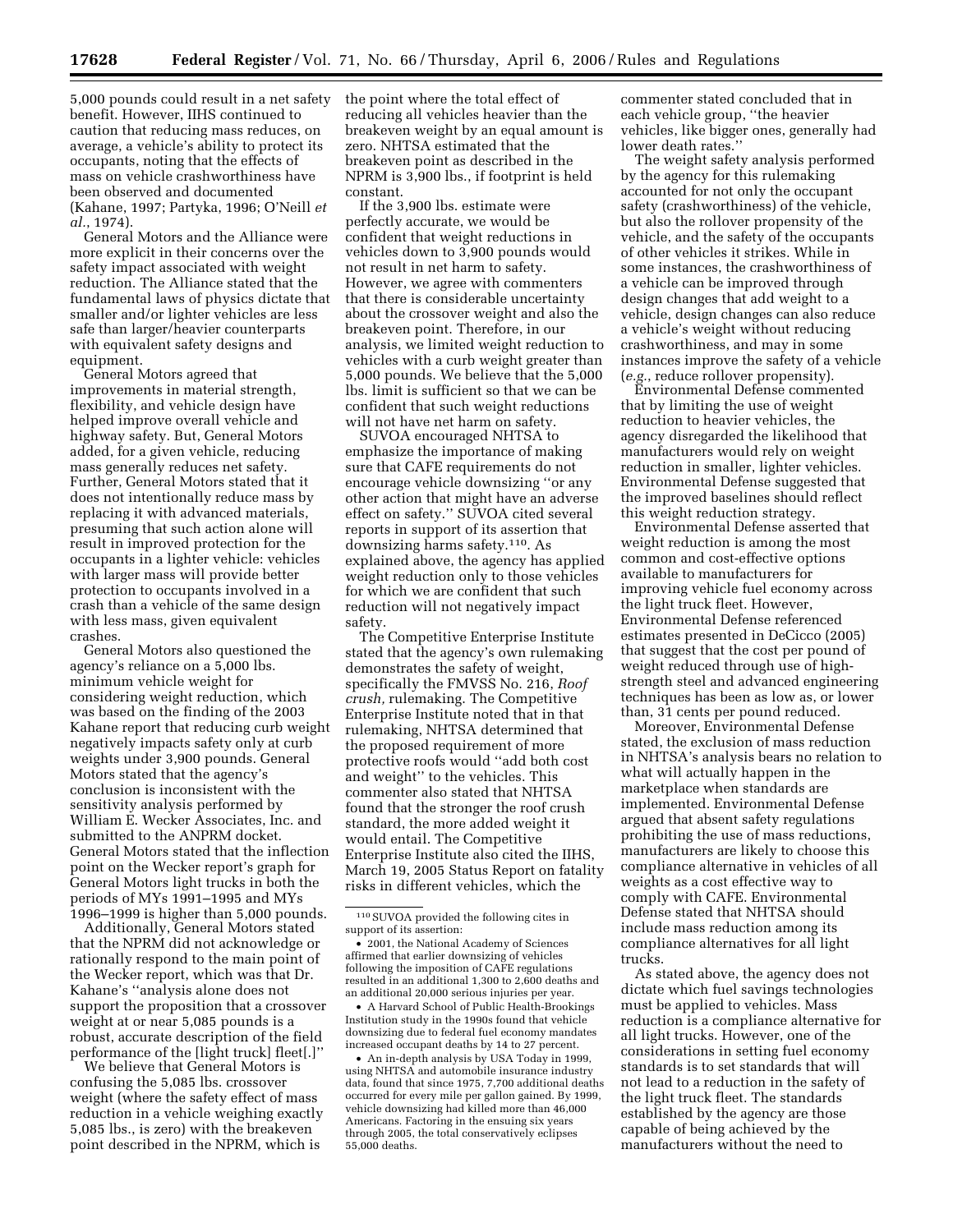reduce safety. If the agency were to consider weight reduction as a compliance option for all light trucks, we are concerned that the resulting increased stringency would force unsafe downweighting.

#### **VIII. Economic Assumptions**

A number of commenters raised global issues related to the agency's proposed CAFE standards, questioning everything from how costs and benefits were calculated to whether the standard is necessary or beneficial at all. Aside from raising issues with specific economic assumptions relied upon by the agency, commenters also more broadly questioned the rationale of the light truck CAFE program in general.

The Competitive Enterprise Institute (CEI) argued that NHTSA's proposed CAFE standards are unnecessary and that they could potentially increase the nation's dependence on foreign oil. CEI argued that particularly since the 2005 hurricane season dramatically drove up fuel prices at the pump, vehicle sales of large SUVs and other relatively inefficient vehicles have plummeted. According to CEI, market forces have acted to improve the overall fuel economy of new vehicles without the need for regulatory intervention. (General Motors made a similar argument, as to how fuel economy standards are less efficient than market forces in terms of achieving economically optimal levels of fuel economy.)

Although the effect of market forces on fuel economy levels is a matter of debate, NHTSA does not have the option of leaving fuel economy to the markets. The agency is required by Congress to set light truck fuel economy standards for every model year at the maximum feasible level considering the need of the nation to conserve fuel, technological feasibility and economic practicability.

### *A. Costs of Technology*

The Alliance, Sierra Research and most vehicle manufacturers argued that NHTSA has underestimated the costs of certain technologies. Specific comments are set forth below.

First, General Motors stated that the costs relied upon by the agency were derived from technologies designed for application to passenger cars, but which are being applied to light-duty trucks without consideration of the necessary adjustments for integrating such technologies while maintaining the truck's utility and function. For example, for heavier light trucks, installation of electric power steering would also require a switch to a 42-volt

electrical system, and probably increased battery maintenance costs. General Motors argued that the additional costs associated with integrating technologies available on light vehicles into heavier vehicles was one of the primary reasons for the discrepancy between their internal costs estimates and NHTSA's costs estimates in the PRIA. General Motors further argued that both NAS and the estimates of Energy and Environmental Analysis (a consulting firm), inadequately document sources for the costs they include.

The Alliance, Ford, Honda, Nissan and DaimlerChrysler reiterated that technologies are not simply bolted onto the vehicle. Instead, extensive modifications are often required. These modifications involve a substantial investment. For example, the cost estimates of a given piece of engine technology do not include the costs of redesigning the engine, testing prototypes, mapping the engine, developing new vehicle calibrations, and integrating the technology with the vehicle. For this reason, Sierra Research and at least one vehicle manufacturer disagreed with the NAS cost multiplier of 1.4 and argued that it should be substantially greater.

For this rulemaking, the agency has decided to use the cost and effectiveness numbers that appear in the NAS report. The NAS committee reviewed many sources of information including presentations at public meetings, and available studies and reports. It also met with automotive suppliers and industry consultants including Sierra Research. The committee then used its expertise and engineering judgment aided by the information described above to derive its own estimates of costs and effectiveness. After the prepublication copy was released in July 2001, the committee reexamined its analysis. Representatives from the industry and other stakeholders were invited to critique the findings. Several minor errors were discovered and corrected before publication of the final report.

The NAS cost and effectiveness numbers are presented as ranges that reflect estimates for passenger cars, pickup trucks, and SUVs/minivans. However, under the NAS report, the availability of these technologies differs for various segments of the vehicle fleet. The NAS report breaks down the availability of technology for two classes of pickups (small and large) and four classes of SUVs/minivans (small SUV, midsize SUV, large SUV, and minivan). Each class has a unique set of technologies available to it. While some individual technologies can be applied

to any type of vehicle, the sets of technologies available to passenger cars are not the same as the sets of technologies available to light trucks. Thus, the costs assigned to passenger cars are not being used for light trucks because the technologies differ and each set of technologies has a unique cost estimate. Further, the cost estimates in the NAS report include consideration of costs for light trucks (NAS, p. 40).

Second, commenters argued that the agency did not consider ''stranded'' costs (General Motors, Sierra Research). For example, the stringency of the Unreformed CAFE standard may force a manufacturer to begin purchasing 6 speed transmissions from an external supplier immediately. Consequently, inhouse manufacturing efforts for which considerable resources may have already been spent would be abandoned without any return on that investment. Sierra Research also argued that NHTSA has not properly accounted for costs associated with the premature retirement of existing technology before its costs have been fully amortized. Thus, commenters argued that NHTSA incorrectly assumed costs of technologies introduced during normal product cycle turnover even when the technologies were actually attributed to vehicles mid-cycle.

Stranded costs are essentially one time write-offs that would be difficult to identify and even more difficult to quantify, especially in light of their offsetting tax savings implications. Write-offs of stranded costs are likely to occur occasionally during the routine course of business as manufacturers periodically find it necessary to curtail production plans in response to unplanned regulatory or market impacts. These write-offs will thus influence the long run cost of doing business. Although manufacturers typically attempt to price vehicles to maximize their profits, the impact of stranded costs on vehicle prices will be constrained by market conditions, and measuring their impact would be problematic.

As explained above in the technology discussion, the agency has constrained its fuel economy model to give deference to manufacturers' production plans. In determining manufacturer capabilities, significant design changes are initiated in conjunction with redesigns and vehicle introductions stipulated in production plans provided to NHTSA by vehicle manufacturers. The potential for stranded costs is thus minimized. Overall, NHTSA does not believe that the revised phase-in schedule of technologies assumed in its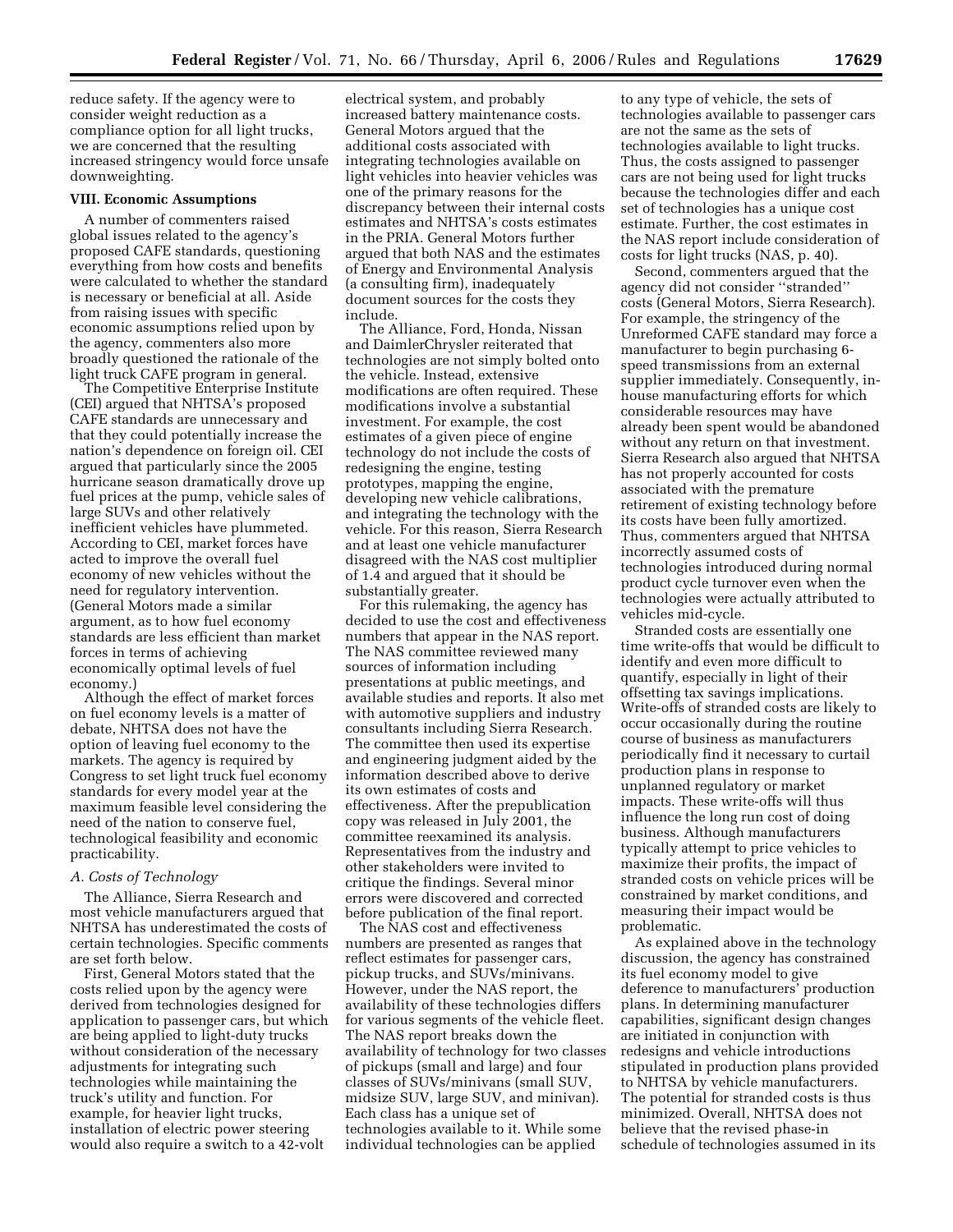model would force manufacturers to incur significant stranded costs.

# *B. Fuel Prices*

Many commenters stated that the fuel price estimates used in the agency's analysis and modeling were too low and should be revised to reflect the best current projections of market prices (SUVOA, NADA, Mercatus Center, Union of Concerned Scientists, and California State Energy Commission). Environmental organizations, citing the record prices for fuel at the pump, went further, arguing that more stringent standards are justified (Environmental Defense, NRDC, ACEEE).

In contrast, vehicle manufacturers requested that the agency not rely solely on higher fuel price forecasts to automatically increase the stringency of the CAFE standards (the Alliance, General Motors, Mitsubishi). Such commenters urged the agency to not allow CAFE standards to rise precipitously based upon a spike in oil commodity prices, thereby disregarding technology costs and other limitations. Specific comments related to fuel prices follow below.

Environmental Defense argued that NHTSA's fuel prices estimates in its CAFE proposal, based upon AEO2005, are too low. While Environmental Defense acknowledged NHTSA's stated intention to revise its fuel prices estimates in light of AEO2006 projections, it argued that even this forecast may be too low, particularly in light of private oil prices estimates of \$42 to \$100 per barrel over the analysis period. Accordingly, Environmental Defense urged NHTSA to utilize the best available fuel price forecasts in revising the level of the standards in the final rule.

NRDC made a similar argument regarding the proposal's fuel prices estimates, which it perceives to be too low. To remedy this problem, NRDC recommended that the agency use fuel price forecasts consistent with the world oil price forecasts reported in EIA's ''High B Oil Price Scenario'' or the International Energy Agency's World Energy Outlook 2005 ''Deferred Investment Scenario,'' forecasts which NRDC suggested are more consistent with recent world oil prices and current petroleum futures market prices.

As another suggestion for revising the NPRM's fuel prices estimates, the California State Energy Commission stated that future fuel prices are likely to be at least as high as the ''Base Case'' scenario adopted in the 2005 Integrated Energy Policy Report for California, which forecasts retail fuel prices (including Federal and California State

taxes). The Commission recommended using this forecast, which it argued is more consistent with current fuel prices. According to the commenter, recent EIA forecasts (at least since 1996) have significantly underestimated actual future fuel prices.

The Alliance stated that while higher gasoline price forecasts may appear to justify further increases in fuel economy levels, ''NHTSA must proceed carefully and consider all of the ramifications of moving to higher levels than those proposed.'' Along the same lines, General Motors commented that increased fuel prices could lead to significantly higher CAFE standards under NHTSA's model; according to General Motors, a recent study by Resources for the Future (RFF) found that increasing the price per barrel of oil by \$20 would lead to a CAFE target as much as 4 mpg higher.

In its comments, General Motors also compared the American light truck fleet with the European light truck fleet, stating that Europeans pay approximately \$5 per gallon for gasoline, yet their vehicles do not use technologies beyond those present in the U.S. fleet. An appendix to General Motors' comments further analyzed the differences in fuel economy between American and European vehicles, suggesting that the fuel economy of vehicles on both side of the Atlantic is roughly comparable, once other relevant factors are taken into account (e.g., vehicle weight, transmission type, engine power, engine type, and premium gas usage). General Motors asked the agency to explain this apparent discrepancy between real world experience in Europe and NHTSA's analysis.

General Motors also stated that NHTSA's analysis did use the proper value for the tax on gasoline, which the American Petroleum Institute (API) currently reports to be \$0.46 per gallon.

Mitsubishi stated that fuel prices are currently in a state of flux and recommended using AEO2006 in the final rule. However, Mitsubishi cautioned that raising the fuel economy target levels, based upon higher fuel prices, might not be economically practicable and could force manufacturers to completely reanalyze their business strategies.

The Mercatus Center commented that as part of the final rule, the agency should increase its fuel price forecasts and take steps to adequately address likely future volatility on fuel prices. Specifically, the Mercatus Center recommended adjusting the baseline sale mix and fuel economy levels from manufacturer product plans for future

model years to reflect shifts in sales patterns toward more fuel-efficient models resulting from current high fuel prices and buyer concerns about continued fuel price volatility. It also urged NHTSA to include a separate estimate of the economic value of reduced fuel price volatility expected to result from lower fuel use.

Several commenters also noted that the State gasoline taxes in some states were changing as of January 1, 2006 and that the agency should update their gasoline tax estimates accordingly.

The agency will continue to rely on the most recent fuel price projections from the EIA from the Department of Energy. We consider the EIA projections to be the most reliable long-range projections. No one can predict the impact of hurricanes and other external factors that could affect the price of gasoline at particular points in time or in the short term. However, what we need are long range projections for 2008 to 2011, when this CAFE standard takes effect. In addition, the EIA's AEO2006 Early Release is the most recent projection available, and considers the most recent events.

Further, while commenters recommended that the agency rely on higher fuel prices, no commenter provided an alternative forecast that the agency believes to be more reliable than those published by EIA as part of its Annual Energy Outlook (AEO). NRDC did recommend that the agency rely on fuel price forecasts consistent with the world oil price forecasts reported in EIA's AEO 2005 ''High B Oil Price Scenario'' or the International Energy Agency's World Energy Outlook 2005. The ''Reference Case Scenario'' presented in AEO 2006, which is relied upon by the agency in the final rule, is on average almost 14 cents per gallon higher than the scenario suggested by NRDC.

The latest fuel price projections are taken from the EIA's Annual Energy Outlook 2006 (AEO2006 Early Release) reference case, which is the most recent projection available, translated into 2003 economics to match other cost estimates in the analysis, and are extended until 2047 to match the 36 year lifetime for light trucks produced for MY 2011. The estimated gasoline price per gallon in 2003 economics varies over the time period, starting at \$2.16 in 2008, reducing to \$1.96 in 2014, and then increasing to \$2.39 by 2047.

The agency will consider additional fuel price projections (higher and lower than the reference case) from EIA in its uncertainty analysis; however, there is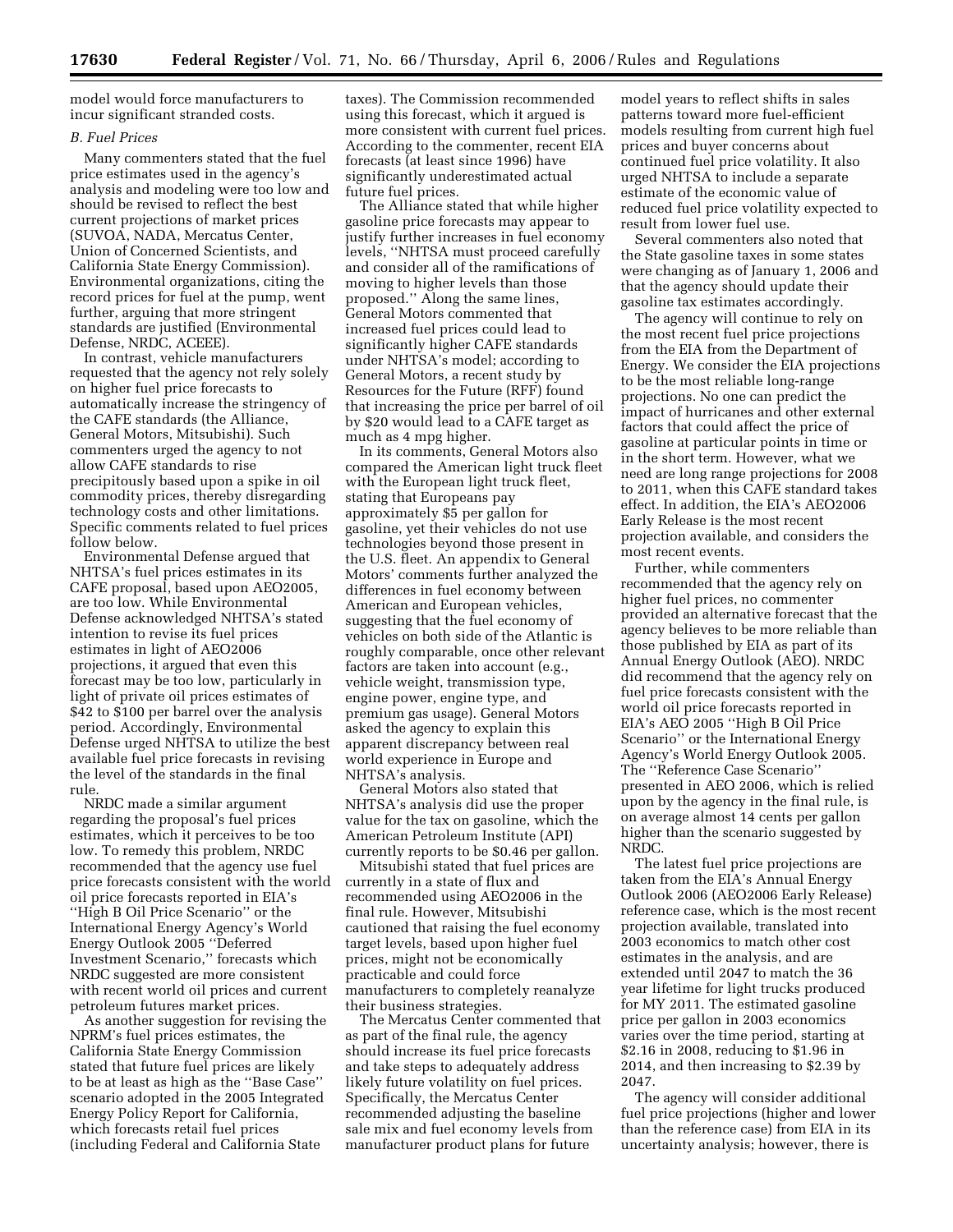no way to adequately predict or analyze the volatility of fuel prices.

Since gasoline taxes are a transfer payment and not a societal cost, the value of gasoline taxes is subtracted from the estimated gasoline price to estimate the value of gasoline to society. The agency has updated its estimates of gasoline taxes, using the January 1, 2006, update in State gasoline taxes. In 2003 economics, Federal taxes are \$0.176 and State and local taxes average \$0.262 for a total of \$0.438.

As will be discussed in this document, the agency has carefully considered the broad ramifications of the final rule and alternative stringency levels, and has not increased the fuel economy levels solely on the basis of a projection of higher gasoline prices.

The agency does not see the value of trying to explain the difference in fuel prices and technology between Europe and the United States, as requested by General Motors. As General Motors points out in its comments, there are a variety of factors which differentiate the U.S. and Europe. These jurisdictions have different legal/regulatory frameworks, and their driving publics have different expectations, all of which vehicle manufacturers endeavor to accommodate. Thus, the fuel economy situations in Europe and the U.S. are not directly comparable and any such effort would entail an extensive analysis, which is likely to generate inconclusive results and which is well beyond the scope of this rulemaking.

# *C. Consumer Valuation of Fuel Economy and Payback Period*

Commenters differed in terms of their recommended approach for properly assessing consumer valuation of fuel economy and the payback period for fuel-saving technologies. As discussed below, some commenters favored focusing on the preferences of individual consumers using a short-term perspective, while others recommended focusing on the societal benefits to all consumers over the long term.

General Motors requested that the agency compare consumer preference for fuel economy versus vehicle utility, in order to determine consumer valuation of improved fuel economy. General Motors also asked NHTSA to consider how many vehicle sales would be deferred due to CAFE-related price increases. According to General Motors, history has shown that consumers value fuel economy increases of up to 1.2 percent per year, so any higher standard forces consumers to accept a lower level of performance utility than they would otherwise choose. However, General Motors did state that consumers are well informed and extremely rational, arguing that car buyers are less concerned with fuel economy improvements when gasoline cost \$1.50 per gallon, as compared to marginal improvements when gasoline costs \$2.50 per gallon.

According to the NADA, recent new light truck sales data suggest that, despite higher fuel prices, consumers continue to rank fuel economy below other purchase considerations, such as capacity, convenience, utility, performance, and durability. Thus, NADA suggested that NHTSA's fuel economy standards should not be permitted to result in undue constraints on light truck product availability or in significant price increases, which could in turn result in reduced sales, profits, and workforces, and the retention of older vehicles with poorer fuel efficiency.

The California State Energy Commission commented that stringency levels of fuel economy targets should be established by considering the value of fuel savings from vehicle owners' perspective over the first few years of each model year's lifetime, rather than from a society-wide perspective. For example, the California State Energy Commission argued that consumers appear to attach some value to owning hybrid vehicles beyond the fuel savings they produce, sometimes paying large price premiums (up to \$3,500 compared to equivalent gasoline-powered models) and waiting extended periods of time for such vehicles to become available. The commenter stated that the size of the hybrid vehicle market is expected to grow significantly by MY 2010. According to the California State Energy Commission, such consumer valuation considerations should be taken into account as part of the CAFE standards.

Conversely, Environmental Defense argued that technology application should be based on societal costs, not private costs, and that the agency needs to consider benefits over the lifetime of the vehicle, as opposed to the consumer time horizon of 4.5 years.

The CAFE program's most immediate impacts are on individual consumers, but regulating fuel economy also has a broader societal effect that must be considered. The agency believes that CAFE standards should reflect the true economic value of resources that are saved when less fuel is produced and consumed, higher vehicle prices, and, to the extent possible, any externalities that impact the broader society. Consumer's perceptions of these values may differ from their actual impacts, but they will nonetheless experience the full value of actual fuel savings just as

they will pay the full increased cost when the vehicle is purchased. Moreover, owners will realize these savings throughout the entire on-road life of each vehicle. While initial purchasers will only experience fuel savings for the limited time they typically own a new vehicle (4.5 years), subsequent (used vehicle) purchasers will continue to experience savings throughout the vehicle's useful life. The agency does restrict its analysis of sales impacts to the initial 4.5 year period under the assumption that initial buyer's purchase behavior will be influenced only by their perception of benefits they will receive while owning the vehicle, as opposed to benefits flowing to subsequent owners. However, the agency believes that the lifetime value of impacts from CAFE improvements should be fully reflected in its analysis of societal impacts.

#### *D. Opportunity Costs*

The Alliance commented that, in proposing its fuel economy standards, NHTSA did not consider the opportunity costs to consumers who may be forced to forego incremental improvements in vehicle performance, safety, capacity, comfort, and aesthetics (citing a 2003 study by the Congressional Budget Office (CBO) titled, ''The Economic Costs of Fuel Economy Standards Versus a Gasoline Tax,'' Chapter 2, pages 1–5). The Alliance also cited a recent study which found that a CAFE increase of 3 mpg results in a hidden tax of \$0.78 per gallon of fuel conserved.111 General Motors added that to the extent the CAFE standards force trade-offs between fuel economy and other vehicle attributes that consumers value, consumer welfare will be reduced and ''lost opportunity costs'' will be imposed on vehicle manufacturers.

Further, General Motors argued that NHTSA's engineering and economic analyses are incomplete because they do not account for the potential economic harm to automobile companies (which are already facing difficult financial challenges) and their employees, and the analyses do not include producer and consumer welfare losses. General Motors stated the Congressional Budget Office estimated a consumer welfare loss of \$230 per vehicle.

In response, the agency notes that the CBO report cited by General Motors and the Alliance is based on estimates of consumer's preferences over a period

<sup>111</sup>The Alliance cited this study as: Andrew N. Kleit, ''Impacts of Long-Range Increases in Fuel Economy (CAFE) Standard,'' *Economic Inquiry*  (April 2004), pages 279–294.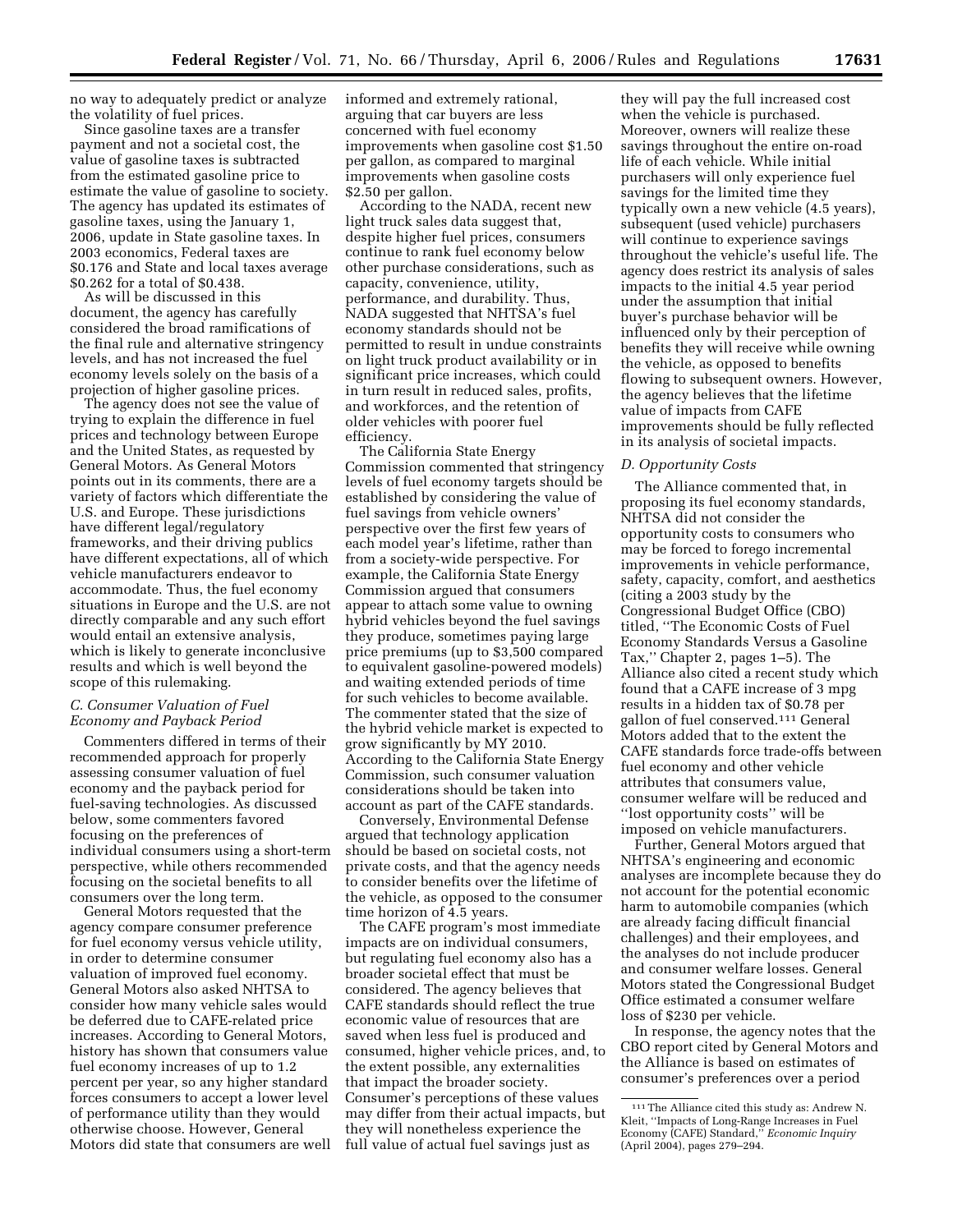from roughly 1980 through 2001. The CBO report states that ''Consumers' preferences over the past 15 or 20 years have led automakers to increase vehicles' size and horsepower, while holding gasoline mileage more or less constant.'' The CBO report also acknowledges that if consumers' tastes change significantly, the report's conclusions would be affected. The period examined by CBO corresponds to the period when automakers created and successfully marketed SUVs as an alternative to passenger cars for routine driving. For most of this period, gasoline prices were stable and low by historical standards. Near the end of the period, prices began to rise, but since that time they have reached levels that are more than double the typical price during the period. In response, consumers have shown a dramatic shift in their purchase preferences. Sales of small passenger cars and fuel-efficient hybrids have increased, while sales of large SUVs have dropped. Circumstances have, thus, already overtaken the assumptions regarding consumer preferences used in the CBO analysis. Moreover, the CBO analysis is based on a CAFE regulation that achieves an assumed 10 percent reduction in gasoline consumption, a greater reduction than that which would be accomplished by this regulation. Thus, the agency does not believe that the \$230 loss in consumer welfare estimated in the CBO report is an appropriate measure of the impact of CAFE reform.

NHTSA acknowledges that there are potential shifts in consumer welfare which are not reflected in its model (e.g., if a manufacturer reduced horsepower as a strategy to improve fuel economy, some consumers would value that horsepower loss more than the fuel economy gain). However, it believes that measuring these impacts is problematic, especially in light of the recent dramatic shift in gasoline prices and geopolitical events surrounding the world oil supply. Moreover, the agency is using its model, not as an absolute standard, but rather as an initial measure to consider in setting standards. The agency is cognizant of the financial difficulty facing automobile manufacturers and is striving to minimize costs by scheduling improvements in such a way that they would coincide with normal design cycles. Further, the agency believes that incrementally improving fuel economy across the vehicle fleet will not deprive consumers of their choice of vehicles. A wide variety of vehicle types will continue to be available, and

consumers' selection of vehicles should still reflect their judgments of the relative value of fuel economy versus horsepower at the margin.

#### *E. Rebound Effect*

The ''rebound effect'' refers to the tendency for vehicle owners to increase the number of miles they drive a vehicle in response to an increase in its fuel economy, such as would result from more stringent CAFE standards. The rebound effect occurs because an increase in fuel economy reduces vehicle owners' fuel cost per mile driven, which is the typically largest component of the cost of operating a vehicle. Because even with improved fuel economy this additional driving uses some fuel, the rebound effect somewhat reduces the fuel savings (and related benefits) that result when fuel economy increases. The rebound effect is usually expressed as the percentage by which vehicle use increases when the cost of driving decreases due to an increase in fuel economy and/or a decrease in the price of fuel.

Commenters expressed a variety of views regarding the agency's estimate of the rebound effect that would be anticipated in response to the new CAFE standards. While some reviewers suggested that the estimate of the rebound effect the agency used is too low (Alliance, General Motors), others suggested that it is too high (Environmental Defense, NRDC, ACEEE, Union of Concerned Scientists, California State Energy Commission). Specific comments related to the rebound effect are set forth below.

In general, manufacturers and their associations deemed the 20-percent rebound rate relied upon by the agency to be conservative. For example, the Alliance argued that a 20-percent rebound effect is overly conservative, based upon recent studies. Specifically, the Alliance stated that a recent study of variation in U.S. light-duty vehicle use among different states over the period from 1966 to 2001 by Small and Van Dender estimated a long-term rebound effect of 24 percent over the entire period covered by the study.112 This estimate implies that a 10-percent increase in fuel economy, which translates into a 10-percent decrease in fuel cost-per-mile driven, would ultimately stimulate a 2.4-percent increase in average annual miles driven

using vehicles whose fuel economy is improved. According to the Alliance, an independent analysis by the Small and Van Dender data found that despite those authors' claim that the rebound effect had declined during the period they studied, the rebound effect remained at 24.6 percent at the end of this period.113 The Alliance opined that the rebound effect is probably on the order of 35 percent, although it did not supply any data to substantiate this estimate.

According to General Motors, previous studies of changes in household motor vehicle and appliance use in response to improvements in their energy efficiency (which is measured by fuel economy in the case of vehicles) have shown that the rebound effect lowers energy savings by 20–50 percent. General Motors agreed with the agency that the increased driving resulting from the rebound effect also imposes various external costs, including increased collisions and traffic congestion. General Motors stated that it commissioned four studies of the rebound effect, each of which concluded that the rebound effect would be approximately 25 percent. However, it did not provide copies of the referenced studies. As General Motors did not provide these studies, the agency was unable to evaluate them. Nevertheless, General Motors stated that 20 percent is adequate for calculations related to rebound effect. No other vehicle manufacturers commented on this issue.

The National Automobile Dealers' Association commented that fuel savings should clearly be adjusted to reflect the rebound effect, but did not recommend a specific value of the rebound effect.

In contrast to the above commenters, Environmental Defense argued that the agency has overestimated the rebound effect because it relies upon earlier studies in the literature that tended to miss significant effects of variables such as income growth, and that did not have sufficiently large datasets to capture long-term changes in vehicle use. Citing the same 2004 study by Small and Van Dender referred to in the Alliance comments,114 which combined data for each of the 50 states over a 36-year period, Environmental Defense noted the authors' finding that the rebound effect had declined to 12.1 percent when measured over the period from 1997–2001, primarily as a consequence

<sup>112</sup> Kenneth A. Small and Kurt Van Dender, ''The Effect of Improved Fuel Economy on Vehicle Miles Traveled: Estimating the Rebound Effect Using U.S. State Data, 1996–2001, Paper EPE–014, University of California Energy Institute, 2005; item #1702 in NHTSA Docket 22223. An earlier version of the study is item 15 in the same docket.

<sup>113</sup>Robert Crawford, ''Review and Assessment of VMT Rebound Effect in California,'' RW Crawford Energy Systems, Sept. 2004. 114See footnote 95.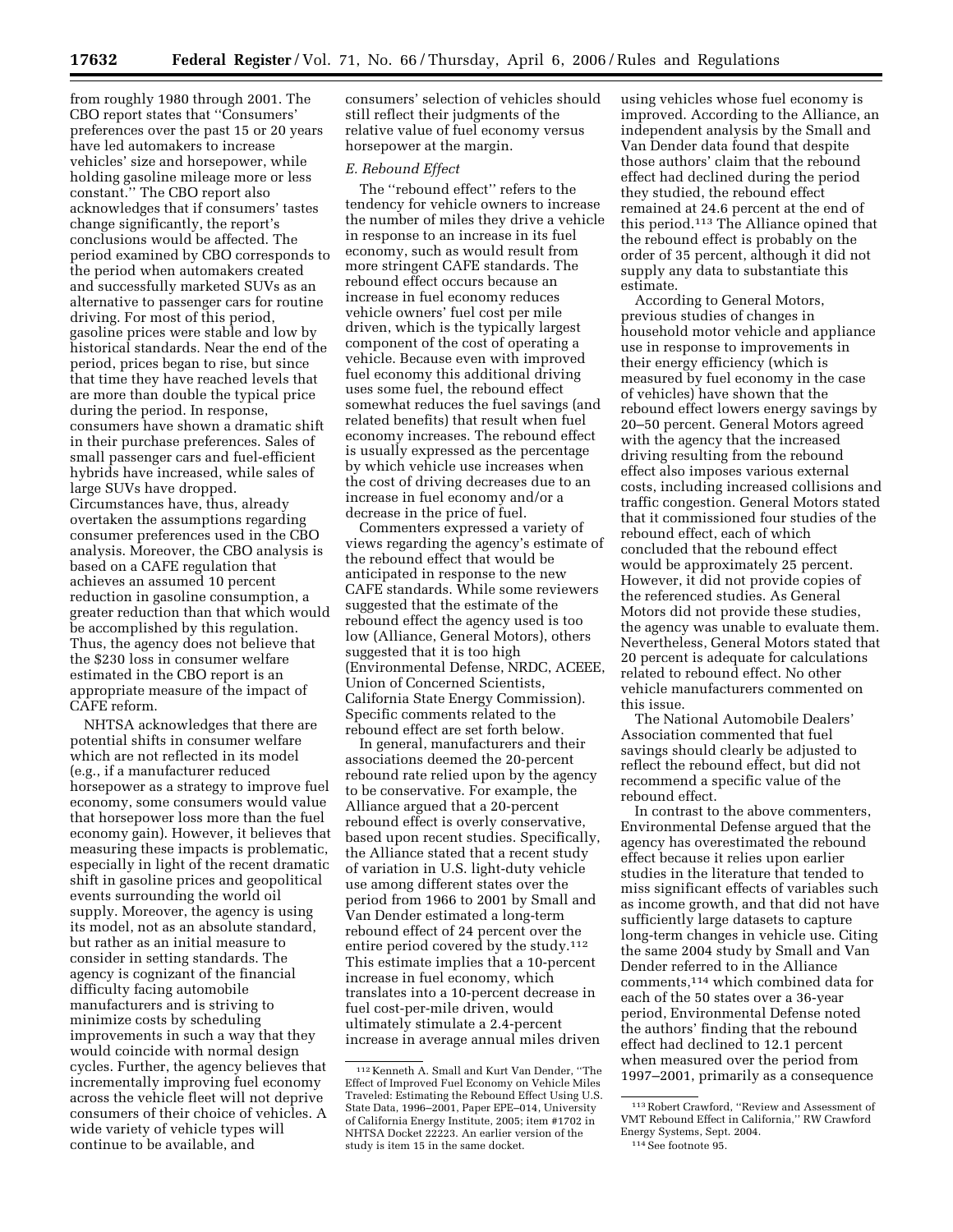of the higher income levels that prevailed during those years than over the entire period covered by the study. Environmental Defense argued further that if income growth continues during the period analyzed under the CAFE proposal, Small and Van Dender's analysis indicates that the rebound effect would continue to decline. The analyses Environmental Defense presented in its comments used an estimate of 5 percent for rebound effect, and it also urged NHTSA to adopt a similarly low estimate of the rebound effect, which Environmental Defense argued is in keeping with the most recent research in this area.

Other commenters also urged NHTSA to adopt a lower rate for the rebound effect, and they generally referred to the study by Small and Van Dender to support their positions. For example, NRDC suggested using a 6-percent rate for the rebound effect over the lifetime of MY 2008–2011 vehicles, which it argued would correctly recognize the effect of anticipated future income growth. ACEEE urged the agency to use a 10-percent rate, a change which it suggested would increase the monetized social benefits of Reformed CAFE´ for MY 2011 vehicles by about \$1.3 billion, or approximately 30 percent.

Again, relying on results from the Small and Van Dender study, the Union of Concerned Scientists recommended that NHTSA reduce the rebound effect rate to not more than 10 percent. The commenter stated that NHTSA offered no justification for choosing the upper end of its discussed range (10–20 percent), arguing that results for the last years of the period analyzed in the study supported a long-run rebound effect of 6.8 percent or lower. Accordingly, the Union of Concerned Scientists stated that NHTSA should adopt 10 percent as a reasonable and conservative estimate of the rebound effect, and asserted that doing so would increase the ''social optimum'' fuel economy targets for 2011 by 1.4–1.9 mpg.

The California State Energy Commission called for a rebound effect of 12 percent, which it believes is reflective of the long-term rebound effect of 12.1 percent for California estimated by Small and Van Dender.115

NHTSA notes that all commenters who recommended a lower value for the rebound effect than the 20 percent estimate used in the NPRM analysis

relied exclusively upon the recent study by Small and Van Dender as evidence supporting a smaller rebound effect. While the agency regards the Small and Van Dender study as an important contribution to the extensive literature on the magnitude of the rebound effect, it does not regard the very low values for the rebound effect reported in that study as persuasive for several reasons.

Unlike the studies relied upon by the agency in developing its estimate of the rebound effect, the Small and Van Dender analysis remains an unpublished working paper that has not been subjected to formal peer review, so the agency does not yet consider the estimates it provides to have the same credibility as the published and widelycited estimates it relied upon.116 The agency's interpretation of previously published estimates is that they support a range of 10–30 percent for the rebound effect in vehicle use. The agency elected to use the midpoint of that range in its analysis for the NPRM. If a peerreviewed version of the Small and Van Dender study is subsequently published, the agency will consider it in developing its own estimate of the rebound effect for use in subsequent CAFE rulemakings.

After reviewing the various comments on the NPRM, the agency has elected to continue using a value of 20 percent for the rebound effect in its analysis of potential fuel savings from stricter CAFE standards for MY 2008–2011 light trucks. The agency will continue to monitor newly published research on the rebound effect (as well as on other critical parameters affecting fuel savings from CAFE regulation), and it will revise the estimates of the rebound effect it employs in future analyses of fuel savings if it concludes that new evidence points persuasively toward a different value.

## *F. Discount Rate*

Discounting future fuel savings and other benefits is intended to measure

the reduction in the value to society of these benefits when they are deferred until some future date rather than received immediately. The discount rate expresses the percent decline in the value of these benefits—as viewed from today's perspective—for each year they are deferred into the future. The agency used a discount rate of 7 percent per year to discount the value of future fuel savings and other benefits when it analyzed the CAFE standards proposed in the NPRM.

The Alliance, General Motors, the Mercatus Center, and Criterion Economics all argued that in assessing benefits and costs associated with the CAFE standards, the agency should rely on a discount rate greater than 7 percent. The Alliance stated that the Congressional Budget Office discounts consumers' fuel savings at a rate of 12 percent per year and that other recent studies of CAFE standards have also used that rate. According to the Alliance, that rate is slightly higher than the average interest rate that consumers reported paying to finance used car purchases in the most recent Consumer Expenditure Survey.117 The Alliance argued further that consumers can be expected to discount the value of future fuel savings at a rate at least as high as their cost for financing the purchase of a vehicle whose higher price was justified by its higher fuel economy.

The Alliance based its assertion for use of 12 percent because, as it stated, this value was used in the NAS report and approximates the used car loan rate published in the Consumer Expenditure Survey. However, we note that the NAS report did not use a single discount rate. Instead, the NAS used both 12 percent and 0 percent discount rates due to the assumption that the proper discount rate was ''subjective.'' Therefore, NAS did not advocate a discount rate. As explained below, the vehicle loan rate faced by consumers is an appropriate measure of the discount rate.

General Motors suggested a discount rate of 9 percent, based on its assertions that new vehicles are financed at 8 percent and used vehicles at 10 percent. Essentially, General Motors is recommending that the agency rely on the interest for a car loan as the discount rate. General Motors also argued that fuel economy is not the only thing

<sup>115</sup> Kenneth A. Small and Kurt Van Dender, ''The Effect of Improved Fuel Economy on Vehicle Miles Traveled: Estimating the Rebound Effect Using U.S. State Data, 1996–2001, Paper EPE–014, University of California Energy Institute, 2005, Docket 22223– 1702, Table 5, p. 19.

<sup>116</sup>These include, among others, David L. Greene, ''Vehicle Use and Fuel Economy: How Big is the Rebound Effect?'' The Energy Journal, 13:1 (1992), 117–143; David L. Greene, James R. Kahn, and Robert C. Gibson, ''Fuel Economy Rebound Effect for Household Vehicles,'' The Energy Journal, 20:3 (1999), 1–21; Jonathan Haughton and Soumodip Sarkar, ''Gasoline Tax as a Corrective Tax: Estimates for the United States,'' The Energy Journal, 17:2, pp. 103–126; S.L. Puller and L.A. Greening, ''Household Adjustment to Gasoline Price Changes: An Analysis Using Nine Years of U.S. Survey Data,'' Energy Economics, 21:1, pp. 37–52; Jones, Clifton T., ''Another Look at U.S. Passenger Vehicle Use and the 'Rebound' Effect from Improved Fuel Efficiency, The Energy Journal, 14:4 (1993), 99–110; and Goldberg, Pinelopi Koujianou, ''The Effects of the Corporate Average Fuel Efficiency Standards in the U.S.,'' The Journal of Industrial Economics, 46:1 (1998), 1–33.

<sup>117</sup>The Consumer Expenditure Survey (CE) program consists of two surveys collected for the Bureau of Labor Statistics by the Census Bureau the quarterly Interview survey and the Diary survey—that provide information on the buying habits of American consumers, including data on their expenditures, income, and consumer unit (families and single consumers) characteristics. *[http://www.bls.gov/cex/home.htm.](http://www.bls.gov/cex/home.htm)*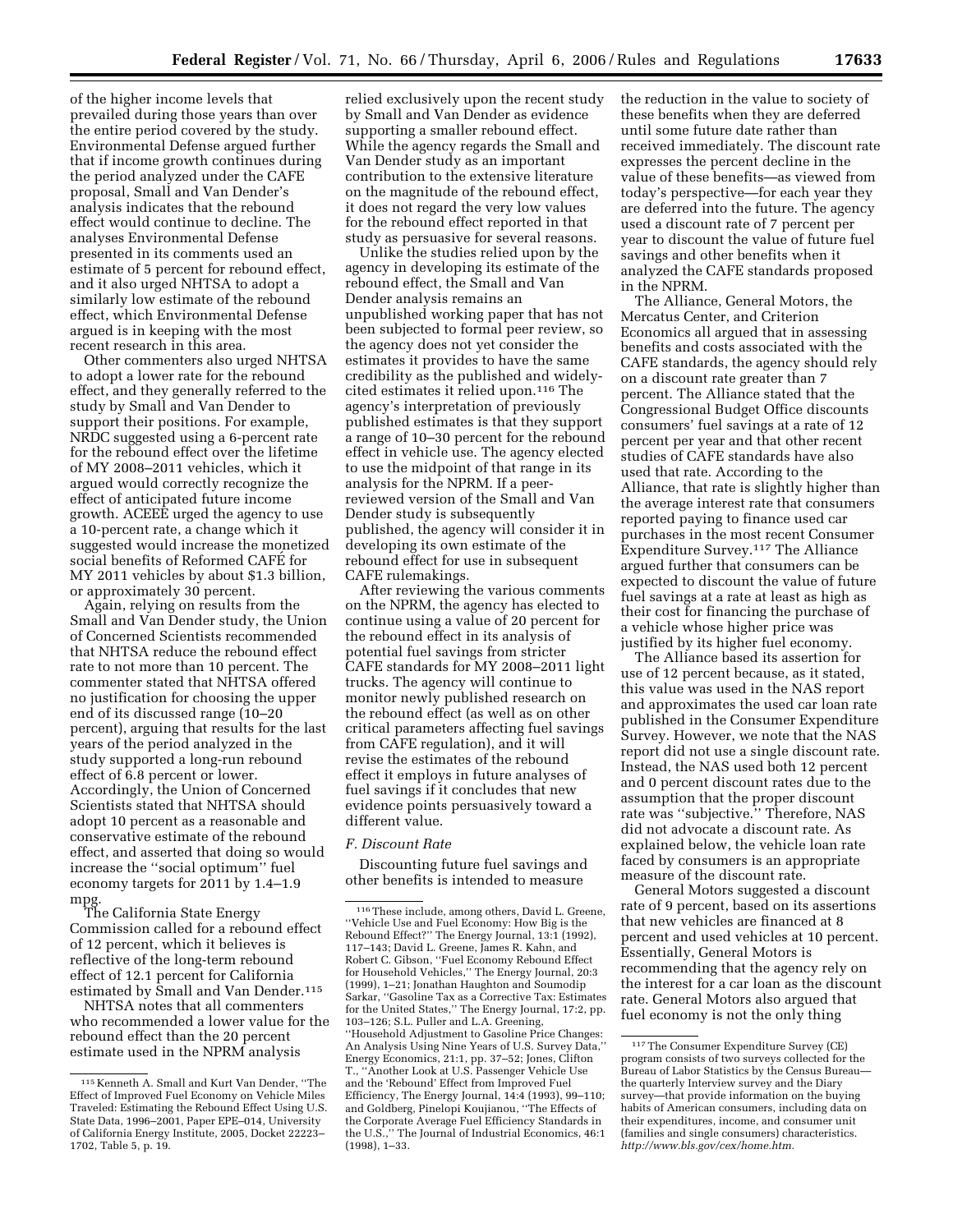which consumers value and that the agency should take efforts to separate private benefits from public externalities. While we are uncertain as to what General Motors is recommending, we assume that its comment suggests that a higher discount rate, based on car loan rates, is appropriate for discounting private benefits (those to buyers), while a lower rate is appropriate for social benefits (such as reductions in externalities). Criterion Economics also recommended use of a 9 percent discount rate in its comments, which it suggested is a conservative rate between the average real rates for new and used cars that adequately accounts for volatility in future energy prices.

As discussed further below, we agree in that loan rates for new and used cars should be considered when determining the appropriate discount rate. However, loan estimates made by both General Motors and Criterion Economics are considerably higher than data provided by the Federal Reserve Board, which estimates new loan rates (as of October 2005) of 6 percent for new cars and 9 percent for used cars.118

The Mercatus Center stated that the 7 percent discount rate selected by the agency is too low, and as a result, it results in the setting of standards that are inequitable, particularly to lowincome households. According to published academic research referenced by the Mercatus Center, most households have discount rates higher than 7 percent, with low-income households having particularly high discount rates. Therefore, the Mercatus Center urged NHTSA to rely on discount rates of 12 percent for all households and as high as 20 percent for low-income households in evaluating proposed standards. However, the studies cited by Mercatus Center to justify these discount rates examine the implied discount rate for future energy savings that result when households purchase more energyefficient appliances such as furnaces and air conditioners. These studies were generally conducted in the late 1970's and early 1980's and may not be representative of the discount rates for motor vehicles of the economic conditions 20–25 years later.

Environmental Defense, NRDC, and the Union of Concerned Scientists provided comments endorsing use of a lower discount rate. These organizations expressed their belief that a 7-percent discount rate is too high, proposing

instead a rate of 3 percent. Environmental Defense and NRDC stated that OMB Circular A–4, *Regulatory analysis* (2003), recommends a discount rate of 3 percent when the regulation directly affects private consumption. These commenters asserted that the proposed CAFE regulation primarily and directly affects private consumption (i.e., by affecting the sales price of new vehicles and reducing the per-mile cost of driving). NRDC also argued that OMB Circular A– 4 further indicates that lower rates may be appropriate for rules that produce benefits over multiple generations. Thus, these commenters recommended that a discount rate reflecting the social rate of time preference (i.e., a 3 percent real rate) should be used.

In response to Environmental Defense, the Union of Concerned Scientists, and NRDC, the guidelines in OMB circular A–4, New Guidelines for the Conduct of Regulatory Analysis, state that the agency should analyze the costs and benefits of a regulation at 3 percent and 7 percent discount rates, as suggested by guidance issued by the federal OMB.119 The 3 percent and 7 percent rates reflect two potential evaluations of impacts: Foregone private consumption and foregone capital investment, respectively. In accordance with these guidelines, the agency analyzes the impacts of costs and benefits using both discount rates. However, this guidance does not state what discount rate should be used to determine the standards.

There are several reasons for the agency's choice of 7 percent as the appropriate discount rate to determine the standards. First, OMB Circular A–4 indicates that this rate reflects the economy-wide opportunity cost of capital. The agency believes that a substantial portion of the cost of this regulation may come at the expense of other investments the auto manufacturers might otherwise make. Several large manufacturers are resource-constrained with respect to their engineering and productdevelopment capabilities. As a result, other uses of these resources will be foregone while they are required to be applied to technologies that improve fuel economy.

Second, 7 percent is also an appropriate rate to the extent that the costs of the regulation come at the expense of consumption as opposed to investment. As explained below, the

agency believes a car loan rate is an appropriate discount rate because it reflects the opportunity cost faced by consumers when buying vehicles with greater fuel economy and a higher purchase price. The agency assumed that a majority of both new and used vehicles is financed and since the vast majority of the benefits of higher fuel economy standards accrue to vehicle purchasers in the form of fuel savings, the appropriate discount rate is the car loan interest rate paid by consumers.<sup>120</sup>

According to the Federal Reserve, the interest rate on new car loans made through commercial banks has closely tracked the rate on 10-year treasury notes, but exceeded it by about 3 percent.121 The official Administration forecast is that real interest rates on 10 year treasury notes will average about 3 percent through 2016, implying that 6 percent is a reasonable forecast for the real interest rate on new car loans.122 During the last five years, the interest rate on used car loans made through automobile financing companies has closely tracked the rate on new car loans made through commercial banks, but exceeded it by about 3 percent.123 Consideration is given to the loan rate of used cars because some of the fuel savings resulting from improved fuel economy accrue to used car buyers. Given the 6 percent estimate for new car loans, a reasonable forecast for used car loans is 9 percent. Since the benefits of fuel economy accrue to both new and used car owners, a discount rate between 6 percent and 9 percent is appropriate. Assuming that new car buyers discount fuel savings at 6 percent for 5 years (the average duration of a new car loan) 124 and that used car buyers discount fuel savings at 9 percent for 5 years (the average duration of a used car loan),125 the single constant discount rate that yields equivalent present value fuel savings is very close to 7 percent.

Further, reliance on the consumer borrowing rate is consistent with that of the Department of Energy (DOE) program for energy efficient appliances. For more than a decade, the Department of Energy has used consumer borrowing interest rates or ''finance cost'' to discount the value of future energy

<sup>118</sup>Federal Reserve Board, Statistical Release G.19: Consumer Credit, *[http://www.federalreserve.](http://www.federalreserve.gov/releases/g19/) gov/releases/g19/*.

<sup>119</sup>White House Office of Management and Budget, Circular A–4, September 17, 2003, p. 34, *[http://www.whitehouse.gov/omb/inforeg/](http://www.whitehouse.gov/omb/inforeg/circular_a4.pdf)  circular*\_*a4.pdf*.

<sup>120</sup>Empirical evidence also demonstrates that used car purchasers do pay for greater fuel economy (Kahn, *Quarterly Journal of Economics*, 1986).

<sup>121</sup>See, *[http://www.federalreserve.gov/releases/](http://www.federalreserve.gov/releases/g20/hist/fc_hist_tc.txt)  g20/hist/fc*\_*hist*\_*tc.txt.* 

<sup>122</sup>See, *[http://www.federalreserve.gov/releases/](http://www.federalreserve.gov/releases/h15/data/Monthly/H15_TCMNOM_Y10.txt)  h15/data/Monthly/H15*\_*TCMNOM*\_*Y10.txt.* 

<sup>123</sup>See, *[http://www.federalreserve.gov/releases/](http://www.federalreserve.gov/releases/g20/hist/fc_hist_tc.txt)  g20/hist/fc*\_*hist*\_*tc.txt.* 

<sup>124</sup> Id. 125 Id.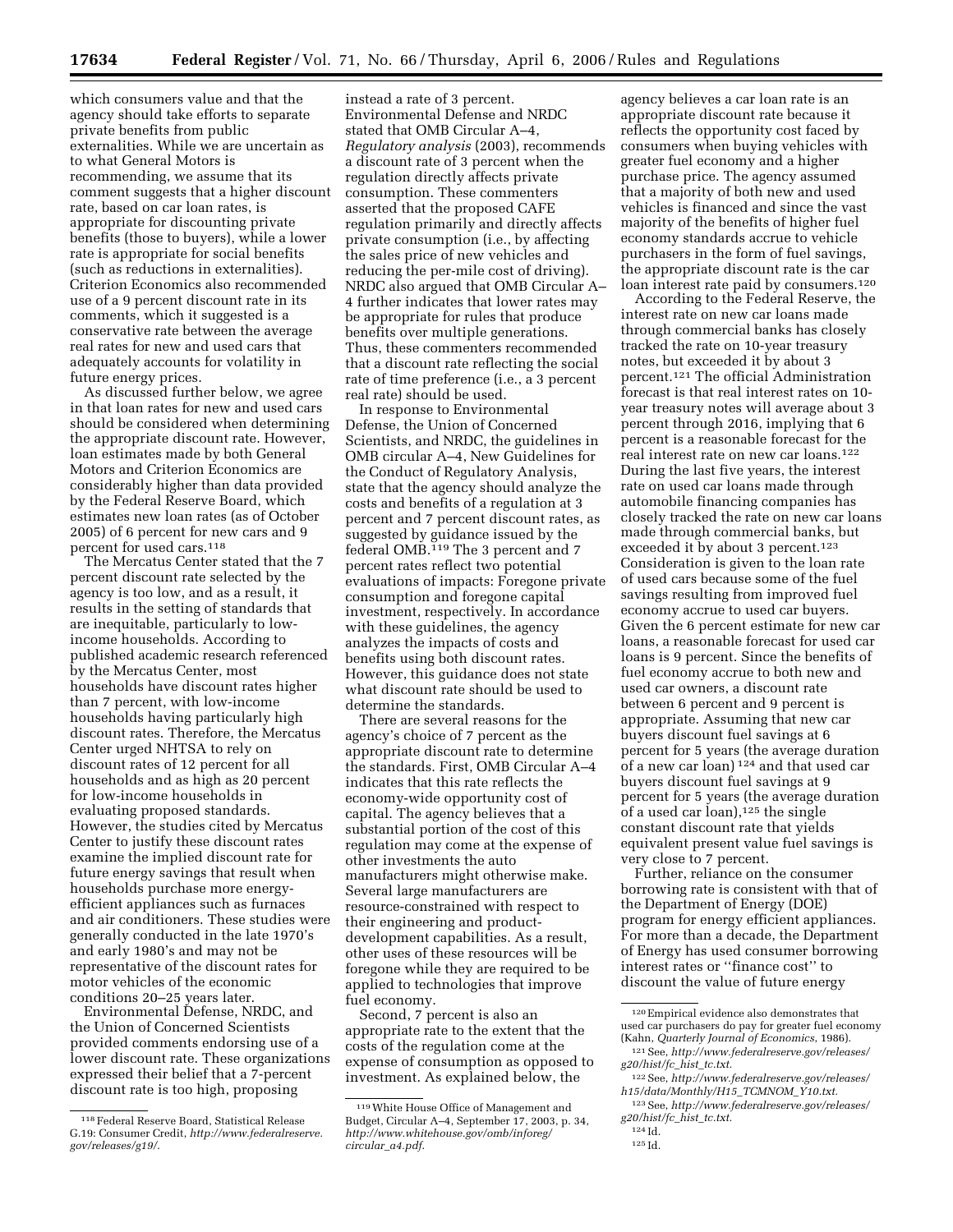savings in establishing minimum energy efficiency standards for household appliances. This includes (1) the financial cost of any debt incurred to purchase appliances, principally interest charges on debt, or (2) the opportunity cost of any equity used to purchase appliances, principally interest earnings on household equity. For example, for appliances purchased in conjunction with a new home, DOE uses real mortgage interest rates to discount future energy savings.126 This approach is analogous to NHTSA's use of real auto loan rates to discount future gasoline savings in establishing CAFE standards.

The Union of Concerned Scientists also commented that NHTSA's methodology for calculating the discounted present value of certain external costs and benefits appears to be inconsistent. Specifically, the commenter stated that the benefits of petroleum market effects (monopsony 127 and disruption cost reductions) and reduced emissions of particulate matter (PM) and sulphur oxides  $(SO_X)$  and the external costs of increased congestion, noise, and crashes, appear to be discounted differently from the fuel cost savings, driving time, and refueling time savings. The Union of Concerned Scientists urged NHTSA to utilize the same methodology for calculating the discounted present value of all such CAFE-related elements.

In response to the Union of Concerned Scientists comment that the agency appears to have discounted different categories of benefits inconsistently, the agency notes that the three different categories identified in its comment each bear a different relationship to total fuel savings. As the commenter notes, fuel cost savings, the value of increased driving range (identified incorrectly as ''driving time'' in the PRIA), and the value of refueling time savings are directly related to lifetime vehicle use, and the agency's estimates of the values of these benefits

reflect this relationship. However, benefits resulting from lower emissions of the pollutants PM and  $SO<sub>x</sub>$  (which occur during petroleum refining) also depend partly on the fraction of fuel savings that is reflected in reduced domestic fuel refining (rather than reduced imports of refined gasoline), and in turn on the fractions of domestic refining that utilize domesticallyproduced and imported crude petroleum.128 Similarly, the external costs of congestion, accidents, and noise resulting from added vehicle use depend on the magnitude of the rebound effect as well as on lifetime fuel savings. Thus these three categories of benefits would be expected to bear different relationships to total fuel savings, as confirmed by the Union of Concerned Scientists' comments.

# *G. Import Externalities (Monopsony, Oil Disruption Effects, Costs of Maintaining U.S. Presence and Strategic Petroleum Reserve)*

General Motors commented extensively on the issue of externalities associated with the agency's CAFE proposal. As a general observation, General Motors stated that the CAFE proposal would result in a net externality cost on consumer welfare, because the externality costs (*e.g.*, congestion, noise, highway fatalities/ injuries) exceed the externality benefits (*e.g.*, reduction in oil import dependence, reduction in pollution). General Motors stated that the agency's proposal did not identify any specific market failures that would justify its fuel economy regulation. The commenter asked the agency to present empirical estimates of reduced economic and environmental externalities resulting from the proposed CAFE standards, along with supporting analyses demonstrating how these benefits were estimated.

In its comments, General Motors also challenged certain specific figures related to externalities incorporated by the agency as part of the CAFE proposal. For example, General Motors expressed disagreement with the proposal's externality estimate of \$0.106 per gallon, as well as the estimate of costs related to pollution. The commenter stated that the National Research Council estimates the total cost of

economic and environmental externalities from fuel production and use to be \$0.26 per gallon, and if this estimate is correct, consumers are already paying fuel taxes (which it estimated at \$0.46 per gallon) that exceed the cost of these externalities. General Motors also asked the agency to address the research finding by Dr. Kleit purporting to show negative net benefits (*i.e.*, it will have net costs) for the MY 2005–2007 CAFE standards.129

In addition, General Motors argued that higher steady-state oil prices reduce any demand costs or monopsony power, and energy demand from China and other emerging economies will only strengthen this trend. The company disagreed with the monopsony estimate of \$0.061 per gallon relied upon by the agency. General Motors further argued that the agency relied upon the monopsony value reported in a 1997 study by Lieby *et al.*, but stated that this study assumes no cartel of producers such as OPEC. According to General Motors, in light of the potential for OPEC to respond to U.S. efforts to decrease demand, the monopsony value of \$0.061 is too high. General Motors stated that like Resources for the Future, it believes that using U.S. monopsony power has marginal benefits at best, and that at worst, attempting to use it could actually provoke retaliatory pricing or supply responses by OPEC that would harm the U.S. economy.

General Motors also challenged the oil disruption cost of \$0.045 per gallon included in the proposal. According to General Motors, the agency has not addressed Congressional Research Service and the Bohi and Toman studies which reported that the only reason for oil disruption is an increase in price (*i.e.*, an oil price ''shock''), so because the CAFE standards do not affect the price of gasoline, there should be no disruption effect.

General Motors expressed skepticism regarding the externality costs related to pollution contained in the CAFE proposal. According to General Motors, because U.S. refineries operate at 95 percent of capacity and routinely

<sup>126</sup>See, Residential Furnaces and Boilers ANOPR Technical Support Document, Chapter 8, at *[http://www.eere.energy.gov/buildings/](http://www.eere.energy.gov/buildings/appliance_standards/residential/furnaces_boilers_1113_r.html)  appliance*\_*standards/residential/ furnaces*\_*boilers*\_*1113*\_*r.html.* 

<sup>127</sup> Demand costs for imported oil (often termed market power or ''monopsony'' costs) arise because the world oil price appears to be partly determined through the exercise of market power by the OPEC cartel, and because the U.S. is a sufficiently large purchaser of foreign oil supplies that its purchases can affect the world price. The combination of OPEC market power and U.S. ''monopsony'' power means that increasing domestic petroleum demand that is met through higher oil imports can cause the world price of oil to rise, and conversely that declining U.S. imports can reduce the world price of oil.

<sup>128</sup> In the NPRM, benefits from reduced petroleum market externalities were also incorrectly assumed to depend on the fraction of fuel savings that is reflected in lower imports of crude petroleum and refined gasoline (rather than on total U.S. petroleum consumption). In response to comments by the Union of Concerned Scientists and other reviewers, this error has been corrected in the Final Regulatory Impact Analysis accompanying this Rule.

<sup>129</sup> Dr. Kleit's analysis simply assumes that manufacturers have already made all applications of fuel economy technology to their models for which the value of the resulting fuel savings exceeds the cost of installing the technology. Andrew N. Kleit, ''Short- and Long-Range Impacts of Increases in the Corporate Average Fuel Economy (CAFE) Standard,'' February 7, 2002, Docket #11419–168159.

Under this assumption, any increase in the stringency of CAFE will always produce negative net benefits (i.e., net costs), because the technology applications necessary to comply with the more stringent standard will each have costs that exceed the value of fuel savings they produce.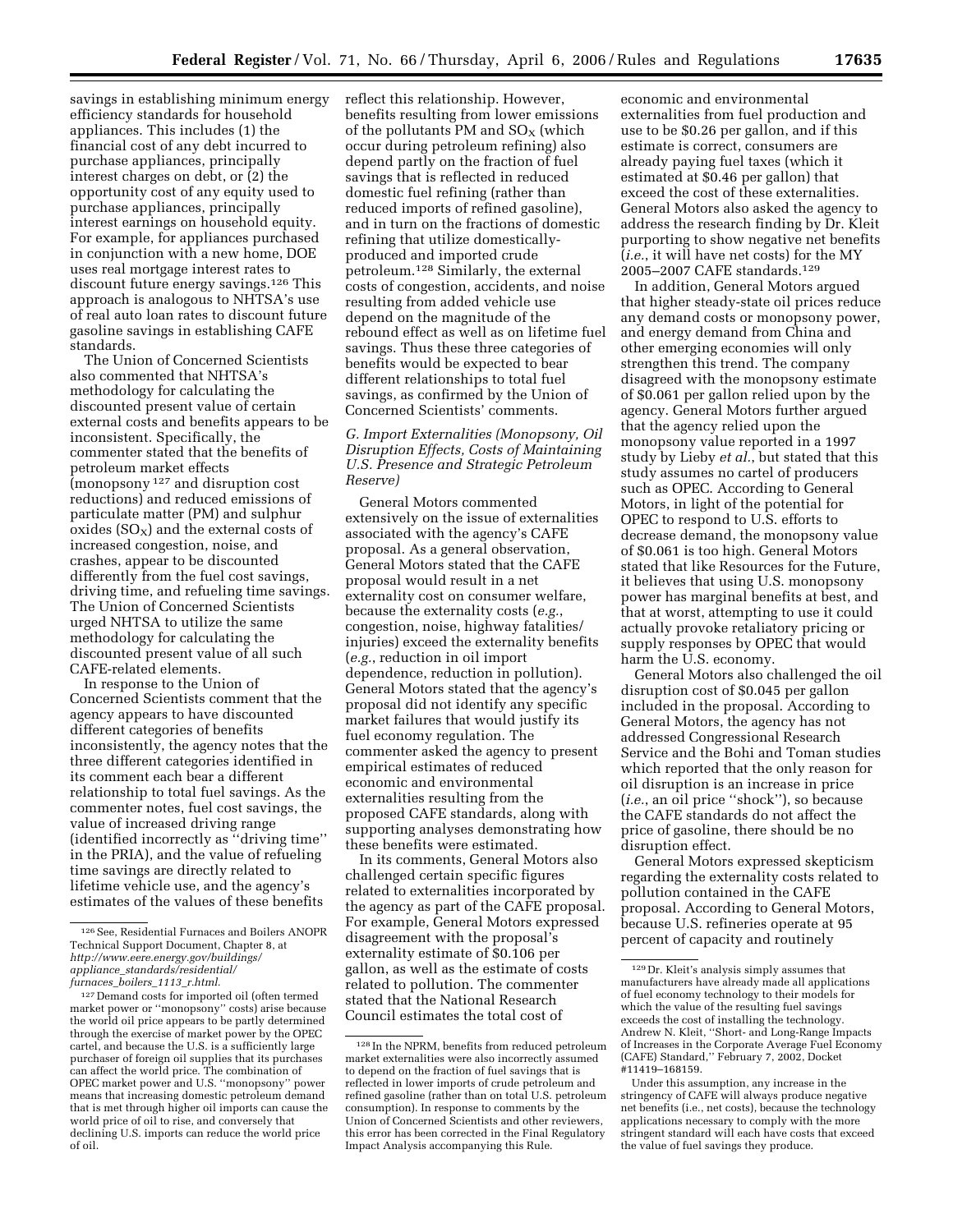purchase pollution permits (credits) from others, any reduction in demand for fuel would likely result in these refineries simply purchasing fewer permits, rather than reducing emissions or capacity. General Motors stated that the only pollution cost externality resulting from the CAFE standards is likely to be increased tailpipe emissions from the rebound effect.

Criterion Economics commented that NHTSA's CAFE proposal ''argued the wrong case,'' in that externalities alone should be the determinant of socially optimal CAFE levels (*i.e.*, allowing the marketplace to determine privately optimized CAFE targets). According to Criterion Economics, mandatory increases in fuel economy above marketdetermined levels would generate marginal private costs that exceed marginal private benefits. In support of its position that only externalities should be considered in setting CAFE standards, Criterion Economics provided a figure illustrating the interaction of marginal social benefits, marginal social costs, marginal private benefits, and marginal private costs to argue that the market automatically determines the optimal level for private benefits. Criterion Economics recommended that the agency revise the CAFE standards to reflect socially optimal levels based on externality costs and benefits.

In contrast, NRDC and Environmental Defense argued that monopsony costs are underestimated in the proposal. Environmental Defense stated that monopsony costs should range from \$0.083 (under the EIA reference scenario) to \$0.198 per gallon (under a \$65 per barrel oil price scenario). Environmental Defense also commented that there is an arithmetic error in NHTSA's application of disruption and adjustment costs (which are otherwise conceptually correct), and it argued that in setting final CAFE standards, the agency should address non-quantified externalities such as strategic petroleum reserve and national security costs, at least qualitatively if not quantitatively.

The California State Energy Commission argued that the agency's estimate of \$0.106 for oil import externalities is too low and should be increased to \$0.33 per gallon of gasoline. The California State Energy Commission broke down this estimate as follows: \$0.12 per gallon for oil import externalities; \$0.01 to reflect costs of gasoline spill remediation; \$0.02 to reflect damage from criteria pollutant emissions resulting from fuel delivery volumes, and \$0.18 to reflect damage costs of greenhouse gas emissions. The Commission based its

recommendation upon values reported in a 2003 report titled ''Benefits of Reducing Demand for Gasoline and Diesel.''

The agency believes that assessing the economic case for increasing the stringency of the light truck CAFE standard requires a comprehensive analysis of the resulting benefits and costs to the U.S. economy, rather than simply comparing the external costs associated with petroleum use and fuel production to current fuel taxes. The benefits of more stringent CAFE standards include the market value of the savings in resources from producing less fuel, together with the resulting reductions in the costs of economic externalities associated with petroleum consumption, and of environmental externalities caused by fuel production. The costs imposed on the U.S. economy by more stringent CAFE regulation include those costs for manufacturing more fuel-efficient vehicles, as well as the increased external costs of congestion, accidents, and noise from added driving caused by the rebound effect.

Vehicle buyers value improved fuel economy using retail fuel prices and miles per gallon, but may consider fuel savings only over the time they expect to own a vehicle, while the value to the U.S. economy of saving fuel is measured by its pre-tax price, and includes fuel savings over the entire lifetime of vehicles. Thus it cannot simply be assumed that the interaction of manufacturers' costs and vehicle buyers' demands in the private marketplace will determine optimal fuel economy levels, and that these levels should only be adjusted by Federal regulation if the external costs of fuel production and use exceed current fuel taxes.

The analysis reported in the FRIA estimates the value of each category of benefits and costs separately, and it compares the total benefits resulting from each alternative CAFE level to its total costs in order to assess its desirability. This more complete accounting of benefits and costs to the U.S. economy from reducing fuel use is necessary to assess the case for CAFE regulation generally, and for increasing the stringency of the current light truck CAFE standard in particular.

In response to comments on the specific values of certain externalities employed in the NPRM analysis, the agency agrees that higher world oil prices increase the monopsony or demand costs imposed by U.S. petroleum purchases, while greater sensitivity of the supply of oil imported by the U.S. to variation in its price (a higher elasticity of petroleum supply)

reduces the monopsony costs associated with variation in U.S. oil demand.<sup>130</sup> Thus, the value of the monopsony effect used in the FRIA analysis reflects the Energy Information Administration's recent Annual Energy Outlook 2006 forecast of future world oil prices, which is significantly higher than previously projected by EIA (see FRIA p. VIII–31). The FRIA continues to use the midpoint of the range of values for the elasticity of oil imports suggested in the study by Leiby *et al.* to estimate the monopsony cost of increased U.S. petroleum use (see FRIA p. VIII–33).

However, the agency also notes that only a fraction of the monopsony cost of increased U.S. oil consumption is imposed on domestic purchasers of petroleum and refined products, since part of the burden of higher world oil prices is borne by foreign purchasers. As a result, that same fraction of any reduction in monopsony costs resulting from lower U.S. oil purchases is exactly offset by revenue losses to domestic petroleum producers, so it does not represent a net savings to the U.S. economy. Thus, in order to include only the fraction that represents a net savings to U.S. purchasers, the savings in monopsony costs from reduced fuel use must be adjusted by the percent of U.S. petroleum consumption that is imported. This results in a monopsony value of \$0.044 per gallon.

In contrast, the entire reduction in total U.S. petroleum demand that results from more stringent CAFE standards reduces potential costs to the U.S. economy from rapid increases in world oil prices, because (as the studies cited by reviewers of the NPRM point out) these costs depend on total U.S. petroleum consumption rather than on the fraction that is imported. The agency agrees that petroleum buyers' use of hedging strategies and private oil inventories can reduce these costs, but the significant costs of adopting these strategies will also be reduced as declines in U.S. petroleum demand moderate the potential effect of rapid fluctuations in world oil prices. Thus the analysis presented in the FRIA continues to employ the agency's previous estimate (\$0.045 per gallon) of the reduction in the price shock component of U.S. oil consumption externalities that is likely to result from more stringent CAFE regulation (see FRIA VIII–34).

Finally, the agency believes that while costs for U.S. military security in oil-

<sup>130</sup>For the exact relationship among monopsony costs, oil prices, and the elasticity of supply of imported oil, see Leiby *et al.*, p. 26 Docket No. NHTSA–2005–22223–27.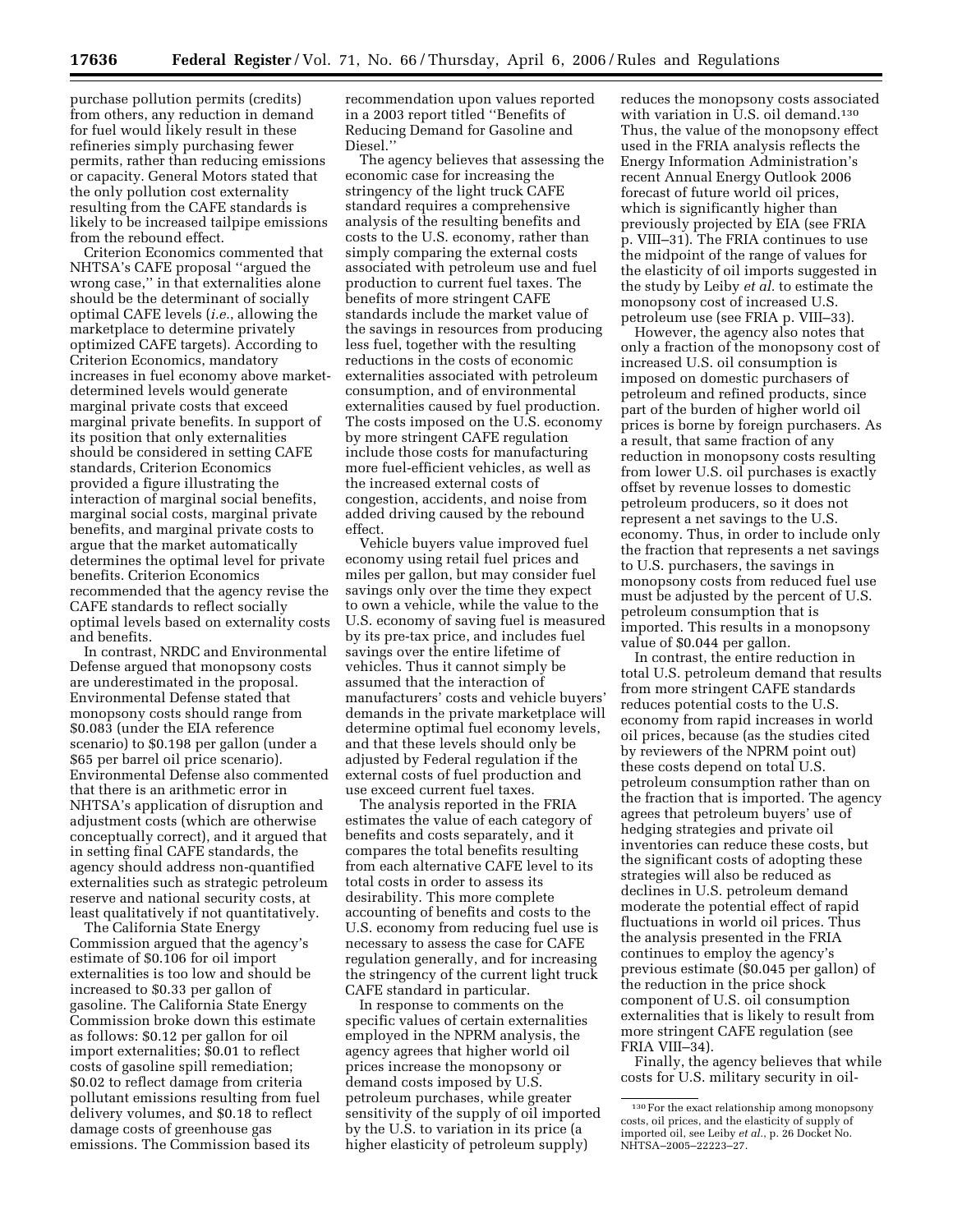producing regions and for maintaining the Strategic Petroleum Reserve will vary in response to long-term changes in U.S. oil imports, these costs are unlikely to decline significantly in response to the modest reduction in the level of U.S. oil imports that would result from the proposed CAFE standard for MY 2008– 2011 light trucks. The U.S. military presence in world regions that represent vital sources of oil imports also serves a range of security and foreign policy objectives that is considerably broader than simply protecting oil supplies. As a consequence, no savings in government outlays for maintaining the Strategic Petroleum Reserve or a U.S. military presence are included among the benefits of the light truck CAFE standard adopted for MY 2008–2011.

Combined, the externalities cost per gallon added to the pre-tax price per gallon in the FRIA is \$0.088.131 This compares to the PRIA estimate of \$0.106 per gallon.

## *H. Uncertainty Analysis*

The California State Energy Commission stated NHTSA's proposal does not adequately deal with the primary source of uncertainty in setting standards—the extent to which the application of additional technology could be justified by higher future fuel prices. This commenter stated that the agency's uncertainty analysis should first examine the sensitivity of optimum standards to variation in retail fuel prices only, and then analyze effect of alternative stringency levels on social benefits.

In response, we note that the purpose of the uncertainty analysis is to examine uncertainty surrounding the impact of the proposed and final rules. OMB Circular A–4 requires formal probabilistic uncertainty analysis of complex rules where there are large, multiple uncertainties whose analysis raises technical challenges or where effects cascade and where the impacts of the rule exceed \$1 billion. CAFE meets these criteria on all counts. However, the commenter appears to be concerned primarily with uncertainty surrounding the CAFE standard selection process, rather than that surrounding the impacts of the selected standards. The agency believes that its selection of CAFE levels should be based on its best estimates of all input variables used to estimate optimized social benefits. An examination of the uncertainty of outcomes in this process would produce

information of academic interest but would not alter the agency's reliance on the most probable outcome for setting standards. It is also not clear that uncertainty surrounding the price of gasoline is greater than that surrounding other variables used in the NHTSA model. In fact, the range of uncertainty for both the effectiveness and cost of technologies includes more potential variation than the three fuel price scenarios examined in the uncertainty analysis. Since each of these factors influences the calculation of optimized social benefits, the agency does not believe it would be useful to isolate only the uncertainty in fuel prices.

## *I. The 15 Percent Gap*

The agency assumes that there is a 15 percent difference between the EPA fuel economy rating and the actual fuel economy achieved by vehicles on the road. For example, if the overall EPA fuel economy rating of a light truck is 20 mpg, the actual on-road fuel economy achieved by the average driver of that vehicle is expected to be 17 mpg (20\*.85). NRDC and the Union of Concerned Scientists commented that the 15-percent reduction the agency applied to reported fuel economies to adjust for in-use fuel economy performance is too low, and both commenters recommended using an onroad gap of 20 percent. The Union of Concerned Scientists stated that the EPA is in the process of revising its estimates of real-world fuel economy in response to widespread consumer dissatisfaction with the reliability of its present adjustment. In support of its recommendation to use a 20-percent reduction, NRDC cited the range of 20 to 23 percent relied upon by EIA's National Energy Modeling System (NEMS) over the expected lifetimes of MY 2008–2011 vehicles (See AEO2005 Table 47). General Motors stated that it agrees with a 15 percent on-road fuel economy gap.

On February 1, 2006, the Environmental Protection Agency proposed test changes to their fuel economy testing to bring them closer to on-road fuel economy (71 FR 5426). In its proposal, EPA estimated that the actual highway driving fuel economy estimate would be 5 to 15 percent lower than the EPA fuel economy rating and that the actual city driving fuel economy estimate would be 10 to 20 percent lower than the EPA fuel economy rating for most vehicles. However, the EPA has not issued a final rule on this issue. NHTSA will continue to rely on an overall fuel economy adjustment factor of 15 percent, consistent with current EPA regulations. In future rulemakings

the agency will consider new regulations as issued by the EPA.

## *J. Pollution and Greenhouse Gas Valuation*

In its comments, General Motors maintained that increases in emissions of criteria pollutant resulting from the rebound effect are not likely to be offset by reduced refinery emissions, as assumed in the agency's analysis. As noted earlier, General Motors argued that domestic refineries are subject to strict emission caps, and they must buy permits (credits) in order to support current production. It concluded that a small reduction in overall ''demand for fuel would allow domestic refineries to simply buy fewer pollution permits without changing the emissions at the refineries.''

General Motors also asserted that domestic refineries produce at over 95 percent of capacity, and that all increases in demand for refined products must be met by imports. Therefore, General Motors concluded that a reduction in demand for fuel would not reduce domestic refinery output and corresponding pollutants, but instead would cause a reduction in imports of refined products such as gasoline.

In response to General Motors' comments, the agency notes that there are currently two cap-and-trade programs governing emissions of criteria pollutants by large stationary sources. The Acid Rain Program seeks to limit  $NO<sub>X</sub>$  and  $SO<sub>2</sub>$  emissions, but applies only to electric generating facilities and thus will not affect refinery emissions.<sup>132</sup> The  $NO<sub>X</sub>$  Budget Trading Program is also primarily intended to reduce electric utility emissions, but does include some other large industrial sources such as refineries. However, as of 2003, refineries participating in the program accounted for less than 5% of total  $NO<sub>x</sub>$  emissions by U.S. refineries.133 In addition, some refineries could be included among the sources of  $NO<sub>x</sub>$  emissions that will be controlled under the recently-adopted Clean Air Interstate Rule, which is scheduled to take effect beginning in 2009.<sup>134</sup> However, refinery  $NO<sub>X</sub>$ 

<sup>131</sup>The \$0.088 value represents the value for reducing U.S. demand on the world market plus the value for reducing the threat of supply disruptions. See Table X–3 in the FRIA.

<sup>132</sup>See *[http://www.epa.gov/airmarkets/arp/](http://www.epa.gov/airmarkets/arp/index.html)  index.html.* 

 $133$  Estimated from EPA, NO<sub>x</sub> Budget Trading Program (SIP Call) 2003 Progress Report, Appendix A, *[http://www.epa.gov/airmarkets/cmprpt/nox03/](http://www.epa.gov/airmarkets/cmprpt/nox03/NBP2003AppendixA.xls)  NBP2003AppendixA.xls,* and National Air Quality and Emissions Trends Report 2003, Table A–4, *[http://www.epa.gov/air/airtrends/aqtrnd03/pdfs/](http://www.epa.gov/air/airtrends/aqtrnd03/pdfs/a4.pdf)  a4.pdf.* 

<sup>134</sup>The Clean Air Interstate Rule also requires reductions in  $\mathrm{SO}_2$  emissions and establishes an emissions trading program to achieve them, but Continued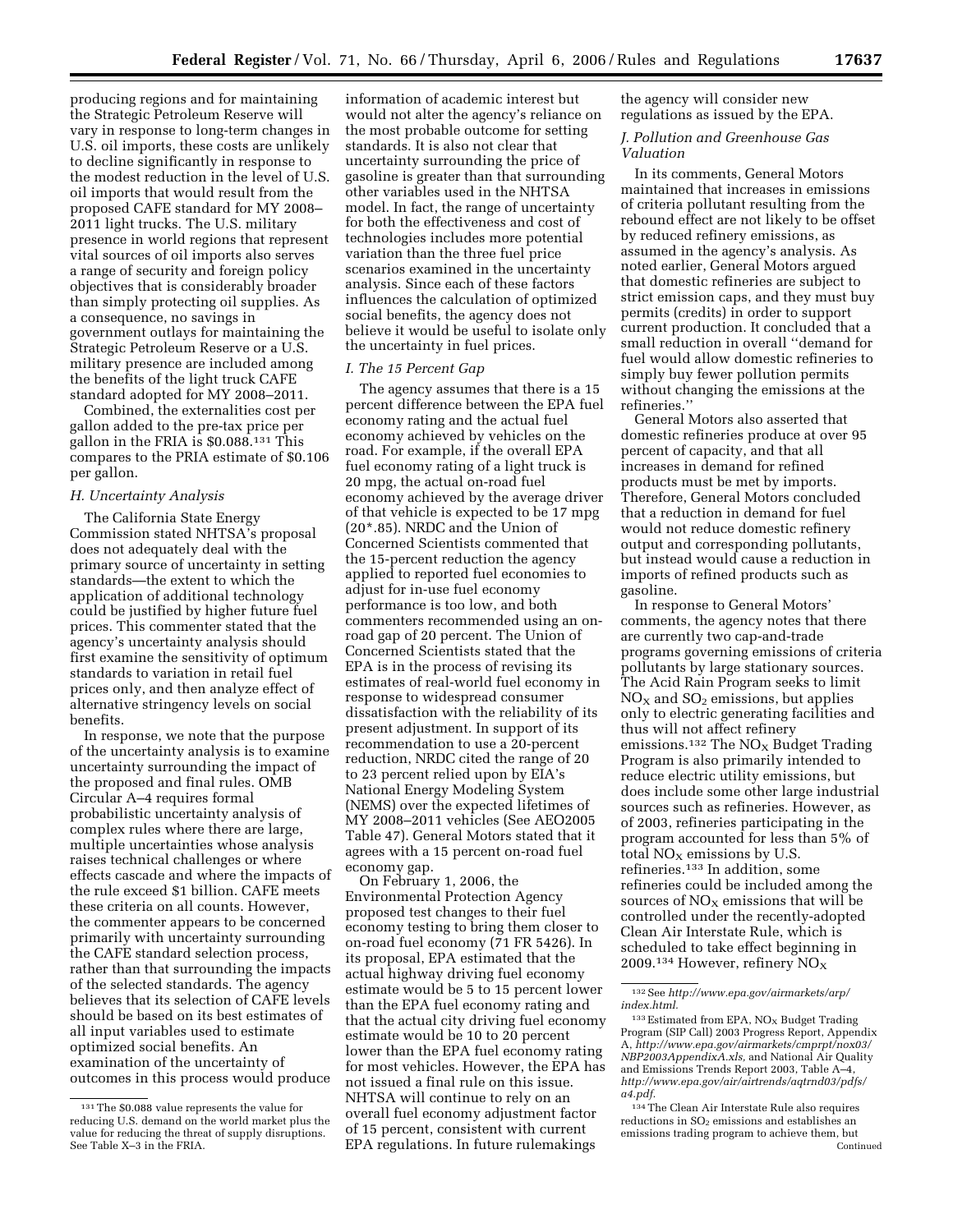emissions could only be affected in states that specifically elect to include sources other than electric generating facilities in their plans to comply with the rule. The EPA has indicated that it expects states to achieve the emissions reductions required by the Clean Air Interstate Rule primarily from the electric power industry.135 Thus the agency continues to believe that any reduction in domestic gasoline refining resulting from the adopted CAFE standard will be reflected in reduced refinery emissions of criteria pollutants.

Environmental organizations stated that the agency must attach some value to reducing greenhouse gas emissions, and adjust the benefits of more stringent CAFE standards accordingly. NRDC recommended a value of \$10 to \$25 per ton of  $CO<sub>2</sub>$  emissions reduced by fuel savings from stricter CAFE, based on values assigned by the California Public Utilities Commission, Idaho Power Co., and the European Union emissions program. Environmental Defense stated that the agency should use a value of \$50 per ton of reduced  $CO<sub>2</sub>$  emissions. The Union of Concerned Scientists similarly objected to the zero value assigned to reduced emissions of greenhouse gases in the CAFE proposal, and instead recommended using a value of \$50 per ton of carbon (corresponding to approximately \$0.15 per gallon of gasoline).

The estimated reductions in emissions of criteria pollutants from gasoline refining and distribution used in the PRIA analysis were adjusted to reflect only the fraction of fuel savings that is expected to reduce domestic refining, rather than imports of refined gasoline. They were also adjusted to include only reductions in emissions that occur during domestic extraction and transportation of crude petroleum feedstocks. The estimates of these reduced emissions from crude oil extraction and gasoline refining used in the FRIA continue to reflect these adjustments (see FRIA p. VIII–60).

The agency continues to view the value of reducing emissions of  $CO<sub>2</sub>$  and other greenhouse gases as too uncertain to support their explicit valuation and inclusion among the savings in environmental externalities from reducing gasoline production and use. There is extremely wide variation in

published estimates of damage costs from greenhouse gas emissions, costs for controlling or avoiding their emissions, and costs of sequestering emissions that do occur, the three major sources for developing estimates of economic benefits from reducing emissions of greenhouse gases.136 Moreover, as stated above, commenters did not reliably demonstrate that the unmonetized benefits, which include  $CO<sub>2</sub>$ , and costs, taken together, would alter the agency's assessment of the level of the standard for MY 2011. Thus, the agency determined the stringency of that standard on the basis of monetized net benefits.

Additionally, costs for remediating gasoline spills are highly variable depending on the volume of fuel released, the environmental sensitivity of the immediate environment, and the presence of specific fuel additives. As a consequence, the agency has elected to include no monetary value for reducing greenhouse gas emissions or remediating fuel spills among the benefits of reducing gasoline use via more stringent fuel economy regulation.

## *K. Increased Driving Range and Vehicle Miles Traveled*

General Motors argued that the value of time spent refueling should be zero. General Motors stated that during the fuel economy test EPA requires fuel tanks to contain a fixed percentage of gasoline compared to tank capacity and that manufacturers have reduced gasoline tank volume on average in response to higher fuel efficiency.

Sierra Research added that range is a design criterion and that there is no basis for assuming that this criterion will change in response to an increase in CAFE standards. Sierra Research provided illustrations purported to show the relationship between fuel capacity and fuel economy standards, and fuel economy and range for 2004 light trucks, in order to demonstrate that increased fuel economy standards might not result in increased vehicle range.

The following reflects our understanding of vehicle driving range and tank size. Typically, the tank size for a model is determined when the model is designed, and the tank size does not change for small incremental improvements in fuel economy (as would occur by virtue of these

standards) until the vehicle is redesigned. Thus, until redesign, increased fuel economy would result in increased driving range, and the value of time for reduced refueling is real. If tank downsizing does occur, then there is a cost savings to manufacturers which could be subtracted from technology costs. One way or another, there is a benefit. Thus, the agency is retaining its benefit estimates for increased driving range.

General Motors questioned whether NHTSA's estimate of the average vehicle's lifetime mileage (152,032 miles) was overstated. NADA also cautioned that the agency's fuel conservation predictions should reflect an appropriate range of fuel price and vehicle-miles-traveled assumptions.

In response to the comments by General Motors and NADA, the agency notes that the lifetime mileage estimate reported in the NPRM does not apply to the average vehicle; instead, it represents the average accumulated mileage of a vehicle that survives for a full 36 years. As the accompanying vehicle survival rates indicate, only a small fraction of vehicles originally produced in any model year are expected to survive to this age. The agency has recently updated its estimates of survival probabilities and average annual mileage by vehicle age, and these updated estimates are utilized to calculate the impacts of CAFE standards reported in the FRIA accompanying this final rule.<sup>137</sup> Further, as discussed below in Section XII. Comparison of the final and proposed rule, the agency has adjusted the vehicle miles traveled schedule to reflect increases in the fuel price forecasts.

## *L. Added costs from congestion, crashes and noise*

General Motors agreed with the agency's cost estimates related to traffic congestion, crashes, and noise. However, the commenter again stated its belief that the proposed CAFE standards would result in a net externality cost not benefit—in terms of consumer welfare. Specifically, General Motors stated that the costs associated with increased congestion, noise, and highway fatalities and injury costs resulting from increases in driving outweigh the benefits associated with

only electric generating facilities are included in the rule's SO<sub>2</sub> emissions trading program; see EPA, Clean Air Interstate Rule: Basic Information, *[http://](http://www.epa.gov/cair/basic.html#timeline)  [www.epa.gov/cair/basic.html#timeline.](http://www.epa.gov/cair/basic.html#timeline)* 

<sup>135</sup>See EPA, Clean Air Interstate Rule: Basic Information, *[http://www.epa.gov/cair/](http://www.epa.gov/cair/basic.html#timeline)  basic.html#timeline,* and ''Fact Sheet: Clean Air Interstate Rule,'' *[http://www.epa.gov/cair/pdfs/](http://www.epa.gov/cair/pdfs/cair_final_fact.pdf)  cair*\_*final*\_*fact.pdf.* 

 $^{136}\mathrm{Environmental}$  Defense submitted studies regarding the valuation of greenhouse gases. However, the studies were submitted over three months after the close of the comment period and less than one month before the agency's statutory deadline for issuing a MY 2008 standard. These studies have been docketed (NHTSA–2005–2223– 2250, 2251).

<sup>137</sup>The data sources and procedures used to develop these updated estimates of vehicle survival and usage are reported in NHTSA, ''Vehicle Survivability and Travel Mileage Schedules,'' Report DOT HS 809 952, National Center for Statistics and Analysis, January 2006, Docket NHTSA–2005–22223–2218. See FRIA p. VIII–11.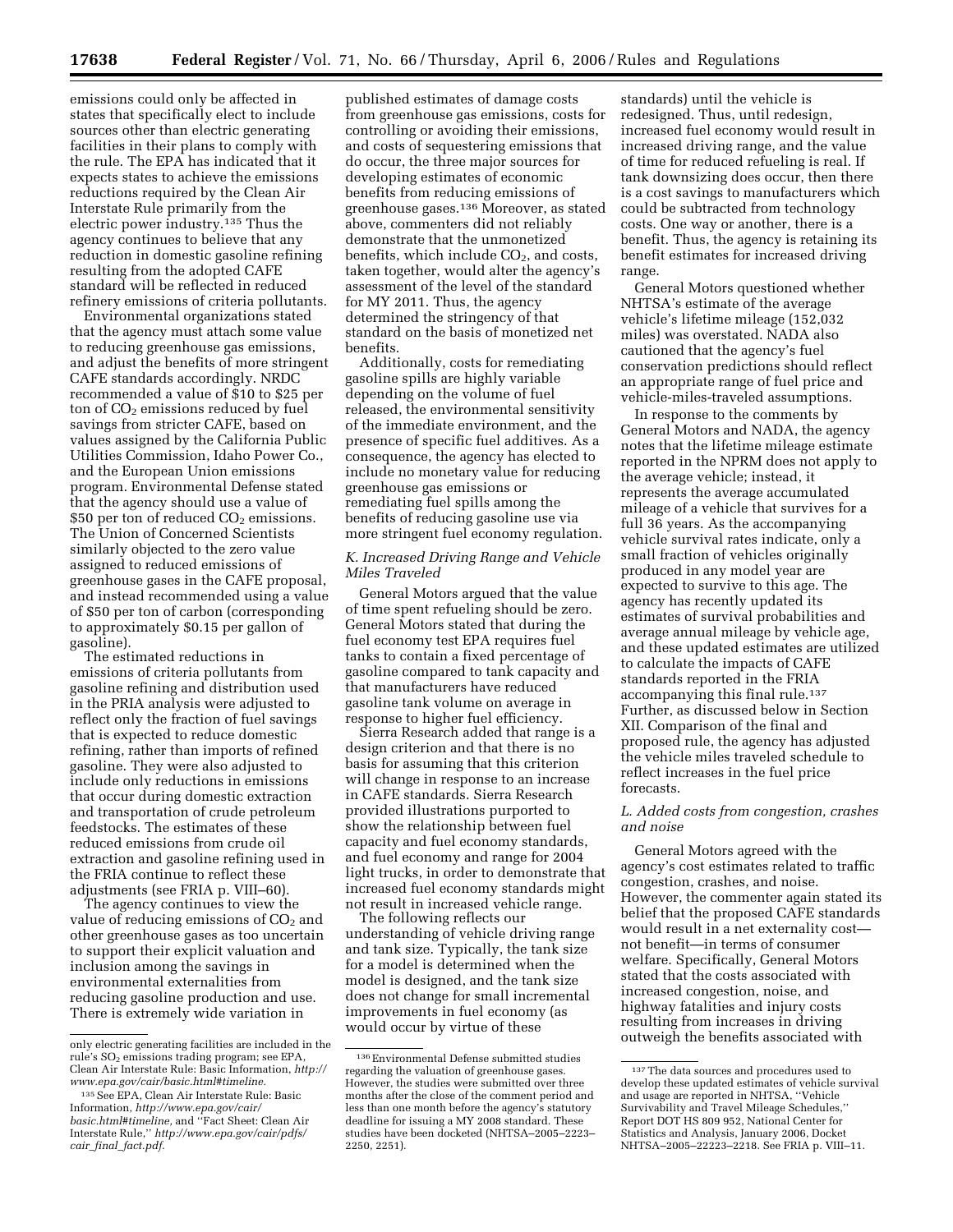decreased oil import dependence and pollution reduction.

NHTSA agrees that this is a true observation made by General Motors on the agency's analysis, although we believe the commenter overstates its significance. We say this because the savings in lifetime fuel expenditures significantly outweigh the combined net externalities costs and the costs of added technology, making this a costbeneficial rule.

### *M. Employment Impacts*

The California State Energy Commission commented that the agency mentioned the potential for the CAFE proposal to result in job losses, but it did not discuss the issue of employment in detail. The Commission stated that increasing CAFE stringency may actually increase employment among automobile manufacturers and related sectors, although union employment and employment in the petroleum manufacturing industry might decline. Without going into detail, the commenter stated that several previous studies have concluded that increasing CAFE standards could increase U.S. employment and economic output. The Commission also suggested that by requiring U.S. automakers to produce more fuel-efficient vehicles, stricter CAFE standards could enhance the competitive positions of those manufacturers in international markets where fuel prices are typically higher, thereby increasing total sales, production volumes, and domestic employment. The Commission asked the agency to address the issue of the employment impacts of its CAFE standards more explicitly in the final rule.

The Marine Retailers Association of America (MRAA) expressed concern that increases in CAFE levels could lead to vehicle downsizing, which in turn could have a negative impact upon the boating industry. According to the MRAA, there are approximately 17 million recreational boats in the U.S., about 80 percent of which are pulled by a light truck or SUV. MRAA stated that to the extent vehicle downsizing occurs, manufacturers may find it more difficult to produce a vehicle with adequate horsepower and torque to tow a boat, and without an adequate vehicle to tow a boat, many consumers may simply decide not to purchase a boat. Accordingly, the MRAA asked NHTSA to carefully consider the employment, sales, and other impacts of its CAFE proposal upon the boating industry.

The agency believes that the CAFE impact on jobs is fairly minor and there are counterbalancing impacts. The

agency estimates that higher prices will result in a small loss of sales, which negatively impacts employment. On the other hand, in a few limited cases, the requirements could result in the use of additional new technology, which would increase employment. Both of these impacts on jobs are anticipated to be very minor, and the counterbalancing impacts will be near zero. Very few light trucks are exported for sale and we believe that the proposed increases in fuel economy are unlikely to change these sales volumes appreciably. Thus, we expect that there is little chance of improving the competitive position of the manufacturers in international markets as a result of revised light truck CAFE standards.

The agency has not included changes in vehicle performance as part of its strategy for the manufacturers to improve fuel economy and changes in weight were not accompanied by changes in horsepower. Thus, our assumptions include no changes that would affect the boating industry. However, our assumptions do not require a manufacturer to follow our predicted course of action.

#### **IX. MY 2008–2010 Transition Period**

As stated above, the agency is providing a transition period during MYs 2008–2010. During this period, manufacturers have the option of complying under the standard established under the Unreformed CAFE system or the standard established under the Reformed CAFE system.

## *A. Choosing the Reformed or Unreformed CAFE System*

As part of the transition to a fully phased-in Reform CAFE system in MY 2011, during MYs 2008–2010, manufacturers have the option of complying under the Reformed CAFE system or the Unreformed CAFE system. Manufacturers are required to announce their selection for a model year, and that selection will be irrevocable for that MY. However, a manufacturer is permitted to select the alternate compliance option in the following MY. Beginning MY 2011, a manufacturer must comply only under the Reformed CAFE system.

In the NPRM, we proposed that a manufacturer would announce its selection as part of its mid-model year report, as filed according to 49 CFR 537.7. In order to provide manufacturers a greater level of flexibility, the final rule does not require a manufacturer to elect one of the two compliance options until the end of the model year. This will permit a manufacturer to determine its actual fuel economy before

determining whether to elect compliance under the Unreformed or Reformed CAFE system. Within 45 days following the end of the model year, a manufacturer must submit to the agency a report indicating whether it has elected to comply with the Reformed or Unreformed CAFE program for that model year.

## *B. Application of Credits Between Compliance Options*

The EPCA credit provisions operate under the Reformed CAFE system in the same manner as they do under the Unreformed CAFE system. The harmonic averages used to determine compliance under the Reformed CAFE system permit the amount, if any, of the credits earned to be calculated as under the Unreformed CAFE system:

 $Credits = (Actual CAFE - Required$ CAFE) \* 10 \* Total Production Credits earned in a model year can be carried backward or forward as currently done in the Unreformed CAFE system.

Further, credits are transferable between the two systems. Both Unreformed CAFE and Reformed CAFE use harmonic averaging to determine fuel economy performance of a manufacturer's fleet. Under Reformed CAFE, fuel savings from under- and over-performance with each category are generated and applied almost identically to the way in which this occurs under the Unreformed CAFE system. As a result, the two systems generate credits with equal fuel savings value. Therefore, credits earned in a model year under Unreformed CAFE are fully transferable forward to a model year under the Reformed CAFE system, up to the statutory limit of three years. Likewise, credits under Reformed CAFE can be carried back to Unreformed CAFE.

## **X. Impact of Other Federal Motor Vehicle Standards**

## *A. Federal Motor Vehicle Safety Standards*

The EPCA specifically directs us to consider the impact of other Federal vehicle standards on fuel economy. This statutory factor constitutes an express recognition that fuel economy standards should not be set without due consideration given to the effects of efforts to address other regulatory concerns, such as motor vehicle safety and emissions. The primary influence of many of these regulations is the addition of weight to the vehicle, with the commensurate reduction in fuel economy.

Several manufacturers commented on the evaluation of Federal motor vehicle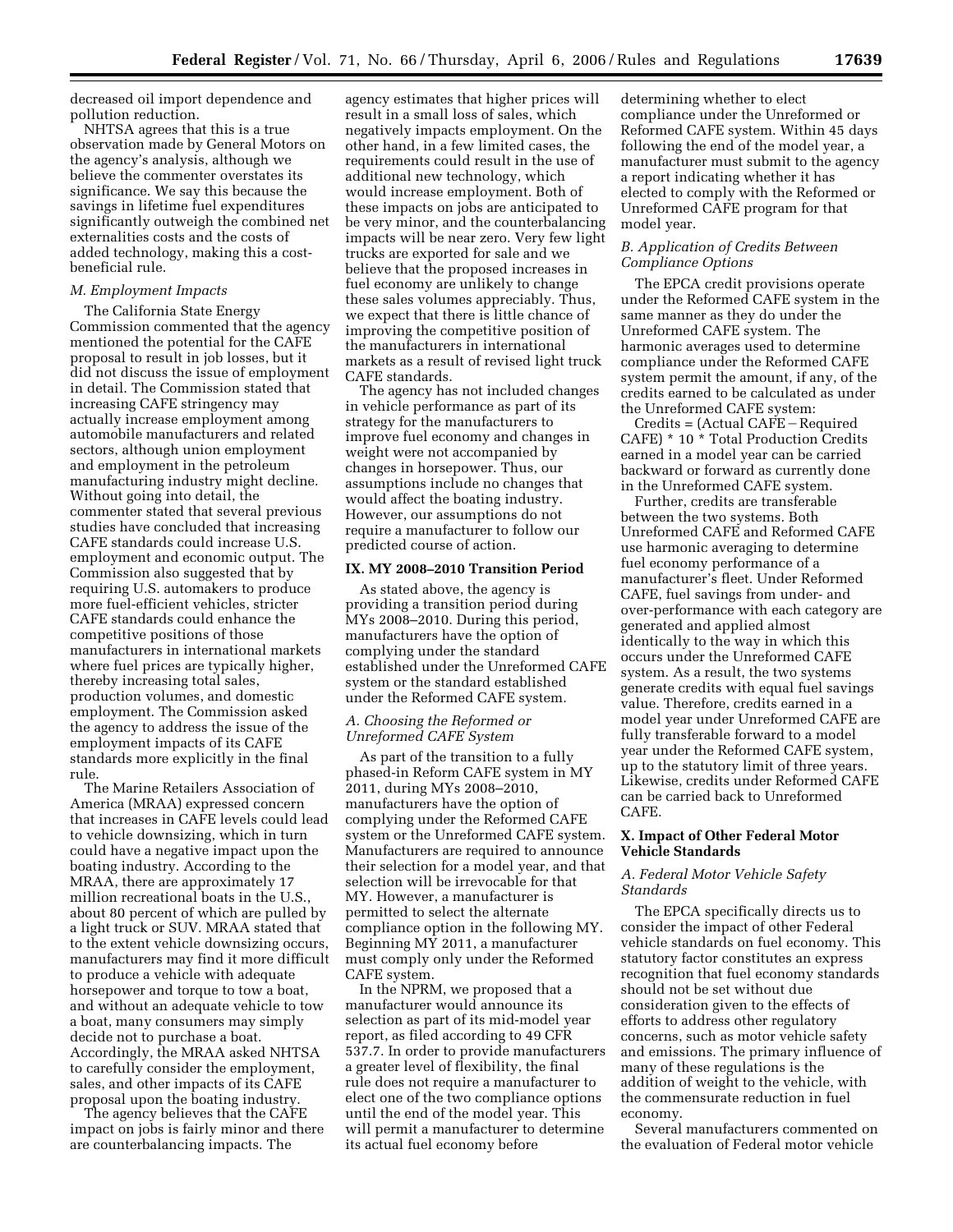standards, generally stating that the agency's estimated weight impacts were too low. Our response to these comments and a summary of our evaluation are provided below. A detailed discussion of the evaluation is provided for in the FRIA (see FRIA p. IV–2).

The agency has evaluated the impact of the Federal motor vehicle safety standards (FMVSS) using MY 2007 vehicles as a baseline. We have issued or proposed to issue a number of FMVSSs that become effective between the MY 2007 baseline and MY 2011. These have been analyzed for their potential impact on light truck fuel economy weights for MYs 2008–2011: The fuel economy impact, if any, of these new requirements will take the form of increased vehicle weight resulting from the design changes needed to meet new FMVSSs.

The average test weights (curb weight plus 300 pounds) of the light truck fleet for General Motors, Ford, and DaimlerChrysler in MY 2008, MY 2009, MY 2010 and MY 2011 are 4,744, 4,800, 4,792, and 4,786,138 respectively. Thus, overall, the three largest manufacturers of light trucks expect weight to remain almost unchanged during the time period addressed by this rulemaking. The changes in weight include all factors, such as changes in the fleet mix of vehicles, required safety improvements, voluntary safety improvements, and other changes for marketing purposes. These changes in weight over the three model years would have a negligible impact on fuel economy.

1. FMVSS 138, Tire Pressure Monitoring System

As required by the Transportation Recall Enhancement, Accountability, and Documentation (TREAD) Act, NHTSA is requiring a Tire Pressure Monitoring System (TPMS) be installed in all passenger cars, multipurpose passenger vehicles, trucks and buses that have a Gross Vehicle Weight Rating of 10,000 pounds or less. The effective dates are based on the following phasein schedule:

20 percent of light vehicles produced between September 1, 2005 and August 31, 2006,

70 percent of light vehicles produced between September 1, 2006 and August 31, 2007,

All light vehicles produced after September 1, 2007 are required to comply.

Thus, for MY 2008, an additional 30 percent of the fleet will be required to meet the standard as compared to MY 2007. We estimate from a cost teardown study that the added weight for an indirect system is about 0.156 lbs. and for a direct system is 0.275 to 0.425 lbs. Initially, direct systems will be more prevalent, thus, the increased weight is estimated to be average 0.35 lbs. (0.16 kilograms). Beginning in MY 2008, the weight increase from FMVSS No. 138 is anticipated to be 0.11 pounds (0.05 kilograms).

As stated in the TPMS final rule,<sup>139</sup> by promoting proper tire inflation, the installation of TPMS will result in better fuel economy for vehicle owners that previously had operated their vehicles with under-inflated tires. However, this will not impact a manufacturer's compliance under the CAFE program. Under the CAFE program, a vehicle's fuel economy is calculated with the vehicle's tires at proper inflation. Therefore, the fuel economy benefits of TPMS have not been considered in this rulemaking.

#### 2. FMVSS 202, Head Restraints

The final rule requires an increase in the height of front seat outboard head restraints in pickups, vans, and utility vehicles, effective September 1, 2008 (MY 2009). If the vehicle has a rear seat head restraint, it is required to be at least a certain height.<sup>140</sup> The initial head restraint requirement, established in 1969, resulted in the average front seat head restraints being 3 inches taller than pre-standard head restraints and adding 5.63 pounds 141 to the weight of a passenger car. With the new final rule, we estimate the increase in height for the front seats to be 1.3 inches and for the rear seat to be 0.26 inch, for a combined average of 1.56 inches.142 Based on the relationship of pounds to inches from current head restraints, we estimate the average weight gain across light trucks would be 2.9 pounds (1.3 kilograms).

141Tarbet, Marcia J., ''Cost and Weight Added by Federal Motor Vehicle Safety Standards for Model Years 1968–2001 in Passenger Cars and Light Trucks'', NHTSA, December 2004, DOT–HS–809– 834. Pg. 51. (*[http://www.nhtsa.dot.gov/cars/rules/](http://www.nhtsa.dot.gov/cars/rules/regrev/evaluate/809834.html)  [regrev/evaluate/809834.html](http://www.nhtsa.dot.gov/cars/rules/regrev/evaluate/809834.html)*).

142 ''Final Regulatory Impact Analysis, FMVSS No. 202 Head Restraints for Passenger Vehicles'', NHTSA, November 2004, Docket No. 19807–1, p. 74.

## 3. FMVSS 208, Occupant Crash Protection (Rear Center Seat Lap/ Shoulder Belts)

This final rule requires a lap/shoulder belt in the center rear seat of light trucks. There are an estimated 5,061,079 143 seating positions in light trucks needing a shoulder belt, where they currently have a lap belt. This estimate of seating positions is a combination of light trucks, SUVs, minivans and 15 passenger vans that have either no rear seat, or one to four rear seats that need shoulder belts. This estimate was based on sales of 7,521,302 light trucks in MY 2000. Thus, the average light truck needs 0.67 shoulder belts. The average weight of a rear seat lap belt is 0.92 lbs. and the average weight of a manual lap/shoulder belt with retractor is 3.56 lbs.144 Thus, the anticipated weight gain is 2.64 pounds per shoulder belt. We estimate the average weight gain per light truck for the shoulder belt would be 1.8 pounds (0.8 kilograms).

A second, potentially more important, weight increase depends upon how the center seat lap/shoulder belt is anchored. The agency has allowed a detachable shoulder belt in this seating position, which could be anchored to the ceiling or other position, without a large increase in weight. If the center seat lap/shoulder belt were anchored to the seat itself, typically the seat would need to be strengthened to handle this load. If the manufacturer decides to change all of the seats to integral seats, having all three seating positions anchored through the seat, then both the seat and flooring needs to be strengthened. The agency requested information about manufacturer plans for complying with this requirement and after reviewing the confidential submissions, NHTSA estimates that the average weight gain per light truck for the shoulder belt would be 0.36 lbs (0.16 kg) compared to MY 2007. For the anchorage, the average weight increase would be 0.2 lbs (0.09 kg) or more.

The effective dates are based on the following phase-in schedule:

50 percent of light vehicles produced between September 1, 2005 and August 31, 2006,

80 percent of light vehicles produced between September 1, 2006 and August 31, 2007,

100 percent of light vehicles produced after September 1, 2007.

<sup>138</sup>This figure is for the fleet not including MDPVs for a more accurate comparison to the fleet numbers for MYs 2008 through 2010. The figure including MDPVs is 4,832 lbs.

<sup>139</sup> 70 FR 18136, 18139; April 8, 2005; Docket No. 2005–28506.

<sup>140</sup>The compliance date for the upgraded requirements applicable to head restraints voluntarily installed at rear outboard seating positions recently was amended from September 1, 2008, to September 1, 2010 (see, 71 FR 12415; March 9, 2006).

<sup>143</sup> ''Final Economic Assessment and Regulatory Flexibility Analysis, Cost and Benefits of Putting a Shoulder Belt in the Center Seats of Passenger Cars and Light Trucks'', NHTSA, June 2004, Docket No. 18726–2, p. 33.

<sup>144</sup>Tarbet 2004, p. 84.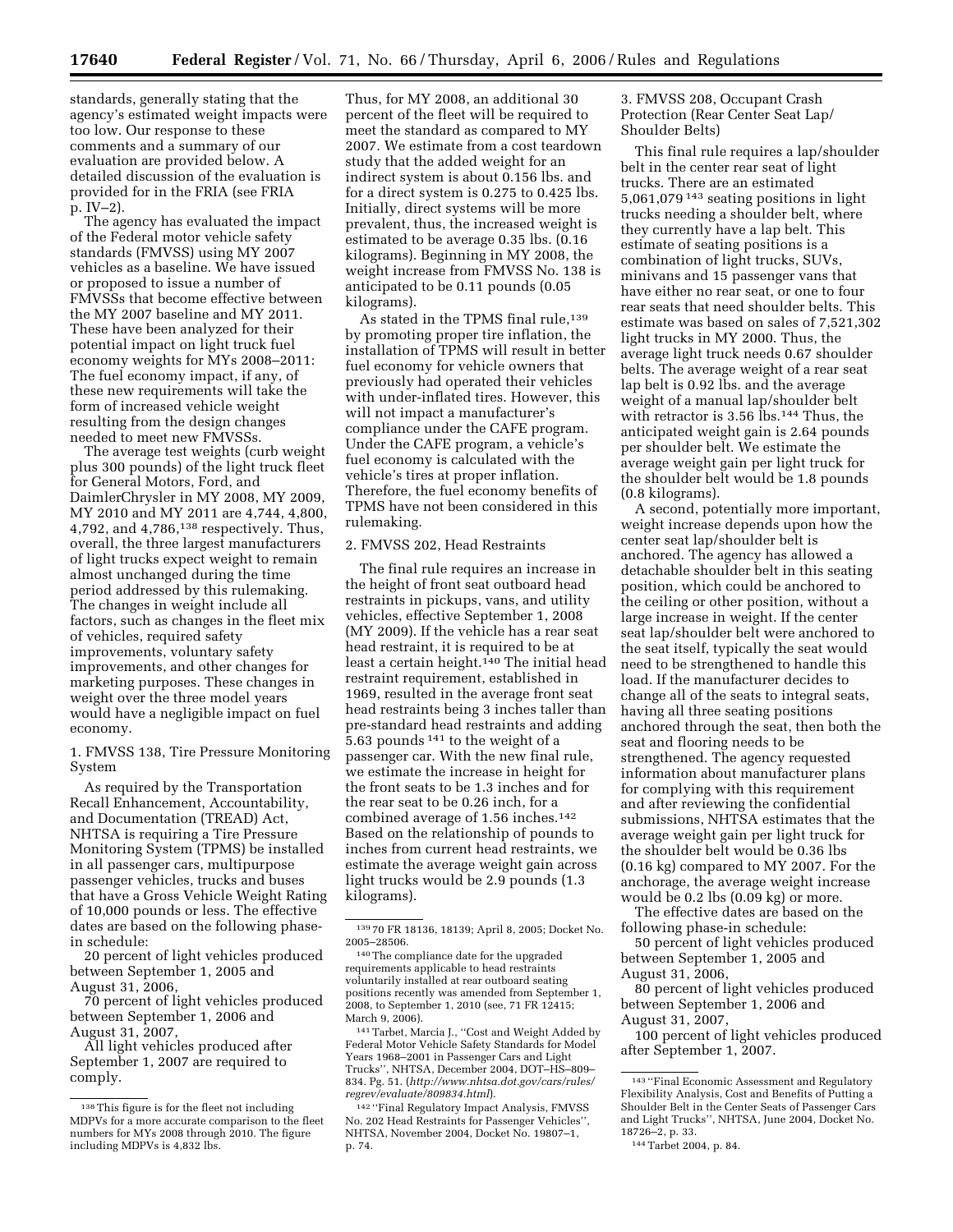Thus, for MY 2008, an additional 20 percent of the fleet will be required to meet the standard. We estimate the average weight gain per light truck for the shoulder belt would be 0.36 lbs (0.16 kg) [1.8 pounds (0.8 kilograms) \* 0.2] compared to MY 2007. For the anchorage, the average weight increase would be 0.2 pounds (0.09 kg) or more.

4. FMVSS 208, Occupant Crash Protection (35 mph Frontal Impact Testing)

The advanced air bag rule requires 35 mph belted testing with the 50th percentile male dummy with a phase-in schedule of:

35 percent of light vehicles produced between September 1, 2007 and August 31, 2008,

65 percent of light vehicles produced between September 1, 2008 and August 31, 2009,

100 percent of light vehicles produced after September 1, 2009.145

The impacts of this requirement were not considered in the evaluation for the NPRM. Evaluation of the 35 mph belted test has been added in response to comment from General Motors that raised the issue. About 85 percent of the fleet already meets the test based on NCAP results. It is assumed that pretensioners and load limiters would be the countermeasures used to pass the test. The estimated combined weight of these features is 2.4 pounds for the two front outboard seats. Thus, the average incremental weight would be 0.36 lbs (0.16 kg).

5. FMVSS 301, Fuel System Integrity

This final rule amends the testing standards for rear end crashes and resulting fuel leaks. Many vehicles already pass the more stringent standards, and those affected are not likely to be pick-up trucks or vans. It is estimated that weight added will be only lightweight items such as a flexible filler neck. We estimate the average weight gain across this vehicle class would be 0.24 lbs (0.11 kg).

The effective dates are based on the following phase-in schedule:

40 percent of light vehicles produced between September 1, 2006 and August 31, 2007,

70 percent of light vehicles produced between September 1, 2007 and August 31, 2008,

100 percent of light vehicles produced after September 1, 2008 are required to comply.

Thus, 60 percent of the fleet must meet FMVSS 301 during the MY 2008– 2010 time period. Thus, the average weight gain during this period would be 0.14 lbs (0.07 kg).

## *B. Potential Future Safety Standards and Voluntary Safety Improvements*

There are several safety standards that have recently been proposed, or that the agency is required by Congress to propose in the near future that could impact some of the MY 2008–2011 vehicles. In most cases, these proposals or future proposals are already being met voluntarily by a part of the fleet.

Additionally, the agency has historically considered the impact of voluntary safety improvements. The agency has expressed concern that overly stringent CAFE standards might discourage manufacturers from pursuing voluntary improvements (53 FR 39275, 39296; October 6, 1988). Currently, there are improvements that are being made voluntarily to meet market demand and/or to perform better on government or insurance industry tests involving vehicle ratings. In our analysis for this final rule, the potential future safety standards and voluntary improvements have been combined without regard to effective date, even though the final effective dates for the potential future safety standards may be later than MY 2011.

1. Anti-Lock Brakes and Electronic Stability Control (ESC)

Many manufacturers are planning to install ESC on all their light vehicles. Recent congressional legislation contained in section 10301 of the Safe, Accountable, Flexible, Efficient Transportation Equity Act: A Legacy for Users of 2005 (SAFETEA–LU)146 requires the Secretary of Transportation to ''establish performance criteria to reduce the occurrence of rollovers consistent with stability enhancing technologies'' and to ''issue a proposed rule \* \* \* by October 1, 2006, and a final rule by April 1, 2009.'' A requirement by NHTSA in this area could potentially be effective with MY 2011.

The ESC system needs anti-lock brakes to work appropriately. Anti-lock brakes add about 20 pounds to the weight of a light truck. Currently, about 91 percent of all light trucks have antilock brakes. Thus, if all light trucks added anti-lock brakes, average light truck weight would increase by 1.8 pounds. ESC is estimated to add about 9 pounds to a vehicle. In 2005, an estimated 23 percent of light trucks have ESC. Thus, if all light trucks added ESC, average light truck weight would increase by 6.9 pounds. So, the total weight increase is 8.7 pounds (3.95 kg.).

## 2. Roof Crush, FMVSS 216

On August 23, 2005, NHTSA published an NPRM proposing to upgrade the agency's safety standard on roof crush resistance. (70 FR 49223) The NPRM proposed to extend the standard to vehicles with a GVWR of 10,000 pounds or less, increase the force applied to 2.5 times each vehicle's unloaded weight, and replace the current limit on the amount of roof crush with a requirement to maintain enough headroom for a mid-size adult male occupant.

The Alliance, Ford, DaimlerChrysler and Toyota commented that the agency should have included the weight impact of the FMVSS 216 amendments in its analysis. The agency agrees. Manufacturers' estimates of the weight implications of compliance with the proposed FMVSS No. 216 ranged from minimal to tens of pounds.

As estimated at the time of the FMVSS 216 NPRM, the proposed upgrade was estimated to increase average vehicle weight by 6.07 pounds. The proposed effective date was the first September 1 occurring three years after publication of the final rule.

In addition to the comments on the CAFE NPRM, NHTSA received a number of comments on the weight estimates in response to the Roof Crush NPRM. Other manufacturers commented on the Roof Crush NPRM that the agency's weight estimates were too low. However, other commenters indicated that weight estimates were too high because they said that the agency did not consider alternative, lighter, materials that manufacturers could use to comply with the standard. The agency is still evaluating all of the comments to the Roof Crush NPRM and estimates that, if a final rule were issued, it would be in 2007. Therefore, for purposes of this CAFE rule, the agency is using the estimates made at the time of the Roof Crush NPRM and assuming an effective date of September 1, 2010.

3. Side Impact and Ejection Mitigation Air Bags (Thorax and Head Air Bags)

Many manufacturers are installing side impact air bags (thorax bags, combination head/thorax bags, or window curtains). NHTSA proposed an oblique pole test as part of FMVSS 214 on May 17, 2004 (69 FR 27990). Based on current technology, this NPRM would result in head protection by either a combination head/thorax side

<sup>145</sup>The standard will be fully effective on September 1, 2010 when it includes small manufacturers, multi-stage manufacturers and

<sup>146</sup> Pub. L. 109-59, 119 Stat. 1144 (2005).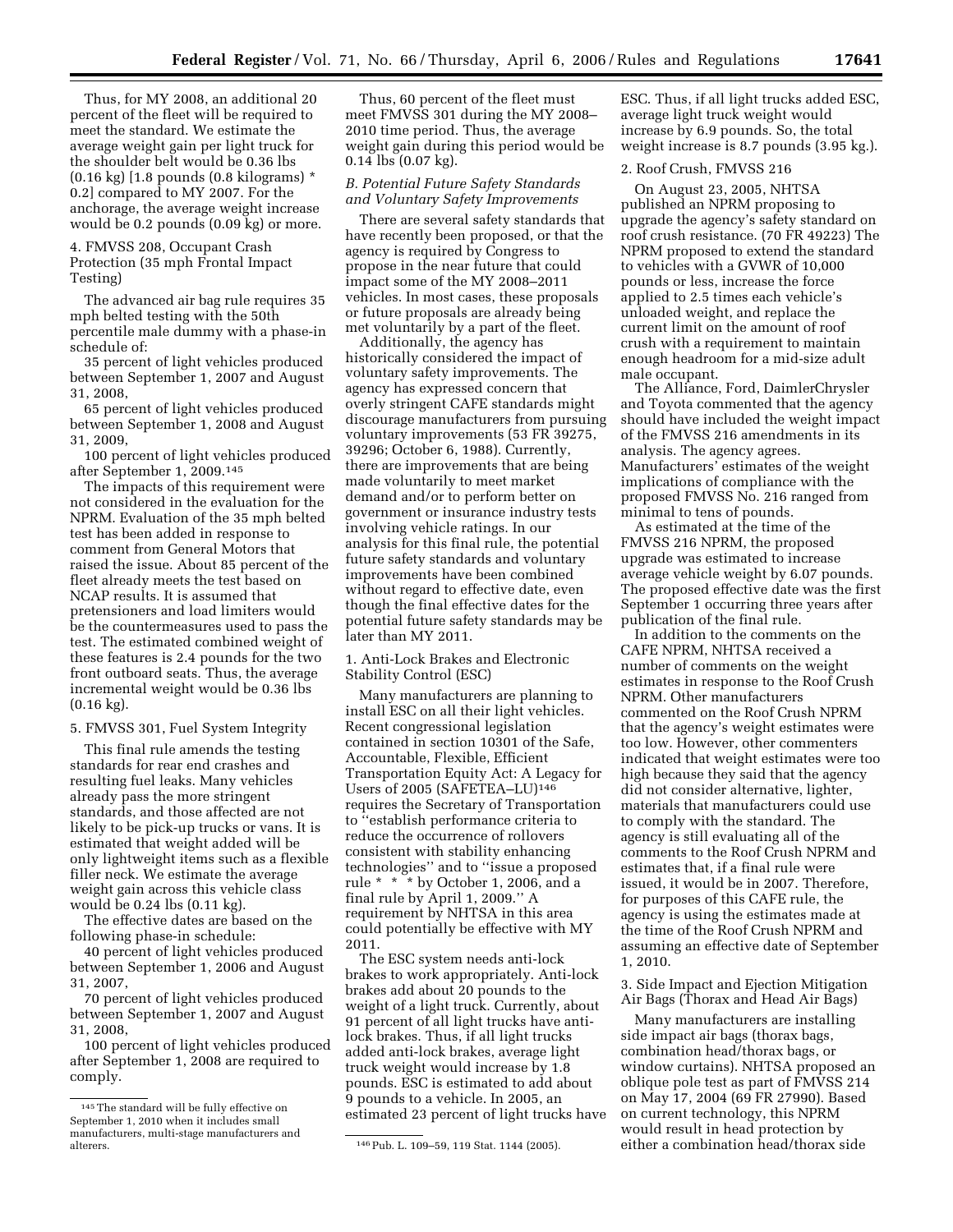air bag or window curtains. SAFETEA– LU also requires the use of window curtain air bags for ejection mitigation, which would result in taller and wider window curtains that would be tethered or anchored low to keep occupants in the vehicle.

Assuming in the future that the typical system will be thorax bags with a window curtain, the average weight increase would be 11.55 pounds (4.77 + 6.78) or 5.25 kg (2.07 + 3.08). In MY 2005, about 31 percent of the fleet had thorax air bags, 7 percent had combination air bags and, and 25 percent had window curtains. The

combined average weight for these systems in MY 2005 was 3.49 pounds (1.59 kg). Thus, the future increase in weight for side impact air bags and window curtains compare to MY 2005 installations is 8.06 pounds (11.55–3.49) or 3.66 kg (5.25–1.59).

Another area that could result in an increase in weight is if the manufacturers include structure to get a higher score in the IIHS higher side impact barrier test. Public data is not available to estimate what voluntary weight increases have been added or will be added to get a better score in this test.

#### 4. Offset Frontal Crash Testing

IIHS has been testing and rating vehicles using an offset deformable barrier crash test at 64 km/h. Many manufacturers have redesigned their vehicles to do better in these tests and have increased the weight of their vehicles. Four light trucks that the agency has tested, which improved from a poor rating to a marginal or good rating in the IIHS testing, increased their weights, some with other redesigns, as follows:

#### TABLE 14.—INCREASES IN WEIGHT TO IMPROVE OFFSET FRONTAL TESTING

| Before | After redesign                             | Increase in<br>weight               |
|--------|--------------------------------------------|-------------------------------------|
|        | 2001 Mitsubishi Montero Sport (4,715 lbs.) | $147495$ lbs.<br>69 lbs.<br>39 lbs. |

147 Part of the explanation for the weight increase between the Blazer and Trailblazer is an increase of approximately 1,070 sq. in. in footprint.

These weight increases have an affect on the vehicle's fuel economy. However, many vehicles have already been redesigned with this offset frontal test in mind. Whether increases in weight like this will continue for other vehicles in the future is unknown.

## *C. Cumulative Weight Impacts of the Safety Standards and Voluntary Improvements*

After making the changes in response to comments discussed above, NHTSA estimates that weight additions required by FMVSS regulations that will be effective in MYs 2008–2011, compared to the MY 2007 fleet will increase light truck weight by an average of 4.07 pounds or more (1.83 kg or more). Likely weight increases from future safety standards or voluntary safety improvements will add 22.83 pounds or more (10.37 kg or more) compared to MY 2005 installations.

The Alliance, DaimlerChrysler, Ford, General Motors and Toyota argued that the weight additions projected by NHTSA for FMVSS regulations that will be effective in MYS 2008–2011 is too low. NHTSA projected an average of 15.46 pounds (including both FMVSS requirements and voluntary safety improvements) and a CAFE impact of 0.04 mpg. Only Ford provided a total estimate which could be compared to this number, and their estimate was significantly higher.

In some instances the manufacturers' weight estimates are similar to NHTSA's, in some instances they are

less than NHTSA's, but often they are more than NHTSA's. The agency's estimates are based on cost and weight tear down studies of a few vehicles and cannot possibly cover all the variations in the manufacturers' fleets. The manufacturer's estimates of the fuel economy impact of added weight on mpg have typically been less than NHTSA's estimates. NHTSA estimated that an increase of 3–4 pounds 148 results in a decrease of 0.01 mpg, the manufacturers' data show that an increase of up to 7 pounds results in a decrease of 0.01 mpg. The combination of the manufacturers estimating more safety weight impacts, but that weight having less impact on miles-per-gallon, has resulted in similar impacts being estimated by NHTSA and the manufacturers. The agency has not questioned the manufacturers' estimates closely because the differences in the overall fuel economy impact due to required safety standards as estimated by Ford, General Motors, and NHTSA is small. A more detailed discussion of the impact of safety improvements is provided in the FRIA (see FRIA p. IV– 2).

## *D. Federal Motor Vehicle Emissions Standards*

#### 1. Tier 2 Requirements

Pursuant to its authority under the Clean Air Act, on February 10, 2000, the Environmental Protection Agency (EPA)

published a final rule establishing new Federal emission standards for passenger cars and light trucks (*see* 65 FR 6698). Known as the ''Tier 2'' Program, the new emissions standards in EPA's final rule cover both light-duty vehicles (i.e., passenger cars and light trucks with a GVWR of 6,000 pounds or less) and medium-duty passenger vehicles (MDPVs) (i.e., vehicles with either a curb weight of more than 6,000 pounds or a GVWR of more than 8,500 pounds and which otherwise meet the EPA definition (as discussed previously in this notice)).

The ''Tier 2'' standards are designed to focus on reducing the emissions most responsible for the ozone and particulate matter (PM) impact from these vehicles  $(e.g., NO<sub>X</sub>$  and nonmethane organic gases (NMOG), consisting primarily of hydrocarbons (HC)) and contributing to ambient volatile organic compounds (VOC). In addition to establishing new emissions standards for vehicles, the Tier 2 standards also establish standards for the sulfur content of gasoline.

For new passenger cars and lighter light trucks (rated at less than 6,000 pounds GVWR), the Tier 2 standards' phase-in began in 2004, and the standards are to be fully phased in by 2007. For MDPVs, the phase-in schedule under the Tier 2 Program requires that 50 percent of the MDPV fleet must comply in MY 2008 and that 100 percent comply by MY 2009.

Prior to model year 2008, EPA also regulates MDPVs under ''Interim-Non-

<sup>148</sup> In reality, the fuel economy impact depends on the baseline weight of the vehicle.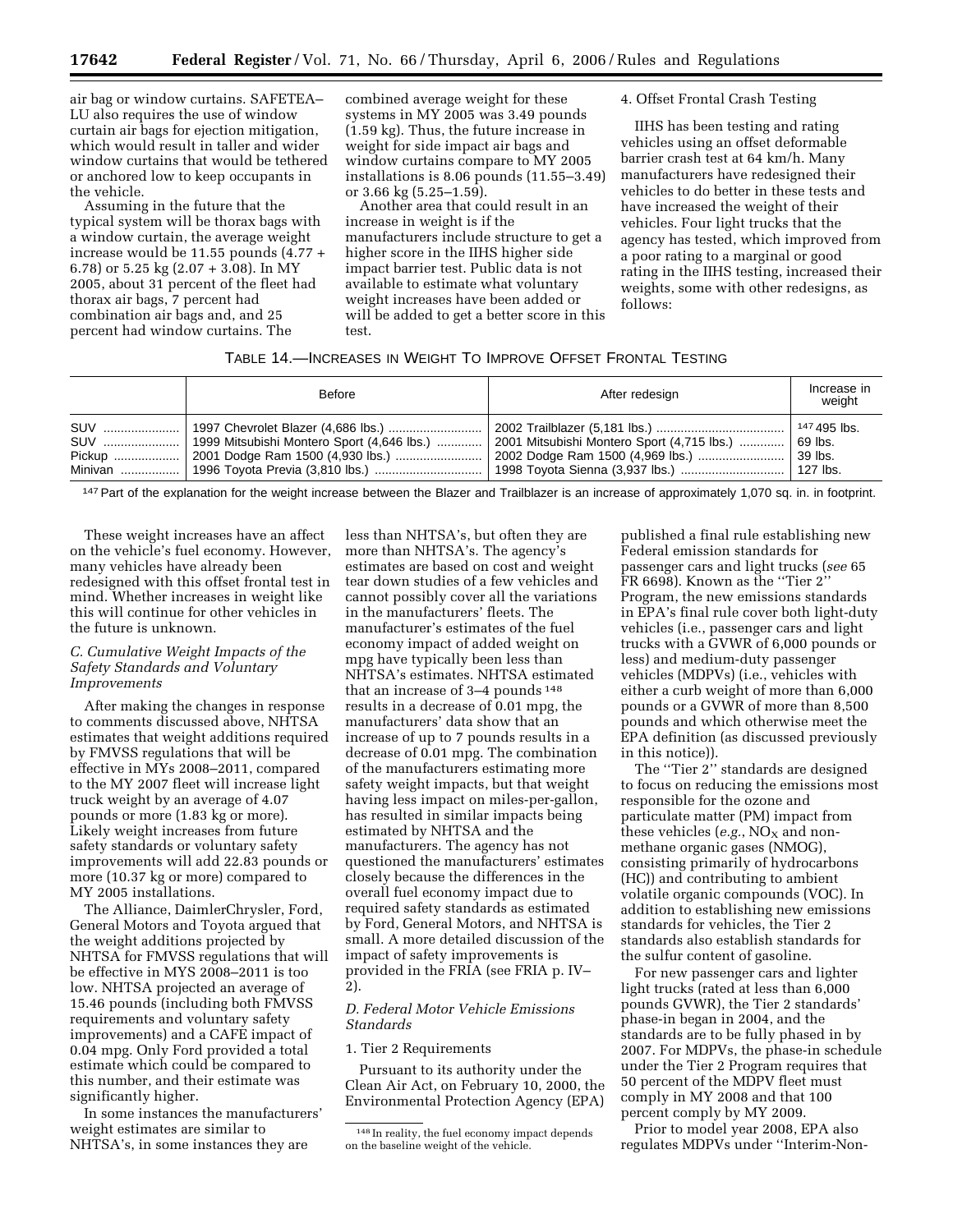Tier 2'' standards, applicable to MDPVs in accordance with a phase-in schedule beginning with MY 2004. The phase-in schedule requires compliance at the following levels: 25 percent in 2004, 50 percent in 2005, 75 percent in 2006, and 100 percent in 2007. Thus, beginning in 2008, half of new MDPVs are expected to comply with Tier 2 and the other half with ''Interim Non-Tier 2 Standards.'' (Once the Tier 2 standards for MDPVs are fully implemented, the Interim-Non-Tier 2 standards will be eliminated.)

When issuing the Tier 2 standards, EPA responded to comments regarding the Tier 2 standard and its impact on CAFE by indicating that it believed that the Tier 2 standards would not have an adverse effect on fuel economy.

In their confidential product plan submissions, several manufacturers stated that the Tier 2 requirements have an effect on fuel economy through additional weight and design requirements. However, after careful consideration, we have concluded that the impacts of the Tier 2 standards on fuel economy would not be significant for the following reasons. First, manufacturers themselves have estimated that the resulting reduction in fuel economy during MYs 2008–2010, in comparison to MY 2007, would be no greater than 0.04 mpg. Furthermore, with the exception of MDPVs, the Tier 2 requirements will be fully implemented in MY 2007, prior to the MYs that are the subject of this rulemaking for CAFE.

## 2. Onboard Vapor Recovery

On April 6, 1994, EPA published a final rule controlling vehicle-refueling emissions through the use of onboard refueling vapor recovery (ORVR) vehicle-based systems (*see* 59 FR 16262). These requirements applied to light-duty vehicles (cars) beginning in the 1998 model year, and were phased in over three model years. The ORVR requirements also apply to light-duty trucks with a GVWR of 6,000 pounds or less beginning in model year 2001, being phased in over three model years. For light-duty trucks with a GVWR of 6,001–8,500 lbs, the ORVR requirements first applied in the 2004 model year and were phased in over three model years.

The ORVR requirements impose a weight penalty on vehicles, as they necessitate the installation of vapor recovery canisters and associated tubing and hardware. However, the operation of the ORVR system results in fuel vapors being made available to the engine for combustion while the vehicle is being operated. As these vapors provide an additional source of energy that would otherwise be lost to the

atmosphere through evaporation, the ORVR requirements do not have a negative impact on fuel economy, despite the associated weight increase.

In its comments, Honda disagreed with the agency's assertion that ORVR systems do not have a negative impact on fuel economy because the systems make available for combustion vapors that would otherwise be lost to the environment. Honda stated that the agency's assertion is correct for ''in-use fuel economy,'' but it is not true for the test procedures used to determine fuel economy under CAFE, because the fuel economy test procedures rely on a carbon balance equation. Honda stated that the measured fuel economy of a vehicle under the fuel economy test procedures is exactly the same, whether or not the ORVR system makes fuel vapors available to the engine for combustion.

NHTSA reiterates that ORVR provides a slight fuel economy benefit with respect to in-use fuel economy. NHTSA acknowledges that Honda's point is also correct—that this fuel economy benefit is not distinguishable in the Federal test procedure (FTP) or highway test cycle measurements. However, ORVR is not expected to have a significant effect on the fuel economy values measured on the FTP and highway tests. Further, the slight on-road fuel economy benefit realized is not utilized by NHTSA to set fuel economy standards.

In its rulemaking proceedings for ORVR, EPA conducted an extensive analysis on increases in vehicle weight due to the addition of ORVR hardware and software. A discussion of the ORVR weight penalty is contained in EPA's ''Final Regulatory Impact Analysis: Refueling Emission Regulations for Light-Duty Vehicles and Trucks and Heavy-Duty Vehicles,'' January 1994; Chapter 5 Economic Impact, section 5.3.2.1. If mechanical seal ORVR systems are more widely used in the future than liquid seal ORVR systems (which represent approximately 95–98 percent of today's vehicles), the weight penalty could increase above that discussed in EPA's RIA. However, any increase in vehicle weight due to more widespread use of mechanical seal ORVR systems would be negligible and not be expected to be a major fuel economy design consideration.

3. California Air Resources Board— Clean Air Act Section 209 Standards

The Clean Air Act (CAA) generally prohibits States or any other political subdivision from adopting any standard relating to the control of emissions from new motor vehicles (CAA section 209(a); 42 U.S.C. 7543(a)). However, the statute provides that the State of California may issue such standards upon obtaining a waiver from the EPA (CAA section 209(b); 42 U.S.C. 7543(b)). The State of California has established several emission requirements under section 209(b) of CAA as part of its Low Emission Vehicle (LEV) program. California initially promulgated these section 209(b) standards in its LEV I standards, and it has subsequently adopted more stringent requirements under section 209(b) of the CAA in its LEV II regulations. The relevant LEV II regulations are being phased in for passenger cars and light trucks during the 2004–2007 model years.149

The LEV II amendments restructure the light-duty truck category so that trucks with a GVWR rating of 8,500 pounds or less are subject to the same low-emission vehicle standards as passenger cars. The LEV II Program also includes more stringent (than LEV I) emission standards for passenger car and light-duty truck LEVs and establishes standards for ''ultra low emission vehicles'' (ULEVs).

The LEV II Program also has requirements for ''zero emission vehicles'' (ZEVs) that apply to passenger cars and light trucks up to 3,750 lbs. loaded vehicle weight (LVW), beginning in MY 2005. Trucks between 3,750 lbs. LVW and 8,500 lbs. GVWR are phased in to the ZEV regulation from 2007– 2012. The ZEV requirements begin at 10 percent in 2005 and ramp up to 16 percent for 2018 under different paths.

Compliance with more stringent emission requirements of the section 209 CAA requirements in the LEV II program is most often achieved through more sophisticated combustion management. The associated improvements and refinement in engine controls generally improve fuel efficiency and have a positive impact on fuel economy.150 However, such gains may be diminished because the advanced technologies required by the program can affect the impact of other fuel-economy improvements (primarily due to increased weight). The agency has considered this potential impact in our evaluation of manufacturers' product plans.

<sup>149</sup>As of the end of 2005, ten states have adopted the LEV II program, including Connecticut, Maine, Massachusetts, New Jersey, New York, Oregon, Pennsylvania, Rhode Island, Vermont, and Washington.

<sup>150</sup>Northeast States for Coordinated Air Use Management, ''White Paper: Comparing the Emissions Reductions of the LEV II Program to the Tier 2 Program,'' October 2003.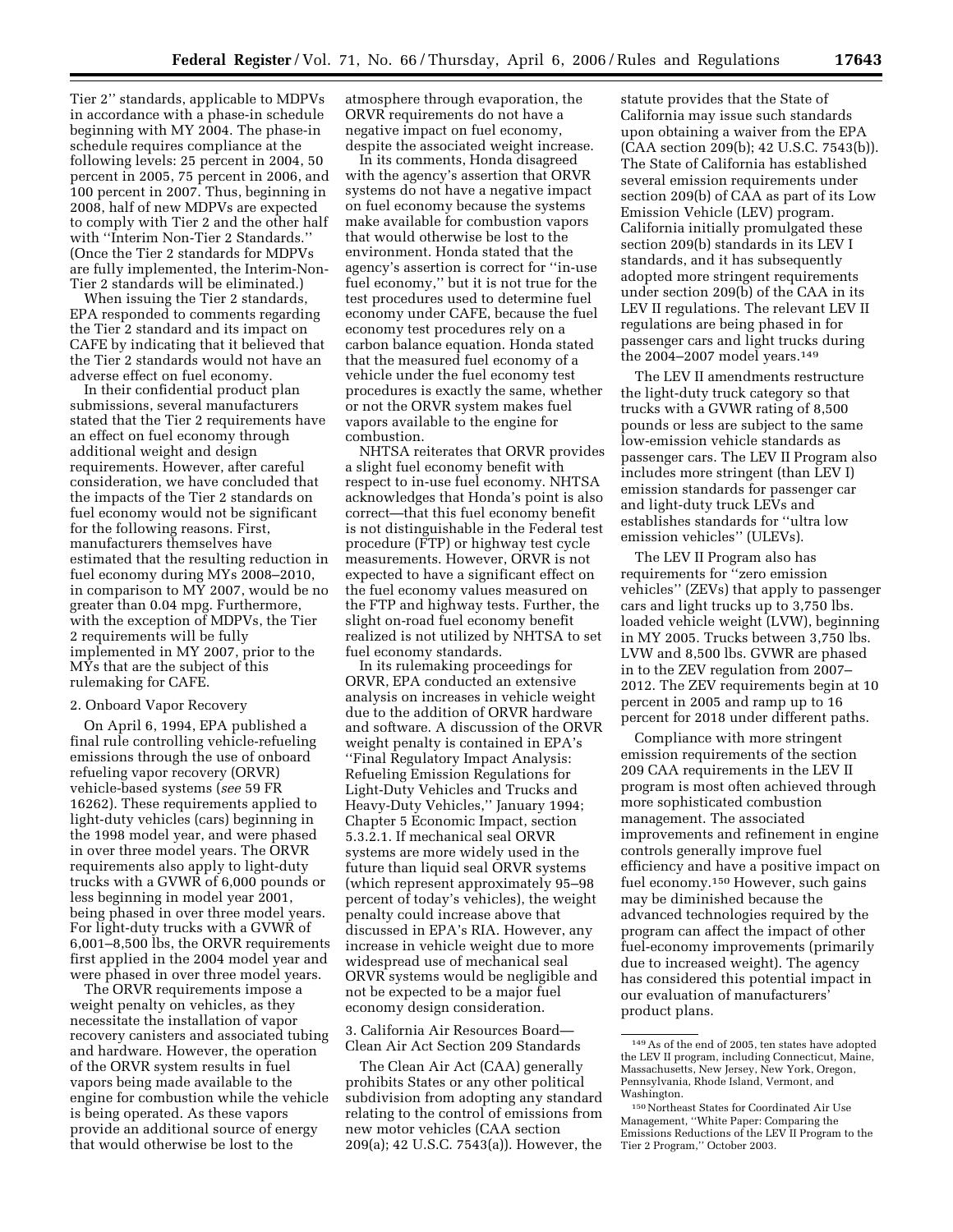## **XI. Need of the Nation To Conserve Energy**

EPCA specifically directs the Department to balance the technological and economic challenges related to fuel economy with the nation's need to conserve energy. While EPCA grew out of the energy crisis of the 1970s, the United States still faces considerable energy challenges today. U.S. energy consumption has been outstripping U.S. energy production at an increasing rate. This imbalance, if allowed to continue, will undermine our economy, our standard of living, and our national security. (May 2001 National Energy Policy (NEP) Overview, p. viii)

As was made clear in the first chapter of the NEP, efficient energy use and conservation are important elements of a comprehensive program to address the nation's current energy challenges:

America's current energy challenges can be met with rapidly improving technology, dedicated leadership, and a comprehensive approach to our energy needs. Our challenge is clear—we must use technology to reduce demand for energy, repair and maintain our energy infrastructure, and increase energy supply. Today, the United States remains the world's undisputed technological leader: but recent events have demonstrated that we have yet to integrate 21st-century technology into an energy plan that is focused on wise energy use, production, efficiency, and conservation. (Page 1–1)

The concerns about energy security and the effects of energy prices and supply on national economic well-being that led to the enactment of EPCA persist today. The demand for petroleum is steadily growing in the U.S. and around the world.

The Energy Information Administration's International Energy Outlook 2005 (IEO2005)151 and Annual Energy Outlook 2006 (Early Release) (AEO2006) indicate growing demand for petroleum in the U.S. and around the world. U.S. demand for oil is expected to increase from 21 million barrels per day in 2004 to 28 million barrels per day in 2030. In the AEO2006 reference case, world oil demand increases through 2030 at a rate of 1.4 percent annually, from 82 million barrels per day in 2004 to 118 million barrels per day in 2030 (AEO2006). Approximately 67 percent of the increase in world demand is projected to occur in North America and emerging Asia. Energy use in the transportation sector is projected to increase at an annual rate of 1.8 percent through 2025 (AEO2006).

To meet this projected increase in demand, worldwide productive capacity

would have to increase by more than 36 million barrels per day over current levels. OPEC producers are expected to supply 40 percent of the increased production. In contrast, U.S. crude oil production is projected to increase from 8.4 million barrels per day in 2004 to 9.62 million in 2015, and then begin declining, falling to 8.9 million barrels per day in 2025. By 2025, 60 percent of the oil consumed in the U.S. would be imported oil. 152

Energy is an essential input to the U.S. economy, and having a strong economy is essential to maintaining and strengthening our national security. Secure, reliable, and affordable energy sources are fundamental to economic stability and development. Rising energy demand poses a challenge to energy security, given increased reliance on global energy markets. As noted above, U.S. energy consumption has increasingly been outstripping U.S. energy production.

Conserving energy, especially reducing the nation's dependence on petroleum, benefits the U.S. in several ways. Improving energy efficiency has benefits for economic growth and the environment, as well as other benefits, such as reducing pollution and improving security of energy supply. More specifically, reducing total petroleum use decreases our economy's vulnerability to oil price shocks. Reducing dependence on oil imports from regions with uncertain conditions enhances our energy security and can reduce the flow of oil profits to certain states now hostile to the U.S. Reducing the growth rate of oil use will help relieve pressures on already strained domestic refinery capacity, decreasing the likelihood of product price volatility.

We believe that the continued development of advanced technology, such as fuel cell technology, and an infrastructure to support it, may help in the long term to achieve reductions in foreign oil dependence and stability in the world oil market. The continued infusion of advanced diesels and hybrid propulsion vehicles into the U.S. light truck fleet may also contribute to reduced dependence on petroleum. In the shorter term, our Reformed CAFE final rule will encourage broader use of fuel saving technologies, resulting in more fuel-efficient vehicles and greater overall fuel economy.

We have concluded that the increases in the light truck CAFE standards that will result from today's final rule will contribute appropriately to energy

conservation and the comprehensive energy program set forth in the NEP. In assessing the impact of the standards, we accounted for the increased vehicle mileage that accompanies reduced costs to consumers associated with greater fuel economy and have concluded that the final rule will lead to considerable fuel savings. While increasing fuel economy without increasing the cost of fuel will lead to some additional vehicle travel, the overall impact on fuel conservation remains decidedly positive.

We acknowledge that, despite the CAFE program, the United States' dependence on foreign oil and petroleum consumption has increased in recent years. Nonetheless, data suggest that past fuel economy increases have had a major impact on U.S. petroleum use. The NAS determined that if the fuel economy of the vehicle fleet had not improved since the 1970s, U.S. gasoline consumption and oil imports would be about 2.8 million barrels per day higher than they are today. Increasing fuel economy by 10 percent would produce an estimated 8 percent reduction in fuel consumption. Increases in the fuel economy of new vehicles eventually raise the fuel economy of all vehicles as older cars and trucks are scrapped.

Our analysis in the EA indicates that Reformed CAFE standards will result in an estimated 73 million metric tons of CO2 over the lifetime of the vehicles (see EA p. 31). They will further reduce the intensity of the greenhouse gas emissions generated by the transportation sector of the national economy, consistent with the President's overall climate change policies. However, NHTSA has not monetized greenhouse gas reduction benefits in this rule, given the scientific and economic uncertainties associated with developing a proper estimation of avoided costs due to climate change.

## **XII. Comparison of the Final and Proposed Standards**

The standards established in today's final rule are more stringent than those proposed in the NPRM. Moreover, the Final Rule subjects MDPVs to the light truck CAFE program beginning in MY 2011, where as the NPRM did not include the regulation of these vehicles. By applying more stringent standards to a more encompassing definition of light trucks, the final rule requires higher fuel efficiency from more vehicles than was proposed in the NPRM. The fuel savings estimated to result from the standards adopted today are 4.4 billion gallons from the MYs 2008–2010 Unreformed standards, 4.9 billion gallons from the

<sup>151</sup>See *[http://www.eia.doe.gov/oiaf/ieo/pdf/](http://www.eia.doe.gov/oiaf/ieo/pdf/0484(2005).pdf)  0484(2005).pdf.* 

<sup>152</sup>AEO2006, Table A20, International Petroleum Supply and Disposition Summary.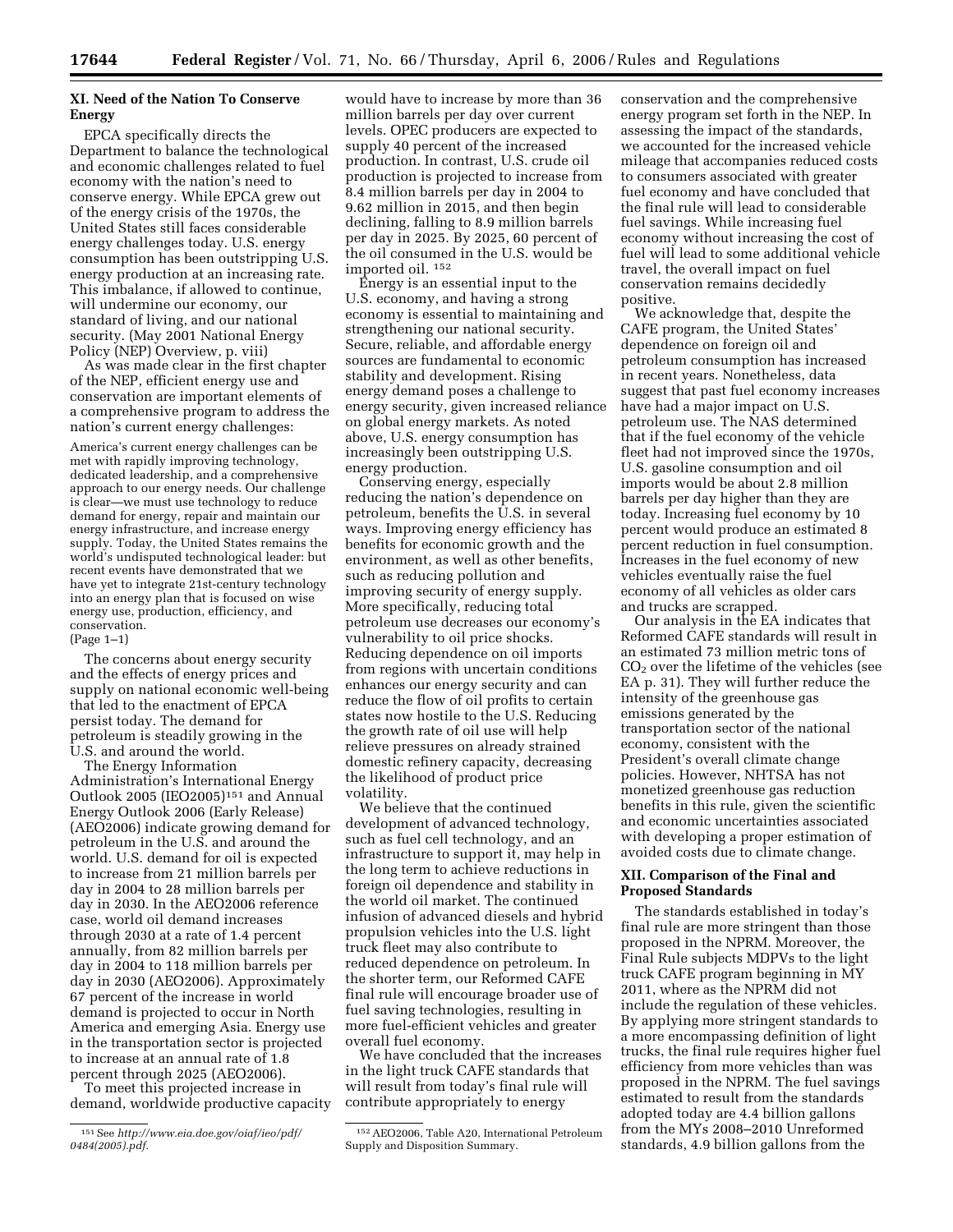MYs 2008–2010 Reformed standards, and an additional fuel savings of over 2.8 billion gallons from the MY 2011 Reformed standard.

TABLE 15.—INDUSTRY-WIDE FUEL ECONOMY LEVELS REQUIRED BY PROPOSED AND FINAL REFORMED CAFE STANDARDS

| MY   | Proposed | Final | Increase |
|------|----------|-------|----------|
| 2008 | 22.6     | 22.7  | $+0.1$   |
| 2009 | 23.1     | 23.4  | $+0.3$   |
| 2010 | 23.4     | 23.7  | $+0.3$   |
| 2011 | 23.9     | 24.0  | $+0.1$   |

The total fuel saving estimated to result from the Reformed CAFE standards for MYs 2008–2011 is approximately 7.8 billion gallons. However, in the NPRM the agency estimated that the Reformed CAFE standards as proposed would potentially save 10.2 billion gallons of fuel over the lifetimes of light trucks manufactured during these same model years. The lower estimated fuel savings of the final rule despite adopting more stringent standards can be explained by a number of factors that affected the agency's analysis. These include: changes in the Volpe model, higher fuel price forecasts, revisions to the Reformed CAFE standard, and changes to manufacturers' product plans.

Some of these factors increased the estimated fuel savings for the final rule compared to the level reported in the NPRM, while others reduces the rule's estimated fuel savings. These factors are each discussed below.

#### *A. Changes in the Volpe Model*

There were two changes made to the Volpe model between the analysis reported in the NPRM and the analysis conducted for the final rule, a revision to the maximum lifetime of light trucks and a revision to how the model applied technologies. First, the maximum lifetime of light trucks was extended from 25 to 36 years, and the fraction of vehicles originally produced during a model year that remain in service at each age was increased to reflect this longer lifetime. These changes were made in response to NHTSA's detailed analysis of R.L. Polk registration data for recent model year light trucks. These changes increase fuel savings resulting from any increase in CAFE standards because they increase the number of miles driven (and the amount of fuel consumed under the Baseline standard) during a vehicle's expected lifetime. This change increased the total fuel savings estimated to result from the

Reformed CAFE standards by 0.2 billion gallons.

The second change to the Volpe CAFE model was a revision to the way it applied technology to achieve increased fuel economy. The Reformed CAFE system establishes required fuel economy levels, in part, by setting fuel economy targets through a marginal cost-benefit analysis. As noted above, this analysis applies technologies until the marginal cost of the technology equals the marginal benefits of that technology. The higher fuel prices projected by EIA after the NPRM might be expected to cause the model to apply a greater amount of fuel saving technology in the final rule than in the NPRM, and potentially result in final standards that are more stringent than those adopted today. This did not occur, in part, because of the revised technology assumptions incorporated in the Volpe model, as explained below.

The agency revised its technology assumptions to be more consistent with the estimates in the NAS report about the number of years needed to implement each of the various technologies and in response to comments from manufacturers. To achieve consistency with the NAS report, we reduced the projected rates of technology implementation employed by the model. In their comments, several manufacturers stated that greater leadtime than that provided in the NPRM is needed for the introduction of technologies across a manufacturer's fleet of vehicles and that some technologies would only be introduced or added to vehicles in conjunction with a major vehicle redesign or a vehicle introduction. Honda stated that it can take 10 years from the point of initial introduction of a technology until the point at which that technology is employed throughout a manufacturer's fleet. Honda and Toyota cite the NAS report which concluded that application of existing technologies will ''probably require 4 to 8 years.'' Honda further stated that phase-in rates have a critical impact on lead time requirements. Nissan, citing the NAS report, stated that overly aggressive implementation of technologies has the potential to ''adversely affect manufacturers, their suppliers, their employees, and consumers.'' These concerns were echoed by Ford and the Alliance.

In response to these comments, the agency re-evaluated the ''phase-in'' assumptions used in the Volpe model. ''Phase-in'' caps represent the maximum fraction of a manufacturer's model line or fleet to which a technology can be applied when it is initially introduced. For example, we assumed that low

friction lubricants could be fully implemented in a period of four years, with equal rates of implementation in each year. This translates to a ''phasein'' cap of 25 percent (100 percent phase-in divided by 4 years).

The agency has decreased the implementation rate for most technologies to provide implementation rates consistent with the NAS estimate of 4 to 8 years. This resulted in decreasing phase-in caps, with many ranging from 25 percent (4 year introduction) to 17 percent (approximately 6 years, the midpoint of the NAS estimate). The agency assumed shorter implementation rates for technologies that did not require changes to the manufacturing line. For other technologies (*e.g.*, hybrid and diesel powertrains) we employed phasein caps as low as 3 percent, to reflect the major redesign efforts and capital investments required to implement these technologies. A detailed comparison of the phase-in caps used in the NPRM analysis and the final rule analysis is provided in Appendix B of this document.

In addition to revisions based on the NAS report, the agency also made revisions to the Volpe model in response to specific manufacturers' comments. Changes to the Volpe model include deleting the use of some technologies for specific manufacturers and delaying implementation of some technologies to coincide with product redesigns/model introduction. The changes instituted by the agency involve technology phase-in schedules and deleting some technologies from consideration. For the NPRM, the Volpe analysis excluded additional application of automatic transmissions with aggressive shift logic. In consideration of the extremely limited planned use of automatically-shifted manual (*i.e.*, clutch) transmissions (ASMTs) the revised Volpe analysis also excludes additional applications of ASMTs. Although these technologies may eventually appear on vehicles during the MY 2011 timeframe, the agency is aware of technical and regulatory burdens that likely will be difficult to overcome during MYs 2008– 2011.

Manufacturers' updated 2005 product data showed that they plan to include some technologies on their MY 2008–11 light trucks that had previously been utilized in the agency's NPRM analysis to increase fuel economy from its baseline level originally specified in manufacturers' 2004 product plans. Manufacturers claimed that because they added these technologies after submitting product plan data to the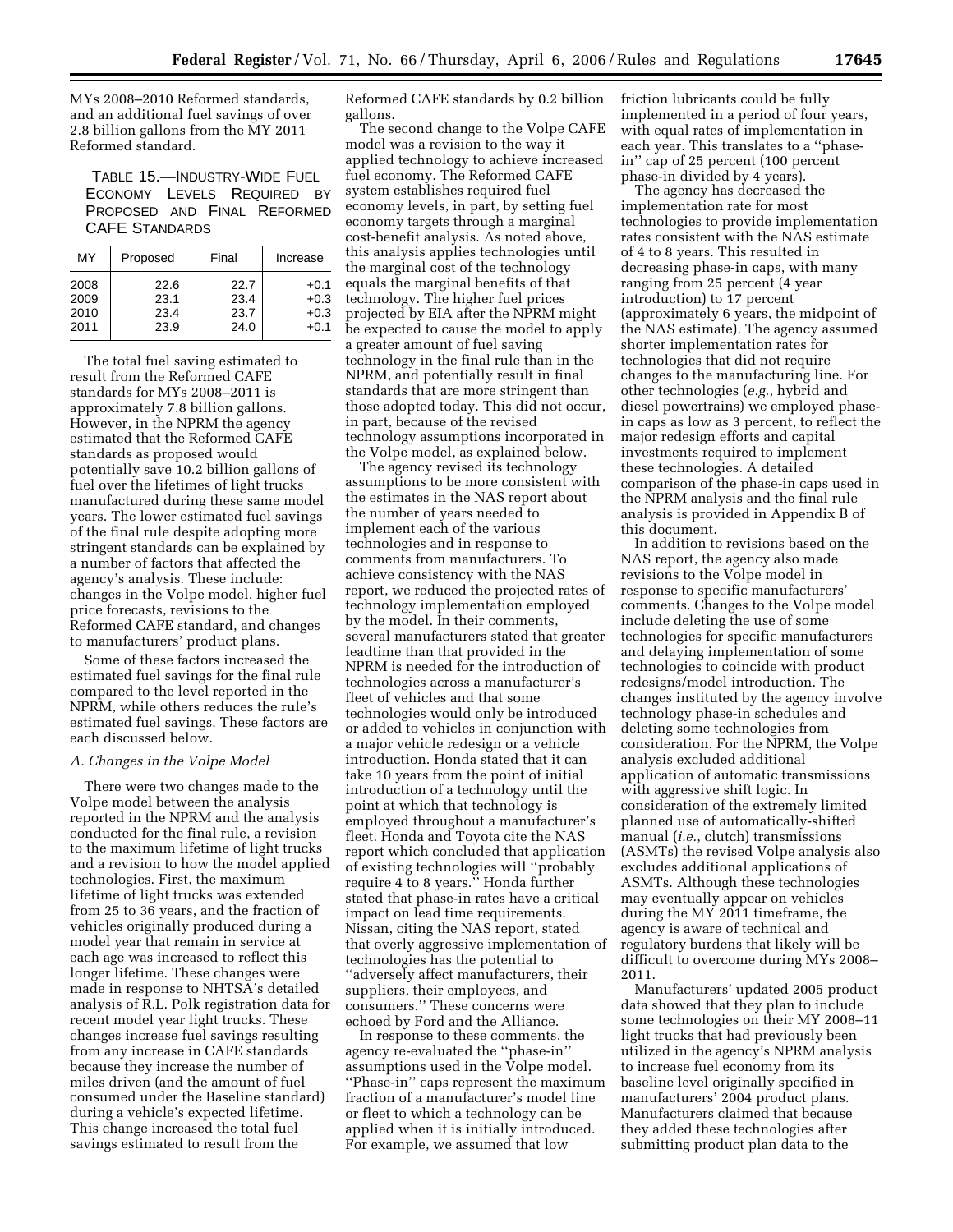agency in 2004, that the agency was double counting the effect of these technologies. The agency disagrees. The analysis for the NPRM was based on the product plans submitted in 2004. The analysis for the final rule is based on the updated product plans manufacturers provided the agency in response to the August 2005 RFC. If a technology was applied to a vehicle model in the NPRM, and that same technology was utilized by manufacturers on the same vehicle in their updated product plans, the agency did not apply that technology to that vehicle in the analysis it conducted for the final rule. In other words, the agency did not project the use of a technology on a model that a manufacturer stated was already equipped with that technology.

Manufacturers also provided information stating that certain technologies, which the agency had projected in its NPRM analysis, were incompatible with their products. In response, the agency hasn't projected the use of certain technologies on specific products for specific manufacturers that claimed technology incompatibility. In almost all cases, these technologies were classified as being available for use on other products, both for the specific manufacturers that claimed incompatibility with some products and for other manufacturers' products. The computer model used to implement the Volpe Analysis, as well as the Stage analysis, used ''engineering constraints'' to apply general (*i.e.*, industry-wide) limits on the application of some technologies in consideration of technical issues (as opposed to product planning or lead time considerations, which are addressed separately).

Further, the agency constrained the introduction of two technologies (aerodynamic drag reduction and materials substitution) to coincide with a major vehicle redesign or a vehicle introduction. Constraining these technologies to major redesigns is consistent with manufacturer practice, given that applying such technologies requires changes to integral design components such as paneling. These constraints are in addition to the ''engineering constraints'' discussed above.

Additionally, the agency itself has removed technologies included in the NAS report from consideration due to indications that these technologies will not be available for implementation nor are any manufacturers planning to incorporate these technologies in their vehicles during the MYs 2008–2011 time frame. For the NPRM, the Volpe analysis excluded additional

application of automatic transmissions with aggressive shift logic. For the final rule the Volpe analysis also excluded application of automatically-shifted manual (*i.e.*, clutch) transmissions in consideration of its limit planned application.

The changes to the technology assumptions relied upon by the Volpe model reduced the estimated fuel savings for the final Reformed CAFE standards, in comparison to the proposed Reformed CAFE standards, by 1.5 billion gallons of fuel. Considered together, the changes to the Volpe model reduced the fuel savings estimated for the Reformed CAFE standards, again in comparison with the proposed standards, by 1.3 billion gallons of fuel.

## *B. Higher Fuel Price Forecasts*

As stated above, the agency is relying on the most recent EIA forecasts for fuel prices for the final rule. In the NPRM, the agency relied on gasoline prices ranging from \$1.51–1.58 a gallon. In the final rule, the agency is relying on the updated fuel price forecast, which provides a range of gasoline prices of \$1.96–2.39 a gallon. These higher fuel prices had the effect of raising the optimized fuel economy targets for MY 2011 under the Reformed CAFE standard.153 This, in turn, raised the estimate of fuel savings resulting from the Reformed standard by 0.7 billion gallons.

However, as discussed in Chapter VIII, higher fuel prices increase the permile cost of driving and therefore are expected to reduce the average number of miles driven each year by light trucks (an impact of the ''rebound effect,'' discussed above). The effect of the resulting reduction in lifetime use of MY 2008–11 light trucks is to reduce fuel savings resulting from the Reformed CAFE standard by 0.7 billion gallons, offsetting the gain that occurred due to higher fuel prices. However, this 0.7 billion gallon reduction results from the effect of higher fuel prices on usage of all four model years of light trucks affected by the Reformed CAFE standard (2008–11), while the 0.7 billion increase in fuel savings resulting from higher fuel prices resulted from higher fuel economy targets for only MY 2011 light trucks. The impact of higher standards for MY 2011 was thus offset by the

combined impact of less driving over the 4 model years combined.

## *C. Revisions to the Reformed CAFE System*

The fuel savings estimates for the Reformed CAFE system reported in the NPRM and final rule also differ because the Reformed CAFE system adopted by the final rule differs in certain details from the Reformed CAFE system described in the NPRM. First, the Reformed CAFE system adopted in the final rule replaces the footprint category system for setting fuel economy targets with a continuous function. While the continuous function closely follows the shape of the step function of the category system, slight differences reduced the fuel savings estimate for the Reformed CAFE standard reported in the NPRM by less than 0.1 billion gallons.

Second, as stated above, the Reformed CAFE standards adopted in the final rule set fuel economy targets for MY 2008–10 that are more stringent than those proposed in the NPRM. This occurs because the targets for those model years are set by equalizing total industry-wide compliance costs with those of the Unreformed CAFE standards. Estimated compliance costs for the Unreformed standards are higher in the final rule than in the NPRM because manufacturers' updated product plans already include several of the lower cost fuel improvement technologies, and therefore, the analysis applies technologies with higher costs in order to achieve the same fuel economy level under the proposed Unreformed CAFE system. Setting fuel economy targets under the Reformed CAFE system to equal these higher Unreformed CAFE compliance costs therefore results in more stringent targets. This change increased the estimated fuel savings resulting from the Reformed standard described in the NPRM by 1.6 billion gallons.

Finally, the Reformed CAFE system adopted in the final rule includes MDPVs beginning in MY 2011, while the NPRM excluded MDPVs in all model years. Including MDPVs under the Reformed standard in MY 2011 increased the estimate of fuel savings by 0.3 billion gallons.

The net effect of changes to the Reformed CAFE system in the final rule, as opposed to the Reformed CAFE system in the NPRM, accounts for 1.8 billion more gallons of fuel saved.

## *D. Updated Product Plans*

The most important factor contributing to the difference between the fuel savings estimated for the

<sup>153</sup>Because the fuel economy targets for MY 2008–10 are set by equating industry-wide compliance costs for the Reformed CAFE standard to those under the Unreformed standard (rather than by the optimization process used in MY 2011), higher fuel prices do not affect the targets for those years.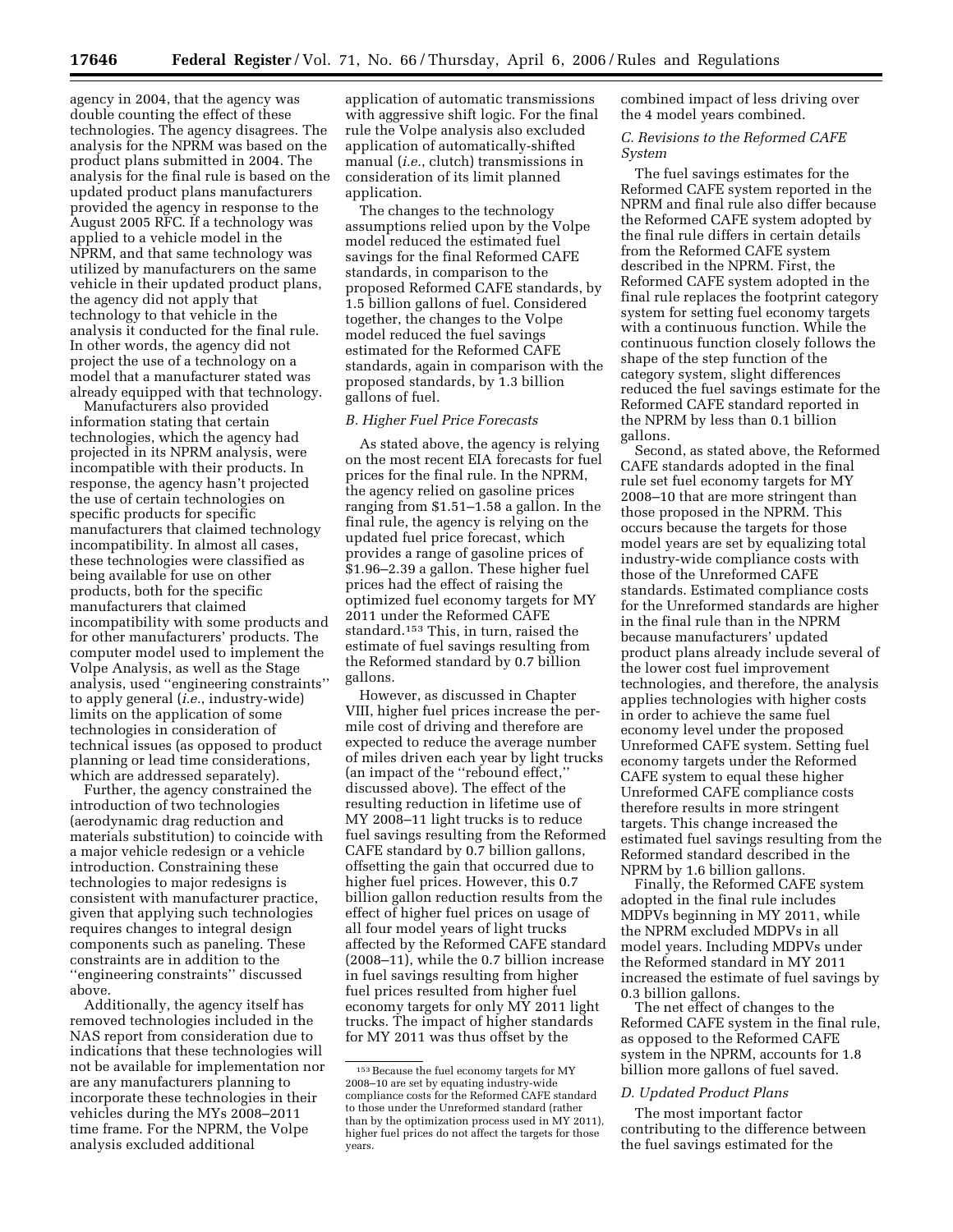proposed and final rules is changes in the product plans supplied by the manufacturers between the NPRM and final rule. In developing the NPRM, the agency relied upon manufacturer product plans provided in response to the 2003 ANPRM. Following

publication of the RFC in association with the 2005 NPRM, manufacturers provided updated product plans. These updated product plans indicate that in comparison to their previous plans, several manufacturers intend to increase production of smaller vehicles, which

typically have higher fuel economies, and to utilize more fuel-saving technologies across their fleets.

Table 16 below illustrates a sampling of the fuel-economy baselines relied on in the NPRM and the baselines relied upon for the final rule.

| TABLE 16.—BASELINE FUEL ECONOMIES RELIED UPON IN THE NPRM AND FINAL RULE |
|--------------------------------------------------------------------------|
|--------------------------------------------------------------------------|

| Manufacturer | MY 2008 (mpg) |       | MY 2009 (mpg) |       | MY 2010 (mpg) |       |
|--------------|---------------|-------|---------------|-------|---------------|-------|
|              | <b>NPRM</b>   | Final | <b>NPRM</b>   | Final | <b>NPRM</b>   | Final |
|              | 21.2          | 21.3  | 21.4          | 21.4  | 21.4          | 21.6  |
|              | 21.7          | 21.7  | 22.1          | 21.9  | 22.4          | 22.9  |
|              | 21.9          | 22.0  | 22.3          | 22.0  | 22.3          | 22.4  |
|              | 22.9          | 22.5  | 22.9          | 22.4  | 22.9          | 22.9  |
|              | 24.5          | 24.5  | 24.5          | 24.5  | 24.5          | 24.5  |
| Nissan       | 20.7          | 21.0  | 20.8          | 21.0  | 21.3          | 21.2  |

The changes to product plans reflect a decrease in the planned production of larger light trucks, which typically have lower fuel economy performances. The product plans indicate that manufacturers are planningto produce less of the ladder-frame type of SUVs and more unibody crossover vehicles, which typically have higher fuel economy. This shift in the mix of vehicle sizes results in a higher overall average CAFE requirement for the entire vehicle fleet, which increases lifetime fuel savings for MY 2008–2011 light trucks by 2.4 billion gallons.

At the same time, many of the technology improvements that the agency applied in setting standards for the NPRM are thus no longer available to increase fuel economy, because they are now being utilized to achieve the higher baseline fuel economy levels reflected in manufacturers' revised product plans. These technologies include a variety of engine improvements and upgraded transmissions, many of which were applied by the agency to increase baseline fuel economy to the level of the standards proposed in the NPRM, and others that represent changes in manufacturers' plans for technology introduction. Other changes in the revised product plans include an increase in the projected number of hybrid vehicles that manufacturers plan to produce. Not only do manufacturers plan to increase their production of current hybrid models, but they also are planning to introduce hybrid versions of both existing and new vehicles. As to be expected, the additional hybrid vehicles had a beneficial effect on manufacturers' baseline CAFE levels.

If the agency's analysis for the NPRM applied a technology to improve the fuel economy of a light truck model but its

manufacturer's updated product plan indicated that it now planned to utilize the same technology on that model, that technology was then unavailable to the agency in its analysis of how manufacturers could improve fleet fuel economy to meet the standards considered in the final rule. While the effect of that technology is still reflected in the vehicle's lower lifetime fuel consumption, that effect now appears to result from its manufacturer's decision to utilize it even in the absence of any action by the agency to increase CAFE standards, rather than from its efforts to comply with the standard established by the final rule.

Thus the limited availability of technologies during the period subject to this rulemaking, in part, has resulted in the final standards being set at the same or similar levels as those initially proposed. The fuel savings attributable directly to the rule is the reduction in fuel consumption from the level that would occur with a manufacturer's planned baseline. Because the level of the final standards is close to what was proposed, but the fuel economy levels represented in manufacturers' baselines have generally improved, the amount of fuel savings directly attributable to the final standards appears to be less than that projected in the NPRM.

The increase in baseline fuel economy of resulting from additional technologies accounts for a lifetime fuel savings of 5.3 billion gallons for MY 2008–2011 light trucks, which are no longer included in the fuel savings estimated for the Final Rule. Thus the net effect of revised manufacturer product plans is to reduce the fuel savings attributed to the Reformed CAFE standard in the NPRM by 2.9 billion gallons (5.3 minus 2.4 billion gallons).

## *E. Evaluating the Adopted Reformed CAFE System*

The variety of factors that contributed to the revised fuel savings estimate for the Reformed CAFE standard adopted in the final rule make it difficult to compare the fuel savings estimate reported in the final rule with the estimate reported in the NPRM for the proposed Reformed CAFE standards. The combination of changes to manufacturers' product plans with revisions to the Volpe model and its assumptions account for a decrease in the agency's estimate of fuel savings that will result from the Reformed CAFE standards from the 10.2 billion gallons reported in the NPRM to 7.8 billion gallons in this rule. Had these changes not been made, the adopted Reformed CAFE standards would likely have saved significantly more fuel than the 10.2 billion gallons reported in the NPRM.

In a broader sense, the fuel efficiency of the light truck fleets that will be produced in MYs 2008–2011 will be significantly higher than that of the fleets that were originally planned when manufacturers submitted their initial product plans to NHTSA in 2004. This improvement in fuel efficiency reflects manufacturers' response to the higher fuel prices through fuel economy improvements to their fleets and a shift towards smaller vehicles, as well as the improvements in fuel economy required by the CAFE standards adopted in this rule. Because current and forecasted gasoline prices have risen dramatically since manufacturers submitted their initial plans, consumer preferences have shifted away from the largest models toward more modestly-sized and fuel efficient light trucks. Some of the fuel savings previously attributed to the proposed CAFE standards now appear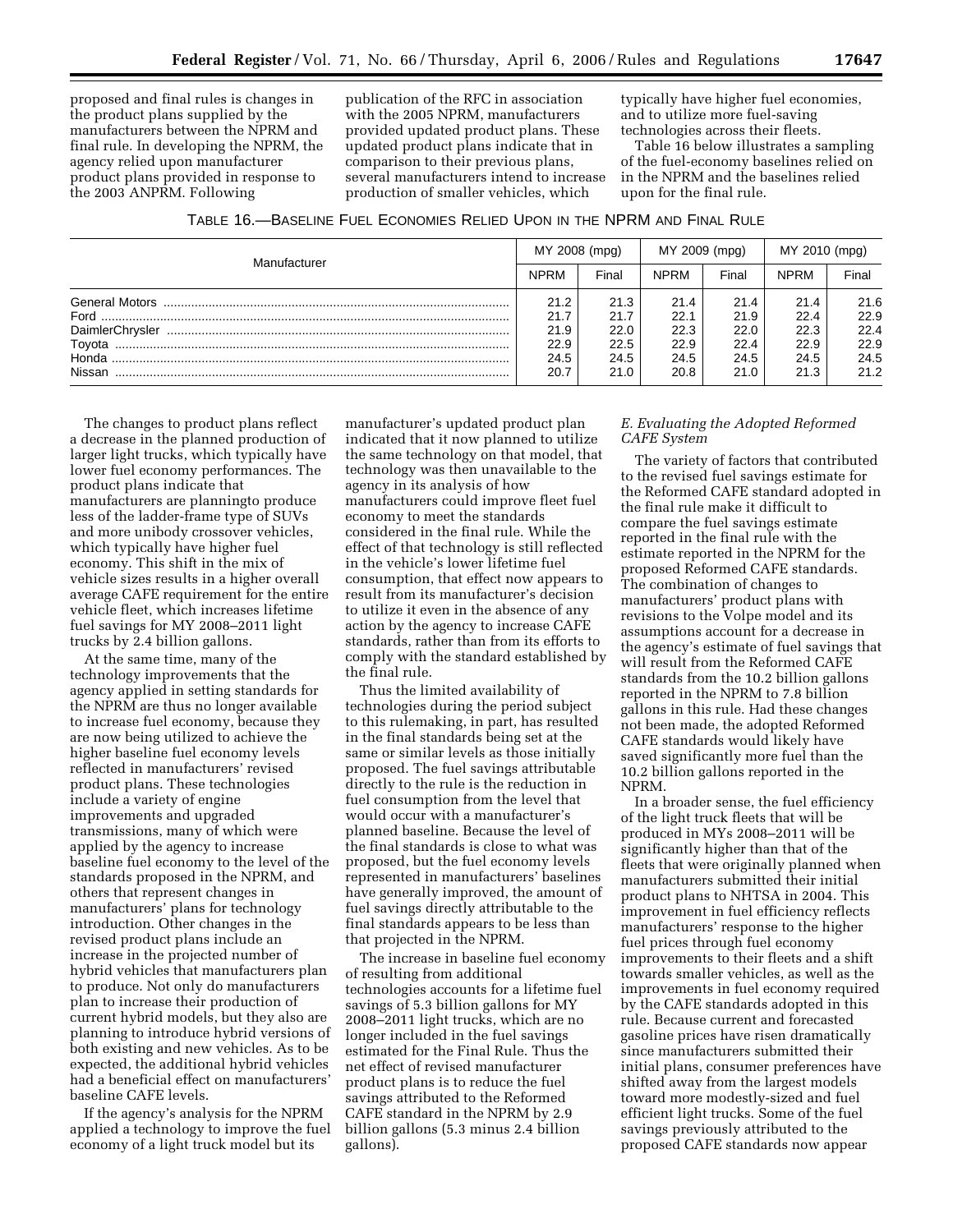to result from manufacturers' responses to changed market conditions.

In addition, the Reformed CAFE proposal announced in the NPRM put manufacturers on notice that fuel efficiency standards for light trucks would increase, and that future standards would challenge manufacturers to improve fuel efficiency for all light truck models, regardless of their size. The revised product plans that manufacturers submitted in response to the NPRM responded to these factors, and the changes to model assumptions discussed above, in conjunction with the more stringent Reformed CAFE standards adopted by the final rule, will significantly improve the fuel efficiency of light trucks produced in MY 2008– 2011. The revised product plans that manufacturers submitted following publication of the NPRM responded to these changed conditions, and together with the more stringent standards adopted by this rule, the more fuel efficient vehicles that will be produced in MYs 2008–2011 will consume approximately 11 billion fewer gallons of fuel over their lifetimes than they would have based on the manufacturers' initial product plans.

A more meaningful comparison can be made between the fuel savings estimates for the adopted Reformed CAFE standard and the NPRM Reformed CAFE standard when both are calculated using the modeling assumptions and manufacturer product plan data that were used in the analysis conducted for the Final Rule. We reestimated fuel savings for the NPRM Reformed CAFE standards using the revised Final Rule modeling assumptions and product plans, and found that the Reformed standard presented in the NPRM would save 5.5 billion gallons under these revised assumptions. This contrasts with the previously-reported fuel savings estimate of 7.8 billion gallons for the adopted Reformed CAFE standard. Thus increasing the stringency of the final rule and including MDPVs in 2011 together increased lifetime fuel savings projected to result from the rule by 2.3 billion gallons (equal to 7.8 billion minus 5.5 billion gallons).

## **XIII. Applicability of the CAFE Standards**

#### *A. Inclusion of MDPVs in MY 2011*

The agency is extending the applicability of the light truck CAFE program to include vehicles defined by the EPA as ''medium duty passenger vehicles'' (MDPVs) beginning in MY 2011. As explained below, the agency

finds that standards for these vehicles are feasible, and that these vehicles are used for substantially the same purpose as vehicles rated at not more than 6,000 lbs. GVWR. Further, the inclusion of these vehicles in MY 2011 will result in a savings of 251 million gallons of fuel over the lifetime of those vehicles. The regulation of these vehicles under the CAFE program will begin with the 2011 MY.

In the NPRM, the agency requested comment on extending the applicability of the CAFE program to include MDPVs. The EPA defines ''MDPV''as a ''heavy duty vehicle'' 154 with a GVWR less than 10,000 lbs. that is designed primarily for the transportation of persons. The MDPV definition excludes any vehicle which:

(1) Is an ''incomplete truck'' as defined in this subpart; or

(2) Has a seating capacity of more than 12 persons; or

(3) Is designed for more than 9 persons in seating rearward of the driver's seat; or

(4) Is equipped with an open cargo area (for example, a pick-up truck box or bed) of 72.0 inches in interior length or more. A covered box not readily accessible from the passenger compartment will be considered an open cargo area for purposes of this definition.155

The agency is incorporating the EPA MDPV definition into the definition of "automobile" in 49 U.S.C. 523.3, such that these vehicles will be regulated as light trucks. The MDPV definition essentially includes SUVs, short bed pick-up trucks, and passenger vans, which are within the specified weight and weight-rated ranges.

Under EPCA, the agency can regulate vehicles with a GVWR between 6,000 lb. and 10,000 lb. under CAFE if we determine that (1) standards are feasible for these vehicles, and (2) either that these vehicles are used for the same purpose as vehicles rated at not more than 6,000 lbs. GVWR, or that their regulation will result in significant energy conservation.

In the NPRM, the agency discussed its preliminary analysis of the feasibility of including MDPVs and the impact of their inclusion on the fuel savings of the CAFE standards. The agency expressed its belief that fuel economy technologies applicable to vehicles with a GVWR below 8,500 lbs. might be applicable to MDPVs, *e.g.*, low-friction lubricants, 6 speed transmissions and cylinder deactivation. In addition, since MDPVs are already required by EPA to undergo

a portion of the testing necessary to determine fuel economy performance under the CAFE program (See 40 CFR Part 600 Subpart F), the agency expressed its belief that meeting the additional testing requirements would not be unreasonably burdensome.

Moreover, the agency's preliminary estimate was that inclusion of MDPVs in the MY 2011 Reformed CAFE standard could save additional fuel. The agency stated that we were not considering inclusion of the heavier rated vehicles in MYs 2008–2010, as our estimates indicated that their inclusion would lead to a loss in overall fuel savings. The agency sought comment on whether MDPVs should be included in the final rule for MY 2011.

Commenters were divided as to whether MDPVs should be included in the CAFE definition of light trucks. Although the NPRM requested comment on the inclusion of MDPVs, most responses addressed all vehicles up to 10,000 lbs. GVWR. Manufacturers and their trade associations were opposed to including these heavier vehicles in the CAFE program, stating that subjecting these vehicles to CAFE standards was not feasible and that these vehicles are used for substantially different purposes than vehicles with a GVWR under 6,000 lbs. Environmental organizations, States, and state organizations supported the inclusion of these vehicles, stating that including these vehicles is feasible, will result in significant fuel savings, and is appropriate as the primary use of most of these vehicles is to transport passengers. No commenter addressed the questions concerning alternate ways to encourage improving fuel economy of these vehicles.

The Alliance, Ford, Nissan, General Motors, and the Recreational Vehicle Industry Association (RVIA) opposed establishing standards applicable to any vehicle with a gross vehicle weight rating (GVWR) greater than 8,500 lbs. (heavier light trucks). Manufacturers stated that subjecting such vehicles to the CAFE program was not feasible and that these vehicles are used for a substantively different purpose than vehicles with a GVWR less than 6,000 lbs. (lighter light trucks). Additionally, compared to the 120 billion gallons of fuel used by light trucks per year, General Motors stated that the estimated fuel savings cannot be considered significant. Moreover, the Alliance and Ford stated that inclusion of these vehicles would primarily impact only one manufacturer (a domestic manufacturer) and therefore would undercut the agency's goal of establishing a more equitable regulatory

<sup>154</sup>The EPA defines ''heavy duty vehicle'' as a motor vehicle that is rated at more than 8,500 lbs. GVWR; or that has a vehicle curb weight of more than 6,000 lbs.; or that has a basic vehicle frontal area in excess of 45 square feet. 155 40 CFR 86.1803–01.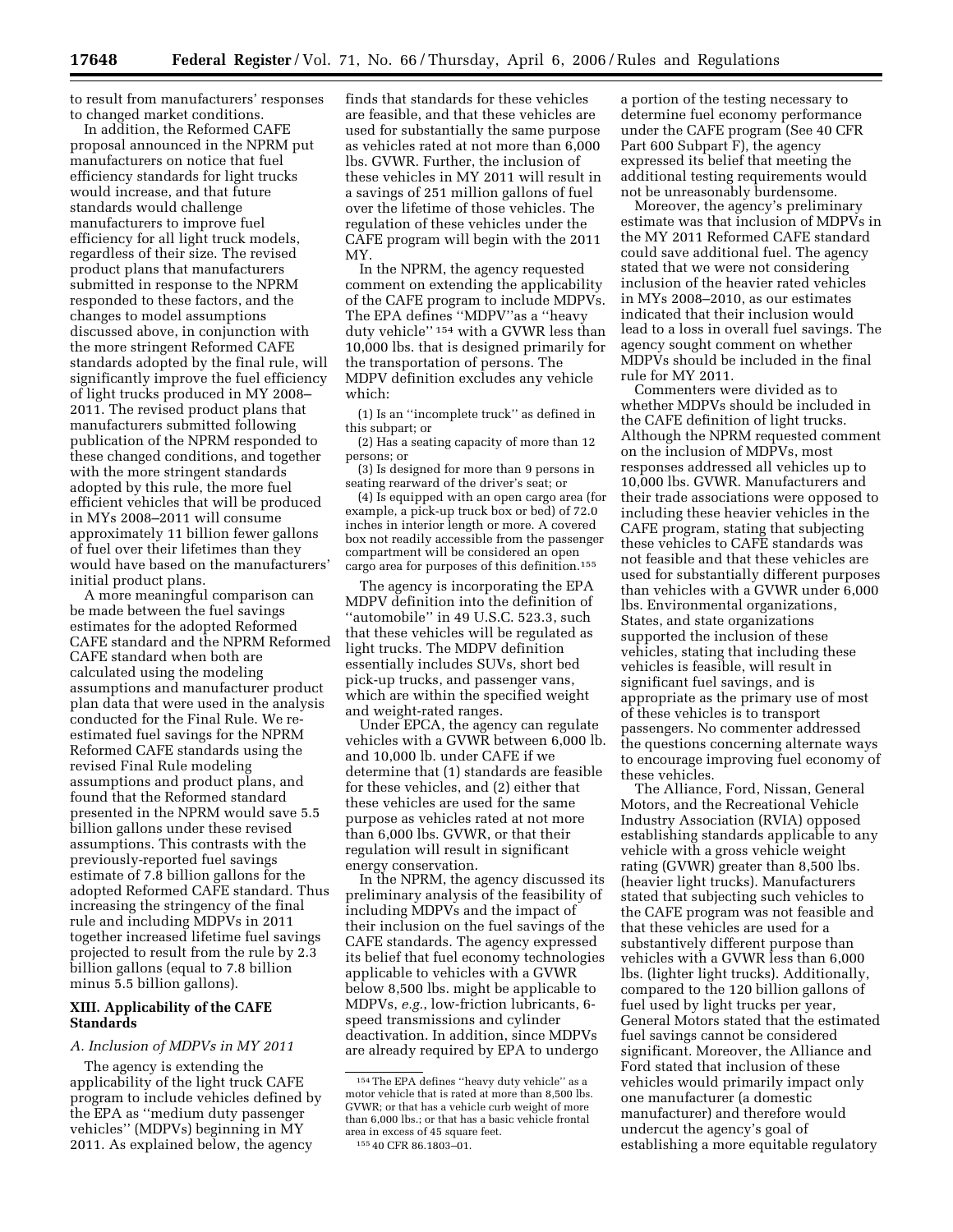framework. Therefore, these commenters argued, inclusion of such vehicles in the CAFE program is impermissible under EPCA.

The Union of Concerned Scientists, NRDC, NESCAUM, Environmental Defense, U.S. PIRG, Sierra Club, National Environmental Trust, Rocky Mountain Institute, SUN DAY, Connecticut Department of Environmental Protection, AAA, Representatives Baldwin *et al.*, Pennsylvania Department of Environmental Protection, ACEEE and STAPPA and ALAPCO supported expanding the definition of light truck to include all vehicles with a GVWR between 8,500 lbs. and 10,000 lbs.

NRDC and Environmental Defense stated EPCA not only permitted the expansion of the light truck definition, but that the statute's directive to consider the Nation's need to conserve energy mandated an expansion. First, NRDC stated that many of the technologies evaluated in the NAS report could be applied to all vehicles with a GVWR between 8,500 lbs. and 10,000 lbs. Second, NRDC stated the fuel savings from including MDPVs would be significant. However, NRDC did not provide any discussion as to why the savings would be considered significant. Third, NRDC stated that the EPA and CARB already recognize a segment of these vehicles as primarily passenger-carrying vehicles through the MDPV classification. UCS and Environmental Defense cited a Polk survey to support the proposition that the heavier light trucks are used for substantially the same purposes as the lighter light trucks.

Environmental Defense stated that a separate class could be established for all vehicles with a GVWR between 8,500 lbs. and 10,000 lbs., so as not to detract from the fuel savings of the fleet currently regulated. NESCAUM stated that by not including all vehicles with a GVWR less than 10,000 lbs in the CAFE program, the structure would maintain an incentive for manufacturers to ''upweight'' vehicles in order to remove vehicles from the standards.

The agency concludes that inclusion of MDPVs in MYs 2008–2010 would lower the fleet-wide required fuel economy level for those years by approximately 0.3 mpg.156 The net

effect of including MDPVs in the MY 2008–2010 Reformed CAFE standards would be a reduction in overall fuel savings of almost 1.1 billion gallons.

The agency has determined that regulation of the MDPV fuel economy beginning MY 2011 is consistent with the criteria set forth in EPCA for expanding the applicability of the light truck CAFE program. First, regulation of these vehicles is feasible. Second, in establishing the MDPV definition, the EPA determined that these vehicles are used primarily to transport passengers,157 a use substantially similar to vehicles with a GVWR less than 6,000 lbs. GVWR. Moreover, the analysis performed for the final rule indicates that inclusion of MDPVs in the light truck CAFE program for MY 2011 will lead to a savings of 251 million gallons of fuel.

In 1977, the agency extended the definition of ''automobile'' under CAFE to include certain light trucks with a GVWR greater than 6,000 lbs. The agency stated that for regulation of these vehicles to be feasible the expanded definition of ''automobile'' must be consistent with that adopted by the EPA for emissions purposes (42 FR 63184, 63185–6; December 15, 1977). In 1976, the EPA established maximum curb weight (6,000 lbs.) and maximum frontal area  $(45 \text{ ft}^3)$  limitations on the trucks subject to emissions testing. The agency noted that the EPA concluded that vehicles that exceed those limitations are not used for the same type of service as those with smaller cab areas and curb weights (42 FR 63186). Consistent with the EPA regulations we amended the definition of automobile to include light trucks with a GVWR up to and including 8,500 lbs., that have a curb weight of less than 6,000 lbs. and a frontal compartment space less than 45 ft2 (49 CFR 523.3). As General Motors noted in its comments, the agency linked the feasibility of regulating vehicles to the existence of EPA emission test procedures and data.

To generate data necessary to determine compliance with the fuel economy requirements, vehicles representative of manufacturer's model lines are subject to city and highway chassis dynamometer tests (40 CFR Part

600). Vehicles classified as ''light trucks'' under the current CAFE definition are required to undergo this testing for the EPA emissions requirements. Because both the fuel economy and emissions requirements rely on the same tests, the test burden to manufacturers is minimized.

Under the EPA's Tier 2 requirements, requirements for MDPVs to undergo city chassis dynamometer emission testing under Tier 2 are being phased-in starting in MY 2008 (50 percent) with all MDPVs subject to the testing in MY 2009 (40 CFR 86.1811–04(j)). The Tier 2 regulation exempts MDPVs from highway chassis dynamometer testing. Therefore, MDPVs are not subject under Tier 2 to the complete set of tests necessary for the fuel economy requirements. However, we have determined that this additional testing will not be burdensome for the manufacturers.

The EPA estimates that regulating MDPVs under the fuel economy standards would require approximately 50–100 city/highway paired tests at a cost of \$2,000 per pair, plus an additional \$50,000–100,000 per test vehicle for test preparation (i.e., a coastdown analysis 158 and appropriate mileage accumulation). Based on these estimates, the industry-wide compliance test costs for MDPVs range from \$2.1 million to \$8.2 million. The EPA noted that this cost could potentially be further reduced due to carry-over tests and the fact that a manufacturer is permitted to certify up to 20 percent of its fleet through an analytical process that does not require vehicle testing.

The Alliance and Ford stated that the fuel economy of the heavier light trucks is currently not known; therefore the agency has no baseline from which to set standards. As MDPVs are not currently required to undergo chassis dynamometer testing, several manufacturers asserted that the agency did not have adequate information to determine a baseline fuel economy for these vehicles from which potential fuel savings could be projected. The EPA and several manufacturers provided the agency with data that has allowed us to estimate a fuel economy baseline for MDPVs. These data predominately cover MDPVs with gasoline power trains. NHTSA has developed additional data for MDPVs, including diesels, by extrapolating from the performance of sister vehicles with a GVWR less than 8,500 lbs. Since the data supplied by the EPA was based on emission testing

<sup>156</sup>Under the Unreformed CAFE structure, maximum feasible standards are set with particular consideration given to the least capable manufacturer, which has been determined to be General Motors for this proposed rule. A large percentage of the MDPVs are produced by General Motors and, due to their weight, have very low fuel economy. The inclusion of these vehicles would lead to greater fuel savings by General Motors, but

less by the other manufacturers. This would occur because the addition of the low fuel economy MDPVs in MYs 2008–2010 would depress the level of General Motors' CAFE and therefore depress the level of the Unreformed CAFE standards. Since the MY 2008–2010 Reformed CAFE standards are set so as to roughly equalize industry-wide costs with the MY 2008–2010 Unreformed CAFE standards, depressing the Unreformed CAFE standards for MYs 2008–2010 would also depress the Reformed CAFE standards for those years.

<sup>157</sup> 65 FR 6698; February 10, 2000.

<sup>158</sup>A coast-down analysis is used to determine a vehicle's horsepower for running the chassis dynamometer tests.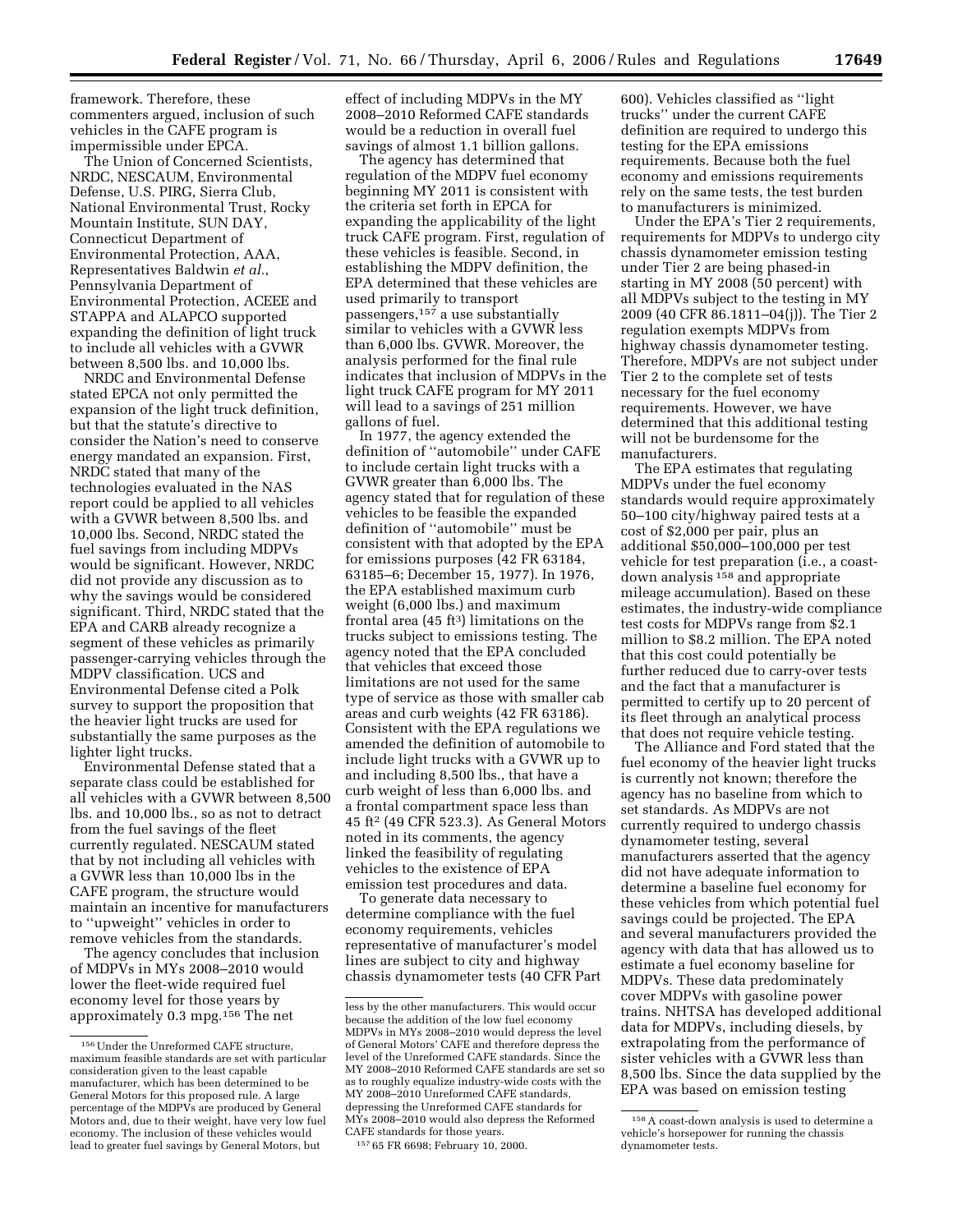conducted on ''worst case'' vehicles, rather than best sellers as would be done for fuel economy, the baseline derived from this data is conservative.

Vehicles with a GVWR greater than 8,500 lbs that are not defined as MDPVs (e.g., heavier rated long bed pick-up trucks) are not subject to EPA testing that provides the data necessary to determine compliance with the CAFE program. Inclusion of the heavier-ratednon-MDPVs would increase the test burden for manufacturers. These vehicles would be subject to a whole new testing regime. Moreover, because these vehicles are not subject to comparable testing requirements, there is not sufficient data to estimate a fuel economy baseline. Without a reliable baseline, the agency is unable to determine fuel economy targets that would result in required fuel economy levels that are economically practicable and technologically feasible.

Aside from the ability to obtain test data and the determination of a baseline, technologies are available that can be applied to MDPVs in order to improve fuel economy performance. The agency recognizes that not all technologies that are applied to vehicles with lighter weight ratings are applicable to MDPVs. However, we have identified several technologies that could be applied, for example, 6-speed transmissions, multiple valves per cylinder, variable valve timing, and cylinder deactivation.

Commenters provided a variety of survey data on the use of vehicles with a GVWR greater than 8,500 lbs and less than 10,000 lbs. The Alliance, General Motors, Ford, and Nissan stated that the heavier light trucks are used for commercial, agricultural and utility reasons distinct from the uses of vehicles with a GVWR less than 6,000 lbs. Ford cited recent Ford New Vehicle Customer Studies (NVCS) that determined that SUVs in the MDPV category are used for towing 80 percent more often than midsize SUVs. In addition, Ford stated that for the 2004 MY, commercial and fleet users made up 63 percent of Ford Excursion buyers. However, Ford did not indicate as to whether the use of the Excursions in these fleets was primarily to transport people, or to perform more ''work-like'' functions. Ford also stated that full size vans in the MDPV category are used for significantly different purposes; of all the E-Series trucks sold, 84 percent are purchased for commercial purposes, and as commercial use of these full size vans increases, consumer use of these vehicles as passenger or conversion vans is decreasing. General Motors asserted that when considering vehicle

use, the agency must focus on ''peak'' use.

The Union of Concerned Scientists and Environmental Defense cited a Polk survey to support the proposition that the heavier light trucks are used for substantially the same purpose as the lighter light trucks. According to the Polk survey, the daily use light trucks, broken down by percentage, is as follows: Commuting (53.8 percent), personal trips (33.6 percent), carrying passengers (29.6 percent), hauling (4.3 percent), towing (4.0 percent), and offroad use (3.7 percent). Union of Concerned Scientists stated that the Polk study found that use patterns of light, medium, and heavy pickup trucks are substantially the same overall, with a few notable exceptions. The Union of Concerned Scientists and Environmental Defense stated that this data demonstrate that vehicles with a GVWR greater than 8,500 lbs. and less 10,000 lbs are used for substantially similar purposes.

As stated above, the EPA determined that MDPVs are used primarily to transport passengers. In establishing the definition, the EPA stated:

We are defining medium-duty passenger vehicles as any complete heavy duty vehicle less than 10,000 pounds GVWR *designed primarily for the transportation of persons*. (65 FR 6698, 6849; February 10, 2000; emphasis added).

Additionally, the EPA noted that that in crafting the definition, it made a distinction based on bed length,

[B]ecause a vehicle introduced with a shorter bed would have reduced cargo capacity and would likely have increased seating capacity relative to current pick-ups, making it more likely to be used primarily as a passenger vehicle. Id.

In establishing the final rule, the EPA demonstrated an effort to distinguish vehicles that are used primarily to transport people from vehicles used for more ''work-like'' functions. The transportation of passengers is a use that is substantially similar to the use of vehicles with a GVWR less than 6,000 lbs. As in the 1977 final rule, we are amending the definition of automobile consistent with the EPA's determination.

The agency also considered Ford's comment that inclusion of MDPVs would result in disparate impacts under Reform CAFE. Ford specifically stated that the target for a category containing MDPVs would have to be lowered to account for the reduction in the overall capability of the category fleet. Therefore, manufacturers that do not produce MDPVs, but that have other vehicles in that category, would receive

a less stringent target. On the other hand, Environmental Defense stated that a separate class could be created for heavier vehicles so as to not reduce the target for vehicles which are already regulated.

After considering these comments, the agency has decided not to regulate MDPVs as a separate class of light truck. First, we note that issues regarding the impact of MDPVs on the largest vehicle category are no longer applicable. Under the continuous function, vehicles will be compared to targets assigned to each vehicle's footprint value. Further, as the agency has stated previously when deciding whether to establish separate standards for 2WD and 4WD vehicles, ''the fact that standards must be average fuel economy standards indicates that the manufacturers should be given some opportunity to balance vehicles with different fuel economies to ensure, consistent with the need to conserve energy, that a reasonable variety of vehicle types can be produced to satisfy consumer demand.'' (42 FR 13807, 13811; March 14, 1977)

Since the manufacturers of MDPVs are all full-line manufacturers, the agency has decided that on balance it is advantageous to regulate these vehicles with all light trucks in order to provide manufacturers the flexibility of either improving the fuel economy of these vehicles, relying on improvements in other vehicles to offset the fuel economy of these vehicles, or some combination of these two strategies.

Finally, we have determined that inclusion of MDPVs in MY 2011 will result in an additional fuel savings of 251 million gallons of fuel.

## **B. ''Flat-Floor'' Provision**

In the NPRM, the agency tentatively decided to amend the ''flat floor provision'' in the light truck definition (49 CFR 523.5) so that the definition expressly includes vehicles with seats that fold and stow in a vehicle's floor pan. The agency stated that we tentatively determined that these seats are functionally equivalent to removable seats and minimize safety concerns that arise from the potential to improperly re-installed seats. The agency said that its goal was treating passenger vans and mini vans in a similar fashion.

In response to commenters, the agency is amending the flat-floor provision to accommodate certain folding seats, but also to restrict the group of vehicles relying on the flat floor provision to qualify as a light truck to those vehicles having at least 3 rows of designated seating positions as standard equipment. That is, a vehicle would qualify only if it had at least 3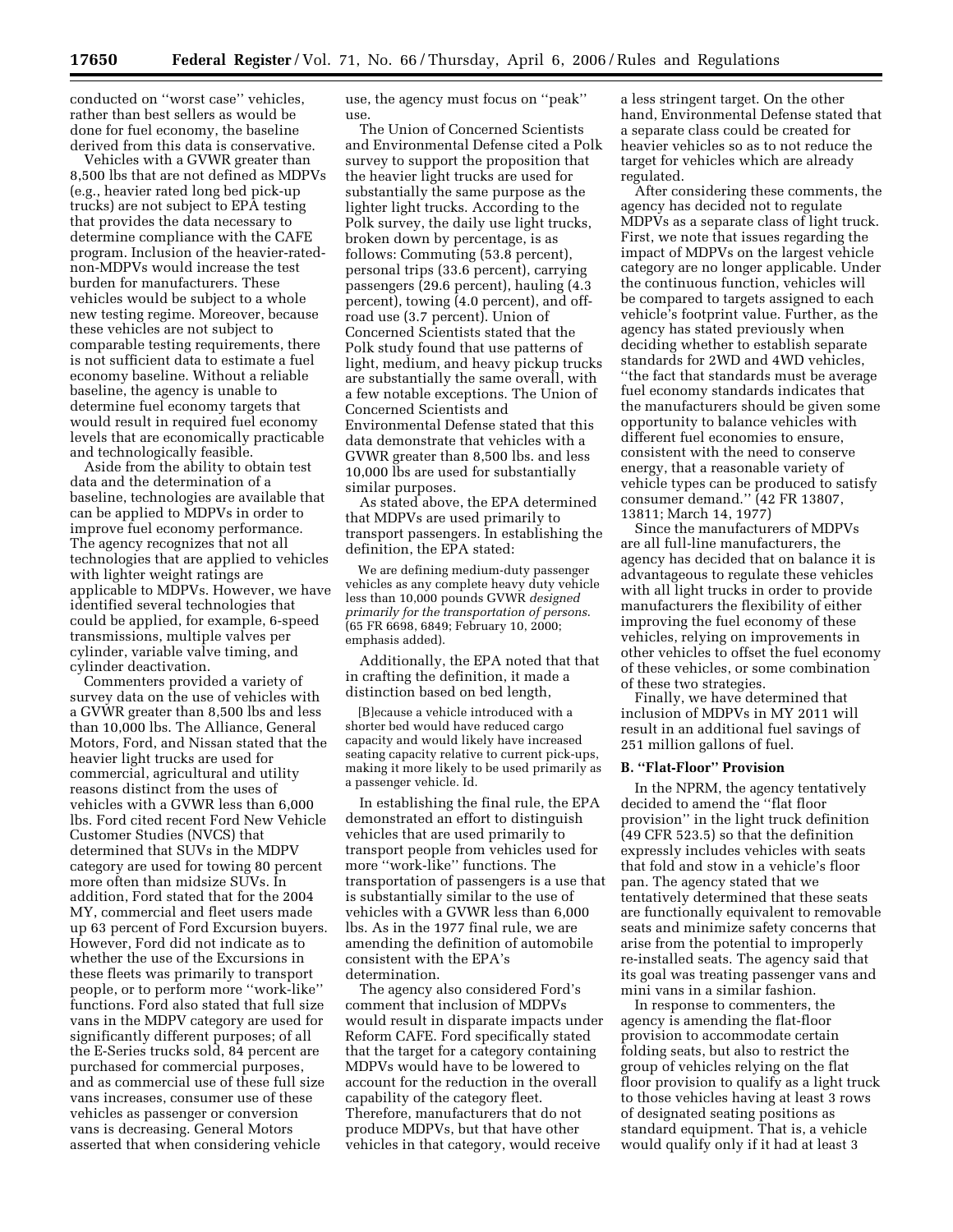rows of seats, the 2nd and 3rd of which are capable of creating a flat cargo surface through either folding or detachment.

The current regulation classifies as a light truck any vehicle with readily removable seats that, once removed, leave a flat floor level surface. In pertinent part, the current regulatory text reads as follows:

Permit expanded use of the automobile for cargo-carrying purposes or other nonpassenger-carrying purposes through the removal of seats by means installed for that purpose by the manufacturer or with simple tools, such as screwdrivers and wrenches, so as to create a flat, floor level, surface extending from the forwardmost point of installation of those seats to the rear of the automobile's interior.159

This definition is only one of several classifying light trucks, and historically, it has operated, as originally intended, to bring only minivans and full size passenger vans into the light truck category. Sport utility vehicles qualify as light trucks because they have the indices of off-road capability: a 4-wheel drive system and certain dimensional characteristics.160 While the criteria used for SUVs remain viable, the definition pertaining to minivans has become outdated in that it does not bring all minivans and passenger vans into the light truck category.

The Alliance, Ford, Nissan, AIAM, and General Motors stated that the proposed revision to the flat floor provision reflects current market conditions and that the agency properly acknowledged the risks of improperly re-installed seats. However, Ford, Nissan, and General Motors, requested that the agency clarify the term ''stowing of foldable seats in the vehicle floor pan'' to appropriately capture minivans and exclude passenger vehicles with seats that have only the

seatback fold (e.g., station wagons). DaimlerChrysler, Mitsubishi, and Johnson Controls raised concern that the proposed amendment would not capture all minivans, given that the design of folding seats is not limited to those that stow under the floor pan. DaimlerChrysler and Johnson Controls recommended that the agency adopt a flat loading surface requirement in conjunction with a minimum volume criterion.

As discussed in the NPRM, minivans traditionally subject to light truck CAFE standards began offering various seat designs that are intended to be functionally similar to removable seats, while remaining attached at some point to the vehicle. In the NPRM we recognized seats that fold and stow in a vehicle's floor pan; i.e., flush with the vehicle's floor, thereby creating a flat surface that is dimensionally indistinguishable from the surface floor that would exist if the same seats were removed instead of being stowed.161 There are still other minivans that offer seats that fold so as to create a different/ new continuous flat cargo surface that is located above the floor level. The current definition of light trucks has the potential of subjecting minivans that offer stowable seats to passenger vehicle CAFE standards, while subjecting very similar minivans featuring removable seats to light truck standards.

In response to comments, we are adopting a revision to the flat-floor provision that recognizes the various designs that permit seats to fold and stow. The provision adopted today replaces the ''flat, floor level surface'' language with a requirement that removal or stowing of seats creates a ''flat, leveled surface extending from the forwardmost point of installation of those seats to the rear of the automobile's interior.'' This new

language eliminates the need to define ''floor pan'' and does not require seat designs to store in any particular manner.

Several commenters raised concern with revising the flat-floor provision. The Union of Concerned Scientists, Environmental Defense, and the New York Department of Environmental Conservation opposed the proposed revision, stating that it would widen the existing light truck ''loophole.'' Furthermore, the Union of Concerned Scientists stated that the original justification for the flat floor provision no longer applies. The Union of Concerned Scientists stated that the flat floor provision was established to reflect that passenger vans were derived from cargo vans, but that this is no longer true. (In the July 28, 1977 rulemaking, the agency stated that station wagons should not be classified as light trucks because, in part, they are built on a car chassis rather than a truck chassis (see 42 FR 38362, 38367). The Union of Concerned Scientists stated that while cargo vans and pickup trucks currently share the same platform, minivans do not.

First, the agency continues to conclude that in general, minivans are appropriately classified as light trucks. Minivans offer fuel economy compromising utility features normally associated with light trucks. Specifically, unlike the smaller passenger cars, all minivans feature three rows of seats, thus offering greater passenger carrying capability.162 Further, data from *[http://](http://www.Edmunds.com) [www.Edmunds.com,](http://www.Edmunds.com)* NHTSA CAFE Database, and the Automotive News Data Center indicate that minivans offer significantly larger cargo carrying capacity compared to passenger cars (see Table 17 below).

| Table 17.—Maximum Cargo Capacity of Minivans |  |  |  |
|----------------------------------------------|--|--|--|
|----------------------------------------------|--|--|--|

| Vehicle      | Type    | Maximum cargo capacity |
|--------------|---------|------------------------|
| DCX R-class  | Minivan | 85 cu. ft.             |
| DCX Pacifica |         | 80 cu. ft.             |
|              |         | 147 cu. ft.            |
|              |         | 147 cu. ft.            |
|              |         | 149 cu. ft.            |
|              |         | $137 \text{ cu}$ . ft. |
|              |         | 120 to 137 cu. ft.     |
|              |         | 149 cu. ft.            |
| Mazda MPV    |         | 127 cu. ft.            |
|              | Wagon   | 56 cu. ft.             |
|              | Wagon   | 59 cu. ft.             |
| DCX E-class  | Wagon   | 69 cu. ft.             |
| Saab 9-5     | Wagon   | -73 cu. ft.            |

<sup>159</sup> See 49 CFR 523.5(a)(5).<br><sup>160</sup> Sport Utility Vehicles of different sizes qualify as light trucks because they are equipped with a 4 wheel drive system and because they have higher

ground clearance and steeper approach and departure angles.

161For example, Chrysler Town and Country and Dodge Caravan feature ''Stow 'n Go'' seating.

162Only one minivan, the Chrysler Pacifica, does not offer a third row as standard equipment.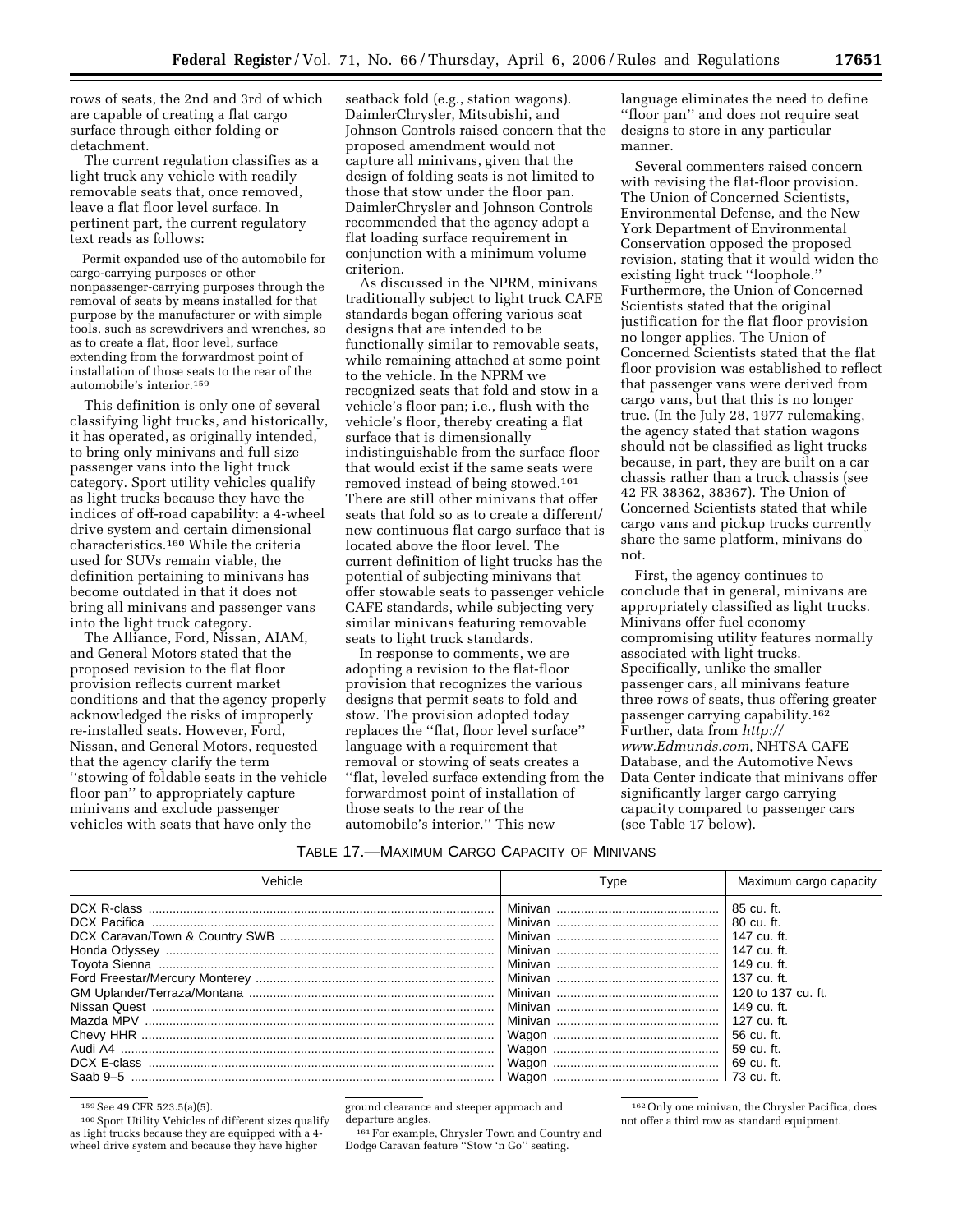| Type | Maximum cargo capacity |
|------|------------------------|
|      |                        |

TABLE 17.—MAXIMUM CARGO CAPACITY OF MINIVANS—Continued

Both of these capabilities affect fuel economy because in order to accommodate additional seats and provide greater cargo carrying capacity, Minivans are made larger and heavier than passenger cars. The seats themselves add significant weight to these vehicles. In addition to fuel economy compromising utility features, we previously explained that continued inclusion of minivans in the light truck standard is justified, in part, based on their good performance in crash tests.<sup>163</sup> The same cannot be readily said for a diverse population of station wagons and hatchbacks that may have flatfolding seats, because some of them are very small and potentially less safe.

However, the agency recognizes the risk of expanding the light truck definition to include vehicles not intended to be in that class, i.e., station wagons and hatchbacks. In order to focus the definition only on those vehicles that the agency believes should be included in the light truck category, we believe it is appropriate to restrict the group of vehicles relying on the flat floor provision to qualify as a light truck to those also having at least 3 rows of designated seating positions as standard equipment. That is, a vehicle could qualify only if it had at least 3 rows of seats, the 2nd and 3rd of which are capable of creating a flat cargo surface through either folding or detachment. The regulatory text would read as follows:

For vehicles equipped with at least 3 rows of designated seating positions as standard equipment, permit expanded use of the automobile for cargo-carrying purposes or other nonpassenger-carrying purposes through the removal or stowing of seats so as to create a flat, leveled surface extending from the forwardmost point of installation of those seats to the rear of the automobile's interior.

The agency has chosen to adopt the ''third row'' criterion for four reasons. First, this definition best advances our goal of subjecting all minivans to one CAFE standard, and eliminates an artificial distinction between minivans

depending on whether they have folding seats or removable seats. Second, an obvious advantage of this approach is simplicity and objectivity. For example, this definition would not require complicated cargo capacity measurements in order to determine whether a vehicle is a light truck, as would be required under DaimlerChrysler's suggestion. Third, compared to geometric criteria, such as a minimum cargo volume, this approach is less susceptible to gaming, as it is unlikely that smaller vehicles that the agency believes should not be subject to the light truck standards would be equipped with 3rd row seats. Finally, the 3rd row seat criterion ensures that vehicles classified as light trucks continue to include those that offer added utility features contemplated by Congress when it created a separate CAFE standard for light trucks.

In addition to furthering our goal of subjecting all minivans to the CAFE standard for light trucks, the provision adopted today limits the number of vehicles that will be reclassified as light trucks. After examining *[http://](http://www.Edmunds.com) [www.Edmunds.com,](http://www.Edmunds.com)* NHTSA CAFE Database, and the Automotive News Data Center, we found that only a Volvo V70 (≤ 10,000 annual sales) has a flatfolding 3rd row seat, and would thus qualify as a light truck. By contrast, other alternatives considered by the agency would not necessarily bring all minivans under one standard, and could also have the unintended effect of reclassifying a more substantial number of passenger cars as light trucks.

We note that small sport utility vehicles without 3rd row seats would nevertheless qualify as light trucks based on other existing criteria; i.e., availability of 4-wheel drive or approach angles and minimum clearance. Thus, our approach is expected to have few unintended consequences. Nevertheless, some vehicles previously classified as light trucks would no longer be subject to the light truck CAFE standard. One such vehicle is a Chrysler PT Cruiser, which qualifies now as a light truck because it has a removable rear seat which creates

a flat floor. However, the PT cruiser does not have a 3rd row of seats. Also, one minivan, the Chrysler Pacifica does not offer a third row as standard equipment. To provide manufacturers adequate time to adjust their product plans to the new provision we are making the new definition effective beginning in MY 2012, the change will not have any immediate impact on MYs 2008–2011 vehicles.

In order to provide additional flexibility we are permitting manufacturers to rely on either the old or the revised definition of light trucks until MY 2012. This will ensure that a vehicle previously subject to light truck CAFE standards would not immediately become subject to the pasenger car standard thus upsetting the manufacturers' compliance plans. At the same time, those manufacturers currently offering minivans with folding seats would be able to take advantage of the new definition immediately.

We do not anticipate that the provision adopted today will result in manufacturers installing third row seating for the sole purpose of compliance with the light truck CAFE program. Installing third row seats presents practical difficulties (*e.g.*, limited headroom) and costs associated with making this change in vehicles with smaller interior volume. Specifically, we believe the costs of redesigning small vehicles to feature 3rd row seats will outweigh potential benefits of subjecting these vehicles to the light truck standard. Further, small vehicles such as hatchbacks, will likely be compared to fuel economy targets comparable to that of the passenger car CAFE standard, thus further reducing the incentive to make major design changes for the purpose of classifying such vehicle as a light truck.

#### **XIV. Additional Issues**

#### *A. Limited-Line Manufacturer Standard*

Porsche requested that the agency establish a separate standard for limitedline manufacturers, stating that manufacturers that produce only one or two light trucks are not afforded the flexibility provided through fleet-wide

<sup>163</sup>See August 2005 NPRM (70 FR 51414 at 51456).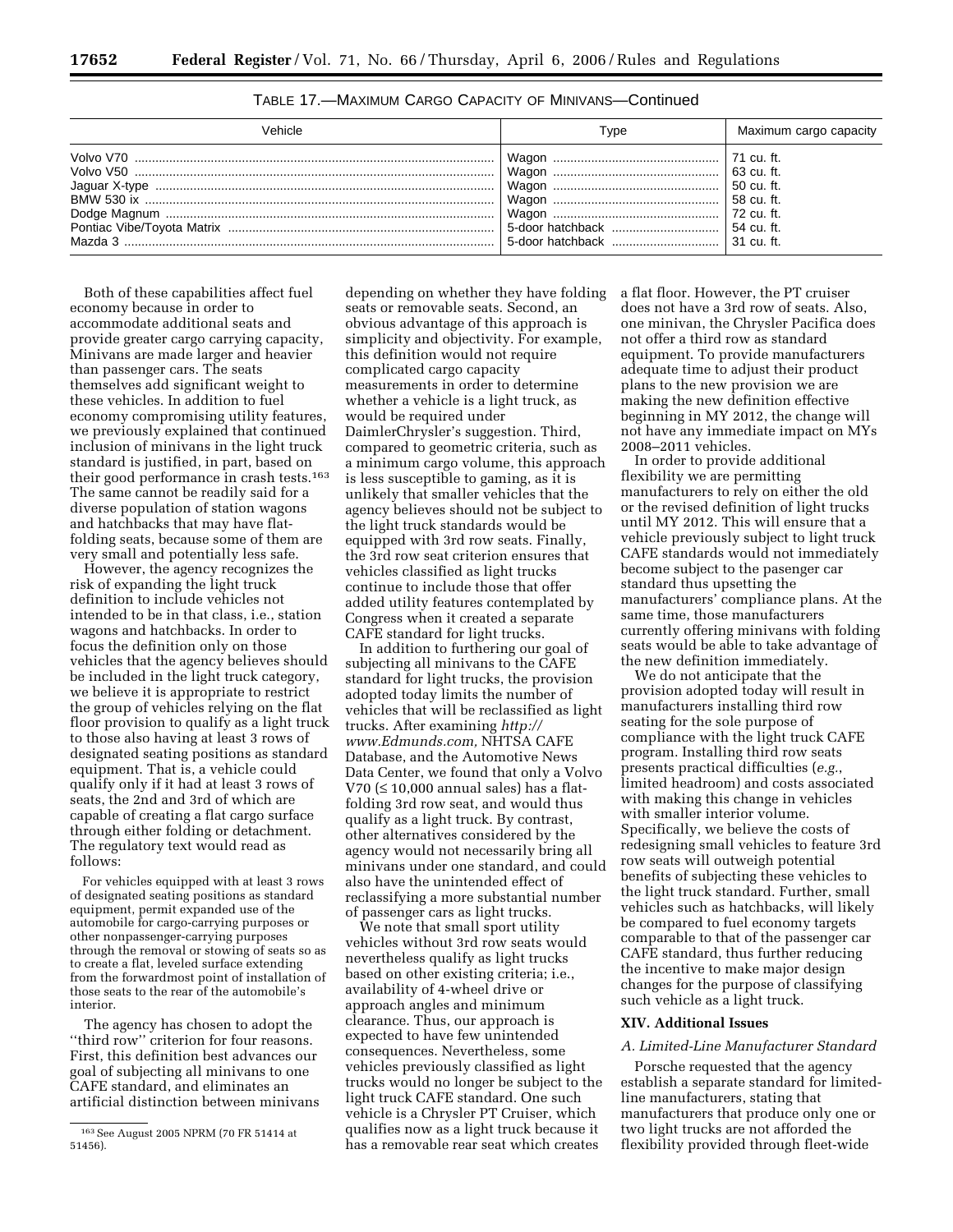averaging. Porsche noted that it manufacturers only a single model of light truck that Porsche stated is designed to ''satisfy a specific consumer demand.'' Porsche argued that it would have even greater difficulty in complying under the Reformed CAFE system, as its light truck would fall within a category that has a target more stringent than the Unreformed CAFE standard. Porsche stated that the agency had authority to establish a limited-line manufacturer standard, and had previously done so for ''limited product line trucks'' for MYs 1980 and 1981.

When the agency first established the light truck CAFE program, we established a separate standard for limited product line light trucks. This standard was to accommodate light trucks manufactured by companies which did not produce passenger automobiles and thus did not have access to passenger automobile engine and emission control technology (43 FR 11995, 11996; March 23, 1978). The limited product line light truck standard was established primarily to address the unique compliance issues facing International Harvester, as International Harvester's engines were derivatives of medium duty trucks (above 10,000 lbs GVWR). We noted that International Harvester did not have experience with ''state-of-the-art'' emission controls, which other manufacturers had obtained in the passenger car market, and that International Harvester would be at a disadvantage attempting to comply with both the emission and fuel economy standards then being established (43 FR 11995, 11998).

While the limited product line light truck standard was established to address compliance difficulties of a limited line light truck manufacturer, the light truck class was defined, in part, by vehicle characteristic, *i.e.*, it applied only to trucks with basic engines, as that term was defined by the EPA. The agency discontinued the limited line truck classification beginning in MY 1982, stating that the vehicle class was designated merely to provide a transition period (45 FR 20871, 20877; March 31, 1980).

The agency does not agree with Porsche's suggestion that the company's particular circumstances support establishment of a separate fuel economy standard for limited-line manufacturers, or for vehicles of the type manufactured by limited-line manufacturers as was previously done in response to issues faced by International Harvester. Porsche stated that it faces a disadvantage because it makes only a single high performance truck and has no ''legitimate''

opportunity to comply, and that compliance is made more difficult by the reforms established today. Although some manufacturers have chosen to participate in market segments that make it easier for them to meet CAFE, we note that all manufacturers must meet particular challenges when complying with a standard.

Porsche is correct in that in the very first years in which CAFE standards were in effect, the agency established a separate light truck standard for light truck manufacturers who did not use passenger car engines in their trucks. This separate standard, promulgated in 1978, offered a degree of relief to International Harvester, a company struggling to meet both CAFE and emissions standards with limited resources. As indicated above, the separate standard was not intended to provide International Harvester permit relief, but to provide it with additional time to gain the expertise necessary to comply with the standards.

NHTSA finds it difficult to equate Porsche's present position with that of International Harvester in 1978. Unlike International Harvester, which had been producing a family of larger light trucks whose basic design remained unchanged from the early 1960's, Porsche began the design process knowing that CAFE standards would apply to its product. Porsche presumably entered the light truck market after determining that the costs of compliance or paying penalties were offset by the benefits of doing so. While the increase in CAFE standards established by this final rule will require that Porsche increase its efforts to build more fuel efficient light trucks, the company cannot state that its designs pre-date CAFE, that an increase in CAFE standards was not foreseeable or that it is not technologically feasible for Porsche to meet the standards.

As indicated above, NHTSA does not believe that present market conditions dictate establishing a separate fuel economy standard for Porsche or other limited-line manufacturers. We are also not convinced by Porsche's argument that doing so would be consistent with Congressional intent. Porsche has correctly noted that the House Report for EPCA stated that ''the Secretary could, in setting classes of nonpassenger automobiles, establish separate classes for types of nonpassenger automobiles manufactured by small manufacturers.'' (H.R. Rep. No. 94–340 at 90.) However, we point out that the report refers to ''types of vehicles.'' We question whether Congress intended for the agency to set standards based on manufacturer

characteristics, as opposed to vehicle characteristics.

When the agency established CAFE standards for limited product line light trucks, that class included only vehicles with a specific engine type. While the reform established today results in different required fuel economy standards for different manufacturers based on product mix, the standard still relies on differentiating vehicles based on a vehicle characteristic, *i.e.*, footprint.

#### *B. Credit Trading*

Nissan recommended that the agency implement a credit trading program that permits manufacturers to buy and sell credits. Nissan stated that such a program would allow manufacturers to earn credits for exceeding their fleetwide fuel economy target, and sell or trade those credits to other manufacturers. Nissan believes that such a program is consistent with the goals of the EPCA statute and would improve overall fuel economy by providing added incentives for the achievement of greater fuel economy improvements. Nissan asserted that such a program also would allow greater flexibility in CAFE compliance without causing a negative overall impact on fuel economy, and in fact, it could successfully benefit the environment. Nissan provided an analysis in support of the agency's authority to establish such a credit trading program.

The agency is not adopting a credit trading program as suggested by Nissan. While the agency has not explored in detail a credit trading program, we question whether the agency has authority for such a program. A review of 49 U.S.C. 32903—the specific provision addressing CAFE credits for exceeding fuel economy standards does not appear to support credit trading. That section persistently refers only to ''a manufacturer'' or ''the manufacturer,'' thereby suggesting to us that Congress intended that only the particular manufacturer who earned the credits be permitted to use them. For example, section 32903(a) provides that

When the average fuel economy of passenger automobiles manufactured by a manufacturer . . . exceeds an applicable average fuel economy standard . . . the manufacturer earns credits. The credits may be applied to—(1) any of the 3 consecutive model years immediately before the model year for which the credits are earned; and (2) to the extent not used under clause (1) of this subsection, any of the 3 consecutive model years immediately after the model year for which the credits are earned.

(Emphasis added.) Also, section 32903(d) states that,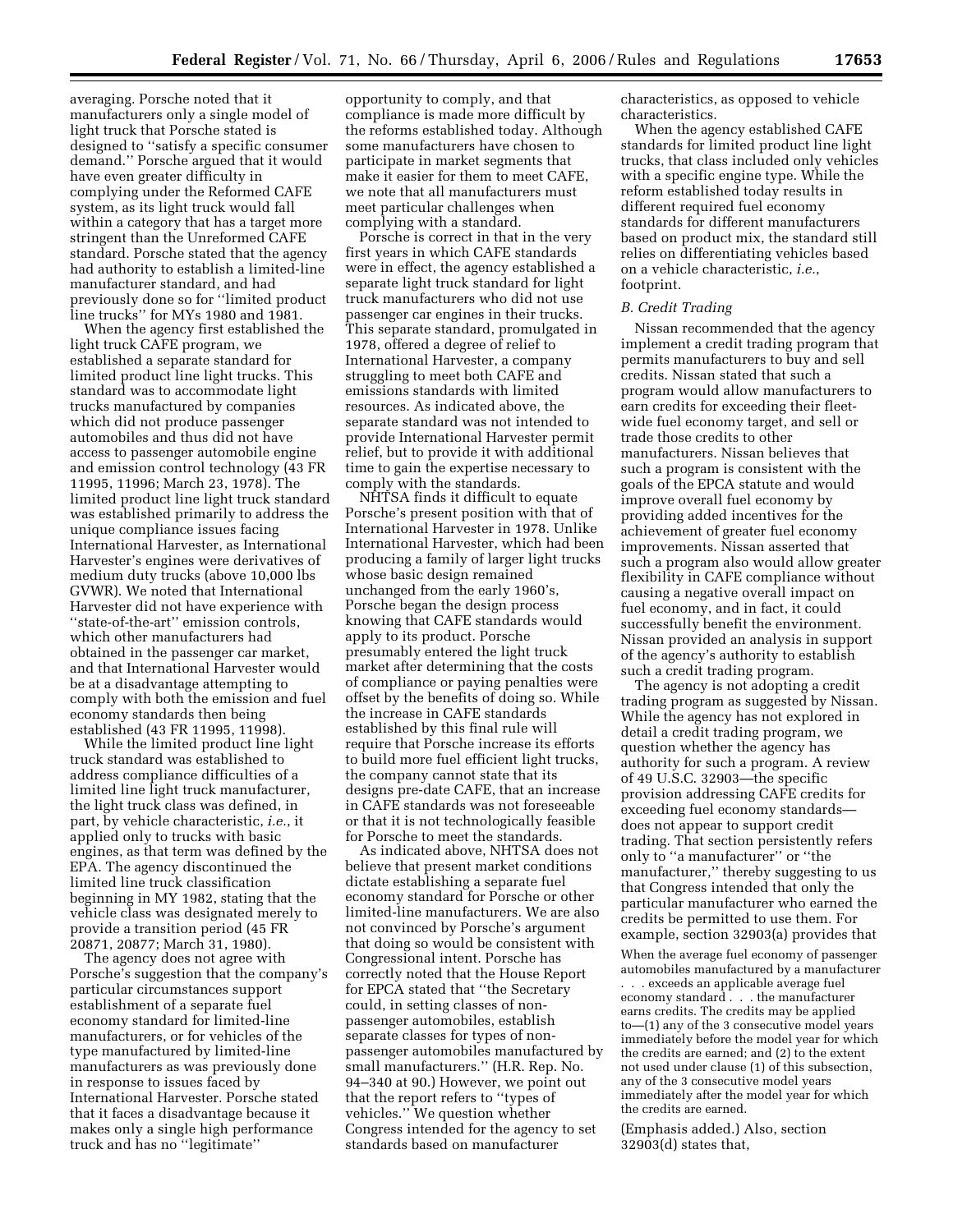The Secretary of Transportation shall apply credits to a model year on the basis of the number of tenths of a mile of gallon by which the manufacturer involved was below the applicable average fuel economy standard.

(Emphasis added.) Moreover, we believe that the Reformed CAFE program adopted today provides manufacturers with sufficient flexibility as to obviate the need for a credit trading program.

#### *C. Reporting Requirements*

Today's final rule requires manufacturers to report on a model and configuration level, a vehicle's footprint. This information will be used to determine a vehicle's applicable fuel economy target.

The Alliance opposed reporting footprint on at a vehicle-configuration level. The Alliance suggested that footprint values should be reported by model on a body style and wheelbase level along with associated projected sales volumes. The Alliance stated that body-style and wheelbase level of detail could be easily compiled and submitted. Conversely, for some manufacturers, the Alliance stated, reporting on a configuration level would require programming changes in corporate databases and reports.

The agency is maintaining the footprint reporting requirements as proposed. If reporting were to be required at the level suggested by the Alliance, models that are offered with varying footprint values may not be captured. For example, the Ford base F150, is offered with in several versions with different body styles and wheelbases. However, these versions are each offered in with different engine, transmission, and drive type configurations. Each of these configurations may have a different fuel economy performance. Under the Alliance's suggestion, these configurations would not be captured.

The Alliance also stated that the agency should eliminate some of data required for the CAFE reports, specifically: Catalytic converter, SAE net rated power in kilowatts, total drive ratio, axle ratio, frontal area, optional equipment, number of forward speeds (already indicated by transmission class). The Alliance stated that this information is no longer relevant.

The NPRM did not propose to revise the data reporting requirements aside from requiring the footprint related data and elimination of data currently required to be reported is outside the scope of this rulemaking. Moreover, consideration of such revisions would require coordination with the EPA to ensure consistency between the two agencies' regulatory programs, given the

joint responsibilities under EPCA. However, the agency will work to evaluate the necessity of the data currently required to be reported and will consider potential revisions in future rulemakings.

#### *D. Preemption*

#### Summary of NHTSA's position

In mandating federal fuel economy standards under EPCA, Congress has expressly preempted any state laws or regulations relating to fuel economy standards. A State requirement limiting CO2 emissions is such a law or regulation because it has the direct effect of regulating fuel consumption. CO2 emissions are directly linked to fuel consumption because  $CO<sub>2</sub>$  is the ultimate end product of burning gasoline. Moreover, because there is but one pool of technologies for reducing tailpipe  $CO<sub>2</sub>$  emissions and increasing fuel economy available now and for the foreseeable future, regulation of  $CO<sub>2</sub>$ emissions and fuel consumption are inextricably linked. It is therefore NHTSA's conclusion that such regulation is expressly preempted.

 $\AA$  State requirement limiting  $CO<sub>2</sub>$ emissions is also impliedly preempted under EPCA. It would be inconsistent with the statutory scheme, as implemented by NHTSA, to allow another governmental entity to make inconsistent judgments made about how quickly and how much of that single pool of technology can and should be required to be installed, consistent with the need to conserve energy, technological feasibility, economic practicability, employment, vehicle safety and other relevant concerns.

NHTSA's statement in the NPRM about preemption

In the NPRM, NHTSA reaffirmed its judgment that State regulation of motor vehicle tailpipe emissions of  $CO<sub>2</sub>$  is both expressly and impliedly preempted by statute:

We reaffirm our view that a state may not impose a legal requirement relating to fuel economy, whether by statute, regulation or otherwise, that conflicts with this rule. A state law that seeks to reduce motor vehicle carbon dioxide emissions is both expressly and impliedly preempted.

Our statute contains a broad preemption provision making clear the need for a uniform, federal system: ''When an average fuel economy standard prescribed under this chapter is in effect, a State or a political subdivision of a State may not adopt or enforce a law or regulation related to fuel economy standards or average fuel economy standards for automobiles covered by an average fuel economy standard under this chapter.'' 49 U.S.C. 32919(a). Since the way to reduce carbon dioxide emissions is to

improve fuel economy, a state regulation seeking to reduce those emissions is a ''regulation related to fuel economy standards or average fuel economy standards.''

Further, such a regulation would be impliedly preempted, as it would interfere [with] our implementation of the CAFE statute. For example, it would interfere the careful balancing of various statutory factors and other related considerations, as contemplated in the conference report on EPCA, we must do in order to establish average fuel economy standards at the maximum feasible level. It would also interfere with our effort to reform CAFE so to achieve higher fuel savings, while reducing the risk of adverse economic and safety consequences.  $^{164}$ 

During the comment period on the NPRM, some commenters questioned the correctness of NHTSA's judgment as well as the appropriateness of reaffirming it in the NPRM.

The appropriateness of our discussing preemption in the NPRM

We discussed our views about preemption in the NPRM for several reasons. First, the agency was guided by Executive Order 13132, Federalism, and by Section 3(b)(1)(B) of Executive Order 12988, Civil Justice Reform. Second, we were guided by a desire to obtain comments from State and local officials and other members of the public in order to inform fully the agency's position on this important issue.

Third, we were also guided by statements of the Supreme Court, which has encouraged agencies to consider the preemptive effects of their rulemakings during the rulemaking process, rather than waiting until litigation ensues to do so.165 Finally, from time to time over the years, NHTSA has raised the issue of preemption in its rulemaking notices when the agency judged it appropriate to do so, as have other agencies within the Department of Transportation. E.g., 54 FR 11765 (March 1989); 58 FR 68274 (December 1993) and 70 FR 21844 (April 2005).

Public Comments About the Merits of Our Views on Preemption

The motor vehicle manufacturers and their associations agreed with the agency's position regarding federal preemption under § 32919(a) of EPCA. Nissan supported that position with a detailed legal analysis. Conversely, several of the environmental groups and

<sup>164</sup> 70 FR 51414, 51457.

<sup>165</sup>*See, e.g., Hillsborough County* v. *Automated Medical Laboratories, Inc.*, 471 U.S. 707, 718 (1985); *Medtronic, Inc.*, v. *Lohr*, 518 U.S. 470, 506 (1996) (Justice Breyer, in concurrence); and *Geier* v. *American Honda Motor Co.*, 529 U.S. 861, 908 (2000) (Justice Stevens, in dissent).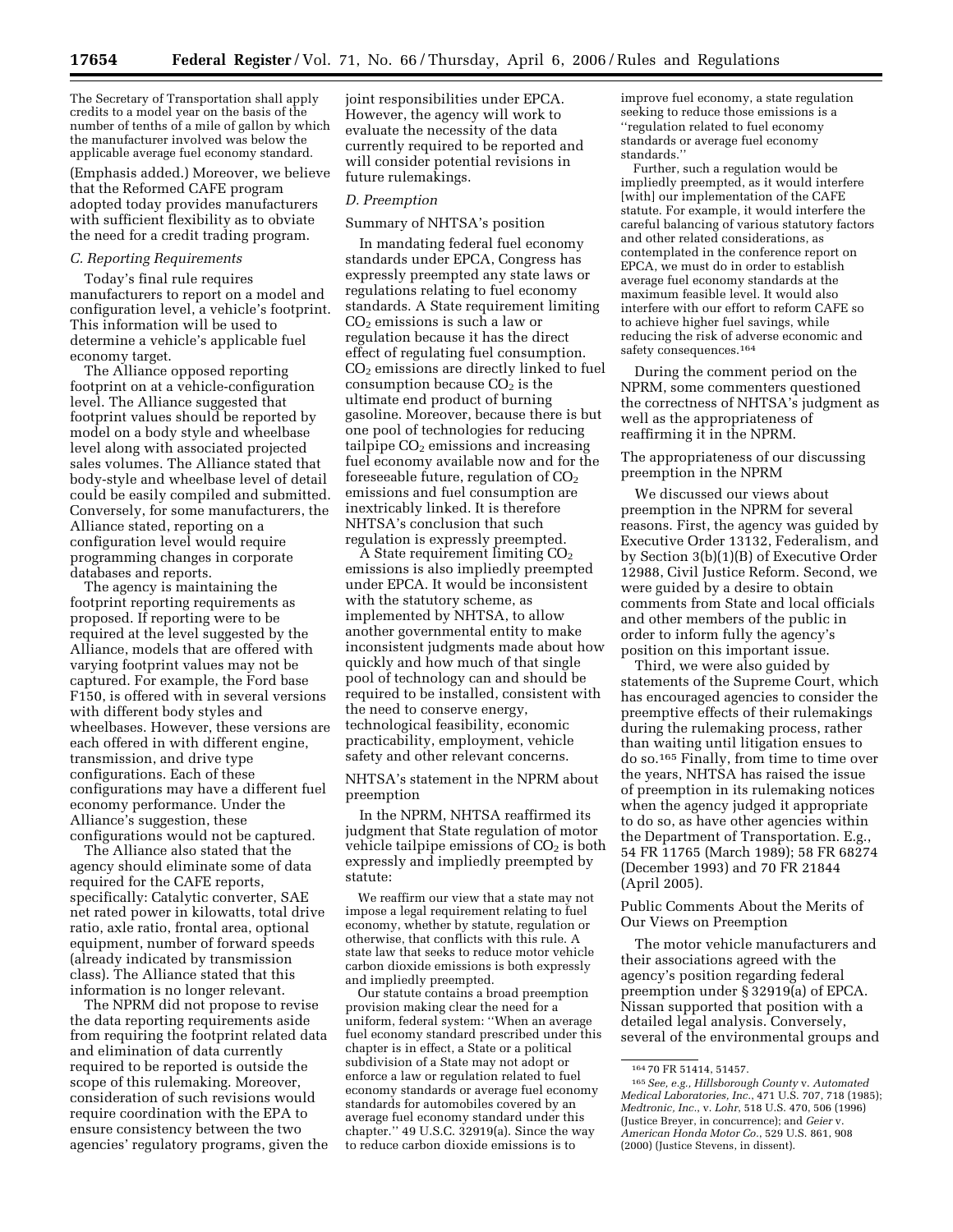States,<sup>166</sup> and a number of U.S. Senators and Representatives, disagreed with the agency's position that a State carbon dioxide (CO<sub>2</sub>) standard is expressly and impliedly preempted.

Nissan argued that California's proposed CO2 standard is expressly preempted by EPCA's broadly worded preemption provision. A State standard is preempted even if it does not directly address fuel economy; it is sufficient if it simply relates to fuel economy.

That commenter noted that the text of EPCA's preemption provision is similar to that of the preemption provision in the Employee Retirement Income Security Act (ERISA). The Supreme Court has found that a state law is ''related to'' a benefits plan under ERISA and thus preempted by ERISA's preemption provision "if it has a connection with or reference to such a plan.''

Nissan said that California's greenhouse gas standard is connected to fuel economy. California's greenhouse gas regulation is, in effect, a fuel economy regulation. The emission of one greenhouse gas,  $CO<sub>2</sub>$ , is related to fuel economy. The only means for vehicle manufacturers to reduce vehicular  $CO<sub>2</sub>$  emissions is through making improvements to fuel economy. This is evident from CARB's report, which discusses the maximum feasible and cost effective technologies available and the identification of technologies that are in fact fuel economy improvements.

Nissan also said that California's standard also interferes with the nationally uniform plan that CAFE establishes for governing the fuel efficiency of the U.S. fleet and is therefore impliedly preempted. A state law or standard may be impliedly preempted because the federal interest is so dominant that Congress intends to occupy a regulatory field with no room for state supplementation (field preemption) or because the federal government has enacted a complete regulatory scheme in an area such that any state action would be inconsistent with the federal legislation (conflict preemption).

Nissan concluded by arguing that individual state laws setting fuel economy standards would be impliedly as well as expressly preempted. It argued that those laws would conflict with EPCA, which authorizes DOT to develop and administer a national CAFE program. Neither the EPA, nor States are permitted to interfere with the CAFE

regulatory regime currently established by Congress under EPCA. Because, as noted above, the emission of  $CO<sub>2</sub>$  is related to fuel economy and because the only way to reduce  $CO<sub>2</sub>$  is through fuel economy technologies, any effort to do so by EPA or the States would interfere with Congressional objectives under EPCA.

Taken together, the primary arguments of the opponents of preemption were as follows:

The opponents argued that the preemption waiver provision of the Clean Air Act expressly recognizes the right of California to adopt and enforce its own standards for ''air pollutants'' emitted by motor vehicles (*i.e.*, emissions standards), and the right of the other States to adopt and enforce standards identical to California's standards.167 They said that Congress ratified and strengthened the preemption waiver provision in 1977, two years after the enactment of EPCA in 1975. Thus, they argue, Congress could not have intended EPCA to limit the rights they believe are recognized by the Clean Air Act.

The opponents believe further that a State  $CO<sub>2</sub>$  standard, including California's  $GHG/CO<sub>2</sub>$  equivalent emissions standard, is not preempted under EPCA's express preemption provision, Section 32919(a). They offered two arguments in support of this belief.

First, they argued that EPCA does not expressly preempt a State CO<sub>2</sub> standard. They believe that statute's express preemption provision should be read narrowly, preempting State standards that regulate fuel economy itself, but not State standards that have a stated purpose other than improving fuel economy (*i.e.*, reducing emissions) and merely have the effect of increasing fuel economy.

Second, they argued that the intent of Congress concerning the relationship between State motor vehicle emissions standards and CAFE standards under EPCA is expressed in the Act's provision setting out the factors to be considered in setting CAFE standards (''decisionmaking factors provision''), Section 32902(f), not its express preemption provision. The decisionmaking factors provision requires NHTSA to consider technological feasibility, economic practicability, the effect of other Government standards on fuel economy, and the need of the nation to conserve energy, in determining the level at which it should set each CAFE

standard. The opponents said the decisionmaking factors provision subordinates the CAFE standards to all State emissions standards, not vice versa.

In addition, the opponents of preemption appear to have argued that there is no implied (conflict) preemption because State  $CO<sub>2</sub>$  standards and CAFE standards have different objectives and because NHTSA did not show how a State  $CO<sub>2</sub>$  standard would adversely affect the CAFE standards. They argue further that, in the event of a conflict, CAFE standards must give way to the emissions standards per the decisionmaking factors provision.

NHTSA's Response to Public Comments on the Merits

#### Background

Fuel Economy Provisions of the Energy Policy and Conservation Act

EPCA established the CAFE program, mandating the issuance and implementation of standards for passenger cars and light trucks. The statute specifies that the passenger car standard is 27.5 mpg unless the agency finds that the maximum feasible level for a model year is different, and sets it at that level. It directs NHTSA to establish light truck standards at the maximum feasible level, subject to four statutorily specified factors.168

The Act specifies that the agency is to determine the maximum feasible level after considering technological feasibility, economic practicability, the effect of other motor vehicle standards on fuel economy, and the need of the Nation to conserve energy.169 The agency has historically included the potential for adverse safety consequences when deciding upon a maximum feasible level. The overarching principle that emerges from the enumerated factors and the courtsanctioned practice of considering safety and links them together is that CAFE standards should be set at a level that will achieve the greatest amount of fuel savings without leading to significant adverse economic or other societal consequences.170

EPCA specifies that compliance with CAFE standards is to be determined in accordance with test and calculation procedures established by EPA. 49 U.S.C. 32904(c). Under the procedures established by EPA, compliance with the CAFE standards is based on the rates

<sup>166</sup>California, Connecticut, Maine, Massachusetts, New York, New Jersey, Oregon, Pennsylvania, and Vermont.

<sup>167</sup>Clean Air Act §§ 209(b), 177, 42 U.S.C. 7543 and 7507.

<sup>168</sup> 49 U.S.C. 32902(a).

<sup>169</sup> 49 U.S.C. 32902(f).

<sup>170</sup>Average Fuel Economy Standards for Light Trucks; Model Years 2008–2011, 70 FR 51414, 51424 (August 30, 2005) (to be codified at 49 CFR pt. 533).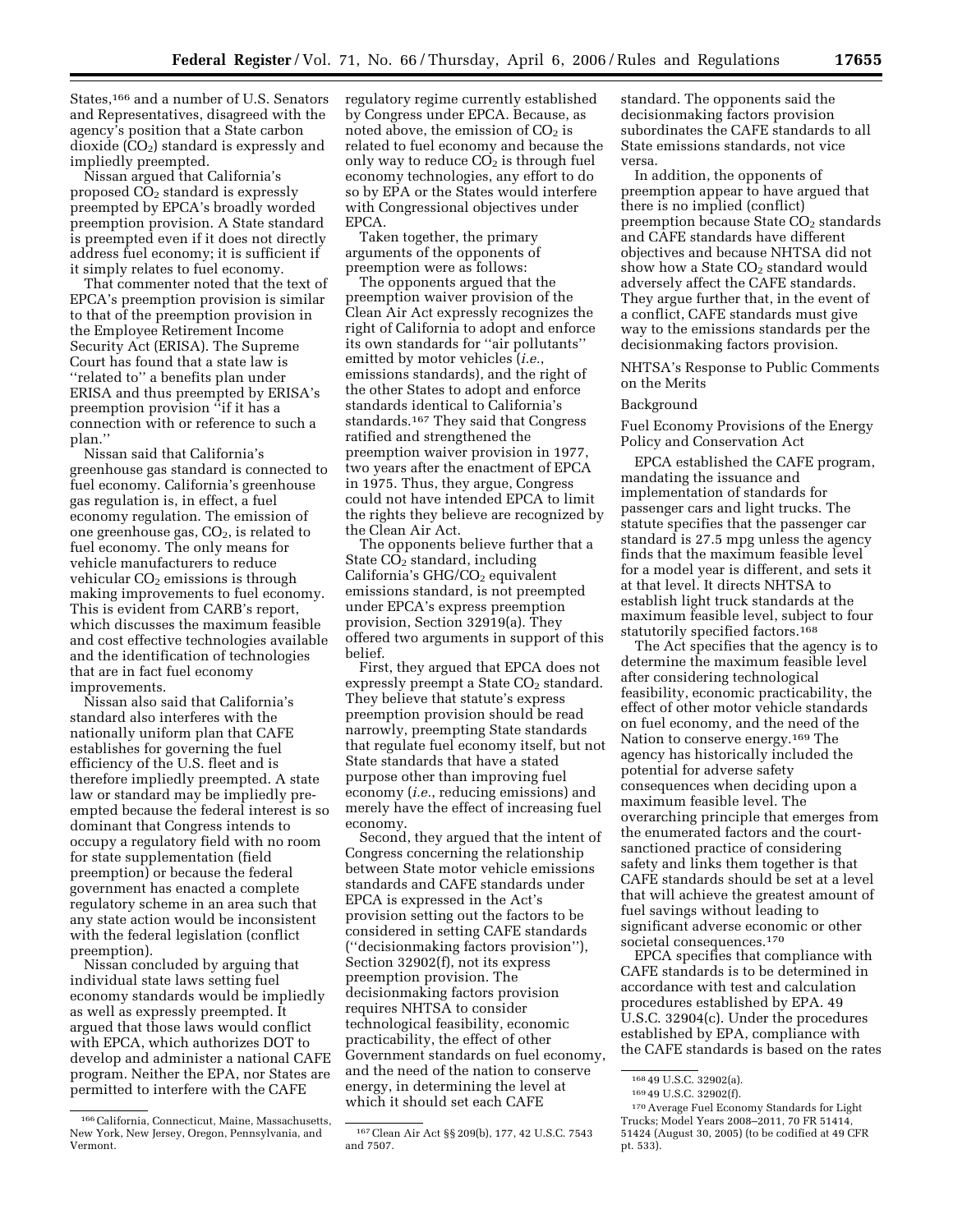of emission of CO2, CO, and hydrocarbons from covered vehicles, but primarily on the emission rates of CO2. In the measurement and calculation of a given vehicle model's fuel economy for purposes of determining a manufacturer's compliance with federal fuel economy standards, the role of  $CO<sub>2</sub>$  is approximately 100 times greater than the combined role of the other two relevant carbon exhaust gases. Given that the amount of  $CO<sub>2</sub>$ ,  $CO<sub>1</sub>$  and hydrocarbons emitted by a vehicle varies directly with the amount of fuel it consumes, EPA can reliably and accurately convert the amount of those gases emitted by that vehicle into the miles per gallon achieved by that vehicle.

Congress explicitly and broadly preempted all state laws and standards relating to fuel economy standards:

[w]hen an average fuel economy standard prescribed under this chapter [49 U.S.C.S. §§ 32901 *et seq.*] is in effect, a State or a political subdivision of a State may not adopt or enforce a law or regulation related to fuel economy standards or average fuel economy standards for automobiles covered by an average fuel economy standard under this chapter.171

Congress did not include a provision authorizing any waivers of that preemption provision for any State for any reason.

## Clean Air Act

Congress has also preempted all state standards relating to the control of motor vehicle emissions:

[n]o State or any political subdivision thereof shall adopt or attempt to enforce any standard relating to the control of emissions from new motor vehicles or new motor vehicle engines.172

However, Congress has also expressly authorized EPA to waive the preemption provision under the Clean Air Act for states that adopted emissions control standards before 1966.173 While California is the only State that meets that criterion, and thus is the only state that can obtain a waiver of the preemption provision, the Clean Air Act permits other States to adopt California emission standards.174

## Current State GHG Standards 175

The GHG standard purports to regulate four motor vehicle climate change emissions:

175According to the National Academy of Sciences, Massachusetts, New York, New Jersey,

•  $CO<sub>2</sub>$ , CH<sub>4</sub> and N<sub>2</sub>O emissions resulting directly from operation of the vehicle,

•  $CO<sub>2</sub>$  emissions resulting from operating the air conditioning system,

• HFC (refrigerant) emissions from the air conditioning system due to either leakage, losses during recharging, or release from scrappage of the vehicle at end of life, and

• Upstream emissions associated with the production of the fuel used by the vehicle.176

As is shown later in the discussion of preemption, compliance with the GHG standards will be based primarily on the CO2 emission rates of vehicles. The States will measure the amounts of emissions of these four gases and then convert them into " $CO<sub>2</sub>$ -equivalent" emissions.177 This reflects the status of  $CO<sub>2</sub>$  as the reference gas for measuring the global warming potential of greenhouse gases.

#### Constitutional basis for preemption

Preemption results from Article VI of the U.S. Constitution, which provides that federal law ''shall be the supreme Law of the Land; and the Judges in every State shall be bound thereby, any Thing in the Constitution or Laws of any State to the Contrary notwithstanding.''

#### Principles of preemption

The Supreme Court has held that preemption may be express or implied:

State law may be preempted by express language in a congressional enactment,\* \* \* by implication from the depth and breadth of a congressional scheme that occupies the legislative field \* \* \*, or by implication

This discussion of preemption focuses on the details of the California standard in order to provide the clearest possible expression of the underlying technical rationale for why that standard is not consistent with NHTSA's authority to regulate fuel economy. This specific discussion should not be interpreted to mean that other standards would be acceptable.

176Title 13, California Code of Regulations (CCR) § 1961.1(a)(1)(B)1.a. For vehicles certified on conventional fuels (*e.g.*, gasoline), CARB's regulation does not encompass upstream emissions (*i.e.*, emissions associated with the production and transportation of the fuel used by the vehicle). California Environmental Protection Agency, Air Resources Board, Regulations To Control Greenhouse Gas Emissions From Motor Vehicles, Final Statement Of Reasons (FSOR), at 6–7.

177California Environmental Protection Agency, Air Resources Board, Regulations To Control Greenhouse Gas Emissions From Motor Vehicles, Initial Statement Of Reasons (ISOR), p. 48.

because of a conflict with a congressional enactment.178

#### Discussion

In response to the public comments and letters from members of Congress, we have re-analyzed all issues carefully as set forth below, and determined, based on existing and foreseeable technologies for reducing  $CO<sub>2</sub>$  emissions from motor vehicles, that the effect under EPCA and the Supremacy Clause of the U.S. Constitution is that State regulation of those emissions is preempted.

Any Regulation Governing Carbon Dioxide Emissions From Motor Vehicles Relates to Average Fuel Economy Standards and Is Expressly Preempted Under 49 U.S.C. Chapter 329

EPCA contains a broadly worded provision expressly preempting any State standard or regulation that is "related to" a fuel economy standard:<sup>179</sup>

#### [49 U.S.C.] 32919. Preemption

(a) General. When an average fuel economy standard prescribed under this chapter [49 U.S.C.S. §§ 32901 *et seq.*] is in effect, a State or a political subdivision of a State may not adopt or enforce a law or regulation *related to* fuel economy standards or average fuel economy standards for automobiles covered by an average fuel economy standard under this chapter.

#### (Emphasis added.)

While the express preemption provision on its face uses expansive language, any ambiguity regarding the appropriate reading of the provision, particularly in relation to other statutory provisions, must be resolved in light of the policy considerations embodied in EPCA. In NHTSA's judgment, this language includes, but is not limited to, explicit fuel economy standards issued by States. Because the only technologically feasible, practicable way for vehicle manufacturers to reduce  $CO<sub>2</sub>$ emissions is to improve fuel economy,180 NHTSA's considered view is that a State regulation that requires vehicle manufacturers to reduce those emissions is a ''regulation related to fuel economy standards or average fuel economy standards.'' 181 This view is consistent with the legislative history of the preemption provision, and with the

180NHTSA recognizes that regulating the producers of motor vehicle fuels can contribute to the reduction of  $CO<sub>2</sub>$  emissions. The preemption provision of EPCA does not preempt State regulation of those fuels. However, it does preempt State regulation of the manufacturers of motor vehicles directly related to fuel economy, including regulation of CO<sub>2</sub> emissions of their vehicles. 181 Id.

<sup>171</sup> 49 U.S.C. 32919(a).

<sup>172</sup> 42 U.S.C. 7543 (a).

<sup>173</sup> 42 U.S.C. 7543 (b).

<sup>174</sup> 42 U.S.C. 7507.

Connecticut, Rhode Island, Vermont, and Maine have adopted the California GHG emissions standard. In addition, Washington State has adopted the standard contingent upon Oregon's adoption of it. Oregon ''has adopted temporary rules . . . and is scheduled to propose permanent rules in the summer of 2006.'' State and Federal Standards for Mobile Source Emissions, prepublication copy, 145 (2006).

<sup>178</sup> *Lorillard Tobacco Co*. v. *Reilly*, 533 U.S. 525, 540 (2001).

<sup>179</sup> 70 FR, at 51457 (August 30, 2005).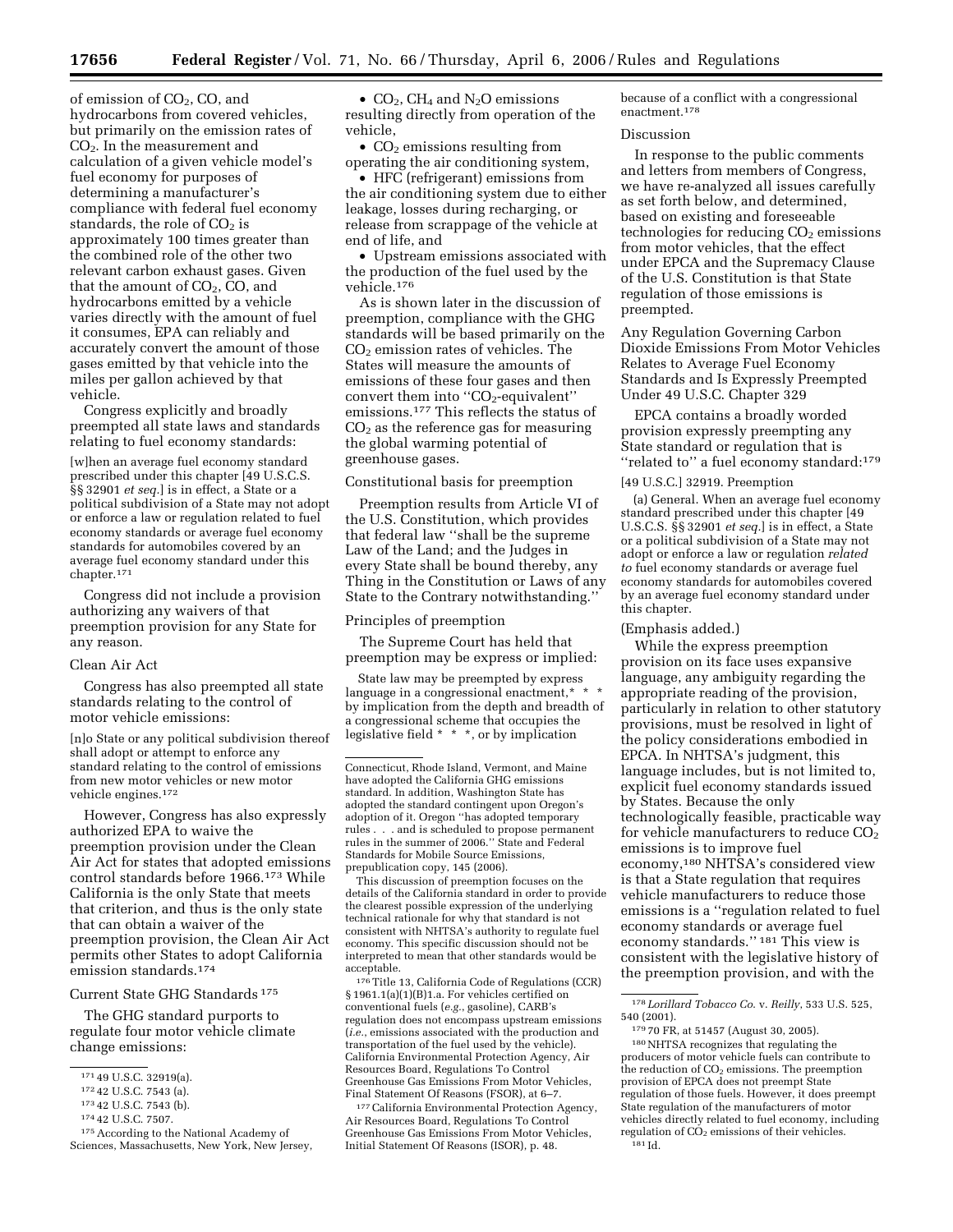Supreme Court's interpretation of similar provisions.

The legislative history of that provision confirms that Congress intended to be broadly preemptive in the area of fuel economy regulation. The Senate bill 182 would have preempted State laws only if they were "inconsistent" with federal fuel economy standards, labeling, or advertising, while the House bill 183 would have preempted State laws only if they were not ''identical to'' a Federal requirement. The express preemption provision as enacted preempts all State laws that relate to fuel economy standards. No exception is made for State laws on the ground that they are consistent with or identical to federal requirements.

In interpreting the express preemption provisions of other statutes containing the identical ''relates to'' language found in EPCA, the Supreme Court has found this language to be very expansive. A State law relates to a Federal law if the State law ''has a connection with or refers to'' the subject of the Federal law. The Court made the latter finding first under ERISA 184 and then, based on its ERISA cases and the use of identical language, under the Airline Deregulation Act (ADA).185 ''Since the relevant language of the ADA is identical, we think it appropriate to adopt the same standard here \* \* \* ''186 Particularly since the Airline Deregulation Act's situation is a law involving transportation, we think its interpretation of the phrase ''relates to'' is instructive here.

In particular, the Court has provided guidance on the ultimate limits of a strictly textual approach in interpreting either the phrase ''relates to'' or the phrase ''has a connection with,'' given the existence of unending relationships and ''infinite connections'' and the resulting potential for an overly extensive application of ERISA's preemption provision, the Court declined to take that approach in interpreting that provision in *Blue Cross & Blue Shield Plans* v. *Travelers Ins. Co.*187 The Court said that to determine whether a State law has a forbidden connection, it would instead look ''both to the *objectives of the ERISA statute as a guide to the scope of the state law* that Congress understood would survive, as

well as to *the nature of the effect of the state law on ERISA plans*. *California Div. of Labor Standards Enforcement* v. *Dillingham Constr., N.A., Inc.*, 519 U.S. 316, 325 (1997), quoting *Travelers, \* \* \* ,* at 656 \* \* \* '' (Emphasis added.) (Internal quotations omitted.) 188

Even under that sort of analysis, however, the results would be unchanged here. Congress had a variety of interrelated goals in enacting EPCA and has charged NHTSA with balancing and achieving them. Among them was the overarching one of improving motor vehicle fuel economy.189 To achieve that goal, Congress did not simply mandate the issuance of fuel economy standards set at whatever level NHTSA deemed appropriate. Nor did it simply say that levels must be set consistent with the criteria it specified in Section 32902(f). It went considerably further, mandating the setting of standards at the maximum feasible level.

Congress also sought national uniform fuel economy standards ''[i]n order to avoid any manufacturer being required to comply with differing State and local regulations with respect to automobile or light-duty truck fuel economy.'' 190 To that end, it expressly preempted State and local laws and regulations relating to fuel economy standards.

Other congressional objectives underlying EPCA include avoiding serious adverse economic effects on manufacturers and maintaining a reasonable amount of consumer choice among a broad variety of vehicles. Congress was explicitly concerned that the CAFE program be carefully drafted so as to require levels of average fuel economy that do not have the effect of either ''imposing impossible burdens or unduly limiting consumer choice as to capacity and performance of motor vehicles.'' 191 These concerns are equally applicable to the manner in which that program is implemented.

To guide the agency toward the selection of standards meeting these competing objectives, Congress specified four factors that NHTSA must consider in determining which level is the maximum feasible level of average fuel economy and thus the level at which each standard must be set.

These are technological feasibility, economic practicability, the effect of other Government standards on fuel economy, and the need of the Nation to conserve energy. In addition, ''NHTSA has always examined the safety

consequences of the CAFE standards in its overall consideration of relevant factors since its earliest rulemaking under the CAFE program.'' 192

While the Court in *Travelers* said State laws found to have ''only a tenuous, remote, or peripheral connection'' to ERISA's purposes, especially in areas of traditional State regulation, are not preempted,193 NHTSA has concluded that a State GHG standard is not such a law. As explained at length below, to the extent that it regulates tailpipe  $CO<sub>2</sub>$  emissions, a State GHG standard has a direct and very substantial effect on EPCA's objectives, placing it virtually at the very center of the reach of EPCA's express preemption provision, not at or even near its periphery. Thus, there is no need here to address issues about the definition or location of the outer reaches of the provision's application.

As explained below,  $CO<sub>2</sub>$  emissions account for over 90 percent of all  $CO<sub>2</sub>$ equivalent emissions from a motor vehicle. Accordingly, a State standard regulating GHG emissions expressed as  $CO<sub>2</sub>$  equivalent emissions is, to a very substantial extent, a State  $CO<sub>2</sub>$  emissions standard. To that extent, a State GHG standard is fuel economy standard in almost all but name and stated purpose. It would have virtually the same effects as a fuel economy standard. Thus, NHTSA has concluded that a State GHG standard does not incidentally affect vehicle manufacturers; it directly targets them.

Likewise, in NHTSA's view, such a standard does not incidentally affect decisions by manufacturers to add fuel saving technologies to their vehicles. Because the only currently practical way for vehicle manufacturers to reduce CO2 tailpipe emissions is through application of fuel saving technologies 194 and no technologies are even under development that would make possible reduction of  $CO<sub>2</sub>$ emissions independent of reducing fuel consumption,195 such a standard directly targets manufacturers and compels the use of those technologies. Therefore, the agency has concluded

<sup>182</sup>S. 1883, 94th Cong., 1st Sess., Section 509. 183H.R. 7014, 94th Cong., 1st Sess., Section 507 as introduced, Section 509 as reported.

<sup>184</sup>*Shaw* v. *Delta Airlines, Inc.,* 463 U.S. 85, 97 (1983).

<sup>185</sup> *Morales* v. *Trans World Airlines, Inc.,* 504 U.S. 374, 384 (1992).

<sup>186</sup> Ibid.

<sup>187</sup> 514 U.S. 645, 656, 658–662 (1995),

<sup>188</sup>*Egelhoff* v. *Egelhoff*, 532 U.S. 141, 147 (2001). 189*Center for Auto Safety* v. *NHTSA*, 793 F.2d 1322, 1340 (D.C. Cir. 1986).

<sup>190</sup>S. Rep. No. 94–179, 25 (1975).

<sup>191</sup>H. Rep. No. 94–340, 87 (1975).

<sup>192</sup>*Competitive Enterprise Institute* v. *NHTSA*, 901 F.2d 107, 120 at n.11 (D.C. Cir. 1990).

<sup>193</sup>*Blue Cross & Blue Shield Plans* v. *Travelers Ins. Co.*, 514 U.S. 645, 658–662 (1995).

<sup>194</sup>Essentially all of the technologies identified by the California Air Resources Board for reducing  $CO<sub>2</sub>$ emissions are among the technologies listed by the National Academy of Science in its 2002 report on reforming the CAFE program and improving fuel economy. The essential identity of the two lists confirms the fact that, currently, the only method for reducing CO<sub>2</sub> emissions is to reduce fuel consumption.

<sup>195</sup>EPA has reached a similar conclusion. See 68 FR 52922, 52929.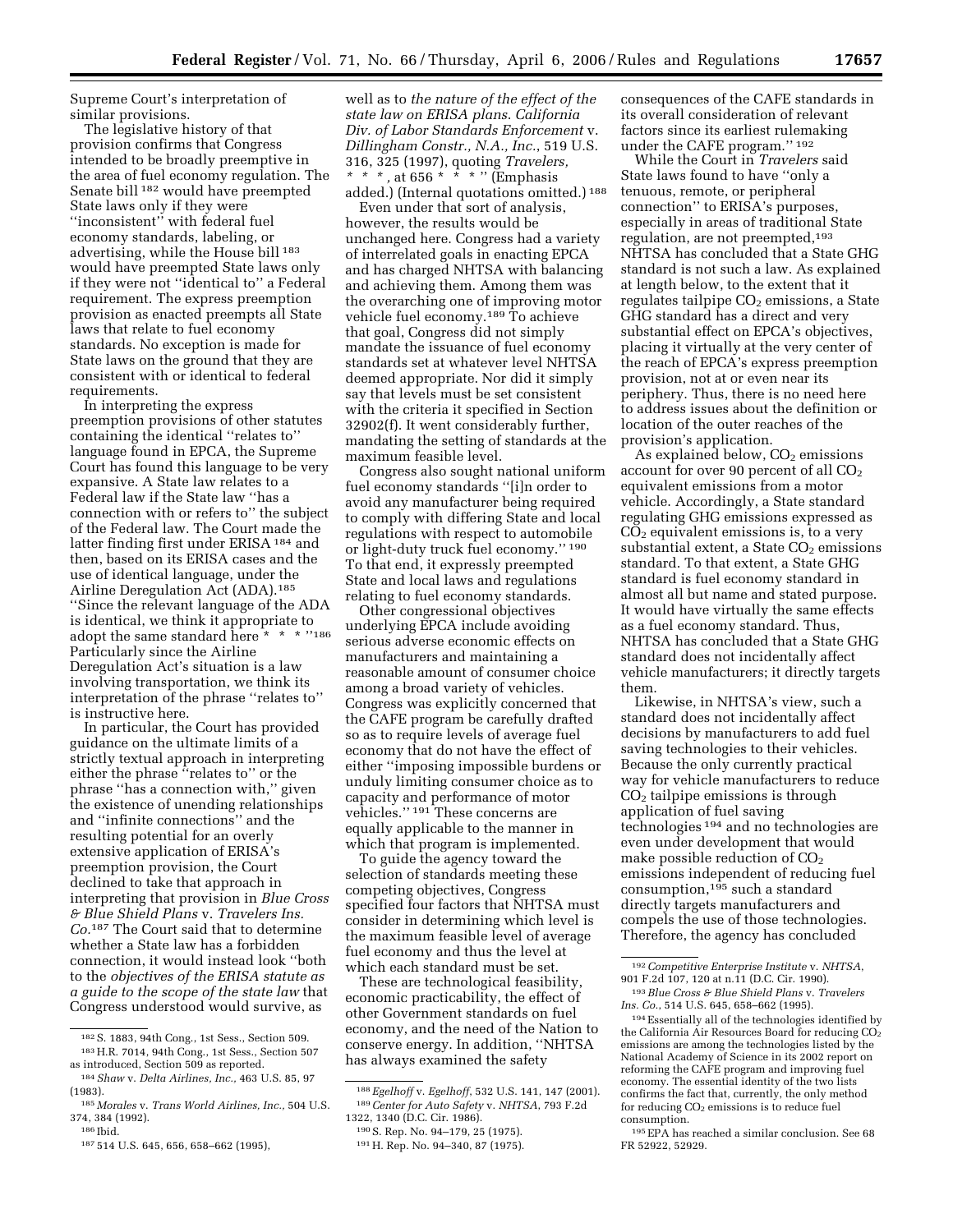that the effect of a State GHG standard on vehicle design and performance is the same as that of fuel economy standards.

Commenters opposing preemption suggested that the purpose of a State law, not its effects, should determine whether there is preemption. Since the purpose of a State GHG regulation for motor vehicles is regulating  $CO<sub>2</sub>$  and other GHG emissions from motor vehicles, not fuel economy, they suggest that there can be no preemption under EPCA's express preemption provision. This limited view regarding the extent of preemption under that provision is inconsistent with NHTSA's expert analysis, which is guided by and comports with the Supreme Court's discussion of the similarly worded express preemption provisions in ERISA and the ADA. As noted above, in resolving ambiguity regarding preemption under a Federal law, the Court looks at the effects of a State law on the subject addressed by the Federal law to aid in determining if there is preemption.196

A federal statute's broadly worded express preemption provision does not lose its preemptive effect because a State cites a purpose other than or in addition to the purpose of that federal statute.197 In *Gade*, the Supreme Court said that ''[i]n assessing the impact of a state law on the federal scheme, we have refused to rely solely on the legislature's professed purpose and have looked as well to the effects of the law.'' 198

The agency's conclusions here that the EPCA preemption provision is expansive and preempts State emissions regulations that have the practical effect of regulating fuel economy are fully in keeping with earlier views expressed by the government. Further, they are consistent with views that EPA has articulated.

In June 2002, the U.S. District Court for the Eastern District of California issued an order granting plaintiff

198 Id., at 106; see also *Morales*, at 386: ''petitioner advances the notion that only state laws specifically addressed to the airline industry are pre-empted, whereas the ADA imposes no constraints on laws of general applicability. Besides creating an utterly irrational loophole (there is little reason why state impairment of the federal scheme should be deemed acceptable so long as it is effected by the particularized application of a general statute), this notion similarly ignores the sweep of the 'relating to' language. We have consistently rejected this precise argument in our ERISA cases: '[A] state law may ''relate to'' a benefit plan, and thereby be preempted, even if the law is not specifically designed to affect such plans, or the effect is only indirect.' (Citations omitted.)

automobile manufacturers' and dealers' motion for preliminary injunction and issuing a preliminary injunction in *Central Valley Chrysler-Plymouth* v. *California Air Resources Bd.*, No. CV–F– 02–5017 REC/SMS, 2002 U.S. Dist. LEXIS 20403 (E.D. Cal. June 11, 2002) (enjoining California zero-emissionvehicle (ZEV) rule). The court found that the plaintiffs had shown that the ZEV rule was ''related to'' fuel economy standards because it had the purpose and practical effect of regulating fuel economy. The court also found that ''preemption cannot be avoided by intertwining preempted requirements with nonpreempted requirements.''

In October 2002, the United States filed an amicus curiae brief in support of affirming the June 2002 order in *Central Valley Chrysler-Plymouth, Inc. et al.* v. *Michael P. Kenny*, No. 02– 16395, (9th Cir. 2002), pointing out that EPCA contains a broadly stated provision expressly preempting state regulations ''related to'' fuel economy standards. The government further pointed out that, unlike the Clean Air Act, EPCA does not contain an exception allowing a state law that regulates fuel economy, regardless of the purpose of the law. Given that Congress had included some exceptions, but not that particular one, the government said that it would be inappropriate to read in or imply that exception.

In December 2002, NHTSA published a CAFE NPRM for MY 2005–2007 light trucks in which the agency addressed certain court filings by the State of California relating to CAFE preemption. The agency noted that California had:

[I]n recent court filings, asserted that NHTSA has not treated the CAFE statute as preempting state efforts to engage in CAFE related regulation, stating that ''time and time again, NHTSA in setting CAFE standards has commented on the fuel economy effects of California's emissions regulations, and not once has it even suggested that these were preempted.'' See Appellants Opening Brief filed on behalf Michael P. Kenny in Central Valley Chrysler-Plymouth, Inc. *et. al*. v. Michael P. Kenny, No. 02–16395, at p. 33 (9th Cir. 2002). As a result, the State suggests that it may, consistent with federal law, issue regulations that relate to fuel economy.

The State misses the point. The agency reviews emissions requirements to ensure that we do not establish a standard that is infeasible in light of other public policy considerations, including federal and state efforts to regulate emissions. Thus, we consider potential fuel economy losses due to more stringent emissions requirements when we determine maximum feasible fuel economy levels.

This does not mean that a state may issue a regulation that relates to fuel economy and which addresses the same public policy concern as the CAFE statute. Our statute

contains a broad preemption provision making clear the need for a uniform, federal system: ''When an average fuel economy standard prescribed under this chapter is in effect, a State or a political subdivision of a State may not adopt or enforce a law or regulation related to fuel economy standards or average fuel economy standards for automobiles covered by an average fuel economy standard under this chapter.'' 49 U.S.C. 32919(a).

The fact that NHTSA had not expressly addressed this particular aspect of California's requirements should not have been interpreted as tacit acceptance. Indeed, the United States has taken the express position in the Kenny case that it has a substantial interest in enforcing the federal fuel economy standards and in ensuring that states adhere to the Congressional directive prohibiting them from adopting or enforcing any law or regulation related to fuel economy or average fuel economy standards.199

In its CAFE final rule for MY 2005– 07 light trucks, NHTSA stated that its ''position with regard to the relationship between state laws and our federal fuel economy responsibility was set forth in the [December 2002] NPRM and has not changed. The EPCA statute contains a preemption provision intended to ensure a unified federal program to address motor vehicle fuel economy.''

In September 2003, the Environmental Protection Agency specifically discussed the relationship between CO<sub>2</sub> standards and fuel economy. In denying an October 1999 petition by the International Center for Technology Assessment (ICTA) asking the EPA to regulate  $CO<sub>2</sub>$  and other greenhouse gas emissions from motor vehicles under the Clean Air Act for the purpose of addressing global climate change, the EPA included a discussion of how regulating  $CO<sub>2</sub>$  emissions would cause ''[i]nterference with Fuel Economy Standards:''

Even if GHGs were air pollutants generally subject to regulation under the CAA, Congress has not authorized the Agency to regulate CO<sub>2</sub> emissions from motor vehicles to the extent such standards would effectively regulate the fuel economy of passenger cars and light duty trucks. No technology currently exists or is under development that can capture and destroy or reduce emissions of CO<sub>2</sub>, unlike other emissions from motor vehicle tailpipes. At present, the only practical way to reduce tailpipe emissions of  $CO<sub>2</sub>$  is to improve fuel economy. Congress has already created a detailed set of mandatory standards governing the fuel economy of cars and light duty trucks, and has authorized DOT—not EPA—to implement those standards. The only way for EPA to proceed with  $CO<sub>2</sub>$ emissions standards without upsetting this

<sup>196</sup>*Egelhoff*, at 147.

<sup>197</sup> *Gade* v. *National Solid Wastes Management Ass'n.*, 505 U.S. 88, 105 (1992).

<sup>199</sup>Light Truck Average Fuel Economy Standards Model Years 2005–2007, 67 FR 77015, at 77025 (Proposal to establish standards December 16, 2002).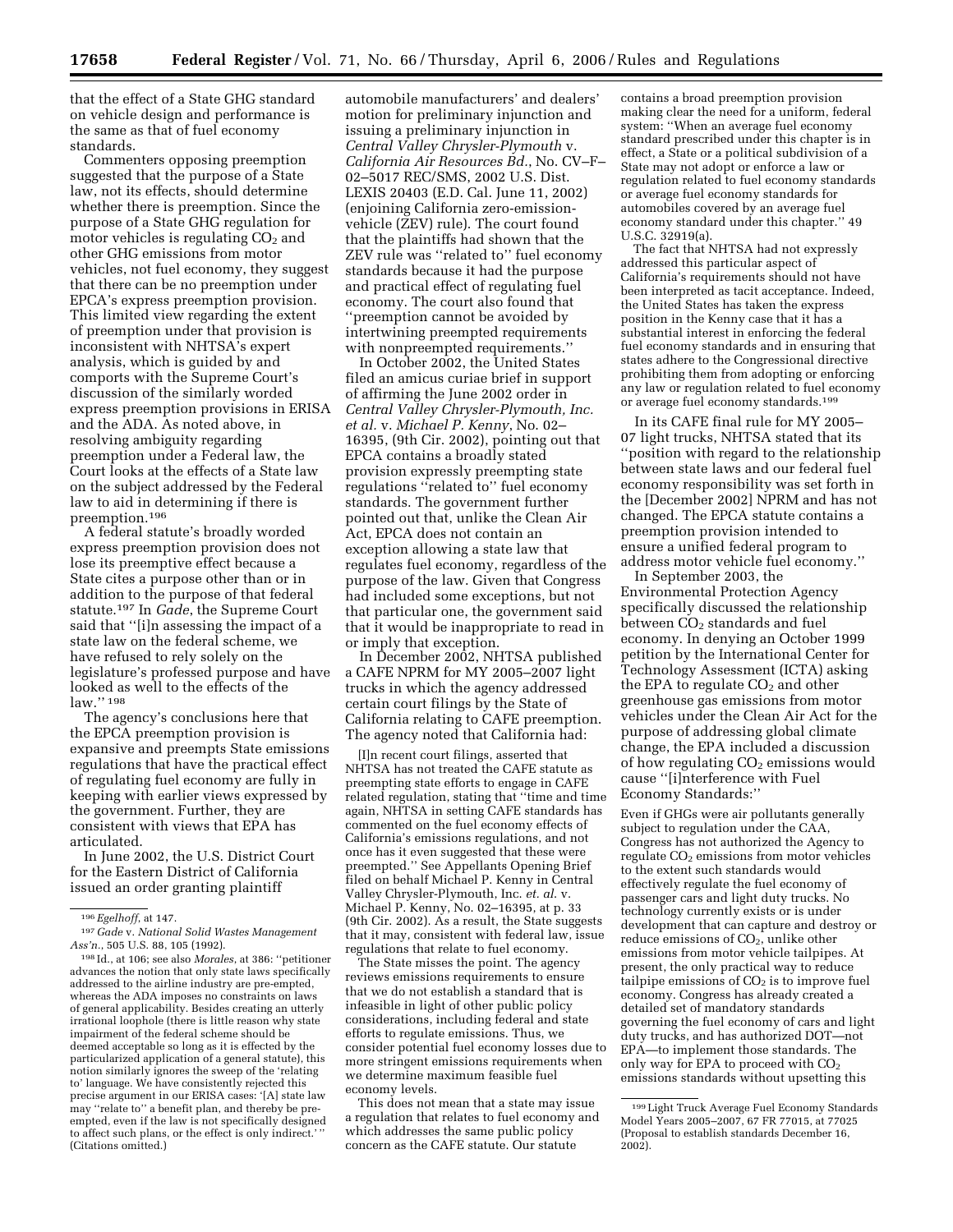statutory scheme would be to set a standard less stringent than CAFE for cars and light duty trucks. But such an approach would be meaningless in terms of reducing GHG emissions from the U.S. motor vehicle fleet.200

EPA further explained this position in its brief filed in early 2005 in the Court of Appeals for the D.C. Circuit in *Commonwealth of Massachusetts* v. *EPA*, No. 03–1361, in which 12 states and a number of environmental groups filed a petition for review challenging EPA's denial of ICTA's petition:

Further reinforcing both the legal and policy rationales for the ICTA Petition Denial is the fact that at present, the only practical way of making a meaningful reduction in motor vehicle emissions of CO<sub>2</sub> (the most significant greenhouse gas) is by increasing fuel economy. See 68 FR at 52929. Consequently, even if EPA possessed CAA authority to regulate  $CO<sub>2</sub>$  for climate change purposes, any motor vehicle standard EPA might set under the Act that required meaningful reductions in  $CO<sub>2</sub>$  emissions would effectively require a corresponding increase in fuel economy. However, in the Energy Policy and Conservation Act (''EPCA''), 49 U.S.C. 32901–18, Congress established a detailed program for regulating the fuel economy of passenger cars and light trucks—the bulk of the motor vehicle fleet and it authorized DOT, not EPA, to implement that program. EPA thus reasonably concluded that it would be inconsistent with EPCA for EPA to set  $CO<sub>2</sub>$ emission standards under the CAA that would effectively require significant increases in the fuel economy of vehicles subject to EPCA. 68 FR at 52929. In arguing that EPCA does not expressly abrogate EPA's authority under the CAA, see Pet. Br. at 38– 43, Petitioners ignore those EPCA provisions that clearly signal Congress' intent that regulation of motor vehicle fuel economy be governed by EPCA alone.

NHTSA Has Concluded That Any Effort to Regulate Carbon Dioxide Emissions From Motor Vehicles Is Related to Average Fuel Economy Standards for Motor Vehicles Under 49 U.S.C. Chapter 329

1. Motor Vehicle Fuel Economy Is Directly Related to Emissions of Carbon Dioxide

Fossil fuels such as petroleum contain mostly hydrocarbons (compounds containing hydrogen and carbon). In the combustion process, these fuels are oxidized to produce heat. In perfect combustion, the oxygen  $(O_2)$  in the air combines with all of the carbon (C) in the fuel to form carbon dioxide  $(CO<sub>2</sub>)$ and all of the hydrogen (H) in the fuel to form water  $(H<sub>2</sub>O)$ .

Most light trucks are powered by gasoline internal combustion engines. The combustion of gasoline produces  $CO<sub>2</sub>$  in amounts that can be readily calculated. Based on its content (carbon and hydrogen), as a matter of basic chemistry, the burning of a gallon of gasoline produces about 20 pounds of  $CO<sub>2</sub>$ .201 202

In practice, the combustion process is not 100 percent efficient and engines produce several types of emissions as combustion byproducts or as a result of incomplete combustion. In an internal combustion engine, these include nitrogen oxides  $(NO_X)$  (from nitrogen and oxygen in the atmosphere), carbon monoxide (CO) and hydrocarbons (HC), including methane. These emissions do not alter the fact that combustion of gasoline produces  $CO<sub>2</sub>$ . Moreover, the amounts of  $CO<sub>2</sub>$  emitted per mile are far greater than the amounts of HC, CO, and  $NO<sub>X</sub>$ , singly or combined.<sup>203 204</sup>

CO2 emissions are always and directly linked to fuel consumption because  $CO<sub>2</sub>$ is the ultimate end product of burning gasoline.205 The more fuel a vehicle

<sup>202</sup> In addition, CO<sub>2</sub> emissions can be determined from the carbon content of the fuel by using a carbon content coefficient that reflects the amount of carbon per unit of energy in each fuel. CO<sub>2</sub> emissions = energy consumption [*e.g.*, in Btu] × carbon content coefficient for the fuel × fraction of carbon oxidized [99% for petroleum]  $\times$  3.67 [conversion of carbon to carbon dioxide (44/12) based on molecular weights]. T.J. Blasing, G. Marland and C. Broniak, Estimates of Annual Fossil-Fuel CO<sub>2</sub> Emitted for Each State in the U.S.A. and the District of Columbia for Each Year from 1960 through 2001, at *[http://cdiac.ornl.gov/trends/](http://cdiac.ornl.gov/trends/emis_mon/stateemis/emis_state.htm)  emis*\_*mon/stateemis/emis*\_*state.htm*. The carbon content coefficients for petroleum products have varied very little over time—less than one percent per year since 1990. *Id*. Reformulated gasoline introduced in the 1990s pursuant to the Clean Air Act Amendments of 1990 has a carbon emissions coefficient approximately one percent smaller than that of standard gasoline.

203U.S. EPA, Average Annual Emissions and Fuel Consumption for Passenger Cars and Light Trucks, EPA420–F–00–013, April 2000. Available on the Internet at *[http://www.epa.gov/otaq/consumer/](http://www.epa.gov/otaq/consumer/f00013.pdf)  f00013.pdf*. 204 Good, David, U.S. EPA, 2006 test-car-list-and

analysis for DD 206.xls, February 2006. (unpublished analysis of 2006 test car list available at *<http://www.epa.gov/otaq/tcldata.htm>*).

205See also EPA's denial of petition to regulate CO2 tailpipe emissions from motor vehicles, 68 FR

burns or consumes, the more  $CO<sub>2</sub>$  it emits.206 Viewed another way, fuel economy is directly related to emissions of greenhouse gases such as  $CO<sub>2</sub>$ .<sup>207</sup> Fuel consumption and  $CO<sub>2</sub>$  emissions from a vehicle are two ''indissociable'' parameters.208

2. The Most Significant Factor in Determining the Compliance of Motor Vehicles With NHTSA's Fuel Economy Standards Is Their Rate of Carbon Dioxide Emissions

A manufacturer's compliance with the federal average fuel economy standards is based on the collective fuel economies of its covered vehicles. For purposes of determining compliance with federal fuel economy standards, EPA and manufacturers measure the amount of  $CO<sub>2</sub>$ , CO, and HC emitted from the vehicle. The regulations requiring this approach do so because of the scientific relationship between fuel consumption and carbon emissions.

As noted above, gasoline is comprised of carbon and hydrogen in the form of HC compounds. Carbon and hydrogen are basic elements that are not converted to other elements in either internal combustion engines or catalytic converters. As a component of the fuel, the carbon is conveyed to the engine, where combustion occurs. Thereafter, the carbon, largely in different compounds than in gasoline, is emitted through the tailpipe. Thus, if the carbon content of the fuel is known, the amount of fuel consumed by the engine can be determined by measuring tailpipe emissions of carbon-containing compounds.209 Fully combusted carbon

206 ''Vehicles with lower fuel economy burn more fuel, creating more CO<sub>2</sub>. Your vehicle creates about 20 pounds of  $CO<sub>2</sub>$  (170 cu. ft.) per gallon of gasoline it consumes. Therefore, you can reduce your contribution to global climate change by choosing a vehicle with higher fuel economy. By choosing a vehicle that achieves 25 miles per gallon rather than 20, you can prevent the release of about 17 (260 thousand cu. ft.) tons of greenhouse gases over the lifetime of your vehicle.'' Model Year 2006 Fuel Economy Guide, at 2, Department of Energy and Environmental Protection Agency, DOE/EE–0309.

207 68 FR 52922, 52931; Light-Duty Automotive Technology and Fuel Economy Trends: 1975 through 2005—Executive Summary, EPA420–S–05– 0001, July 2005, at *[http://www.epa.gov/otaq/cert/](http://www.epa.gov/otaq/cert/mpg/fetrends/420s05001.htm)  mpg/fetrends/420s05001.htm*.

208P. Leduc, B. Dubar, A. Ranini and G. Monnier, Downsizing of Gasoline Engine: an Efficient Way to Reduce CO<sub>2</sub> Emissions, at 2, Institut Français du Pétrole, Division Techniques d'Applications Energétiques, 92852 Rueil-Malmaison Cedex-France).

209 DOT FHWA, Perspectives on Fuel Consumption and Air Contaminant Emission Rates Continued

<sup>200</sup>Control of Emissions from New Highway Vehicles and Engines, 68 FR 52922, 52929 (denial of petition September 8, 2003).

<sup>201</sup>Most of that weight comes from the oxygen in the air. A carbon atom has an atomic weight of 12, and each oxygen atom has an atomic weight of 16, giving each single molecule of  $CO<sub>2</sub>$  an atomic weight of  $12 + (16 \times 2)$  or 44. Therefore, to calculate the weight of the CO<sub>2</sub> produced from a gallon of<br>gasoline, the weight of the carbon in the gasoline is multiplied by 44/12 or 3.7. Since gasoline is about 87% carbon and 13% hydrogen by weight, and since a gallon of gasoline weighs about 6.3 pounds, the carbon in a gallon of gasoline weighs  $(6.3 \text{ lbs.} \times .87)$  or 5.5 pounds. If the weight of the carbon (5.5 pounds) is then multiplied by 3.7, the answer is about 20 pounds. (Source: *[http://](http://www.fueleconomy.gov/feg/co2.shtml)  [www.fueleconomy.gov/feg/co2.shtml](http://www.fueleconomy.gov/feg/co2.shtml)*. The website, *<http://www.fueleconomy.gov>*, is operated jointly by the Department of Energy and the Environmental Protection Agency.)

<sup>52922, 52931,</sup> September 8, 2003; *Center for Biological Diversity* (November 22, 2005, NHTSA 2005–22223–1382) (p. 2–3); RAND Europe, Preparation of Measures to Reduce  $CO<sub>2</sub>$  Emissions from N1 Vehicles, Final Report, at 4, prepared for the European Commission, 11th April 2003.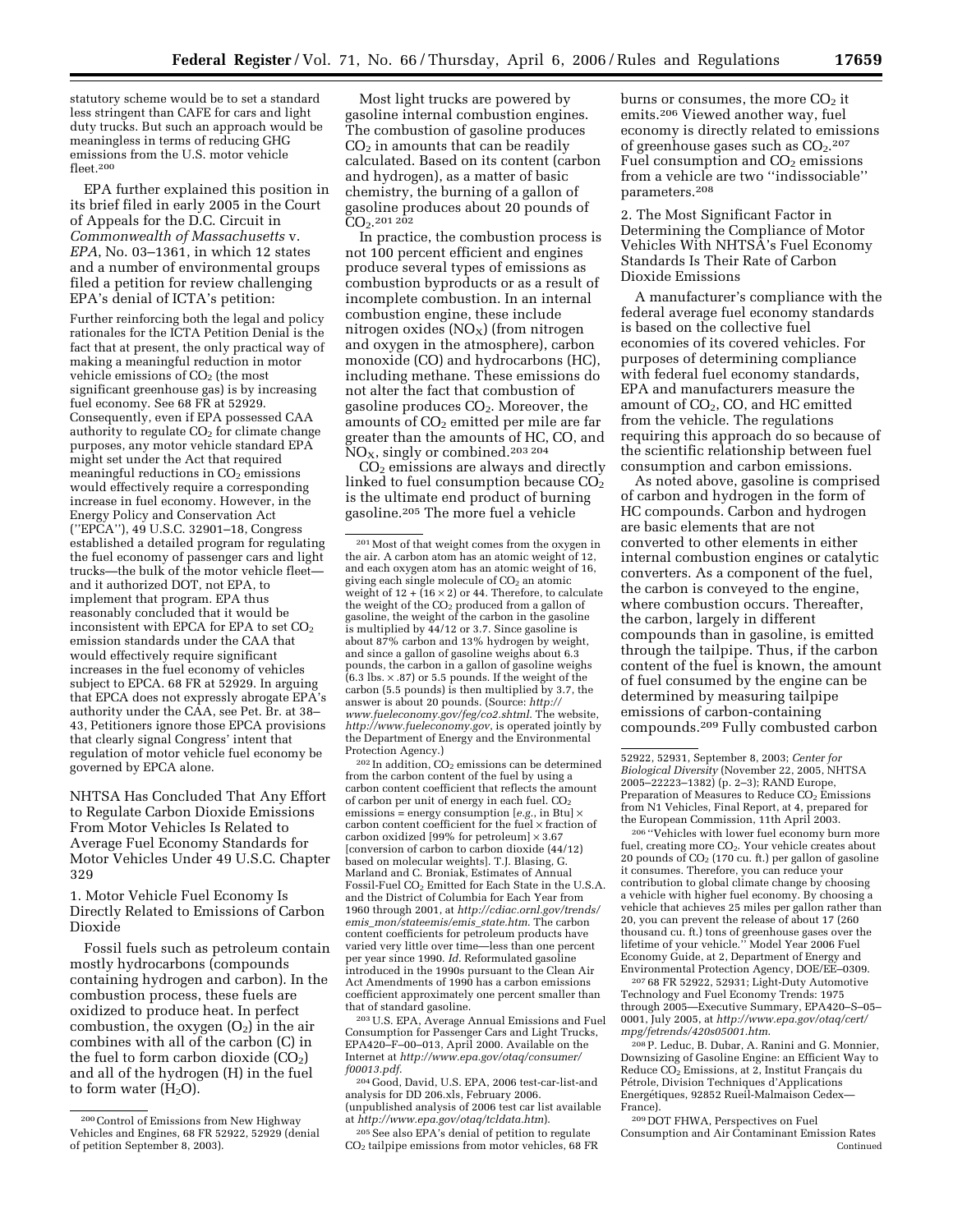takes the form of  $CO<sub>2</sub>$ . Partially combusted carbon takes the form of CO or HC (generally unburned hydrocarbons). Therefore, fuel consumption may be determined by measuring tailpipe emissions of  $CO<sub>2</sub>$ , CO, and HC.

As a result of incomplete combustion, CO and HC are emitted from a vehicle's engine. However, in the years since vehicle manufacturers were first required to meet federal fuel economy standards, the manufacturers have also been required under the Clean Air Act to meet increasingly stringent standards for emission of CO, HC,  $NO<sub>X</sub>$ , and particulates.210 They have been able to meet these standards because fuels have been reformulated to burn cleaner, and vehicle manufacturers have applied many significant technological advances to the engines and vehicles (e.g.,

multipoint fuel injection, closed-loop computer-controlled mixture control, and close-coupled 3-way exhaust catalysts). As a result, emissions of CO and HC have fallen dramatically. Moreover, the technologies that produce these reductions in air pollution do so by more completely converting CO and HC to  $CO<sub>2</sub>$  (and water).<sup>211</sup> Over the same time period, there has not been a corresponding decline in CO<sub>2</sub> emissions, which, as noted above, are the necessary result of gasoline consumption. CO and HC play an increasingly and extremely minor role in the measurement of fuel economy, such that fuel economy has become virtually synonymous with  $CO<sub>2</sub>$ emission rates.

The fuel economy of a particular vehicle is determined by a formula promulgated by EPA. That formula (an

equation) calculates fuel economy based on carbonaceous emissions from the vehicle, taking into account the normalization of the fuel to a standardized test fuel. Under the formula, in determining fuel economy, all carbon emissions—i.e., the  $CO<sub>2</sub>$ emission rate, HC emission rate, and CO emission rate—are considered.

Significantly, as demonstrated by the example below, in determining fuel economy the role of  $CO<sub>2</sub>$  emissions greatly outweighs that of these other exhaust gases. This is reflected by the relative magnitudes of the  $CO<sub>2</sub>$  term and non- $CO<sub>2</sub>$  terms in the equation. In other words, calculating fuel economy is largely a function of  $CO<sub>2</sub>$  emissions.

Under 40 CFR 600.113, fuel economy (mpg) is calculated using the following equation:

 $51.740.000 \times CWF \times SG$  $mpg = \frac{51,740,000 \times CWF \times SG}{(CWF \times HC + 0.429 \times CO + 0.273 \times CO_2) \times (0.6 \times SG \times NHV + 5,471)}$ 

Where:

- HC = hydrocarbon emission rate (grams per mile)
- CO = carbon monoxide emission rate (grams per mile)
- $CO<sub>2</sub> =$  carbon dioxide emission rate (grams per mile)
- CWF = carbon weight fraction of test fuel
- NHV = net heating value (by mass) of test fuel
- SG = specific gravity of test fuel

Under the regulation, separate measurements and calculations under the Federal Test Procedure (i.e., city cycle) and Federal Highway Fuel

Economy Test Procedure (i.e., highway cycle) are required, with the resultant city (mpg<sub>c</sub>) and highway (mpg<sub>h</sub>) fuel economy values being harmonically averaged using weights of 0.55 and 0.45, respectively.212

Determining the characteristics of a test fuel and inserting them into the above equation is a preliminary step toward assessing the relative importance of CO2 emissions in determining compliance with the fuel economy standards.

For this purpose, we will use the characteristics of a test fuel set forth in

the sample calculation in Appendix II to 40 CFR part 600:

- CWF = 0.868
- NHV = 18,478 Btu per pound  $SG = 0.745$

These values are within about 8 percent of other values in the record (given relatively minor variations, particularly in heating value, in gasolines) and are reasonable for the purposes of this assessment, although very precise data would be collected for a test for compliance with the rule.213

Substituting these values into EPA's general equation for fuel economy shown above yields

$$
mpg = \frac{51,740,000 \times 0.868 \times 0.745}{(0.868 \times HC + 0.429 \times CO + 0.273 \times CO_2) \times (0.6 \times 0.745 \times 18,478 + 5,471)}
$$

which algebraically reduces to the following:

# $\frac{2,437}{(0.868 \times HC + 0.429 \times CO + 0.273 \times CO,)}$

213See, e.g., Fuel economy impact of reformulated gasoline (energy (NHV) of fuel, at

by Highway Vehicles.

*[http:// www.tfhrc.gov/structur/pdf/01100.pdf.](http://www.tfhrc.gov/structur/pdf/01100.pdf)* 

<sup>210</sup>As explained below in the final section of the discussion of preemption, NHTSA does not believe that regulation of these emissions is preempted by EPCA since it is the agency's judgment that such regulation only tangentially affects fuel economy.

<sup>211</sup>Because carbon dioxide is, like water, an ultimate byproduct of combustion, it cannot be further converted on the vehicle to some other compound through any practical means.

<sup>212</sup> 40 CFR 600.206–93.

*[http://www.epa.gov/otaq/rfgecon.htm;](http://www.epa.gov/otaq/rfgecon.htm)* Motor Gasolines Technical Review, at *[http://](http://www.chevron.com/products/prodserv/fuels)  [www.chevron.com/products/prodserv/fuels/](http://www.chevron.com/products/prodserv/fuels) bulletin/motorgas/;* Carbon Coefficients, at *[http://](http://www.eia.doe.gov/oiaf/1605/87-92rpt/appa.html)  [www.eia.doe.gov/oiaf/1605/87-92rpt/appa.html;](http://www.eia.doe.gov/oiaf/1605/87-92rpt/appa.html)*  and Specific Gravity—Liquids, at *[http://](http://www.engineeringtoolbox.com/specific-gravity-liquids-d_336.html) [www.engineeringtoolbox.com/specific-gravity](http://www.engineeringtoolbox.com/specific-gravity-liquids-d_336.html)liquids-d*\_*[336.html.](http://www.engineeringtoolbox.com/specific-gravity-liquids-d_336.html)*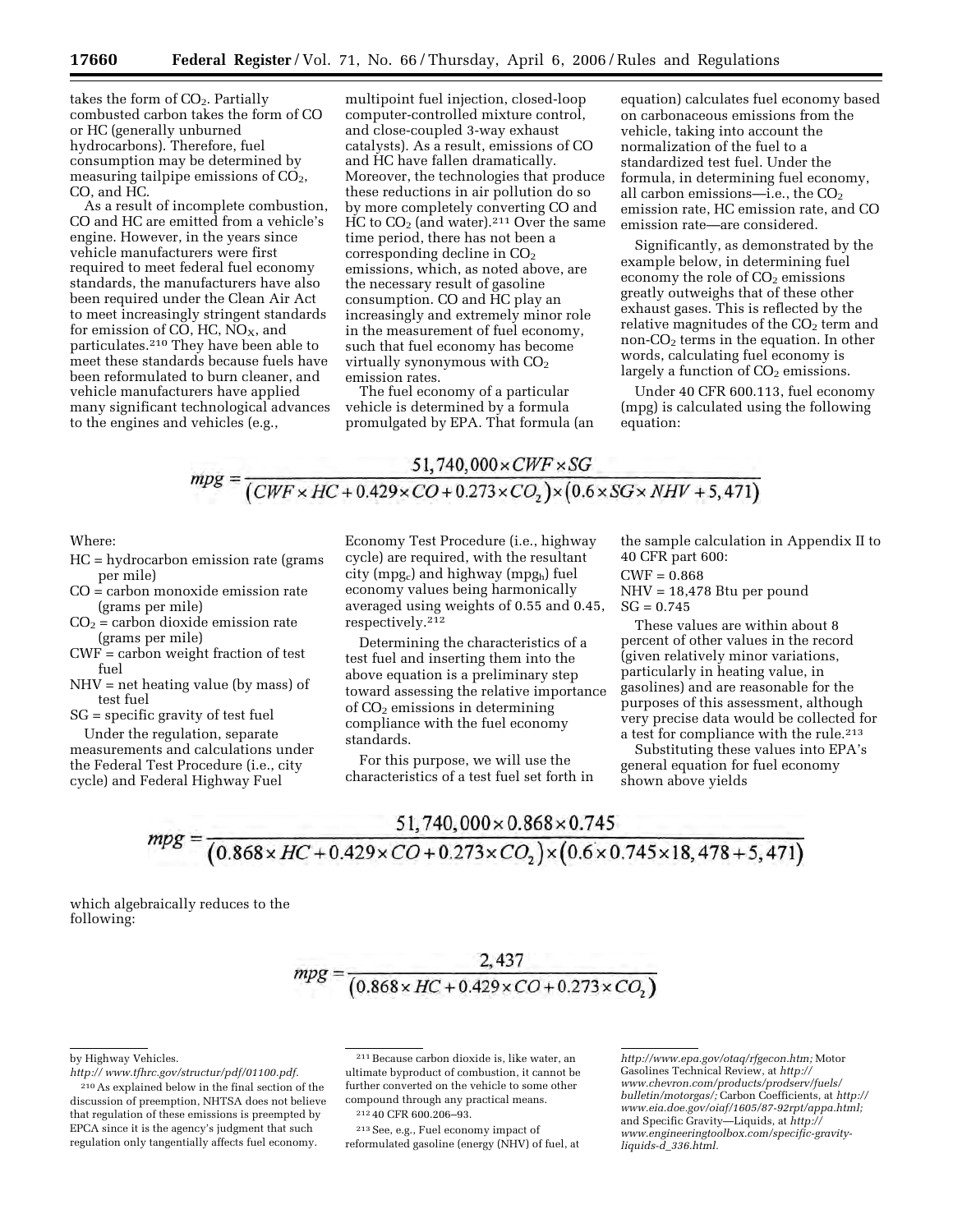Based on EPA data 214 averaged across all MY 2006 truck test data available at *<http://www.epa.gov/otaq/tcldata.htm>* (which does not include production data), model year 2006 light trucks have

the following city cycle emission rates as determined by testing by the Federal Test Procedure:  $HC = 0.042$  g/mi  $CO = 0.056$  g/mi

 $CO<sub>2</sub> = 471$  g/mi

Substituting these values and the fuel characteristics noted above into the algebraically reduced equation shown above,

$$
mpg_c = \frac{2,421}{\left(\underbrace{0.868 \times 0.042}_{HC term} + \underbrace{0.429 \times 0.56}_{CO term} + \underbrace{0.273 \times 471}_{CO_2 \text{ term}}\right)}
$$

which produces the following city fuel economy in miles per gallon:

$$
mpg_c = \frac{2,421}{(0.037 + 0.240 + 128.583)} = \frac{2,421}{\left(\underbrace{0.277}_{\text{non-CO}_2 \text{ term}} + \underbrace{128.583}_{\text{CO}_2 \text{ term}}\right)} = 18.8
$$

The average model year 2006 light truck emission rates on the highway cycle were as follows: 215

 $HC = 0.011$  g/mi  $CO = 0.17$  g/mi  $CO<sub>2</sub> = 316$  g/mi

which, using the formula above, yields the following highway fuel economy in miles per gallon:

$$
mpg_h = \frac{2,421}{\left(\underbrace{0.868 \times 0.011}_{HCI term} + \underbrace{0.429 \times 0.17}_{CO \text{ term}} + \underbrace{0.273 \times 316}_{CO_2 \text{ term}}\right)} = \frac{2,421}{\left(\underbrace{0.082}_{non-CO_2 \text{ term}} + \underbrace{86,268}_{CO_2 \text{ term}}\right)} = 28.0
$$

For both the city and highway calculations, the controlling independent variable is the large number (term) in the denominator, given that the numerator is a fixed number. That number is the  $CO<sub>2</sub>$  term (86.268). The other numbers (denominated the HC term and the CO term) are not significant. More particularly, for the 2006 model year light trucks, the typical city and highway  $CO<sub>2</sub>$  terms for light trucks are more than four hundred and one thousand, respectively, times the magnitude of the corresponding non-CO2 terms. NHTSA has concluded that this proportion will not change, especially in light of its conclusion that emission limitations on the other types of emissions are permissible under EPCA.

As shown above, in the measurement and calculation of a given vehicle

model's fuel economy for purposes of federal fuel economy standards, the role of  $CO<sub>2</sub>$  is controlling and far greater than the combined role of the other two relevant exhaust gases (CO and HC). A manufacturer's compliance with the applicable CAFE standard is determined by averaging model-specific fuel economy values. This demonstrates that compliance with federal fuel economy standards is based primarily on  $CO<sub>2</sub>$ emission rates of covered vehicles.<sup>216</sup>

3. NHTSA Has Concluded That a Reduction of CO<sub>2</sub> Emissions From Motor Vehicles Is Possible Only Through the Incorporation of the same Technologies That Would Be Employed To Increase Fuel Economy

The technologies that would be employed to reduce  $CO<sub>2</sub>$  emissions are, in all relevant ways, the same technologies as underlie NHTSA's

judgment about the appropriate CAFE standards for light trucks, as explained below.217

The CAFE standards promulgated by NHTSA are performance standards. As such, they do not require the employment of any particular technology. But the standards are the maximum feasible average fuel economy level that NHTSA decides the manufacturers can achieve in a particular year. 218 They are based on various technologies. Those technologies are addressed in the NHTSA CAFE rulemaking record. In large measure, they are summarized in Table 3–2 of the 2002 National Academy of Sciences (NAS) CAFE study, which is reproduced below in Tables 18 and 19 (numbered as Tables 3–2 and 3–3, respectively, in the NAS study).

<sup>214</sup> Good, David, op. cit. 215 Ibid. 216The vast majority of vehicles covered by NHTSA's light truck CAFE standard are powered by gasoline fueled engines. Hybrids are expected to comprise from 1.7 to 2.9 percent of the fleet of new vehicles, while diesels are expected to comprise from 0 to 2.6 percent. These non-gasoline fueled

vehicles will have a minor effect on the average fuel economy of the overall fleet of new vehicles.

<sup>217</sup>The agency has not identified any technologies, let alone realistic ones, that could be added to vehicle exhaust pipes to reduce CO<sub>2</sub> emissions. Above and beyond the application of the technologies addressed in this discussion of preemption, to meet  $CO<sub>2</sub>$  standards, in theory the

manufacturer could make the vehicle much smaller or substantially reduce the size of its engine, depending on the stringency of the  $CO<sub>2</sub>$  regulation. P. Leduc et al., op cit. see fn above; see also, *http:// [www4.nationalacademies.org/news.nsf/isbn/](http://www4.nationalacademies.org/news.nsf/isbn/0309076013?OpenDocument) 0309076013?OpenDocument* 

<sup>218</sup>See 49 U.S.C. 32902(a).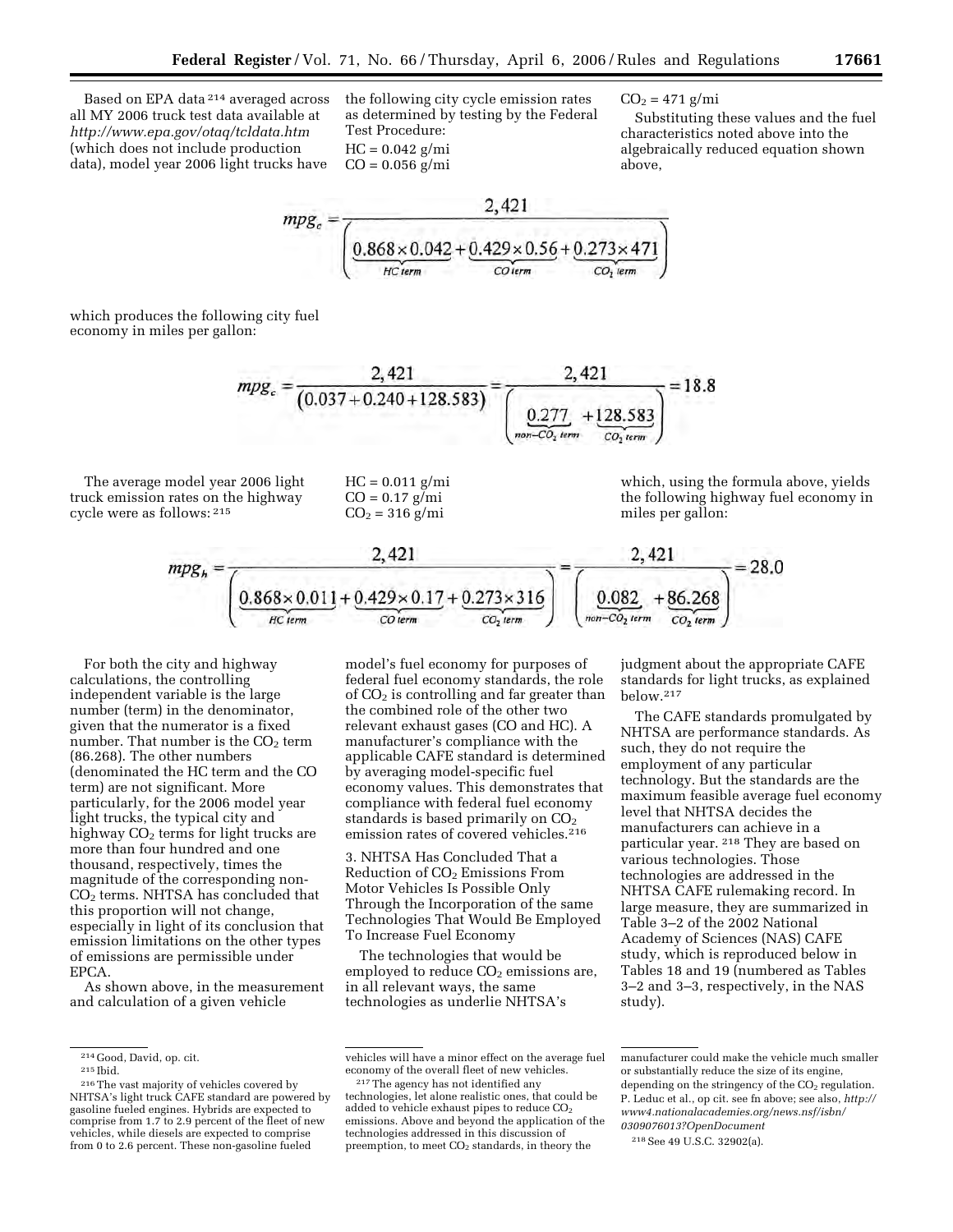Table 18: Fuel Consumption Technology Matrix - SUVs and Minivans (Table 3-2 NAS report)

| Baseline (small SUV): overhead cams, 4-valve, fixed timing,<br>roller finger follower. | Consumption<br><b>Fuel</b> | Equivalent (RPE)<br>Retail Price<br>⊕ |                |   | Small SUV    |                   |   | Mid SUV |   |   | Large SUV             |          |         | Minivan |                       |
|----------------------------------------------------------------------------------------|----------------------------|---------------------------------------|----------------|---|--------------|-------------------|---|---------|---|---|-----------------------|----------|---------|---------|-----------------------|
| Baseline (others): 2-valve, fixed timing, roller finger follower.                      | Improvement<br>$(\%)$      | ہو⊾                                   | High           |   | $\mathbf{r}$ | $\mathbf{c}$      |   | 2       | S | ÷ | Z                     | S        |         | Ν       | S                     |
| Production-intent engine technology                                                    |                            |                                       |                |   |              |                   |   |         |   |   |                       |          |         |         |                       |
| Engine friction reduction                                                              | $\ddot{2}$                 | 55                                    | $\Xi$          |   |              |                   |   |         |   | × |                       |          |         |         | ×                     |
| Low-friction lubricants                                                                |                            | $\bullet$                             | ≍              | × | ×            | $\mathbf{\times}$ |   |         |   |   |                       | ×        | ×       |         | ×                     |
| Multivalve, overhead camshaft (2-V vs. 4-V)                                            |                            | g                                     | $\overline{a}$ |   |              |                   |   |         |   |   |                       | ×        | $\star$ |         | ×                     |
| Variable valve timing                                                                  | $2 - 3$                    | $\frac{5}{2}$                         | $\frac{3}{4}$  | × |              |                   |   | ×       |   |   |                       | ×        | ×       | ×       | ×                     |
| Variable valve lift and timing                                                         | $\mathbf{L}$               | 50                                    | 210            |   | ×            |                   |   | ×       |   |   |                       | $\times$ |         | ×       | $\boldsymbol{\times}$ |
| Cylinder deactivation                                                                  | $3-6$                      | $\Xi$                                 | 252            |   |              |                   |   | ×       |   |   |                       |          |         |         |                       |
| Engine accessory improvement                                                           | $1-2$                      | $\mathbf{z}$                          | 112            | × | ×            |                   |   |         |   |   |                       | ×        | ×       |         | ×                     |
| Engine supercharging and downsizing                                                    | 57                         | 50                                    | S60            |   |              |                   |   |         |   |   |                       | ×        |         |         |                       |
| Production-intent transmission technology                                              |                            |                                       |                |   |              |                   |   |         |   |   |                       |          |         |         |                       |
| Five-speed automatic transmission                                                      |                            | 5                                     |                |   |              |                   | × | ×       |   | × | ×                     | ×        | ×       | ×       | ×                     |
| Continuously variable transmission                                                     | 23                         | $\overline{a}$                        | 154            |   | ×            |                   |   |         | × |   |                       |          |         |         |                       |
| Automatic transmission w/aggressive shift logic                                        | 1.2                        | $\circ$                               | R              | × |              |                   |   |         |   | × |                       |          | ×       |         |                       |
| Six-speed automatic transmission                                                       |                            | 140                                   | 280            |   |              |                   |   | ×       |   |   |                       |          |         | ×       | ×                     |
| Production-intent vehicle technology                                                   |                            |                                       |                |   |              |                   |   |         |   |   |                       |          |         |         |                       |
| Aero drag reduction                                                                    | $\mathbf{L}$               | 0                                     | 340            |   |              |                   |   | ×       | × |   |                       | ×        |         |         | ×                     |
| Improved rolling resistance                                                            | 1.5                        | $\overline{a}$                        | S,             | × |              |                   | × |         | × | × |                       |          | ×       |         |                       |
| Safety technology                                                                      |                            |                                       |                |   |              |                   |   |         |   |   |                       |          |         |         |                       |
| Safety weight increase                                                                 | $-3$ to $-4$               | 0                                     | 0              | × |              | ×                 | × |         | × | × | ×                     |          | ×       | ×       | ×                     |
| Emerging engine technology                                                             |                            |                                       |                |   |              |                   |   |         |   |   |                       |          |         |         |                       |
| Intake valve throttling                                                                | $3-6$                      | 210                                   | 420            |   | ×            |                   |   |         |   |   | ×                     |          |         | ×       |                       |
| Camless valve actuation                                                                | $5-10$                     | 280                                   | <b>S60</b>     |   |              | ×                 |   |         | × |   |                       |          |         |         | ×                     |
| Variable compression ratio                                                             | $2-6$                      | 210                                   | ąp             |   |              | ×                 |   |         |   |   |                       |          |         |         | ×                     |
| Emerging transmission technology                                                       |                            |                                       |                |   |              |                   |   |         |   |   |                       |          |         |         |                       |
| Automatic shift/manual transmission (AST/AMT)                                          | Σî                         | R                                     | 280            |   |              |                   |   | ×       |   |   |                       | ×        |         | ×       | ×                     |
| Advanced CVTs-allows higher torque                                                     | $\tilde{c}$                | 350                                   | <b>S40</b>     |   |              |                   |   |         |   |   |                       |          |         |         |                       |
| Emerging vehicle technology                                                            |                            |                                       |                |   |              |                   |   |         |   |   |                       |          |         |         |                       |
| 42-V electrical systems                                                                | $\mathbf{L}^2$             | π                                     | 280            |   |              |                   |   |         |   |   | ×                     |          |         |         |                       |
| Integrated starter/generator (idle off-restart)                                        | $\ddot{ }$                 | 210                                   | 350            |   |              |                   |   |         |   |   | ×                     |          |         |         |                       |
| Electric power steering                                                                | $1.5 - 2.5$                | 105                                   | 50             |   |              |                   |   |         |   |   | $\boldsymbol{\times}$ | ×        |         | ×       |                       |
| Vehicle weight reduction (5%)                                                          | $\mathcal{L}$              | 210                                   | 50             |   |              |                   |   |         |   |   |                       |          |         |         |                       |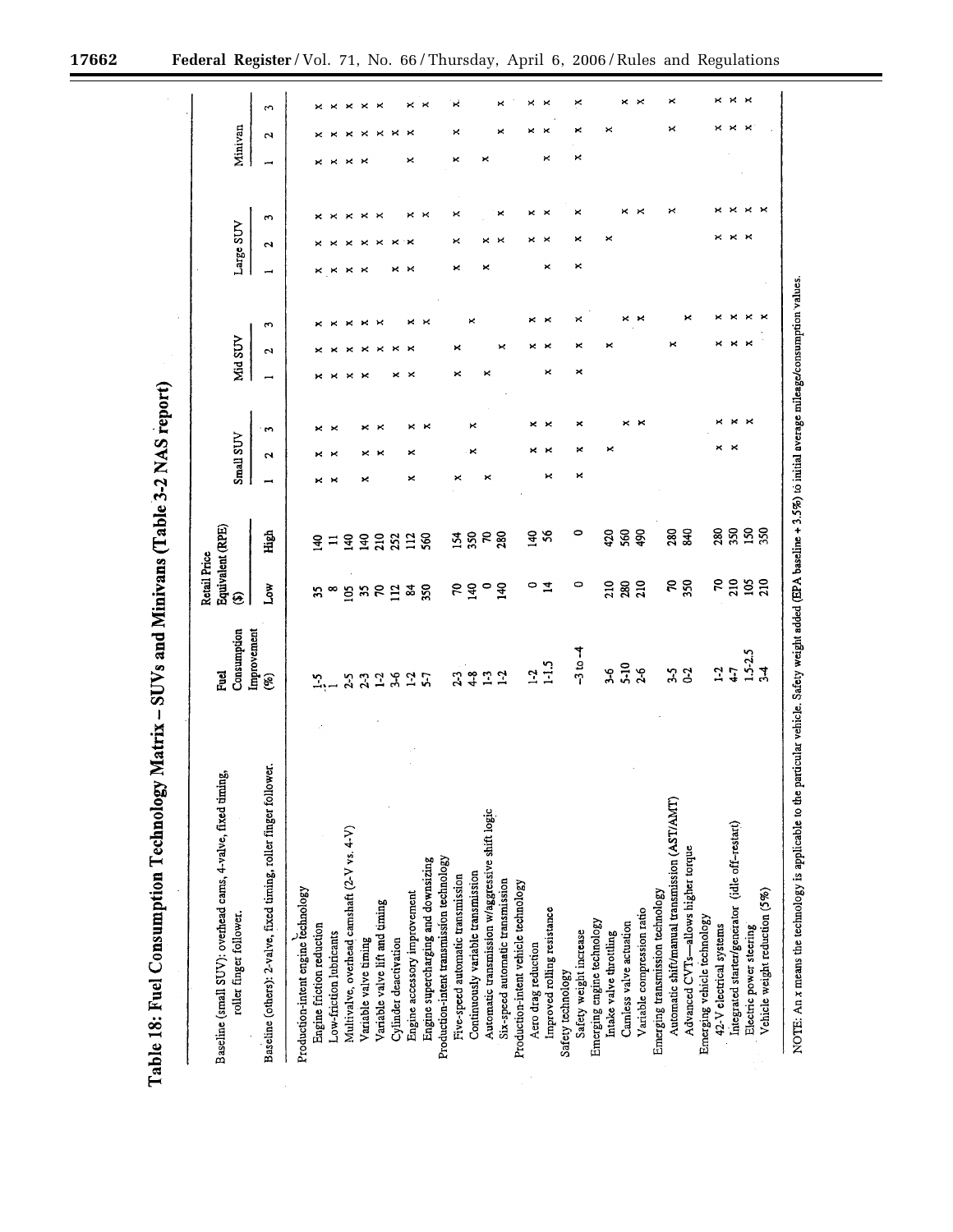|                                                          |                                    | <b>Retail Price</b> |                  |                  |                    |              |                           |                |                |
|----------------------------------------------------------|------------------------------------|---------------------|------------------|------------------|--------------------|--------------|---------------------------|----------------|----------------|
| Baseline: 2-valve, fixed timing, roller finger follower. | Fuel<br>Consumption<br>Improvement | (5)                 | Equivalent (RPE) | Small<br>Pickup  |                    |              | Large<br>Pickup           |                |                |
|                                                          | (%)                                | Low                 | High             | 1                | $\overline{2}$     | 3            | $\mathbf{1}$              | $\overline{2}$ | 3              |
| Production-intent engine technology                      |                                    |                     |                  |                  |                    |              |                           |                |                |
| Engine friction reduction                                | $1 - 5$                            | 35                  | 140              | $\mathbf{x}$     | $\mathbf x$        | x            | $\boldsymbol{\mathsf{x}}$ | x              | x              |
| Low-friction lubricants                                  |                                    | 8                   | $_{11}$          | $\boldsymbol{x}$ | $\mathbf x$        | x            | $\boldsymbol{x}$          | $\mathbf x$    | x.             |
| Multivalve, overhead camshaft (2-V vs. 4-V)              | $2 - 5$                            | 105                 | 140              | $\mathbf{x}$     | $\overline{x}$     | x            | х                         | $\mathbf x$    | $\mathbf{x}$   |
| Variable valve timing                                    | $2 - 3$                            | 35                  | 140              |                  | $\mathbf{x}$       | x            | $\mathbf{x}$              | $\mathbf x$    | x              |
| Variable valve lift and timing                           | $1 - 2$                            | 70                  | 210              |                  | $\mathbf x$        | $\mathbf{x}$ |                           | x              | x              |
| Cylinder deactivation                                    | $3 - 6$                            | 112                 | 252              | x                | x                  |              |                           | х              |                |
| Engine accessory improvement                             | $1 - 2$                            | 84                  | 112              | $\mathbf{x}$     | x                  | x            | $\mathbf x$               | x              | x              |
| Engine supercharging and downsizing                      | $5 - 7$                            | 350                 | 560              |                  |                    | x            |                           | x              | x              |
| Production-intent transmission technology                |                                    |                     |                  |                  |                    |              |                           |                |                |
| Five-speed automatic transmission                        | $2 - 3$                            | 70                  | 154              | x                | x                  |              | $\mathbf x$               | x              | x              |
| Continuously variable transmission                       | $4 - 8$                            | 140                 | 350              |                  |                    | $\mathbf{x}$ |                           |                |                |
| Automatic transmission w/aggressive shift logic          | $1-3$                              | $\bf{0}$            | 70               | x                |                    |              | $\mathbf x$               | х              |                |
| Six-speed automatic transmission                         | $1 - 2$                            | 140                 | 280              |                  | $\pmb{\mathrm{x}}$ |              |                           | x              | x              |
| Production-intent vehicle technology                     |                                    |                     |                  |                  |                    |              |                           |                |                |
| Aero drag reduction                                      | $1 - 2$                            | $\bf{0}$            | 140              |                  | x                  | x            |                           |                | x              |
| Improved rolling resistance                              | $1-1.5$                            | 14                  | 56               | $\mathbf x$      | $\mathbf{x}$       | x            | ×                         |                | x              |
| Safety technology -                                      |                                    |                     |                  |                  |                    |              |                           |                |                |
| 5% safety weight increase                                | $-3$ to $-4$                       | 0                   | 0                | x                | x                  | x            | ×                         | x              | x              |
| Emerging engine technology                               |                                    |                     |                  |                  |                    |              |                           |                |                |
| Intake valve throttling                                  | $3 - 6$                            | 210                 | 420              |                  | ×                  |              |                           | $\mathbf x$    |                |
| Camless valve actuation                                  | $5 - 10$                           | 280                 | 560              |                  |                    | х            |                           |                | x              |
| Variable compression ratio                               | $2-6$                              | 210                 | 490              |                  |                    | x            |                           |                | x              |
| Emerging transmission technology                         |                                    |                     |                  |                  |                    |              |                           |                |                |
| Automatic shift/manual transmission (AST/AMT)            | $3 - 5$                            | 70                  | 280              |                  | x                  |              |                           |                | x              |
| <b>Advanced CVTs</b>                                     | $0 - 2$                            | 350                 | 840              |                  |                    | x            |                           |                |                |
| Emerging vehicle technology                              |                                    |                     |                  |                  |                    |              |                           |                |                |
| 42-V electrical systems                                  | $1 - 2$                            | 70                  | 280              |                  | x                  | $\mathbf x$  |                           | х              | x              |
| Integrated starter/generator (idle off-restart)          | $4 - 7$                            | 210                 | 350              |                  | $\boldsymbol{x}$   | $\mathbf x$  |                           | $\pmb{\chi}$   | $\mathbf{x}$ . |
| Electric power steering                                  | $1.5 - 2.5$                        | 105                 | 150              |                  | $\mathbf{x}$       | x            |                           | $\mathbf x$    | $\mathbf{x}$   |
| Vehicle weight reduction (5%)                            | $3-4$                              | 210                 | 350              |                  |                    |              |                           |                |                |

NOTE: An x means the technology is applicable to the particular vehicle. Safety weight added (EPA baseline + 3.5%) to initial average mileage/consumption values.

# Table 19: Fuel Consumption Technology Matrix - Pickup Trucks (Table 3-3 NAS report)

If a state regulation required manufacturers to reduce  $CO<sub>2</sub>$  emissions from motor vehicles, the state regulation would be predicated on the manufacturers' employment of the same technologies they would employ to meet federal fuel economy standards. As an example, for discussion purposes, we will consider a California regulation. In

2005, CARB adopted amendments to its regulations that it referred to as ''California Exhaust Emission Standards and Test Procedures for 2001 and Subsequent Model Passenger Cars, Light Duty Trucks and Medium Duty Vehicles.''219 In support of its regulations, CARB released a report that listed more than 20 technologies that

manufacturers could be applied in order to achieve compliance with its  $CO<sub>2</sub>$ based standards.220 The technologies identified in the State's report with respect to large trucks are identified in the second column of the table reproduced below from its report, which employs acronyms that are explained below.

<sup>219</sup>See *[http://www.arb.ca.gov/regact/grnhsgas/](http://www.arb.ca.gov/regact/grnhsgas/grnhsgas.htm)  grnhsgas.htm.* The regulations are codified at Title 13 of the California Code of Regulations (CCR). See 13 CCR § 1961.1 (2006).

<sup>220</sup>California Environmental Protection Agency, Air Resources Board, Regulations To Control Greenhouse Gas Emissions From Motor Vehicles, Initial Statement of Reasons.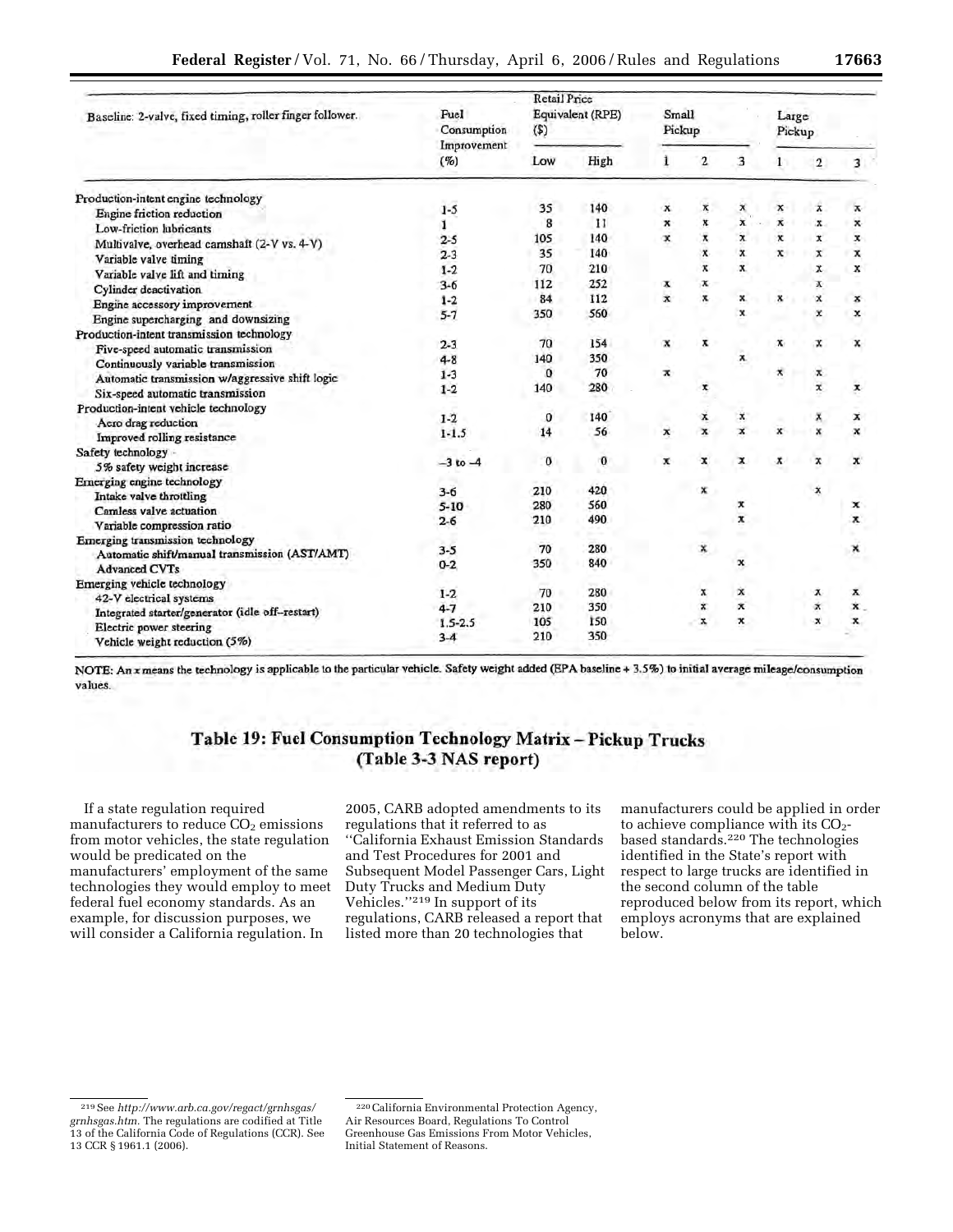| Light truck        | Combined technology packages          | CO <sub>2</sub><br>(g/mi) | Potential<br>$CO2$ reduc-<br>tion from<br>2002<br>baseline<br>(percent) | Retail price<br>equivalent<br>2002 | Potential<br>$CO2$ reduc-<br>tion from<br>2009<br>baseline<br>(percent) | Retail price<br>equivalent<br>2009 |
|--------------------|---------------------------------------|---------------------------|-------------------------------------------------------------------------|------------------------------------|-------------------------------------------------------------------------|------------------------------------|
| Near               |                                       | 484                       | $-5.5$                                                                  | \$126                              | 0                                                                       | 0%                                 |
| Term 2009-2012     |                                       | 442                       | $-13.6$                                                                 | 549                                | $-8.6$                                                                  | \$423                              |
|                    |                                       | 433                       | $-15.4$                                                                 | 480                                | $-10.5$                                                                 | 354                                |
|                    |                                       | 430                       | $-15.9$                                                                 | 845                                | $-11.0$                                                                 | 931                                |
|                    | DeAct. DVVL, CCP, A6, EHPS, ImpAlt    | 418                       | $-18.4$                                                                 | 789                                | $-13.6$                                                                 | 663                                |
|                    | DeAct, DVVL, CCP, AMT, EHPS, ImpAlt   | 396                       | $-22.6$                                                                 | 677                                | $-18.1$                                                                 | 551                                |
| Mid Term 2013-2015 | CCP, DeAct, GDI-S, AMT, EHPS, ImpAlt  | 416                       | $-18.6$                                                                 | 827                                | $-13.9$                                                                 | 701                                |
|                    | DeAct, DVVL, CCP, A6, ISG, EHPS, eACC | 378                       | $-26.2$                                                                 | 1885                               | $-21.9$                                                                 | 1759                               |
|                    | ehCVA, GDI-S, AMT, EHPS, ImpAlt       | 381                       | $-25.5$                                                                 | 1621                               | $-21.2$                                                                 | 1495                               |
| Long Term 2015-    | GDI-L, AMT, EHPS, ImpAlt              | 354                       | $-24.4$                                                                 | 1460                               | $-20.0$                                                                 | 1334                               |
|                    |                                       | 372                       | $-44.5$                                                                 | 2630                               | $-41.3$                                                                 | 2504                               |
|                    | dHCCI, AMT, ISG, EPS, eACC            | 362                       | $-29.3$                                                                 | 2705                               | $-25.2$                                                                 | 2579                               |
|                    | GDI-L, AMT, ISG, EPS, ImpAlt          | 354                       | $-30.7$                                                                 | 2537                               | $-26.7$                                                                 | 2411                               |
|                    |                                       | 244                       | $-52.2$                                                                 | 8363                               | $-49.5$                                                                 | 8237                               |
|                    |                                       | 241                       | $-52.5$                                                                 | 5311                               | $-49.8$                                                                 | 5185                               |

|  | TABLE 20. CARB "TECHNOLOGY PACKAGES" TO REDUCE CO <sub>2</sub> EMISSIONS FROM A LARGE TRUCK <sup>221</sup> |  |
|--|------------------------------------------------------------------------------------------------------------|--|
|--|------------------------------------------------------------------------------------------------------------|--|

The acronyms in the table above refer to the following technologies: 222 A5: 5-speed automatic transmission A6: 6-speed automatic transmission AdvHEV: Advanced hybrid AMT: Automatic Manual Transmission CCP: Coupled cam phasing CVVL: Continuous variable valve lift DCP: Dual cam phasing DeAct: Cylinder deactivation dHCCI: Diesel homogeneous charge compression ignition DVVL:Discrete variable valve lift eACC: Improved electric accessories ehCVA: Electrohydraulic camless valve

actuation EHPS: Electrohydraulic power steering EPS: Electric power steering

- GDI–S: Stoichiometric gasoline direct
- injection GDI–L: Lean-burn gasoline direct injection
- HSDI: High-speed (diesel) direct injection

ImpAlt: Improved efficiency alternator ISG: Integrated starter-generator systems ModHEV: Moderate hybrid Turbo: Turbocharging

As is evident from a comparison of the excerpt from the NAS report above with the excerpt from the CARB statement of reasons above, nearly all of the technologies relied upon by CARB are technologies that NHTSA largely relies on in formulating the federal average fuel economy standards. Thus, vehicle manufacturers would have to install many of the same types of technologies under the NHTSA CAFE rule and under the CARB greenhouse gas rule.

California's Regulation of Greenhouse Gas/Carbon Dioxide Equivalent Emissions From Motor Vehicles Is Related to Average Fuel Economy Standards for Motor Vehicles Under 49 U.S.C. Chapter 329 and Therefore Preempted

California's GHG regulations include new requirements on greenhouse gas emissions from motor vehicles including model year 2009 and subsequent model year light duty trucks (LDT) and medium duty passenger vehicles (MDPV). The CARB greenhouse gas rules include two sets of standards for motor vehicles. One set applies to all passenger cars and to LDTs with a loaded vehicle weight (LVW) up to 3750

pounds. The other set applies to LDTs with a loaded vehicle weight of greater than 3750 pounds and to MDPVs with a gross vehicle weight of less than 10,000 pounds.

NHTSA's CAFE rulemaking covers MY 2008–2011 light trucks. It also includes MY 2011 MDPVs. Thus, the CARB regulations cover vehicles covered by NHTSA's rulemaking.

As noted above, CARB's regulations govern the emission of greenhouse gases from passenger cars, light duty trucks and medium duty passenger vehicles. Greenhouse gases (GHG) is defined to "mean[] the following gases: CO<sub>2</sub>, methane, nitrous oxide, and hydrofluorocarbons.'' 223

CARB's GHG regulation states that the fleet average greenhouse gas exhaust emission values from passenger cars, light-duty trucks and medium-duty passenger vehicles that are produced and delivered for sale in California shall not exceed specified values.224 Table 21 provides the following requirements for Fleet Average Greenhouse Gas Exhaust Emissions, specified in terms of grams per mile CO<sub>2</sub>—equivalent:

## TABLE 21.—CARB FLEET AVERAGE GREENHOUSE GAS EXHAUST EMISSION REQUIREMENTS

[In grams/mi CO<sub>2</sub>-equivalent]

| Model<br>year | LVW and pas-<br>senger cars | LDTs 3751 LVW-<br>8500 GVW and<br><b>MDPVs</b> |
|---------------|-----------------------------|------------------------------------------------|
| 2009          | 323                         | 439                                            |
| 2010          | 301                         | 420                                            |
| 2011          | 267                         | 390                                            |

221California Environmental Protection Agency, Air Resources Board, Regulations To Control Greenhouse Gas Emissions From Motor Vehicles Initial Statement of Reasons (CARB ISOR) at 68.

222The acronyms appear in the CARB ISOR report at 205–06.

223 13 CCR §§ 1961.1(d), (e)(4)

224 13 CCR § 1961.1(a)(1)(A).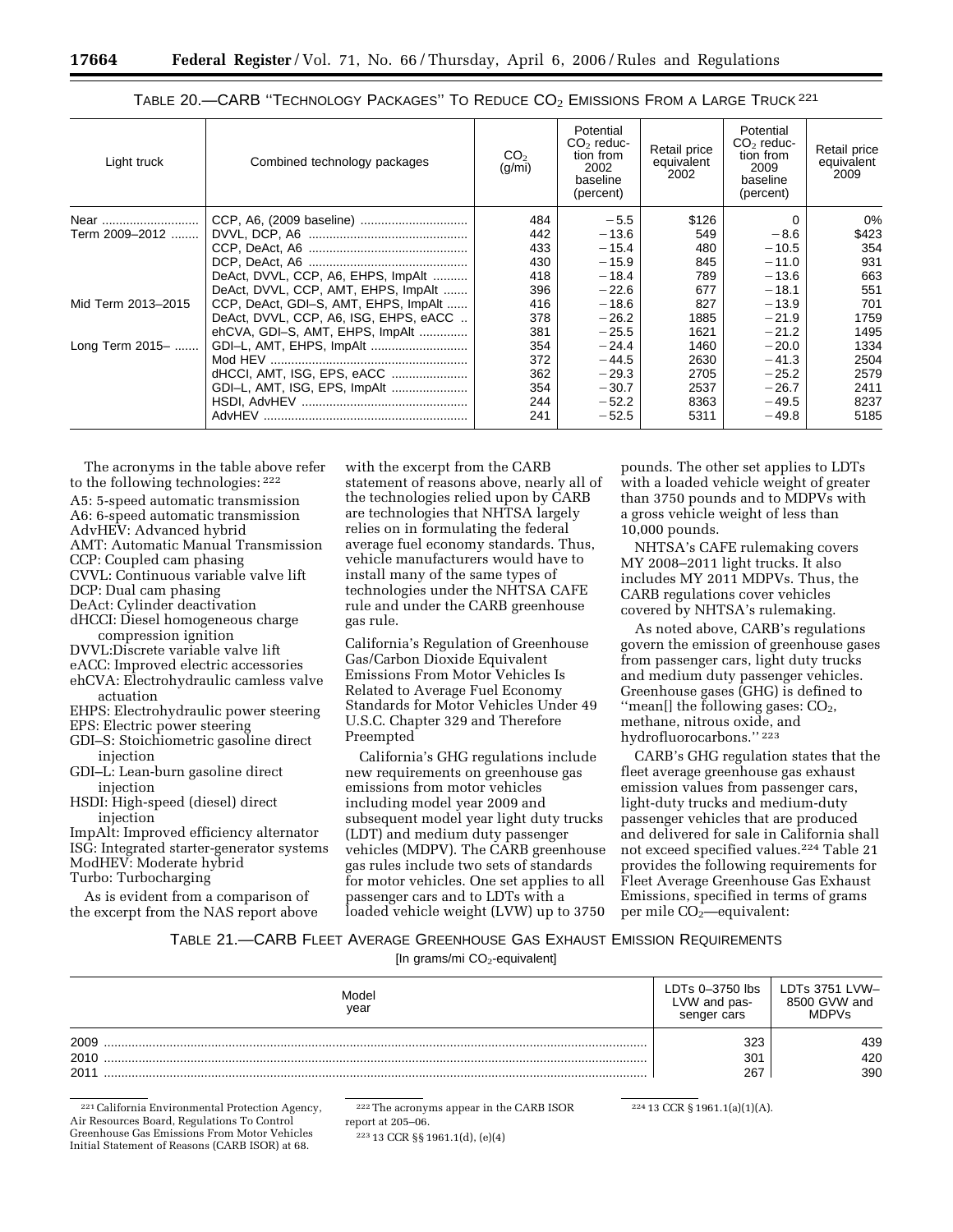TABLE 21.—CARB FLEET AVERAGE GREENHOUSE GAS EXHAUST EMISSION REQUIREMENTS—Continued

[In grams/mi CO<sub>2</sub>-equivalent]

| Model<br>vear                | -VW and pas-<br>senger cars | LDTs 3751 LVW-<br>8500 GVW and<br>MDPVs |
|------------------------------|-----------------------------|-----------------------------------------|
| 2012<br>2013<br>2014<br>2015 | 233<br>227<br>222<br>213    | 361<br>355<br>350<br>341                |
| $2016+$                      | 205                         | 332                                     |

As explained in CARB's ''Final Statement of Reasons'' for its vehicular GHG regulations, the following emission sources are covered:

Vehicle climate change emissions comprise four main elements (1)  $CO<sub>2</sub>$ ,  $CH<sub>4</sub>$ , and  $N<sub>2</sub>O$ emissions resulting directly from the operation of the vehicle,  $(2)$  CO<sub>2</sub> emissions resulting from operating the air conditioning system (indirect AC emissions), (3) refrigerant emissions from the air conditioning system due to either leakage, losses during recharging, sudden releases due to accidents, or release from scrappage of the vehicle at the end of life (direct AC emissions), and (4) upstream emissions associated with the production of the fuel used by the vehicle. The climate change emission standard incorporates all of these elements.225

For vehicles certified on conventional fuels (*e.g.*, gasoline), CARB's regulation does not encompass upstream emissions (*i.e.*, emissions associated with the

production and transportation of the fuel used by the vehicle).<sup>226</sup>

More particularly, under the CARB regulation, for each GHG vehicle test group, a manufacturer shall calculate both a ''city'' grams per mile average of CO2 equivalent value and a ''highway'' grams per mile average of  $CO<sub>2</sub>$ equivalent value.<sup>227</sup> The use of  $CO<sub>2</sub>$ equivalence is an approximation that CARB used to place the gases included in CARB's definition of greenhouse gas on the same scale so that they could be added together. CARB based this on a statement of global warming potential: 228

# TABLE 22.—GWP VALUES FROM CARB INITIAL STATEMENT OF REA-SONS, P. 48

| Greenhouse gas compound                     | Global<br>warming<br>potential |
|---------------------------------------------|--------------------------------|
| Carbon Dioxide<br>Nitrous Oxide<br>HFC 134a | 23<br>296<br>1300              |
| HFC 152a                                    | 120                            |

Under the CARB GHG regulation, the basic calculation of a given vehicle model's GHG emission rate is as follows: 229

 $CO<sub>2</sub>$  equivalent value =  $CO<sub>2</sub>$  + 296  $\times$  N<sub>2</sub>O  $+ 23 \times CH_4 - A/C$  Direct Emissions  $\text{Allowances} - \text{A/C Indirect}$ Emissions Allowances.

This calculation may be expressed as follows:

$$
GHG = \underbrace{CO_2}_{CO_2 \text{ term}} + \underbrace{(296 \times N_2O) + (23 \times CH_4)}_{non-CO_1 \text{ term}} - \underbrace{(\Delta AC_{\text{direct}} + \Delta AC_{\text{indirect}})}_{AC \text{ term}}
$$

Where:

- $GHG = CO<sub>2</sub>$ -equivalent greenhouse gas emission rate (per FTP and highway tests)
- $CO<sub>2</sub>$  = tailpipe carbon dioxide emission rate
- $N_2O$  = tailpipe nitrous oxide emission rate
- $CH<sub>4</sub> = tailpipe method remains a rate$
- $\Delta AC_{direct}$  = credit for reducing direct emissions from air conditioning

system (refrigerant emissions from the air conditioning system)

 $\Delta AC_{indirect}$  = credit for reducing indirect emissions from air conditioning system use  $CO<sub>2</sub>$  emissions resulting from operating the air conditioning system,

As detailed in its ''Initial Statement of Reasons,'' CARB estimates demonstrated that of the total covered GHG emissions, vehicle tailpipe  $CO<sub>2</sub>$ 

emissions would be a much larger component than  $CO<sub>2</sub>$ -equivalent baseline emission rates for all the other components combined. The following table shows CARB's estimates of the baseline emission rate for each covered GHG component 230 (column 2) along with the NHTSA's arithmetic calculation of corresponding shares of baseline emissions reported by CARB (column 3).

# TABLE 23.—CARB ESTIMATES OF BASELINE GREENHOUSE GAS EMISSION RATES

| GHG emissions component | Rate $(CO2 -$<br>equiv. g/mi) | Calculated<br>share (percent<br>total) |
|-------------------------|-------------------------------|----------------------------------------|
|                         | 291-512                       | $92 - 95$                              |
|                         | 0.1                           | $0.02 - 0.03$                          |
|                         | 1.8                           | $0.3 - 0.6$                            |

<sup>225</sup>California Environmental Protection Agency, Air Resources Board, Regulations To Control Greenhouse Gas Emissions From Motor Vehicles, Final Statement Of Reasons (FSOR), at 7–8.

226CARB, FSOR at 8.

227 13 CCR 1961.1(a)(1)(B)1.a.

228The global warming potential is a relative index used to compare the climate impact of an

emitted greenhouse gas, relative to an equal amount of carbon dioxide.

229 Ibid.

230CARB ISOR at 48, 59, 70–72, 75 and 79.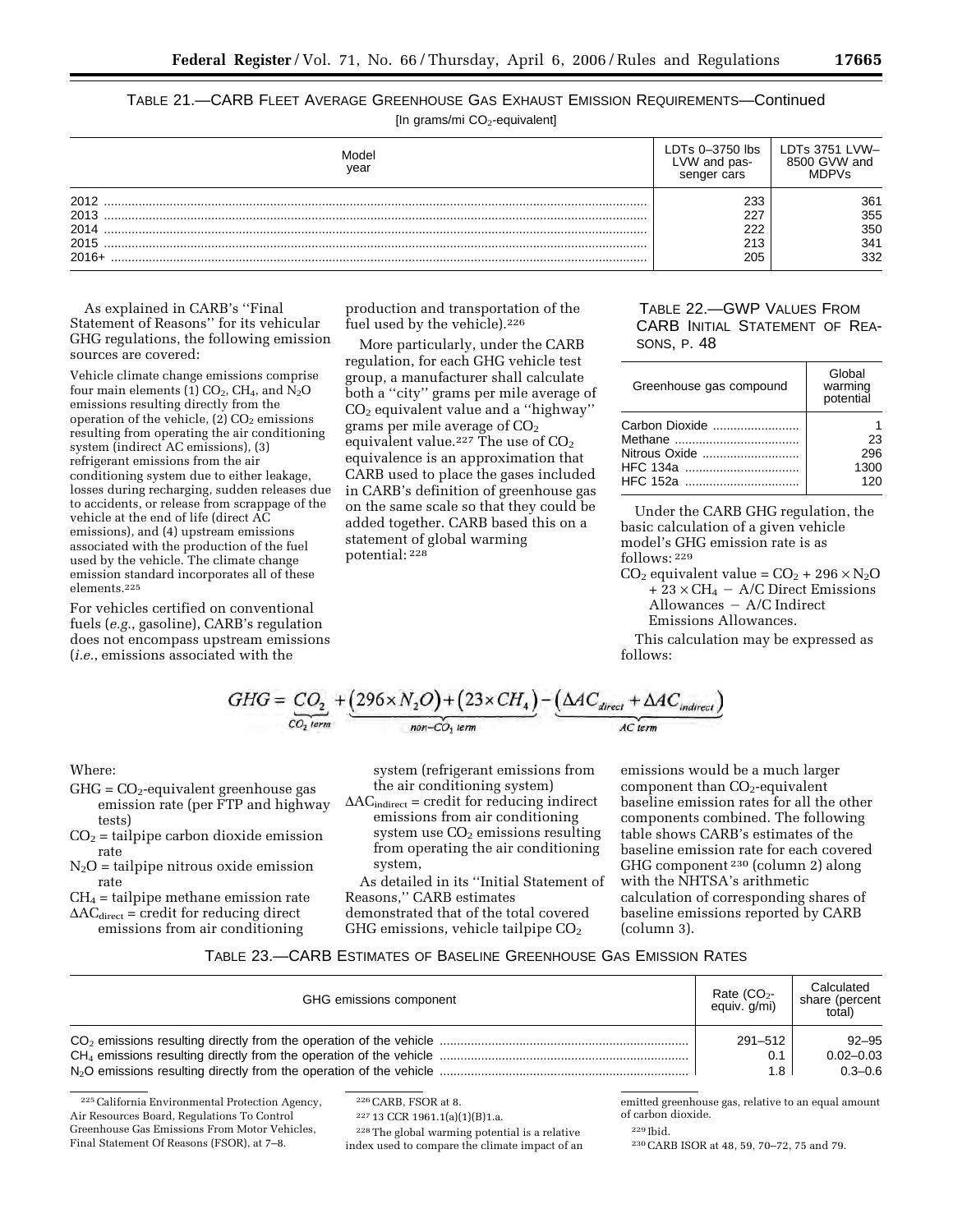| GHG emissions component | Rate $(CO2$ -<br>equiv. g/mi) | Calculated<br>share (percent<br>total) |
|-------------------------|-------------------------------|----------------------------------------|
|                         | $13.5 - 19.0$<br>8.5          | $2 - 3$                                |

| TABLE 23.—CARB ESTIMATES OF BASELINE GREENHOUSE GAS EMISSION RATES—Continued |  |
|------------------------------------------------------------------------------|--|
|------------------------------------------------------------------------------|--|

As is evident from the above table,  $CO<sub>2</sub>$  emissions resulting directly from the operation of the vehicle account for more than ninety two percent of the emissions potentially covered by CARB's vehicular GHG regulation.231 This demonstrates that  $CO<sub>2</sub>$  emissions from the operation of the vehicle are the predominant factor under CARB's greenhouse gas regulation.

This is corroborated by data in the record. As discussed above, a reasonably representative MY2006 light

truck emits 471 g/mi and 316 g/mi of  $CO<sub>2</sub>$  on the city and highway test cycles respectively. Like federal fuel economy standards, CARB's GHG regulation weights these cycles at 55% and 45% respectively,232 such that representative  $CO<sub>2</sub>$  value would be 401 gr/mile for a MY 2006 light truck. According to CARB's ''Initial Statement of Reasons'',233 a typical baseline vehicle emits 0.005 grams per mile of CH<sub>4</sub>. Under the regulation, manufacturers may use a default value of 0.006 grams

per mile for N2O in lieu of actually measuring emissions of that gas.234 Also according to the regulation, manufacturers could be granted as much as 9 and 11 grams per mile in direct and indirect emissions allowances, respectively, for improvements to air conditioners.235

Therefore, the  $CO<sub>2</sub>$ -equivalent GHG emission rate for a typical light truck granted the maximum credit for air conditioner improvements might be computed as follows:

$$
GHG = \underbrace{401}_{CO_2 \text{ term}} + \underbrace{(296 \times 0.006) + (23 \times 0.005)}_{non-CO_2 \text{ term}} - \underbrace{(9+11)}_{AC \text{ term}}
$$

which reduces, with rounding, to:

$$
GHG = \underbrace{401}_{CO_2 \text{ term}} + \underbrace{2}_{\text{non-CO}_2 \text{ term}} - \underbrace{20}_{\text{AC \text{ term}}}
$$

Therefore, for a typical light truck, the term representing  $\overline{CO}_2$  emissions that are also subject to regulation under federal CAFE standards (in the above equation, the term labeled " $CO<sub>2</sub>$  term") would have a magnitude about 200 times that of the term representing its other emissions ("non- $\overline{CO}_2$  term" in the above), and about 20 times that of the term account for improvements to its air conditioning system (''AC term'' in the above). Consistent with CARB's estimate, discussed above, that tailpipe CO2 emissions dominate total GHG emissions considered by CARB, this calculation indicates that  $CO<sub>2</sub>$  emissions account for on the order of 95 per cent  $(1 - 22/(401 + 2 + 20) = 0.95)$  of the emissions that enter into the calculation of total GHG emissions under CARB's regulation.

Alternatively, using the MY2011 values of CARB's standards for total GHG emissions—267 and 390 grams per mile for lighter and heavier vehicles, respectively, corresponding  $CO<sub>2</sub>$ 

emissions resulting directly from vehicle operation would be 285 and 408 grams per mile, respectively:

$$
267 = \underbrace{CO_2}_{CO_2 \text{ term}} + \underbrace{2}_{\text{non-CO}_2 \text{ term}} - \underbrace{20}_{\text{AC term}}
$$
\n
$$
390 = \underbrace{CO_2}_{CO_2 \text{ term}} + \underbrace{2}_{\text{non-CO}_2 \text{ term}} - \underbrace{20}_{\text{AC term}}
$$

Solving these two equations for  $CO<sub>2</sub>$ yields values of 285 and 408 grams per mile, respectively. At these rates,  $CO<sub>2</sub>$ accounts for either 93% (1  $-22/(285 +$  $2 + 20$ ) = 0.93) or 95%  $(1 - 22/(408 + 2))$ + 20) = 0.95) of the emissions that enter into the calculation of total GHG emissions under CARB's regulation.

Just as in the case of compliance with federal fuel economy standards, compliance with CARB's regulation is largely a function of tailpipe  $CO<sub>2</sub>$ emissions.236 The same emissions provide the primary basis for determining compliance with federal fuel economy standards. In addition, CARB's own analysis anticipates that manufacturers would comply with its

GHG regulation primarily by applying technologies that increase fuel economy.

With only one exception improvements to air conditioning systems—those technologies would have a parallel impact on fuel economy as measured for purposes of determining compliance with federal fuel economy standards.237 For purposes of determining compliance with federal CAFE standards, testing is run with the air conditioning turned off. Thus, the federal CAFE rules do not "credit" improved air conditioning efficiency or reduced losses from air conditioners. CARB has included reductions in emissions associated with air conditioning (direct and indirect) in its GHG regulation, so the technologies it relies upon are in this one limited respect broader than those NHTSA relies on. However, those technologies are nevertheless fuel economy technologies in that they reduce  $CO<sub>2</sub>$ emissions by reducing the load on a vehicle's engine and in turn reduce fuel consumption. Further, air conditioning improvements are not the predominant factor in reducing  $CO<sub>2</sub>$ -equivalent

 $\ensuremath{^{231}\text{A}}$  CARB memorandum recognizes that<br>  $\text{CO}_2$ emissions are by far the largest amount of emissions produced by motor vehicles. *http://www.arb.ca.gov/ [msei/on-road/downloads/pubs/co2final.pdf.](http://www.arb.ca.gov/msei/on-road/downloads/pubs/co2final.pdf)* 

<sup>232</sup> 13 CCR 1961.1.

<sup>233</sup> ISOR at 48.

<sup>234</sup> 13 CCR § 1961.1(a)(1)(B)1.a.

<sup>235</sup>California Code of Regulations, Title 13, § 1961.1(a)(1)(B)(1)(b) allows a direct emissions

allowance of up to 9 grams per mile. Section  $1961.1(a)(1)(B)(1)(c)$  allows an indirect emissions allowance of up to 11 grams per mile.

 $236$  This conclusion follows even if the CO<sub>2</sub> emission rates in the examples are changed considerably, in line with the baseline estimates in CARB's ISOR.

<sup>237</sup>As demonstrated above, the CARB regulation would have the substantially the same effect as the

Federal fuel economy regulation in terms of many of the technologies that manufacturers likely would have to install to meet the requirements. In addition to covered large trucks, addressed above, CARB's ISOR addressed the technologies that likely would be installed in small trucks and minivans. (ISOR, pp. 66–7). In general, those technologies are the same as in the NAS report referred to above.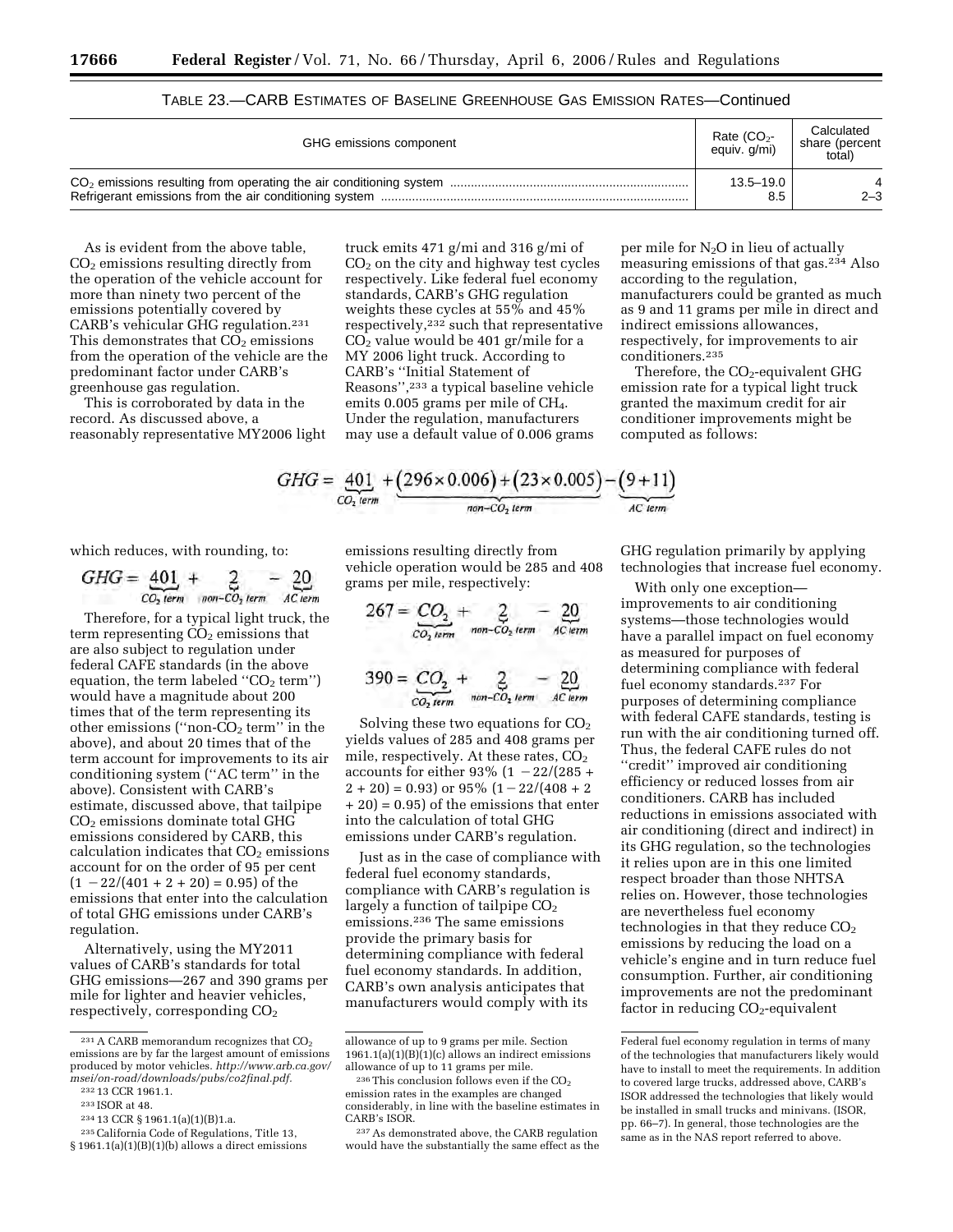emissions under the CARB regulation.238

CARB's vehicle greenhouse gas regulation is, therefore, clearly related to fuel economy standards 239 and thus subject to the preemption provision in EPCA.

NHTSA Has Also Concluded That Regulation of Carbon Dioxide Emissions From Motor Vehicles Conflicts With and Is Impliedly Preempted Under 49 U.S.C. Chapter 329

Pre-emption principles also provide that if a state law or regulation stands as an obstacle to the accomplishment and execution of the full purposes and objectives of Congress in enacting a statute, that law or regulation may be preempted.240 The presence of an

 $^\mathrm{239}\text{A}$  CARB memorandum recognizes that  $\mathrm{CO}_2$ emissions are related to fuel economy. It points out that  $CO<sub>2</sub>$  emissions can be modeled to estimate fuel economy. It also noted in the context of CO<sub>2</sub> that emission rates for vehicles from a certain period (MY 1990—MY 1997) were assumed to be the same as the preceding model year (1989) because CAFE standards did not change dramatically after the initial model year (MY 1989). *http:// [www.arb.ca.gov/msei/on-road/downloads/pubs/](http://www.arb.ca.gov/msei/on-road/downloads/pubs/co2final.pdf)  co2final.pdf* (this document apparently was prepared in the late 1990s, based on its reference to the EMFAC7G model, which was approved by EPA on April 16, 1998.) Similarly, a National Academies Press (NAP) release on Automotive Fuel Economy, recognized the relationship between automotive fuel economy and  $CO<sub>2</sub>$  emission rates: ''Fuel economy improvements in new light-duty vehicles will reduce carbon dioxide emissions per mile because less fuel will be consumed per vehicle mile driven.'' *[http://www.nap.edu/openbook/](http://www.nap.edu/openbook/0309045304/html/7html)  0309045304/html/7html.* (NAP was created by the National Academies to publish the reports issued by the National Academy of Sciences, the National Academy of Engineering, the Institute of Medicine, and the National Research Council.) See also NAP report at *[http://www.nap.edu/books/0309076013/](http://www.nap.edu/books/0309076013/html/7.html)  html/7.html.* In addition, CARB recognized that the GHG (CO2-equivalent emission standards are related to fuel economy in another way. CARB recognized that the standards would result in savings in reduced operating costs. Those lower costs are based on lower costs for fuel based on improved fuel efficiency. (ISOR, p. 196; FSOR, pp. 166, 168).

express preemption provision in a statute neither precludes nor limits the ordinary working of conflict preemption principles, particularly in the absence of a saving clause.241 Therefore, NHTSA has concluded that these principles are also fully operative under EPCA, in addition to its express preemption provision.

NHTSA has concluded that the State GHG standard, to the extent that it regulates tailpipe CO<sub>2</sub> emissions, would frustrate the objectives of Congress in establishing the CAFE program and conflict with the efforts of NHTSA to implement the program in a manner consistent with the commands of EPCA. Congress had a variety of interrelated objectives in enacting EPCA and has charged NHTSA with balancing and achieving them. Among them was improving motor vehicle fuel economy. To achieve that objective, Congress did not simply mandate the issuance of fuel economy standards set at whatever level NHTSA deemed appropriate. Nor did it simply say that levels must be set consistent with the criteria it specified in Section 32902(f). It went considerably further, mandating the setting of standards at the maximum feasible level.

Other congressional objectives underlying EPCA include avoiding serious adverse economic effects on manufacturers and maintaining a reasonable amount of consumer choice among a broad variety of vehicles. Congress was explicitly concerned that the CAFE program be carefully drafted so as to require levels of average fuel economy that do not have the effect of either ''imposing impossible burdens or unduly limiting consumer choice as to capacity and performance of motor vehicles.'' 242 These concerns are equally applicable to the manner in which that program is implemented.

To guide the agency toward the selection of standards meeting these competing objectives, Congress specified four factors that NHTSA must consider in determining which level is the maximum feasible level of average fuel economy and thus the level at which each standard must be set. These are technological feasibility, economic practicability, the effect of other Government standards on fuel economy, and the need of the Nation to conserve energy.243 In addition, the agency had traditionally considered the safety consequences in selecting the level of future CAFE standards.

Congress expected the agency to balance these factors in a fashion that ensures the standards are neither too low, nor too high. The Conference Report for EPCA states that the fuel economy standards were to be the product of balancing the benefits of higher fuel economy levels against the difficulties individual manufacturers would face in achieving those levels:

Such determination should take industrywide considerations into account. For example, a determination of maximum feasible average fuel economy should not be keyed to the single manufacturer which might have the most difficulty achieving a given level of average fuel economy. Rather, the Secretary must weigh the benefits to the nation of a higher average fuel economy standard against the difficulties of individual automobile manufacturers. Such difficulties, however, should be given appropriate weight in setting the standard in light of the small number of domestic automobile manufacturers that currently exist, and the possible implications for the national economy and for reduced competition association [sic] with a severe strain on any manufacturer. However, it should also be noted that provision has been made for granting relief from penalties under Section 508(b) in situations where competition will suffer significantly if penalties are imposed.244

NHTSA has concluded that were a State to establish a fuel economy standard or de facto fuel economy standard, e.g., a  $CO<sub>2</sub>$  emission standard, it would not choose one that has the effect of requiring lower levels of average fuel economy than the CAFE standards applicable under EPCA or even one requiring the same level of average fuel economy. Given that the only practical way to reduce tailpipe emissions of  $CO<sub>2</sub>$  is to improve fuel economy, such a State standard would be meaningless since it would not reduce  $CO<sub>2</sub>$  emissions to an extent greater than the CAFE standards.245 Instead, a State would establish a standard that has the effect of requiring a higher level of average fuel economy.

Setting standards that are more stringent than the fuel economy standards promulgated under EPCA would upset the efforts of NHTSA to balance and achieve Congress's competing goals. Setting a standard too high, above the level judged by NHTSA to be consistent with the statutory consideration after careful consideration of these issues in a rulemaking proceeding, would negate the agency's analysis and decisionmaking. NHTSA makes its judgments only after considering extensive technical

<sup>238</sup>Based on its own analysis of warmingpotential weighted emissions, CARB estimates that upgrading to a low-leak HFC–152a air conditioning system or a CO2 system would reduce GHG emissions by "approximately 8.5 or 9 CO<sub>2</sub>equivalent grams per mile, respectively.'' (ISOR, p. 72). CARB further states that ''upgrading to a VDC with external controls, air recirculation, and HFC– 152a as the refrigerant, the estimated indirect emission reduction is 7 CO<sub>2</sub>-equivalent grams per mile for a small car,  $8 \text{ CO}_2$ -equivalent grams per mile for a large car, and  $9.8 \overline{CO}_2$ -equivalent grams per mile for minivans, small trucks, and large trucks.'' (ISOR, p. 75). According to the regulation, combined direct and indirect emissions allowances for air conditioners could total as much as  $CO<sub>2</sub>$ equivalent 20 grams per mile. California Code of Regulations, Title 13, section 1961.1(a)(1)(B)(1)(b) allows a direct emissions allowance of up to 9 grams per mile. Section  $1961.1(a)(1)(B)(1)(c)$  allows an indirect emissions allowance of up to 11 grams per mile.

<sup>240</sup>*Spriestma* v. *Mercury Marine,* 537 U.S. 51, 64– 5 (2002).

<sup>241</sup> *Geier* v. *Honda,* 529 U.S. 861, 869 (2000). 242H. Rep. No. 94–340, 87 (1975).

<sup>243</sup> 49 U.S.C. 32902(f).

<sup>244</sup>S. Rep. No. 94–516, 154–155 (1975). 245This is also EPA's conclusion. See 68 FR 52922, 52929.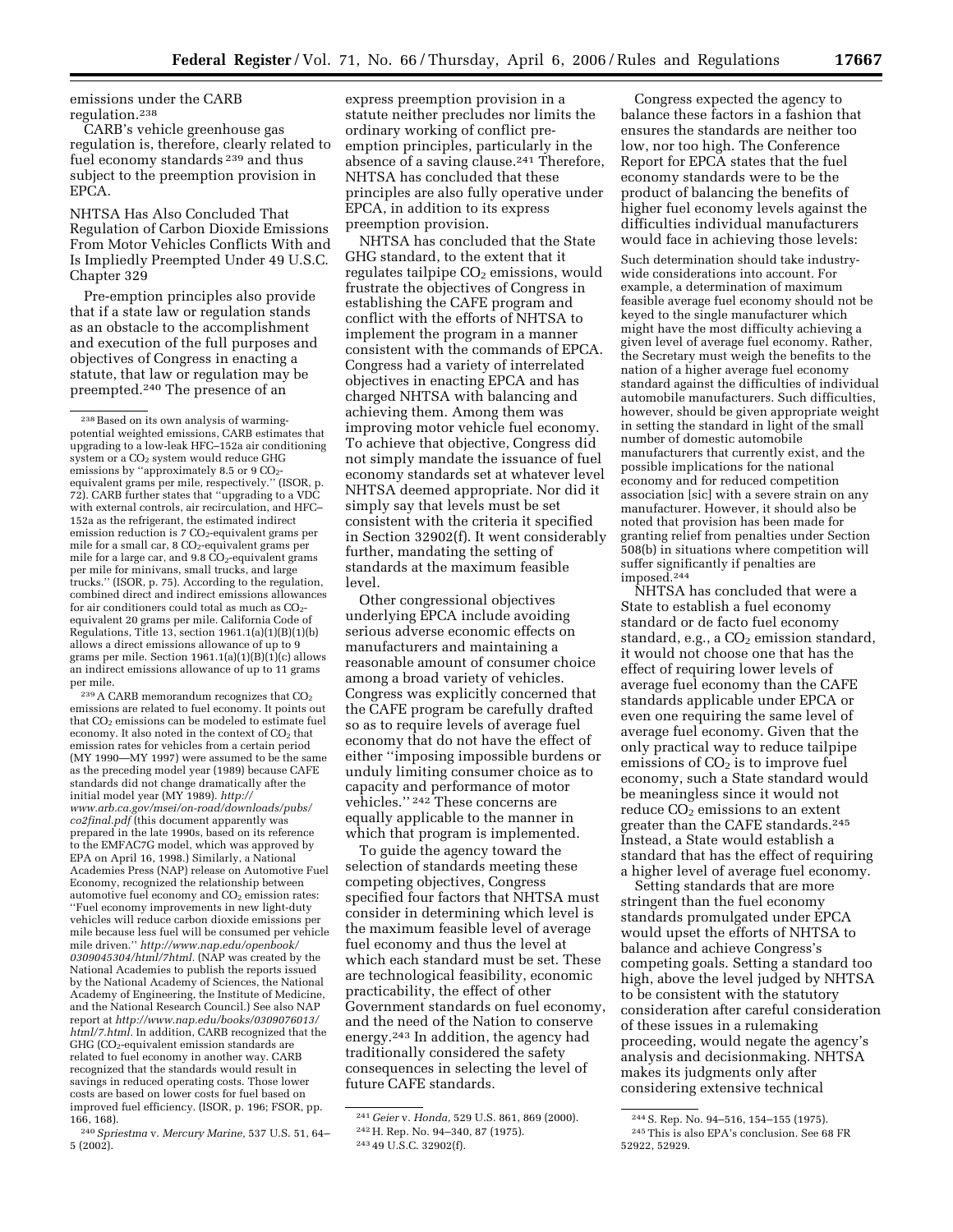information such as detailed product information submitted by the vehicle manufacturers and NAS' report on the future of the CAFE program and conducting analyses of potential impacts on employment and safety.

As noted above, manufacturers confronted with requirements for the reduction of tailpipe  $CO<sub>2</sub>$  emissions would look at the same pool of technology used to reduce fuel consumption. NHTSA concludes that it is disruptive to the orderly implementation of the CAFE program, and to NHTSA's reasonable balancing of competing concerns, to have two different governmental entities assessing the need to conserve energy, technological feasibility, economic practicability, employment, vehicle safety and other concerns, and making inconsistent judgments made about how quickly and how much of that single pool of technology could and should be required to be installed consistent with those concerns. EPCA does not specify how to weight each concern; thus, NHTSA determines the appropriate weighting based on the circumstances in each CAFE standard rulemaking. More important, ignoring the judgments made by NHTSA at the direction of Congress could result in setting standards at levels higher than NHTSA can legally justify under EPCA, increasing the risk of the harms that that body sought to avoid, e.g., serious adverse economic consequences for motor vehicle manufacturers and unduly limited choices for consumers.

Through EPCA, Congress committed the reasonable accommodation of these conflicting policies and concerns to NHTSA.246 ''Congress did not prescribe a precise formula by which NHTSA should determine the maximallyfeasible fuel economy standard, but instead gave it broad guidelines within which to exercise its discretion.'' 247 A state's adoption and enforcement of a CO2 standard for motor vehicles would infringe on NHTSA's discretion to establish CAFE standards consistent with Congress' guidance and threaten the goals that Congress directed NHTSA to achieve. The process of achieving those goals involves great expertise and care. The fuel economy standards delegated to NHTSA are to be the product of balancing the benefits of higher fuel economy levels against the difficulties individual manufacturers would face in achieving those levels.248

As EPA observed in its notice denying the petition to regulate motor vehicle

CO2 emissions, its issuance of standards for those emissions would ''abrogate EPCA's regime,'' 249 rendering NHTSA's careful balancing of consideration a nullity. This is equally true for State standards for those emissions.

There appear to be two misconceptions that have clouded proper analysis of these implied preemption issues. One is that since the term ''average fuel economy standard'' is defined in EPCA as meaning ''a performance standard specifying a *minimum* level of average fuel economy applicable to a manufacturer in a model year'' 250 (emphasis added), there can be no conflict or incompatibility between CO2 standards and CAFE standards. Indeed, it has been suggested that in defining this term in this fashion, Congress endorsed the setting of other standards having the effect of regulating fuel economy.251 NHTSA does not interpret the statute in this manner, because EPCA requires that CAFE standards be set at the maximum feasible level, consistent with the agency's assessment of impacts on the nation, consumers and industry.

An interpretation that allowed more stringent State fuel economy standards would nullify the statutory limits that Congress placed in EPCA on the level of CAFE standards, and the efforts of NHTSA in its CAFE rulemaking to observe those limits. Congress expressly listed four analytical, decision guiding factors in EPCA because fuel economy was not the only value that Congress sought to protect and promote in the mandating the setting of CAFE standards. Congress did not want improved fuel economy to come at the price of adverse effects on sales, jobs, and consumer choice. Further, in choosing the level of future CAFE standards, NHTSA has traditionally considered the potential impact on safety.

In selecting the maximum feasible level, NHTSA strives to set the standards as high as it can without causing significant adverse consequences for the manufacturers or consumers. Since NHTSA should not, as a matter of sound public policy, and in fact may not as a matter of law, set standards above the level it determines to be the maximum feasible level, EPCA should not be interpreted as permitting the States to do so. Indeed, NHTSA has concluded that, under EPCA, States may

251This suggestion cannot be reconciled with Congress' decision to include an express preemption provision in EPCA. 49 U.S.C. 32919(a). not set actual or de facto fuel economy standards at any level.

Second, as noted above, regulating fuel economy and regulating  $CO<sub>2</sub>$ emissions are inextricably linked, given current and foreseeable automotive technology. There are not two different pools of technology, one for reducing tailpipe  $CO<sub>2</sub>$  emissions, and the other for improving fuel economy. Thus, there is nothing to be gained by setting both tailpipe  $CO<sub>2</sub>$  standards and CAFE standards.

If the technology does not improve fuel economy, it does not reduce tailpipe  $CO<sub>2</sub>$  emissions. The technologies listed in Part 5 of CARB's Initial Statement of Reasons for its GHG standard for reducing tailpipe  $CO<sub>2</sub>$ emissions reduce those emissions by improving fuel economy.

This dichotomy of perception or characterization about fuel economy and CO<sub>2</sub> emissions does not appear to exist in other countries. According to the International Energy Agency:

The existing approaches for achieving  $CO<sub>2</sub>$ reduction through fuel economy improvement in new cars vary considerably, with both regulatory approaches (China, Japan, US, CA) and voluntary approaches (EU). Some systems include financial incentives as well (Japanese tax credit for hybrids, U.S. gas guzzler tax, various EU member country differential taxation schemes based on fuel economy, such as in the UK and Denmark).252

Further, in Europe, the studies conducted for the European Commission in support of efforts to provide public information on fuel economy and  $CO<sub>2</sub>$  emissions to induce consumers to purchase vehicles with lower  $CO<sub>2</sub>$  emissions uniformly reflect the view that fuel economy and  $CO<sub>2</sub>$ emissions are directly related.253

253RAND Europe, at 4; D. Elst, N. Gense, I.J. Riemersma, H.C. van de Burgwal, Z. Samaras, G. Frontaras, I. Skinner, D. Haines, M. Fergusson, and P. ten Brink, Measuring and preparing reduction measures for CO<sub>2</sub>-emissions from N1 vehicles-final report the European Commission, Directorate-General for Environment, at 90, TNO TPD, (part of the Netherlands Organisation for Applied Scientific Research TNO), in partnership with Aristotle University of Thessaloniki and Institute for European Environmental Policy, Contract no. B4– 3040/2003/364181/MAR/C1, December 2004 (observing that " $* * *$  reduction of  $CO<sub>2</sub>$  is equivalent to fuel economy improvement \* \* \* ''); and A. Gartner, Study on the effectiveness of Directive 1999/94/EC relating to the availability of consumer information on fuel economy and  $CO<sub>2</sub>$ emissions in respect of the marketing of new passenger cars, Final report to the European Commission, Directorate-General for Environment, Contract No.: 07010401/2004/377013/MAR/C1, at

<sup>246</sup> 901 F.2d 107, 120–21.

<sup>247</sup> 901 F.2d 107, 120–21.

<sup>248</sup> 793 F.2d 1322, 1338.

<sup>249</sup> Id.

<sup>250</sup> 49 U.S.C. 32901(a)(6).

<sup>252</sup>FUELING THE FUTURE: Workshop on Automobile CO<sub>2</sub> Reduction and Fuel Economy Improvement Policies, WORKSHOP REPORT, 13 October, 2004, Shanghai, China, *http:// [www.iea.org/textbase/work/2004/shanghai/](http://www.iea.org/textbase/work/2004/shanghai/UNEP_IEA.PDF)  UNEP*\_*IEA.PDF.*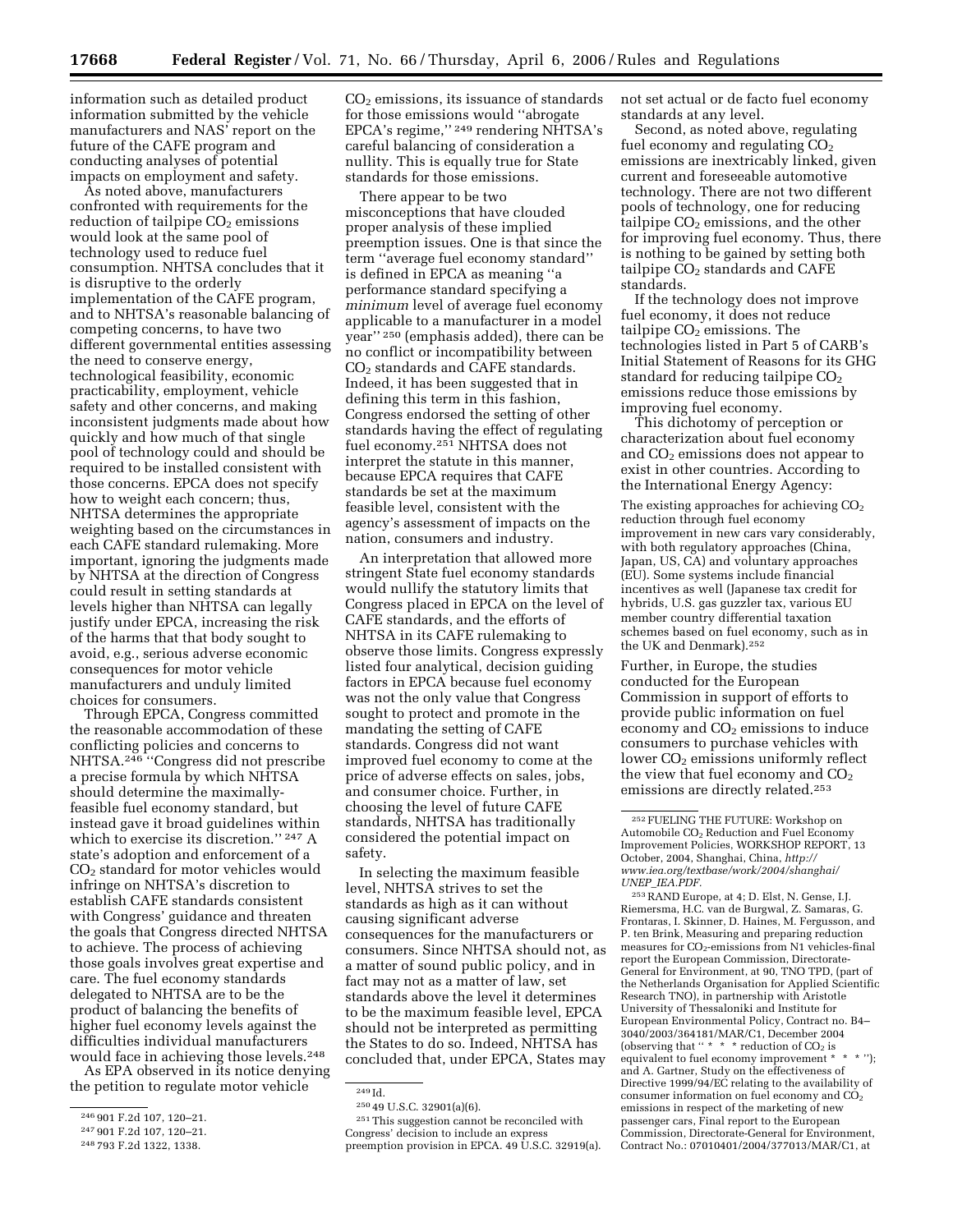Similarly, in 2001, one of the leading U.S. environmental groups participating in this rulemaking issued a report that identified a vehicle's fuel consumption rate as the single vehicle design factor determining the amount of a vehicle's  $CO<sub>2</sub>$  emissions:

The  $CO<sub>2</sub>$  emitted by a motor vehicle is the product of three factors: the amount of driving, the vehicle's fuel consumption rate and the carbon intensity of the fuel consumed. The fuel consumption rate (*e.g.*, the number of gallons needed to drive 100 miles) is the inverse of fuel economy (miles per gallon, or mpg).254

Later, in the same report, it was observed in a footnote (#26) that ''it is actual CAFE that determines fuel consumption and  $CO<sub>2</sub>$  emissions."  $^{255}$ 

EPCA's Provision Specifying Factors To Be Considered in Setting Average Fuel Economy Standards Does Not Limit Preemption Under 49 U.S.C. Chapter 329

EPCA does not include any exception to its preemption provision that would cover State GHG and CO<sub>2</sub> standards. Nevertheless, some commenters opposing preemption suggested that Section 32902(f), which lists the factors that NHTSA must consider in determining the level at which to set fuel economy standards, prevents preemption by requiring consideration, by NHTSA, of the effect of other Government standards, including emissions standards, on fuel economy.

EPCA's decisionmaking factor provision is neither a saving clause nor a waiver provision. Nor does NHTSA interpret it as saving state emissions standards that effectively regulate fuel economy from preemption. The agency interprets that provision only to direct NHTSA to consider those State standards that can otherwise be validly adopted and enforced under State and Federal law.

The decisionmaking factors provision does reflect an expectation by Congress that some state emissions standards would not be preempted under the express preemption provision. However, as an initial matter, NHTSA does not

read the provision to imply a savings clause. This is particularly so given that Congress has considered and provided a different saving clause, *i.e.*, the one for a State law or regulation on disclosure of fuel economy or fuel operating costs for an automobile.

Moreover, even if EPCA did contain the saving clause desired by those commenters, NHTSA would not give it effect here, as doing so ''would upset the careful regulatory scheme established by federal law.'' 256

First, and most important in this context, such a reading would upset the carefully calibrated CAFE regulatory program under which NHTSA is with setting CAFE standards at the maximum feasible level, taking care neither to set them too high nor too low. Because of the need to conserve energy, Congress did not simply mandate the setting of appropriate fuel economy standards. Instead, it mandated the setting of maximum feasible ones. At the same time, Congress was aware that setting overly stringent standards would excessively reduce consumer choice about vehicle design and performance and threaten adverse economic consequences. As noted by EPA in its Federal Register document denying ICTA's petition to regulate  $CO<sub>2</sub>$ emissions from motor vehicles, the setting of standards for  $CO<sub>2</sub>$  tailpipe emissions would displace NHTSA and upset EPCA's regulatory regime for CAFE.

Second, the requirement to consider these decisionmaking factors must be reconciled with the express preemption provision. NHTSA has concluded that reading the express preemption provision in the manner suggested by commenters opposing preemption would irrationally limit that provision and leave NHTSA's role in administering the CAFE program open to a substantial risk of abrogation. By the same token, in NHTSA's view, it is equally important that the ''relates to'' language in the express preemption provision should not be given so broad a reading that even State emissions standards having only an incidental effect on fuel economy standards are deemed to be preempted by it.

NHTSA has concluded that these two extreme readings, with their unacceptable impacts on EPCA and on the Clean Air Act, including its waiving preemption provision, can be avoided under a carefully calibrated interpretation of EPCA's express preemption provision that harmonizes the two acts to the extent possible.

NHTSA does not interpret EPCA's express preemption provision as preempting State emissions standards that only incidentally or tangentially affect fuel economy. These standards include, for example, given current and foreseeable technology, the existing emissions standards for CO, HC,  $NO<sub>X</sub>$ , and particulates. They also include the limits on sulfur emissions that become effective in 2007. NHTSA considers such standards under the decisionmaking factors provision of EPCA since, under applicable law, they can be adopted and enforced and therefore can have an effect on fuel economy.

However, two groups of State emissions standards do not qualify under NHTSA's interpretation of the decisionmaking factors provision, and therefore would not be considered. One is State standards that cannot be adopted and enforced because there has been no waiver for California under the preemption waiver provision of the Clean Air Act. The other is the State emissions standards that are expressly or impliedly preempted under EPCA, regardless of whether or not they have received such a waiver. Preempted standards include, for example:

(1) A fuel economy standard; and (2) A law or regulation that has essentially all of the effects of a fuel economy standard, but is not labeled as one (example: State tailpipe  $CO<sub>2</sub>$ standard).

This reading of EPCA's express preemption provision allows that provision to function in a consistent way, without irrational limitation, to protect the national CAFE program from interference by any State standard effectively regulating fuel economy. It also simultaneously maximizes the ability of EPCA and the Clean Air Act to achieve their respective purposes.

NHTSA's judgment is that the agency should distinguish between motor vehicle emission standards for emissions other than  $CO<sub>2</sub>$  (*e.g.*, HC, CO,  $NO<sub>X</sub>$  and PM) and motor vehicle emission standards for  $CO<sub>2</sub>$ . Those other emissions are not directly and inextricably linked to fuel economy. NHTSA's current view is that standards for emissions other than  $CO<sub>2</sub>$  merely affect the level of CAFE that is achievable and thus only incidentally affect fuel economy standards. Accordingly, we believe that regulation of these emissions is not rulemaking inconsistent with the operation of preemption principles under EPCA.

HC, CO, and PM all result from incomplete combustion. Therefore, the first step toward controlling emissions of these pollutants involves improving

<sup>45</sup> and 70, Allgemeine Deutsche Automobil-Club ADAC e.V., March 2005 (observing " \* \* \* that most consumers are not aware of the correlation of fuel consumption and  $CO<sub>2</sub>$  emissions of passenger cars  $* * * \dots$  and that "  $* * *$  the CO<sub>2</sub> emissions (g/km) can be calculated from fuel consumption \* \* \* '').

<sup>254</sup> J. DeCicco and A. Feng, Automakers' Corporate Carbon Burden, Reframing Public Policy on Automobiles, Oil and Climate, at 7–8, Environmental Defense, 2001. The article explained that carbon intensity is how much  $CO<sub>2</sub>$  is emitted per unit of fuel consumed. For gasoline, this amounts to 19.4 pounds per gallon. Id. at 8. 255 Ibid, at 22–23.

<sup>256</sup> *Geier* v. *American Honda Motor Co*., 529 U.S. 861, 869 (2000). (Citations omitted.)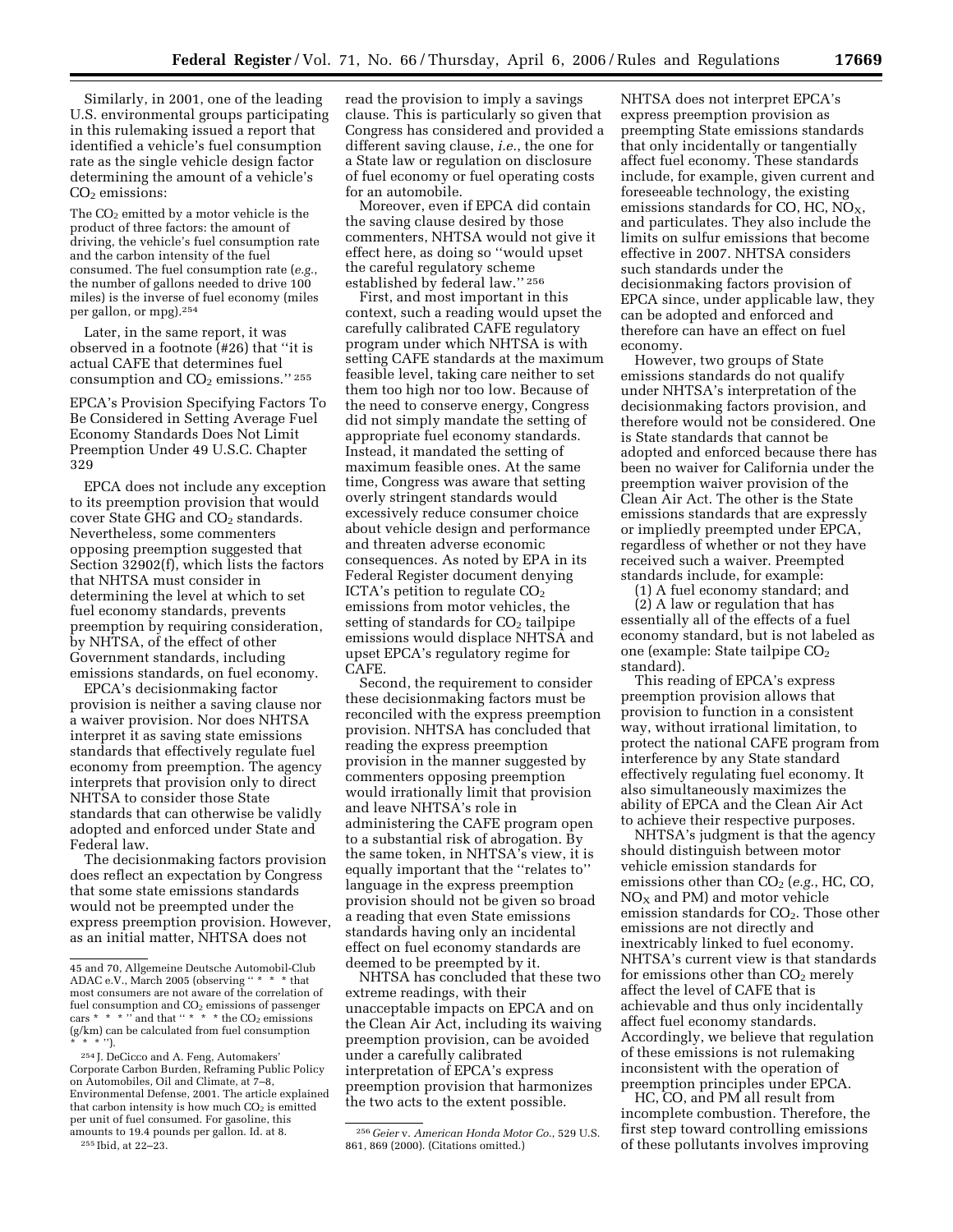the combustion process. Doing so increases the production and emission of carbon dioxide. All three pollutants can also be substantially eliminated from tailpipe emissions by placing catalytic converters between the engine and the tailpipe. Catalytic converters reduce emissions of these pollutants through oxidation, which also increases the production and emission of carbon dioxide. PM emissions can also be controlled using PM traps, which temporarily trap and store PM. PM traps periodically regenerate by oxidizing away the stored PM. Doing so increases the production and emission of carbon dioxide.

 $NO<sub>X</sub>$  results from the oxidation of nitrogen at the high peak temperatures that occur in an efficiently-operating engine. The exposure of nitrogen to peak temperatures can be reduced by increasing turbulence in the combustion chamber, changing ignition and/or injection timing, and recirculating some exhaust gases through the engine. Increased turbulence and changes to ignition and/or injection timing tend to increase the production and emission of carbon dioxide. Catalytic converters can substantially eliminate  $NO<sub>x</sub>$  from the exhaust stream. However, doing so requires chemical reduction—oxidation in reverse. Modern catalytic converters perform both reduction and oxidation, reducing  $NO<sub>X</sub>$  to oxidize HC and CO, and further oxidizing HC and CO with oxygen available in the exhaust stream. These processes increase the production and emission of carbon dioxide.

Gasoline vehicles also emit HC through the evaporation of fuel. These emissions are controlled using canisters that temporarily store evaporated fuel. Periodically, these canisters are purged, releasing the stored fuel vapors to the engine to be combusted. Compared to simply releasing evaporative emissions to the atmosphere, these processes increase the formation and emission of carbon dioxide.

To summarize, the processes used to control HC, CO,  $NO<sub>X</sub>$ , and PM emissions increase the formation and emission of carbon dioxide. Because carbon dioxide is, like water, an ultimate byproduct of combustion, it cannot be further converted on the vehicle to some other compound through any practical means. Plants use sunlight to convert carbon dioxide and water to biomass (and oxygen) through photosynthesis, but vehicles produce far too much exhaust to be consumed by plants that could conceivably be sustained by the amount of sunlight to which vehicles are exposed. Even if enough sunlight were available, biomass would be produced at a rate requiring impractically frequent removal from the vehicle. Theoretically, on-board scrubbers could be used separate carbon dioxide from the exhaust stream. Chemical processes for removing carbon dioxide are currently used in underwater rebreathers and space applications (*e.g.*, the international space station), and are contemplated for stationary applications (*e.g.*, electric utilities). (See, *e.g.*, *http:// [www.nas.nasa.gov/About/Education/](http://www.nas.nasa.gov/About/Education/SpaceSettlement/teacher/course/co2.html)  SpaceSettlement/teacher/course/ [co2.html](http://www.nas.nasa.gov/About/Education/SpaceSettlement/teacher/course/co2.html)*, *<http://www.frogdiver.com>*, and *http://www.netl.doe.gov/ [publications/proceedings/01/](http://www.netl.doe.gov/publications/proceedings/01carbon_seq/5a5.pdf)  carbon*\_*seq/5a5.pdf*.) However, for a variety of reasons (*e.g.*, size, cost, energy demands, use of dangerous reactants such as calcium hydroxide), these processes would not be even remotely practical for motor vehicles.

Even if a practical process to separate carbon dioxide from the exhaust stream were available, the carbon dioxide would, to prevent its release, need to be compressed or solidified for temporary onboard storage, and frequently removed for disposal (*e.g.*, in underground facilities). For example if fifteen gallons of gasoline are added at each refueling of a vehicle, about 290 pounds of carbon dioxide (or, without any separation of the carbon dioxide, about 1,400 pounds of exhaust gases) would be produced through the combustion of that fuel. (This example assumes gasoline with a density of 6 pounds per gallon and a carbon content (by mass) of 87%. Each pound of carbon dioxide contains 0.273 pounds of elemental carbon. The combustion of 1 pound of gasoline requires about 14.7 pounds of air.) At these rates of production, no practical means of onboard storage and periodic removal are foreseeable.

For these reasons, a  $CO<sub>2</sub>$  emissions standard stands apart from those other emissions standards. NHTSA has concluded that such a standard functions as a fuel economy standard, given the direct relationship between a vehicle's fuel economy and the amount of CO2 it emits. In contrast, no such relationship exists between a vehicle's fuel economy and the emissions currently regulated by EPA.

Interpreting EPCA's preemption provision as preempting only those State regulations that directly regulate or have the effect of directly regulating fuel economy gives, to the extent possible, maximum effect both to EPCA and to the preemption waiver provision in the Clean Air Act. This is necessary and appropriate, especially considering the importance of the goals of the Clean Air Act and the attention paid by Congress in drafting EPCA to the

relationship of the CAFE program to the Clean Air Act. EPCA's express preemption provision cannot be interpreted as preempting all State laws relating to a fuel economy standard, no matter how tangential the relationship. Such an interpretation would largely, if not wholly, negate the Clean Air Act's preemption waiver provision and leave few, if any, emission standards to be considered by NHTSA under EPCA's decisionmaking factor provision. Our approach to reconciling EPCA and the Clean Air Act appropriately distinguishes between emissions other than CO<sub>2</sub> and CO<sub>2</sub>. The Clean Air Act authorizes the States to regulate emissions other than  $CO<sub>2</sub>$ , but not  $CO<sub>2</sub>$ itself, because of the nature of combustion and the availability of different technologies for regulating those other emissions.

Our approach also avoids interpreting EPCA's express preemption provision so narrowly as to produce the absurd and destructive result of preempting State fuel economy standards, but not State standards that are fuel economy standards in effect, but not in name. Giving EPCA this degree of primacy is particularly appropriate given the regulatory authority in this statute is quite narrow and specific: fuel economy standards, and their functional equivalents,  $CO<sub>2</sub>$  standards and GHG standards, to the extent that the latter regulate  $CO<sub>2</sub>$  emissions.

#### **XV. Rulemaking Analyses and Notices**

## *A. Executive Order 12866 and DOT Regulatory Policies and Procedures*

Executive Order 12866, ''Regulatory Planning and Review'' (58 FR 51735, October 4, 1993), provides for making determinations whether a regulatory action is ''significant'' and therefore subject to OMB review and to the requirements of the Executive Order. The Order defines a ''significant regulatory action'' as one that is likely to result in a rule that may:

(1) Have an annual effect on the economy of \$100 million or more or adversely affect in a material way the economy, a sector of the economy, productivity, competition, jobs, the environment, public health or safety, or State, local or Tribal governments or communities;

(2) Create a serious inconsistency or otherwise interfere with an action taken or planned by another agency;

(3) Materially alter the budgetary impact of entitlements, grants, user fees, or loan programs or the rights and obligations of recipients thereof; or

(4) Raise novel legal or policy issues arising out of legal mandates, the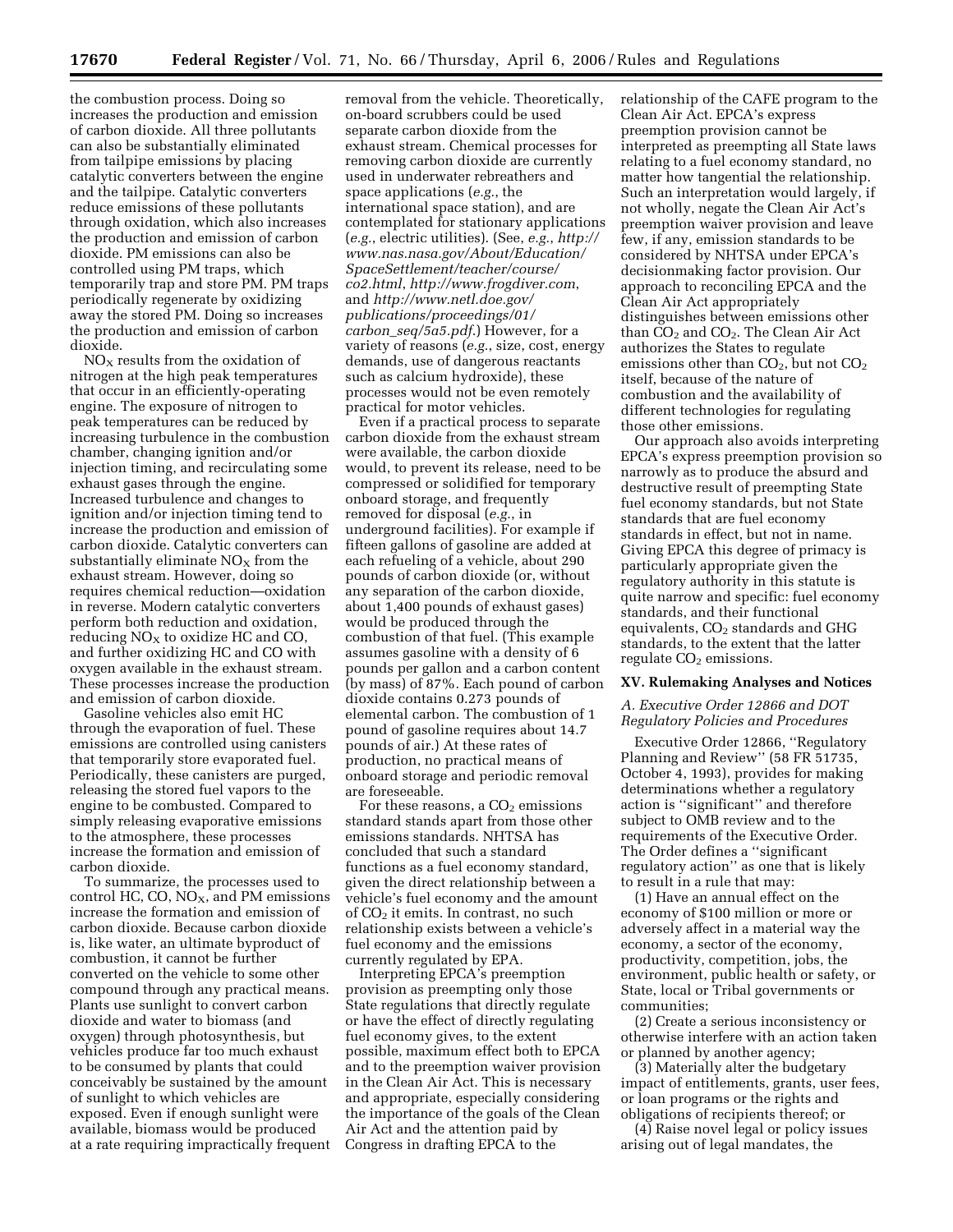President's priorities, or the principles set forth in the Executive Order.

The rulemaking adopted in this document is economically significant. Accordingly, OMB reviewed it under Executive Order 12866. The rule is also significant within the meaning of the Department of Transportation's Regulatory Policies and Procedures.

We estimate that the total benefits under the Unreformed CAFE standards for MYs 2008–2010 and the Reformed CAFE standard for MY 2011 will be approximately \$7,554 million at a 7 percent discount rate and at fuel prices (based on EIA long-term projections) ranging from \$1.96 to \$2.39 per gallon: \$577 million for MY 2008, \$1,876 million for MY 2009, \$2,109 million for MY 2010, and \$2,992 million for MY 2011. We estimate that the total costs under those standards, as compared to the MY 2007 standard of 22.2 mpg, will be a total of \$6,440 million: \$536 million for MY 2008, \$1,621 million for MY 2009, \$1,752 million for MY 2010, and \$2,531 million for MY 2011.

Under the Reformed CAFE standards for MYs 2008–2011, as compared to the MY 2007 standard of 22.2 mpg, we estimate the total benefits under the Reformed CAFE system for MYs 2008– 2011 at \$8,125 million: \$782 million for MY 2008, \$2,015 million for MY 2009, \$2,336 million for MY 2010, and \$2,992 million for MY 2011. We estimate the total costs to be similar to the total costs under the Unreformed CAFE system, \$6,711 million: \$553 million for MY 2008, \$1,724 million for MY 2009, \$1,903 million for MY 2010, and \$2,531 million for MY 2011.

Because the final rule is significant under both the Department of Transportation's procedures and OMB's guidelines, the agency has prepared a Final Regulatory Impact Analysis and placed it in the docket and on the agency's Web site.

#### *B. National Environmental Policy Act*

Consistent with the requirements of the National Environmental Policy Act (NEPA),257 the regulations of the Council on Environmental Quality,258 and relevant DOT regulations and orders,259 the agency has prepared a final Environmental Assessment (EA) of this action and concludes that this rulemaking action will not have a significant effect on the quality of the human environment. Both the final EA

and a Finding of No Significant Impact (FONSI) have been placed in the docket.

In comments on the draft EA, the Attorneys General and the Center for Biological Diversity challenged the adequacy of the environmental analysis performed by the agency. These commenters stated that the agency is required to prepare an EIS.

The agency disagrees that an EIS was required. Although not required to do so under NEPA, the agency first published a draft EA for comment, and carefully reviewed all comments.260 Appropriate adjustments have been made in the final EA.

Based on the analysis in the final EA, which led to a determination that this rulemaking action will not have a significant effect on the quality of the human environment, the agency determined that it was not required to prepare an Environmental Impact Statement (EIS). The function of an EA is to present and analyze various alternatives so that an agency can consider the environmental concerns related to a particular action and other possible actions ''while reserving agency resources to prepare full EISs for appropriate cases.'' *Sierra Club* v. *DOT*, 753 F.2d 120, 126 (D.C. Cir. 1985). An EIS is required only when an agency has first determined that a major federal action will ''significantly affect [] the quality of the human environment.'' 42 U.S.C. 4332(2)(C). *See also Sierra Club*, 753 F.2d at 126, *Town of Cave Creek, Arizona* v. *FAA*, 325 F.3d 320, 327 (D.C. Cir. 2003) and *Fund for Animals* v. *Thomas*, 127 F.3d 80, 83 (D.C. Cir. 1997). This limitation reflects the courts' awareness of the time and expense involved in the preparation of an EIS. *See River Road Alliance* v. *Corps of Engineers of the United States Army*, 764 F.2d 445, 449 (7th Cir. 1985) (the decision to prepare an EIS is based on ''whether the time and expense of preparing an environmental impact statement are commensurate with the likely benefits from a more searching evaluation than an environmental assessment provides'') and *Metropolitan Edison Co.* v. *People Against Nuclear Energy*, 460 U.S. at 766, 776 (1983) (noting scarcity of time and resources in limiting the scope of NEPA review). The agency conducted a careful inquiry and assessed the potential environmental impacts of a variety of alternatives including the action adopted in this final rule. With respect to each alternative, the agency determined that

projected impacts would be very small and generally constitute improvements compared to the baseline for this rulemaking.261

The Attorneys General and the Center for Biological Diversity stated that the agency did not consider a reasonable number of alternatives, and therefore did not take the requisite ''hard look'' when analyzing environmental impacts.262 In particular, they asserted that Reformed CAFE creates incentives for manufacturers to build larger vehicles, ''which will jeopardize air quality and the climate'' and that NHTSA did not ''consider the environmental impact of its choices or the possibility of making other choices.''

In determining the impacts of this rulemaking, the agency analyzed a reasonable number of alternative actions, as required under NEPA. As the Supreme Court has recognized, an agency is required to examine only reasonable alternatives, not those that might result in the worst-case scenario and that are unlikely to occur. *See Robertson* v. *Methow Valley Citizens Council*, 490 U.S. 332, 354–55 (1989).

The agency recognizes that numerous alternatives exist, including alternatives with more stringent fuel economy requirements.263 However, the agency did not analyze these alternatives in the final EA because we determined from our analytical model that they would not be consistent with the statutory criteria of EPCA. We note that the agency is required to set fuel economy standards at the ''maximum feasible'' levels achievable by manufacturers in the applicable model years, taking into consideration four statutory factors: Technological feasibility; economic practicability; the impact of other Federal standards on fuel economy; and the need of the nation to conserve

<sup>257</sup> 42 U.S.C. 4321 *et seq.* 

<sup>258</sup> 40 CFR part 1500.

<sup>259</sup> 49 CFR part 520, DOT Order 5610.1C, and NHTSA Order 560–1.

<sup>260</sup>None of the commenters provided specific data to indicate that impacts from the proposed rule, final rule, or considered alternatives, would be significant.

 $^\mathrm{261}$  See Section 4 Environmental Consequences, in the final EA, which has been placed in the docket

<sup>&</sup>lt;sup>262</sup> The term "hard look" refers to whether the agency fully evaluated, rather than cursorily examined, a particular issue. *See Marsh* v. *Oregon Natural Resources Council*, 490 U.S. 360, 374 (1989). Elements of a hard look include whether an agency demonstrated that ''it had responded to significant points made during the public comment period, had examined all relevant factors, and had considered significant alternatives to the course of action ultimately chosen.'' Merrick B. Garland, Deregulation and Judicial Review, 98 Harv. L. Rev. 505, 526 (1985). *See also Home Box Office* v. *FCC*, 567 F.2d 9, 35 (D.C. Cir.) (requiring agencies to consider all relevant factors and demonstrate a ''rational connection between the facts found and the choice made'') (citing *Burlington Truck Lines* v. *United States*, 311 U.S. 156, 168 (1962)), *cert. denied*, 434 U.S. 829 (1977).

<sup>263</sup>Commenters suggested that the agency consider more stringent standards, but provided no substantive data to support the general assertion that unspecified, but more stringent, standards be adopted.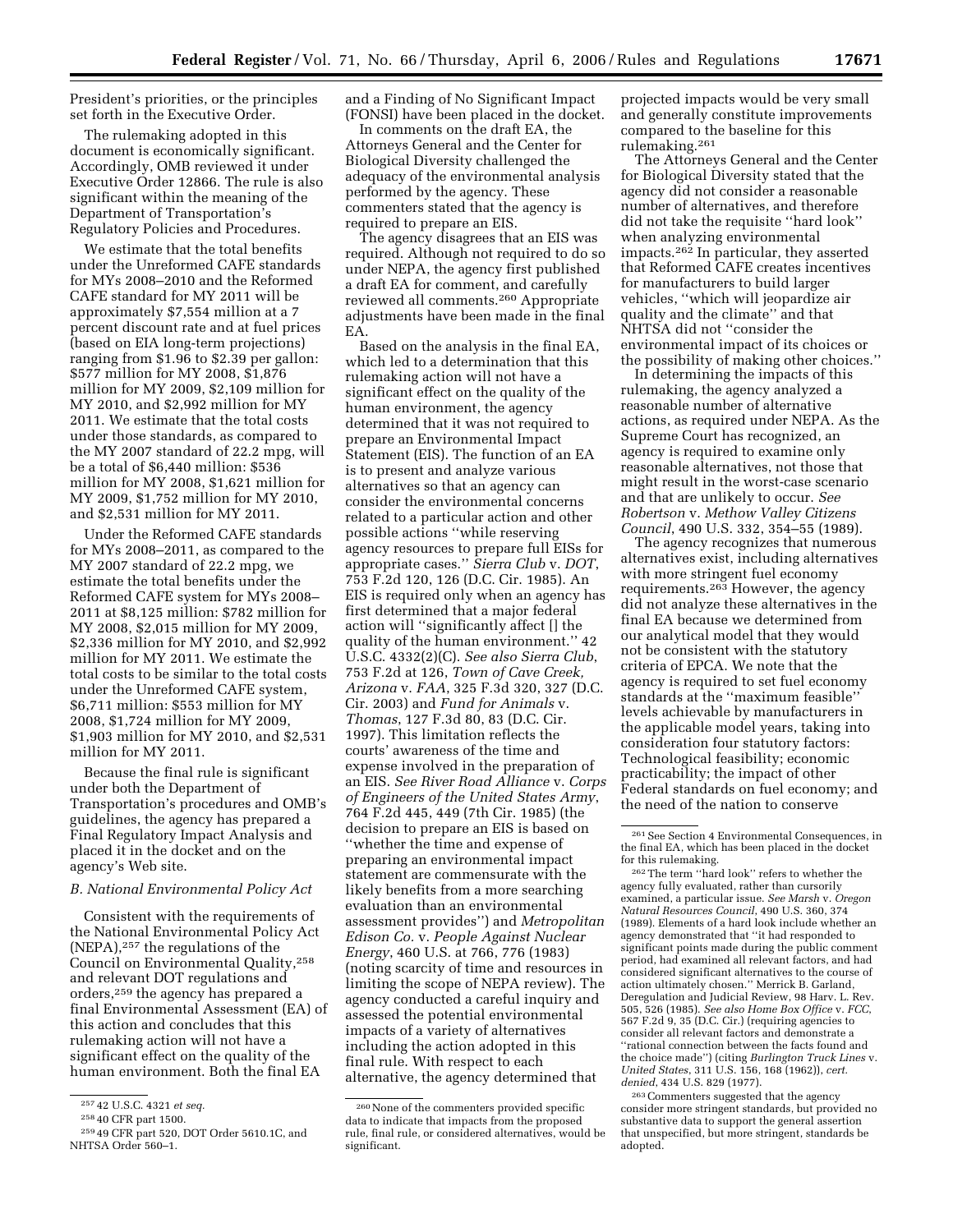energy. EPCA does not permit the agency to establish fuel economy standards at any chosen level, but instead requires NHTSA to balance these factors when setting an appropriate standard. For example, a fuel economy standard ''with harsh economic consequences for the auto industry \* \* \* would represent an unreasonable balancing of EPCA's policies.'' *Center for Auto Safety* v. *NHTSA*, 793 F.2d 1322, 1340 (D.C. Cir. 1986).

The evaluated alternatives represent standards set under the traditional Unreformed CAFE process and under the marginal cost-benefit analysis previously described. These alternatives analyzed by the agency, which are described in greater detail in the final EA (see EA pp. 8–15), represent options that were reasonable, given the agency's authority under EPCA. All of these options were projected to result primarily in small emission reductions. We evaluated the selected alternatives against a reasonable baseline and we have evaluated the estimated cumulative impacts resulting from the alternative ultimately adopted in the final rule.264 The alternative adopted today reflects the technological capabilities of the industry within the applicable time frame and does not result in harsh economic consequences for the industry. After carefully considering the statutory criteria, the agency has determined that the standards adopted today represent the ''maximum feasible'' levels achievable by manufacturers.<sup>265</sup>

265Separately, NRDC provided several scenarios purportedly demonstrating the impact of upsizing on fleet-wide fuel economy. While the agency does not agree that the scenarios presented by NRDC are probable, we note that the fleet-wide fuel economy estimates for each one remains within the range of alternatives considered in the Environmental Assessment. That is, under NRDC's analysis, the fleet-wide fuel economy was not lower than the No Action Alternative evaluated in the final EA. Additionally, as discussed in the final EA, the range of impacts from the considered alternatives is very narrow and minimal. The projections for each of the alternatives examined by the agency indicated that none of them would result in a significant impact. An agency is only required to examine reasonable alternatives, not those that might result in the worst-case scenario and that are unlikely to occur. *See Robertson* v. *Methow Valley Citizens Council*, 490 U.S. 332, 354–55 (1989).

Further, we considered, but did not evaluate, an alternative that would incorporate a backstop or ratcheting mechanism. There are several reasons for not including such a mechanism within the context of the Reformed CAFE system that we are adopting today. The suggestion that NHTSA must incorporate a backstop does not consider the fact, noted above several times, that CAFE does not command that NHTSA, in administering the CAFE program, either to ignore or seek to preclude mix shifts and design changes made due to consumer demand. NHTSA has traditionally considered consumer demand in setting new CAFE standards and likewise has considered it as necessary and appropriate in amending existing standards. The proponents of a backstop did not consider that the proposed Reformed CAFE system minimized the incentive for manufacturers to upsize vehicles. The Reformed system adopted in this final rule reduces that incentive even more. Further, manufacturers are limited in their ability to increase vehicle size by consumer demand and by other market forces, such as potential fuel prices. Adoption of a backstop would also undermine the benefits of attributebased standards for some manufacturers and perpetuate the shortcomings of the Unreformed system.

The Attorneys General also expressed concern about the potential for vehicle upsizing and stated that the agency should analyze the impact on fuel savings that would occur if manufacturers enlarged their vehicles, making them subject to a less stringent requirement. As explained above, the agency chose footprint as the vehicle metric on which to base the standard because it would be difficult for manufacturers to make short term adjustments solely in response to the fuel economy levels. We based our analysis on manufacturer product plans, which reflect vehicle designs through MY 2011. As also explained above, footprint is closely tied to a vehicle's platform, which manufacturers typically rely upon without change for a multiyear product cycle.

The Center for Biological Diversity argued that the agency did not properly analyze the cumulative impacts of the light truck rule relative to greenhouse gas emissions and global warming. The commenter asserts that past, present and future actions must be adequately catalogued and considered, including a list and description of ''sources of United States [greenhouse gas] emissions by category and percent of the total to place the [greenhouse gas] emissions into perspective.'' The Center

for Biological Diversity also stated that the agency needs a full understanding of how its proposed action impacts the overall ability of the U.S. to reduce its greenhouse gas emissions.

In the final EA, the agency has provided a discussion of the greenhouse gas emissions in the U.S. transportation sector, as well as in the U.S. generally, based on available data (see EA pp. 21, 31). Although the commenters urge the agency to promulgate a standard that results in larger reductions in  $CO<sub>2</sub>$ emissions, such a course of action would not be consistent with the EPCA constraints discussed earlier. The extent of NHTSA's analysis is dictated by the goals and requirements of EPCA. *Metropolitan Edison Co.*, 460 U.S. at 776 (noting that ''[t]he scope of the agency's inquiries must remain manageable if NEPA's goal of 'ensur[ing] a fully informed and well considered decision' \* \* \* is to be accomplished.'') (citations omitted). The agency considered the impacts to greenhouse gas emissions from fuel economy standards set according to the statutory directive of EPCA. Moreover, as illustrated in the final EA, all of the analyzed alternatives were projected to reduce CO<sub>2</sub> emissions (see EA p. 30).

The commenters also contend that the agency has not taken into account changed circumstances that have occurred since the last EIS was completed. In addition to citing the passage of time since the agency last prepared an EIS for the CAFE program, commenters said that higher gas prices, heightened concerns about foreign oil dependence, climate changes, and advances in hybrid technologies constitute ''changed circumstances'' that dictate a full evaluation of environmental impacts in an EIS.

While we appreciate that changes have occurred since the last EIS was performed, we note that there must be sufficient information to show that this action will affect the quality of the human environment ''in a significant manner or to a significant extent not already considered'' to require an EIS. Further, as explained in the FRIA, higher gasoline prices were factored into the model relied on by the agency (see FRIA p. VIII–26). The incorporation of hybrid technology is addressed elsewhere in this notice and in the FRIA (see FRIA p. V–12). Consideration of the nation's dependence on foreign oil raises policy questions that lie outside the scope of NEPA. We address that matter elsewhere in this notice.

The setting of the MY 2005–2007 light truck standards in April 2003 (68 FR 16868) was the agency's first effort to set CAFE standards since the lifting of prior

<sup>264</sup>While a baseline typically represents the impact that would occur if an agency took no action (*i.e.*, if NHTSA did not establish standards at all for MYs 2008–2011), 49 U.S.C. § 32902(a) precludes this possibility by affirmatively requiring the Secretary of Transportation to prescribe, by rule, average fuel economy standards for light trucks in other words, the agency must promulgate some standard to apply to light trucks. For these purposes, we chose to use the MY 2007 (22.2 mpg) standard as the baseline to assess the impacts of the various alternatives.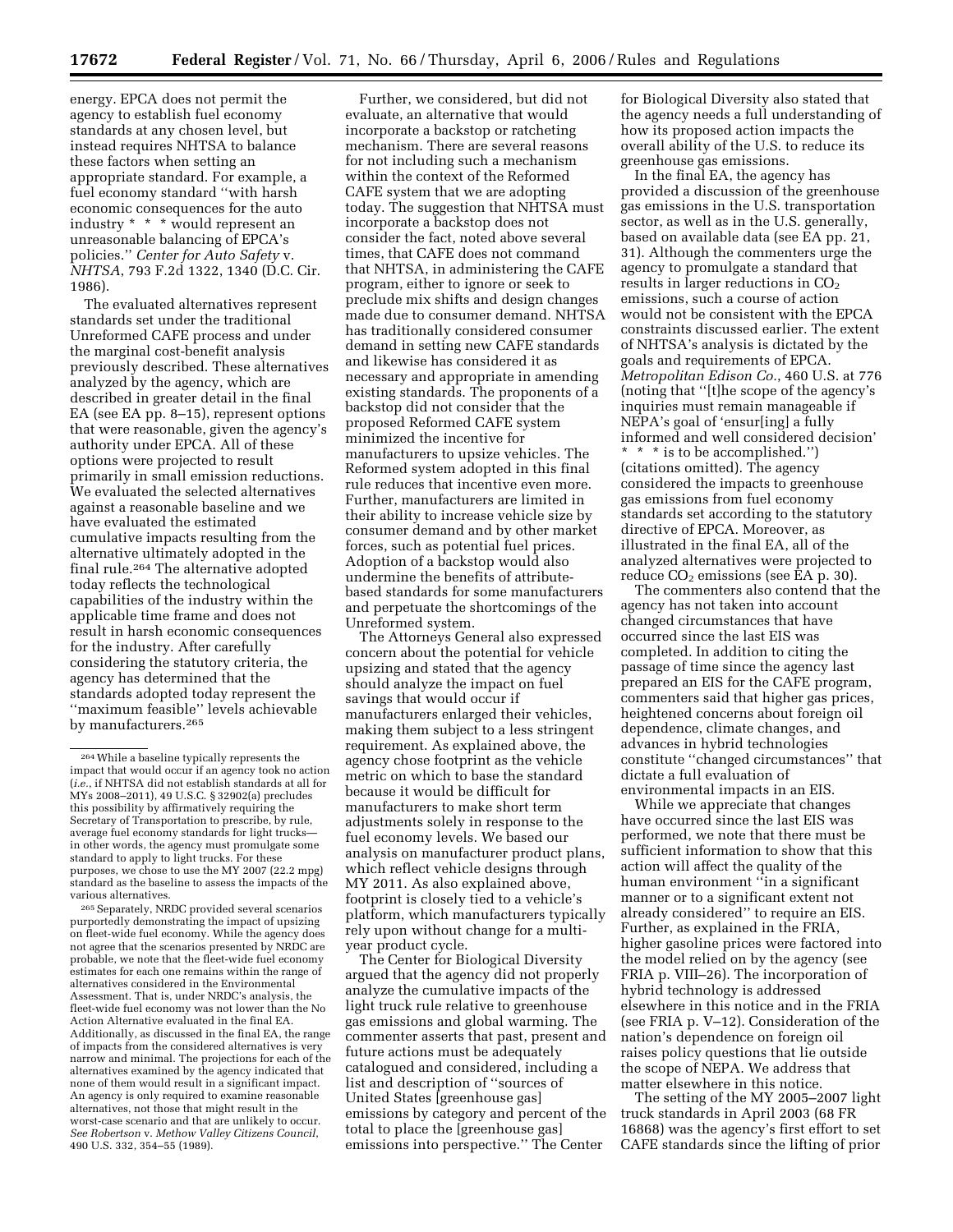Congressional restrictions (other than the ministerial setting of standards at already prescribed levels during the intervening years). Based on the EA for that action,<sup>266</sup> the agency concluded that no significant environmental impact would result from the rule. As explained in the MY 2005–2007 EA, we believe that adopting that approach in that rulemaking action is consistent with our prior evaluations assessing the impacts of changes to CAFE.

The final EA in the current action also considered the effects of the different alternatives on nonattainment areas as well as on those areas that could be at risk of nonattainment status (see EA p. 31). The agency determined that the changes projected from the various alternatives that were considered would not increase the risk of any geographic areas incurring nonattainment status. As the projections in the final EA show, the levels of criteria pollutants are expected to decrease, with the exception of CO, and the projected increases in CO are not sufficient to result in an increase in nonattainment areas (see EA p. 30).

NRDC and the Center for Biological Diversity stated that the agency did not consider the impacts of the regulation on human health and endangered species. The final EA addresses human health issues. The final EA demonstrates that the changes in the emissions of criteria pollutants are not projected to result in any additional violations of the primary air standards, which are set at levels intended to protect against adverse effects on human health (see EA p. 31).

With regard to endangered species, the commenters expressed concern about the potential impact of increased greenhouse gas emissions and global warming on various species and their habitat. We first note that the Endangered Species Act does not require review in every instance that could have an impact on a particular endangered or threatened species, however remote. 16 U.S.C. 1531 *et seq.*  Rather, review is triggered in instances where it is likely that such an impact will occur. *See Babbitt* v. *Sweet Home Chapter of Communities for a Great Oregon,* 515 U.S. 687, 703 (1995). As noted in the final EA, the agency projected that the final rule would produce, compared to U.S. emissions of  $CO<sub>2</sub>$ , a small decrease in emissions of CO2, the primary component of greenhouse gas emissions, under the selected alternative (see EA p. 32). Accordingly, the agency determined

that the action we are adopting today will not have a significant impact on the environment.

In addition to commenting on the EA, the Center for Biological Diversity asserted that the Global Change Research Act (GCRA) requires the agency to rely on specific research in our analysis. The agency disagrees. The GCRA calls for the publication of a study on the effects of global climate changes every four years and to make these research findings available to agencies to use. It does not mandate, however, that Federal agencies rely on the research report. Instead, the statute only imposes a requirement that the report be made available to agencies. See 15 U.S.C. 2938 (ensuring that research findings are made available for use by Federal agencies in formulating policies addressing human-induced and natural processes of global change).

## *C. Regulatory Flexibility Act*

Pursuant to the Regulatory Flexibility Act (5 U.S.C. 601 *et seq.*, as amended by the Small Business Regulatory Enforcement Fairness Act (SBREFA) of 1996), whenever an agency is required to publish a notice of rulemaking for any proposed or final rule, it must prepare and make available for public comment a regulatory flexibility analysis that describes the effect of the rule on small entities (i.e., small businesses, small organizations, and small governmental jurisdictions). The Small Business Administration's regulations at 13 CFR part 121 define a small business, in part, as a business entity ''which operates primarily within the United States.'' (13 CFR 121.105(a)). No regulatory flexibility analysis is required if the head of an agency certifies the rule will not have a significant economic impact on a substantial number of small entities.

I certify that the final rule will not have a significant economic impact on a substantial number of small entities. The following is the agency's statement providing the factual basis for the certification (5 U.S.C. 605(b)).

The final rule directly affects fourteen single stage light truck manufacturers. According to the Small Business Administration's small business size standards (see 5 CFR 121.201), a single stage light truck manufacturer (NAICS code 336112, Light Truck and Utility Vehicle Manufacturing) must have 1,000 or fewer employees to qualify as a small business. None of the affected single stage light truck manufacturers are small businesses under this definition. All of the manufacturers of light trucks have thousands of employees. Given that

are small business for purposes of the Regulatory Flexibility Act, a regulatory flexibility analysis was not prepared.

# *D. Executive Order 13132 Federalism*

Executive Order 13132 requires NHTSA to develop an accountable process to ensure ''meaningful and timely input by State and local officials in the development of regulatory policies that have federalism implications.'' The Order defines the term ''Policies that have federalism implications'' to include regulations that have ''substantial direct effects on the States, on the relationship between the national government and the States, or on the distribution of power and responsibilities among the various levels of government.'' Under the Order, NHTSA may not issue a regulation that has federalism implications, that imposes substantial direct compliance costs, and that is not required by statute, unless the Federal government provides the funds necessary to pay the direct compliance costs incurred by State and local governments, or NHTSA consults with State and local officials early in the process of developing the proposed regulation. The agency has complied with Order's requirements.

The issue of preemption of State emissions standard under EPCA is not a new one; there is an ongoing dialogue regarding the preemptive impact of CAFE standards whose beginning predates this rulemaking. This dialogue has involved a variety of parties (i.e., the States, the federal government and the public) and has taken place through a variety of means, including rulemaking. This issue was explored in the litigation over the California ZEV regulations in 2002 (in which the federal government filed an amicus brief) and addressed at great length in California's 2004–2005 rulemaking proceeding on its GHG regulation.267 NHTSA first addressed the issue in its rulemaking on CAFE standards for MY 2005–2007 light trucks.

In the current rulemaking proceeding, we sought again to engage the public in a discussion of the relationship between CAFE standards and State  $CO<sub>2</sub>$ standards and the applicability of EPCA's preemption provision to the latter. In response to our discussion of preemption in the August 2005 NPRM, the agency received communications from a variety of States and their representative organizations.

States objected generally to the preemption discussion in the NPRM. CARB, New Jersey Department of Environmental Protection, New York

<sup>266</sup>See Docket NHTSA–2002–11419–18360 (Final Environmental Assessment for MY 2005–2007 Light Truck CAFE Standards). Truck CAFE Standards). Truck CAFE Standards).  $\frac{267}{100}$  FSOR, pp. 358–68.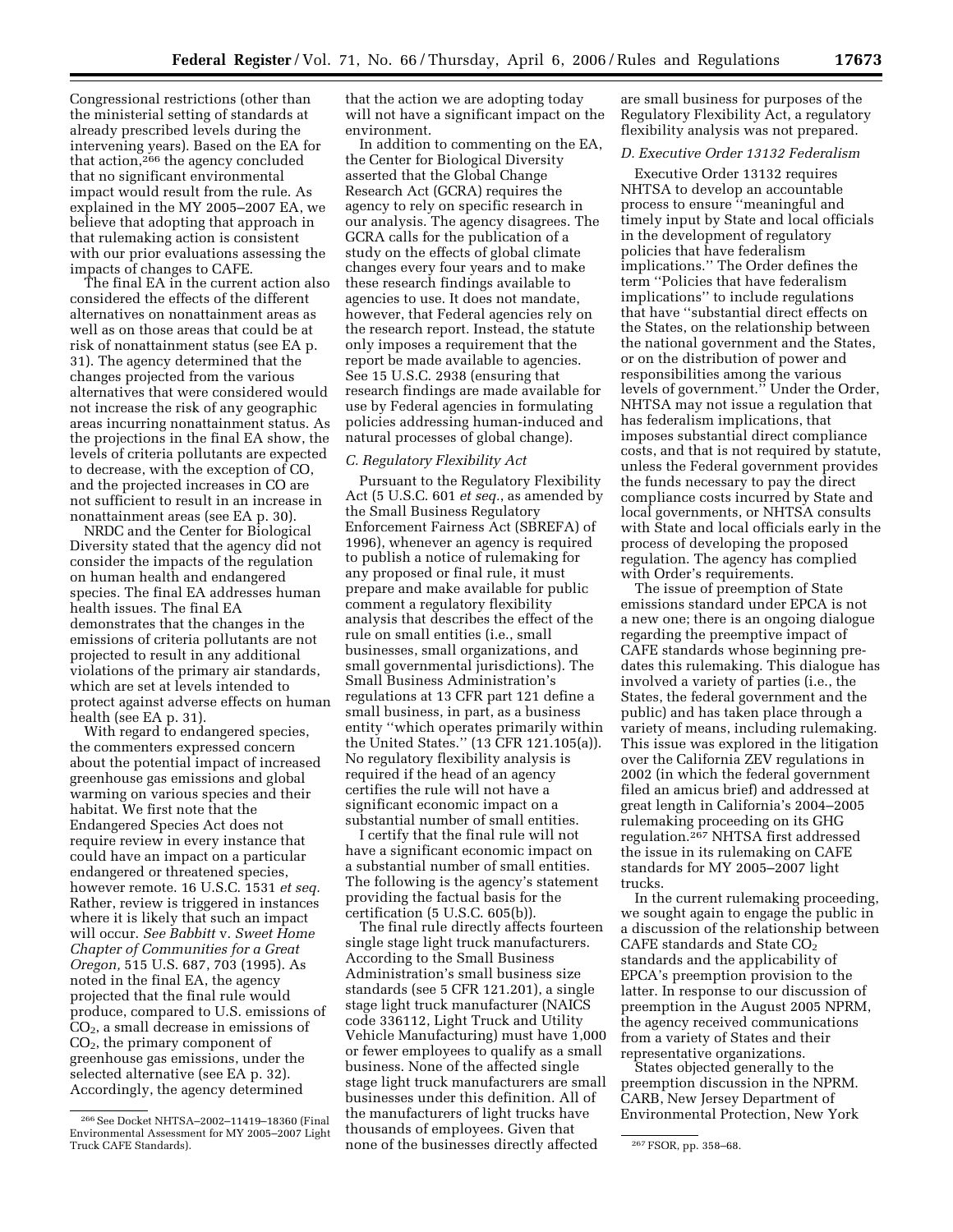Department of Environmental Conservation, STAPPA/ALAPCO, NESCAUM, and the Attorneys General (California et al.) each stated that the preemption discussion was irrelevant or beyond the scope of the light truck CAFE rulemaking. These commenters requested that the agency not address this issue in the final rule. The Connecticut Department of Environmental Protection, Pennsylvania Department of Environmental Protection, and STAPPA/ALAPCO made similar requests. These commenters also asserted that the issue of preemption should be left to the courts.

The Attorneys General (California et al.) stated that Executive Order 13132 directs the agency to be ''deferential to States when taking action that affects the policymaking discretion of the States and should act only with the greatest caution where State or local governments have identified uncertainties regarding the constitutional or statutory authority of the national government.''

We have carefully considered these comments, as well as closely examined our authority and obligations under EPCA and that statute's express preemption provision. For those rulemaking actions undertaken at an agency's discretion, Section 3(a) of Executive Order 13132 instructs agencies to closely examine their statutory authority supporting any action that would limit the policymaking discretion of the States and assess the necessity for such action. This is not such a rulemaking action. NHTSA has no discretion not to issue the CAFE standards established by this final rule. EPCA mandates that the ''Secretary of Transportation \* \* \* prescribe by regulation average fuel economy standards'' for light trucks (49 U.S.C. 32902). Given that a State  $CO<sub>2</sub>$ regulation is the functional equivalent of a CAFE standard, there is no way that NHTSA can tailor a fuel economy standard for light trucks so as to avoid preemption. Further, EPCA itself precludes a State from adopting or enforcing a law or regulation related to fuel economy (49 U.S.C. 32919(a)).

For these reasons and those stated at greater length in the section above on preemption, we have not adopted the views presented by the States. Nevertheless, the agency continues to examine these issues and welcomes continued input.

# *E. Executive Order 12988 (Civil Justice Reform)*

Pursuant to Executive Order 12988, ''Civil Justice Reform'' (61 FR 4729,

February 7, 1996), the agency has considered whether this rulemaking will have any retroactive effect. This final rule does not have any retroactive effect.

## *F. Unfunded Mandates Reform Act*

Section 202 of the Unfunded Mandates Reform Act of 1995 (UMRA) requires Federal agencies to prepare a written assessment of the costs, benefits, and other effects of proposed or final rules that include a Federal mandate likely to result in the expenditure by State, local, or tribal governments, in the aggregate, or by the private sector, of more than \$100 million in any one year (adjusted for inflation with base year of 1995 to \$115 million for 2003). All cost estimates in the FRIA are in 2003 economics. Before promulgating a rule for which a written statement is needed, NHTSA is generally required by section 205 of the UMRA to identify and consider a reasonable number of regulatory alternatives and adopt the least costly, most cost-effective, or least burdensome alternative that achieves the objectives of the rule. The provisions of section 205 do not apply when they are inconsistent with applicable law. Moreover, section 205 allows NHTSA to adopt an alternative other than the least costly, most costeffective, or least burdensome alternative if the agency publishes with the final rule an explanation why that alternative was not adopted.

This final rule will not result in the expenditure by State, local, or tribal governments, in the aggregate, of more than \$115 million annually, but it will result in the expenditure of that magnitude by vehicle manufacturers and/or their suppliers. In promulgating this proposal, NHTSA considered whether average fuel economy standards lower and higher than those proposed would be appropriate. NHTSA is statutorily required to set standards at the maximum feasible level achievable by manufacturers and has tentatively concluded that the proposed standards are the maximum feasible standards for the light truck fleet for MYs 2008–2011 in light of the statutory considerations.

## *G. Paperwork Reduction Act*

Under the procedures established by the Paperwork Reduction Act of 1995 (44 U.S.C. 3501 *et seq.*), a person is not required to respond to a collection of information by a Federal agency unless the collection displays a valid OMB control number. For the transition period reporting requirements, and the additional pre-model year reporting requirements, NHTSA is submitting to

OMB a request for approval of the following collection of information.

In compliance with the Paperwork Reduction Act, this notice announces that the Information Collection Request (ICR) abstracted below has been forwarded to the Office of Management and Budget (OMB) for review and comment. The ICR describes the nature of the information collections and their expected burden. This is a request for an amendment of an existing collection.

*Agency:* National Highway Traffic Safety Administration (NHTSA).

- *Title:* 49 CFR Part 537, Automotive Fuel Economy Reports (F.E.) Reports Type of Request: Amended collection.
	- *OMB Clearance Number:* 2127–0019.

*Form Number:* This collection of information will not use any standard forms.

*Requested Expiration Date of Approval:* Three years from the date of approval.

*Summary of the Collection of Information:* So that NHTSA can ensure that light truck manufacturers are complying with the CAFE requirements, NHTSA would require light truck manufacturers to provide information on their election of a compliance option during model years 2008–2010, and provide light truck footprint data beginning model year 2008.

NHTSA established a transition period during MYs 2008–2010 during which manufacturers may opt to comply with light truck fuel economy standards established under the Reformed CAFE system. For each year of the transition period, manufacturers must, within 45 days after the end of the model year, provide to NHTSA information identifying the light truck CAFE system with which the manufacturer chooses to comply. The choice is irrevocable.

Further, the Reformed CAFE system relies on vehicle footprint to determine a manufacturer's required average fuel economy level. Beginning in MY 2008, the agency would need to collect data on vehicle footprint to determine manufacturers' compliance with the Reformed CAFE system and to evaluate the new system.

*Description of the Need for the Information and Proposed Use of the Information:* NHTSA need this information to ensure that vehicle manufacturers are complying with the light truck CAFE program and to evaluate the Reformed CAFE system.

*Description of the Likely Respondents (Including Estimated Number, and Proposed Frequency of Response to the Collection of Information):* NHTSA estimates that 14 light truck manufacturers will be impacted by this amendment. The manufacturers are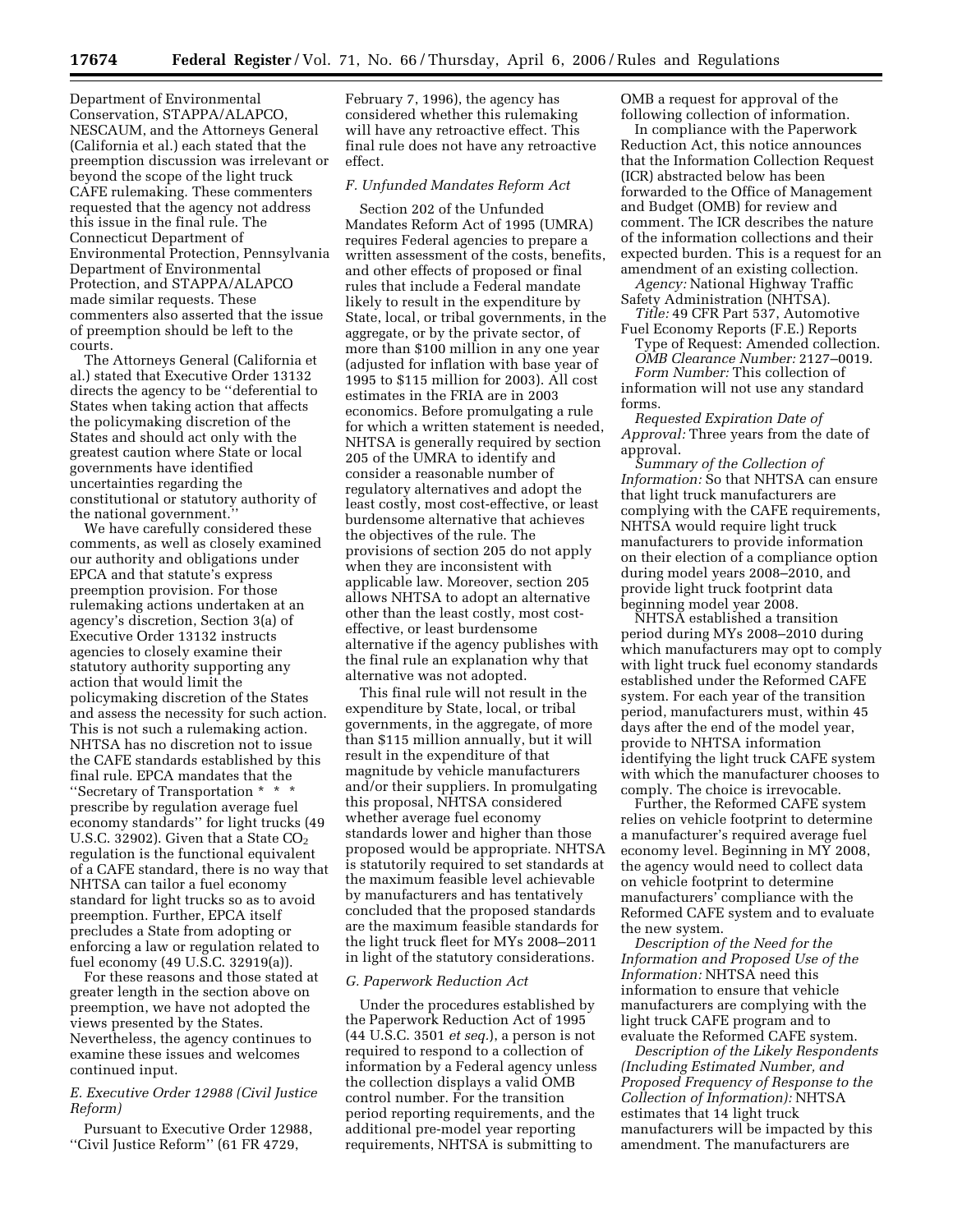makers of light trucks have gross vehicle Office of Management and Budget, 725 weight ratings of 4,536 kg (10,000 pounds) or less. For each pre-model report currently required under 49 CFR 537.7, the manufacturer will provide data on vehicle footprint. Further, during MYs 2008–2010, the manufacturers will provide, in addition to its identity, a statement as to which light truck CAFE standard with which it has chosen to comply, 49 CFR 533.5(f) or 49 CFR 533.5(g).

During the transition period, each manufacturer will provide 1 additional report per year for three years, for a total of 3 additional reports over 3 years.

*Estimate of the Total Annual Reporting and Recordkeeping Burden Resulting from the Collection of Information:* NHTSA estimates that each manufacturer will incur an additional 10 burden hours per year. This estimate is based on the fact that data collection will involve only computer tabulation. Further, this is consistent with the range of burden hours suggested by the Alliance in its comments. Thus, as a result of this final rule each manufacturer will incur an additional burden of ten hours or a total on industry of an additional 140 hours a year (assuming there are 14 manufacturers).

NHTSA estimates that the recordkeeping burden resulting from the collection of information will be 0 hours because the information will be retained on each manufacturer's existing computer systems for each manufacturer's internal administrative purposes.

NHTSA estimates that the total annual cost burden will be 0 dollars. There would be no capital or start-up costs as a result of this collection. Manufacturers can collect and tabulate the information by using existing equipment. Thus, there would be no additional costs to respondents or recordkeepers.

Comments are invited on:

• Whether the collection of information is necessary for the proper performance of the functions of the Department, including whether the information will have practical utility.

• Whether the Department's estimate for the burden of the information collection is accurate.

• Ways to minimize the burden of the collection of information on respondents, including the use of automated collection techniques or other forms of information technology. A comment to OMB is most effective if OMB receives it within 30 days of publication.

Send comments to the Office of Information and Regulatory Affairs,

17th Street, NW., Washington, DC 20503, Attention NHTSA Desk Officer. PRA comments are due within 30 days following the publication of this document in the **Federal Register**.

The agency recognizes that the amendment to the existing collection of information contained in today's final rule may be subject to revision in response to public comments and the OMB review. For additional information contact: Ken Katz, Lead Engineer, Fuel Economy Division, Office of International Policy, Fuel Economy, and Consumer Programs, National Highway Traffic Safety Administration, 400 Seventh St., SW., Washington, DC 20590. Mr. Katz can also be contacted at: telephone number (202) 366–0846, facsimile (202) 493–2290, electronic mail *[kkatz@nhtsa.dot.gov.](mailto:kkatz@nhtsa.dot.gov)* 

# *H. Regulation Identifier Number (RIN)*

The Department of Transportation assigns a regulation identifier number (RIN) to each regulatory action listed in the Unified Agenda of Federal Regulations. The Regulatory Information Service Center publishes the Unified Agenda in April and October of each year. You may use the RIN contained in the heading at the beginning of this document to find this action in the Unified Agenda.

## *I. Executive Order 13045*

Executive Order 13045 (62 FR 19885, April 23, 1997) applies to any rule that: (1) Is determined to be economically significant as defined under E.O. 12866, and (2) concerns an environmental, health or safety risk that NHTSA has reason to believe may have a disproportionate effect on children. If the regulatory action meets both criteria, we must evaluate the environmental health or safety effects of the planned rule on children, and explain why the planned regulation is preferable to other potentially effective and reasonably feasible alternatives considered by us.

This rule does not have a disproportionate effect on children. The primary effect of this rule is to conserve energy resources by setting fuel economy standards for light trucks.

# *J. National Technology Transfer and Advancement Act*

Section 12(d) of the National Technology Transfer and Advancement Act (NTTAA) requires NHTSA to evaluate and use existing voluntary consensus standards in its regulatory activities unless doing so would be inconsistent with applicable law (e.g., the statutory provisions regarding

NHTSA's vehicle safety authority) or otherwise impractical.

Voluntary consensus standards are technical standards developed or adopted by voluntary consensus standards bodies. Technical standards are defined by the NTTAA as

''performance-based or design-specific technical specification and related management systems practices.'' They pertain to ''products and processes, such as size, strength, or technical performance of a product, process or material.''

In meeting the requirement of the NTTAA, we are required to consult with voluntary, private sector, consensus standards bodies. Examples of organizations generally regarded as voluntary consensus standards bodies include the American Society for Testing and Materials (ASTM), the Society of Automotive Engineers (SAE), and the American National Standards Institute (ANSI). If NHTSA does not use available and potentially applicable voluntary consensus standards, we are required by the Act to provide Congress, through OMB, an explanation of the reasons for not using such standards.

The final rule incorporates a function based on light truck footprint (average track width X wheelbase). For the purpose of this calculation, the agency based these measurements on those by the automotive industry. Determination of wheelbase is consistent with L101 wheelbase, defined in SAE J1100 SEP2005, Motor vehicle dimensions. The agency adopted a definition of track width consistent with SAE J1100 W101 SEP2005.

There are no voluntary consensus standards on fuel economy performance.

#### *K. Executive Order 13211*

Executive Order 13211 (66 FR 28355, May 18, 2001) applies to any rule that: (1) Is determined to be economically significant as defined under E.O. 12866, and is likely to have a significant adverse effect on the supply, distribution, or use of energy; or (2) that is designated by the Administrator of the Office of Information and Regulatory Affairs as a significant energy action. If the regulatory action meets either criterion, we must evaluate the adverse energy effects of the planned rule and explain why the planned regulation is preferable to other potentially effective and reasonably feasible alternatives considered by us.

The final rule establishes light truck fuel economy standards that will reduce the consumption of petroleum and will not have any adverse energy effects. Accordingly, this rulemaking action is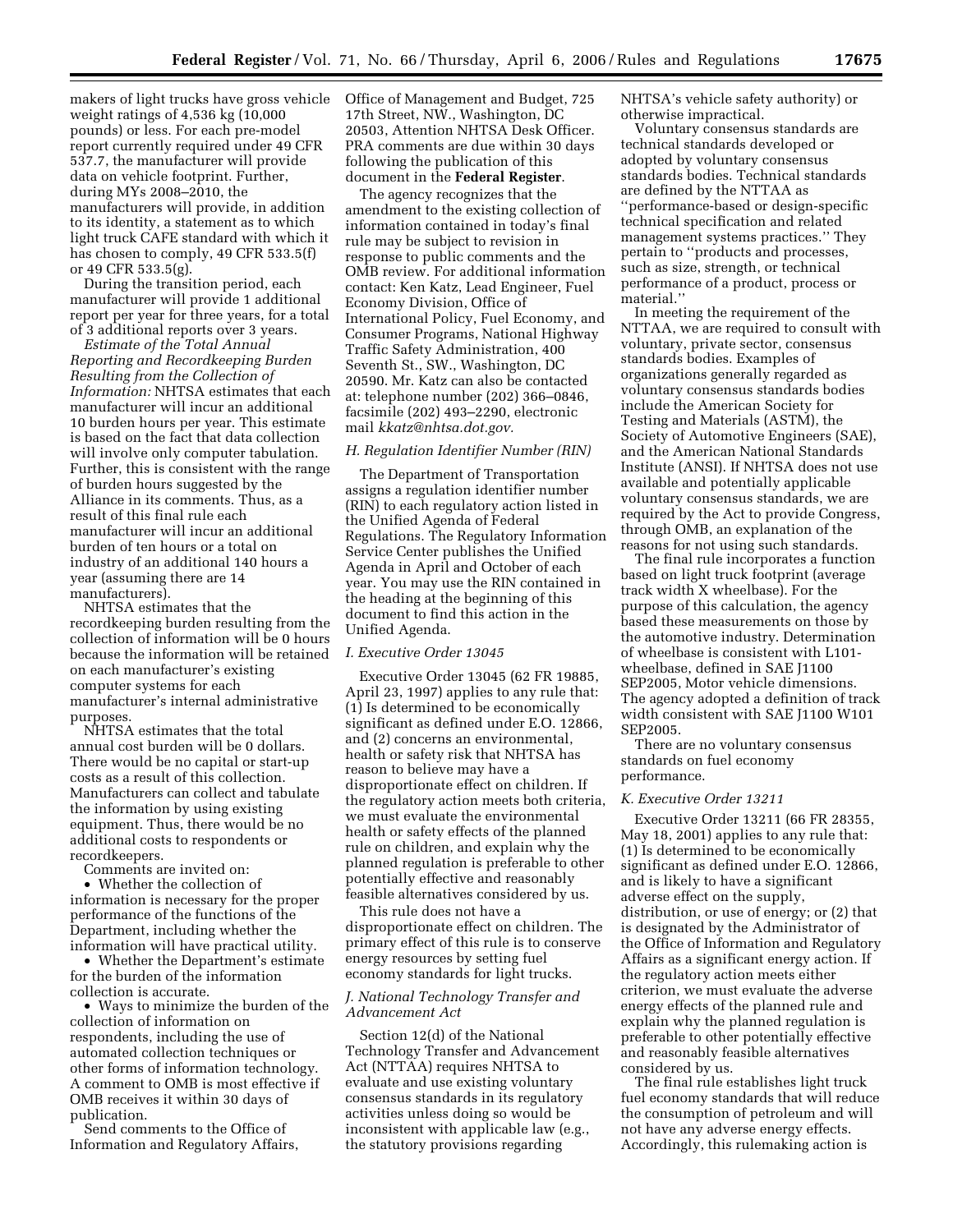not designated as a significant energy action.

## *L. Department of Energy Review*

In accordance with 49 U.S.C. 32902(j), we submitted this rule to the Department of Energy for review. That Department did not make any comments that we have not addressed.

## *M. Privacy Act*

Anyone is able to search the electronic form of all comments received into any of our dockets by the name of the individual submitting the comment (or signing the comment, if submitted on behalf of an association, business, labor union, etc.). You may review DOT's complete Privacy Act Statement in the **Federal Register**  published on April 11, 2000 (Volume 65, Number 70; Pages 19477–78) or you may visit *[http://dms.dot.gov.](http://dms.dot.gov)* 

# **Regulatory Text**

## **List of Subjects in 49 CFR Parts 523, 533, and 537**

Fuel economy and Reporting and recordkeeping requirements.

■ In consideration of the foregoing, 49 CFR Chapter V is amended as follows:

## **PART 523—VEHICLE CLASSIFICATION**

■ 1. The authority citation for part 523 continues to read as follows:

**Authority:** 49 U.S.C. 32902; delegation of authority at 49 CFR 1.50.

■ 2. Section 523.2 is amended by adding a definition of ''footprint'' and ''medium duty passenger vehicle'' to read as follows:

# **§ 523.2 Definitions.**

\* \* \* \* \* *Footprint* means the product, in square feet rounded to the nearest tenth, of multiplying a vehicle's average track width (rounded to the nearest tenth) by its wheelbase (rounded to the nearest tenth). For purposes of this definition, track width is the lateral distance between the centerlines of the tires at ground when the tires are mounted on rims with zero offset. For purposes of this definition, wheelbase is the

longitudinal distance between front and rear wheel centerlines. In case of multiple rear axles, wheelbase is measured to the midpoint of the centerlines of the wheels on the rearmost axle.

\* \* \* \* \*

*Medium duty passenger vehicle*  means a vehicle which would satisfy the criteria in § 523.5 (relating to light trucks) but for its gross vehicle weight rating or its curb weight, which is rated at more than 8,500 lbs GVWR or has a vehicle curb weight of more than 6,000 pounds or has a basic vehicle frontal area in excess of 45 square feet, and which is designed primarily to transport passengers, but does not include a vehicle that:

(1) Is an ''incomplete truck'' as defined in this subpart; or

(2) Has a seating capacity of more than 12 persons; or

(3)Is designed for more than 9 persons in seating rearward of the driver's seat; or

(4) Is equipped with an open cargo area (for example, a pick-up truck box or bed) of 72.0 inches in interior length or more. A covered box not readily accessible from the passenger compartment will be considered an open cargo area for purposes of this definition.

\* \* \* \* \*

■ 3. Section 523.3(b) is amended by adding (b)(3) to read as follows:

#### **§ 523.3 Automobile.**

- \* \* \* \* \*
- (b) \* \* \*

(3) Vehicles that are defined as medium duty passenger vehicles, and which are manufactured during the 2011 model year or thereafter.

■ 4. Section  $523.5(a)(5)$  is revised to read as follows:

## **§ 523.5 Light Truck.**

(a) \* \* \*

(5) Permit expanded use of the automobile for cargo-carrying purposes or other nonpassenger-carrying purposes through:

(i) For light trucks manufactured prior to model year 2012, the removal of seats



Where:

N is the total number (sum) of light trucks produced by a manufacturer, N<sup>i</sup> is the number (sum) of the ith model light truck produced by the manufacturer, and

by means installed for that purpose by the automobile's manufacturer or with simple tools, such as screwdrivers and wrenches, so as to create a flat, floor level, surface extending from the forwardmost point of installation of those seats to the rear of the automobile's interior; or

(ii) For light trucks manufactured in model year 2008 and beyond, for vehicles equipped with at least 3 rows of designated seating positions as standard equipment, permit expanded use of the automobile for cargo-carrying purposes or other nonpassengercarrying purposes through the removal or stowing of foldable or pivoting seats so as to create a flat-leveled cargo surface extending from the forwardmost point of installation of those seats to the rear of the automobile's interior.''.

\* \* \* \* \*

# **PART 533—LIGHT TRUCK FUEL ECONOMY STANDARDS**

■ 5. The authority citation for part 533 continues to read as follows:

**Authority:** 49 U.S.C. 32902; delegation of authority at 49 CFR 1.50.

■ 6. Part 533.5 is amended by:

■ A. In paragraph (a) by revising Table IV and adding Figure I and Table V; and

 $\blacksquare$  B. Adding paragraphs (g) and (h). The revisions and additions read as follows:

# **§ 533.5 Requirements.**

 $(a) * * * *$ 

#### TABLE IV

| Model year | Standard |
|------------|----------|
|            | 20.7     |
|            | 20.7     |
|            | 20.7     |
|            | 20.7     |
|            | 21.0     |
|            | 21.6     |
|            | 22.2     |
|            | 22.5     |
|            | 23.1     |
|            | 23.5     |

 $T_i$  is fuel economy target of the  $i<sup>th</sup>$  model light truck, which is determined according to the following formula, rounded to the nearest hundredth: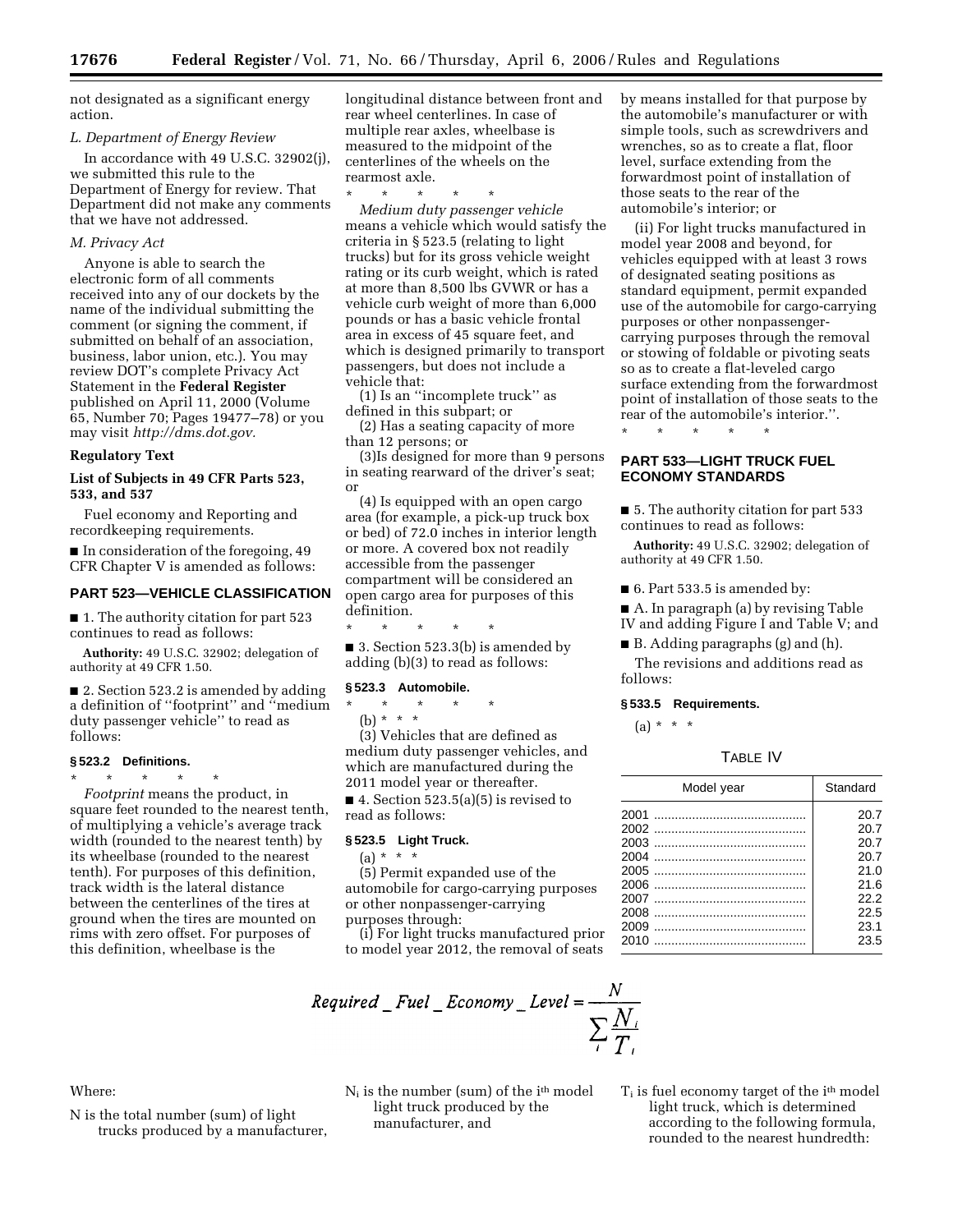

Where:

 $e = 2.718$ ; and  $x =$  footprint (in square feet, rounded to the nearest tenth) of the vehicle model

| TABLE V.-PARAMETERS FOR THE REFORMED CAFE FUEL ECONOMY TARGETS |  |
|----------------------------------------------------------------|--|
|----------------------------------------------------------------|--|

|            | Parameters |       |       |      |
|------------|------------|-------|-------|------|
| Model year | а          |       |       |      |
| 2008       | 28.56      | 19.99 | 49.30 | 5.58 |
| 2009       | 30.07      | 20.87 | 48.00 | 5.81 |
| 2010       | 29.96      | 21.20 | 48.49 | 5.50 |
| 2011       | 30.42      | 21.79 | 47.74 | 4.65 |

\* \* \* \* \*

§ 533.3 Table V;

(g) For model years 2008–2010, at a manufacturer's option, a manufacturer's light truck fleet may comply with the fuel economy level calculated according to Figure I and the appropriate values in Table V, with said option being irrevocably chosen for that model year and reported as specified in § 537.8.

Parameters a, b, c, and d are defined in

(h) For model year 2011, a manufacturer's light truck fleet shall comply with the fuel economy level, calculated according to Figure I and the appropriate values in Table V.

■ 7. Part 533 is amended by adding Appendix A to read as follows:

## **Appendix A—Example of Calculating Compliance Under § 533.5 Paragraph (g)**

Assume a hypothetical manufacturer (Manufacturer X) produces a fleet of light trucks in MY 2008 as follows:

| Model                 | Fuel<br>economy                      | Volume                                    | Footprint<br>(f <sup>t</sup> 2) |
|-----------------------|--------------------------------------|-------------------------------------------|---------------------------------|
| A<br>B<br>C<br>D<br>Е | 27.0<br>25.6<br>25.4<br>22.1<br>22.4 | 1,000<br>1,500<br>1,000<br>2,000<br>3,000 | 42<br>44<br>46<br>50<br>55      |
| F                     | 20.2                                 | 1,000                                     | 66                              |

**Note to Appendix A Table 1.** Manufacturer X's required corporate average fuel economy level under § 533.5(g) would be calculated by first determining the fuel economy targets applicable to each vehicle as illustrated in Appendix A Figure 1.

# **Appendix A Figure 1**

| Model                 | Footprint<br>(ft <sup>2</sup> ) | MY 2008<br>fuel economy<br>target (mpg) |
|-----------------------|---------------------------------|-----------------------------------------|
| А<br>B<br>Ć<br>D<br>E | 42<br>44<br>46<br>50<br>55      | 26.2<br>25.5<br>24.8<br>23.3<br>21.7    |
| F                     | 66                              | 20.3                                    |

**Note to Appendix A Figure 1.** Accordingly, vehicle models A, B, C, D, E, and F would be compared to fuel economy values of 26.2, 25.5, 24.8, 23.3, 21.7, and 20.3 mpg, respectively. With the appropriate fuel economy targets calculated, Manufacturer X's required fuel economy would be calculated as illustrated in Appendix A Figure 2.

# Appendix A Figure 2

Manufacturer's Light Truck Production for Applicable Model Year

| Model A<br>Volume<br>$+$<br>Model A<br>Target | Model B<br>Volume<br>$^{+}$<br>Model B<br>Target | Model C<br>Volume<br>$^{+}$<br>Model C<br>Target | Model D<br>Volume<br>$+$<br>Model D<br>Target | Model E<br>Volume<br>$\pm$<br>Model E<br>Target | Model F<br>Volume<br>Model F<br>Target |
|-----------------------------------------------|--------------------------------------------------|--------------------------------------------------|-----------------------------------------------|-------------------------------------------------|----------------------------------------|
| 1,000<br>$\div$<br>26.2                       | ,500<br>$+$<br>25.5                              | <u>1,000</u><br>$\mathrm{+}$<br>24.8             | 2,000<br>$\ddot{}$<br>23.3                    | 3,000<br>$^{+}$<br>21.7                         | 1,000<br>20.3                          |

 $23.1$  mpg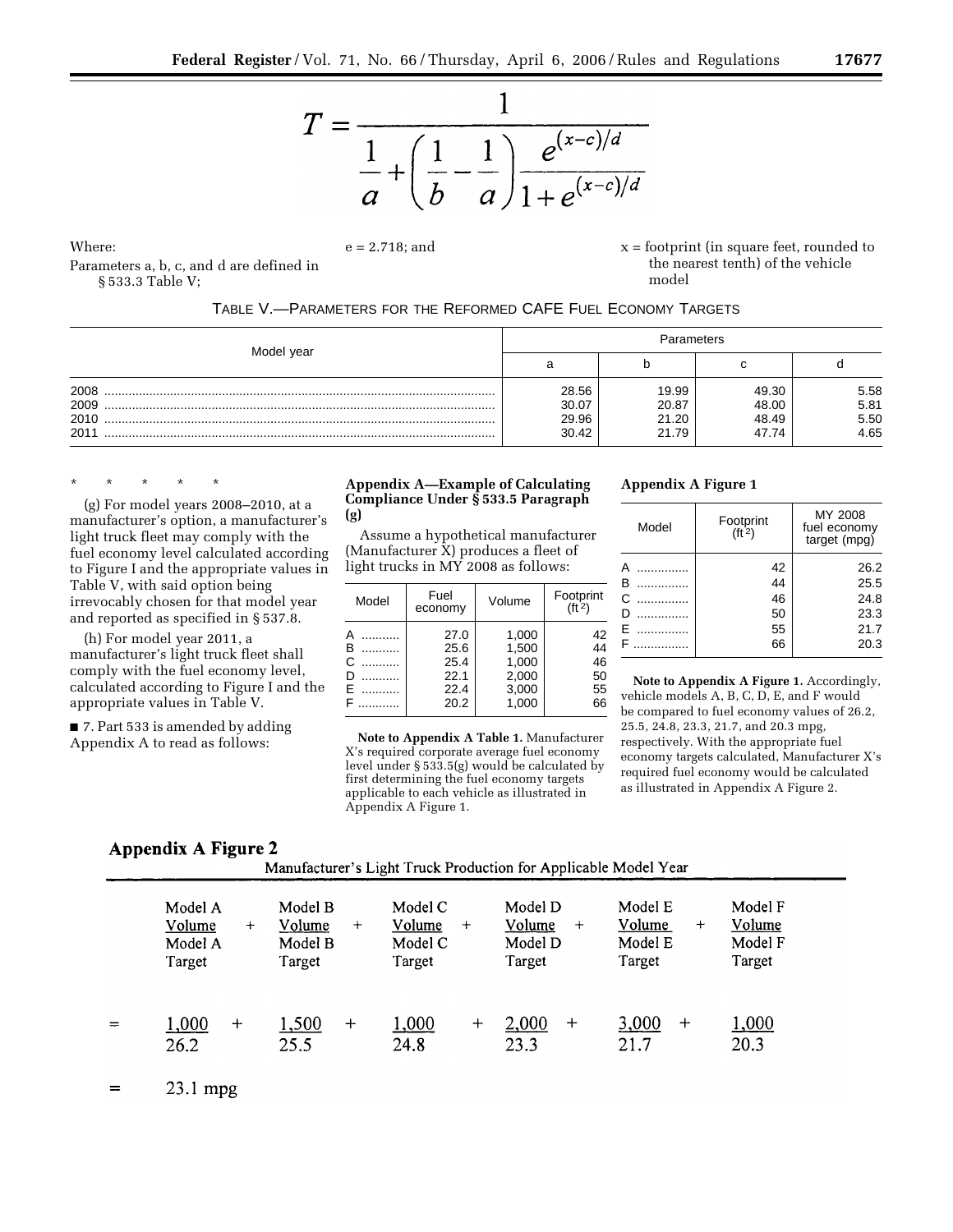**Note to Appendix A Figure 2.**  Manufacturer X's required fuel economy level is 23.1 mpg. Its actual fuel economy level would be calculated as illustrated in Appendix A Figure 3.

# Appendix A Figure 3

| Model A<br>Volume<br>$+$<br>Model A<br>Fuel Econ. | Model B<br>Volume<br>$+$<br>Model B<br>Fuel Econ. | Model C<br>Volume<br>$+$<br>Model C<br>Fuel Econ. | Model D<br>Volume<br>$+$<br>Model D<br>Fuel Econ. | Model E<br>Volume<br>$+$<br>Model E<br>Fuel Econ. | Model F<br>Volume<br>Model F<br>Fuel Econ. |
|---------------------------------------------------|---------------------------------------------------|---------------------------------------------------|---------------------------------------------------|---------------------------------------------------|--------------------------------------------|
|                                                   |                                                   | 9,500                                             |                                                   |                                                   |                                            |
| 1,000<br>$+$<br>27.0                              | 1,500<br>$\,+\,$<br>25.6                          | 1,000<br>$^{+}$<br>25.4                           | 2,000<br>$^{+}$<br>22.1                           | 3,000<br>$^{+}$<br>22.4                           | 1,000<br>20.2                              |

$$
= 23.2 \text{ mpg}
$$

**Note to Appendix A Figure 3.** Since the actual average fuel economy of Manufacturer X's fleet is 23.2 mpg, as compared to its required fuel economy level of 23.1 mpg, Manufacturer X complies with the Reformed CAFE standard for MY 2008 as set forth in § 533.7(g).

# **PART 537—AUTOMOTIVE FUEL ECONOMY REPORTS**

■ 8. The authority citation for part 537 reads as follows:

**Authority:** 49 U.S.C. 32907; 49 CFR 1.50.

■ 9. Section 537.7 is amended by revising paragraphs (c)(4)(xvi) through (xxi) to read as follows:

## **§ 537.7 Pre-model year and mid-model year reports.**

\* \* \* \* \* (c) *Model type and configuration fuel economy and technical information*  \* \* \*

 $(4) * * * *$ 

(xvi)(A) In the case of passenger automobiles:

(*1*) Interior volume index, determined in accordance with subpart D of 40 CFR part 600, and

(*2*) Body style;

(B) In the case of light trucks:

(*1*) Passenger-carrying volume,

(*2*) Cargo-carrying volume;

(*3*) Beginning model year 2008, track width as defined in 49 CFR 523.2,

(*4*) Beginning model year 2008, wheelbase as defined in 49 CFR 523.2, and

(*5*) Beginning model year 2008, footprint as defined in 49 CFR 523.2

(xvii) Performance of the function described in § 523.5(a)(5) of this chapter (indicate yes or no);

(xviii) Existence of temporary living quarters (indicate yes or no);

(xix) Frontal area;

(xx) Road load power at 50 miles per hour, if determined by the manufacturer for purposes other than compliance with this part to differ from the road load setting prescribed in 40 CFR 86.177–11(d);

(xxi) Optional equipment that the manufacturer is required under 40 CFR parts 86 and 600 to have actually

installed on the vehicle configuration, or the weight of which must be included in the curb weight computation for the vehicle configuration, for fuel economy testing purposes.

\* \* \* \* \*

■ 10. Section 537.8 is amended by adding paragraph (e) to read as follows:

## **§ 537.8 Supplementary reports.**

\* \* \* \* \*

(e) *Reporting compliance option in model years 2008–2010.* For model years 2008, 2009, and 2010, each manufacturer of light trucks, as that term is defined in 49 CFR 523.5, shall submit a report, not later than 45 days following the end of the model year, indicating whether the manufacturer is opting to comply with 49 CFR 533.5(f) or 49 CFR 533.5(g).

**Note:** The following Appendices will not appear in the Code of Federal Regulations

## **Appendix A—Comparison of Engineering Constraints Employed by the NPRM and the Final Rule Analyses**

|                                                 | <b>Engineering constraint</b>                                      |                                                          |                                                          |
|-------------------------------------------------|--------------------------------------------------------------------|----------------------------------------------------------|----------------------------------------------------------|
| Technology                                      | <b>NPRM</b>                                                        | Final                                                    | Reason for change                                        |
| Low-Friction Lubricants                         | Do not apply if engine oil is 5W30<br>or better.                   | Do not apply if engine oil is better<br>than 5W30.       | Availability of lower friction (e.g.,<br>0W) oils.       |
| Variable Valve Timing (VVT)                     | Do not apply to engines with dis-<br>placement greater than 4.7 l. | Do not apply to OHV engines                              | OHV engines more likely to use<br>cylinder deactivation. |
| Timina<br>Variable Valve Lift<br>and<br>(VVLT). | Do not apply to engines with dis-<br>placement greater than 3.0 l. | Do not apply to engines that do<br>not already have VVT. | Next logical step from VVT.                              |